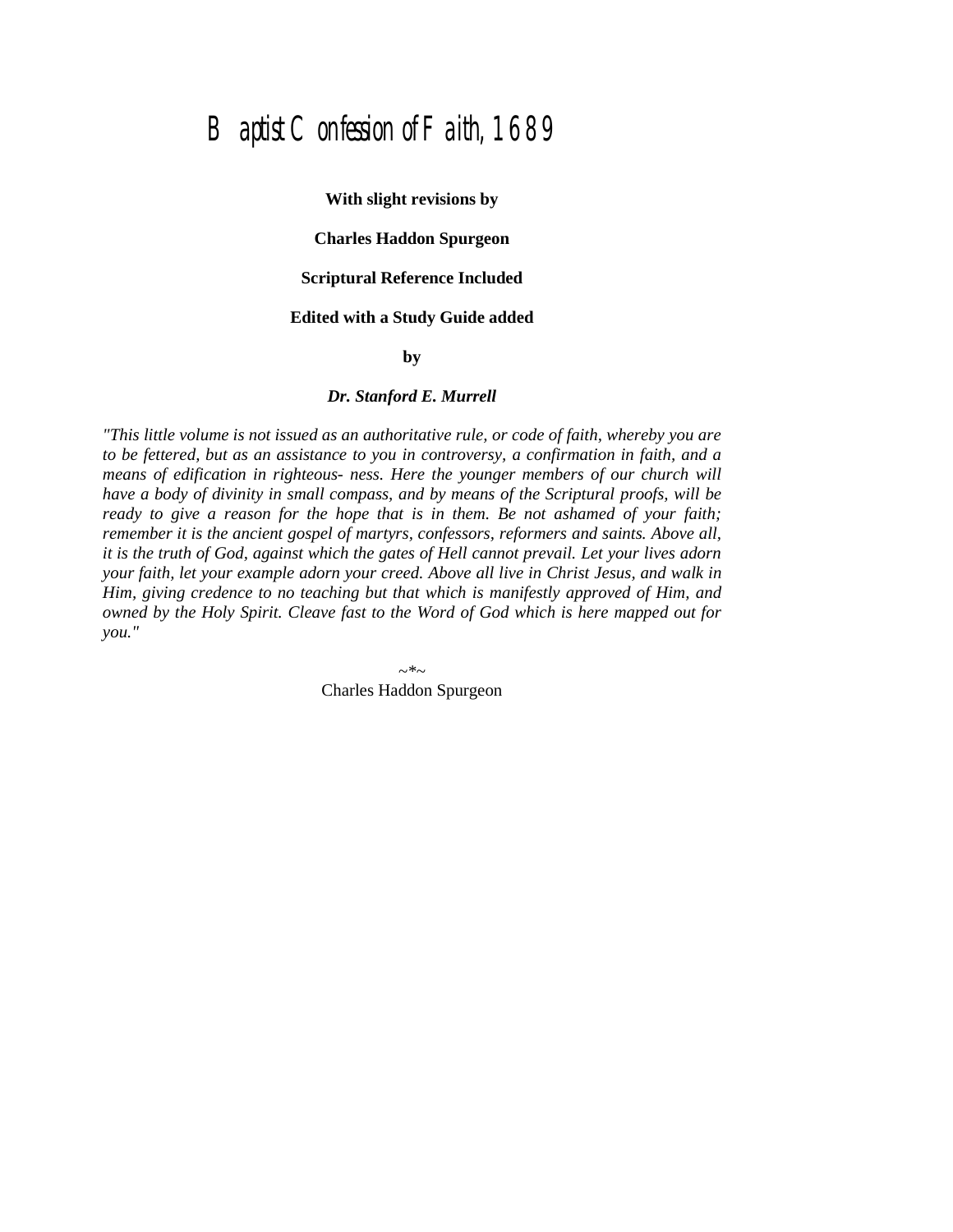# **Table of Contents**

## **Chapter**

- 1. The Holy Scriptures
- 2. God and the Holy Trinity
- 3. God's Decree
- 4. Creation
- 5. Divine Providence
- 6. The Fall of Man, Sin and Punishment
- 7. God's Covenant
- 8. Christ the Mediator
- 9. Free Will
- 10. Effectual Calling
- 11. Justification
- 12. Adoption
- 13. Sanctification
- 14. Saving Faith
- 15. Repentance and Salvation
- 16. Good Works
- 17. The Perseverance of the Saints
- 18. Assurance of Salvation
- 19. The Law of God
- 20. The Gospel and its Influence
- 21. Christian Liberty and Liberty of Conscience
- 22. Worship and the Sabbath Day
- 23. Lawful Oaths and Vows
- 24. The Civil Magistrate
- 25. Marriage
- 26. The Church
- 27. The Communion of Saints
- 28. Baptism and the Lord's Supper
- 29. Baptism
- 30. The Lord's Supper
- 31. Man's State after Death and the Resurrection
- 32. The Last Judgment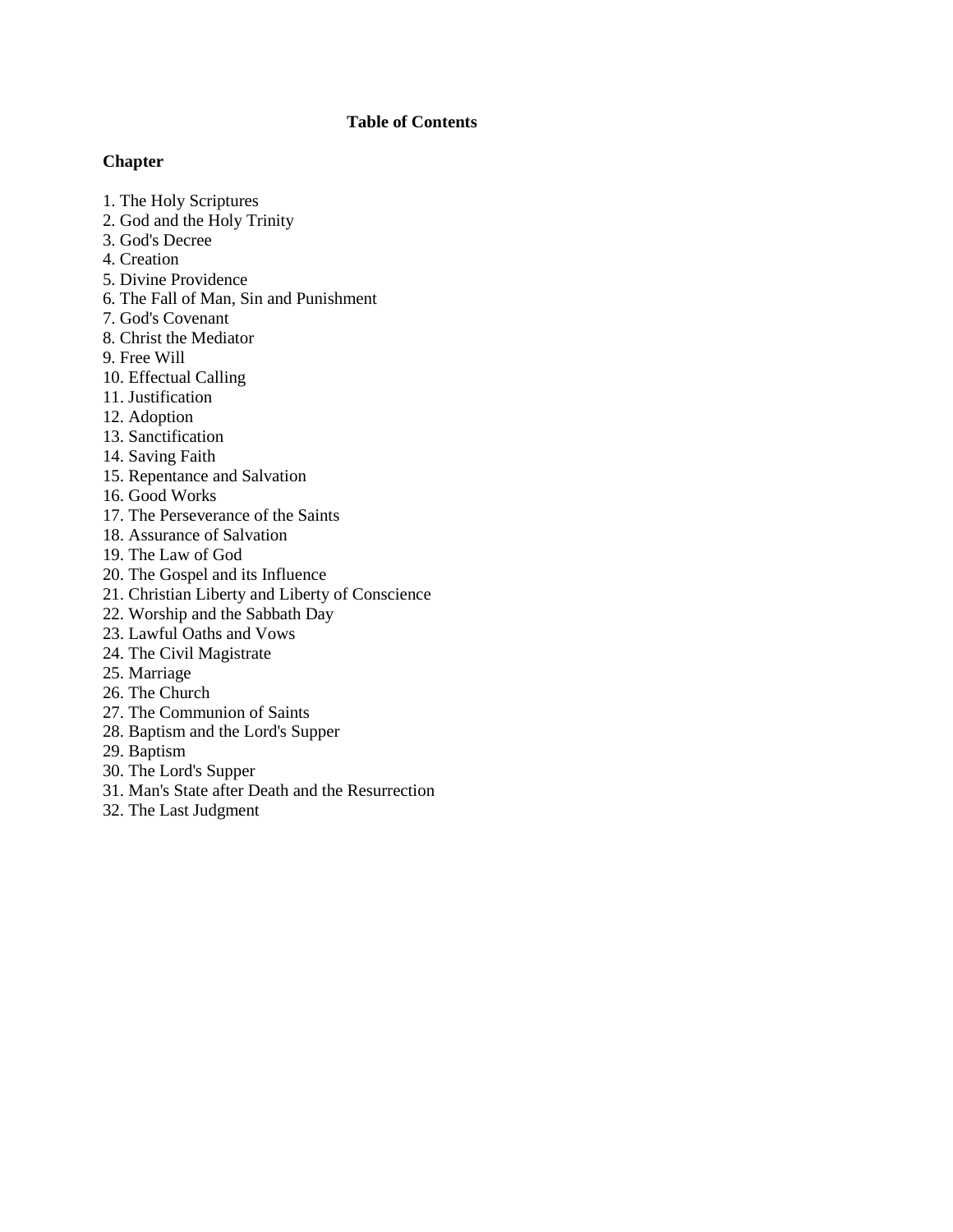# **Chapter 1 The Holy Scriptures**

## **1. The Holy Scripture is the only sufficient, certain, and infallible [without error] rule of all saving knowledge, faith, and obedience**.

- ♦ *2 Timothy 3:15-17 And that from a child thou hast known the holy scriptures, which are able to make thee wise unto salvation through faith which is in Christ Jesus. 16 All scripture is given by inspiration of God, and is profitable for doctrine, for reproof, for correction, for instruction in righteousness: 17 That the man of God may be perfect, thoroughly furnished unto all good works.*
- ♦ *Isaiah 8:20 To the law and to the testimony: if they speak not according to this word, it is because there is no light in them.*
- ♦ *Luke 16:29, 31 Abraham saith unto him, They have Moses and the prophets; let them hear them. And he said unto him, If they hear not Moses and the prophets, neither will they be persuaded, though one rose from the dead.*
- ♦ *Ephesians 2:20 And are built upon the foundation of the apostles and prophets, Jesus Christ himself being the chief corner stone;*

**Although the light of nature and the works of creation and providence do so far manifest the goodness, wisdom, and power of God as to leave man inexcusable, yet are they not sufficient to give that knowledge of God and His will which is necessary for salvation.**

- ♦ *Romans 1:19-21 Because that which may be known of God is manifest in them; for God hath shewed it unto them. 20 For the invisible things of him from the creation of the world are clearly seen, being understood by the things that are made, even his eternal power and Godhead; so that they are without excuse: 21 Because that, when they knew God, they glorified him not as God, neither were thankful; but became vain in their imaginations, and their foolish heart was darkened.*
- ♦ *Romans 2:14, 15 For when the Gentiles, which have not the law, do by nature the things contained in the law, these, having not the law, are a law unto themselves: 15 Which shew the work of the law written in their hearts, their conscience also bearing witness, and their thoughts the mean while accusing or else excusing one another;)*
- ♦ *Psalm 19:1-3 The heavens declare the glory of God; and the firmament sheweth his handywork. 2 Day unto day uttereth speech, and night unto night sheweth knowledge. 3 There is no speech nor language, where their voice is not heard.*

## **Therefore it pleased the Lord at sundry [various] times and in divers [different] manners to reveal Himself, and to declare His will unto to His church;**

♦ *Hebrews 1:1 God, who at sundry times and in divers manners spake in time past unto the fathers by the prophets,*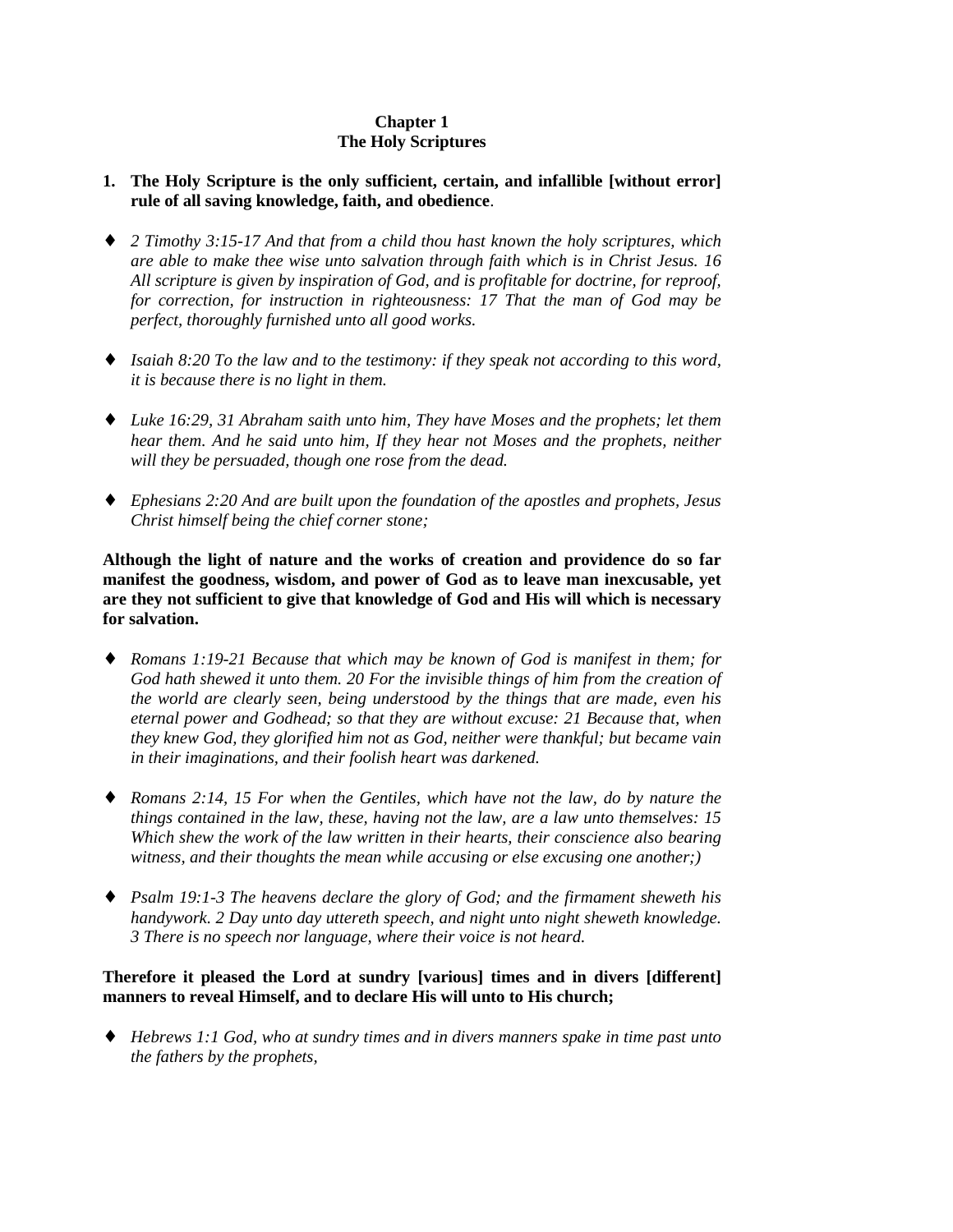**and afterward, for the better preserving and propagating [advancement] of the truth, and for the more sure establishment and comfort of the church, against the corruption of the flesh and the malice [evil intent] of Satan and of the world, it pleased the Lord to commit the same [i.e., His revealed Truth] wholly unto writing; which maketh the Holy Scriptures to be most necessary; those former ways by which God revealed His will unto His people being [i.e., having] now ceased.**

- ♦ *Proverbs 22:19-21 That thy trust may be in the LORD, I have made known to thee this day, even to thee. 20 Have not I written to thee excellent things in counsels and knowledge, 21 That I might make thee know the certainty of the words of truth; that thou mightest answer the words of truth to them that send unto thee?*
- ♦ *Romans 15:4 For whatsoever things were written aforetime were written for our learning, that we through patience and comfort of the scriptures might have hope.*
- ♦ *2 Peter 1:19-20 We have also a more sure word of prophecy; whereunto ye do well that ye take heed, as unto a light that shineth in a dark place, until the day dawn, and the day star arise in your hearts: 20 Knowing this first, that no prophecy of the scripture is of any private interpretation.*
- **2. Under the name [title] of Holy Scripture (or the Word of God written) are now contained all the following books of the Old and New Testament:**

#### **OF THE OLD TESTAMENT**

- 1. Genesis
- 2. Exodus
- 3. Leviticus
- 4. Numbers
- 5. Deuteronomy
- 6. Joshua
- 7. Judges
- 8. Ruth
- 9. 1 Samuel
- 10. 2 Samuel
- 11. 1 Kings
- 12. 2 Kings
- 13. 1 Chronicles
- 14. 2 Chronicles
- 15. Ezra
- 16. Nehemiah
- 17. Esther
- 18. Job
- 19. Psalms
- 20. Proverbs
- 21. Ecclesiastes
- 22. Song of Solomon
- 23. Isaiah
- 24. Jeremiah
- 25. Lamentations
- 26. Ezekiel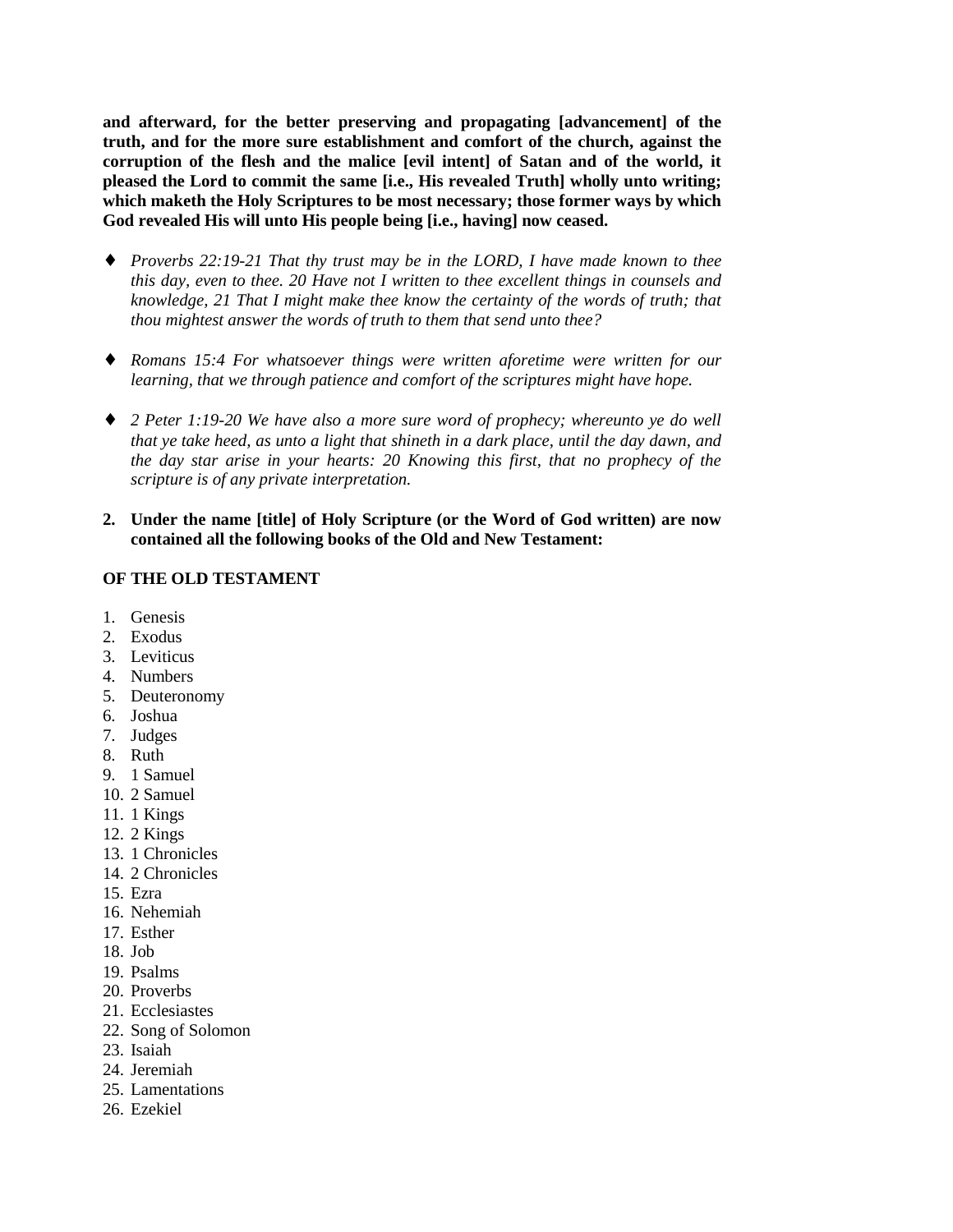- 27. Daniel
- 28. Hosea
- 29. Joel
- 30. Amos
- 31. Obadiah
- 32. Jonah
- 33. Micah
- 34. Nahum
- 35. Habakkuk
- 36. Zephaniah
- 37. Haggai
- 38. Zechariah
- 39. Malachi.

# **OF THE NEW TESTAMENT**

- 1. Matthew
- 2. Mark
- 3. Luke
- 4. John
- 5. Acts
- 6. Romans
- 7. 1 Corinthians
- 8. 2 Corinthians
- 9. Galatians
- 10. Ephesians
- 11. Philippians
- 12. Colossians
- 13. I Thessalonians
- 14. 2 Thessalonians
- 15. 1 Timothy
- 16. 2 Timothy
- 17. Titus
- 18. Philemon
- 19. Hebrews
- 20. James
- 21. 1 Peter
- 22. 2 Peter
- 23. 1 John
- 24. 2 John
- 25. 3 John
- 26. Jude
- 27. Revelation

**Ed Note. There are sixty-six books in the Bible; thirty-nine books in the Old Testament, twenty-seven books in the New Testament.**

**All of which [books] are given by the inspiration [Gr.** *theopneustos* **(theh-op'-nyoostos), divinely breathed in] of God to be the rule of faith and life**.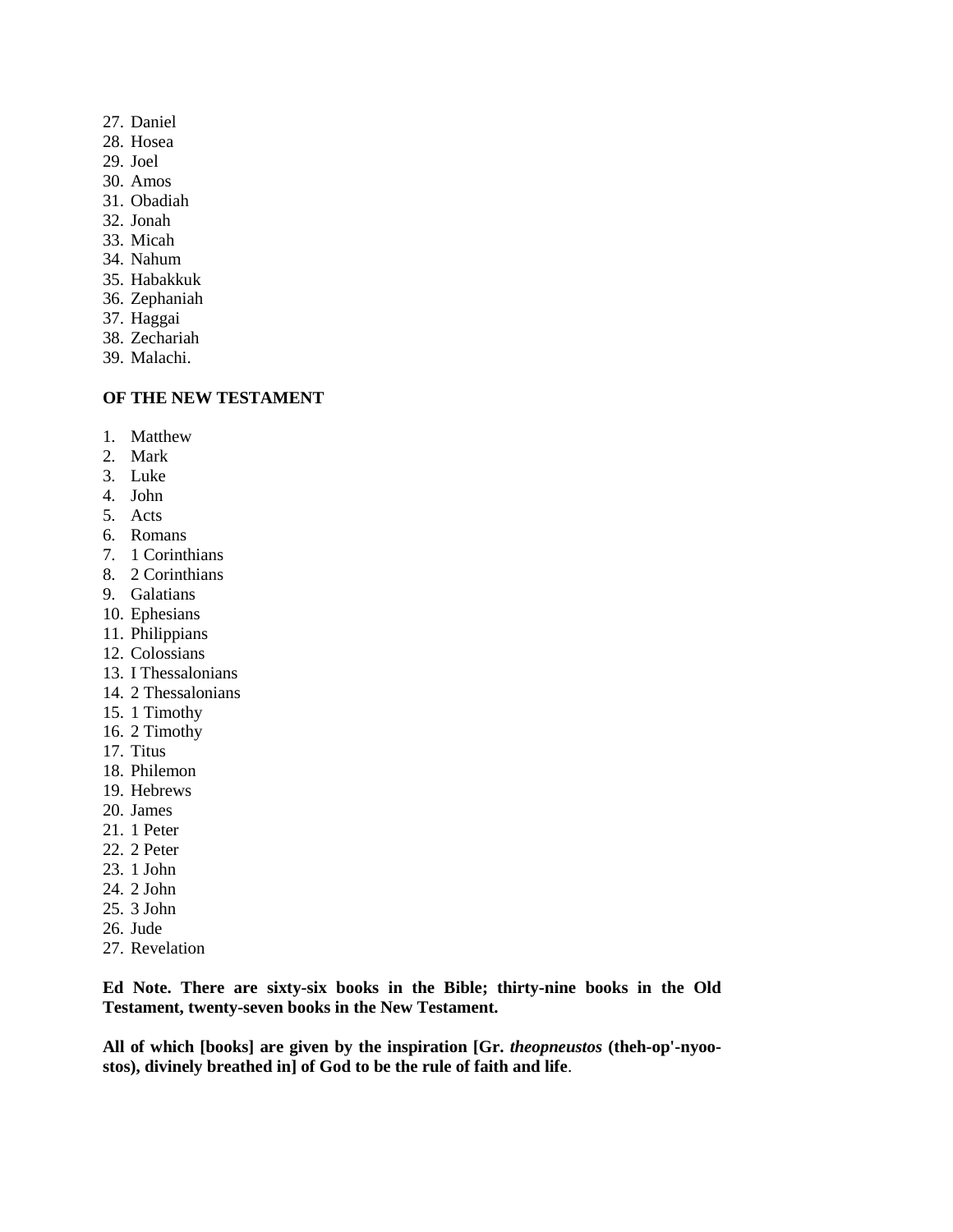- ♦ *2 Timothy 3:16 All scripture is given by inspiration of God, and is profitable for doctrine, for reproof, for correction, for instruction in righteousness*:
- **3. The books commonly called** *The Apocrypha* **not being of divine inspiration, are no part of the canon or rule of Scripture and are therefore of no authority to the church of God, nor [are they] to be approved of or made use of any differently from other human writings.**
- ♦ *Luke 24:27 And beginning at Moses and all the prophets, he expounded unto them in all the scriptures the things concerning himself.*
- ♦ *Luke 24:44 And he said unto them, These are the words which I spake unto you, while I was yet with you, that all things must be fulfilled, which were written in the law of Moses, and in the prophets, and in the psalms, concerning me.*
- ♦ *Romans 3:2 Much every way: chiefly, because that unto them were committed the oracles of God.*

**Ed Note. The Apocrypha refers to the books included in the Septuagint [Greek version of the Old Testament] and Vulgate [Latin version of the Bible], but absent from the Hebrew Bible. The following is a list of the books in the Apocrypha in the order in which they occur in the English versions (King James Version and the Revised Standard Version (British and American). The list of books:**

- ! *1 Esdras*
- ! *2 Esdras (to be hereafter called "The Apocalyptic Esdras")*
- ! *Tobit*
- ! *Judith*
- ! *The Rest of Esther*
- ! *The Wisdom of Solomon*
- ! *Ecclesiasticus (to be hereafter called "Sirach")*
- ! *Baruch, with the Epistle of Jeremiah*
- ! *The Song of the Three Holy Children*
- ! *The History of Susanna*
- ! *Bel and the Dragon*
- ! *The Prayer of Manasses*
- ! *1 Maccabees and 2 Maccabees*
- **4. The authority of the Holy Scripture, for which it ought to be believed, dependeth [depends] not on the testimony of any man or church, but wholly upon God (Who is Truth itself); the Author thereof. Therefore it is to be received because it is the Word of God.**
- ♦ *2 Peter 1:19-21 We have also a more sure word of prophecy; whereunto ye do well that ye take heed, as unto a light that shineth in a dark place, until the day dawn, and the day star arise in your hearts: 20 Knowing this first, that no prophecy of the scripture is of any private interpretation. 21 For the prophecy came not in old time by the will of man: but holy men of God spake as they were moved by the Holy Ghost.*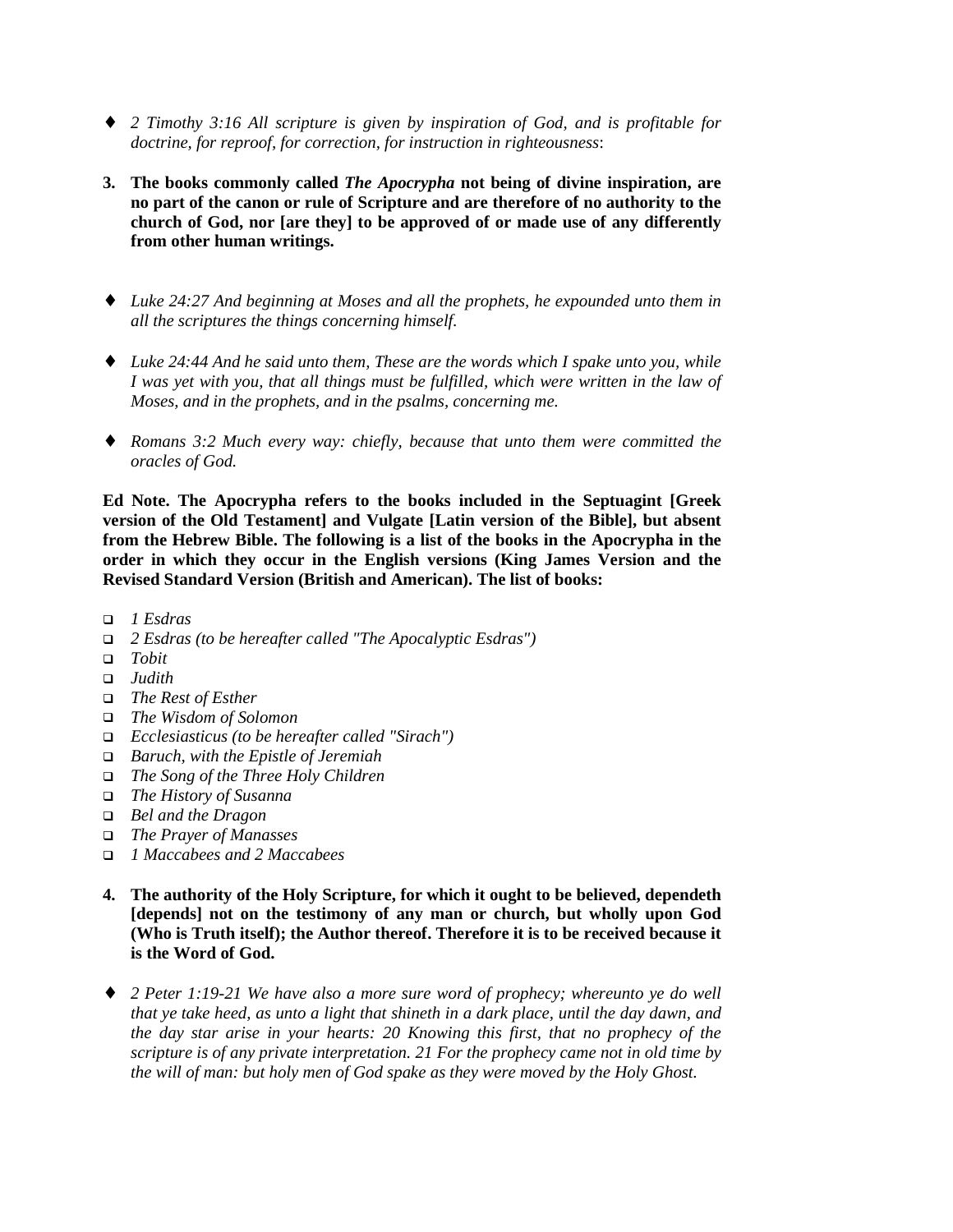- ♦ *2 Timothy 3:16 All scripture is given by inspiration of God, and is profitable for doctrine, for reproof, for correction, for instruction in righteousness:*
- ♦ *2 Thessalonians 2:13 But we are bound to give thanks alway to God for you, brethren beloved of the Lord, because God hath from the beginning chosen you to salvation through sanctification of the Spirit and belief of the truth:*
- ♦ *1 John 3:9 Whosoever is born of God doth not commit sin; for his seed remaineth in him: and he cannot sin, because he is born of God.*
- 5. **We may be moved and induced by the testimony of the people of God to gain a high and reverent estimation of the Holy Scriptures. We may be similarly affected by the nature of the Scriptures-the heavenliness of the contents, the efficacy of the doctrine, the majesty of the style, the consent of all the parts, the scope of the whole, which is to give all glory to God, the full disclosure it makes of the only way of man's salvation, together with many other incomparable excellencies and entire perfections. By all the evidence the Scripture more than proves itself to be the Word of God.**

**Yet, notwithstanding this, our full persuasion and assurance of the infallible truth of Scripture and its divine authority, is from the inward work of the Holy Spirit bearing witness by and with the Word in our hearts.**

- ♦ *John 16:13, 14 Howbeit when he, the Spirit of truth, is come, he will guide you into all truth: for he shall not speak of himself; but whatsoever he shall hear, that shall he speak: and he will shew you things to come. 14 He shall glorify me: for he shall receive of mine, and shall shew it unto you.*
- ♦ *1 Corinthians 2:10-12 But God hath revealed them unto us by his Spirit: for the Spirit searcheth all things, yea, the deep things of God. 21 For what man knoweth the things of a man, save the spirit of man which is in him? even so the things of God knoweth no man, but the Spirit of God. 12 Now we have received, not the spirit of the world, but the spirit which is of God; that we might know the things that are freely given to us of God.*
- ♦ *1 John 2:20 But ye have an unction from the Holy One, and ye know all things.*
- ♦ *1 John 2:27 But the anointing which ye have received of him abideth in you, and ye need not that any man teach you: but as the same anointing teacheth you of all things, and is truth, and is no lie, and even as it hath taught you, ye shall abide in him.*
- **6. The whole counsel of God concerning all things necessary for His own glory,man's salvation, faith and life, is either expressly set down or necessarily contained in the Holy Scripture, to which nothing is to be added at any time, either by new revelation of the Spirit, or by the traditions of men.**
- ♦ *2 Timothy 3:15-17 And that from a child thou hast known the holy scriptures, which are able to make thee wise unto salvation through faith which is in Christ Jesus. 16 All scripture is given by inspiration of God, and is profitable for doctrine, for reproof,*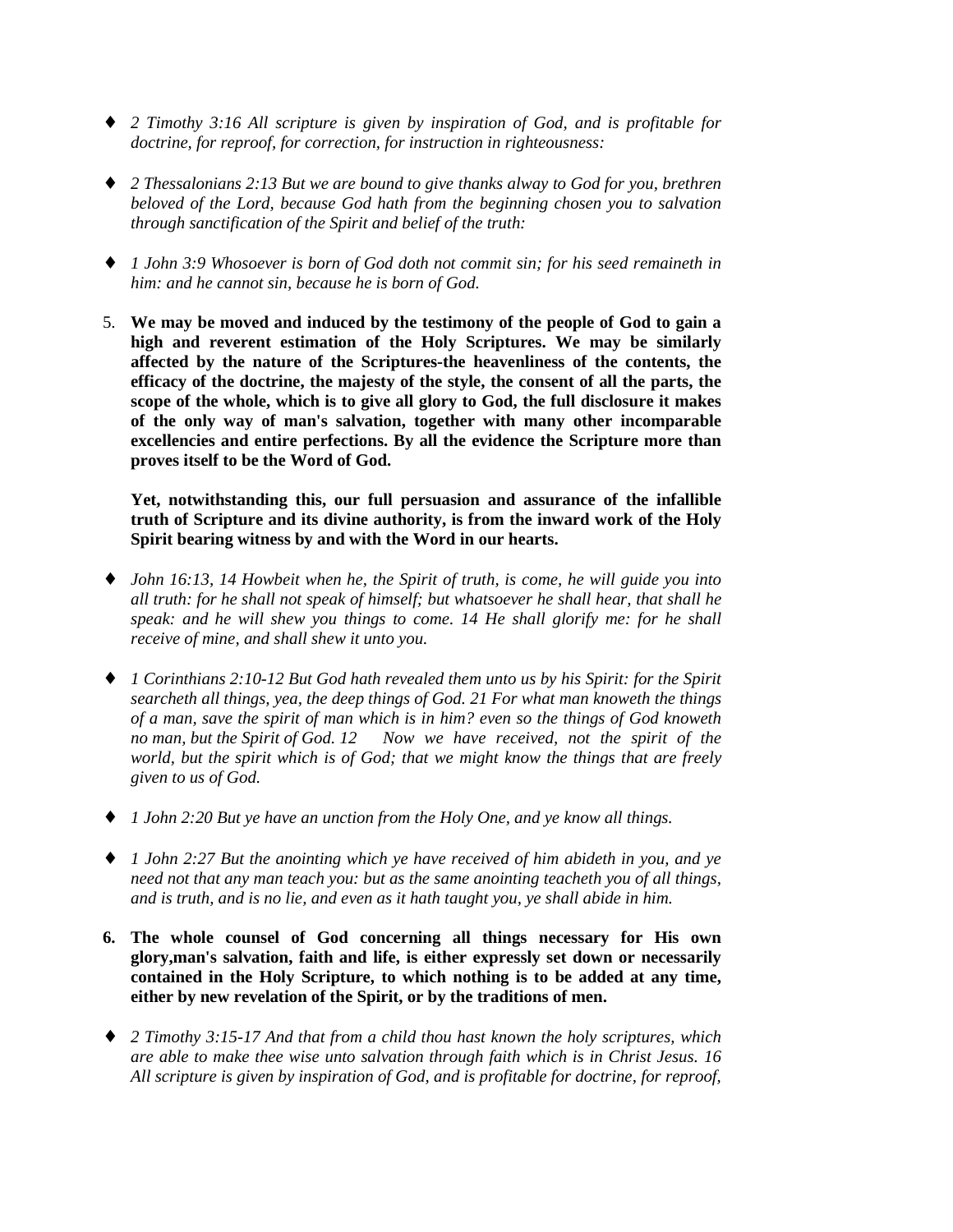*for correction, for instruction in righteousness: 17 That the man of God may be perfect, thoroughly furnished unto all good works.*

♦ *Galatians 1:8-9 But though we, or an angel from heaven, preach any other gospel unto you than that which we have preached unto you, let him be accursed. 9 As we said before, so say I now again, If any man preach any other gospel unto you than that ye have received, let him be accursed.*

#### **Nevertheless, we acknowledge the inward illumination of the Spirit of God to be necessary for the saving understanding of such things as are revealed in the Word.**

- ♦ *John 6:45 It is written in the prophets, And they shall be all taught of God. Every man therefore that hath heard, and hath learned of the Father, cometh unto me.*
- ♦ *1 Corinthians 2:9-12 But as it is written, Eye hath not seen, nor ear heard, neither have entered into the heart of man, the things which God hath prepared for them that love him. 10 But God hath revealed them unto us by his Spirit: for the Spirit searcheth all things, yea, the deep things of God. 11 For what man knoweth the things of a man, save the spirit of man which is in him? Even so the things of God knoweth no man, but the Spirit of God. 12 Now we have received, not the spirit of the world, but the spirit which is of God; that we might* know the things that are freely given to us of God.

**There are some circumstances concerning the worship of God and church government which are common to human actions and societies, which are to be ordered by the light of nature and Christian prudence, according to the general rules of the Word which are always to be observed.**

- ♦ *1 Corinthians 11:13-14 Judge in yourselves: is it comely that a woman pray unto God uncovered? 14 Doth not even nature itself teach you, that, if a man have long hair, it is a shame unto him?*
- ♦ *1 Corinthians 14:26 How is it then, brethren? When ye come together, every one of you hath a psalm, hath a doctrine, hath a tongue, hath a revelation, hath an interpretation. Let all things be done unto edifying.*
- ♦ *1 Corinthians* 14:40 Let all things be done decently and in order.
- **7. All things in scripture are not equally plain in themselves, nor equally clear to everyone,**
- ♦ *2 Peter 3:16 As also in all his epistles, speaking in them of these things; in which are some things hard to be understood, which they that are unlearned and unstable wrest, as they do also the other scriptures, unto their own destruction.*

**yet those things which are necessary to be known, believed and observed for salvation, are so clearly propounded and revealed in some place of Scripture or other, that not only the educated but also the uneducated may attain a sufficient understanding of them by the due use of ordinary means.**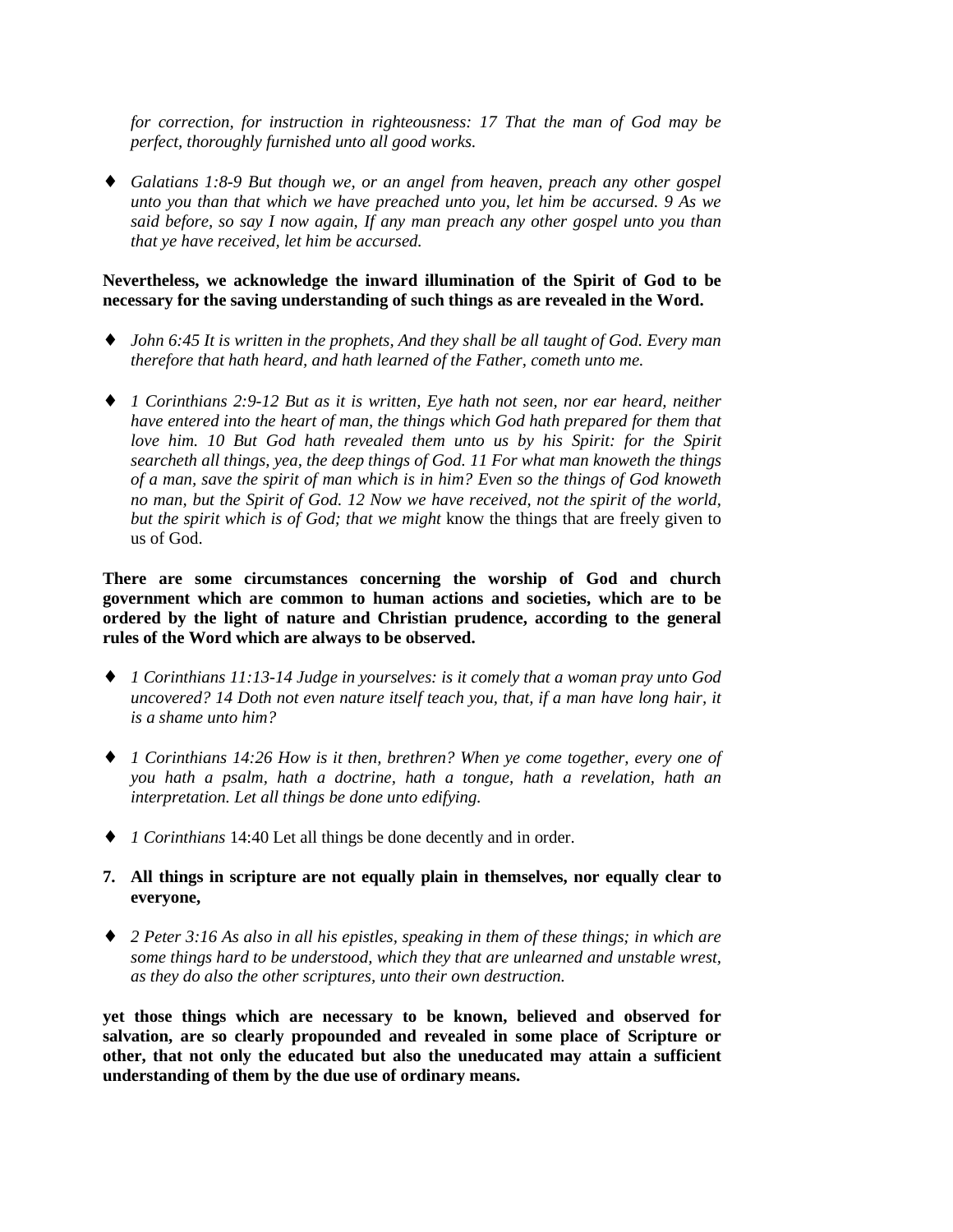- ♦ *Psalm 19:7 The law of the LORD is perfect, converting the soul: the testimony of the LORD is sure, making wise the simple.*
- ♦ *Psalm 119:130 The entrance of thy words giveth light; it giveth understanding unto the simple.*
- **8. The Old Testament in Hebrew (which was the native language of the people of God of old),**
- ♦ *Romans 3:2 Much every way: chiefly, because that unto them were committed the oracles of God.*

**and the New Testament in Greek (which at the time of its writing was most generally known to the nations) were immediately inspired by God, and were kept pure through subsequent ages by His singular care and providence. They are therefore authentic, so that in all controversies of religion, the church must appeal to them as final.**

♦ *Isaiah 8:20 To the law and to the testimony: if they speak not according to this word, it is because there is no light in them.*

**But because these original tongues are not known to all the people of God who have a right to, and an interest in the Scriptures, and who are commanded to read**

♦ *Acts* 15:15 And to this agree the words of the prophets; as it is written,

#### **and search them**

♦ *John 5:39 Search the scriptures; for in them ye think ye have eternal life: and they are they which testify of me.*

## **in the fear of God, the Scriptures are therefore to be translated into the ordinary language of every nation into which they come,**

- ♦ *1 Corinthians 14:6 Now, brethren, if I come unto you speaking with tongues, what shall I profit you, except I shall speak to you either by revelation, or by knowledge, or by prophesying, or by doctrine?*
- ♦ *1 Corinthians 14:9 So likewise ye, except ye utter by the tongue words easy to be understood, how shall it be known what is spoken? for ye shall speak into the air.*
- ♦ *1 Corinthians 14:11-12 Therefore if I know not the meaning of the voice, I shall be unto him that speaketh a barbarian, and he that speaketh shall be a barbarian unto me. 12 Even so ye, forasmuch as ye are zealous of spiritual gifts, seek that ye may excel to the edifying of the church.*
- ♦ *1 Corinthians 14:24 But if all prophesy, and there come in one that believeth not, or one unlearned, he is convinced of all, he is judged of all:*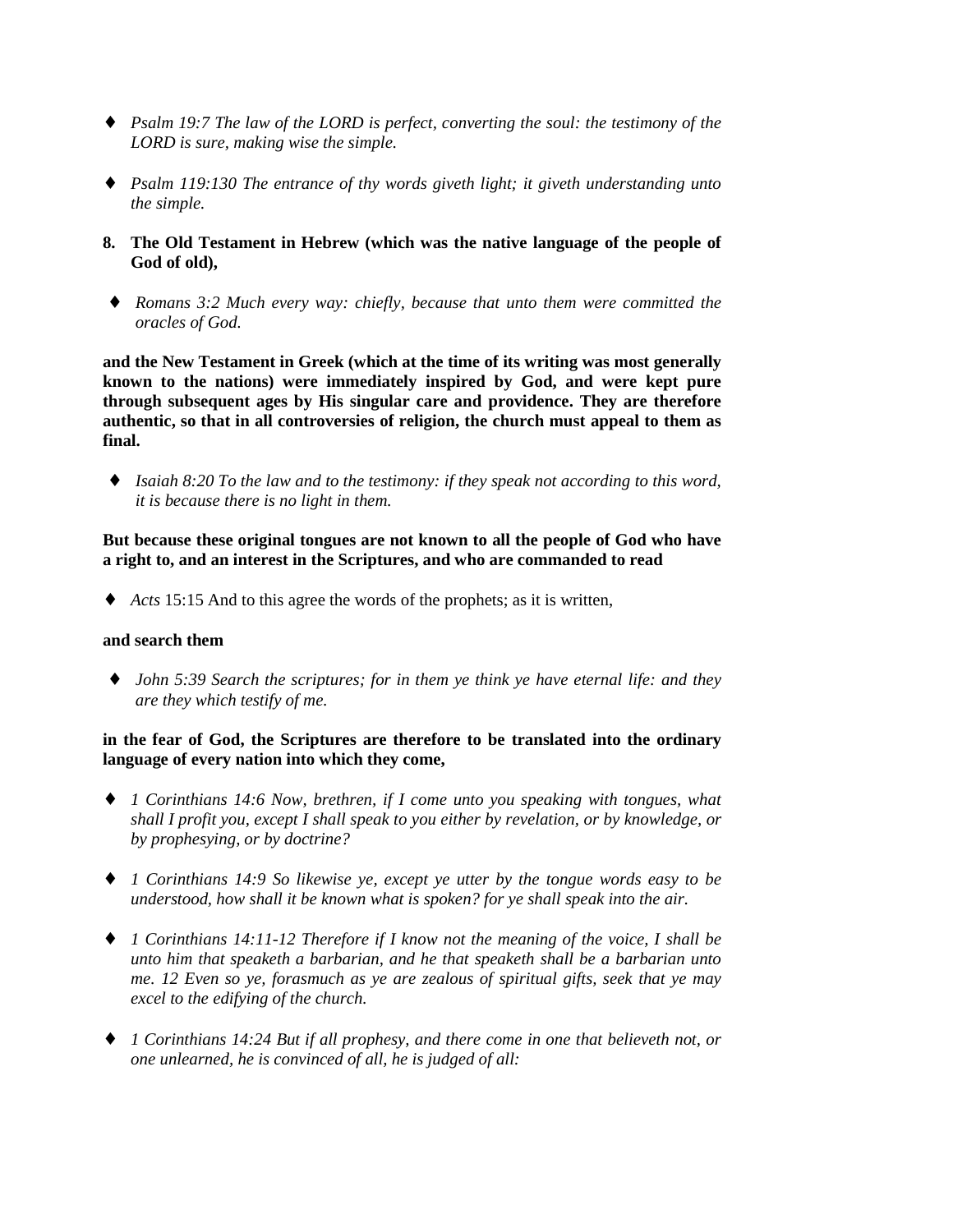♦ *1 Corinthians 14:28 But if there be no interpreter, let him keep silence in the church; and let him* speak to himself, and to God.

**so that, with the Word of God living richly in all, people may worship God in an acceptable manner, and through patience and comfort of the Scriptures may have hope.**

- ♦ *Colossians 3:16 Let the word of Christ dwell in you richly in all wisdom; teaching and admonishing one another in psalms and hymns and spiritual songs, singing with grace in your hearts to the Lord.*
- **9. The infallible rule for the interpretation of Scripture is the Scripture itself, and therefore whenever there is a question about the true and full sense of any scripture (which is not manifold, but one), it must be searched by other passages which speak more clearly.**
- ♦ *2 Peter 1:20-21 Knowing this first, that no prophecy of the scripture is of any private interpretation. 21 For the prophecy came not in old time by the will of man: but holy men of God spake as they were moved by the Holy Ghost.*
- ♦ *Acts 15:15-16 And to this agree the words of the prophets; as it is written, 16 After this I will return, and will build again the tabernacle of David, which is fallen down; and I will build again the ruins thereof, and I will set it up:*
- **10. The supreme judge, by which all controversies of religion are to be determined, and by which must be examined all decrees of councils, opinions of ancient writers, and doctrines of men and private spirits can be no other than the Holy Scripture, delivered by the Spirit. And in the sentence of Scripture we are to rest, for it is in Scripture, delivered by the Spirit, that our faith is finally resolved.**
- ♦ *Matthew 22:29 Jesus answered and said unto them, Ye do err, not knowing the scriptures, nor the power of God.*
- ♦ *Matthew 22:31 But as touching the resurrection of the dead, have ye not read that which was spoken unto you* by God, saying,
- ♦ *Ephesians 2:20 And are built upon the foundation of the apostles and prophets, Jesus Christ himself being the chief corner stone;*
- ♦ *Acts 28:23 And when they had appointed him a day, there came many to him into his lodging; to whom he expounded and testified the kingdom of God, persuading them concerning Jesus, both out of the law of Moses, and out of the prophets, from morning till evening.*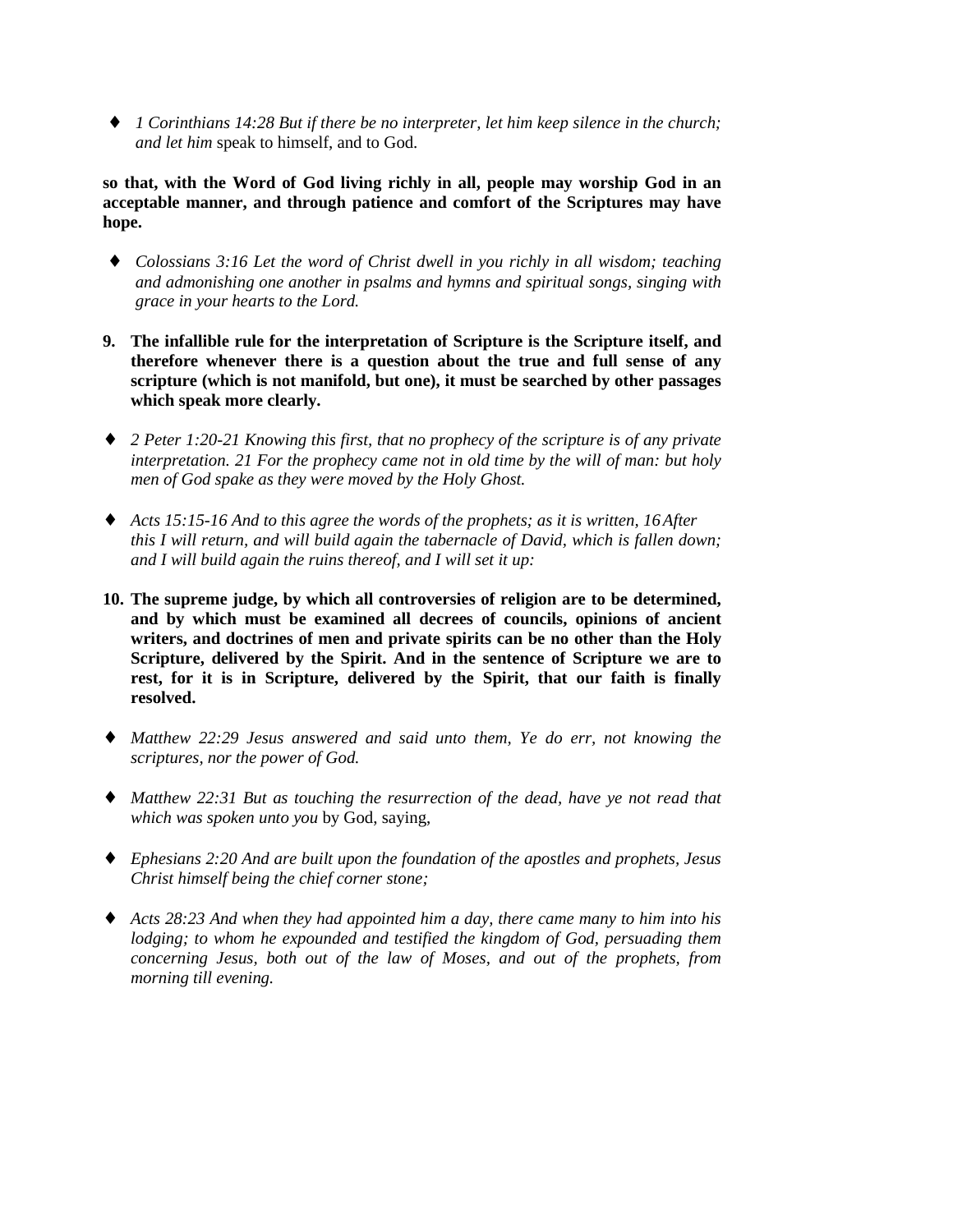# **Chapter 2 God and the Holy Trinity**

#### 1. **The Lord our God is the one and only living and true God;**

- ♦ *1 Corinthians 8:4, 6 As concerning therefore the eating of those things that are offered in sacrifice unto idols, we know that an idol is nothing in the world, and that there is none other God but one. 6 But to us there is but one God, the Father, of whom are all things, and we in him; and one Lord Jesus Christ, by whom are all things, and we by him.*
- ♦ *Deuteronomy 6:4 Hear*, O Israel: The LORD our God is one LORD:

## **Whose subsistence is in and of Himself**

- ♦ *Jeremiah 10:10 But the LORD is the true God, he is the living God, and an everlasting king: at his wrath the earth shall tremble, and the nations shall not be able to abide his indignation.*
- ♦ *Isaiah 48:12 Hearken unto me, O Jacob and Israel, my called; I am he; I am the first, I also am* the last.

#### **Who is infinite in being and perfection; Whose essence cannot be comprehended by any but Himself;**

♦ *Exodus 3:14 And God said unto Moses, I AM THAT I AM: and he said, Thus shalt thou say unto* the children of Israel, I AM hath sent me unto you.

#### **Who is a most pure spirit,**

♦ *John 4:24 God is a Spirit: and they that worship him must worship him in spirit and in truth.*

## **invisible, without body, parts, or passions Who only has immortality Who dwells in the light which no man can approach,**

- ♦ *1 Timothy 1:17 Now unto the King eternal, immortal, invisible, the only wise God, be honour and glory for ever and ever. Amen.*
- ♦ *Deuteronomy 4:15-16 Take ye therefore good heed unto yourselves; for ye saw no manner of similitude on the day that the LORD spake unto you in Horeb out of the midst of the fire: 16 Lest ye corrupt yourselves, and make you a graven image, the similitude of any figure, the likeness of male or female,*

## **Who is immutable,**

♦ *Mal 3:6 For I am the LORD, I change not; therefore ye sons of Jacob are not consumed.*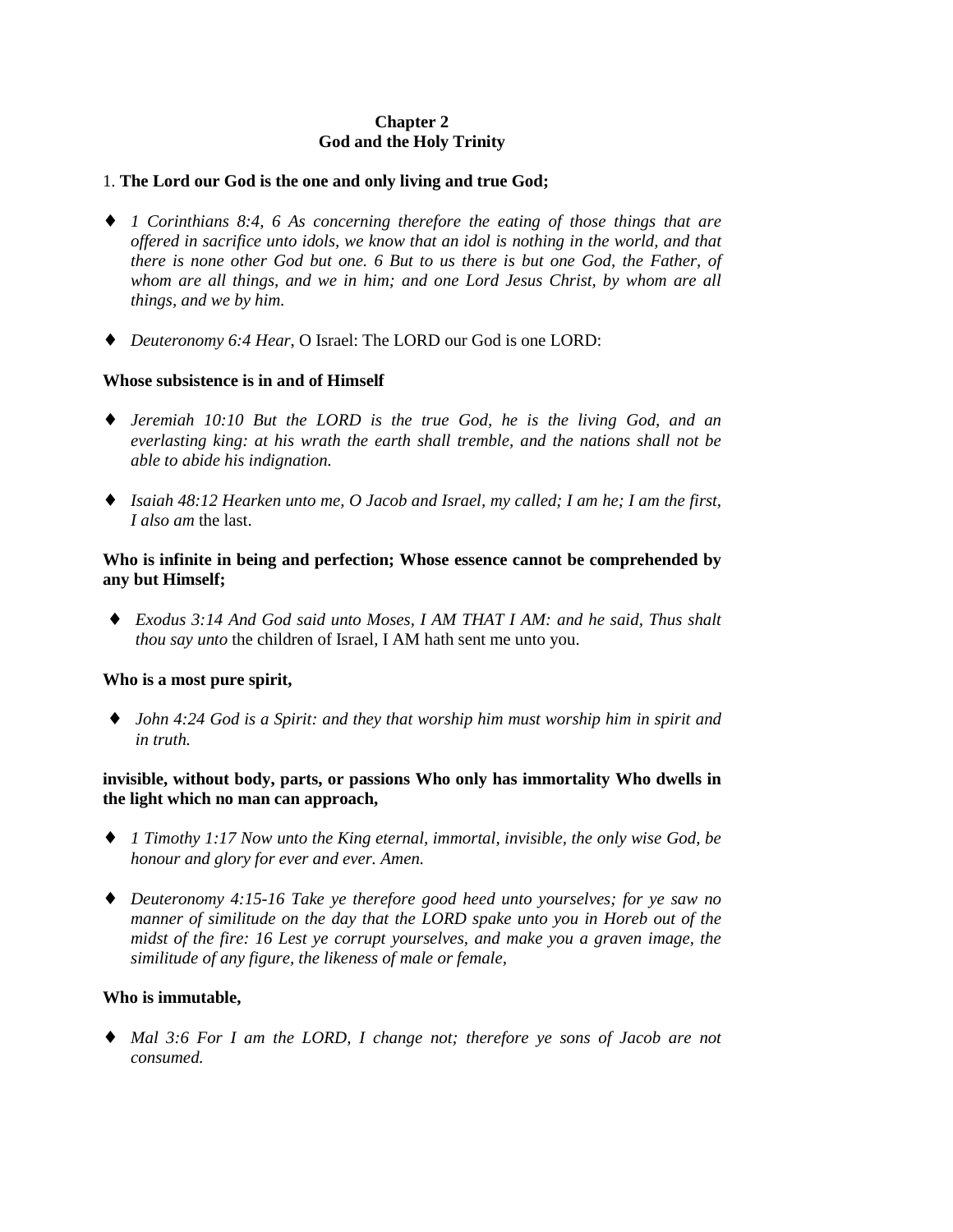#### **immense,**

- ♦ *1 Kings 8:27 But will God indeed dwell on the earth? behold, the heaven and heaven of heavens cannot contain thee; how much less this house that I have builded?*
- *Jeremiah 23:23 Am I a God at hand, saith the LORD, and not a God afar off?*

#### **eternal,**

- ♦ *Psalm 90:2 Before the mountains were brought forth, or ever thou hadst formed the earth and the world, even from everlasting to everlasting, thou art God.*
- ♦ **incomprehensible, almighty,**
- ♦ *Genesis 17:1 And when Abram was ninety years old and nine, the LORD appeared to Abram, and said unto him, I am the Almighty God; walk before me, and be thou perfect.*

## **in every way infinite, most holy,**

♦ *Isaiah 6:3 And one cried unto another, and said, Holy, holy, holy, is the LORD of hosts: the whole earth is full of his glory.*

## **most wise, most free, most absolute; Who works all things according to the counsel of His own immutable and most righteous will,**

- ♦ *Psalm 115:3 But our God is in the heavens: he hath done whatsoever he hath pleased.*
- ♦ *Isaiah 46:10 Declaring the end from the beginning, and from ancient times the things that are not yet done, saying, My counsel shall stand, and I will do all my pleasure:*

## **for His own glory;**

♦ *Proverbs 16:4 The LORD hath made all things for himself: yea, even the wicked for the day of evil.*

**Who is most loving, gracious, merciful, long-suffering, and abundant in goodness and truth; Who forgives iniquity, transgression, and sin; Who is the rewarder of those who diligently seek Him;**

♦ *Exodus 34:6-7 And the LORD passed by before him, and proclaimed, The LORD, The LORD God, merciful and gracious, long-suffering, and abundant in goodness and truth, 7 Keeping mercy for thousands, forgiving iniquity and transgression and sin, and that will by no means clear the guilty; visiting the iniquity of the fathers upon the children, and upon the children's children, unto the third and to the fourth generation.*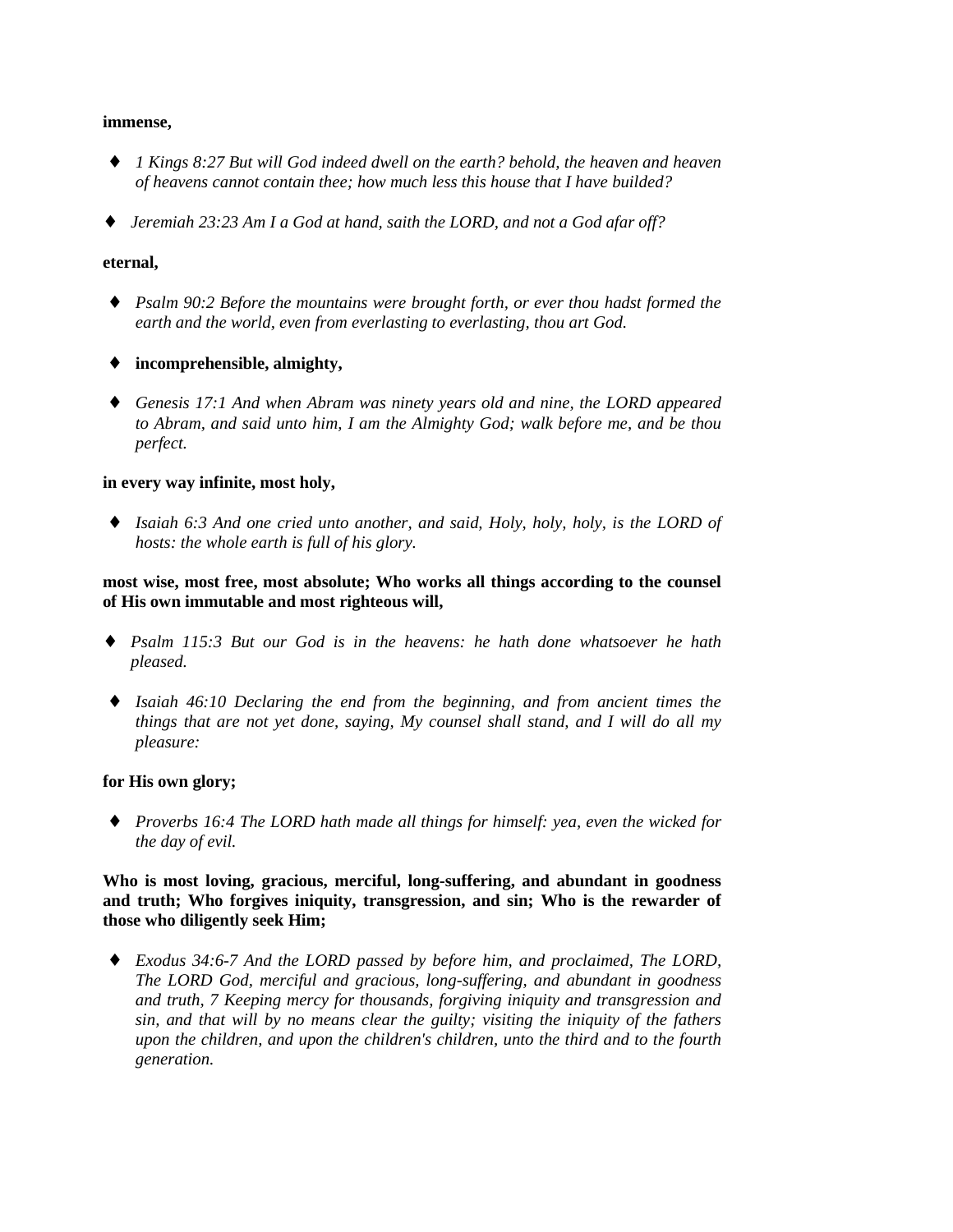♦ *Hebrews 11:6 But without faith it is impossible to please him: for he that cometh to God must believe that he is, and that he is a rewarder of them that diligently seek him.*

#### **and Who, at the same time, is most just and terrible in His judgments,**

Nehemiah 9:32-33 Now therefore, our God, the great, the mighty, and the terrible *God, who keepest covenant and mercy, let not all the trouble seem little before thee, that hath come upon us, on our kings, on our princes, and on our priests, and on our prophets, and on our fathers, and on all thy people, since the time of the kings of Assyria unto this day. 33 Howbeit thou art just in all that is brought upon us; for thou hast done right, but we have done wickedly:*

## **hating all sin**

♦ *Psalm 5:5-6 The foolish shall not stand in thy sight: thou hatest all workers of iniquity. 6 Thou shalt destroy them that speak leasing: the LORD will abhor the bloody and deceitful man.*

#### **and Who will by no means clear the guilty.**

- ♦ *Exodus 34:7 Keeping mercy for thousands, forgiving iniquity and transgression and sin, and that will by no means clear the guilty; visiting the iniquity of the fathers upon the children, and upon the children's children, unto the third and to the fourth generation.*
- ♦ *Nahum 1:2-3 God is jealous, and the LORD revengeth; the LORD revengeth, and is furious; the LORD will take vengeance on his adversaries, and he reserveth wrath for his enemies. 3 The LORD is slow to anger, and great in power, and will not at all acquit the wicked: the LORD hath his way in the whirlwind and in the storm, and the clouds are the dust of his feet.*

## **2. God, having all life,**

♦ *John 5:26 For as the Father hath life in himself; so hath he given to the Son to have life in himself;*

#### **glory,**

♦ *Psalm 148:13 Let them praise the name of the LORD: for his name alone is excellent; his glory is above the earth and heaven.*

#### **goodness,**

♦ *Psalm 119:68 Thou art good, and doest good; teach me thy statutes.*

**blessedness, in and from Himself, is unique in being all- sufficient, both in Himself and to Himself, not standing in need of any creature which He has made, nor deriving any glory from such.**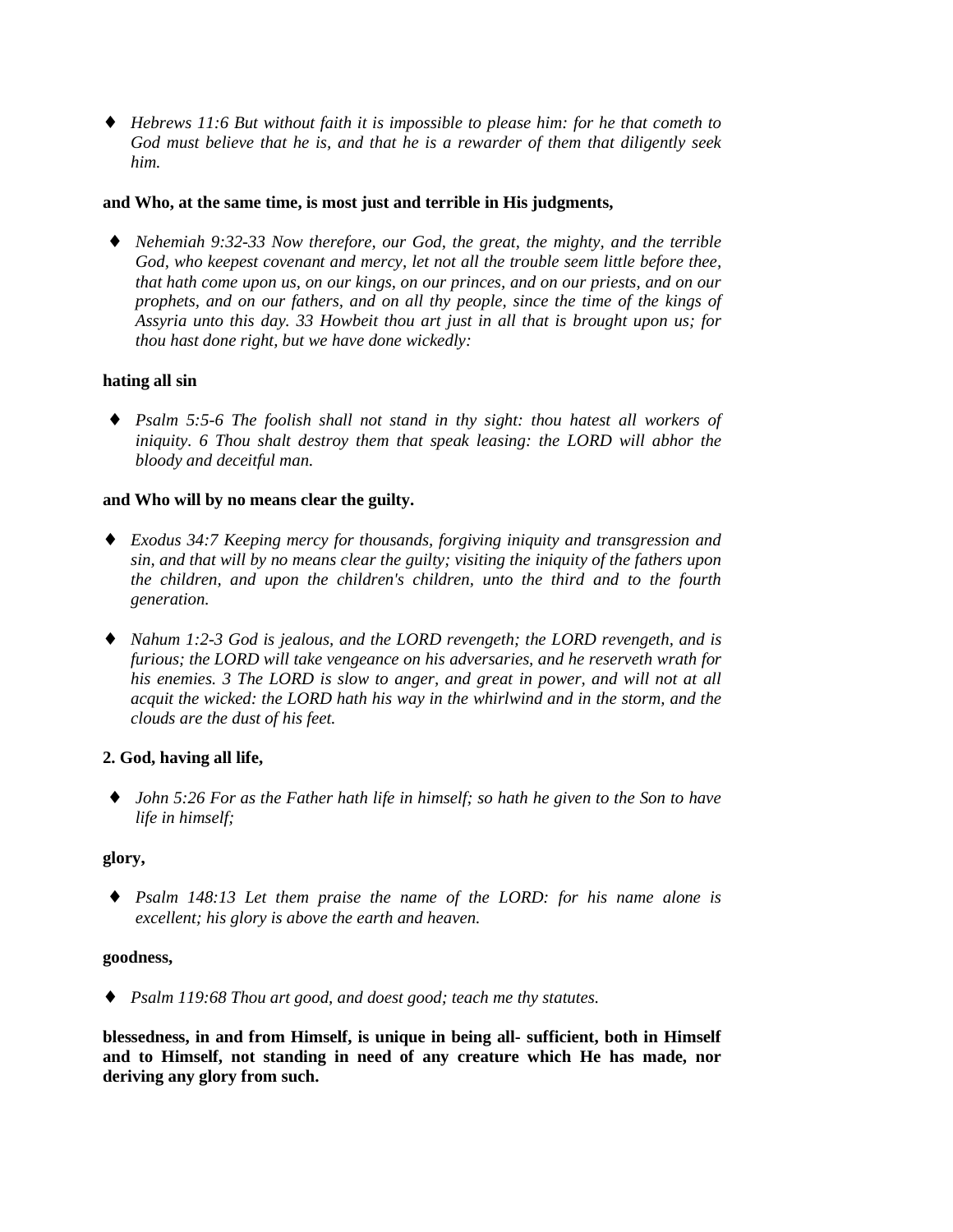♦ *Job 22:2-3 Can a man be profitable unto God, as he that is wise may be profitable unto himself? 3 Is it any pleasure to the Almighty, that thou art righteous? or is it gain to him, that thou makest thy ways perfect?*

**On the contrary, it is God Who manifests His own glory in them, through them, to them and upon them. He is the only fountain of all being; from Whom, through Whom, and to Whom all things exist and move.**

♦ *Romans 11:34-36 For who hath known the mind of the Lord? or who hath been his counsellor? 35 Or who hath first given to him, and it shall be recompensed unto him again? 36 For of him, and through him, and to him, are all things: to whom be glory for ever. Amen.*

## **He has completely sovereign dominion over all creatures, to do through them, for them, or to them whatever He pleases.**

- *Daniel 4:25 That they shall drive thee from men, and thy dwelling shall be with the beasts of the field, and they shall make thee to eat grass as oxen, and they shall wet thee with the dew of heaven, and seven times shall pass over thee, till thou know that the most High ruleth in the kingdom of men, and giveth it to whomsoever he will.*
- ♦ *Daniel 4:34-35 And at the end of the days I Nebuchadnezzar lifted up mine eyes unto heaven, and mine understanding returned unto me, and I blessed the most High, and I praised and honoured him that liveth for ever, whose dominion is an everlasting dominion, and his kingdom is from generation to generation: 35 And all the inhabitants of the earth are reputed as nothing: and he doeth according to his will in the army of heaven, and among the inhabitants of the earth: and none can stay his hand, or say unto him, What doest thou?*

## **In His sight all things are open and manifest;**

♦ *Hebrews 4:13 Neither is there any creature that is not manifest in his sight: but all things are naked and opened unto the eyes of him with whom we have to do.*

## **His knowledge is infinite, infallible, and not dependant on the creature. Therefore, nothing is for Him contingent or uncertain.**

- ♦ *Ezekiel 11:5 And the Spirit of the LORD fell upon me, and said unto me, Speak; Thus saith the LORD; Thus have ye said, O house of Israel: for I know the things that come into your mind, every one of them.*
- ♦ *Acts 15:18 Known* unto God are all his works from the beginning of the world.

## **He is most holy in all His counsels, in all His works, and in all His commands.**

♦ *Psalm 145:17 The LORD is righteous in all his ways, and holy in all his works.*

**To Him is due from angels and men whatever worship, service, or obedience, they owe as creatures to the Creator, and whatever else He is pleased to require from them.**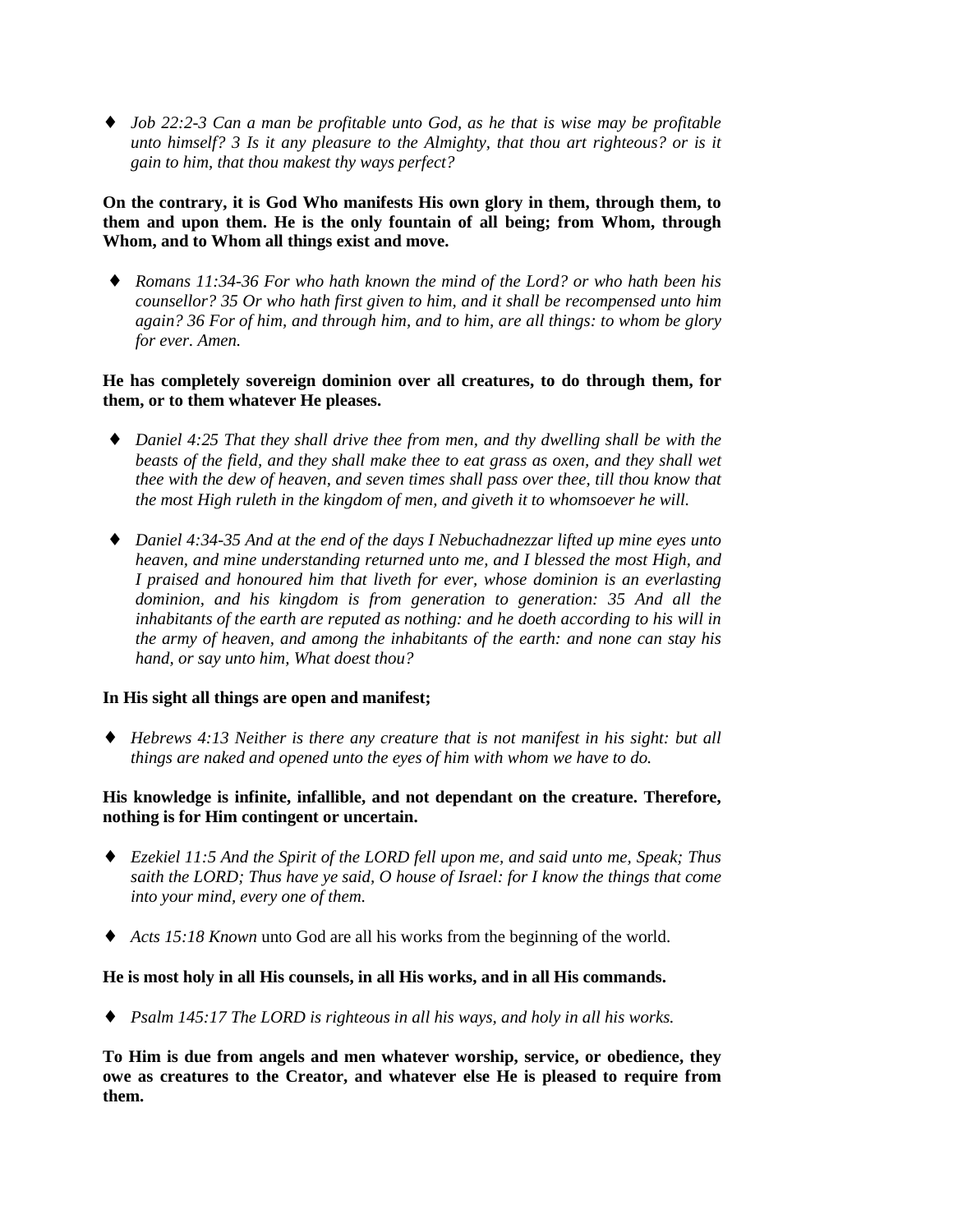♦ *Revelation 5:12-14 Saying with a loud voice, Worthy is the Lamb that was slain to receive power, and riches, and wisdom, and strength, and honour, and glory, and blessing. 13 And every creature which is in heaven, and on the earth, and under the earth, and such as are in the sea, and all that are in them, heard I saying, Blessing, and honour, and glory, and power, be unto him that sitteth upon the throne, and unto the Lamb for ever and ever. 14 And the four beasts said, Amen. And the four and twenty elders fell down and worshipped him that liveth for ever and ever.*

## **3. In this divine and infinite Being there are three subsistences, the Father, the Word or Son, and the Holy Spirit.**

- ♦ *1 John 5:7 For there are three that bear record in heaven, the Father, the Word, and the Holy Ghost: and these three are one.*
- ♦ *Matthew 28:19 Go ye therefore, and teach all nations, baptizing them in the name of the Father, and of the Son, and of the Holy Ghost:*
- ♦ *2 Corinthians 13:14 The grace of the Lord Jesus Christ, and the love of God, and the communion of the Holy Ghost, be with you all. Amen.*

**All are one in substance, power, and eternity; each having the whole divine essence, yet this essence being undivided.**

- ♦ *Exodus 3:14 And God said unto Moses, I AM THAT I AM: and he said, Thus shalt thou say unto the children of Israel, I AM hath sent me unto you.*
- ♦ *John 14:11 Believe me that I am in the Father, and the Father in me: or else believe me for the very works' sake.*
- ♦ *1 Corinthians 8:6 But to us there is but one God, the Father, of whom are all things, and we in him; and one Lord Jesus Christ, by whom are all things, and we by him.*

## **The Father was not derived from any other being; He was neither brought into being by, nor did He issue from any other being. The Son is eternally begotten of the Father.**

- ♦ *John 1:14 And the Word was made flesh, and dwelt among us, (and we beheld his glory, the glory as of the only begotten of the Father,) full of grace and truth.*
- ♦ *John 1:18 No man hath seen God at any time; the only begotten Son, which is in the bosom of the Father, he hath declared him.*

## **The Holy Spirit proceeds from the Father and the Son.**

- ♦ *John 15:26 But when the Comforter is come, whom I will send unto you from the Father, even the Spirit of truth, which proceedeth from the Father, he shall testify of me:*
- ♦ *Galatians 4:6 And because ye are sons, God hath sent forth the Spirit of his Son into your hearts, crying, Abba, Father.*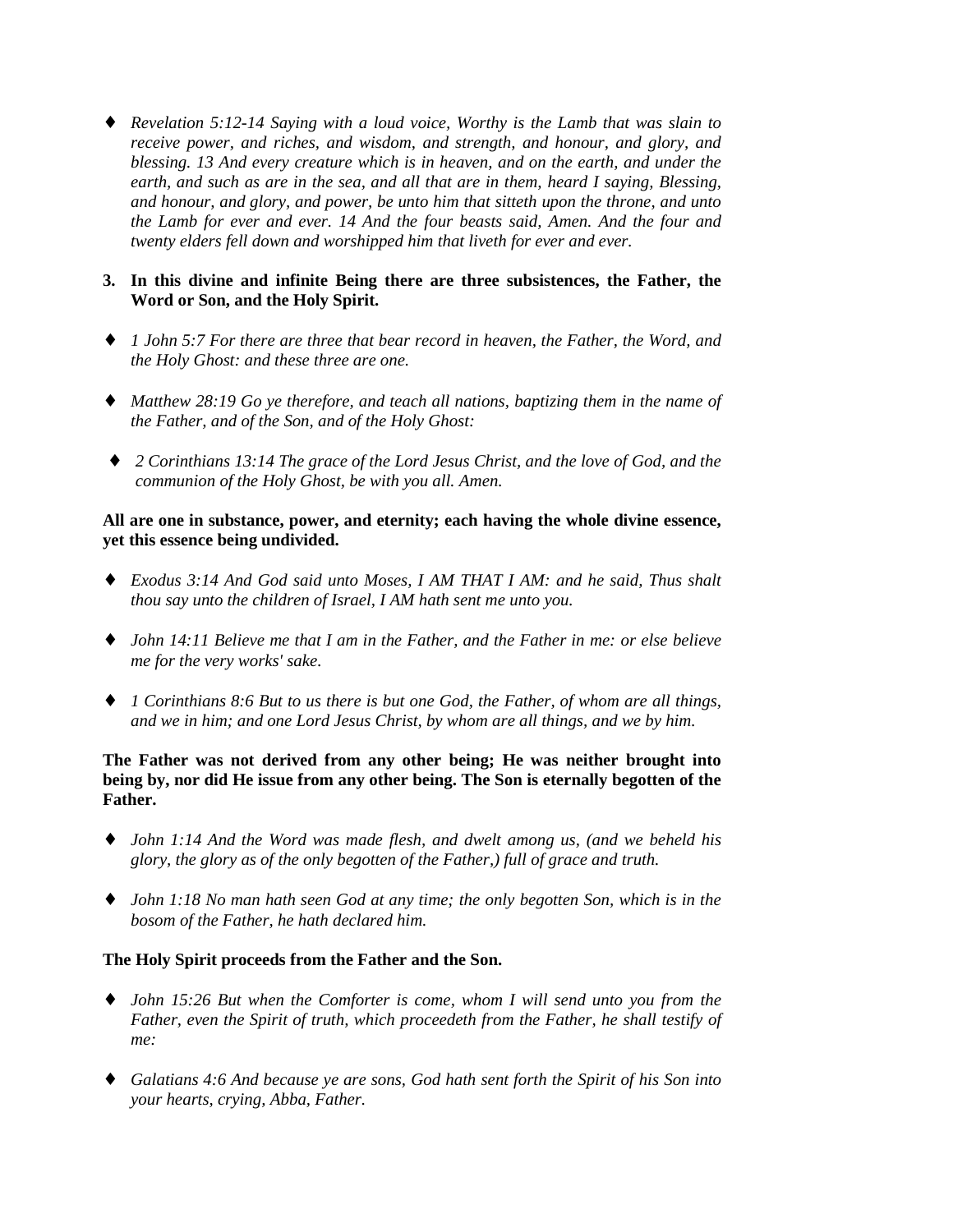**All three are infinite, without beginning, and are therefore only one God, Who is not to be divided in nature and being, but distinguished by several peculiar relative properties, and also their personal relations.**

**This doctrine of the Trinity is the foundation of our entire communion with God, and our comfortable dependence on Him.**

#### **Chapter 3 God's Decree**

- **1. God has decreed in Himself from all eternity, by the most wise and holy counsel of His own will, freely and unchangeably, all things which shall ever come to pass.**
- ♦ *Isaiah 46:10 Declaring the end from the beginning, and from ancient times the things that are not yet done, saying, My counsel shall stand, and I will do all my pleasure:*
- ♦ *Ephesians 1:11 In whom also we have obtained an inheritance, being predestinated according to the purpose of him who worketh all things after the counsel of his own will:*
- ♦ *Hebrews 6:17 Wherein God, willing more abundantly to shew unto the heirs of promise the immutability of his counsel, confirmed it by an oath:*
- ♦ *Romans 9:15 For he saith to Moses, I will have mercy on whom I will have mercy, and I will have compassion on whom I will have compassion.*
- ♦ *Romans 9:18 Therefore hath he mercy on whom he will have mercy, and whom he will he hardeneth.*

## **Yet in such a way that God is neither the author of sin nor does He have fellowship with any in the committing of sins,**

- ♦ *James 1:13 Let no man say when he is tempted, I am tempted of God: for God cannot be tempted with evil, neither tempteth he any man:*
- ♦ *1 John 1:5 This then is the message which we have heard of him, and declare unto you, that God is light, and in him is no darkness at all.*

## **nor is violence offered to the will of the creature, nor yet is the liberty or contingency of second causes taken away, but rather established.**

♦ *Acts 4:27-28 For of a truth against thy holy child Jesus, whom thou hast anointed, both Herod, and Pontius Pilate, with the Gentiles, and the people of Israel, were gathered together, 28 For to do whatsoever thy hand and thy counsel determined before to be done.*

## **In all this God's wisdom is displayed, disposing all things, and also His power and faithfulness in accomplishing His decree.**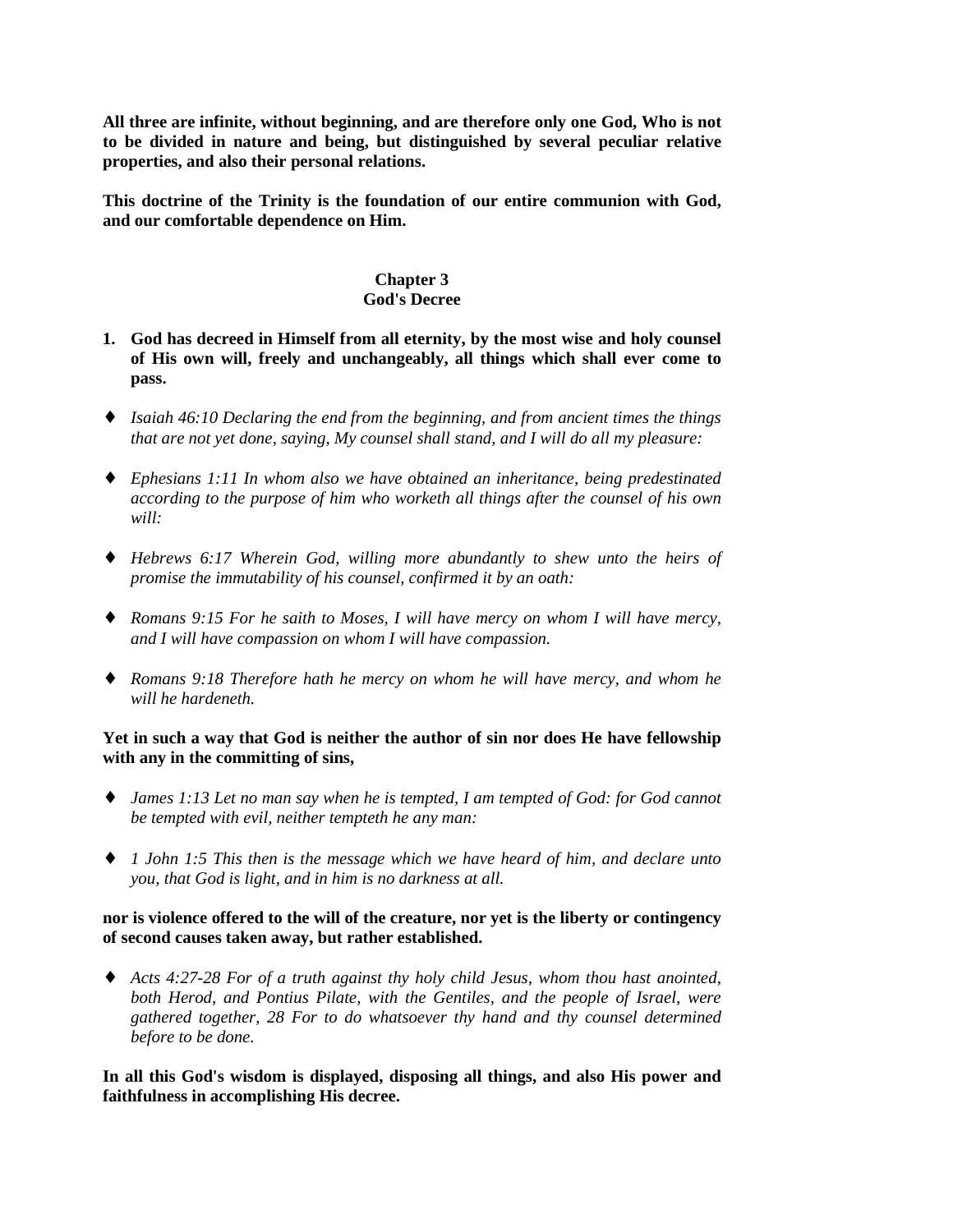- ♦ *Numbers 23:19 God is not a man, that he should lie; neither the son of man, that he should repent: hath he said, and shall he not do it? or hath he spoken, and shall he not make it good?*
- ♦ *Ephesians 1:3-5 Blessed be the God and Father of our Lord Jesus Christ, who hath blessed us with all spiritual blessings in heavenly places in Christ: 4 According as he hath chosen us in him before the foundation of the world, that we should be holy and without blame before him in love: 5 Having redestinated us unto the adoption of children by Jesus Christ to himself, according to the good pleasure of his will,*
- **2. Although God knows everything that may or can come to pass under all imaginable conditions,**
- ♦ *Acts 15:18 Known unto God are all his works from the beginning of the world.*

#### **yet He has not decreed anything because He foresaw it in the future, or because it would come to pass under certain conditions.**

- ♦ *Romans 9:11 (For the children being not yet born, neither having done any good or evil, that the purpose of God according to election might stand, not of works, but of him that calleth;)*
- ♦ *Romans 9:13 As it is written, Jacob have I loved, but Esau have I hated.*
- ♦ *Romans 9:16 So then it is not of him that willeth, nor of him that runneth, but of God that sheweth mercy.*
- ♦ *Romans 9:18 Therefore hath he mercy on whom he will have mercy, and whom he will he hardeneth.*

## **3. By the decree of God, for the manifestation of His glory, some men and angels are predestinated or foreordained to eternal life through Jesus Christ,**

- ♦ *1 Timothy 5:21 I charge thee before God, and the Lord Jesus Christ, and the elect angels, that thou observe these things without preferring one before another, doing nothing by partiality.*
- ♦ *Matthew 25:34 Then shall the King say unto them on his right hand, Come, ye blessed of my Father, inherit the kingdom prepared for you from the foundation of the world:*

#### **to the praise of His glorious grace.**

♦ *Ephesians 1:5-6 Having predestinated us unto the adoption of children by Jesus Christ to himself, according to the good pleasure of his will, 6 To the praise of the glory of his grace, wherein he hath made us accepted in the beloved.*

# **Others are left to act in their sin to their just condemnation, to the praise of His glorious justice.**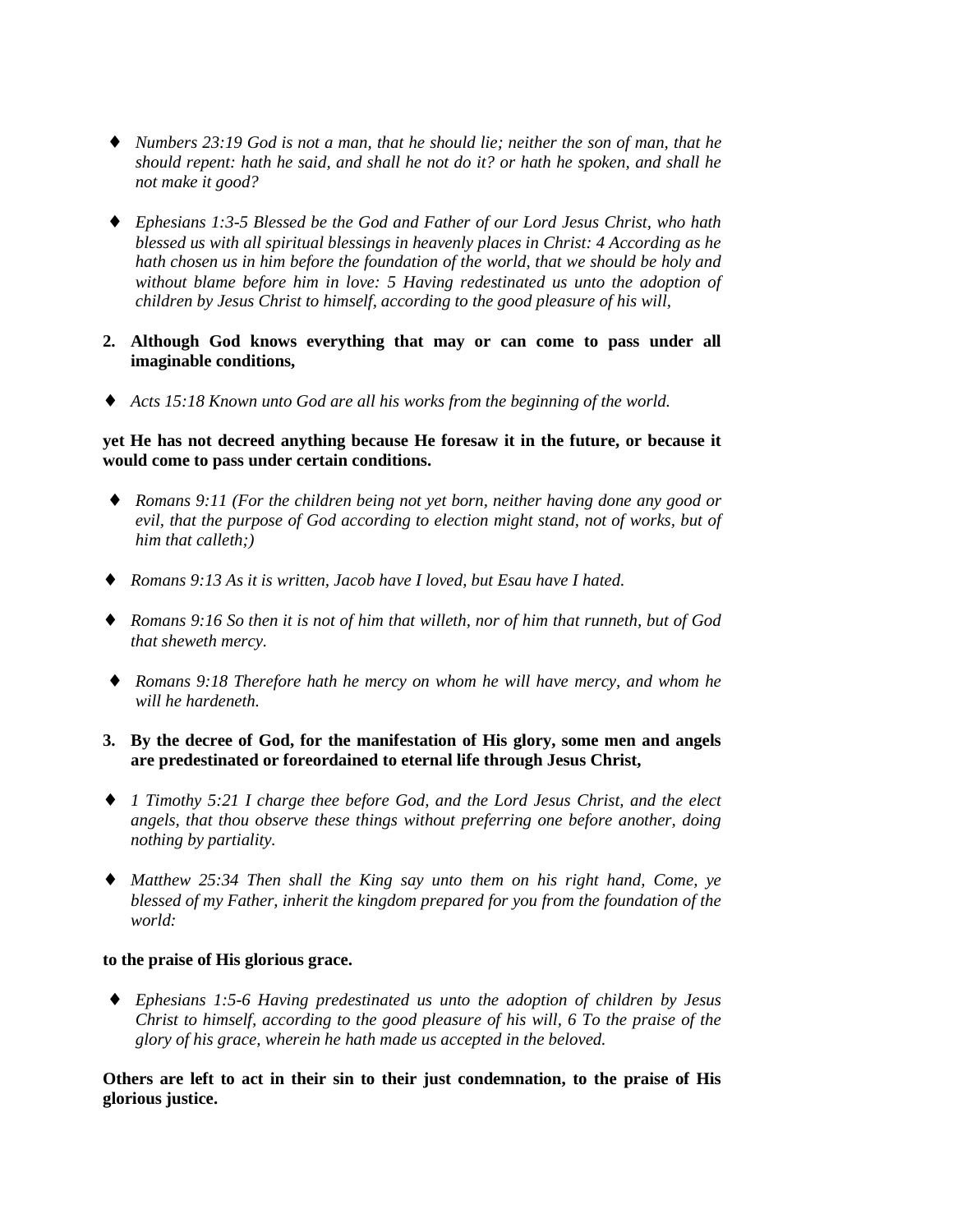- ♦ *Romans 9:22-23 What if God, willing to shew his wrath, and to make his power known, endured with much long-suffering the vessels of wrath fitted to destruction: 23 And that he might make known the riches of his glory on the vessels of mercy, which he had afore prepared unto glory,*
- ♦ *Jude 1:4 For there are certain men crept in unawares, who were before of old ordained to this condemnation, ungodly men, turning the grace of our God into lasciviousness, and denying the only Lord God, and our Lord Jesus Christ.*
- **4. Those angels and men thus predestinated and foreordained, are particularly and unchangeably designed, and the number of them is so certain and definite, that it cannot be either increased or diminished.**
- ♦ *2 Timothy 2:19 Nevertheless the foundation of God standeth sure, having this seal, The Lord knoweth them that are his. And, Let every one that nameth the name of Christ depart from iniquity.*
- ♦ *John 13:18 I speak not of you all: I know whom I have chosen: but that the scripture may be fulfilled, He that eateth bread with me hath lifted up his heel against me.*
- **5. Those of mankind who are predestinated to life, God chose before the foundation of the world was laid, in accordance with His eternal and immutable purpose and the secret counsel and good pleasure of His will. God chose them in Christ for everlasting glory, solely out of His free grace and love,**
- ♦ *Ephesians 1:4 According as he hath chosen us in him before the foundation of the world, that we should be holy and without blame before him in love:*
- ♦ *Ephesians 1:9 Having made known unto us the mystery of his will, according to his good pleasure which he hath purposed in himself:*
- ♦ *Ephesians 1:11 In whom also we have obtained an inheritance, being predestinated according to the purpose of him who worketh all things after the counsel of his own will:*
- ♦ *Romans 8:30 Moreover whom he did predestinate, them he also called: and whom he called, them he also justified: and whom he justified, them he also glorified.*
- ♦ *2 Timothy 1:9 Who hath saved us, and called us with an holy calling, not according to our works, but according to his own purpose and grace, which was given us in Christ Jesus before the world began,*
- ♦ *1 Thessalonians 5:19 Quench not the Spirit.*

**without any other thing in the creature as a condition or cause moving Him thereunto.**

♦ *Romans 9:13 As it is written, Jacob have I loved, but Esau have I hated.*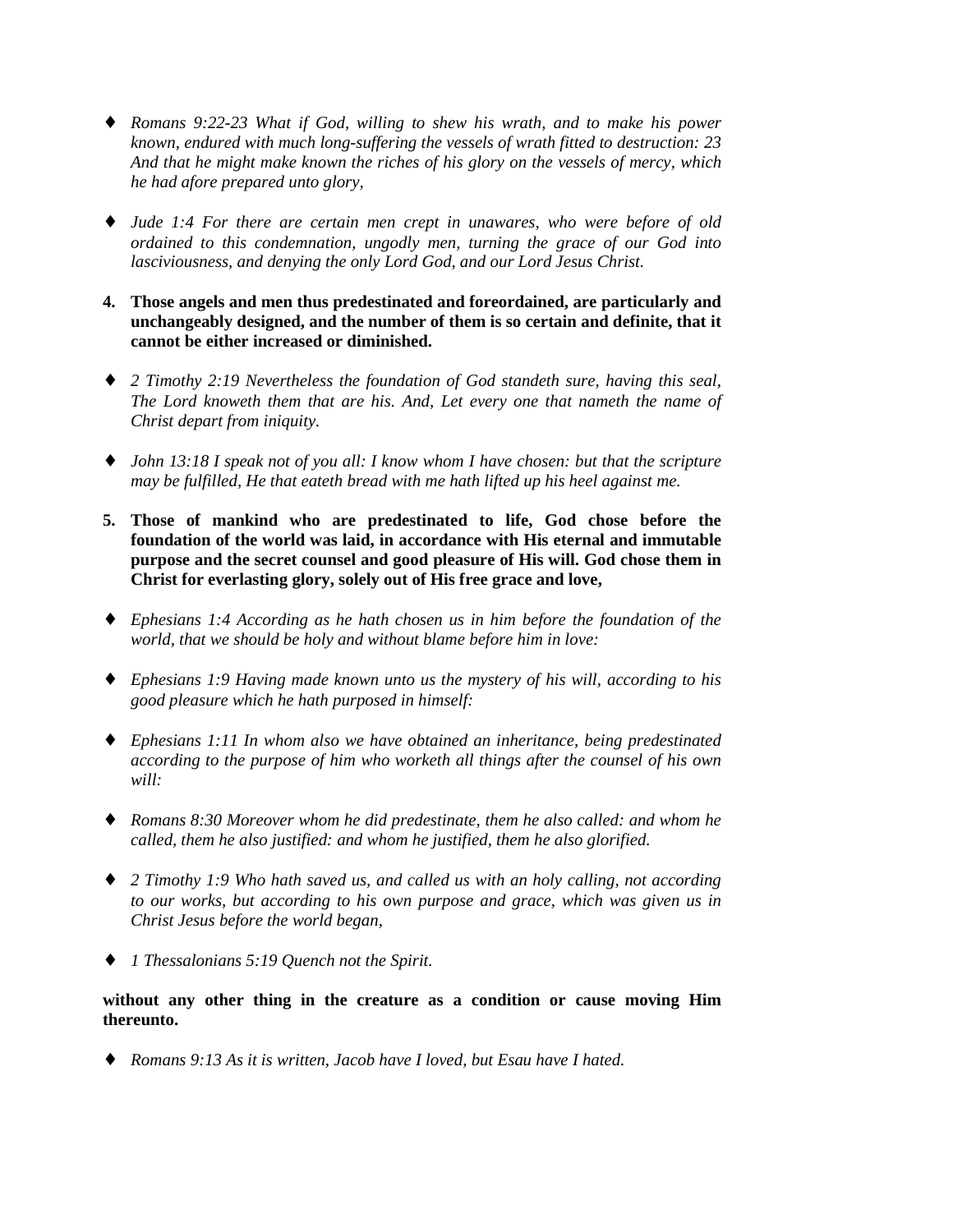- ♦ *Romans 9:16 So then it is not of him that willeth, nor of him that runneth, but of God that sheweth mercy.*
- ♦ *Ephesians 2:5 Even when we were dead in sins, hath quickened us together with Christ, (by grace ye are saved;)*
- ♦ *Ephesians 2:12 That at that time ye were without Christ, being aliens from the commonwealth of Israel, and strangers from the covenants of promise, having no hope, and without God in the world:*
- **6. As God has appointed the elect unto glory, so, by the eternal and completely free intention of His will, He has foreordained all the means.**
- ♦ *1 Peter 1:2 Elect according to the foreknowledge of God the Father, through sanctification of the Spirit, unto obedience and sprinkling of the blood of Jesus Christ: Grace unto you, and peace, be multiplied.*
- ♦ *2 Thessalonians 2:13 But we are bound to give thanks alway to God for you, brethren beloved of the Lord, because God hath from the beginning chosen you to salvation through sanctification of the Spirit and belief of the truth:*

#### **Accordingly, those who are elected, being fallen in Adam are redeemed by Christ,**

♦ *1 Thessalonians 5:9-10 For God hath not appointed us to wrath, but to obtain salvation by our Lord Jesus Christ, 10 Who died for us, that, whether we wake or sleep, we should live together with him.*

## **are effectually called to faith in Christ by His Spirit working in due season, are justified, adopted, sanctified,**

- ♦ *Romans 8:30 Moreover whom he did predestinate, them he also called: and whom he called, them he also justified: and whom he justified, them he also glorified.*
- ♦ *2 Thessalonians 2:13But we are bound to give thanks alway to God for you, brethren beloved of the Lord, because God hath from the beginning chosen you to salvation through sanctification of the Spirit and belief of the truth:*

## **and are kept by His power through faith unto salvation;**

♦ *1 Peter 1:5 Who are kept by the power of God through faith unto salvation ready to be revealed in the last time.*

## **neither are any but the elect redeemed by Christ, effectually called, justified, adopted, sanctified, and saved.**

- ♦ *John 10:26 But ye believe not, because ye are not of my sheep, as I said unto you.*
- ♦ *John 17:9 I pray for them: I pray not for the world, but for them which thou hast given me; for they are thine.*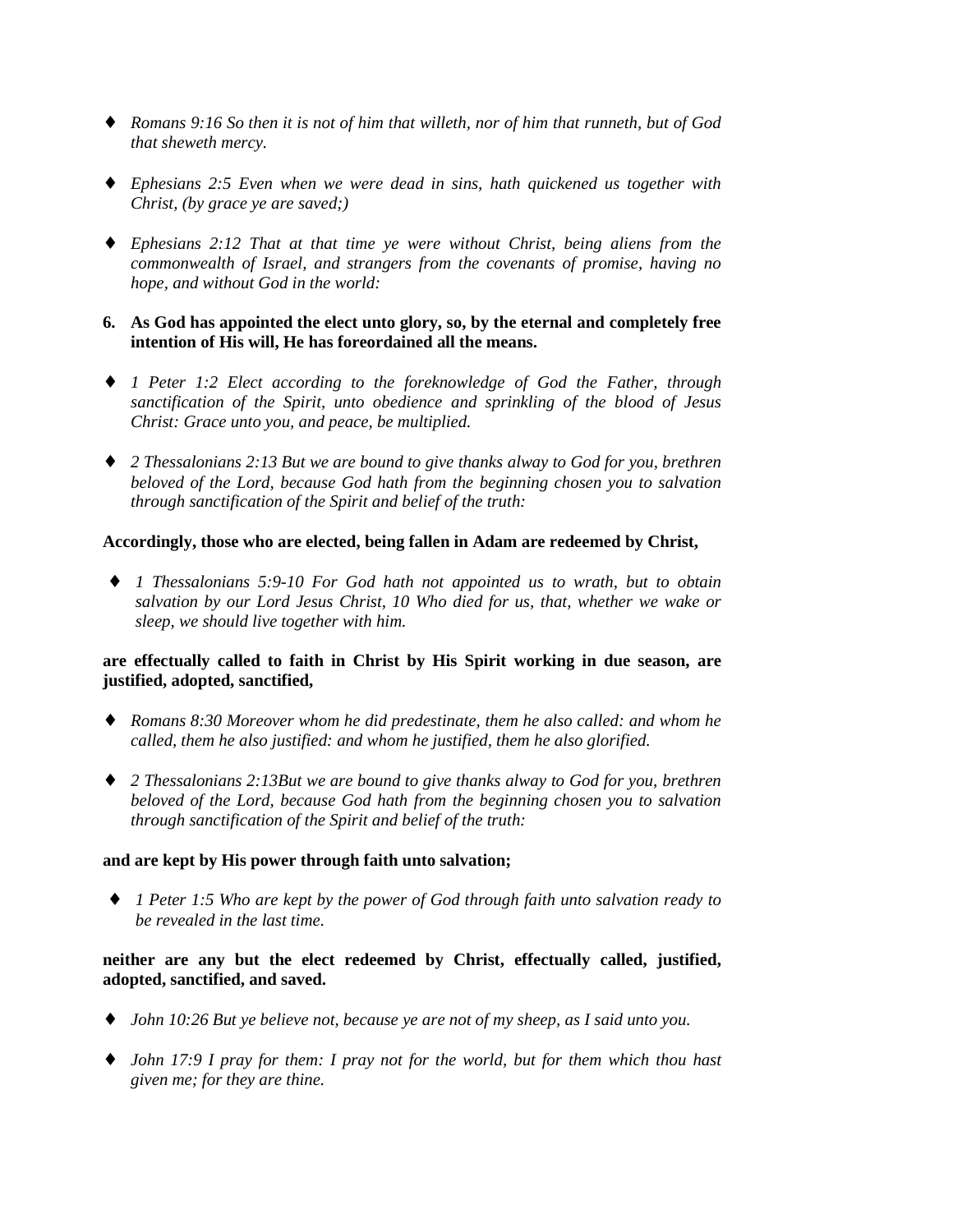- ♦ *John 6:64 But there are some of you that believe not. For Jesus knew from the beginning who they* were that believed not, and who should betray him.
- **7. The doctrine of this high mystery of predestination is to be handled with special prudence and care, in order that men who are heeding the will of God revealed in His Word, and who are yielding obedience to it, may, from the certainty of their effectual vocation be assured of their eternal election.**
- ♦ *1 Thessalonians 1:4-5 Knowing, brethren beloved, your election of God. 5 For our gospel came not unto you in word only, but also in power, and in the Holy Ghost, and in much assurance; as ye know what manner of men we were among you for your sake.*
- ♦ *2 Peter 1:10 Wherefore the rather, brethren, give diligence to make your calling and election sure: for if ye do these things, ye shall never fall:*

## **So shall this doctrine provide cause for praise,**

- ♦ *Ephesians 1:6 To the praise of the glory of his grace, wherein he hath made us accepted in the beloved.*
- ♦ *Romans 11:33 O the depth of the riches both of the wisdom and knowledge of God! how unsearchable are his judgments, and his ways past finding out!*

#### **reverence, admiration of God, and also provide cause for humility,**

- ♦ *Romans 11:5-6 Even so then at this present time also there is a remnant according to the election of grace. 6 And if by grace, then is it no more of works: otherwise grace is no more grace. But if it be of works, then is it no more grace: otherwise work is no more work.*
- ♦ *Romans 11:20 Well; because of unbelief they were broken off, and thou standest by faith. Be not highminded, but fear:*

## **diligence, and abundant consolation to all who sincerely obey the Gospel.**

♦ *Luke 10:20 Notwithstanding in this rejoice not, that the spirits are subject unto you; but rather rejoice, because your names are written in heaven.*

## **Chapter 4 Creation**

## **1. In the beginning it pleased God the Father, Son, and Holy Spirit,**

- ♦ *John 1:2-3 The same was in the beginning with God. 3 All things were made by him; and without him was not any thing made that was made.*
- ♦ *Hebrews 1:2 Hath in these last days spoken unto us by his Son, whom he hath appointed heir of all things, by whom also he made the worlds;*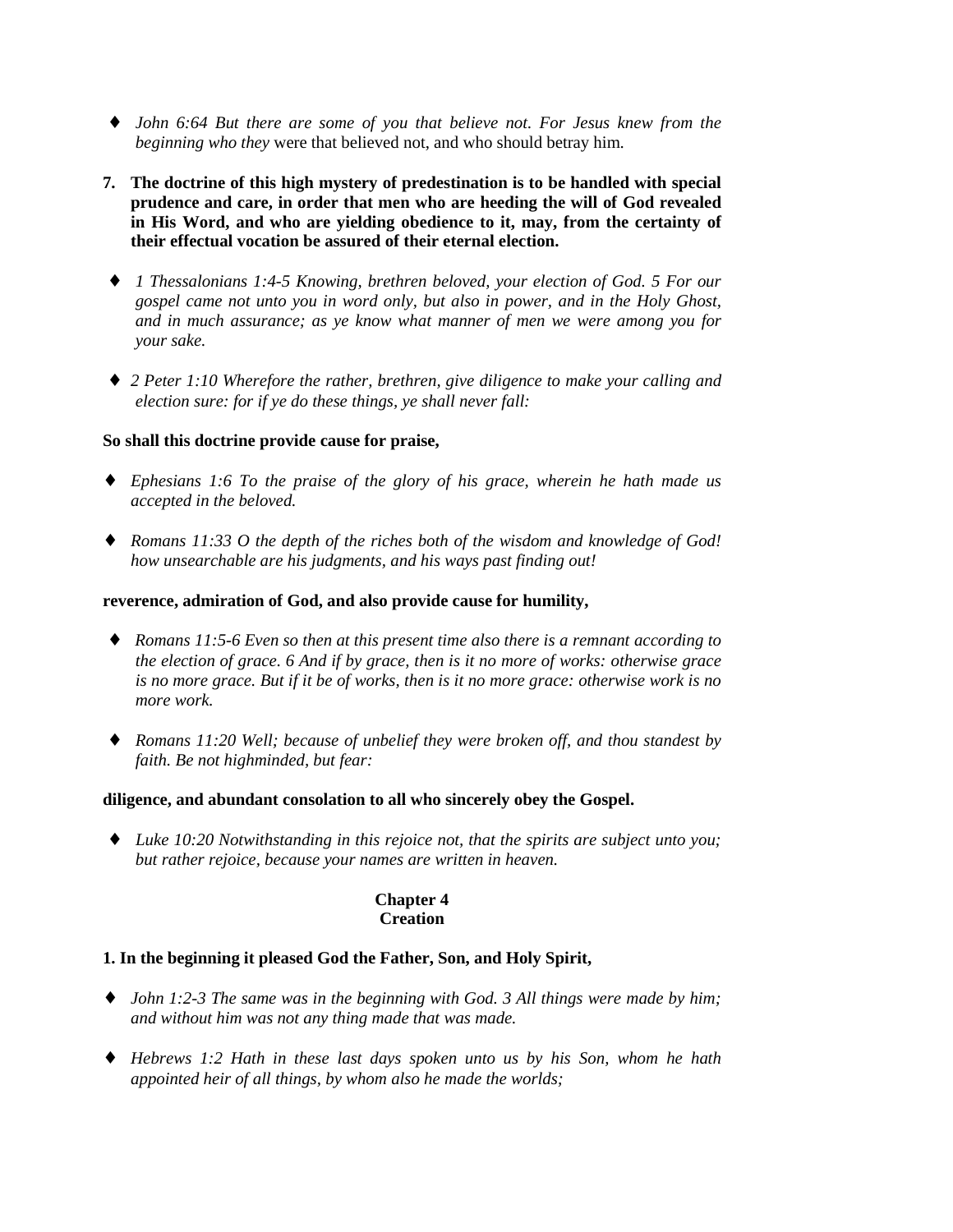♦ *Job 26:13 By his spirit he hath garnished the heavens; his hand hath formed the crooked serpent.*

#### **for the manifestation of the glory of His eternal power,**

♦ *Romans 1:20 For the invisible things of him from the creation of the world are clearly seen, being understood by the things that are made, even his eternal power and Godhead; so that they are without excuse:*

#### **wisdom, and goodness, to create or make the world and all things in it both visible and invisible, in the space of six days, and all very good.**

- ♦ *Colossians 1:16 For by him were all things created, that are in heaven, and that are in earth, visible and invisible, whether they be thrones, or dominions, or principalities, or powers: all things were created by him, and for him:*
- ♦ *Genesis 1:31 And God saw every thing that he had made, and, behold, it was very good. And the evening and the morning were the sixth day.*

## **2. After God had made all other creatures, He created man, male and female,**

♦ *Genesis 1:27 So God created man in his own image, in the image of God created he him; male and female created he them.*

#### **with reasoning and immortal souls,**

♦ *Genesis 2:7 And the LORD God formed man of the dust of the ground, and breathed into his nostrils the breath of life; and man became a living soul.*

## **rendering them fit to live that life for Him for which they were created; being made in the image of God, in knowledge, righteousness, and true holiness;**

- ♦ *Eccles 7:29 Lo, this only have I found, that God hath made man upright; but they have sought out many inventions.*
- ♦ *Genesis 1:26 And God said, Let us make man in our image, after our likeness: and let them have dominion over the fish of the sea, and over the fowl of the air, and over the cattle, and over all the earth, and over every creeping thing that creepeth upon the earth.*

## **having the law of God written in their hearts,**

♦ *Romans 2:14-15 For when the Gentiles, which have not the law, do by nature the things contained in the law, these, having not the law, are a law unto themselves: 15 Which shew the work of the law written in their hearts, their conscience also bearing witness, and their thoughts the mean while accusing or else excusing one another;)*

**and having the power to fulfill it; and yet living under a possibility of transgressing, being left to the liberty of their own will which was subject to change.**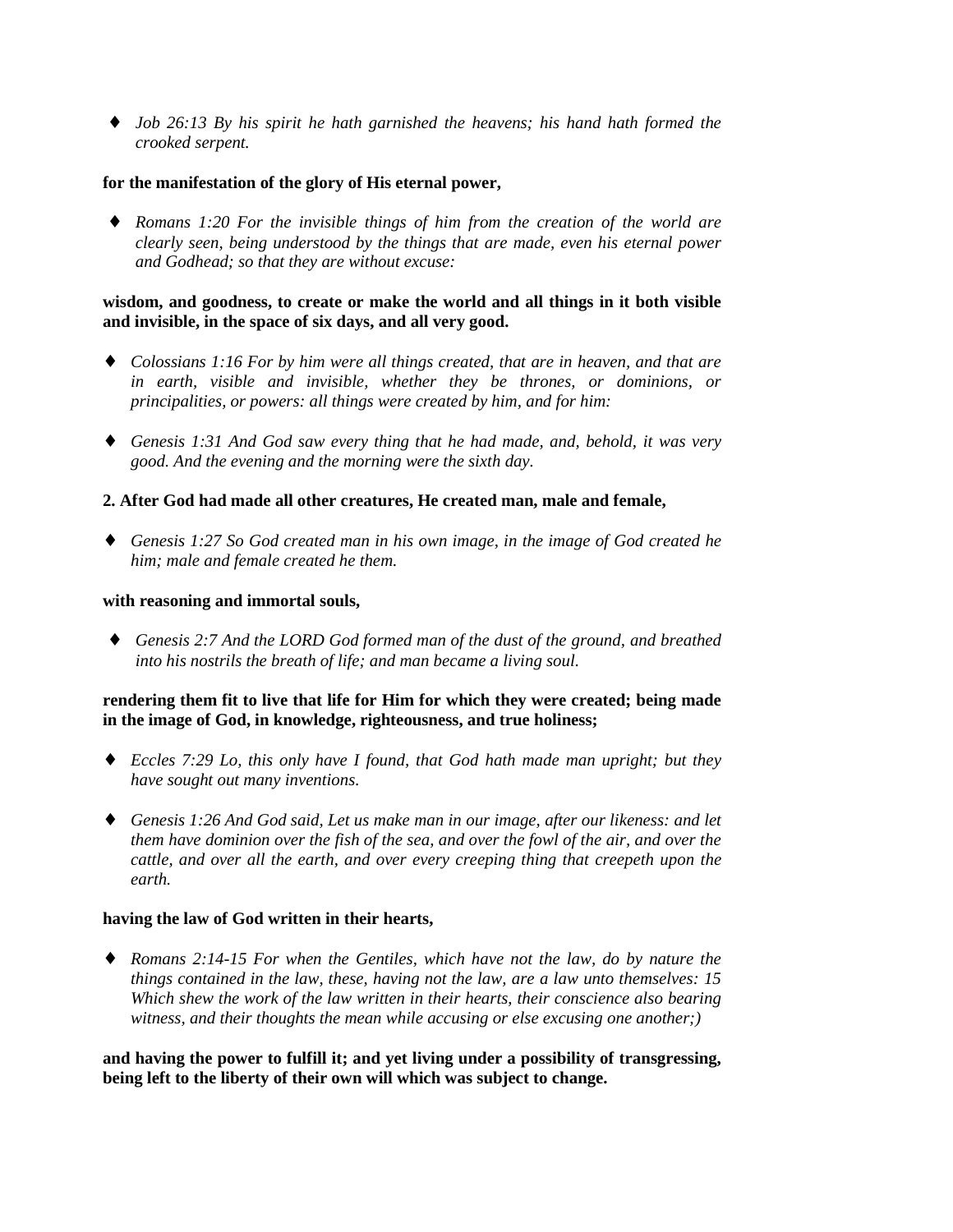♦ *Genesis 3:6 And when the woman saw that the tree was good for food, and that it was pleasant to the eyes, and a tree to be desired to make one wise, she took of the fruit thereof, and did eat, and gave also unto her husband with her; and he did eat.*

## **3. Besides the law written in their hearts, they received a command not to eat of the tree of the knowledge of good and evil.**

♦ *Genesis 2:17 But of the tree of the knowledge of good and evil, thou shalt not eat of it: for in the day that thou eatest thereof thou shalt surely die.*

## **While they kept this command they were happy in their communion with God, and had dominion over all other creatures.**

- ♦ *Genesis 1:26 And God said, Let us make man in our image, after our likeness: and let them have dominion over the fish of the sea, and over the fowl of the air, and over the cattle, and over all the earth, and over every creeping thing that creepeth upon the earth.*
- ♦ *Genesis 1:28 And God blessed them, and God said unto them, Be fruitful, and multiply, and replenish the earth, and subdue it: and have dominion over the fish of the sea, and over the fowl of the air, and over every living thing that moveth upon the earth.*

# **Chapter 5 Divine Providence**

- **1. God the good Creator of all things, in His infinite power and wisdom, upholds, directs, disposes and governs all creatures and things,**
- ♦ *Hebrews 1:3 Who being the brightness of his glory, and the express image of his person, and upholding all things by the word of his power, when he had by himself purged our sins, sat down on the right hand of the Majesty on high;*
- ♦ *Job 38:11 And said, Hitherto shalt thou come, but no further: and here shall thy proud waves be stayed?*
- ♦ *Isaiah 46:10-11 Declaring the end from the beginning, and from ancient times the things that are not yet done, saying, My counsel shall stand, and I will do all my pleasure: 11 Calling a ravenous bird from the east, the man that executeth my counsel from a far country: yea, I have spoken it, I will also bring it to pass; I have purposed it, I will also do it.*
- ♦ *Psalm 135:6 Whatsoever the LORD pleased, that did he in heaven, and in earth, in the seas, and all deep places.*

## **from the greatest to the least,**

♦ *Matthew 10:29-31 Are not two sparrows sold for a farthing? and one of them shall not fall on the ground without your Father. 30 But the very hairs of your head are all numbered. 31 Fear ye not therefore, ye are of more value than many sparrows.*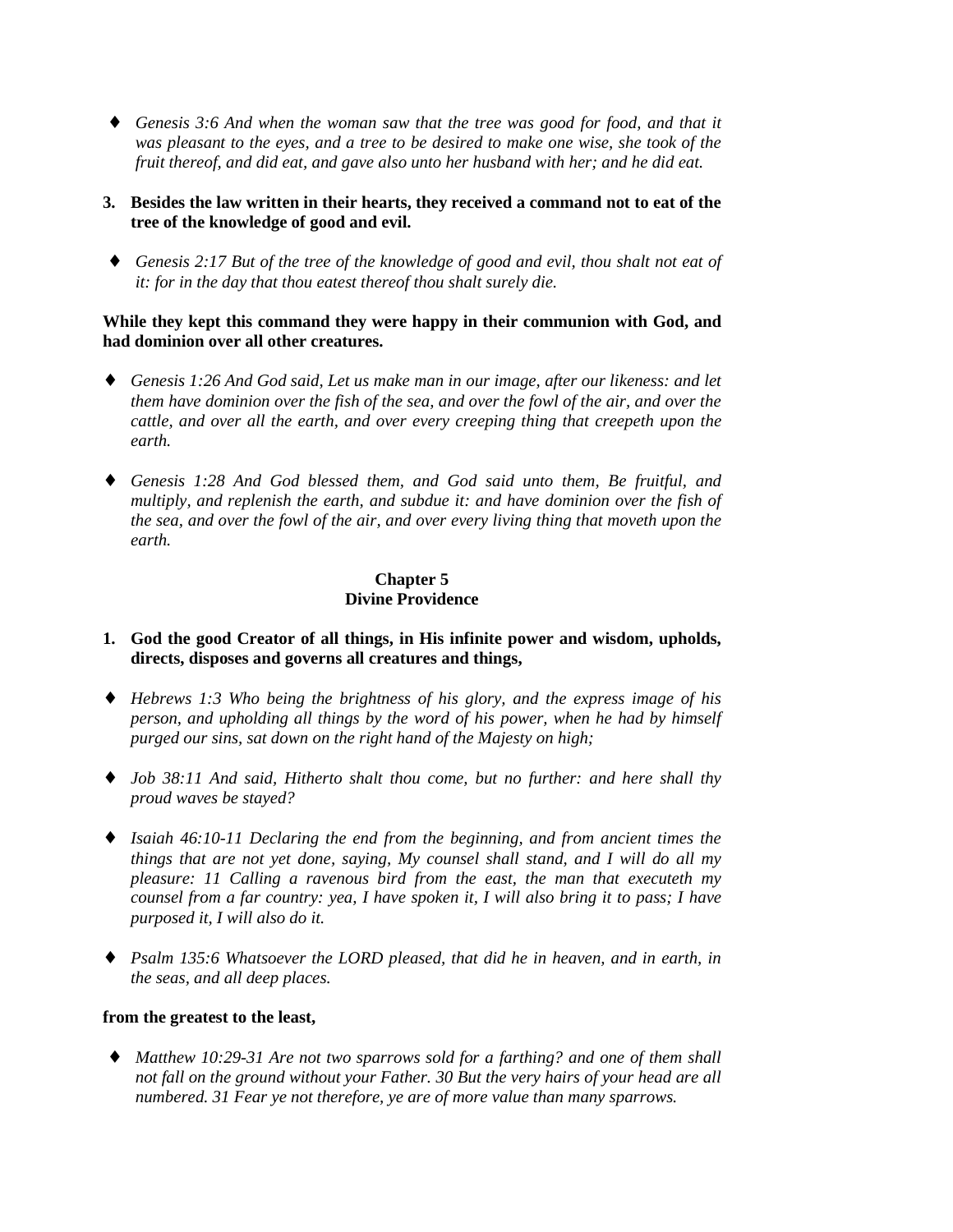**by His most wise and holy providence, to the end for which they were created. God governs according to His infallible foreknowledge and the free and unchanging counsel of His own will; for the praise of the glory of His wisdom, power, justice, boundless goodness, and mercy.**

- ♦ *Ephesians 1:11 In whom also we have obtained an inheritance, being predestinated according to the purpose of him who worketh all things after the counsel of his own will:*
- **2. Although in relation to the foreknowledge and decree of God, Who is the First Cause, all things come to pass immutably and infallibly;**
- ♦ *Acts 2:23 Him, being delivered by the determinate counsel and foreknowledge of God, ye have taken, and by wicked hands have crucified and slain:*

## **so that nothing happens to anyone by chance, or outside His providence,**

♦ *Proverbs 16:33 The lot is cast into the lap; but the whole disposing thereof is of the LORD.*

## **yet by His providence He orders events to occur according to the nature of second causes, either necessarily, freely, or contingently.**

♦ *Genesis 8:22 While the earth remaineth, seedtime and harvest, and cold and heat, and summer and winter, and day and night shall not cease.*

## **3. God, in His ordinary providence makes use of means,**

- ♦ *Acts 27:31 Paul said to the centurion and to the soldiers, Except these abide in the ship, ye cannot be saved.*
- ♦ *Acts 27:44 And the rest, some on boards, and some on broken pieces of the ship. And so it came to pass, that they escaped all safe to land.*
- ♦ *Isaiah 55:10 For as the rain cometh down, and the snow from heaven, and returneth not thither, but watereth the earth, and maketh it bring forth and bud, that it may give seed to the sower, and* bread to the eater:

## **yet He is free to work outside,**

♦ *Hosea 1:7 But I will have mercy upon the house of Judah, and will save them by the LORD their God, and will not save them by bow, nor by sword, nor by battle, by horses, nor by horsemen.*

#### **above,**

♦ *Romans 4:19-21 And being not weak in faith, he considered not his own body now dead, when he was about an hundred years old, neither yet the deadness of Sarah's womb:*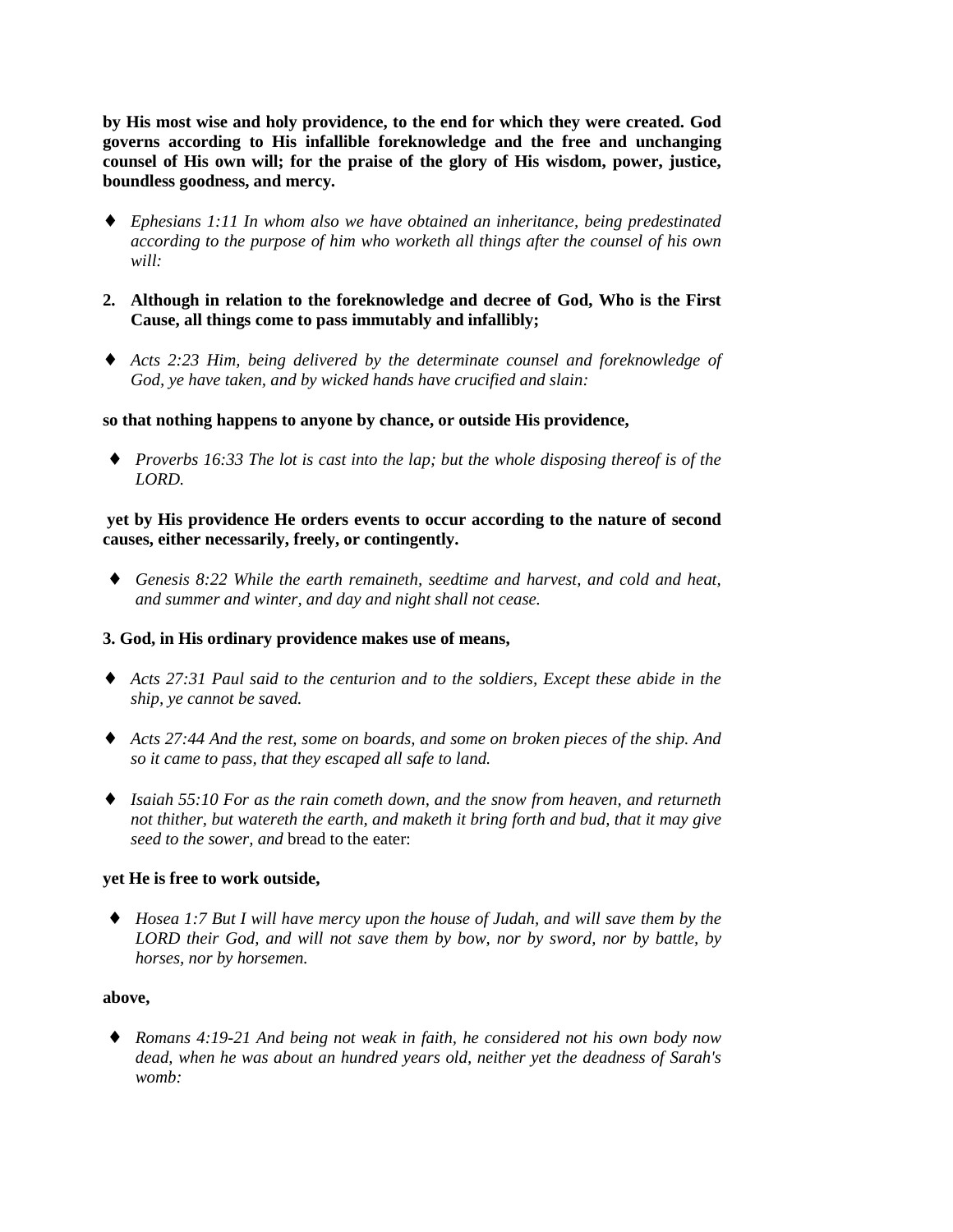#### **and against them**

♦ *Daniel 3:27 And the princes, governors, and captains, and the king's counsellors, being gathered together, saw these men, upon whose bodies the fire had no power, nor was an hair of their head singed, neither were their coats changed, nor the smell of fire had passed on them.*

#### **at His pleasure.**

- **4. The almighty power, unsearchable wisdom, and infinite goodness of God so far manifest themselves in His providence, that His determinate counsel extends even to the first fall, and all other sinful actions of both angels and men.**
- ♦ *Romans 11:32-34 For God hath concluded them all in unbelief, that he might have mercy upon all. 33O the depth of the riches both of the wisdom and knowledge of God! how unsearchable are his judgments, and his ways past finding out! 34 For who hath known the mind of the Lord? or who hath been his counsellor?*
- ♦ *2 Samuel 24:1 And again the anger of the LORD was kindled against Israel, and he moved David against them to say, Go, number Israel and Judah.*
- ♦ *2 Kings 19:28 Because thy rage against me and thy tumult is come up into mine ears, therefore I will put my hook in thy nose, and my bridle in thy lips, and I will turn thee back by the way by which thou camest.*

## **This is not merely by a bare permission, but by a form of permission in which He included the most wise and powerful limitations, and other means of restricting and controlling sin.**

- ♦ *2 Kings 19:28 Because thy rage against me and thy tumult is come up into mine ears, therefore I will put my hook in thy nose, and my bridle in thy lips, and I will turn thee back by the way by which thou camest.*
- ♦ *Psalm 76:10 Surely the wrath of man shall praise thee: the remainder of wrath shalt thou restrain.*

## **These various limitations have been designed by God to bring about his most holy purposes.**

- ♦ *Genesis 50:20 But as for you, ye thought evil against me; but God meant it unto good, to bring to pass, as it is this day, to save much people alive.*
- ♦ *Isaiah 10:6-7 I will send him against an hypocritical nation, and against the people of my wrath will I give him a charge, to take the spoil, and to take the prey, and to tread them down like the mire of the streets. 7 Howbeit he meaneth not so, neither doth his heart think so; but it is in his heart to destroy and cut off nations not a few.Isaiah 10:12 Wherefore it shall come to pass, that when the Lord hath performed his whole work upon mount Zion and on Jerusalem, I will punish the fruit of the stout heart of the king of Assyria, and the glory of his high looks.*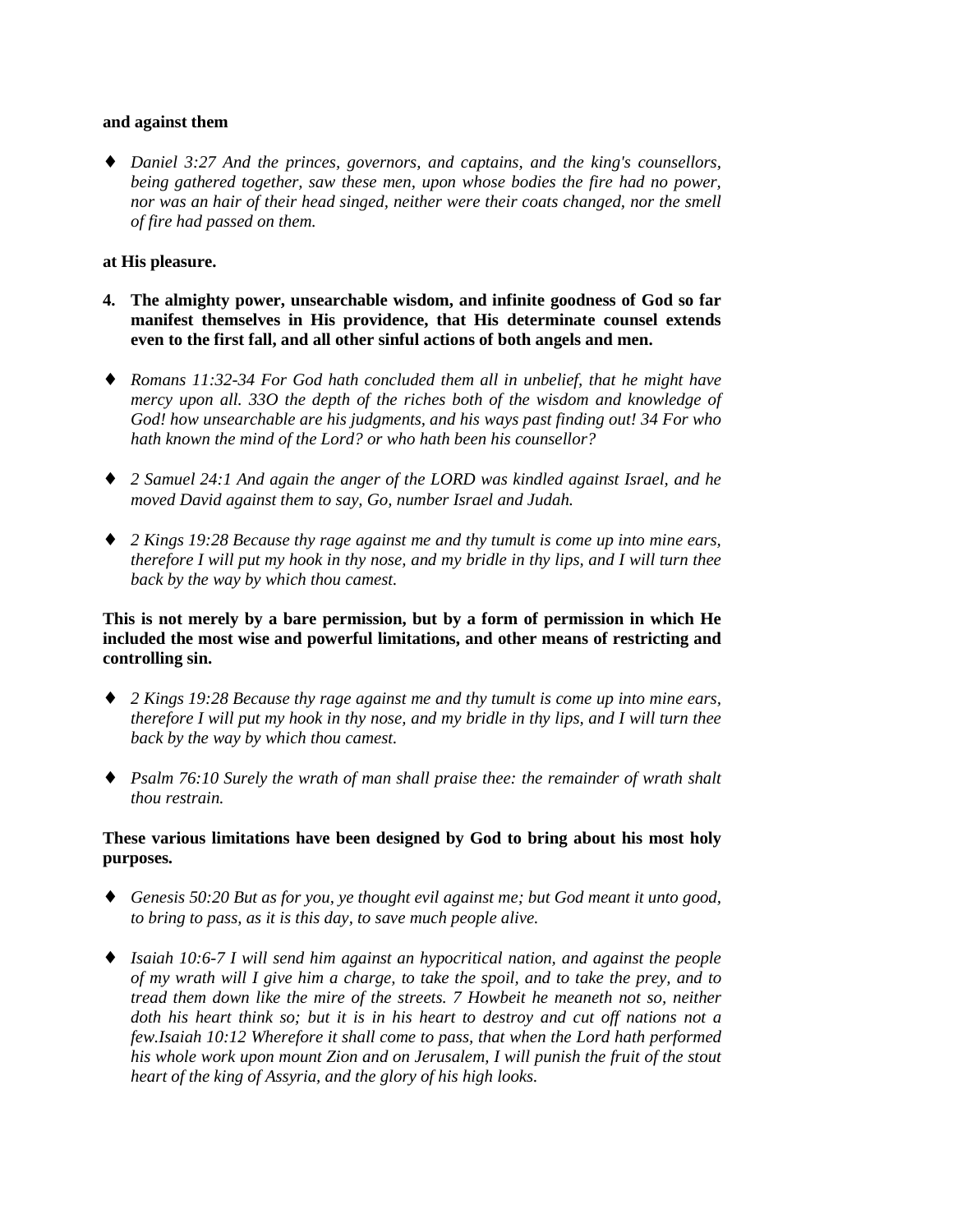**Yet, in all these affairs, the sinfulness of both angels and men comes only from them and not from God, Who is altogether holy and righteous, and can never be the author or approver of sin.**

- ♦ *Psalm 50:21 These things hast thou done, and I kept silence; thou thoughtest that I was altogether such an one as thyself: but I will reprove thee, and set them in order before thine eyes.*
- ♦ *1 John 2:16 For all that is in the world, the lust of the flesh, and the lust of the eyes, and the pride of life, is not of the Father, but is of the world.*
- **5. The most wise, righteous, and gracious God often leaves, for a time, His own children to various temptations, and to the corruptions of their own hearts, in order to chastise them for the sins which they have committed, or to show them the hidden strength of corruption and deceitfulness still in their hearts, so that they may be humbled and aroused to a more close and constant dependence upon Himself for their support, and that they may be made more watchful against future occasions of sin. Other just and holy objectives are also served by such action by God.**
- ♦ *2 Chronicles 32:25-26 But Hezekiah rendered not again according to the benefit done unto him; for his heart was lifted up: therefore there was wrath upon him, and upon Judah and Jerusalem. 26 Notwithstanding Hezekiah humbled himself for the pride of his heart, both he and the inhabitants of Jerusalem, so that the wrath of the LORD came not upon them in the days of Hezekiah.*
- ♦ *2 Chronicles 32:31 Howbeit in the business of the ambassadors of the princes of Babylon, who sent unto him to inquire of the wonder that was done in the land, God left him, to try him, that he might know all that was in his heart.*
- ♦ *2 Chronicles 12:7-9 And when the LORD saw that they humbled themselves, the word of the LORD came to Shemaiah, saying, They have humbled themselves; therefore I will not destroy them, but I will grant them some deliverance; and my wrath shall not be poured out upon Jerusalem by the hand of Shishak. 8 Nevertheless they shall be his servants; that they may know my service, and the service of the kingdoms of the countries. 9 So Shishak king of Egypt came up against Jerusalem, and took away the treasures of the house of the LORD, and the treasures of the king's house; he took all: he carried away also the shields of* gold which Solomon had made.

## **Therefore whatever happens to any of His select is by His appointment, for His glory, and for their good.**

- ♦ *Romans 8:28 And we know that all things work together for good to them that love God, to them who are the called according to his purpose.*
- 6. **As for those wicked and ungodly men whom God as a righteous judge, blinds and hardens for former sin,**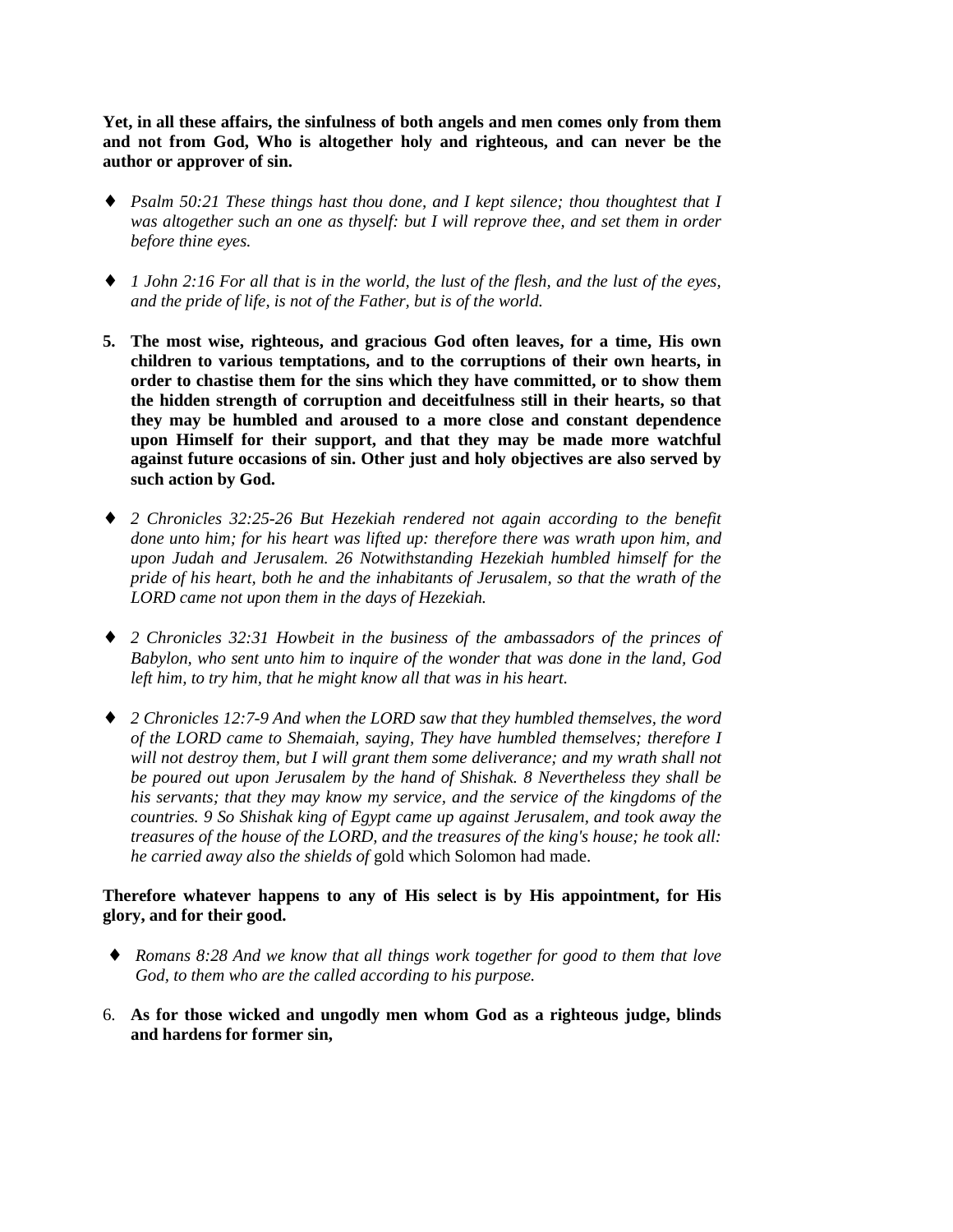- ♦ *Romans 1:24-26, 28 Wherefore God also gave them up to uncleanness through the lusts of their own hearts, to dishonour their own bodies between themselves: 25 Who changed the truth of God into a lie, and worshipped and served the creature more than the Creator, who is blessed for ever. Amen. 26 For this cause God gave them up unto vile affections: for even their women did change the natural use into that which is against nature: 28 And even as they did not like to retain God in their knowledge, God gave them over to a reprobate mind, to do those things which are not convenient;*
- ♦ *Romans 11:7-8 What then? Israel hath not obtained that which he seeketh for; but the election hath obtained it, and the rest were blinded 8 (According as it is written, God hath given them the spirit of slumber, eyes that they should not see, and ears that they should not hear;) unto this day.*

## **from them He not only withholds His grace, by which they might have been enlightened in their understanding and affected in their hearts,**

♦ *Deut 29:4 Yet the LORD hath not given you an heart to perceive, and eyes to see, and ears to hear, unto this day.*

## **but sometimes He also withdraws the gifts which they had**

♦ *Matthew 13:12 For whosoever hath, to him shall be given, and he shall have more abundance: but whosoever hath not, from him shall be taken away even that he hath.*

## **and exposes them to certain objects which their corrupt state will make the occasion of sin.**

- ♦ *Deuteronomy 2:30 But Sihon king of Heshbon would not let us pass by him: for the LORD thy God hardened his spirit, and made his heart obstinate, that he might deliver him into thy hand, as appeareth this day.*
- ♦ *2 Kings 8:12-13 And Hazael said, Why weepeth my lord? And he answered, Because I know the evil that thou wilt do unto the children of Israel: their strong holds wilt thou set on fire, and their young men wilt thou slay with the sword, and wilt dash their children, and rip up their women with child. 13 And Hazael said, But what, is thy servant a dog, that he should do this great thing? And Elisha answered, The LORD hath shewed me that thou shalt be king over Syria.*

# **God gives them over to their own lusts, the temptations of the world, and the power of Satan,**

- ♦ *Psalm 81:11-12 But my people would not hearken to my voice; and Israel would none of me. 12 So I gave them up unto their own hearts' lust: and they walked in their own counsels.*
- ♦ *2 Thessalonians 2:10-12 And with all deceivableness of unrighteousness in them that perish; because they received not the love of the truth, that they might be saved. 11 And for this cause God shall send them strong delusion, that they should believe a lie:*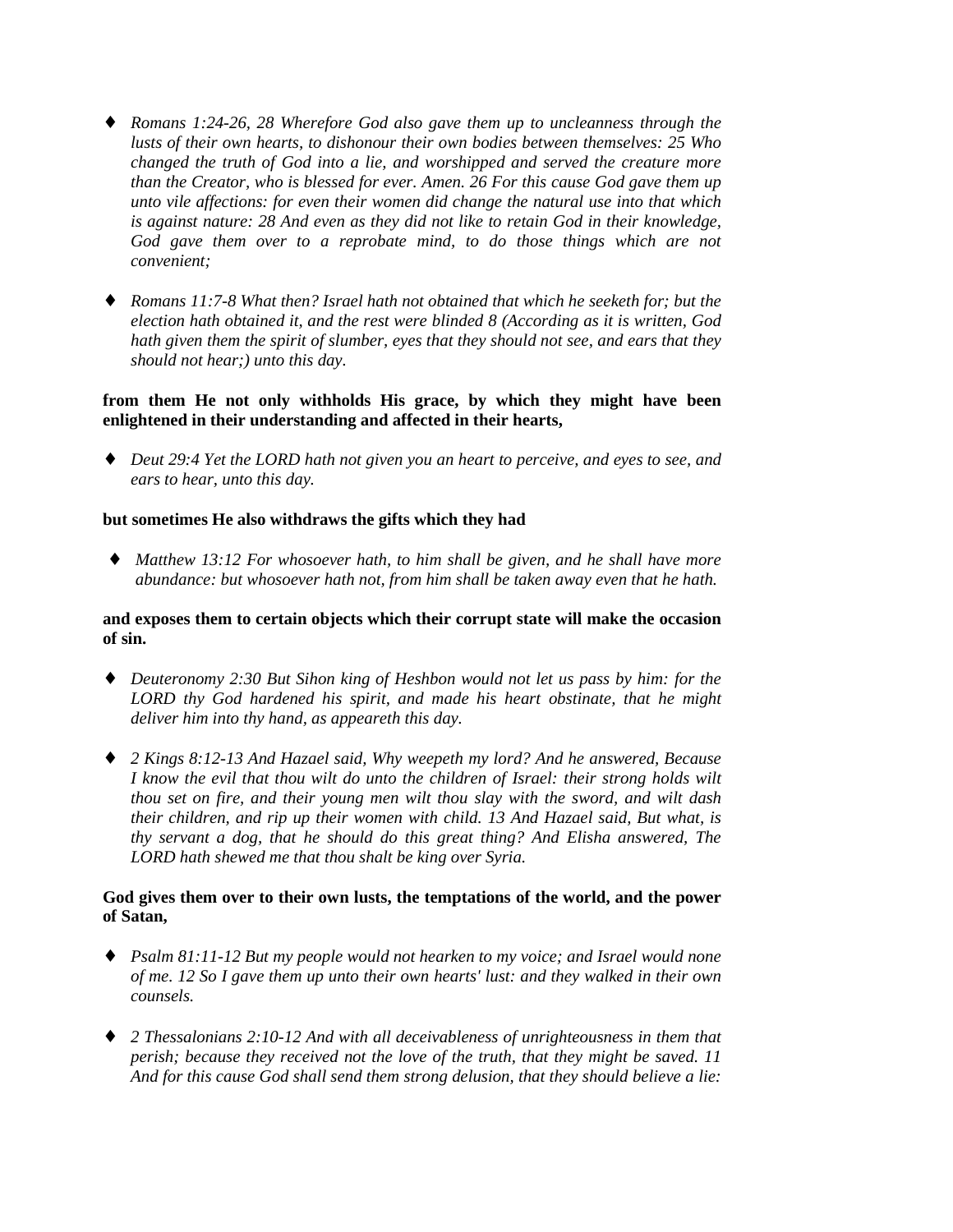*12 That they all might be damned who believed not the truth, but had pleasure in unrighteousness.*

**so that eventually they harden themselves under the same influences which God uses for the softening of others.**

- ♦ *Exodus 8:15 But when Pharaoh saw that there was respite, he hardened his heart, and hearkened not unto them; as the LORD had said.*
- ♦ *Exodus 8:32 And Pharaoh hardened his heart at this time also, neither would he let the people go.*
- ♦ *Isaiah 6:9-10 And he said, Go, and tell this people, Hear ye indeed, but understand not; and see ye indeed, but perceive not. 10 Make the heart of this people fat, and make their ears heavy, and shut their eyes; lest they see with their eyes, and hear with their ears, and understand with their heart, and convert, and be healed.*
- ♦ *1 Peter 2:7-8 Unto you therefore which believe he is precious: but unto them which be disobedient, the stone which the builders disallowed, the same is made the head of the corner, 8 And a stone of stumbling, and a rock of offence, even to them which stumble at the word, being disobedient: whereunto also they were appointed.*
- 7. **As the providence of God in general reaches to all creatures, so, in a more special manner, it takes care of His church, and governs all things to the good of His church.**
- ♦ *1 Timothy 4:10 For therefore we both labour and suffer reproach, because we trust in the living God, who is the Saviour of all men, specially of those that believe.*
- ♦ *Amos 9:8-9 Behold, the eyes of the Lord GOD are upon the sinful kingdom, and I will destroy it from off the face of the earth; saving that I will not utterly destroy the house of Jacob, saith the LORD. 9 For, lo, I will command, and I will sift the house of Israel among all nations, like as corn is sifted in a sieve, yet shall not the least grain fall upon the earth.*
- ♦ *Isaiah 43:3-5 For I am the LORD thy God, the Holy One of Israel, thy Saviour: I gave Egypt for thy ransom, Ethiopia and Seba for thee. 4 Since thou wast precious in my sight, thou hast been honourable, and I have loved thee: therefore will I give men for thee, and people for thy life. 5 Fear not: for I am with thee: I will bring thy seed from the east, and gather thee from the west;*

# **Chapter 6 The Fall of Man, Sin and Punishment**

**1. Although God created man upright and perfect, and gave him a righteous law, which secured life for him while he kept it, and although God warned him that he would die if he broke it, yet man did not live long in this honour.**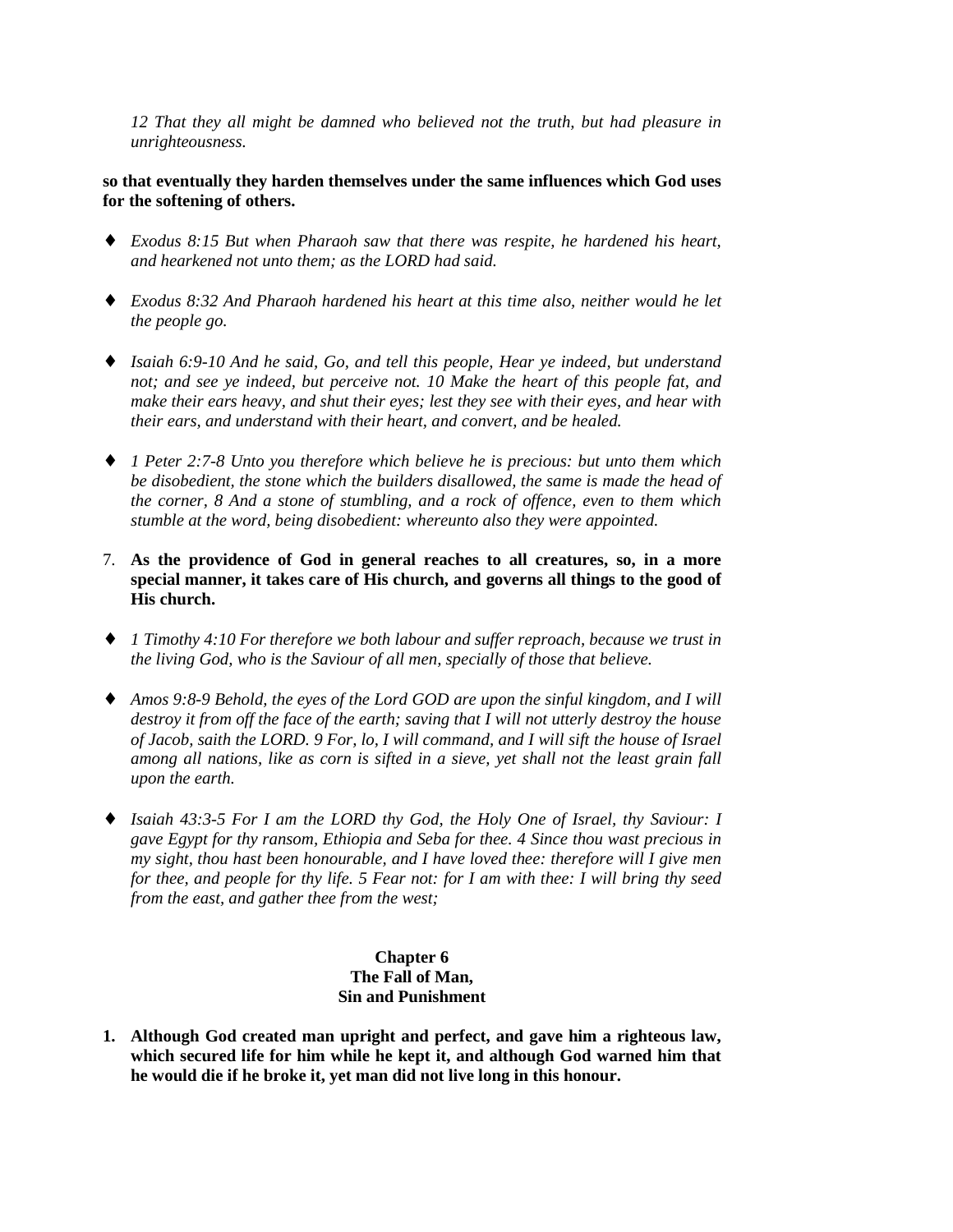♦ *Genesis 2:16-17 And the LORD God commanded the man, saying, Of every tree of the garden thou mayest freely eat: 17 But of the tree of the knowledge of good and evil, thou shalt not eat of it: for in the day that thou eatest thereof thou shalt surely die.*

## **Satan using the subtlety of the serpent to subdue Eve, seduced Adam by her, and he, without any compulsion, willfully transgressed the law of their creation and the command given to them by eating the forbidden fruit.**

- ♦ *Genesis 3:12-13 And the man said, The woman whom thou gavest to be with me, she gave me of the tree, and I did eat. 13 And the LORD God said unto the woman, What is this that thou hast done? And the woman said, The serpent beguiled me, and I did eat.*
- ♦ *2 Corinthians 11:3 But I fear, lest by any means, as the serpent beguiled Eve through his subtilty, so your minds should be corrupted from the simplicity that is in Christ.*

**And this act God, according to His wise and holy counsel, was pleased to permit, having purposed to order it to His own glory.**

- **2. Our first parents, by this sin, fell from their original righteousness and communion with God, and we in them. For from this, death came upon all:**
- ♦ *Romans 3:23 For all have sinned, and come short of the glory of God;*

#### **all becoming dead in sin**

♦ *Romans 5:12 Wherefore, as by one man sin entered into the world, and death by sin; and so death passed upon all men, for that all have sinned:*

#### **and wholly defiled in all the faculties and parts of soul and body.**

- ♦ *Titus 1:15 Unto the pure all things are pure: but unto them that are defiled and unbelieving is nothing pure; but even their mind and conscience is defiled.*
- ♦ *Genesis 6:5 And GOD saw that the wickedness of man was great in the earth, and that every imagination of the thoughts of his heart was only evil continually.*
- ♦ *Jeremiah 17:9 The heart is deceitful above all things, and desperately wicked: who can know it?*
- ♦ *Romans 3:10-19 As it is written, There is none righteous, no, not one: 11 There is none that understandeth, there is none that seeketh after God. 12 They are all gone out of the way, they are together become unprofitable; there is none that doeth good, no, not one. 13 Their throat is an open sepulchre; with their tongues they have used deceit; the poison of asps is under their lips: 14 Whose mouth is full of cursing and bitterness: 15 Their feet are swift to shed blood: 16 Destruction and misery are in their ways: 17 And the way of peace have they not known: 18 There is no fear of God before their eyes. 19 Now we know that what things soever the law saith, it saith to*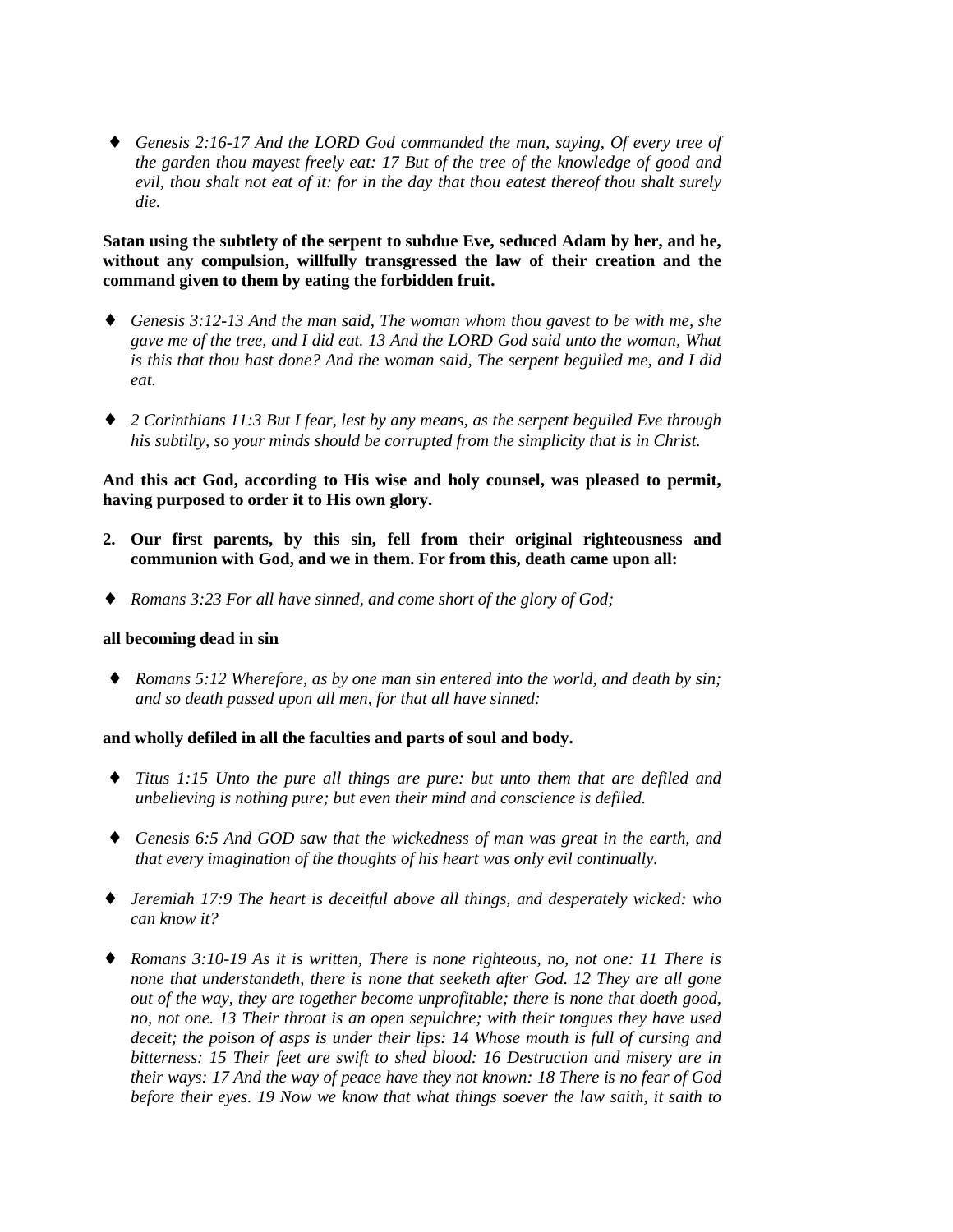*them who are under the law: that every mouth may be stopped, and all the world may become guilty before God.*

- **3. They being the root, and by God's appointment, standing in the room and stead of all mankind, the guilt of this sin was imputed, and their corrupted nature conveyed, to all their posterity descending from them by ordinary generation.**
- ♦ *Romans 5:12-19 Wherefore, as by one man sin entered into the world, and death by sin; and so death passed upon all men, for that all have sinned: 13 (For until the law sin was in the world: but sin is not imputed when there is no law. 14 Nevertheless death reigned from Adam to Moses, even over them that had not sinned after the similitude of Adam's transgression, who is the figure of him that was to come. 15 But not as the offence, so also is the free gift. For if through the offence of one many be dead, much more the grace of God, and the gift by grace, which is by one man, Jesus Christ, hath abounded unto many. 16 And not as it was by one that sinned, so is the gift: for the judgment was by one to condemnation, but the free gift is of many offences unto justification. 17 For if by one man's offence death reigned by one; much more they which receive abundance of grace and of the gift of righteousness shall reign in life by one, Jesus Christ.) 18 Therefore as by the offence of one judgment came upon all men to condemnation; even so by the righteousness of one the free gift came upon all men unto justification of life. 19 For as by one man's disobedience many were made sinners, so by the obedience of one shall many be made righteous.*
- ♦ *1 Corinthians 15:21-22 For since by man came death, by man came also the resurrection of the dead. 22 For as in Adam all die, even so in Christ shall all be made alive.*
- ♦ *1 Corinthians 15:45 And so it is written, The first man Adam was made a living soul; the last Adam was made a quickening spirit.*
- ♦ *1 Corinthians 15:49 And as we have borne the image of the earthy, we shall also bear the image of the heavenly.*

## **Their descendants are therefore conceived in sin,**

- ♦ *Psalm 51:5 Behold, I was shapen in iniquity; and in sin did my mother conceive me.*
- ♦ *Job 14:4 Who can bring a clean thing out of an unclean? not one.*

#### **and are by nature the children of wrath,**

♦ *Ephesians 2:3 Among whom also we all had our conversation in times past in the lusts of our flesh, fulfilling the desires of the flesh and of the mind; and were by nature the children of wrath, even as others.*

#### **the servants of sin, and the subjects of death**

♦ *Romans 6:20 For when ye were the servants of sin, ye were free from righteousness.*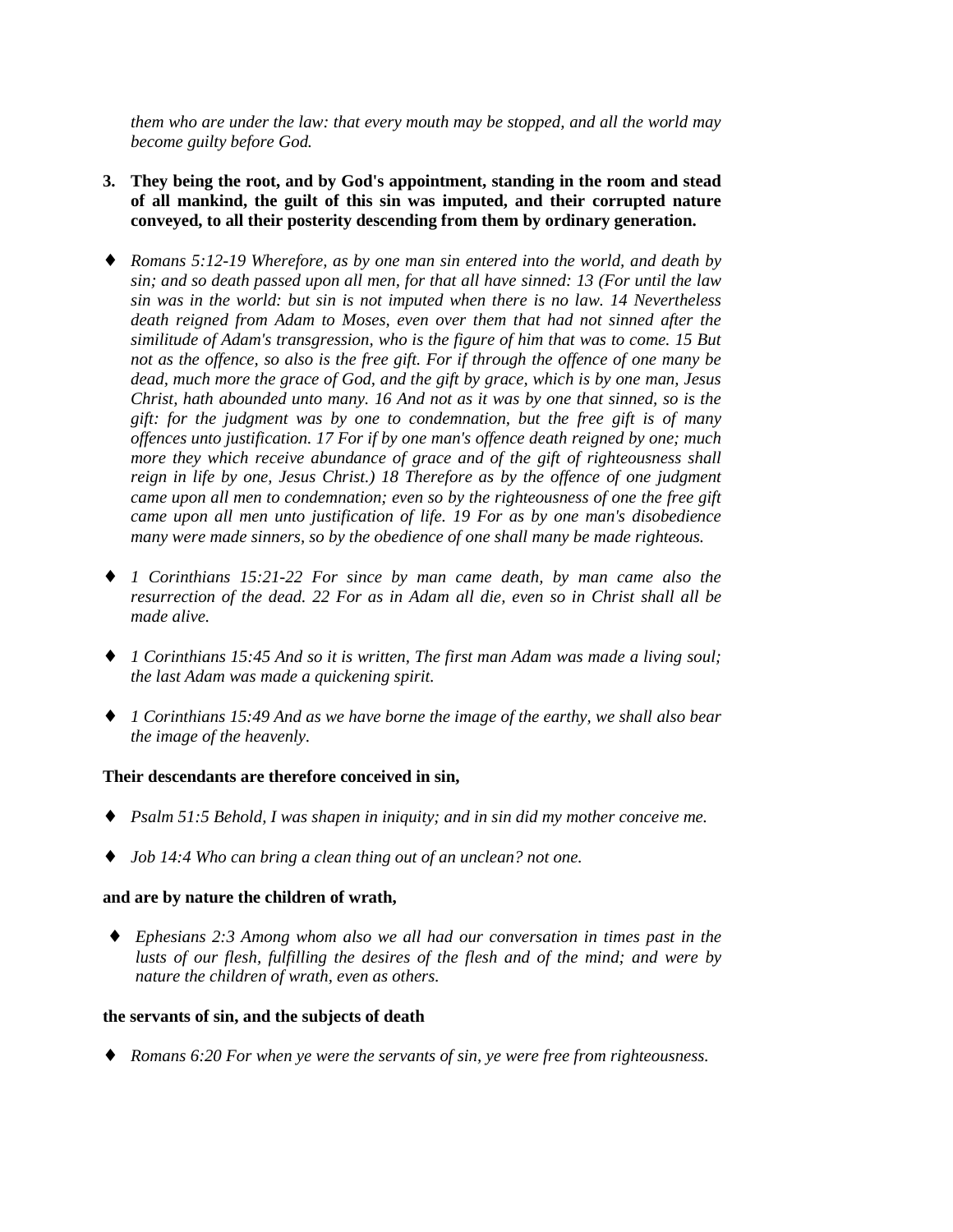♦ *Romans 5:12 Wherefore, as by one man sin entered into the world, and death by sin; and so death passed upon all men, for that all have sinned:*

## **and all other miseries, spiritual, temporal, and eternal, unless the Lord Jesus sets them free.**

- ♦ *Hebrews 2:14-15 Forasmuch then as the children are partakers of flesh and blood, he also himself likewise took part of the same; that through death he might destroy him that had the power of death, that is, the devil; 15 And deliver them who through fear of death were all their lifetime subject to bondage.*
- ♦ *1 Thessalonians 1:10 And to wait for his Son from heaven, whom he raised from the dead, even Jesus, which delivered us from the wrath to come.*
- **4. All actual transgressions proceed from this original corruption,**
- ♦ *Romans 8:7 Because the carnal mind is enmity against God: for it is not subject to the law of God, neither indeed can be.*
- ♦ *Colossians 1:21 And you, that were sometime alienated and enemies in your mind by wicked works, yet now hath he reconciled*

## **by which we are utterly indisposed, disabled, and made opposite to all good, and wholly inclined to all evil.**

- ♦ *James 1:14-15 But every man is tempted, when he is drawn away of his own lust, and enticed. 15 Then when lust hath conceived, it bringeth forth sin: and sin, when it is finished, bringeth forth death.*
- ♦ *Matthew 15:19 For out of the heart proceed evil thoughts, murders, adulteries, fornications, thefts, false witness, blasphemies:*
- **5. During this life the corruption of nature remains in those who are regenerated,**
- ♦ *Romans 7:18 For I know that in me (that is, in my flesh,) dwelleth no good thing: for to will is present with me; but how to perform that which is good I find not.*
- ♦ *Romans 7:23 But I see another law in my members, warring against the law of my mind, and bringing me into captivity to the law of sin which is in my members.*
- ♦ *Eccles 7:20 For there is not a just man upon earth, that doeth good, and sinneth not.*
- ♦ *1 John 1:8 If we say that we have no sin, we deceive ourselves, and the truth is not in us.*

## **and although it is pardoned and mortified through Christ, yet this corrupt nature and all its motions are truly and properly sinful.**

♦ *Romans 7:23-25 But I see another law in my members, warring against the law of my mind, and bringing me into captivity to the law of sin which is in my members. 24*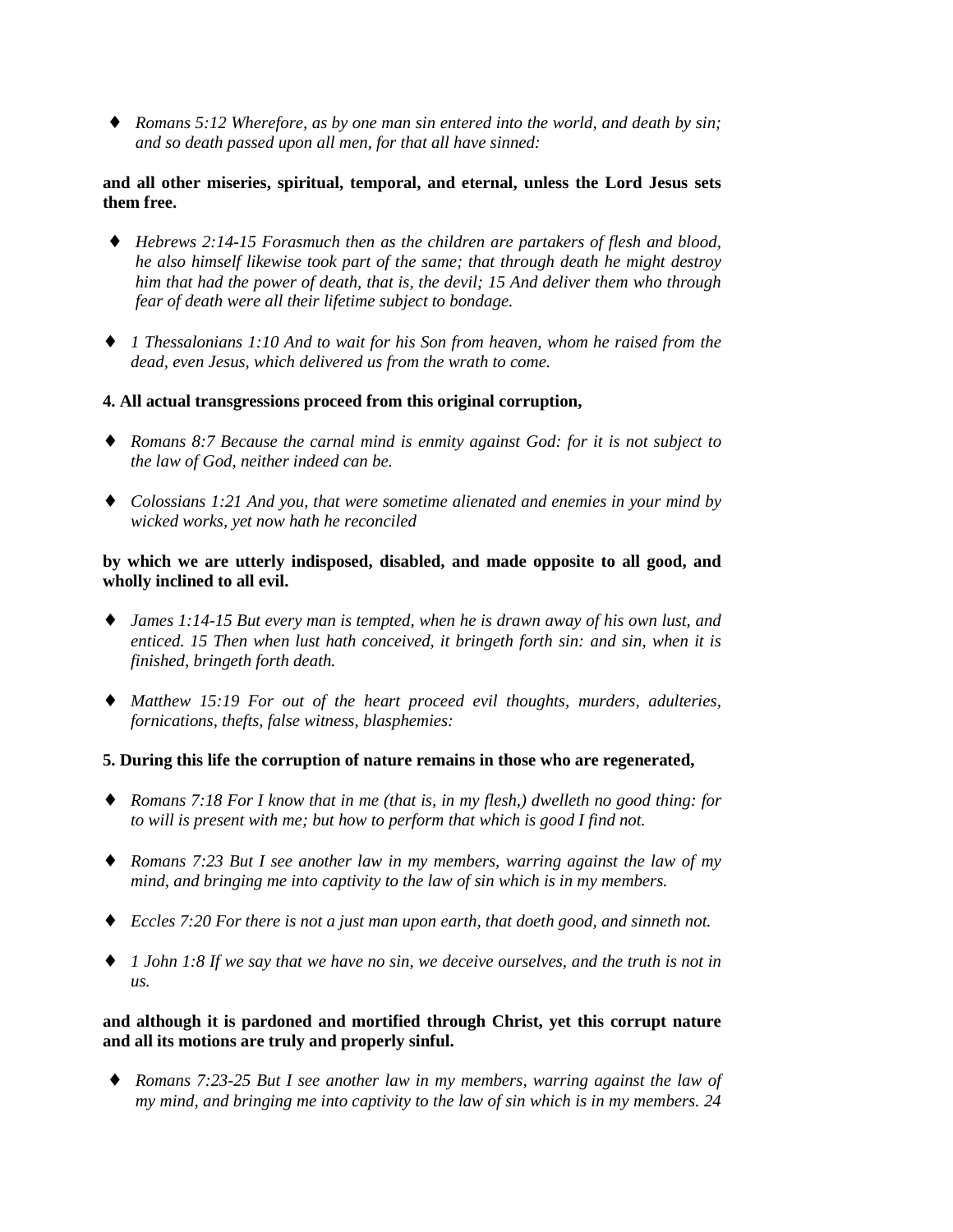*O wretched man that I am! who shall deliver me from the body of this death? 25 I thank God through Jesus Christ our Lord. So then with the mind I myself serve the law of God; but with the flesh the law of sin.*

♦ *Galatians 5:17 For the flesh lusteth against the Spirit, and the Spirit against the flesh: and these are contrary the one to the other: so that ye cannot do the things that ye would.*

# **Chapter 7 God's Covenant**

- **1. The distance between God and the creature is so great, that although reasonable creatures do owe obedience to Him as their Creator, yet they could never have attained the reward of life except by some voluntary condescension on God's part, and this He has been pleased to express in the form of a covenant.**
- ♦ *Luke 17:10 So likewise ye, when ye shall have done all those things which are commanded you, say, We are unprofitable servants: we have done that which was our duty to do.*
- ♦ *Job 35:7-8 If thou be righteous, what givest thou him? or what receiveth he of thine hand? 8 Thy wickedness may hurt a man as thou art; and thy righteousness may profit the son of man.*
- **2. Moreover, as man had brought himself under the curse of the law by his fall, it pleased the Lord to make a covenant of grace.**
- ♦ *Genesis 2:17 But of the tree of the knowledge of good and evil, thou shalt not eat of it: for in the day that thou eatest thereof thou shalt surely die.*
- ♦ *Galatians 3:10 For as many as are of the works of the law are under the curse: for it is written, Cursed is every one that continueth not in all things which are written in the book of the law to do them.*
- ♦ *Romans 3:20-21 Therefore by the deeds of the law there shall no flesh be justified in his sight: for by the law is the knowledge of sin. 21 But now the righteousness of God without the law is manifested, being witnessed by the law and the prophets;*

## **In this covenant He freely offers to sinners life and salvation by Jesus Christ, requiring from them faith in Him that they may be saved,**

- ♦ *Romans 8:3 For what the law could not do, in that it was weak through the flesh, God sending his own Son in the likeness of sinful flesh, and for sin, condemned sin in the flesh:*
- ♦ *Mark 16:15-16 And he said unto them, Go ye into all the world, and preach the gospel to every creature. 16 He that believeth and is baptized shall be saved; but he that believeth not shall be damned.*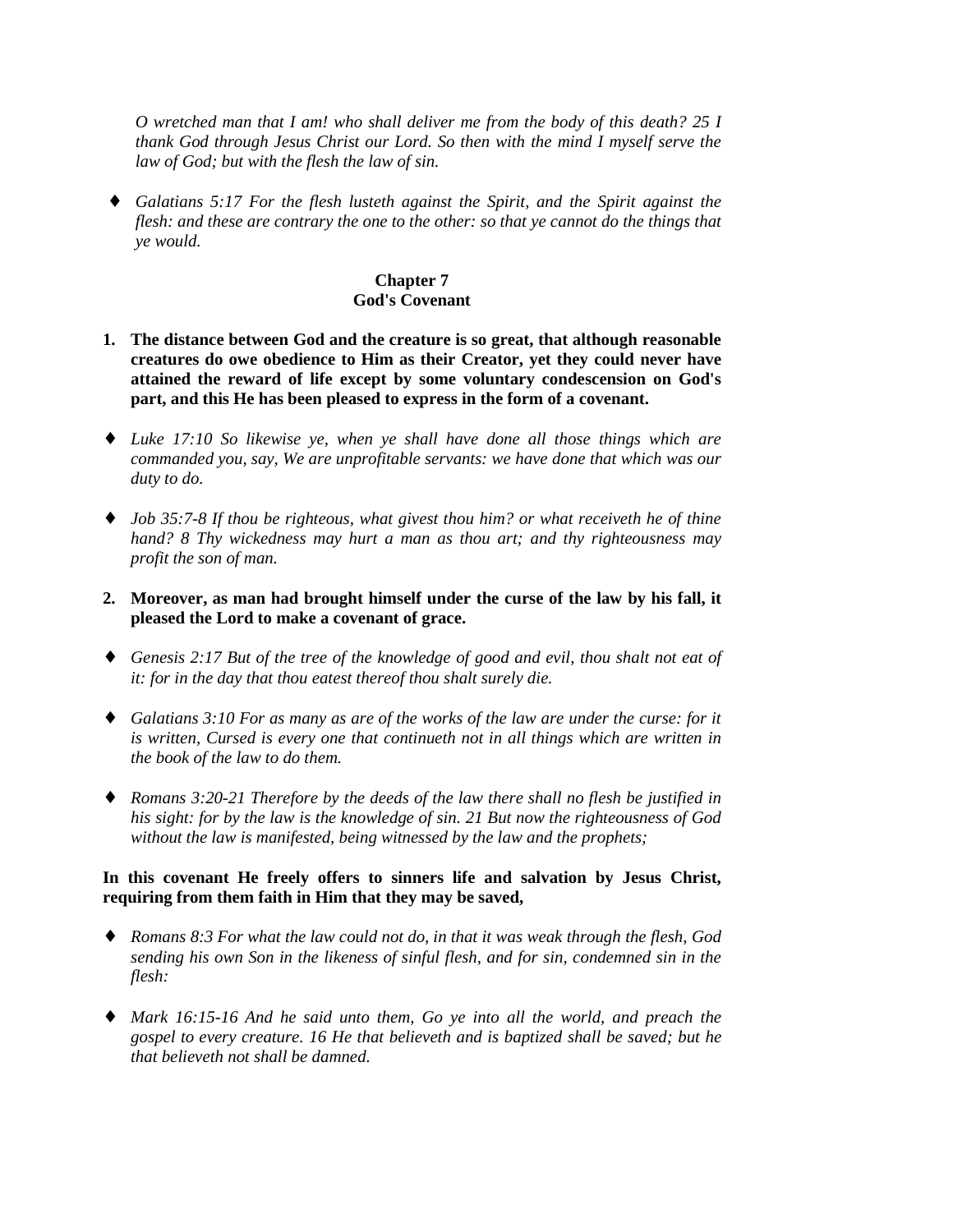♦ *John 3:16 For God so loved the world, that he gave his only begotten Son, that whosoever believeth in him should not perish, but have everlasting life.*

## **and promising to give to all who are appointed to eternal life His Holy Spirit to make them willing and able to believe.**

- ♦ *Ezekiel 36:26-27 A new heart also will I give you, and a new spirit will I put within you: and I will take away the stony heart out of your flesh, and I will give you an heart of flesh. 27 And I will put my spirit within you, and cause you to walk in my statutes, and ye shall keep my judgments, and do them.*
- ♦ *John 6:44-45 No man can come to me, except the Father which hath sent me draw him: and I will raise him up at the last day. 45 It is written in the prophets, And they shall be all taught of God. Every man therefore that hath heard, and hath learned of the Father, cometh unto me.*
- ♦ *Psalm 110:3 Thy people shall be willing in the day of thy power, in the beauties of holiness from the womb of the morning: thou hast the dew of thy youth.*
- **3. This covenant is revealed through the Gospel; first of all to Adam in the promise of salvation by the seed of the woman,**
- ♦ *Genesis 3:15 And I will put enmity between thee and the woman, and between thy seed and her seed; it shall bruise thy head, and thou shalt bruise his heel.*

## **and afterwards by further steps until the full revelation of it became complete in the New Testament.**

♦ *Hebrews 1:1 God, who at sundry times and in divers manners spake in time past unto the fathers by the prophets,*

## **The covenant of salvation rests upon an eternal covenant transaction between the Father and the Son about the redemption of the elect.**

- ♦ *2 Timothy 1:9 Who hath saved us, and called us with an holy calling, not according to our works, but according to his own purpose and grace, which was given us in Christ Jesus before the world began,*
- ♦ *Titus 1:2 In hope of eternal life, which God, that cannot lie, promised before the world began;*

**It is solely by the grace of this covenant that all the descendants of fallen Adam who have ever been saved have obtained life and blessed immortality, because man is now utterly incapable of gaining acceptance with God on the terms by which Adam stood in his state of innocency.**

♦ *Hebrews 11:6 But without faith it is impossible to please him: for he that cometh to God must believe that he is, and that he is a rewarder of them that diligently seek him.*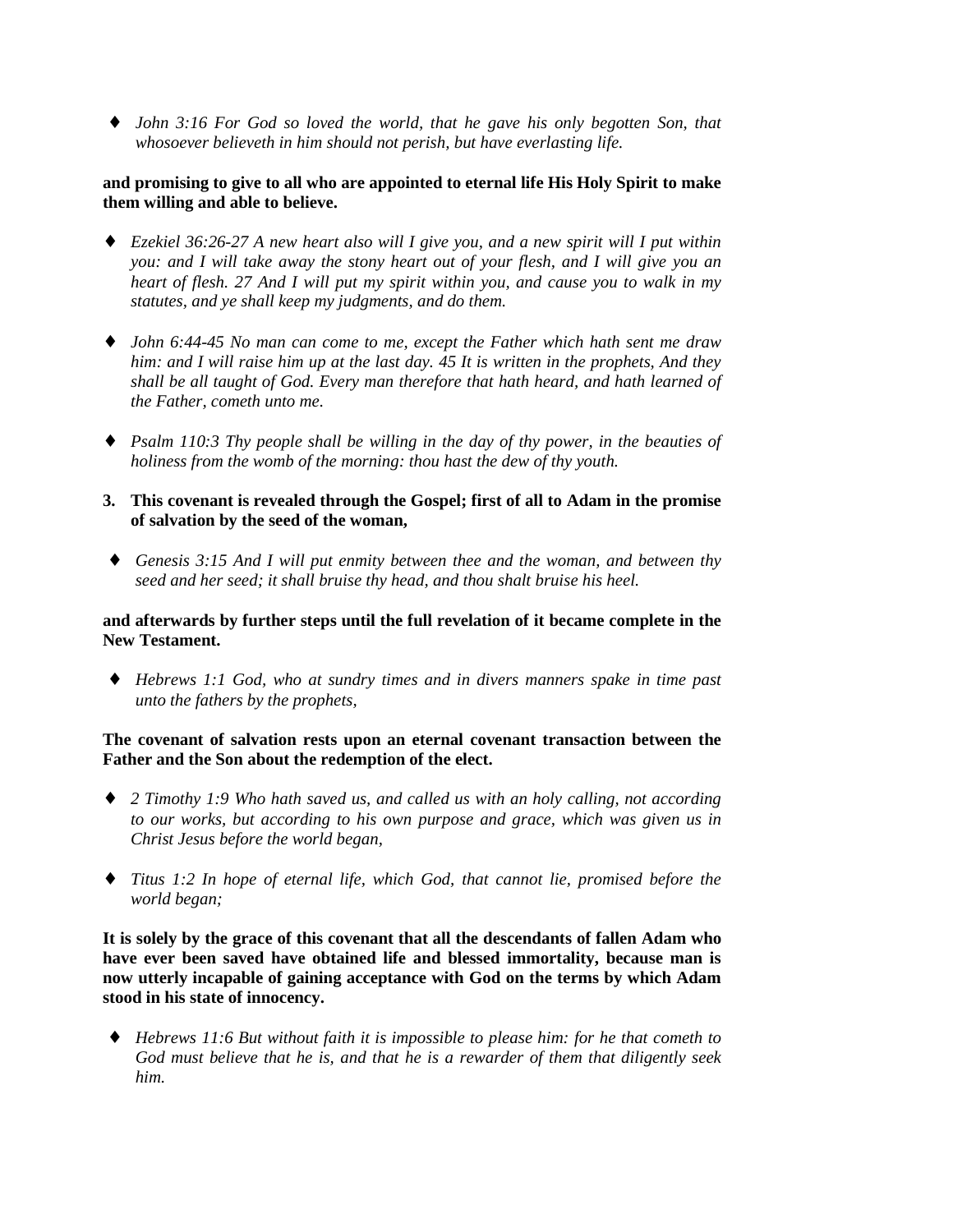- ♦ *Hebrews 11:13 These all died in faith, not having received the promises, but having seen them afar off, and were persuaded of them, and embraced them, and confessed that they were strangers and pilgrims on the earth.*
- ♦ *Romans 4:1-2 What shall we say then that Abraham our father, as pertaining to the flesh, hath found? 2 For if Abraham were justified by works, he hath whereof to glory; but not before God.*
- ♦ *Acts 4:12 Neither is there salvation in any other: for there is none other name under heaven given among men, whereby we must be saved.*
- ♦ *John 8:56 Your father Abraham rejoiced to see my day: and he saw it, and was glad.*

# **Chapter 8 Christ the Mediator**

- **1. It pleased God, in His eternal purpose, to choose and ordain the Lord Jesus, His only begotten Son, in accordance with the covenant made between them both, to be the Mediator between God and man;**
- ♦ *Isaiah 42:1 Behold my servant, whom I uphold; mine elect, in whom my soul delighteth; I have put my spirit upon him: he shall bring forth judgment to the Gentiles.*
- ♦ *1 Peter 1:19-20 But with the precious blood of Christ, as of a lamb without blemish and without spot: 20 Who verily was foreordained before the foundation of the world, but was manifest in these last times for you,*

# **to be Prophet,**

♦ *Acts 3:22 For Moses truly said unto the fathers, A prophet shall the Lord your God raise up unto you of your brethren, like unto me; him shall ye hear in all things whatsoever he shall say unto you.*

# **Priest,**

♦ *Hebrews 5:5-6 So also Christ glorified not himself to be made an high priest; but he that said unto him, Thou art my Son, to day have I begotten thee. 6 iAs he saith also in another place, Thou art a priest for ever after the order of Melchisedec.*

# **and King,**

- ♦ *Psalm 2:6 Yet have I set my king upon my holy hill of Zion.*
- ♦ *Luke 1:33 And he shall reign over the house of Jacob for ever; and of his kingdom there shall be no end.*

## **the Head and Saviour of His Church,**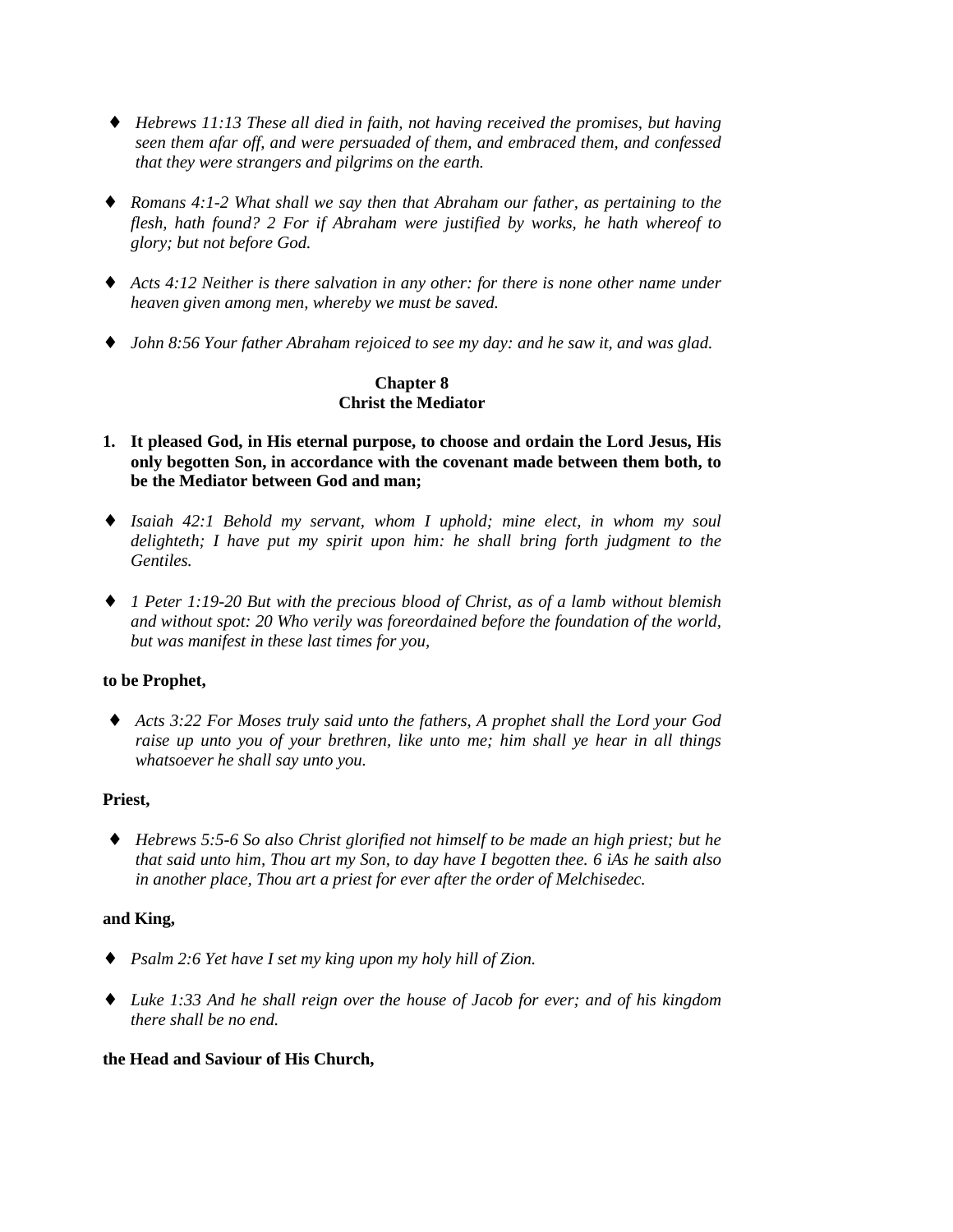♦ *Ephesians 1:22-23 And hath put all things under his feet, and gave him to be the head over all things to the church, 23 Which is his body, the fulness of him that filleth all in all.*

## **the Heir of all things,**

♦ *Hebrews 1:2 Hath in these last days spoken unto us by his Son, whom he hath appointed heir of all things, by whom also he made the worlds;*

#### **and the Judge of all the world.**

Acts 17:31 Because he hath appointed a day, in the which he will judge the world in *righteousness by that man whom he hath ordained; whereof he hath given assurance unto all men, in that he hath raised him from the dead.*

## **To the Lord Jesus He gave, from all eternity, a people to be His seed. These, in time, would be redeemed, called, justified, sanctified, and glorified by the Lord Jesus.**

- ♦ *Isaiah 53:10 Yet it pleased the LORD to bruise him; he hath put him to grief: when thou shalt make his soul an offering for sin, he shall see his seed, he shall prolong his days, and the pleasure of the LORD shall prosper in his hand.*
- ♦ *John 17:6 I have manifested thy name unto the men which thou gavest me out of the world: thine they were, and thou gavest them me; and they have kept thy word.*
- ♦ *Romans 8:30 Moreover whom he did predestinate, them he also called: and whom he called, them he also justified: and whom he justified, them he also glorified.*
- **2. The Son of God, the second person in the Holy Trinity, being true and eternal God, the brightness of the Father's glory, of the same substance and equal with Him; Who made the world, and Who upholds and governs all things which He has made, did, when the fullness of time had come, take upon Himself man's nature, with all its essential properties and common infirmities,**
- ♦ *John 1:14 And the Word was made flesh, and dwelt among us, (and we beheld his glory, the glory as of the only begotten of the Father,) full of grace and truth.*
- ♦ *Galatians 4:4 But when the fullness of the time was come, God sent forth his Son, made of a woman, made under the law,*

#### **with the exception of sin.**

- ♦ *Romans 8:3 For what the law could not do, in that it was weak through the flesh, God sending his own Son in the likeness of sinful flesh, and for sin, condemned sin in the flesh:*
- ♦ *Hebrews 2:14 Forasmuch then as the children are partakers of flesh and blood, he also himself likewise took part of the same; that through death he might destroy him that had the power of death, that is, the devil;*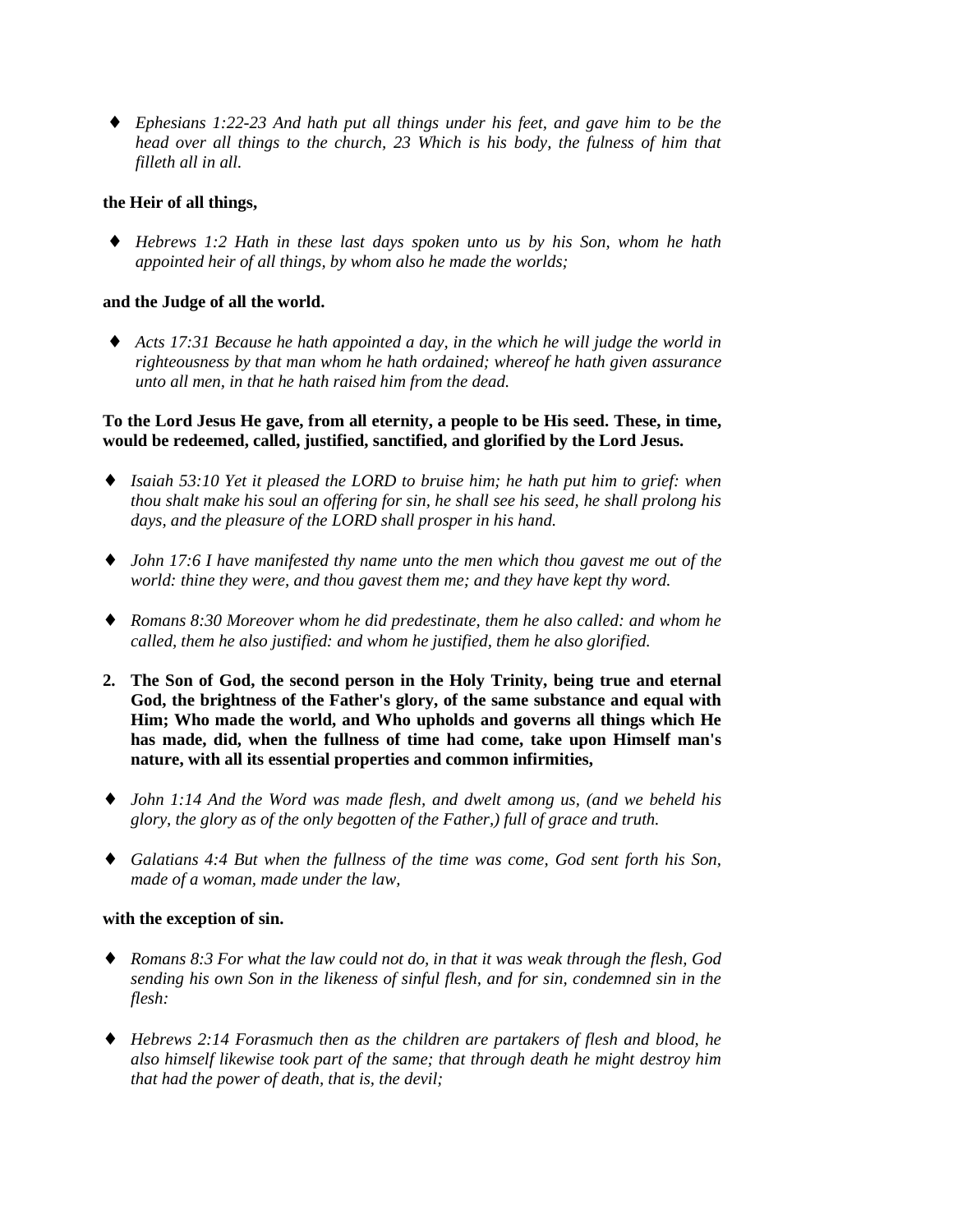- ♦ *Hebrews 2:16-17 For verily he took not on him the nature of angels; but he took on him the seed of Abraham. 17 Wherefore in all things it behoved him to be made like unto his brethren, that he might be a merciful and faithful high priest in things pertaining to God, to make reconciliation for the sins of the people.*
- ♦ *Romans 4:15 Because the law worketh wrath: for where no law is, there is no transgression.*

**He was conceived by the Holy Spirit in the womb of the Virgin Mary, the Holy Spirit coming down upon her and the power of the Most High overshadowing her, so that He was born to a woman from the tribe of Judah, a descendant of Abraham and David, in accordance with the Scriptures.**

- ♦ *Matthew 1:22-23 Now all this was done, that it might be fulfilled which was spoken of the Lord by the prophet, saying, 23 Behold, a virgin shall be with child, and shall bring forth a son, and they shall call his name Emmanuel, which being interpreted is, God with us.*
- ♦ *Luke 1:27 To a virgin espoused to a man whose name was Joseph, of the house of David; and the virgin's name was Mary.*
- ♦ *Luke 1:31 And, behold, thou shalt conceive in thy womb, and bring forth a son, and shalt call his name JESUS.*
- ♦ *Luke 1:35 And the angel answered and said unto her, The Holy Ghost shall come upon thee, and the power of the Highest shall overshadow thee: therefore also that holy thing which shall be born of thee shall be called the Son of God.*

**Thus two whole, perfect and distinct natures were inseparably joined together in one person, without conversion, composition, or confusion; So that the Lord Jesus Christ is truly God and truly man, yet He is one Christ, the only Mediator between God and man.**

- ♦ *Romans 9:5 Whose are the fathers, and of whom as concerning the flesh Christ came, who is over all, God blessed for ever. Amen.*
- ♦ *1 Timothy 2:5 For there is one God, and one mediator between God and men, the man Christ Jesus;*
- **3. The Lord Jesus, His human nature thus united to the divine, once in the person of the Son, was sanctified and anointed with the Holy Spirit above measure,**
- ♦ *Psalm 45:7 Thou lovest righteousness, and hatest wickedness: therefore God, thy God, hath anointed thee with the oil of gladness above thy fellows.*
- ♦ *Acts 10:38 How God anointed Jesus of Nazareth with the Holy Ghost and with power: who went about doing good, and healing all that were oppressed of the devil; for God was with him.*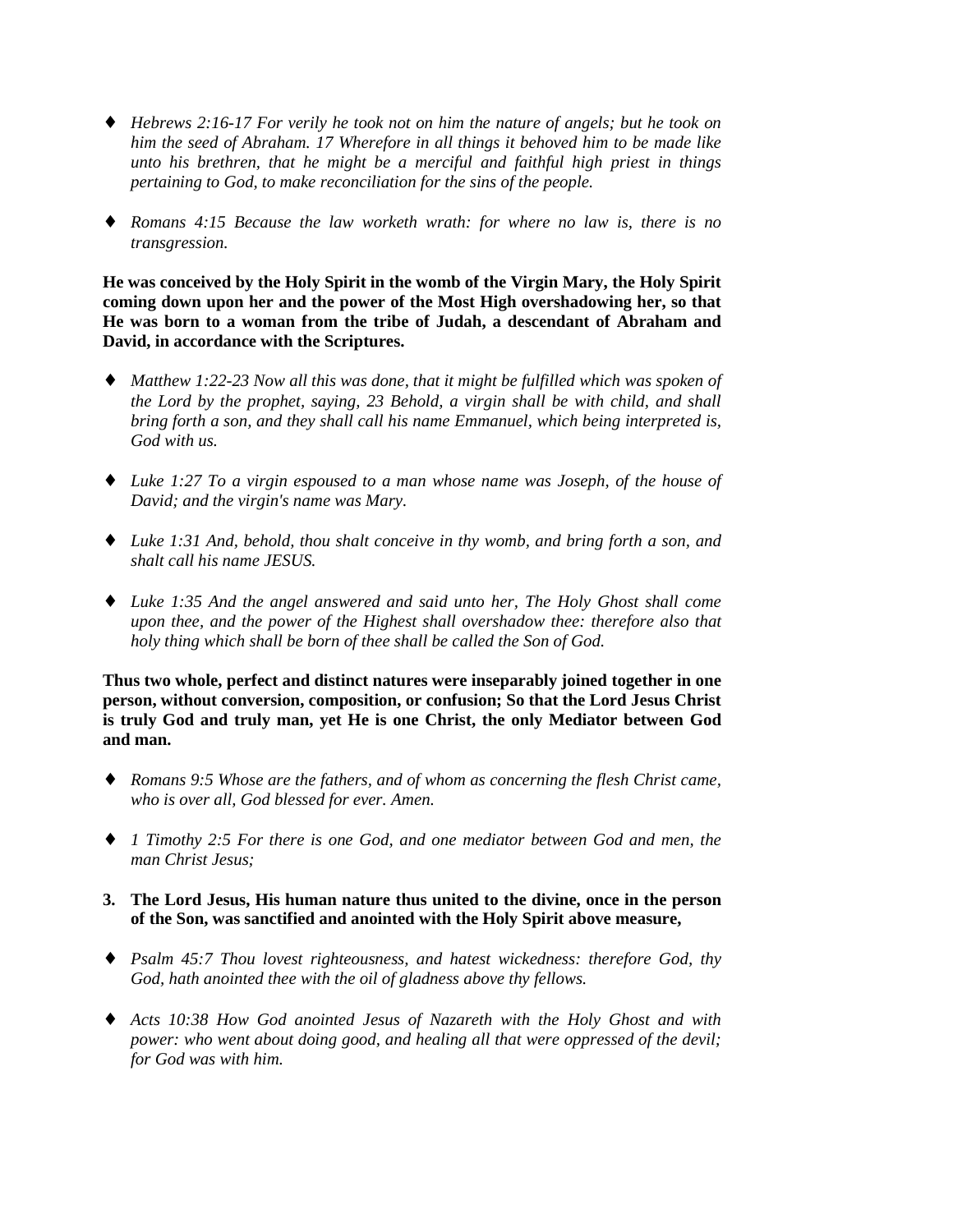♦ *John 3:34 For he whom God hath sent speaketh the words of God: for God giveth not the Spirit by measure unto him.*

## **having in Himself all the treasures of wisdom and knowledge.**

♦ *Colossians 2:3 In whom are hid all the treasures of wisdom and knowledge.*

# **It pleased the Father that all fullness should dwell**

♦ *Colossians 1:19 For it pleased the Father that in him should all fullness dwell;*

# **in Him so that, being holy, harmless, undefiled,**

♦ *Hebrews 7:26 For such an high priest became us, who is holy, harmless, undefiled, separate from sinners, and made higher than the heavens;*

# **and full of grace and truth,**

♦ *John 1:14 And the Word was made flesh, and dwelt among us, (and we beheld his glory, the glory as of the only begotten of the Father,) full of grace and truth.*

# **He might be thoroughly furnished to execute the office of a Mediator and Surety,**

♦ *Hebrews 7:22 By so much was Jesus made a surety of a better testament.*

## **a position and duty which He did not take upon Himself, but was called to perform by His Father.**

♦ *Hebrews 5:5 So also Christ glorified not himself to be made an high priest; but he that said unto him, Thou art my Son, to day have I begotten thee.*

# **And the Father also put all power and judgment in His hand, and gave Him commandment to exercise the same.**

- ♦ *John 5:22 For the Father judgeth no man, but hath committed all judgment unto the Son:*
- ♦ *John 5:27 And hath given him authority to execute judgment also, because he is the Son of man.*
- ♦ *Matthew 28:18 And Jesus came and spake unto them, saying, All power is given unto me in heaven and in earth.*
- ♦ *Acts 2:36 Therefore let all the house of Israel know assuredly, that God hath made that same Jesus, whom ye have crucified, both Lord and Christ.*
- **4. This office and duty of Mediator and Surety the Lord Jesus undertook most willingly.**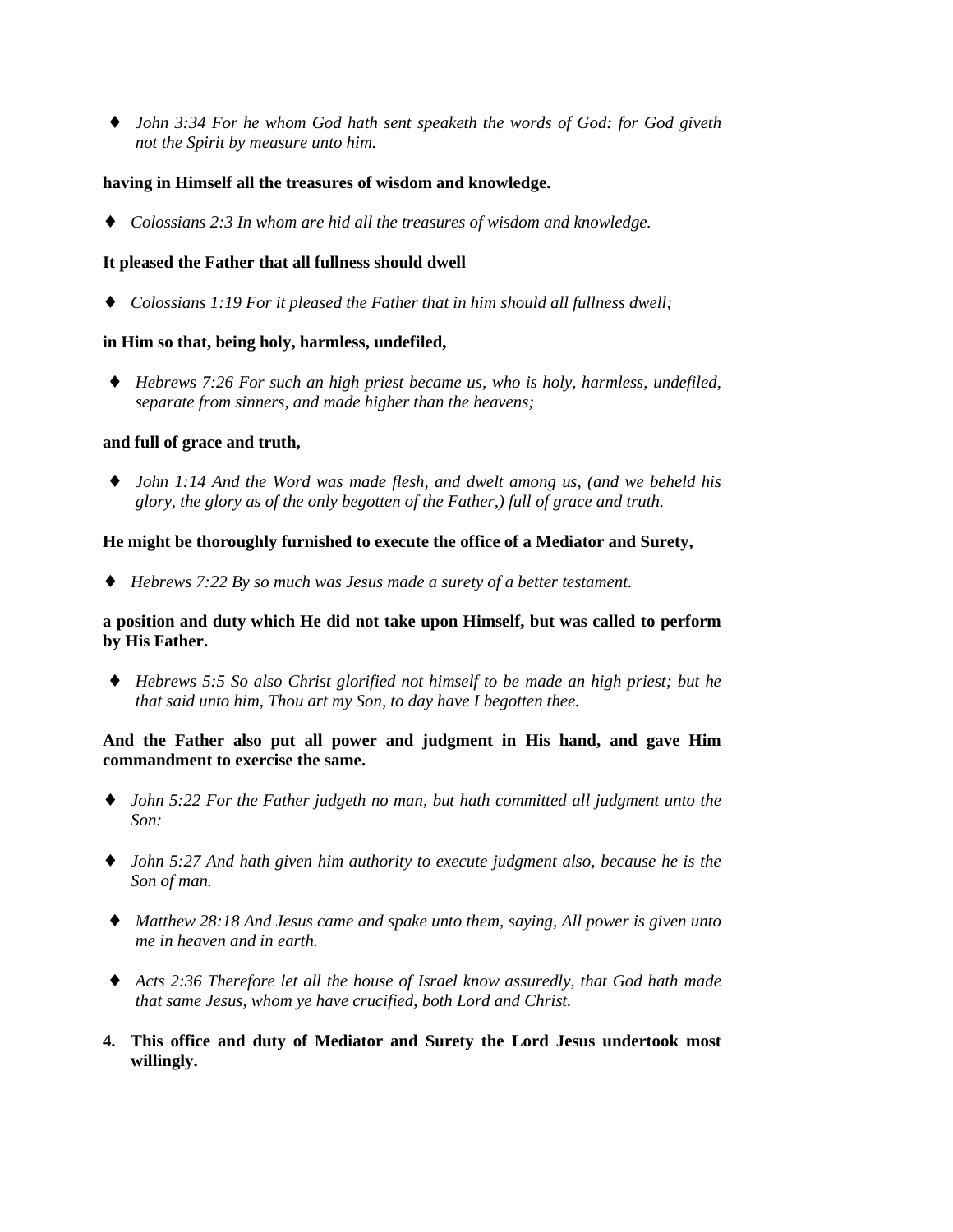- ♦ *Psalm 40:7-8 Then said I, Lo, I come: in the volume of the book it is written of me, 8I delight to do thy will, O my God: yea, thy law is within my heart.*
- ♦ *Hebrews 10:5-10 Wherefore when he cometh into the world, he saith, Sacrifice and offering thou wouldest not, but a body hast thou prepared me: 6 In burnt offerings and sacrifices for sin thou hast had no pleasure. 7 Then said I, Lo, I come (in the volume of the book it is written of me,) to do thy will, O God. 8 Above when he said, Sacrifice and offering and burnt offerings and offering for sin thou wouldest not, neither hadst pleasure therein; which are offered by the law; 9 Then said he, Lo, I come to do thy will, O God. He taketh away the first, that he may establish the second. 10 By the which will we are sanctified through the offering of the body of Jesus Christ once for all.*
- ♦ *John 10:18 No man taketh it from me, but I lay it down of myself. I have power to lay it down, and I have power to take it again. This commandment have I received of my Father.*

# **To discharge it, He was made under the law,**

- ♦ *Galatians 4:4 But when the fullness of the time was come, God sent forth his Son, made of a woman, made under the law,*
- ♦ *Matthew 3:15 And Jesus answering said unto him, Suffer it to be so now: for thus it becometh us to fulfill all righteousness. Then he suffered him.*
- ♦ *and perfectly fulfilled it, and He underwent the punishment due to us, which we should have borne and suffered.*
- ♦ *Galatians 3:13 Christ hath redeemed us from the curse of the law, being made a curse for us: for it is written, Cursed is every one that hangeth on a tree:*
- ♦ *Isaiah 53:6 All we like sheep have gone astray; we have turned every one to his own way; and the LORD hath laid on him the iniquity of us all.*
- ♦ *1 Peter 3:18 For Christ also hath once suffered for sins, the just for the unjust, that he might bring us to God, being put to death in the flesh, but quickened by the Spirit:*

#### **He was made sin and was made a curse for us;**

♦ *2 Corinthians 5:21 For he hath made him to be sin for us, who knew no sin; that we might be made the righteousness of God in him.*

# **enduring the most grievous sorrows in His Soul with the most painful sufferings in His body.**

♦ *Matthew 26:37-38 And he took with him Peter and the two sons of Zebedee, and began to be sorrowful and very heavy. 38 Then saith he unto them, My soul is exceeding sorrowful, even unto death: tarry ye here, and watch with me.*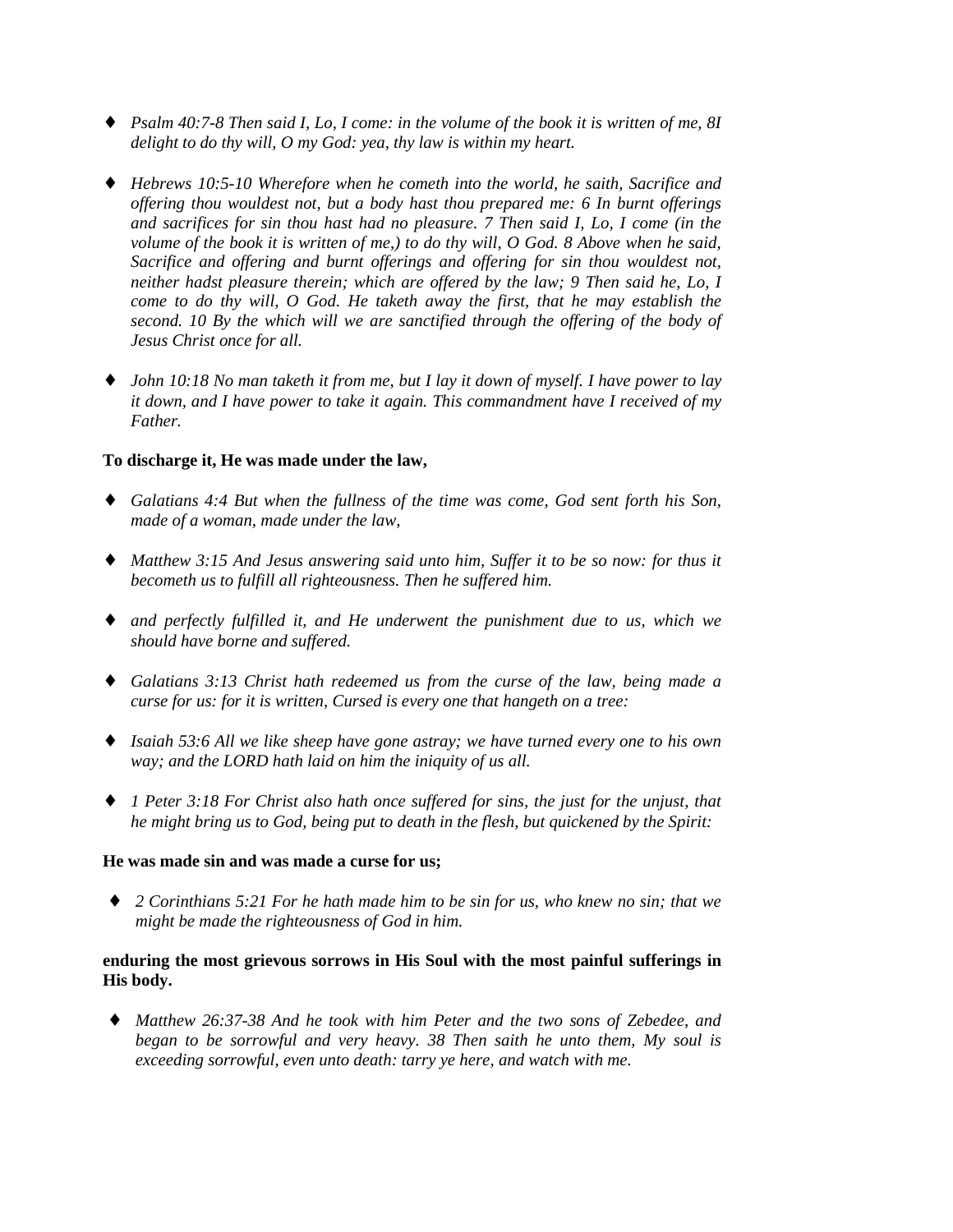- ♦ *Luke 22:44 And being in an agony he prayed more earnestly: and his sweat was as it were great drops of blood falling down to the ground.*
- ♦ *Matthew 27:46 And about the ninth hour Jesus cried with a loud voice, saying, Eli, Eli, lama sabachthani? that is to say, My God, my God, why hast thou forsaken me?*

# **He was crucified, and died, and remained in the state of the dead, but His body did not undergo any decomposition.**

♦ *Acts 13:37 But he, whom God raised again, saw no corruption.*

# **On the third day He rose from the dead**

♦ *1 Corinthians 15:3-4 For I delivered unto you first of all that which I also received, how that Christ died for our sins according to the scriptures; 4 And that he was buried, and that he rose again the third day according to the scriptures:*

# **with the same body in which He had suffered,**

- ♦ *John 20:25 The other disciples therefore said unto him, We have seen the Lord. But he said unto them, Except I shall see in his hands the print of the nails, and put my finger into the print of the nails, and thrust my hand into his side, I will not believe.*
- ♦ *John 20:27 Then saith he to Thomas, Reach hither thy finger, and behold my hands; and reach hither thy hand, and thrust it into my side: and be not faithless, but believing.*

# **with which He also ascended into Heaven,**

- ♦ *Mark 16:19 So then after the Lord had spoken unto them, he was received up into heaven, and sat on the right hand of God.*
- ♦ *Acts 1:9-11 And when he had spoken these things, while they beheld, he was taken up; and a cloud received him out of their sight. 10 And while they looked stedfastly toward heaven as he went up, behold, two men stood by them in white apparel; 11 Which also said, Ye men of Galilee, why stand ye gazing up into heaven? this same Jesus, which is taken up from you into heaven, shall so come in like manner as ye have seen him go into heaven.*

# **and there sits at the right hand of His Father making intercession,**

- ♦ *Romans 8:34 Who is he that condemneth? It is Christ that died, yea rather, that is risen again, who is even at the right hand of God, who also maketh intercession for us.*
- ♦ *Hebrews 9:24 For Christ is not entered into the holy places made with hands, which are the figures of the true; but into heaven itself, now to appear in the presence of God for us:*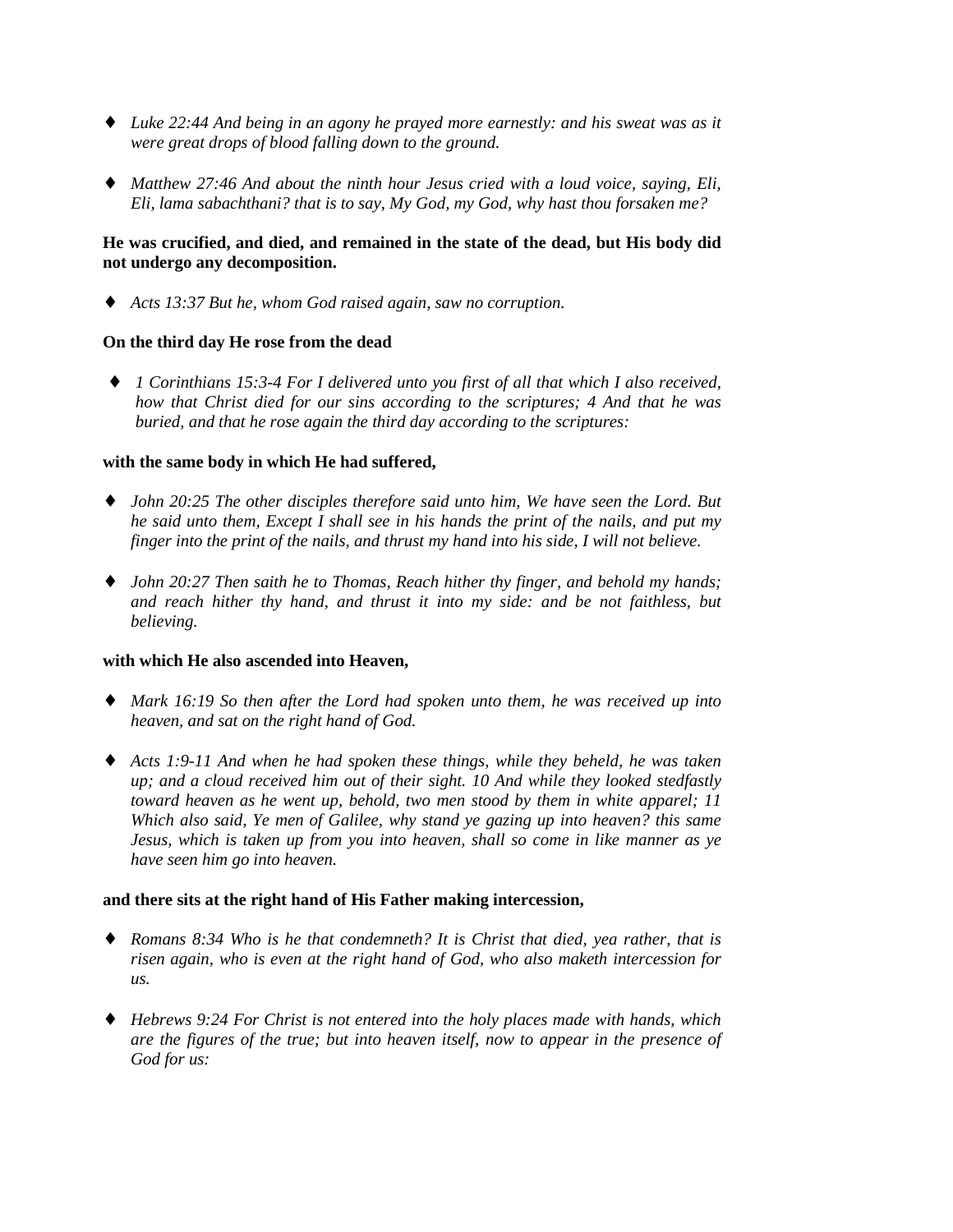#### **and shall return to judge men and angels at the end of the world.**

- ♦ *Acts 10:42 And he commanded us to preach unto the people, and to testify that it is he which was ordained of God to be the Judge of quick and dead.*
- ♦ *Romans 14:9-10 For to this end Christ both died, and rose, and revived, that he might be Lord both of the dead and living. 10 But why dost thou judge thy brother? or why dost thou set at nought thy brother? for we shall all stand before the judgment seat of Christ.*
- ♦ *Acts 1:11 Which also said, Ye men of Galilee, why stand ye gazing up into heaven? this same Jesus, which is taken up from you into heaven, shall so come in like manner as ye have seen him go into heaven.*
- ♦ *2 Peter 2:4 For if God spared not the angels that sinned, but cast them down to hell, and delivered them into chains of darkness, to be reserved unto judgment;*
- **5. The Lord Jesus, by His perfect obedience and sacrifice of Himself which He, through the eternal Spirit, once offered up to God, has fully satisfied the justice of God,**
- ♦ *Hebrews 9:14 How much more shall the blood of Christ, who through the eternal Spirit offered himself without spot to God, purge your conscience from dead works to serve the living God?*
- ♦ *Hebrews 10:14 For by one offering he hath perfected for ever them that are sanctified.*
- ♦ *Romans 3:25-26 Whom God hath set forth to be a propitiation through faith in his blood, to declare his righteousness for the remission of sins that are past, through the forbearance of God; 26 To declare, I say, at this time his righteousness: that he might be just, and the justifier of him which believeth in Jesus.*

**has procured reconciliation, and has purchased an everlasting inheritance in the kingdom of Heaven for all those whom the Father has given to Him.**

- ♦ *John 17:2 As thou hast given him power over all flesh, that he should give eternal life to as many as thou hast given him.*
- ♦ *Hebrews 9:15 And for this cause he is the mediator of the new testament, that by means of death, for the redemption of the transgressions that were under the first testament, they which are called might receive the promise of eternal inheritance.*
- **6 Although the price of redemption was not actually paid by Christ until after His incarnation yet the virtue, efficacy, and benefit arising from His payment were communicated to the elect in all ages from the beginning of the world through those promises, types, and sacrifices in which He was revealed and signified as the seed which should bruise the serpent's head,**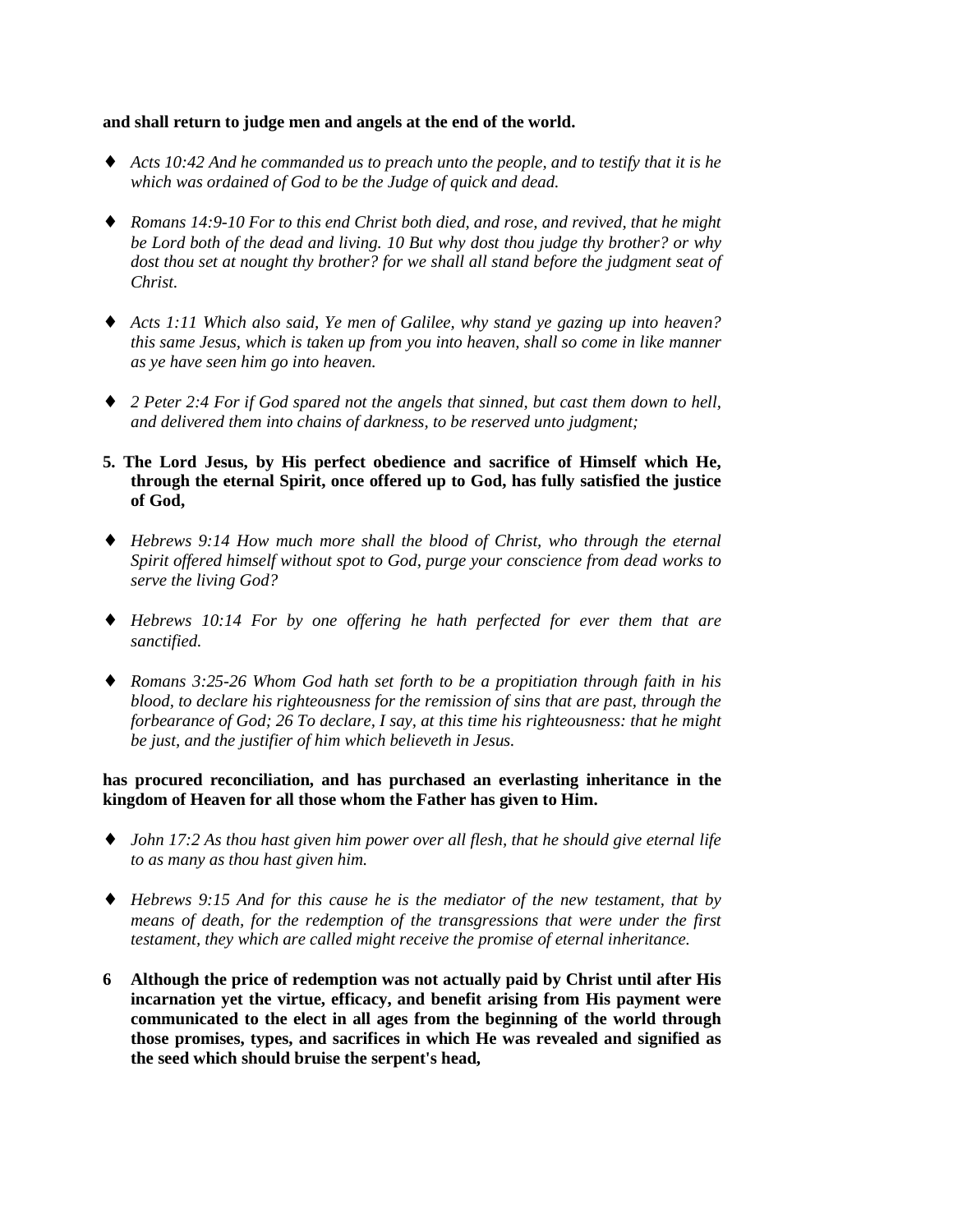- ♦ *1 Corinthians 4:10 We are fools for Christ's sake, but ye are wise in Christ; we are weak, but ye are strong; ye are honourable, but we are despised.*
- ♦ *Hebrews 4:2 For unto us was the gospel preached, as well as unto them: but the word preached did not profit them, not being mixed with faith in them that heard it.*
- ♦ *1 Peter 1:10 Of which salvation the prophets have inquired and searched diligently, who prophesied of the grace that should come unto you:*

# **and also the Lamb slain from the foundation of the world,**

♦ *Revelation 13:8 And all that dwell upon the earth shall worship him, whose names are not written in the book of life of the Lamb slain from the foundation of the world.*

### **for He is the same yesterday, and today, and forever.**

- ♦ *Hebrews 13:8 Jesus Christ the same yesterday, and to day, and forever.*
- 7. **Christ, in His work of Mediator, acts according to both natures, each nature doing that which is proper to itself. Yet, because of the unity of His person, that which is proper to one nature is sometimes in Scripture attributed to the person denominated by the other nature.**
- ♦ *John 3:13 And no man hath ascended up to heaven, but he that came down from heaven, even the Son of man which is in heaven.*
- ♦ *Acts 20:28 Take heed therefore unto yourselves, and to all the flock, over the which the Holy Ghost hath made you overseers, to feed the church of God, which he hath purchased with his own blood.*
- 8. **To all those for whom Christ has obtained eternal redemption, He certainly and effectually applies and communicates this redemption, making intercession for them,**
- ♦ *John 6:37 All that the Father giveth me shall come to me; and him that cometh to me I will in no wise cast out.*
- ♦ *John 10:15-16 As the Father knoweth me, even so know I the Father: and I lay down my life for the sheep. 16 And other sheep I have, which are not of this fold: them also I must bring, and they shall hear my voice; and there shall be one fold, and one shepherd.*
- ♦ *John 17:9 I pray for them: I pray not for the world, but for them which thou hast given me; for they are thine.*
- ♦ *Romans 5:10 For if, when we were enemies, we were reconciled to God by the death of his Son, much more, being reconciled, we shall be saved by his life.*

**uniting them to Himself by His Spirit, revealing to them in the Word and by the Word the mystery of salvation. He persuades them to believe and obey,**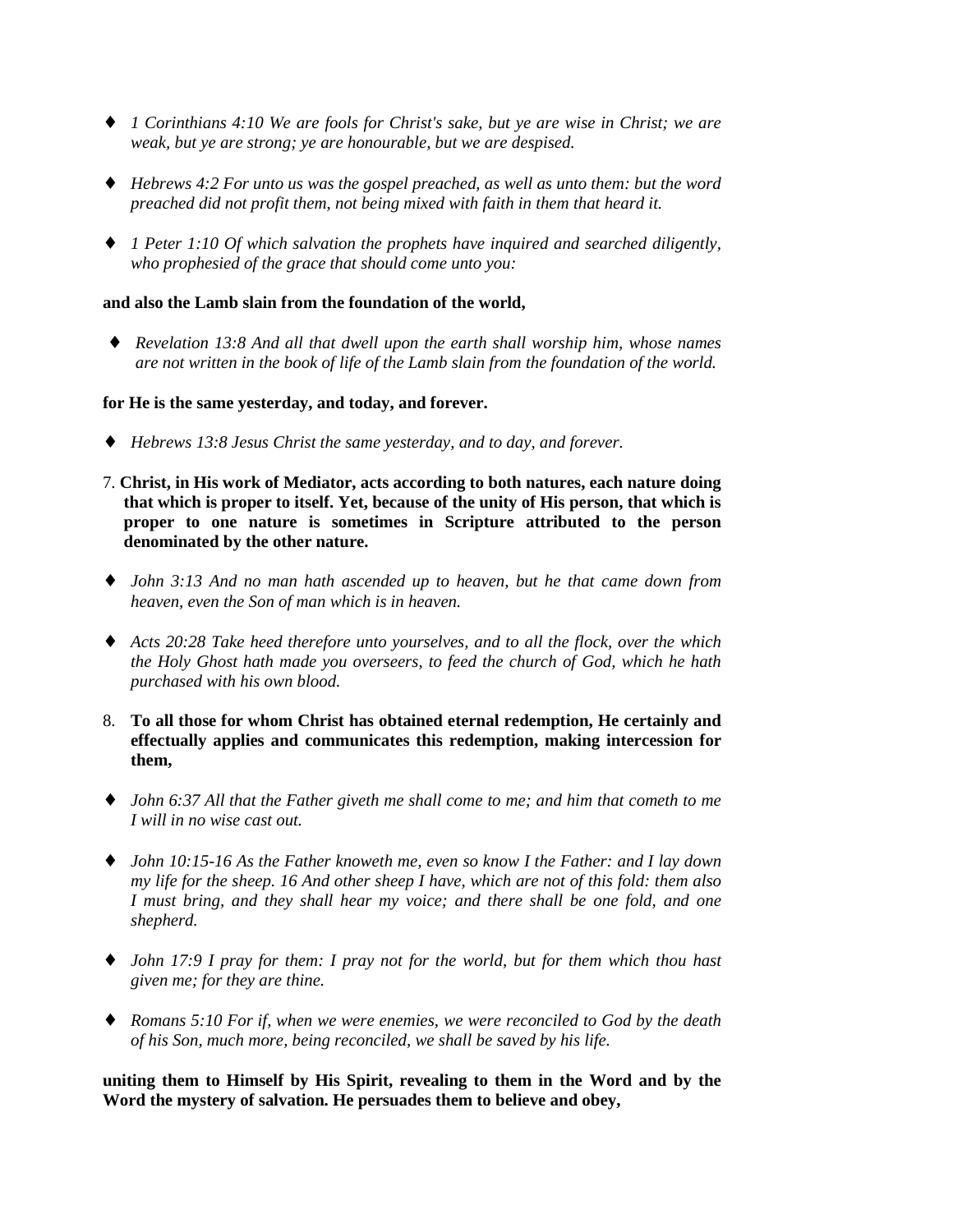- ♦ *John 17:6 I have manifested thy name unto the men which thou gavest me out of the world: thine they were, and thou gavest them me; and they have kept thy word.*
- ♦ *Ephesians 1:9Having made known unto us the mystery of his will, according to his good pleasure which he hath purposed in himself:*
- ♦ *1 John 5:20 And we know that the Son of God is come, and hath given us an understanding, that we may know him that is true, and we are in him that is true, even in his Son Jesus Christ. This is the true God, and eternal life.*

### **governing their hearts by His Word and Spirit,**

- ♦ *Romans 8:9 But ye are not in the flesh, but in the Spirit, if so be that the Spirit of God dwell in you. Now if any man have not the Spirit of Christ, he is none of his.*
- ♦ *Romans 8:14 For as many as are led by the Spirit of God, they are the sons of God.*

### **and overcome all their enemies by His almighty power and wisdom.**

- ♦ *Psalm 110:1 The LORD said unto my Lord, Sit thou at my right hand, until I make thine enemies thy footstool.*
- ♦ *1 Corinthians 15:25-26 For he must reign, till he hath put all enemies under his feet. 26 The last enemy that shall be destroyed is death.*

**This is achieved in such a manner and by such ways as are most consonant to His wonderful and unsearchable dispensation, and it is all by free and absolute grace, without any condition foreseen in them to procure it.**

- ♦ *John 3:8 The wind bloweth where it listeth, and thou hearest the sound thereof, but canst not tell whence it cometh, and whither it goeth: so is every one that is born of the Spirit.*
- ♦ *Ephesians 1:8 Wherein he hath abounded toward us in all wisdom and prudence;*
- 9. **This office of Mediator between God and man is proper only to Christ, Who is the Prophet, Priest, and King of the Church. Free Will of God, and this office may not be transferred from Him to any other, either in whole or in part.**
- ♦ *1 Timothy 2:5 For there is one God, and one mediator between God and men, the man Christ Jesus;*
- 10. **This number and order of offices is essential. Because of our ignorance we need His prophetic office.**
- ♦ *John 1:18 No man hath seen God at any time; the only begotten Son, which is in the bosom of the Father, he hath declared him.*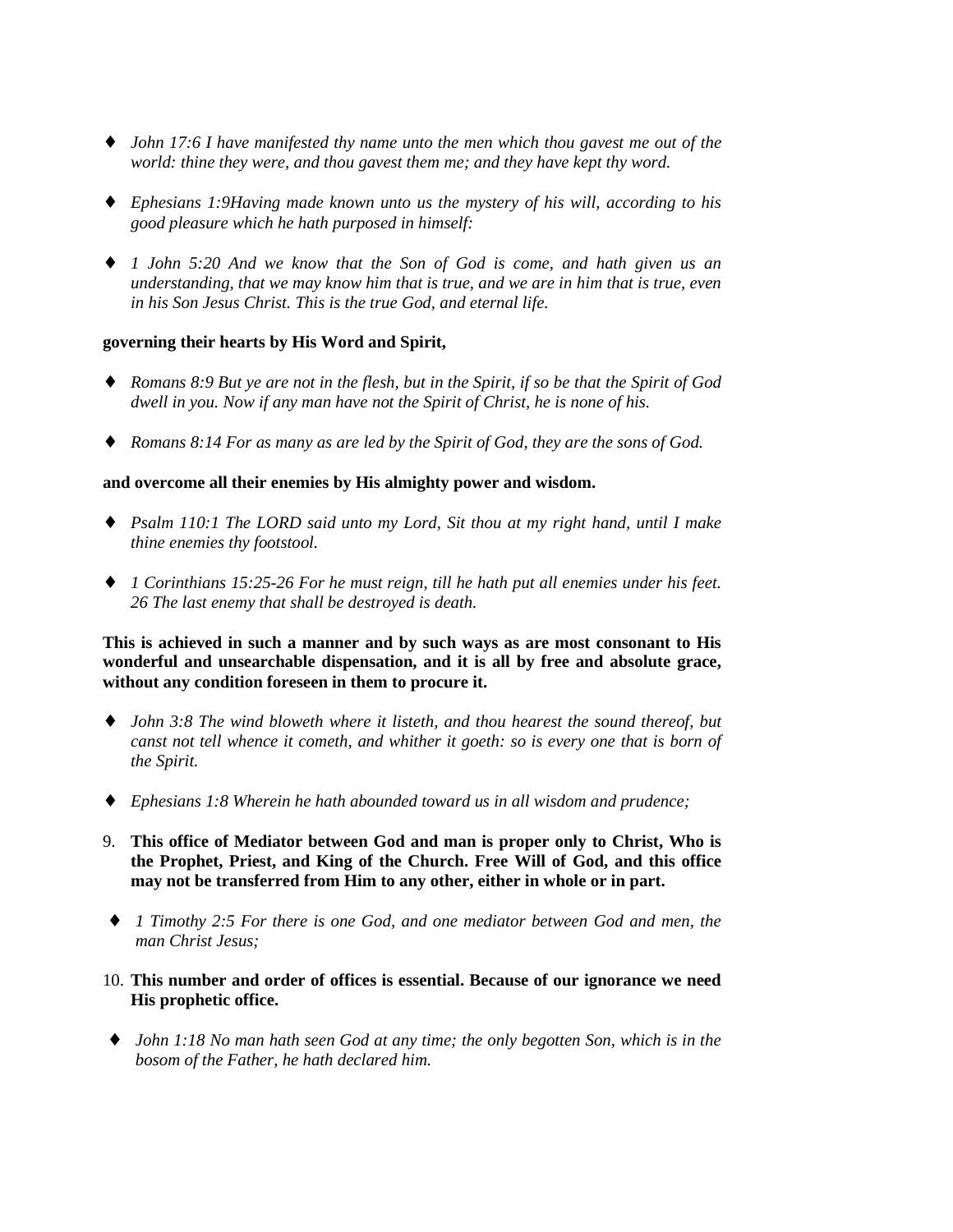**Because of our alienation from God and the imperfection of the best of our service, we need His priestly office to reconcile us and present us to God as acceptable.**

- ♦ *Colossians 1:21 And you, that were sometime alienated and enemies in your mind by wicked works, yet now hath he reconciled*
- ♦ *Galatians 5:17 For the flesh lusteth against the Spirit, and the Spirit against the flesh: and these are contrary the one to the other: so that ye cannot do the things that ye would.*

**Because of our aversion to, and utter inability to return to God, and for our rescue and keeping from spiritual enemies, we need His kingly office to convince, subdue, draw, uphold, deliver, and preserve us until we reach His heavenly kingdom***.*

- ♦ *John 16:8 And when he is come, he will reprove the world of sin, and of righteousness, and of judgment:*
- ♦ *Psalm 110:3 Thy people shall be willing in the day of thy power, in the beauties of holiness from the womb of the morning: thou hast the dew of thy youth.*
- ♦ *Luke 1:74-75 That he would grant unto us, that we being delivered out of the hand of our enemies might serve him without fear, 75 In holiness and righteousness before him, all the days of our life.*

# **Chapter 9 Free Will**

- **1. God has indued the will of man, by nature, with liberty and the power to choose and to act upon his choice. This free will is neither forced, nor destined by any necessity of nature to do good or evil.**
- ♦ *Matthew 17:12 But I say unto you, That Elias is come already, and they knew him not, but have done unto him whatsoever they listed. Likewise shall also the Son of man suffer of them.*
- ♦ *James 1:14 But every man is tempted, when he is drawn away of his own lust, and enticed.*
- ♦ *Deuteronomy 30:19 I call heaven and earth to record this day against you, that I have set before you life and death, blessing and cursing: therefore choose life, that both thou and thy seed may live:*
- **2. Man, in his state of innocency, had freedom and power to will and to do that which was good and well-pleasing to God,**
- ♦ *Eccles 7:29 Lo, this only have I found, that God hath made man upright; but they have sought out many inventions.*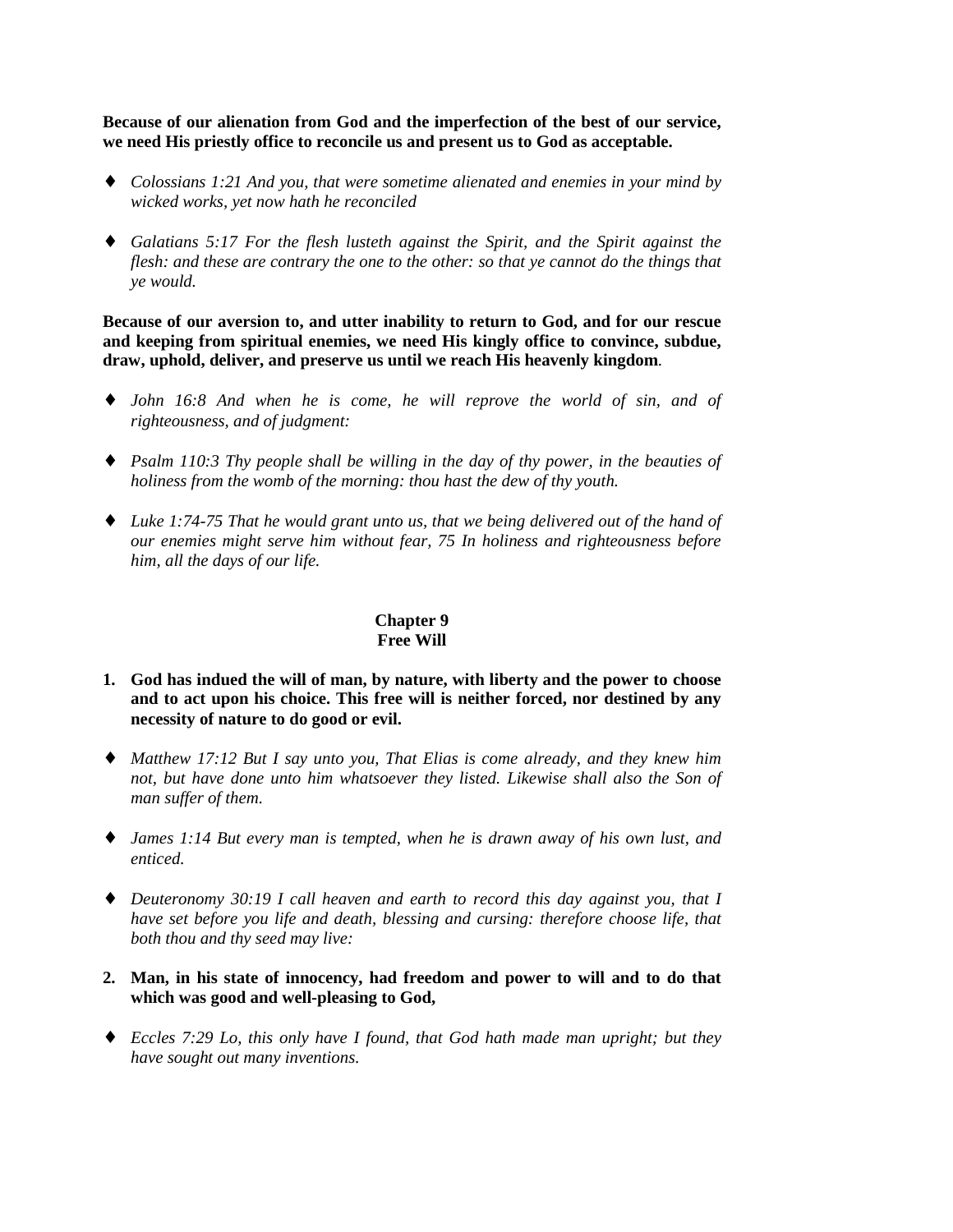**but he was mutable [unstable and changeable], so that he might fall from this condition.**

- Genesis 3:6 And when the woman saw that the tree was good for food, and that it *was pleasant to the eyes, and a tree to be desired to make one wise, she took of the fruit thereof, and did eat, and gave also unto her husband with her; and he did eat.*
- **3. Man, by his fall into a state of sin, has completely lost all ability of will to perform any of the spiritual good which accompanies salvation.**
- ♦ *Romans 5:6 For when we were yet without strength, in due time Christ died for the ungodly.*
- ♦ *Romans 8:7 Because the carnal mind is enmity against God: for it is not subject to the law of God, neither indeed can be.*

### **As a natural man, he is altogether averse to spiritual good, and dead in sin.**

- ♦ *Ephesians 2:1 And you hath he quickened, who were dead in trespasses and sins;*
- ♦ *Ephesians 2:5 Even when we were dead in sins, hath quickened us together with Christ, (by grace ye are saved;)*

## **He is not able by his own strength to convert himself, or to prepare himself for conversion.**

- ♦ *Titus 3:3-5 For we ourselves also were sometimes foolish, disobedient, deceived, serving divers lusts and pleasures, living in malice and envy, hateful, and hating one another. 4 But after that the kindness and love of God our Saviour toward man appeared, 5 Not by works of righteousness which we have done, but according to his mercy he saved us, by the washing of regeneration, and renewing of the Holy Ghost;*
- ♦ *John 6:44 No man can come to me, except the Father which hath sent me draw him: and I will raise him up at the last day.*
- **4. When God converts a sinner, and translates him into a state of grace, He frees him from his natural bondage to sin,**
- ♦ *Colossians 1:13 Who hath delivered us from the power of darkness, and hath translated us into the kingdom of his dear Son:*
- ♦ *John 8:36 If the Son therefore shall make you free, ye shall be free indeed.*

# **and by grace alone He enables him freely to will and to do that which is spiritually good.**

♦ *Philippians 2:13 For it is God which worketh in you both to will and to do of his good pleasure.*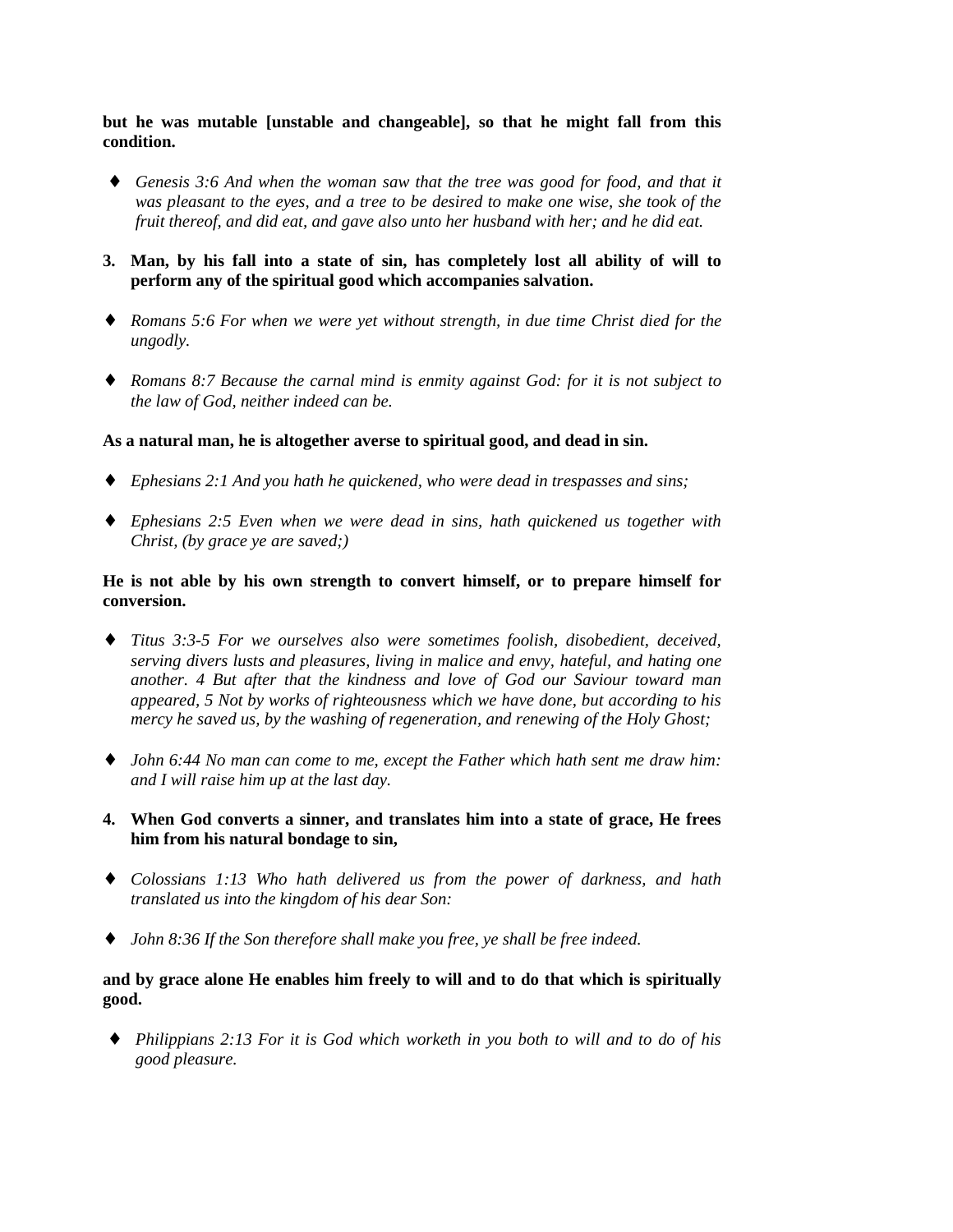**But because of his remaining corruptions he does not only (or perfectly) will that which is good, but also wills that which is evil.**

- ♦ *Romans 7:15 For that which I do I allow not: for what I would, that do I not; but what I hate, that do I.*
- ♦ *Romans 7:18-19 For I know that in me (that is, in my flesh,) dwelleth no good thing: for to will is present with me; but how to perform that which is good I find not. 19 For the good that I would I do not: but the evil which I would not, that I do.*
- ♦ *Romans 7:23 But I see another law in my members, warring against the law of my mind, and bringing me into captivity to the law of sin which is in my members.*
- **5. The will of man will only be made perfectly and immutably free to will good alone in the state of glory.**
- ♦ *Ephesians 4:13 Till we all come in the unity of the faith, and of the knowledge of the Son of God, unto a perfect man, unto the measure of the stature of the fullness of Christ:*

# **Chapter 10 Effectual Calling**

- **1. Those whom God has predestinated to life, He is pleased in His appointed and accepted time to effectually call**
- ♦ *Romans 8:30 Moreover whom he did predestinate, them he also called: and whom he called, them he also justified: and whom he justified, them he also glorified.*
- ♦ *Romans 11:7 What then? Israel hath not obtained that which he seeketh for; but the election hath obtained it, and the rest were blinded*
- ♦ *Ephesians 1:10-11 That in the dispensation of the fulness of times he might gather together in one all things in Christ, both which are in heaven, and which are on earth; even in him: 11 In whom also we have obtained an inheritance, being predestinated according to the purpose of him who worketh all things after the counsel of his own will:*
- ♦ *2 Thessalonians 2:13-14 But we are bound to give thanks alway to God for you, brethren beloved of the Lord, because God hath from the beginning chosen you to salvation through sanctification of the Spirit and belief of the truth: 14 Whereunto he called you by our gospel, to the obtaining of the glory of our Lord Jesus Christ.*

# **by His Word and Spirit, out of that state of sin and death which they are in by nature, to grace and salvation by Jesus Christ.**

♦ *Ephesians 2:1-6 And you hath he quickened, who were dead in trespasses and sins; 2 Wherein in time past ye walked according to the course of this world, according to the prince of the power of the air, the spirit that now worketh in the children of disobedience: 3 Among whom also we all had our conversation in times past in the*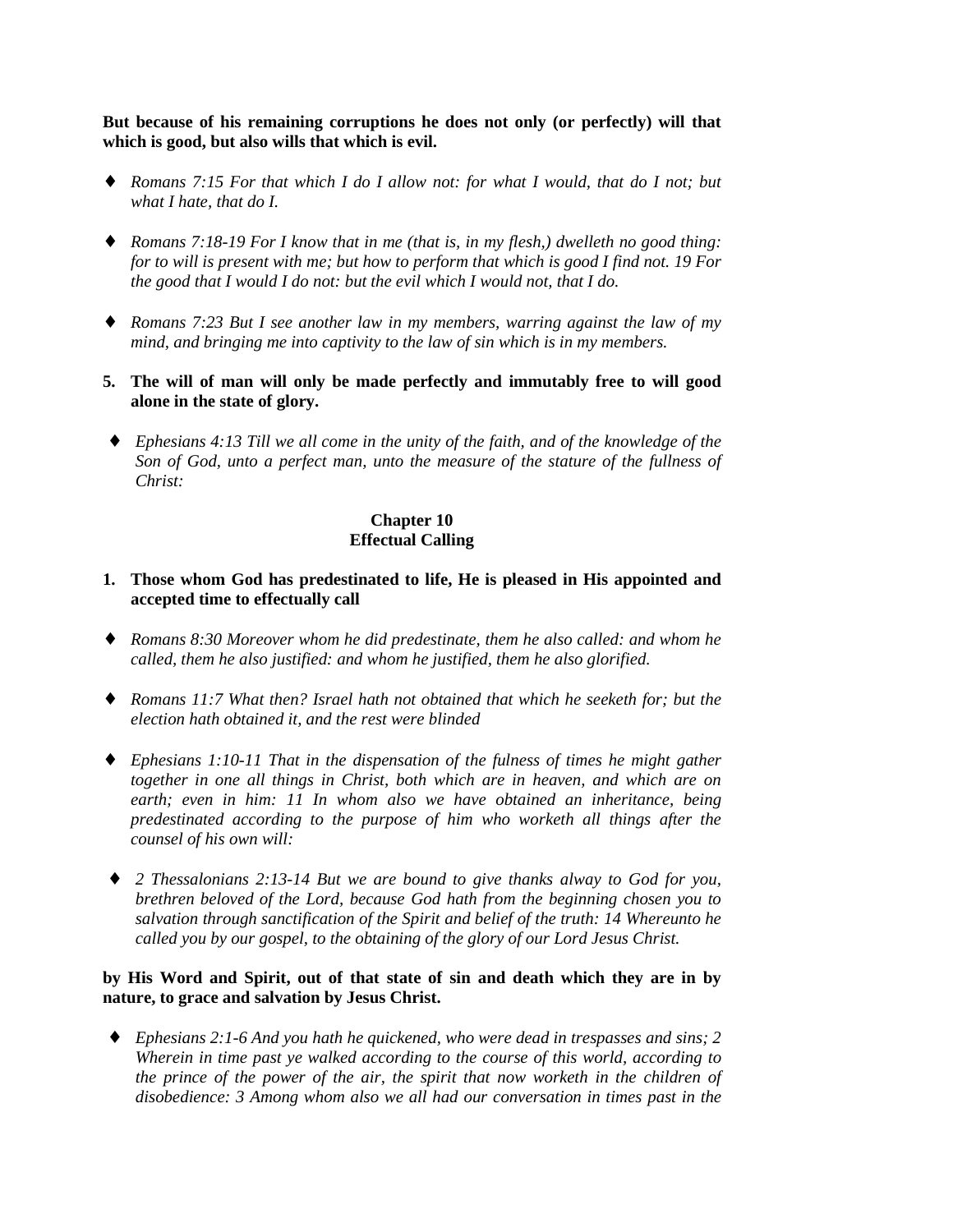*lusts of our flesh, fulfilling the desires of the flesh and of the mind; and were by nature the children of wrath, even as others. 4 But God, who is rich in mercy, for his great love wherewith he loved us, 5 Even when we were dead in sins, hath quickened us together with Christ, (by grace ye are saved;) 6 And hath raised us up together, and made us sit together in heavenly places in Christ Jesus:*

## **He enlightens their minds spiritually and savingly to understand the things of God.**

- ♦ *Acts 26:18 To open their eyes, and to turn them from darkness to light, and from the power of Satan unto God, that they may receive forgiveness of sins, and inheritance among them which are sanctified by faith that is in me.*
- ♦ *Ephesians 1:17-18 That the God of our Lord Jesus Christ, the Father of glory, may give unto you the spirit of wisdom and revelation in the knowledge of him: 18 The eyes of your understanding being enlightened; that ye may know what is the hope of his calling, and what the riches of the glory of his inheritance in the saints,*

### **He takes away their heart of stone and gives to them a heart of flesh.**

♦ *Ezekiel 36:26 A new heart also will I give you, and a new spirit will I put within you: and I will take away the stony heart out of your flesh, and I will give you an heart of flesh.*

# **He renews their wills, and by His almighty power, causes them to desire and pursue that which is good. He effectually draws them to Jesus Christ,**

- ♦ *Deuteronomy 30:6 And the LORD thy God will circumcise thine heart, and the heart of thy seed, to love the LORD thy God with all thine heart, and with all thy soul, that thou mayest live.*
- ♦ *Ezekiel 36:27 And I will put my spirit within you, and cause you to walk in my statutes, and ye shall keep my judgments, and do them.*
- ♦ *Ephesians 1:19 And what is the exceeding greatness of his power to us-ward who believe, according to the working of his mighty power,*

#### **yet in such a way that they come absolutely freely, being made willing by His grace.**

- ♦ *Psalm 110:3 Thy people shall be willing in the day of thy power, in the beauties of holiness from the womb of the morning: thou hast the dew of thy youth.*
- ♦ *Song 1:4 Draw me, we will run after thee: the king hath brought me into his chambers: we will be glad and rejoice in thee, we will remember thy love more than wine: the upright love thee.*
- **2. This effectual call is of God's free and special grace alone, not on account of anything at all foreseen in man.**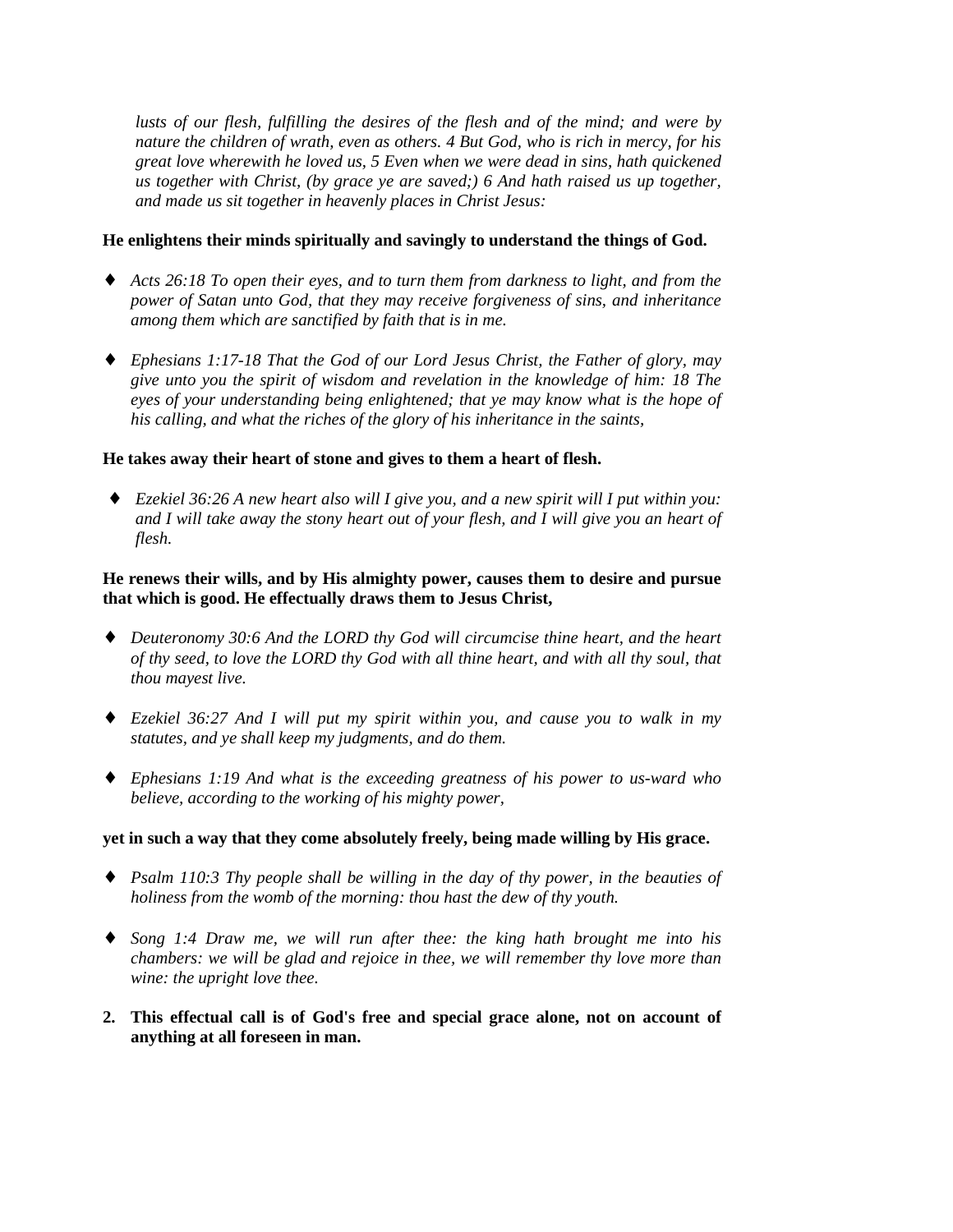- ♦ *2 Timothy 1:9 Who hath saved us, and called us with an holy calling, not according to our works, but according to his own purpose and grace, which was given us in Christ Jesus before the world began,*
- ♦ *Ephesians 2:8 For by grace are ye saved through faith; and that not of yourselves: it is the gift of God:*

# **It is not made because of any power or agency in the creature who is wholly passive in the matter. Man is dead in sins and trespasses until quickened and renewed by the Holy Spirit.**

- ♦ *1 Corinthians 2:14 But the natural man receiveth not the things of the Spirit of God: for they are foolishness unto him: neither can he know them, because they are spiritually discerned.*
- ♦ *Ephesians 2:5 Even when we were dead in sins, hath quickened us together with Christ, (by grace ye are saved;)*
- ♦ *John 5:25 Verily, verily, I say unto you, The hour is coming, and now is, when the dead shall hear the voice of the Son of God: and they that hear shall live.*

**By this he is enabled to answer the call, and to embrace the grace offered and conveyed by it. This enabling power is no less power than that which raised up Christ from the dead.**

## **3. Infants dying in infancy are regenerated and saved by Christ through the Spirit,**

- ♦ *John 3:3 Jesus answered and said unto him, Verily, verily, I say unto thee, Except a man be born again, he cannot see the kingdom of God.*
- ♦ *John 3:5-6 Jesus answered, Verily, verily, I say unto thee, Except a man be born of water and of the Spirit, he cannot enter into the kingdom of God. 6 That which is born of the flesh is flesh; and that which is born of the Spirit is spirit.*

# **Who works when, where, and how He pleases.**

♦ *John 3:8 The wind bloweth where it listeth, and thou hearest the sound thereof, but canst not tell whence it cometh, and whither it goeth: so is every one that is born of the Spirit.*

**So also are all elect persons who are incapable of being outwardly called by the ministry of the Word.**

- **4. Others are not elected, although they may be called by the ministry of the Word, and may experience some common operations of the Spirit,**
- ♦ *Matthew 22:14 For many are called, but few are chosen.*
- ♦ *Matthew 13:20-21 But he that received the seed into stony places, the same is he that heareth the word, and anon with joy receiveth it; 21 Yet hath he not root in himself,*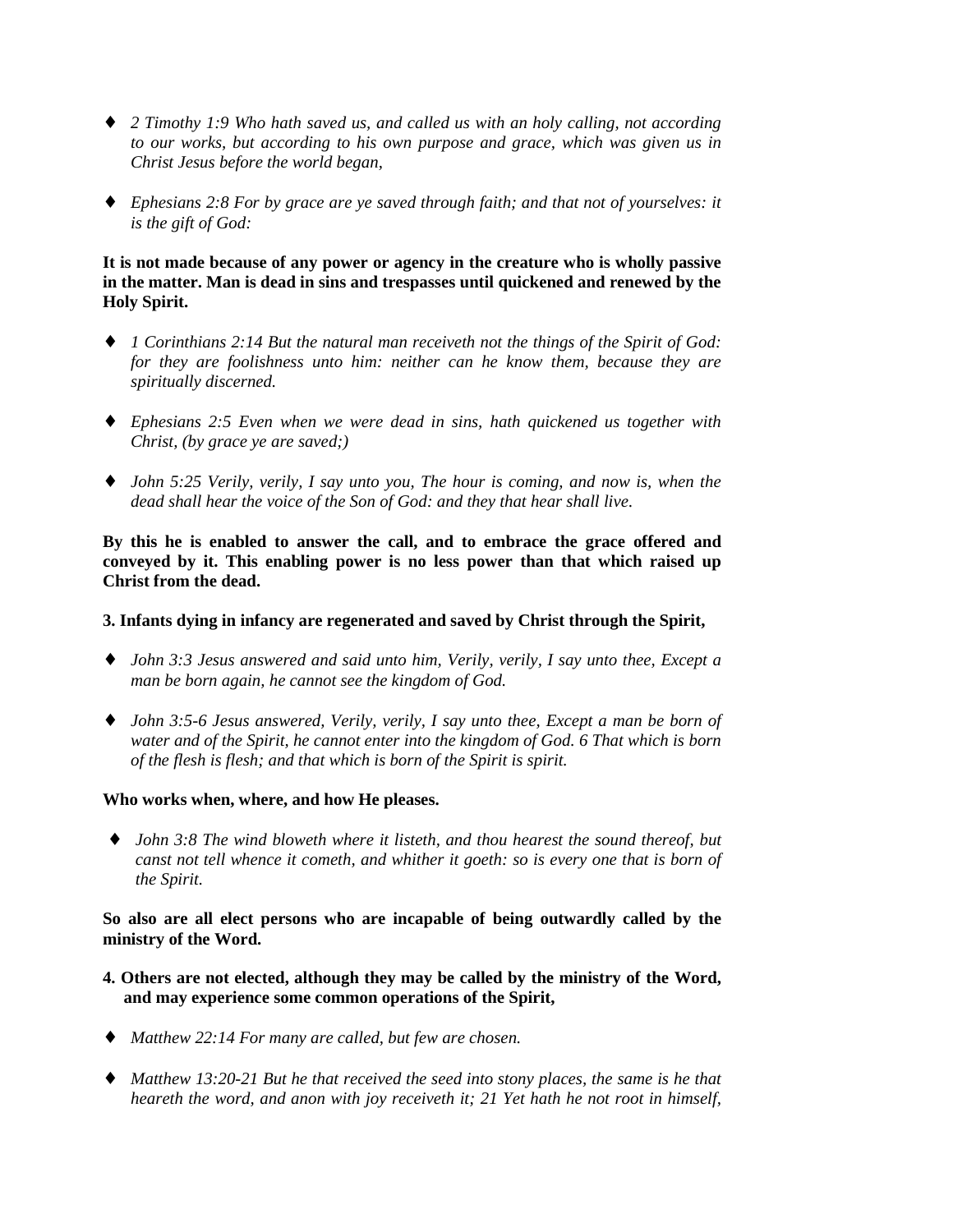*but dureth for a while: for when tribulation or persecution ariseth because of the word, by and by he is offended.*

♦ *Hebrews 6:4-5 For it is impossible for those who were once enlightened, and have tasted of the heavenly gift, and were made partakers of the Holy Ghost, 5 And have tasted the good word of God, and the powers of the world to come,*

# **yet because they are not effectually drawn by the Father, they will not and cannot truly come to Christ and therefore cannot be saved.**

- ♦ *John 6:44-45 No man can come to me, except the Father which hath sent me draw him: and I will raise him up at the last day. 45 It is written in the prophets, And they shall be all taught of God. Every man therefore that hath heard, and hath learned of the Father, cometh unto me.*
- ♦ *John 6:65 And he said, Therefore said I unto you, that no man can come unto me, except it were given unto him of my Father.*
- ♦ *1 John 2:24-25 Let that therefore abide in you, which ye have heard from the beginning. If that which ye have heard from the beginning shall remain in you, ye also shall continue in the Son, and in the Father. 25 And this is the promise that he hath promised us, even eternal life.*

**Much less can men who do not embrace the Christian religion be saved, however diligent they may be to frame their lives according to the light of nature and the requirements of the religion they profess.**

- ♦ *Acts 4:12 Neither is there salvation in any other: for there is none other name under heaven given among men, whereby we must be saved.*
- ♦ *John 4:22 Ye worship ye know not what: we know what we worship: for salvation is of the Jews.*
- ♦ *John 17:3 And this is life eternal, that they might know thee the only true God, and Jesus Christ, whom thou hast sent.*

### **Chapter 11 Justification**

# **1. Those whom God effectually calls He also freely justifies,**

- ♦ *Romans 3:24 Being justified freely by his grace through the redemption that is in Christ Jesus:*
- ♦ *Romans 8:30 Moreover whom he did predestinate, them he also called: and whom he called, them he also justified: and whom he justified, them he also glorified.*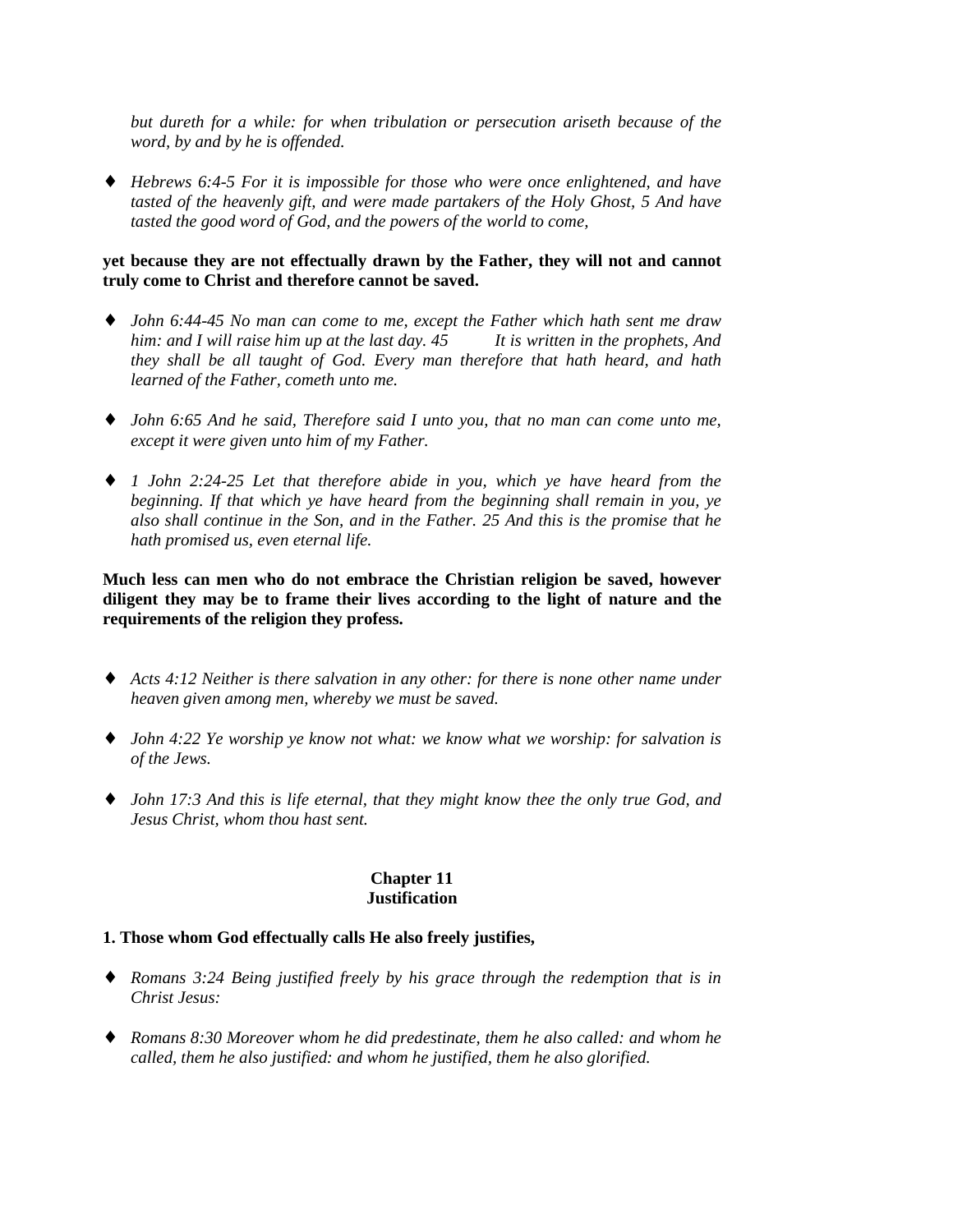# **not by infusing righteousness into them, but by pardoning their sins, and by accounting and accepting them as righteous,**

- ♦ *Romans 4:5-8 But to him that worketh not, but believeth on him that justifieth the ungodly, his faith is counted for righteousness. 6 Even as David also describeth the blessedness of the man, unto whom God imputeth righteousness without works, 7 Saying, Blessed are they whose iniquities are forgiven, and whose sins are covered. 8 Blessed is the man to whom the Lord will not impute sin.*
- ♦ *Ephesians 1:7 In whom we have redemption through his blood, the forgiveness of sins, according to the riches of his grace;*

### **not for anything wrought in them, or done by them, but for Christ's sake alone.**

- ♦ *1 Corinthians 1:30-31 But of him are ye in Christ Jesus, who of God is made unto us wisdom, and righteousness, and sanctification, and redemption: 31 That, according as it is written, He that glorieth, let him glory in the Lord.*
- ♦ *Romans 5:17-19 For if by one man's offence death reigned by one; much more they which receive abundance of grace and of the gift of righteousness shall reign in life by one, Jesus Christ.) 18 Therefore as by the offence of one judgment came upon all men to condemnation; even so by the righteousness of one the free gift came upon all men unto justification of life. 19 For as by one man's disobedience many were made sinners, so by the obedience of one shall many be made righteous.*

**They are not justified because God reckons as their righteousness either their faith, their believing, or any other act of evangelical obedience. They are justified wholly and solely because God imputes to them Christ's righteousness. He imputes to them Christ's active obedience to the whole law and His passive obedience in death.**

- ♦ *Philippians 3:8-9 Yea doubtless, and I count all things but loss for the excellency of the knowledge of Christ Jesus my Lord: for whom I have suffered the loss of all things, and do count them but dung, that I may win Christ, 9 And be found in him, not having mine own righteousness, which is of the law, but that which is through the faith of Christ, the righteousness which is of God by faith:*
- ♦ *Ephesians 2:8-10 For by grace are ye saved through faith; and that not of yourselves: it is the gift of God: 9 Not of works, lest any man should boast. 10 For we are his workmanship, created in Christ Jesus unto good works, which God hath before ordained that we should walk in them.*

### **They receive Christ's righteousness by faith, and rest on Him. They do not possess or produce this faith themselves, it is the gift of God.**

- ♦ *John 1:12 But as many as received him, to them gave he power to become the sons of God, even to them that believe on his name:*
- ♦ Romans 5:17 For if by one man's offence death reigned by one; much more they which receive abundance of grace and of the gift of righteousness shall reign in life by one, Jesus Christ.)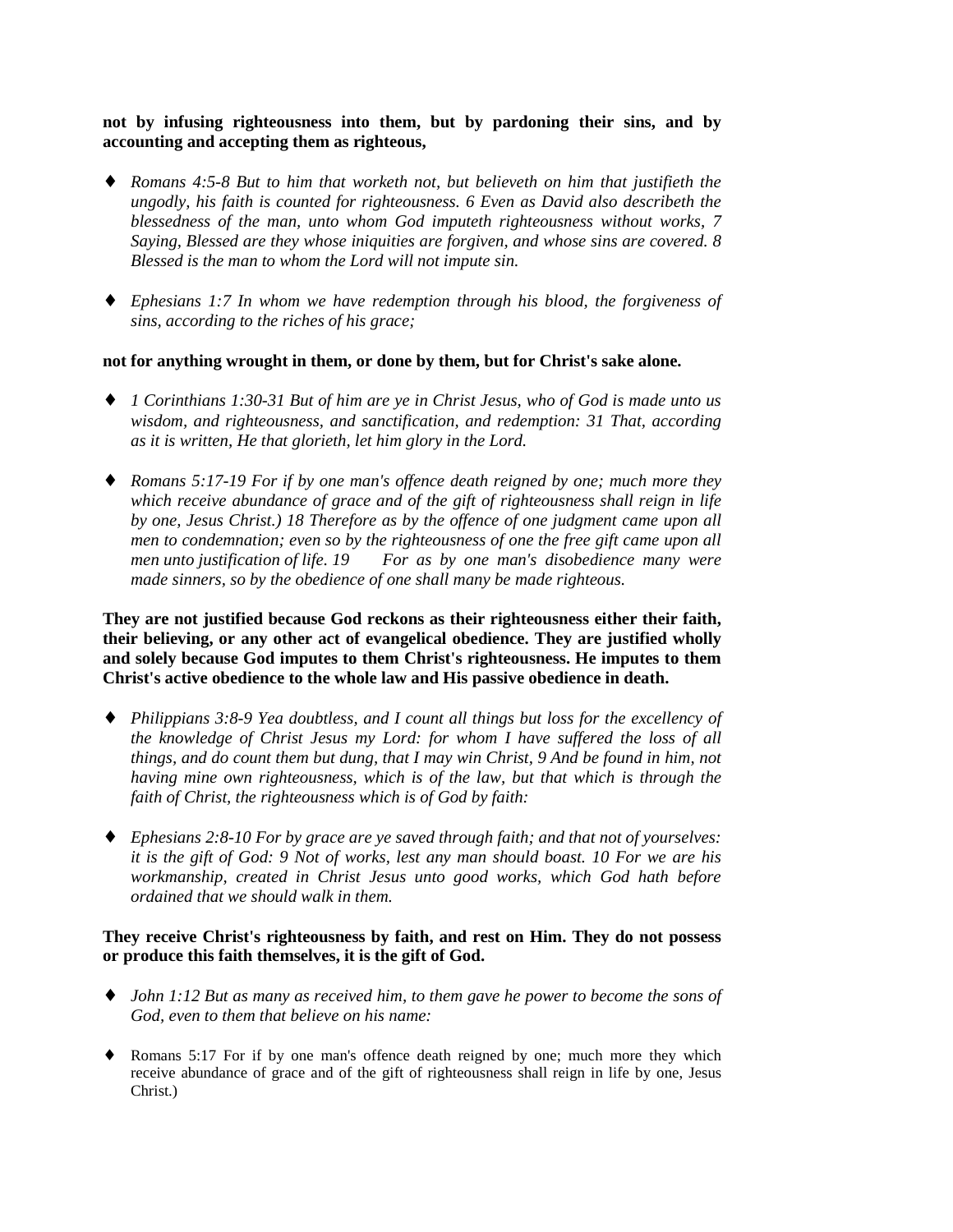# **2 Faith, which receives Christ's righteousness and depends on Him is the sole instrument of justification,**

 Romans 3:28 Therefore we conclude that a man is justified by faith without the deeds of the law.

**yet this faith is not alone in the person justified, but is always accompanied by all the other saving graces. And it is not a dead faith, but works by love.**

- ♦ *Galatians 5:6 For in Jesus Christ neither circumcision availeth any thing, nor uncircumcision; but faith which worketh by love.*
- ♦ *James 2:17 Even so faith, if it hath not works, is dead, being alone.*
- ♦ *James 2:22 Seest thou how faith wrought with his works, and by works was faith made perfect?*
- ♦ *James 2:26 For as the body without the spirit is dead, so faith without works is dead also.*
- **3. Christ, by His obedience and death, fully discharged the debt of all those who are justified, and by the sacrifice of himself through the blood of His cross, underwent instead of them the penalty due to them, so making a proper, real, and full satisfaction to God's justice on their behalf.**
- ♦ *Hebrews 10:14 For by one offering he hath perfected for ever them that are sanctified.*
- ♦ *1 Peter 1:18-19 Forasmuch as ye know that ye were not redeemed with corruptible things, as silver and gold, from your vain conversation received by tradition from your fathers; 19 But with the precious blood of Christ, as of a lamb without blemish and without spot:*
- ♦ *Isaiah 53:5-6 But he was wounded for our transgressions, he was bruised for our iniquities: the chastisement of our peace was upon him; and with his stripes we are healed. 6 All we like sheep have gone astray; we have turned every one to his own way; and the LORD hath laid on him the iniquity of us all.*
- **4. Yet because He was given by the Father for them, and because His obedience and satisfaction was accepted instead of theirs (and both freely, not because of anything in them),**
- ♦ *Romans 8:32 He that spared not his own Son, but delivered him up for us all, how shall he not with him also freely give us all things?*
- ♦ *2 Corinthians 5:21 For he hath made him to be sin for us, who knew no sin; that we might be made the righteousness of God in him.*

**therefore they are justified entirely and solely by free grace, so that both the exact justice and the rich grace of God might be glorified in the justification of sinners.**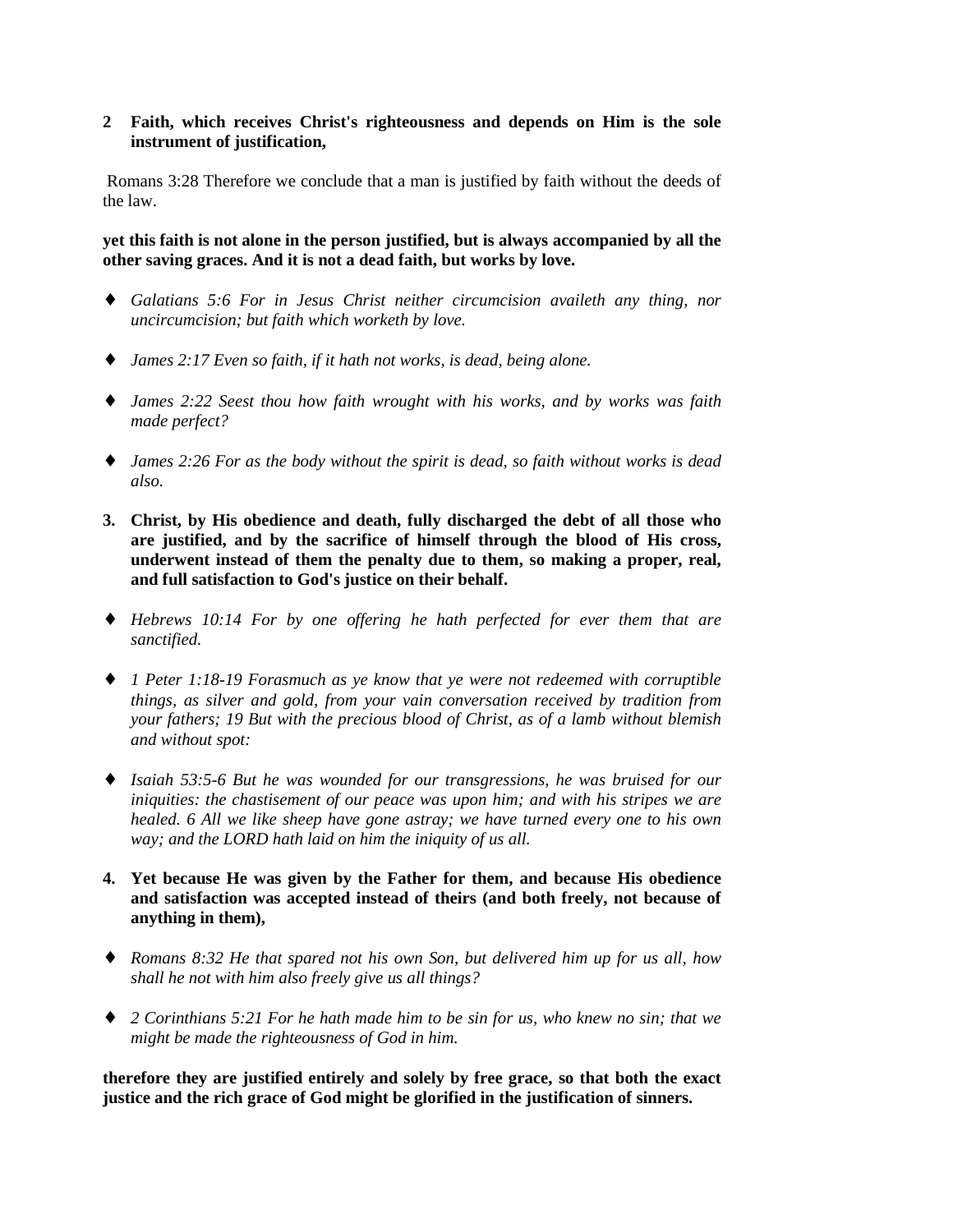- ♦ *Romans 3:26 To declare, I say, at this time his righteousness: that he might be just, and the justifier of him which believeth in Jesus.*
- ♦ *Ephesians 1:6-7 To the praise of the glory of his grace, wherein he hath made us accepted in the beloved. 7 In whom we have redemption through his blood, the forgiveness of sins, according to the riches of his grace;*
- ♦ *Ephesians 2:7 That in the ages to come he might shew the exceeding riches of his grace in his kindness toward us through Christ Jesus.*

# **4. From all eternity God decreed to justify all the elect,**

- ♦ *Galatians 3:8 And the scripture, foreseeing that God would justify the heathen through faith, preached before the gospel unto Abraham, saying, In thee shall all nations be blessed.*
- ♦ *1 Peter 1:2 Elect according to the foreknowledge of God the Father, through sanctification of the Spirit, unto obedience and sprinkling of the blood of Jesus Christ: Grace unto you, and peace, be multiplied.*
- ♦ *1 Timothy 2:6 Who gave himself a ransom for all, to be testified in due time.*

# **and Christ, in the fullness of time, died for their sins, and rose again for their justification.**

♦ *Romans 4:25 Who was delivered for our offences, and was raised again for our justification.*

# **Nevertheless, they are not personally justified until the Holy Spirit, in due time, actually applies Christ to them.**

- ♦ *Colossians 1:21-22 And you, that were sometime alienated and enemies in your mind by wicked works, yet now hath he reconciled 22 In the body of his flesh through death, to present you holy and unblameable and unreproveable in his sight:*
- ♦ *Titus 3:4-7 But after that the kindness and love of God our Saviour toward man appeared, 5 Not by works of righteousness which we have done, but according to his mercy he saved us, by the washing of regeneration, and renewing of the Holy Ghost; 6 Which he shed on us abundantly through Jesus Christ our Saviour; 7 That being justified by his grace, we should be made heirs according to the hope of eternal life.*

# **5. God continues to forgive the sins of those who are justified,**

- ♦ *Matthew 6:12 And forgive us our debts, as we forgive our debtors.*
- ♦ *1 John 1:7 But if we walk in the light, as he is in the light, we have fellowship one with another, and the blood of Jesus Christ his Son cleanseth us from all sin.*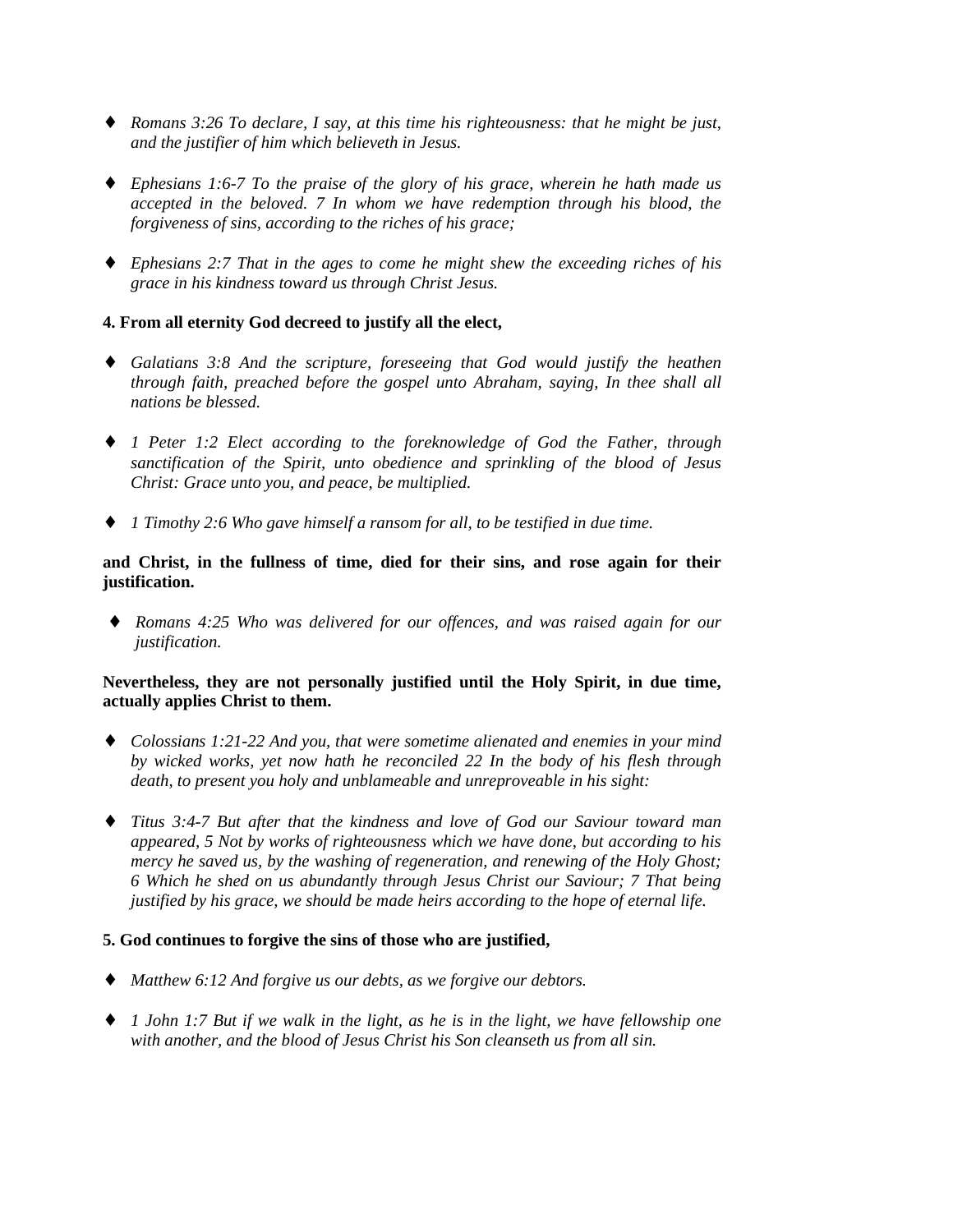♦ *1 John 1:9 If we confess our sins, he is faithful and just to forgive us our sins, and to cleanse us from all unrighteousness.*

#### **and although they can never fall from the state of justification,**

♦ *John 10:28 And I give unto them eternal life; and they shall never perish, neither shall any man pluck them out of my hand.*

### **yet they may because of their sins, fall under God's fatherly displeasure.**

♦ *Psalm 89:31-33 If they break my statutes, and keep not my commandments; 32 Then will I visit their transgression with the rod, and their iniquity with stripes. 33 Nevertheless my lovingkindness will I not utterly take from him, nor suffer my faithfulness to fail.*

**In that condition they will not usually have the light of God's countenance restored to them until they humble themselves, confess their sins, ask for pardon, and renew their faith and repentance.**

- ♦ *Psalm 32:5 I acknowledged my sin unto thee, and mine iniquity have I not hid. I said, I will confess my transgressions unto the LORD; and thou forgavest the iniquity of my sin. Selah.*
- ♦ *Psalm 51:1-19 Have mercy upon me, O God, according to thy lovingkindness: according unto the multitude of thy tender mercies blot out my transgressions. 2 Wash me thoroughly from mine iniquity, and cleanse me from my sin. 3 For I acknowledge my transgressions: and my sin is ever before me. 4 Against thee, thee only, have I sinned, and done this evil in thy sight: that thou mightest be justified when thou speakest, and be clear when thou judgest. 5 Behold, I was shapen in iniquity; and in sin did my mother conceive me. 6 Behold, thou desirest truth in the inward parts: and in the hidden part thou shalt make me to know wisdom. 7 Purge me with hyssop, and I shall be clean: wash me, and I shall be whiter than snow. 8 Make me to hear joy and gladness; that the bones which thou hast broken may rejoice. 9 Hide thy face from my sins, and blot out all mine iniquities. 10 Create in me a clean heart, O God; and renew a right spirit within me. 11 Cast me not away from thy presence; and take not thy Holy Spirit from me. 12 Restore unto me the joy of thy salvation; and uphold me with thy free spirit. 13Then will I teach transgressors thy ways; and sinners shall be converted unto thee. 14 Deliver me from bloodguiltiness, O God, thou God of my salvation: and my tongue shall sing aloud of thy righteousness. 15 O Lord, open thou my lips; and my mouth shall shew forth thy praise. 16 For thou desirest not sacrifice; else would I give it: thou delightest not in burnt offering. 17 The sacrifices of God are a broken spirit: a broken and a contrite heart, O God, thou wilt not despise. 18 Do good in thy good pleasure unto Zion: build thou the walls of Jerusalem. 19 Then shalt thou be pleased with the sacrifices of righteousness, with burnt offering and whole burnt offering: then shall they offer bullocks upon thine altar.*
- Matthew 26:75 And Peter remembered the word of Jesus, which said unto him, Before the cock crow, thou shalt deny me thrice. And he went out, and wept bitterly.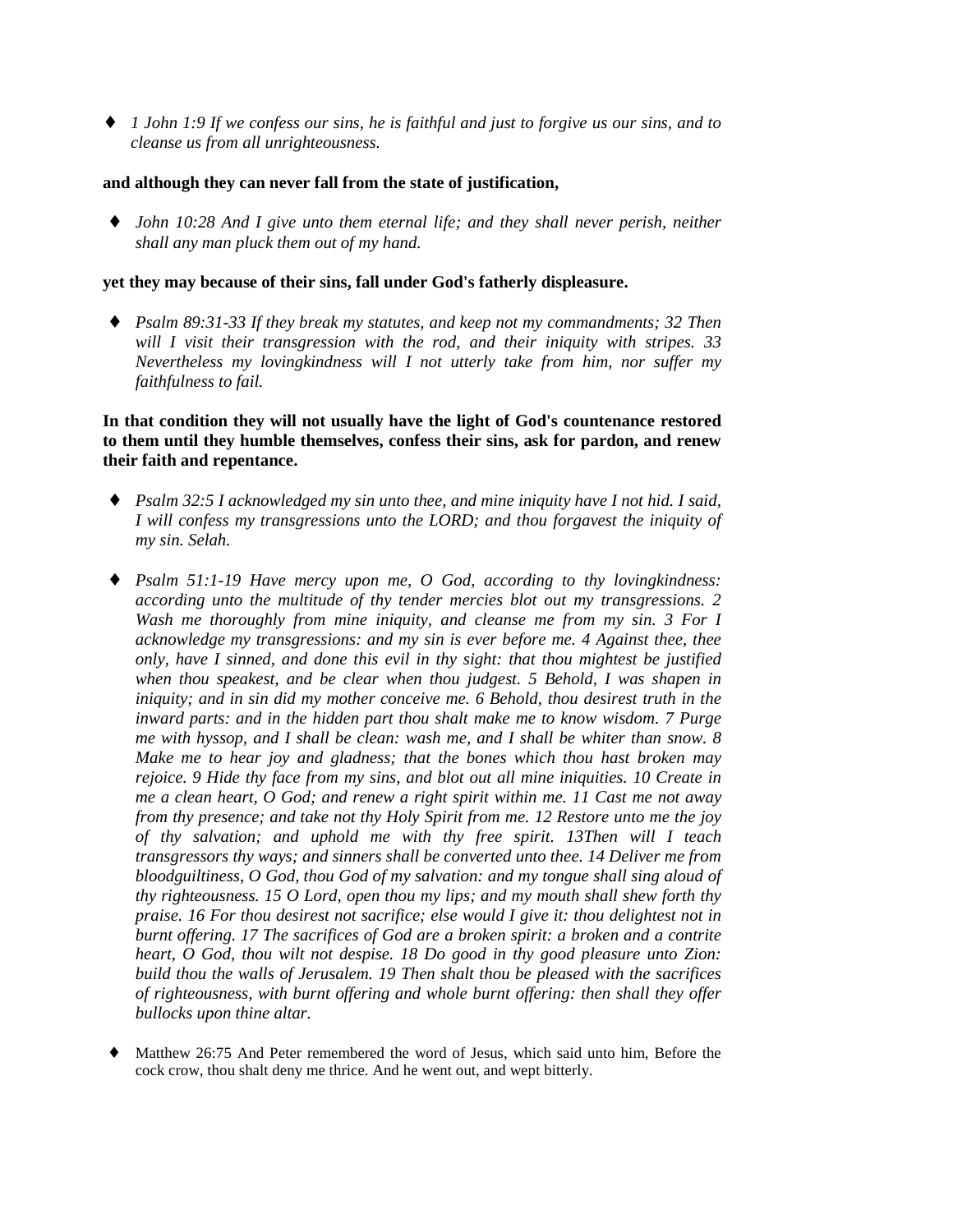- **6. The justification of believers during the Old Testament period was in all these respects exactly the same as the justification of New Testament believers.**
- ♦ *Galatians 3:9 So then they which be of faith are blessed with faithful Abraham.*
- ♦ *Romans 2:22-24 Thou that sayest a man should not commit adultery, dost thou commit adultery? thou that abhorrest idols, dost thou commit sacrilege? 23 Thou that makest thy boast of the law, through breaking the law dishonourest thou God? 24 For the name of God is blasphemed among the Gentiles through you, as it is written.*

# **Chapter 12 Adoption**

- **1. God has vouchsafed [promised, guaranteed], that in Christ, His only Son, and for His sake, all those who are justified shall be made partakers of the grace of adoption,**
- ♦ *Ephesians 1:5 Having predestinated us unto the adoption of children by Jesus Christ to himself, according to the good pleasure of his will,*
- ♦ *Galatians 4:4-5 But when the fullness of the time was come, God sent forth his Son, made of a woman, made under the law, 5 To redeem them that were under the law, that we might receive the adoption of sons.*

# **by which they are taken into the number of the children of God and enjoy their liberties and privileges.**

- ♦ *John 1:12 But as many as received him, to them gave he power to become the sons of God, even to them that believe on his name:*
- ♦ *Romans 8:17 And if children, then heirs; heirs of God, and joint-heirs with Christ; if so be that we suffer with him, that we may be also glorified together.*

# **They have His name put upon them,**

- ♦ *2 Corinthians 6:18 And will be a Father unto you, and ye shall be my sons and daughters, saith the Lord Almighty.*
- ♦ *Revelation 3:12 Him that overcometh will I make a pillar in the temple of my God, and he shall go no more out: and I will write upon him the name of my God, and the name of the city of my God, which is new Jerusalem, which cometh down out of heaven from my God: and I will write upon him my new name.*

#### **and receive the Spirit of adoption.**

♦ *Romans 8:15 For ye have not received the spirit of bondage again to fear; but ye have received the Spirit of adoption, whereby we cry, Abba, Father.*

**They have access to the throne of grace with boldness, and are enabled to cry, 'Abba, Father!'**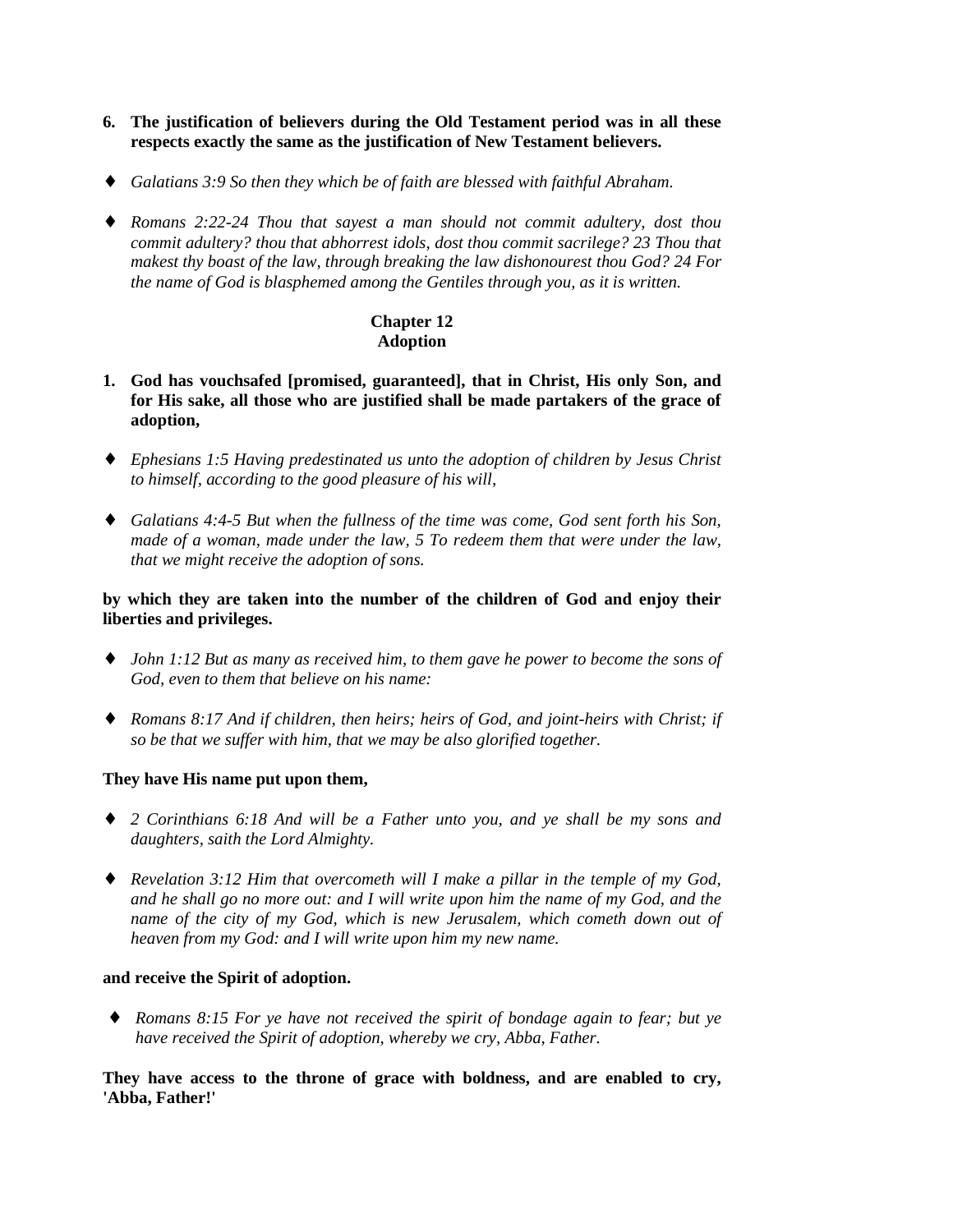- ♦ *Galatians 4:6 And because ye are sons, God hath sent forth the Spirit of his Son into your hearts, crying, Abba, Father.*
- ♦ *Ephesians 2:18 For through him we both have access by one Spirit unto the Father.*

# **They are pitied,**

♦ *Psalm 103:13 Like as a father pitieth his children, so the LORD pitieth them that fear him.*

# **protected,**

♦ *Proverbs 14:26 In the fear of the LORD is strong confidence: and his children shall have a place of refuge.*

# **provided for,**

♦ *1 Peter 5:7 Casting all your care upon him; for he careth for you.*

# **and chastened by Him as by a Father,**

♦ *Hebrews 12:6 For whom the Lord loveth he chasteneth, and scourgeth every son whom he receiveth.*

# **yet they are never cast off,**

- ♦ *Isaiah 54:8-9 In a little wrath I hid my face from thee for a moment; but with everlasting kindness will I have mercy on thee, saith the LORD thy Redeemer. 9 For this is as the waters of Noah unto me: for as I have sworn that the waters of Noah should no more go over the earth; so have I sworn that I would not be wroth with thee, nor rebuke thee.*
- ♦ *Lam 3:31 For the Lord will not cast off for ever:*

# **but are sealed to the day of redemption,**

♦ *Ephesians 4:30 And grieve not the holy Spirit of God, whereby ye are sealed unto the day of redemption.*

# **when they inherit the promises as heirs of everlasting salvation.**

- ♦ *Hebrews 1:4 Being made so much better than the angels, as he hath by inheritance obtained a more excellent name than they.*
- ♦ *Hebrews 6:12 That ye be not slothful, but followers of them who through faith and patience inherit the promises.*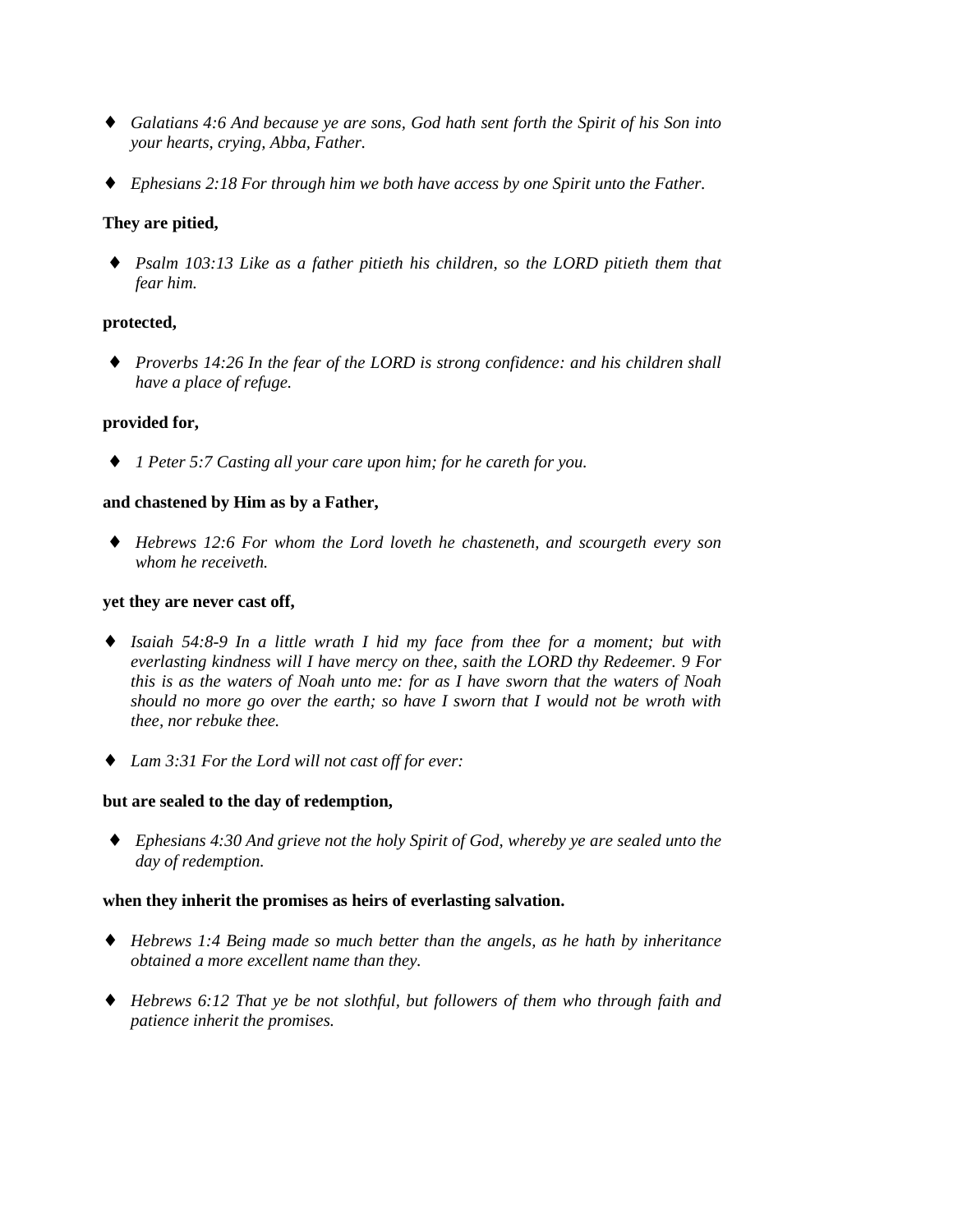# **Chapter 13 Sanctification**

- **1. Those who are united to Christ, effectually called, and regenerated, having had a new heart and a new spirit created in them through the virtue of Christ's death and resurrection, are then further sanctified in a very real and personal way.**
- ♦ *Acts 20:32 And now, brethren, I commend you to God, and to the word of his grace, which is able to build you up, and to give you an inheritance among all them which are sanctified.*
- ♦ *Romans 6:5-6 For if we have been planted together in the likeness of his death, we shall be also in the likeness of his resurrection: 6 Knowing this, that our old man is crucified with him, that the body of sin might be destroyed, that henceforth we should not serve sin.*

## **Because of the virtue of Christ's death and resurrection. and by His Word and Spirit dwelling in them,**

- ♦ *John 17:17 Sanctify them through thy truth: thy word is truth.*
- ♦ *Ephesians 3:16-19 That he would grant you, according to the riches of his glory, to be strengthened with might by his Spirit in the inner man; 17 That Christ may dwell in your hearts by faith; that ye, being rooted and grounded in love, 18 May be able to comprehend with all saints what is the breadth, and length, and depth, and height; 19And to know the love of Christ, which passeth knowledge, that ye might be filled with all the fulness of God.*
- ♦ *1 Thessalonians 5:21-23 Prove all things; hold fast that which is good. 22 Abstain from all appearance of evil. 23 And the very God of peace sanctify you wholly; and I pray God your whole spirit and soul and body be preserved blameless unto the coming of our Lord Jesus Christ.*

# **the dominion of the whole body of sin is destroyed.**

♦ *Romans 6:14 For sin shall not have dominion over you: for ye are not under the law, but under grace.*

# **The different lusts of the body of sin are increasingly weakened and mortified,**

♦ *Galatians 5:24 And they that are Christ's have crucified the flesh with the affections and lusts.*

# **and Christ's people are increasingly quickened and strengthened in all saving graces,**

♦ *Colossians 1:11 Strengthened with all might, according to his glorious power, unto all patience and long-suffering with joyfulness;*

# **to practice all true holiness, without which no man shall see the Lord.**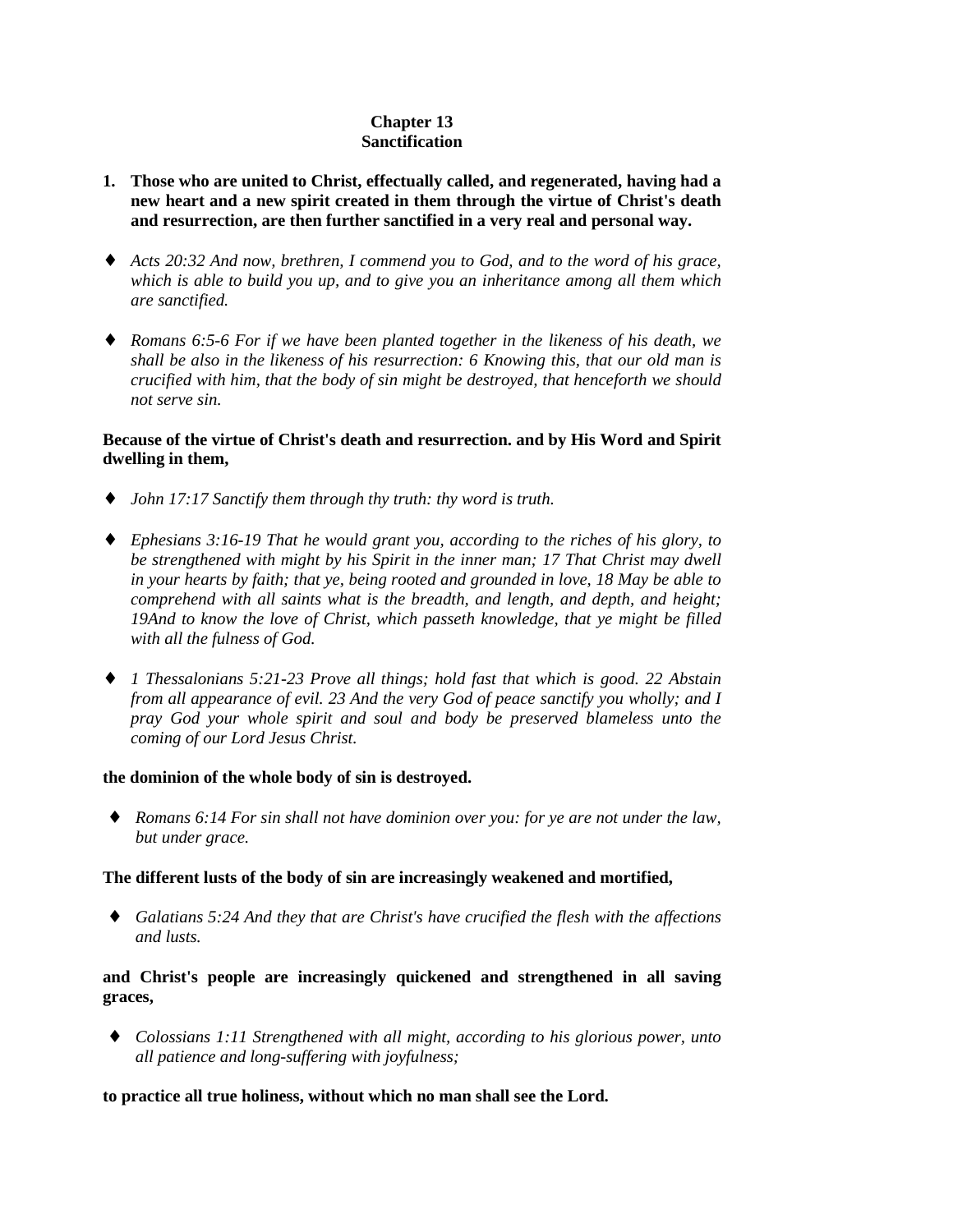- ♦ *2 Corinthians 7:1 Having therefore these promises, dearly beloved, let us cleanse ourselves from all filthiness of the flesh and spirit, perfecting holiness in the fear of God.*
- ♦ *Hebrews 12:14 Follow peace with all men, and holiness, without which no man shall see the Lord:*

## **2. This sanctification extends throughout the whole person,**

♦ *1 Thessalonians 5:23 And the very God of peace sanctify you wholly; and I pray God your whole spirit and soul and body be preserved blameless unto the coming of our Lord Jesus Christ.*

# **yet it remains imperfect in this life. Some remnants of corruption live on in every part,**

- ♦ *Romans 7:18 For I know that in me (that is, in my flesh,) dwelleth no good thing: for to will is present with me; but how to perform that which is good I find not.*
- ♦ *Romans 7:23 But I see another law in my members, warring against the law of my mind, and bringing me into captivity to the law of sin which is in my members.*

# **and from this arises a continuous war between irreconcilable parties - the flesh lusting against the Spirit, and the Spirit against the flesh.**

- ♦ *Galatians 5:17 For the flesh lusteth against the Spirit, and the Spirit against the flesh: and these are contrary the one to the other: so that ye cannot do the things that ye would.*
- ♦ *1 Peter 2:11 Dearly beloved, I beseech you as strangers and pilgrims, abstain from fleshly lusts, which war against the soul;*

#### **3. In this war, although the remaining corruption for a time may greatly prevail,**

♦ *Romans 7:23 But I see another law in my members, warring against the law of my mind, and bringing me into captivity to the law of sin which is in my members.*

# **yet through the continual supply of strength from the sanctifying Spirit of Christ, the regenerate part overcomes.**

♦ *Romans 6:14 For sin shall not have dominion over you: for ye are not under the law, but under grace.*

**And so the saints grow in grace perfecting holiness in the fear of God; pressing after a heavenly life in evangelical obedience to all the commands which Christ as Head and King, in His Word, has prescribed to them.**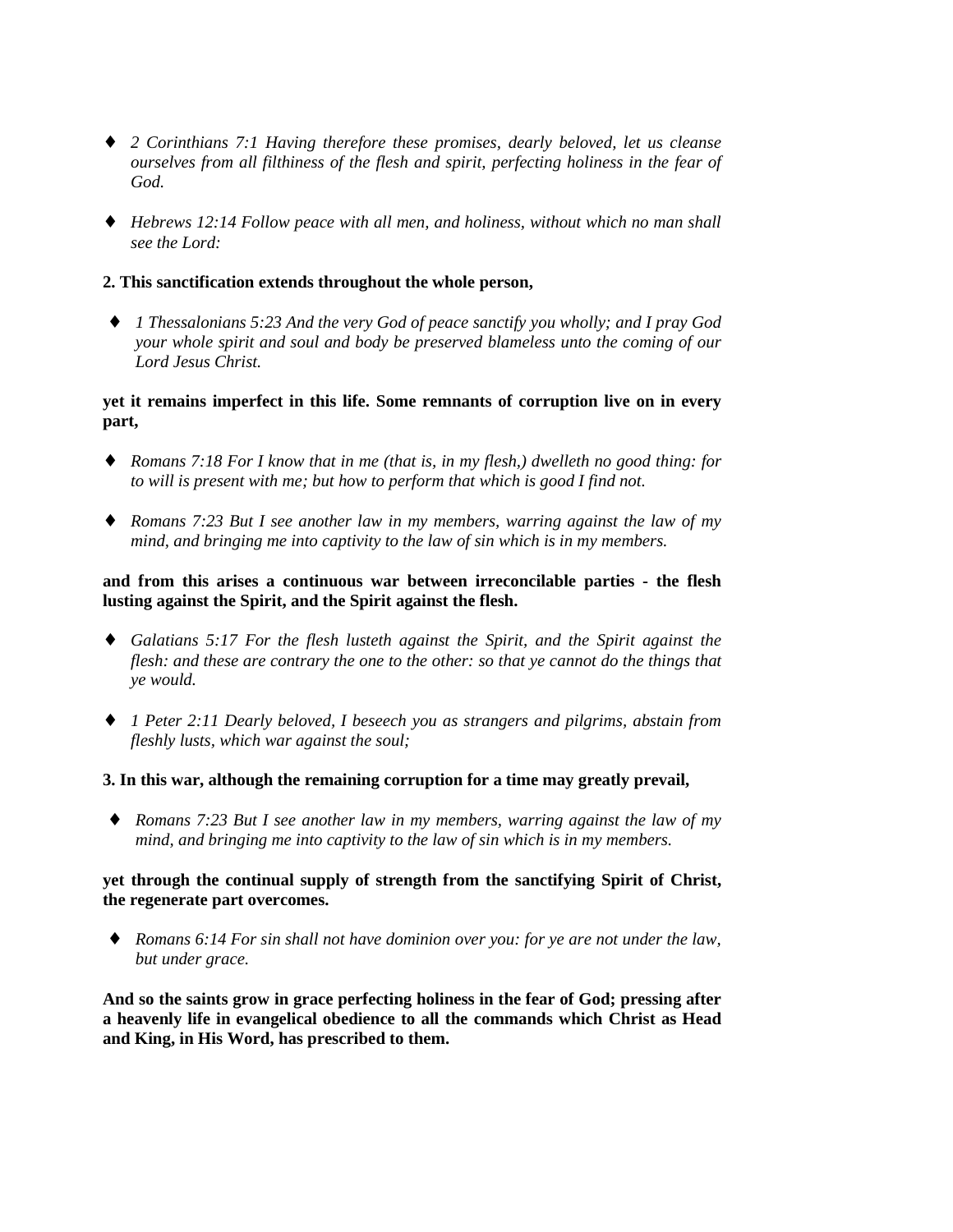- ♦ *Ephesians 4:15-16 But speaking the truth in love, may grow up into him in all things, which is the head, even Christ: 16 From whom the whole body fitly joined together and compacted by that which every joint supplieth, according to the effectual working in the measure of every part, maketh increase of the body unto the edifying of itself in love.*
- ♦ *2 Corinthians 3:8 How shall not the ministration of the spirit be rather glorious?*
- ♦ *2 Corinthians 7:1 Having therefore these promises, dearly beloved, let us cleanse ourselves from all filthiness of the flesh and spirit, perfecting holiness in the fear of God.*

# **Chapter 14 Saving Faith**

- **1. The grace of faith by which the elect are enabled to believe, so that their souls are saved, is the work of the Spirit of Christ in their hearts,**
- ♦ *2 Corinthians 4:13 We having the same spirit of faith, according as it is written, I believed, and therefore have I spoken; we also believe, and therefore speak;*
- ♦ *Ephesians 2:8 For by grace are ye saved through faith; and that not of yourselves: it is the gift of God:*

# **and is ordinarily brought into being by the ministry of the Word.**

- ♦ *Romans 10:14 How then shall they call on him in whom they have not believed? and how shall they believe in him of whom they have not heard? and how shall they hear without a preacher?*
- ♦ *Romans 10:17 So then faith cometh by hearing, and hearing by the word of God.*

**It is also increased and strengthened by the work of the Spirit through the ministry of the Word, and also by the administration of baptism and the Lord's Supper, prayer, and other means appointed by God.**

- ♦ *Luke 17:5 And the apostles said unto the Lord, Increase our faith.*
- ♦ *1 Peter 2:2 As newborn babes, desire the sincere milk of the word, that ye may grow thereby:*
- ♦ *Acts 20:32 And now, brethren, I commend you to God, and to the word of his grace, which is able to build you up, and to give you an inheritance among all them which are sanctified.*

**2. By this faith a Christian believes to be true whatever is revealed in the Word because this Word has the authority of God Himself.**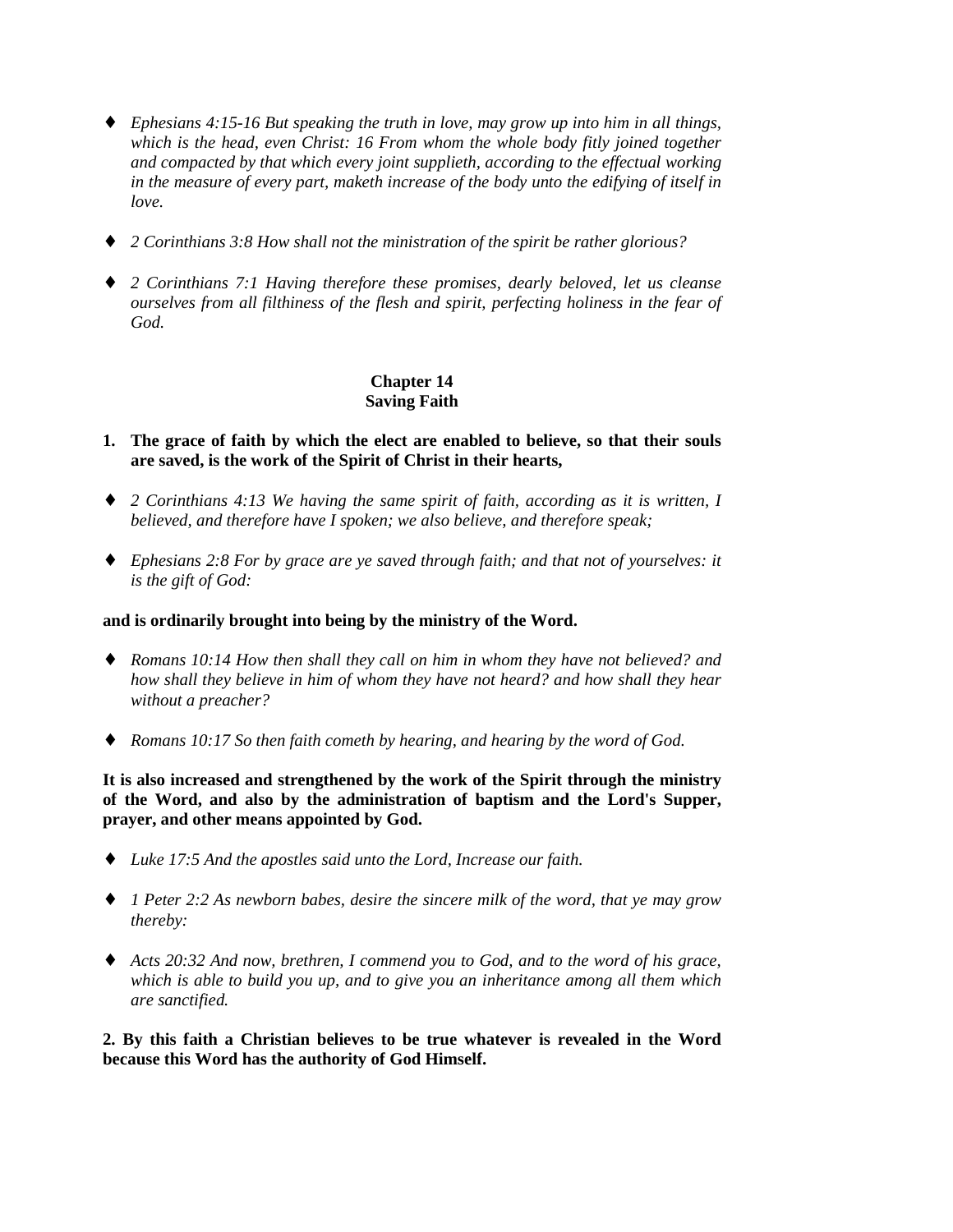- ♦ *Acts 24:14 But this I confess unto thee, that after the way which they call heresy, so worship I the God of my fathers, believing all things which are written in the law and in the prophets:*
- ♦ *Also, by this saving faith, a Christian apprehends an excellency in the Word which is higher than in all other writings and everything else in the world,*
- ♦ *Psalm 19:7-10 The law of the LORD is perfect, converting the soul: the testimony of the LORD is sure, making wise the simple. 8 The statutes of the LORD are right, rejoicing the heart: the commandment of the LORD is pure, enlightening the eyes. 9 The fear of the LORD is clean, enduring for ever: the judgments of the LORD are true and righteous altogether. 10 More to be desired are they than gold, yea, than much fine gold: sweeter also than honey and the honeycomb.*
- ♦ *Psalm 119:72 The law of thy mouth is better unto me than thousands of gold and silver.*

**because the Word shows forth the glory of God, revealing His attributes, showing the excellency of Christ's nature and offices, and also the power and fullness of the Holy Spirit in His workings and operations. - So the Christian is enabled to cast his soul upon the Truth he has believed,**

♦ *2 Timothy 1:12 For the which cause I also suffer these things: nevertheless I am not ashamed: for I know whom I have believed, and am persuaded that he is able to keep that which I have committed unto him against that day.*

**and to see and respond to the different kinds of teaching which different passages of Scripture contain. Saving faith equips him to perceive and obey the commands,**

♦ *John 15:14 Ye are my friends, if ye do whatsoever I command you.*

# **hear the threatenings with fear and respect,**

♦ *Isaiah 66:2 For all those things hath mine hand made, and all those things have been, saith the LORD: but to this man will I look, even to him that is poor and of a contrite spirit, and trembleth at my word.*

#### **and to embrace the promises of God for this life and the life to come.**

♦ *Hebrews 11:13 These all died in faith, not having received the promises, but having seen them afar off, and were persuaded of them, and embraced them, and confessed that they were strangers and pilgrims on the earth.*

**But the first and most important acts of saving faith are those directly to do with Christ, when the soul accepts, receives, and rests upon Him alone for justification, sanctification and eternal life, by virtue of the covenant of grace.**

♦ *John 1:12 But as many as received him, to them gave he power to become the sons of God, even to them that believe on his name:*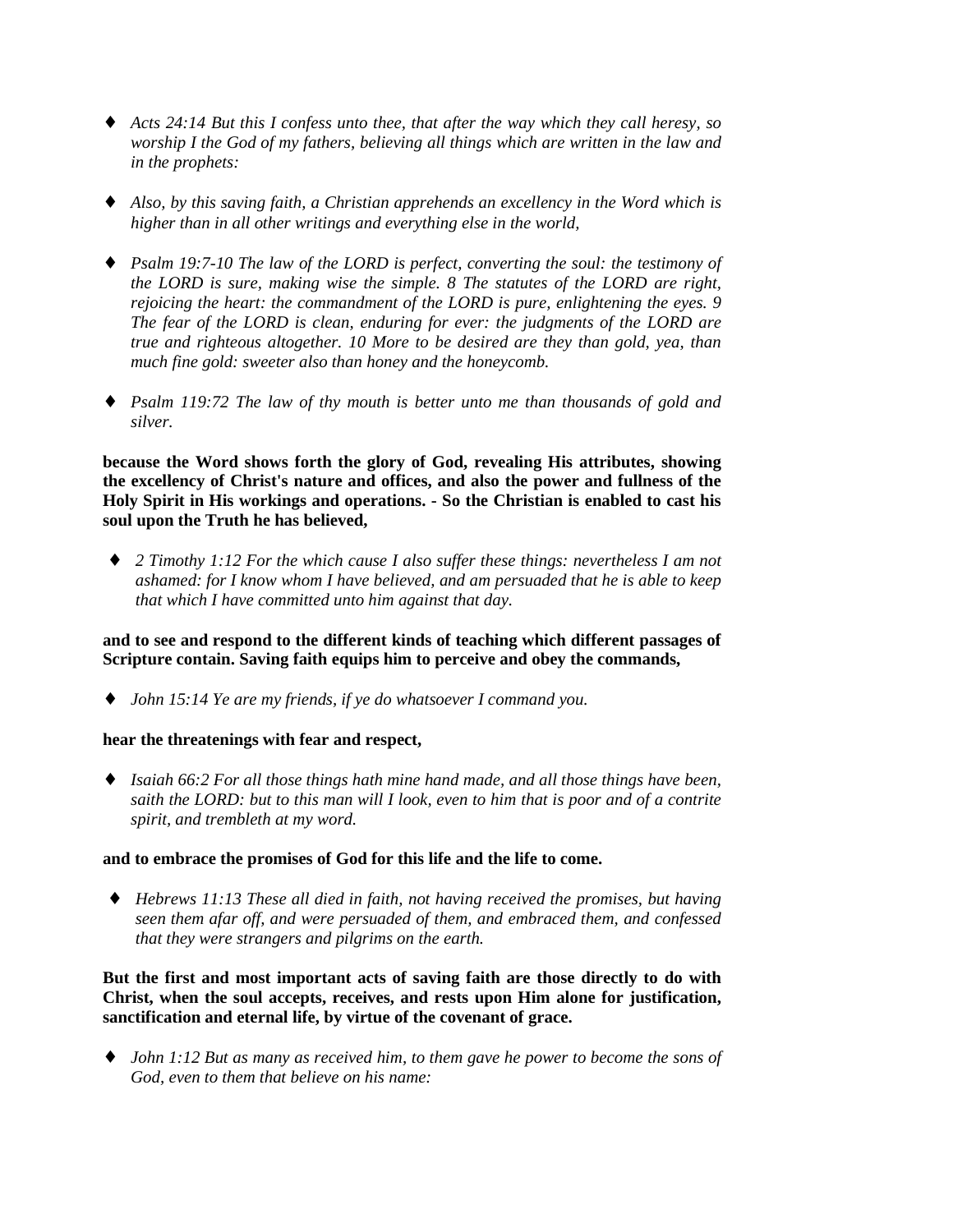- ♦ *Acts 16:31 And they said, Believe on the Lord Jesus Christ, and thou shalt be saved, and thy house.*
- ♦ *Galatians 2:20 I am crucified with Christ: nevertheless I live; yet not I, but Christ liveth in me: and the life which I now live in the flesh I live by the faith of the Son of God, who loved me, and gave himself for me.*
- ♦ *Acts 15:11 But we believe that through the grace of the Lord Jesus Christ we shall be saved, even as they.*

# **3. This faith, although it differs in degree, and may be weak or strong,**

- ♦ *Hebrews 5:13-14 For every one that useth milk is unskilful in the word of righteousness: for he is a babe. 14 But strong meat belongeth to them that are of full age, even those who by reason of use have their senses exercised to discern both good and evil.*
- ♦ *Matthew 6:30 Wherefore, if God so clothe the grass of the field, which to day is, and to morrow is cast into the oven, shall he not much more clothe you, O ye of little faith?*
- ♦ *Romans 4:19-20 And being not weak in faith, he considered not his own body now dead, when he was about an hundred years old, neither yet the deadness of Sarah's womb: 20 He staggered not at the promise of God through unbelief; but was strong in faith, giving glory to God;*

# **even at its very weakest is in an entirely different class and has a different nature (like other aspects of saving grace) from the kind of faith and common grace which is possessed by temporary believers.**

♦ *2 Peter 1:1 Simon Peter, a servant and an apostle of Jesus Christ, to them that have obtained like precious faith with us through the righteousness of God and our Saviour Jesus Christ:*

# **Therefore, though it may be frequently assailed and weakened, it gets the victory,**

- ♦ *Ephesians 6:16 Above all, taking the shield of faith, wherewith ye shall be able to quench all the fiery darts of the wicked.*
- ♦ *1 John 5:4-5 For whatsoever is born of God overcometh the world: and this is the victory that overcometh the world, even our faith. 5 Who is he that overcometh the world, but he that believeth that Jesus is the Son of God?*

# **growing up in many to the attainment of a full assurance through Christ,**

♦ *Hebrews 6:11-12 And we desire that every one of you do shew the same diligence to the full assurance of hope unto the end: 12 That ye be not slothful, but followers of them who through faith and patience inherit the promises.*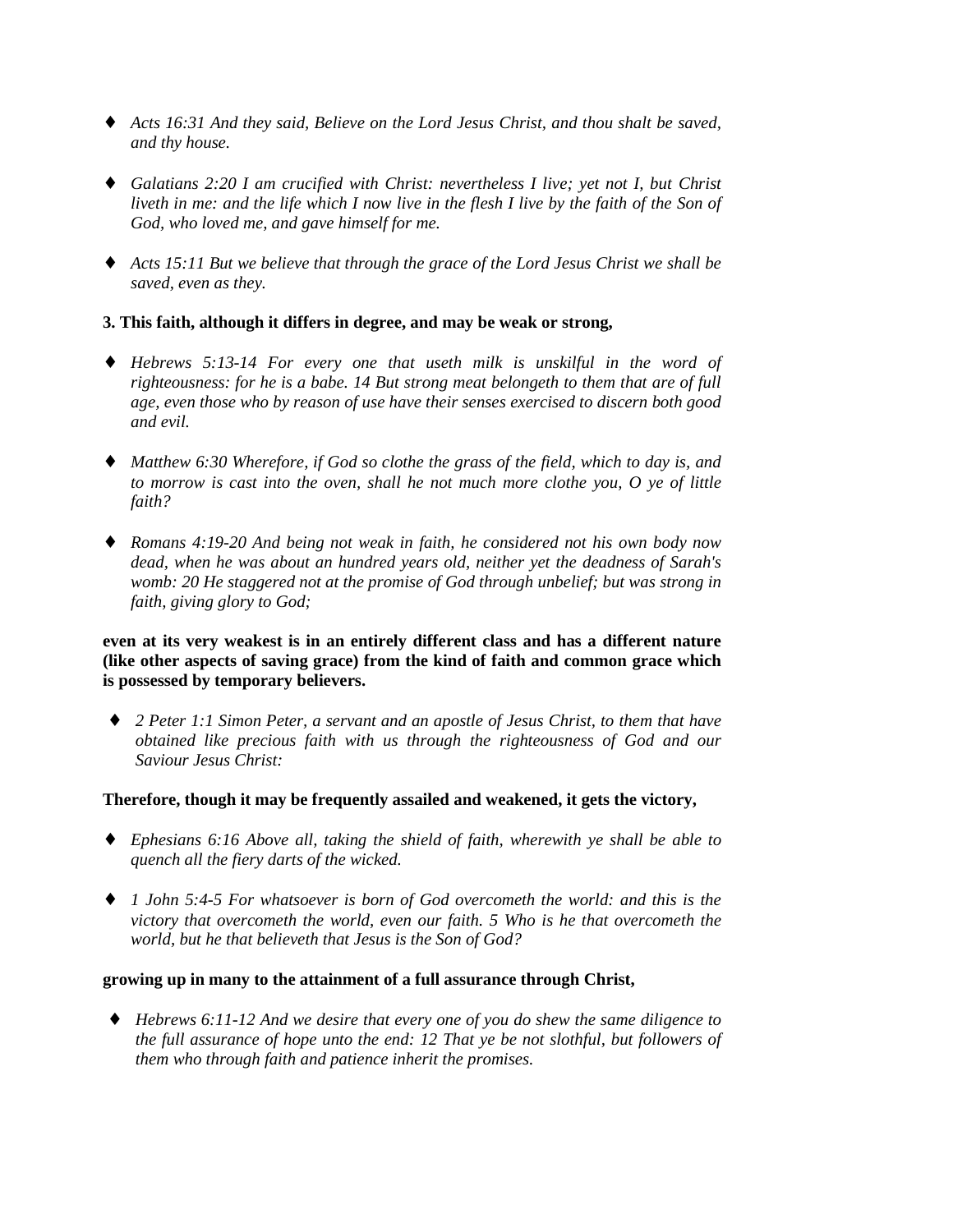♦ *Colossians 2:2 That their hearts might be comforted, being knit together in love, and unto all riches of the full assurance of understanding, to the acknowledgment of the mystery of God, and of the Father, and of Christ;*

# **Who is both the author and finisher of our faith.**

♦ *Hebrews 12:2 Looking unto Jesus the author and finisher of our faith; who for the joy that was set before him endured the cross, despising the shame, and is set down at the right hand of the throne of God.*

# **Chapter 15 Repentance and Salvation**

- **1. Those of the elect who are converted in riper years, having lived some time in the state of nature, and in this state served various lusts and pleasures, God gives repentance which leads to life, through an effectual call.**
- ♦ *Titus 3:2-5 To speak evil of no man, to be no brawlers, but gentle, shewing all meekness unto all men. 3 For we ourselves also were sometimes foolish, disobedient, deceived, serving divers lusts and pleasures, living in malice and envy, hateful, and hating one another. 4 But after that the kindness and love of God our Saviour toward man appeared, 5 Not by works of righteousness which we have done, but according to his mercy he saved us, by the washing of regeneration, and renewing of the Holy Ghost;*

#### **2. Because there is not one person who does good and commits no sin,**

♦ *Eccles 7:20 For there is not a just man upon earth, that doeth good, and sinneth not.*

**and because the best of men may fall into great sins and provocations through the power and deceitfulness of their own indwelling corruption and the prevalency of temptation, God has mercifully provided in the covenant of grace that when believers sin and fall they shall be renewed through repentance to salvation.**

♦ *Luke 22:31-32 And the Lord said, Simon, Simon, behold, Satan hath desired to have you, that he may sift you as wheat: 32 But I have prayed for thee, that thy faith fail not: and when thou art converted, strengthen thy brethren.*

#### **3. Saving repentance is an evangelical grace**

- ♦ *Zechariah 12:10 And I will pour upon the house of David, and upon the inhabitants of Jerusalem, the spirit of grace and of supplications: and they shall look upon me whom they have pierced, and they shall mourn for him, as one mourneth for his only son, and shall be in bitterness for him, as one that is in bitterness for his firstborn.*
- ♦ *Acts 11:18 When they heard these things, they held their peace, and glorified God, saying, Then hath God also to the Gentiles granted repentance unto life.*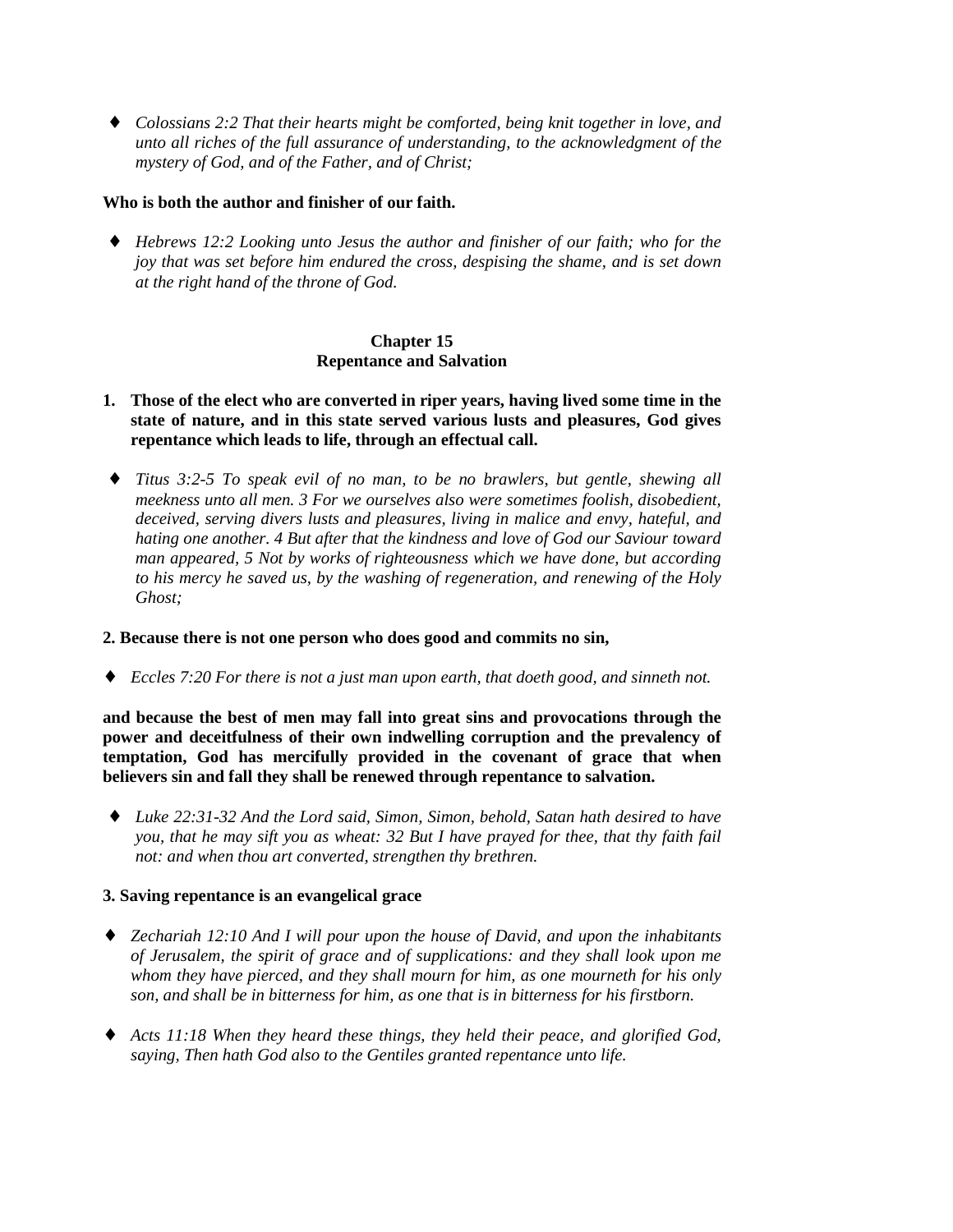**by which a person who is made to feel, by the Holy Spirit, the manifold evils of his sin, and being given faith in Christ, humbles himself over his sin with godly sorrow, detestation of his sin and self-abhorrency.**

- ♦ *Ezek 36:21 But I had pity for mine holy name, which the house of Israel had profaned among the heathen, whither they went.*
- ♦ *2 Corinthians 7:11 For behold this selfsame thing, that ye sorrowed after a godly sort, what carefulness it wrought in you, yea, what clearing of yourselves, yea, what indignation, yea, what fear, yea, what vehement desire, yea, what zeal, yea, what revenge! In all things ye have approved yourselves to be clear in this matter.*

**In such repentance the person also prays for pardon and strength of grace, and has a purpose and endeavor, by supplies of the Spirit's power, to walk before God and to totally please Him in all things.**

- ♦ *Psalm 119:6 Then shall I not be ashamed, when I have respect unto all thy commandments.*
- ♦ *Psalm 119:128 Therefore I esteem all thy precepts concerning all things to be right; and I hate every false way.*
- **4. As repentance is to be continued through the whole course of our lives, on account of the body of death, and the motions of it, it is therefore every man's duty to repent of his particular known sins particularly.**
- ♦ *Luke 19:8 And Zacchaeus stood, and said unto the Lord; Behold, Lord, the half of my goods I give to the poor; and if I have taken any thing from any man by false accusation, I restore him fourfold.*
- ♦ *1 Timothy 3:13 For they that have used the office of a deacon well purchase to themselves a good degree, and great boldness in the faith which is in Christ Jesus.*
- ♦ *1 Timothy 3:15 But if I tarry long, that thou mayest know how thou oughtest to behave thyself in the house of God, which is the church of the living God, the pillar and ground of the truth.*
- **5. Such is the provision which God has made through Christ in the covenant of grace for the preservation of believers in the way of salvation, that although even the smallest sin deserves damnation,**
- ♦ *Romans 6:23 For the wages of sin is death; but the gift of God is eternal life through Jesus Christ our Lord.*

#### **yet there is no sin great enough to bring damnation on those who repent.**

♦ *Isaiah 1:16-18 Wash you, make you clean; put away the evil of your doings from before mine eyes; cease to do evil; 17 Learn to do well; seek judgment, relieve the oppressed, judge the fatherless, plead for the widow. 18 Come now, and let us reason*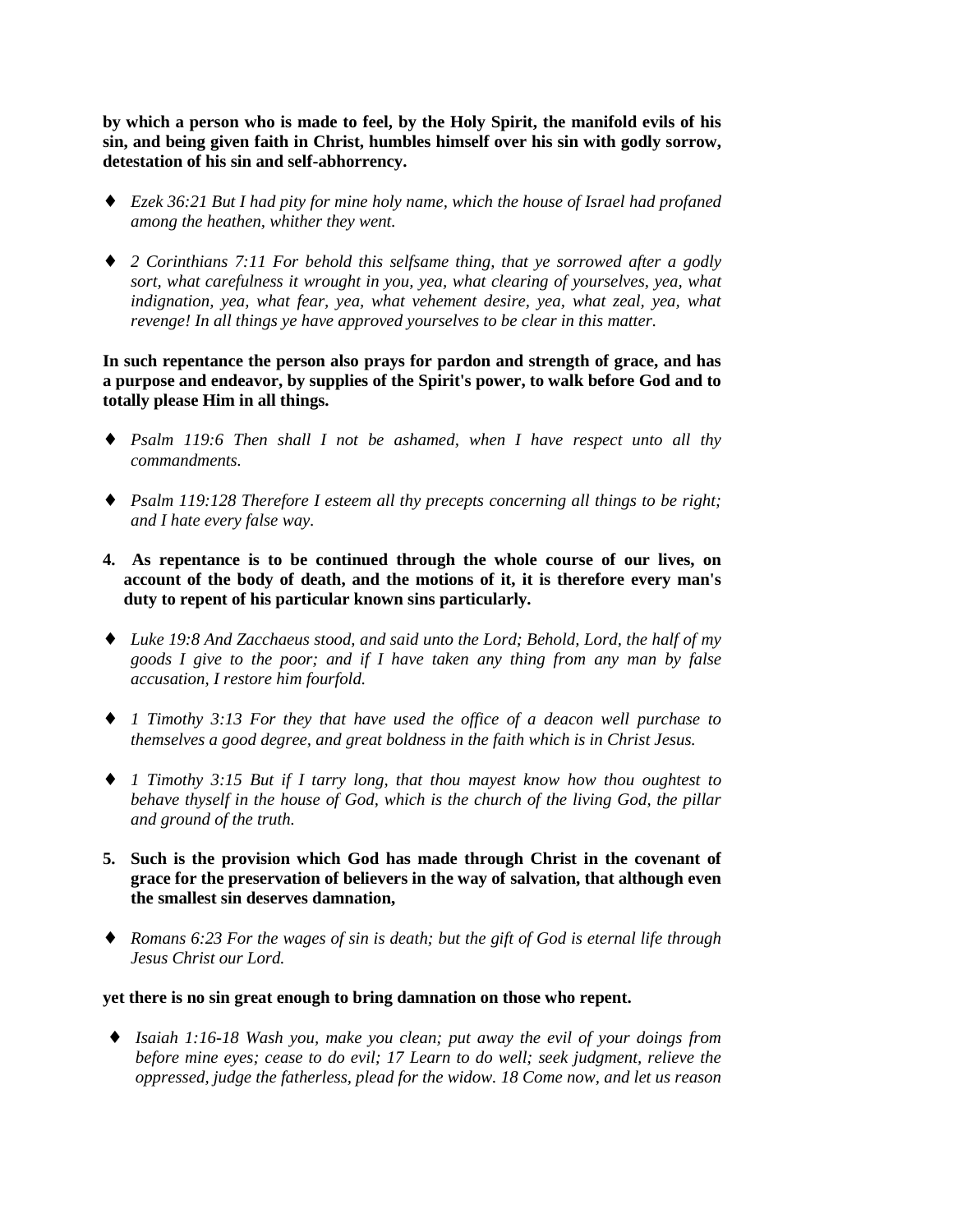*together, saith the LORD: though your sins be as scarlet, they shall be as white as snow; though they be red like crimson, they shall be as wool.*

♦ *Isaiah 55:7 Let the wicked forsake his way, and the unrighteous man his thoughts: and let him return unto the LORD, and he will have mercy upon him; and to our God, for he will abundantly pardon.*

### **This makes the constant preaching of repentance necessary.**

# **Chapter 16 Good Works**

### **1. Good works are only those works which God has commanded in His Holy Word.**

- ♦ *Micah 6:8 He hath shewed thee, O man, what is good; and what doth the LORD require of thee, but to do justly, and to love mercy, and to walk humbly with thy God?*
- ♦ *Hebrews 13:21 Make you perfect in every good work to do his will, working in you that which is wellpleasing in his sight, through Jesus Christ; to whom be glory for ever and ever. Amen.*

# **Works, which do not have the warrant of Scripture, and are devised by men out of blind zeal, or upon any pretence of good intentions are not good works.**

- ♦ *Matthew 15:9 But in vain they do worship me, teaching for doctrines the commandments of men.*
- ♦ *Isaiah 29:13 Wherefore the Lord said, Forasmuch as this people draw near me with their mouth, and with their lips do honour me, but have removed their heart far from me, and their fear toward me is taught by the precept of men:*
- **2. Good works, performed in obedience to God's commandments, are these: the fruits and evidences of a true and living faith.**
- ♦ *James 2:18 Yea, a man may say, Thou hast faith, and I have works: shew me thy faith without thy works, and I will shew thee my faith by my works.*
- ♦ *James 2:22 Seest thou how faith wrought with his works, and by works was faith made perfect?*
- ♦ *By these believers express and show their thankfulness,*
- ♦ *Psalm 116:12-13 What shall I render unto the LORD for all his benefits toward me? 13 I will take the cup of salvation, and call upon the name of the LORD.*

# **strengthen their assurance,**

♦ *1 John 2:3 And hereby we do know that we know him, if we keep his commandments.*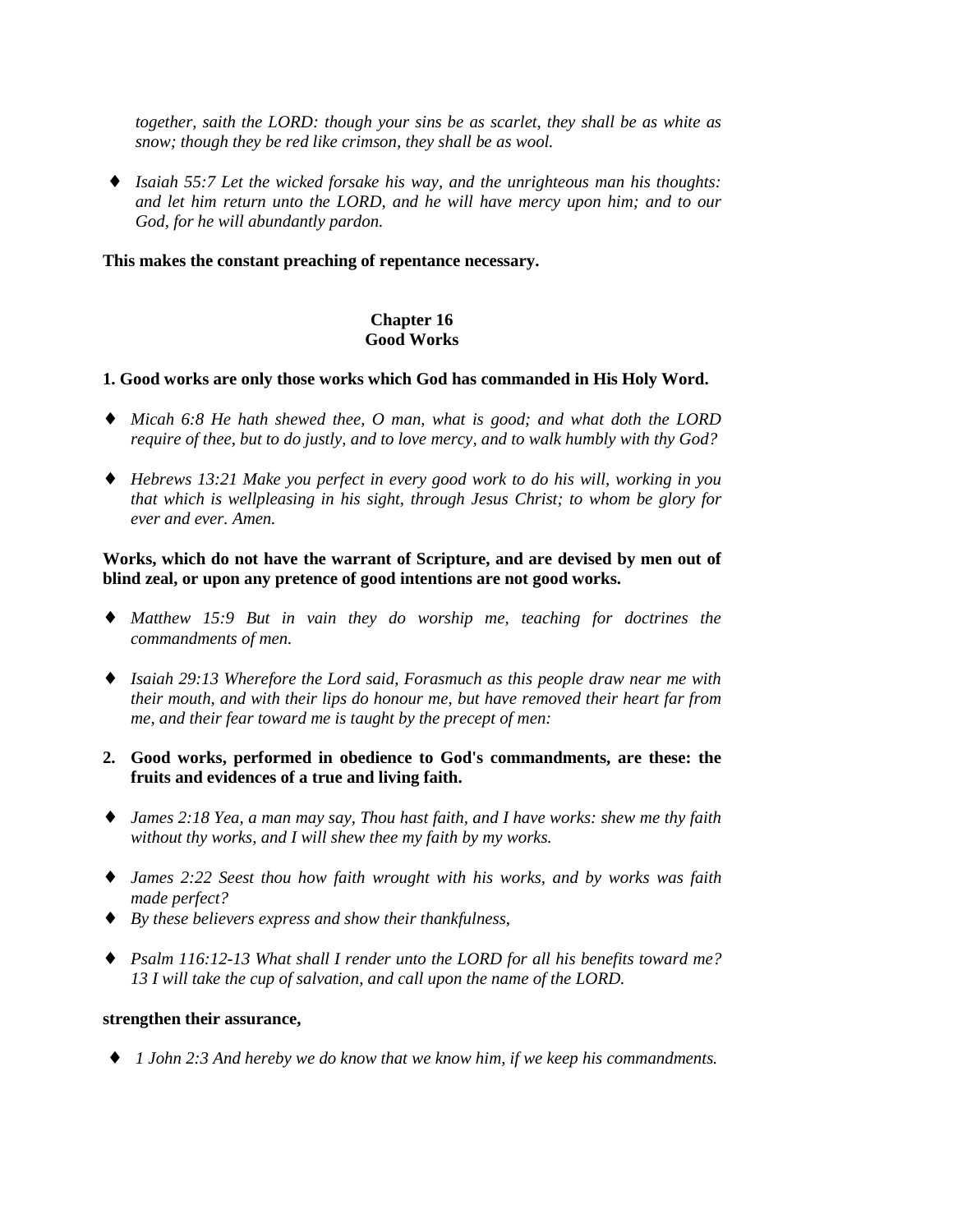- ♦ *1 John 2:5 But whoso keepeth his word, in him verily is the love of God perfected: hereby know we that we are in him.*
- ♦ *2 Peter 1:5-11 And beside this, giving all diligence, add to your faith virtue; and to virtue knowledge; 6 And to knowledge temperance; and to temperance patience; and to patience godliness; 7 And to godliness brotherly kindness; and to brotherly kindness charity. 8 For if these things be in you, and abound, they make you that ye shall neither be barren nor unfruitful in the knowledge of our Lord Jesus Christ. 9 But he that lacketh these things is blind, and cannot see afar off, and hath forgotten that he was purged from his old sins. 10 Wherefore the rather, brethren, give diligence to make your calling and election sure: for if ye do these things, ye shall never fall: 11 For so an entrance shall be ministered unto you abundantly into the everlasting kingdom of our Lord and Saviour Jesus Christ.*

### **edify their brethren, adorn the profession of the Gospel,**

♦ Matthew 5:16 Let your light so shine before men, that they may see your good works, and glorify your Father which is in heaven.

### **stop the mouths of the adversaries, and glorify God,**

- ♦ *1 Timothy 6:1 Let as many servants as are under the yoke count their own masters worthy of all honour, that the name of God and his doctrine be not blasphemed.*
- ♦ *1 Peter 2:15 For so is the will of God, that with well doing ye may put to silence the ignorance of foolish men:*
- ♦ *Philippians 1:11 Being filled with the fruits of righteousness, which are by Jesus Christ, unto the glory and praise of God.*

#### **Whose workmanship they are; created in Christ Jesus to perform good works,**

♦ *Ephesians 2:10 For we are his workmanship, created in Christ Jesus unto good works, which God hath before ordained that we should walk in them.*

#### **and to have fruits of holiness which lead to eternal life.**

♦ *Romans 6:22 But now being made free from sin, and become servants to God, ye have your fruit unto holiness, and the end everlasting life.*

# **3. Their ability to do these good works does not in any way come from themselves, but comes wholly from the Spirit of Christ.**

♦ *John 15:4-5 Abide in me, and I in you. As the branch cannot bear fruit of itself, except it abide in the vine; no more can ye, except ye abide in me. 5 I am the vine, ye are the branches: He that abideth in me, and I in him, the same bringeth forth much fruit: for without me ye can do nothing.*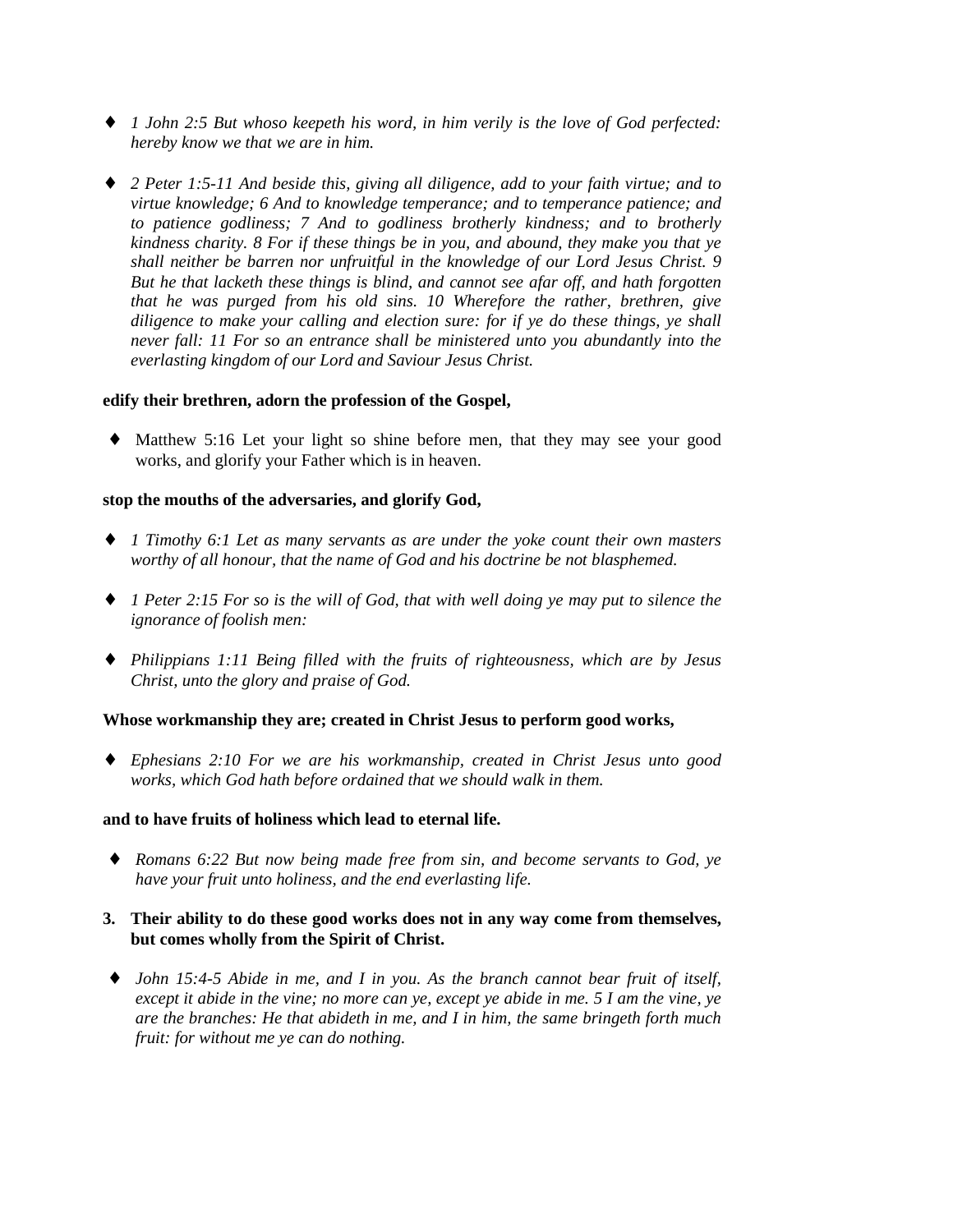**To enable them to do good works, alongside the graces which they have already received, it is necessary for there to be a further real influence of the same Holy Spirit to cause them to will and to do of His good pleasure.**

- ♦ *2 Corinthians 3:5 Not that we are sufficient of ourselves to think any thing as of ourselves; but our sufficiency is of God;*
- ♦ *Philippians 2:13 For it is God which worketh in you both to will and to do of his good pleasure.*

**But believers are not, on these grounds, to grow negligent, as if they were not bound to perform any duty unless given a special motion by the Spirit, but they must be diligent in stirring up the grace of God that is in them.**

- ♦ *Philippians 2:12 Wherefore, my beloved, as ye have always obeyed, not as in my presence only, but now much more in my absence, work out your own salvation with fear and trembling.*
- ♦ *Hebrews 6:11-12 And we desire that every one of you do shew the same diligence to the full assurance of hope unto the end: 12 That ye be not slothful, but followers of them who through faith and patience inherit the promises.*
- ♦ *Isaiah 64:7 And there is none that calleth upon thy name, that stirreth up himself to take hold of thee: for thou hast hid thy face from us, and hast consumed us, because of our iniquities.*
- **4. Those who attain the greatest height which is possible in this life in their obedience to God, are still so far from being able to supererogate, and to do more than God requires, that they fall short of much which they are bound to do in their duty to God.**
- ♦ *Job 9:2-3 I know it is so of a truth: but how should man be just with God? 3 If he will contend with him, he cannot answer him one of a thousand.*
- ♦ *Galatians 5:17 For the flesh lusteth against the Spirit, and the Spirit against the flesh: and these are contrary the one to the other: so that ye cannot do the things that ye would.*
- ♦ *Luke 17:10 So likewise ye, when ye shall have done all those things which are commanded you, say, We are unprofitable servants: we have done that which was our duty to do.*
- **5. We cannot by our best works merit pardon of sin or eternal life from the hand of God because of the great disproportion between our best works and the glory to come, and because of the infinite distance which is between us and God. With our works we cannot profit or satisfy God concerning the debt we owe on account of our sins.**
- ♦ *Romans 3:20 Therefore by the deeds of the law there shall no flesh be justified in his sight: for by the law is the knowledge of sin.*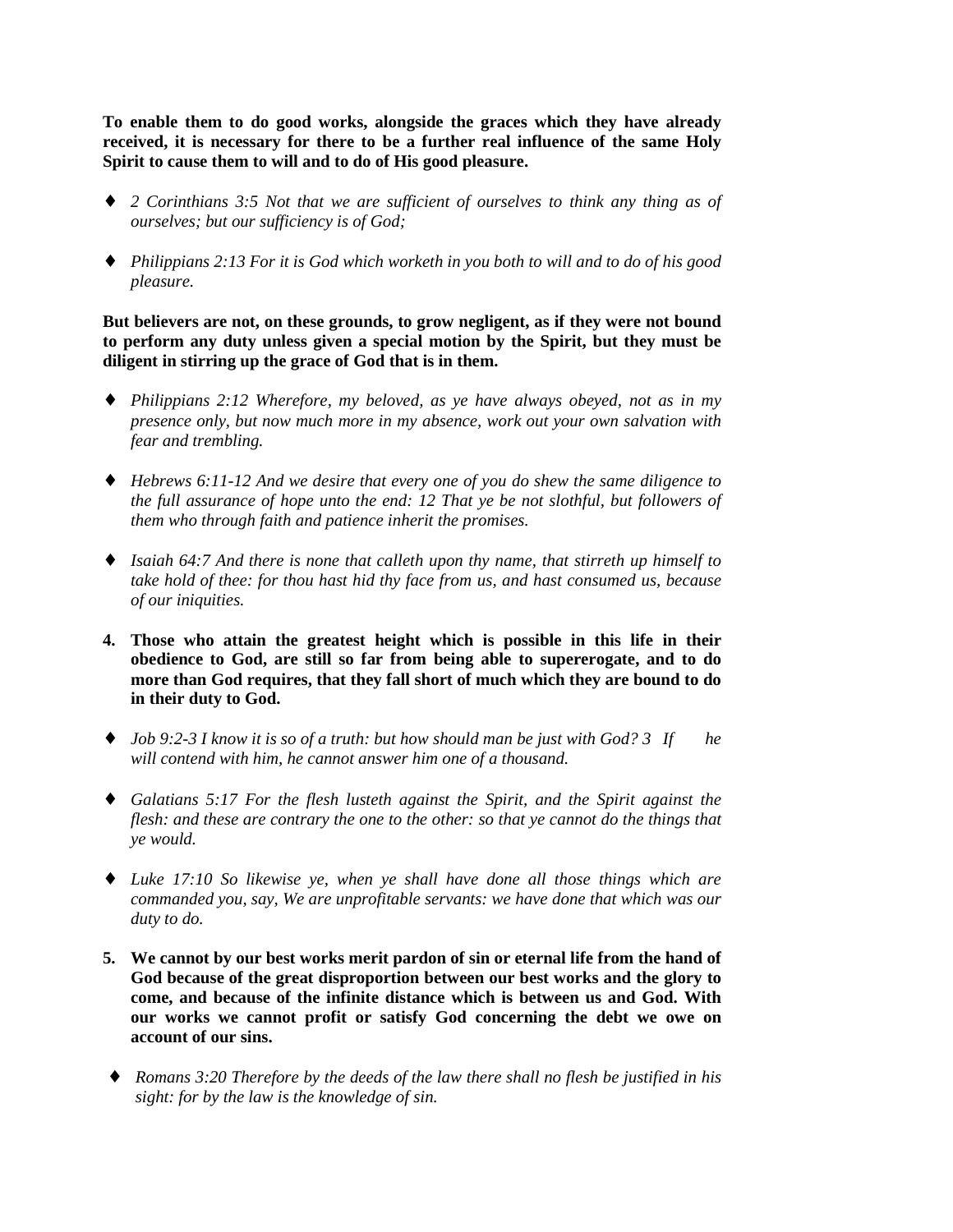- ♦ *Ephesians 2:8-9 For by grace are ye saved through faith; and that not of yourselves: it is the gift of God: 9 Not of works, lest any man should boast.*
- ♦ *Romans 4:6 Even as David also describeth the blessedness of the man, unto whom God imputeth righteousness without works,*

**When we have done all we can, we have only done our duty, and are still unprofitable servants. And in any case, in so far as our works are good they originate from the work of the Holy Spirit.**

♦ *Galatians 5:22-23 But the fruit of the Spirit is love, joy, peace, long-suffering, gentleness, goodness, faith, 23 Meekness, temperance: against such there is no law.*

**Even then, the good works are so defiled by us, and so mixed with weakness and imperfection, that they could not survive the severity of God's judgment.**

- ♦ *Isaiah 64:6 But we are all as an unclean thing, and all our righteousnesses are as filthy rags; and we all do fade as a leaf; and our iniquities, like the wind, have taken us away.*
- ♦ *Psalm 143:2 And enter not into judgment with thy servant: for in thy sight shall no man living be justified.*
- **6. Yet, quite apart from the fact that believers are accepted through Christ as individual souls, their good works are also accepted through Christ.**
- ♦ *Ephesians 1:6 To the praise of the glory of his grace, wherein he hath made us accepted in the beloved.*
- ♦ *1 Peter 2:5 Ye also, as lively stones, are built up a spiritual house, an holy priesthood, to offer up spiritual sacrifices, acceptable to God by Jesus Christ.*

**It is not as though the believers are (in this life) wholly unblameable and unreprovable in God's sight, but because He looks upon them in His Son, and is pleased to accept and reward that which is sincere, although it is accompanied with many weaknesses and imperfections.**

- ♦ *Matthew 25:21 His lord said unto him, Well done, thou good and faithful servant: thou hast been faithful over a few things, I will make thee ruler over many things: enter thou into the joy of thy lord.*
- ♦ *Matthew 25:23 His lord said unto him, Well done, good and faithful servant; thou hast been faithful over a few things, I will make thee ruler over many things: enter thou into the joy of thy lord.*
- ♦ *Hebrews 6:10 For God is not unrighteous to forget your work and labour of love, which ye have shewed toward his name, in that ye have ministered to the saints, and do minister.*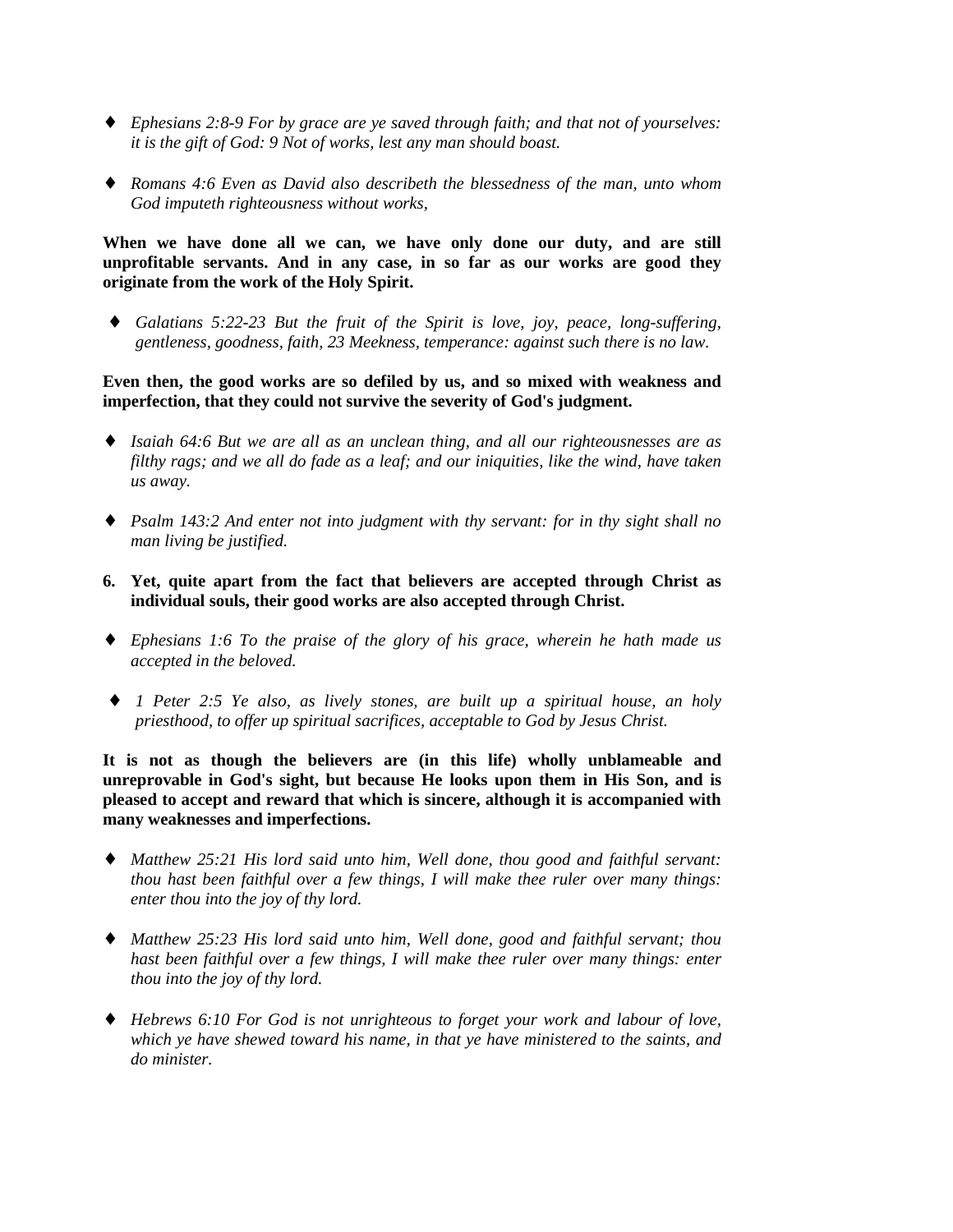- **7. Works performed by unregenerate men, although they may in essence be things which God commands, and they may be good and beneficial both to themselves and others,**
- ♦ *2 Kings 10:30 And the LORD said unto Jehu, Because thou hast done well in executing that which is right in mine eyes, and hast done unto the house of Ahab according to all that was in mine heart, thy children of the fourth generation shall sit on the throne of Israel.*
- ♦ *1 Kings 21:27 And it came to pass, when Ahab heard those words, that he rent his clothes, and put sackcloth upon his flesh, and fasted, and lay in sackcloth, and went softly.*
- ♦ *1 Kings 21:29 Seest thou how Ahab humbleth himself before me? because he humbleth himself before me, I will not bring the evil in his days: but in his son's days will I bring the evil upon his house.*

### **yet because they do not proceed from a heart purified by faith,**

- ♦ *Genesis 4:5 But unto Cain and to his offering he had not respect. And Cain was very wroth, and his countenance fell.*
- ♦ *Hebrews 11:4 By faith Abel offered unto God a more excellent sacrifice than Cain, by which he obtained witness that he was righteous, God testifying of his gifts: and by it he being dead yet speaketh.*
- ♦ *Hebrews 11:6 But without faith it is impossible to please him: for he that cometh to God must believe that he is, and that he is a rewarder of them that diligently seek him.*

#### **and are not done in a right manner according to the Word,**

♦ *1 Corinthians 13:1 Though I speak with the tongues of men and of angels, and have not charity, I am become as sounding brass, or a tinkling cymbal.*

#### **and because it is not their underlying purpose to bring glory to God,**

- ♦ *Matthew 6:2 Therefore when thou doest thine alms, do not sound a trumpet before thee, as the hypocrites do in the synagogues and in the streets, that they may have glory of men. Verily I say unto you, They have their reward.*
- ♦ *Matthew 6:5 And when thou prayest, thou shalt not be as the hypocrites are: for they love to pray standing in the synagogues and in the corners of the streets, that they may be seen of men. Verily I say unto you, They have their reward.*

**therefore they are sinful, and cannot please God, nor can they make a man fit to receive grace from God.**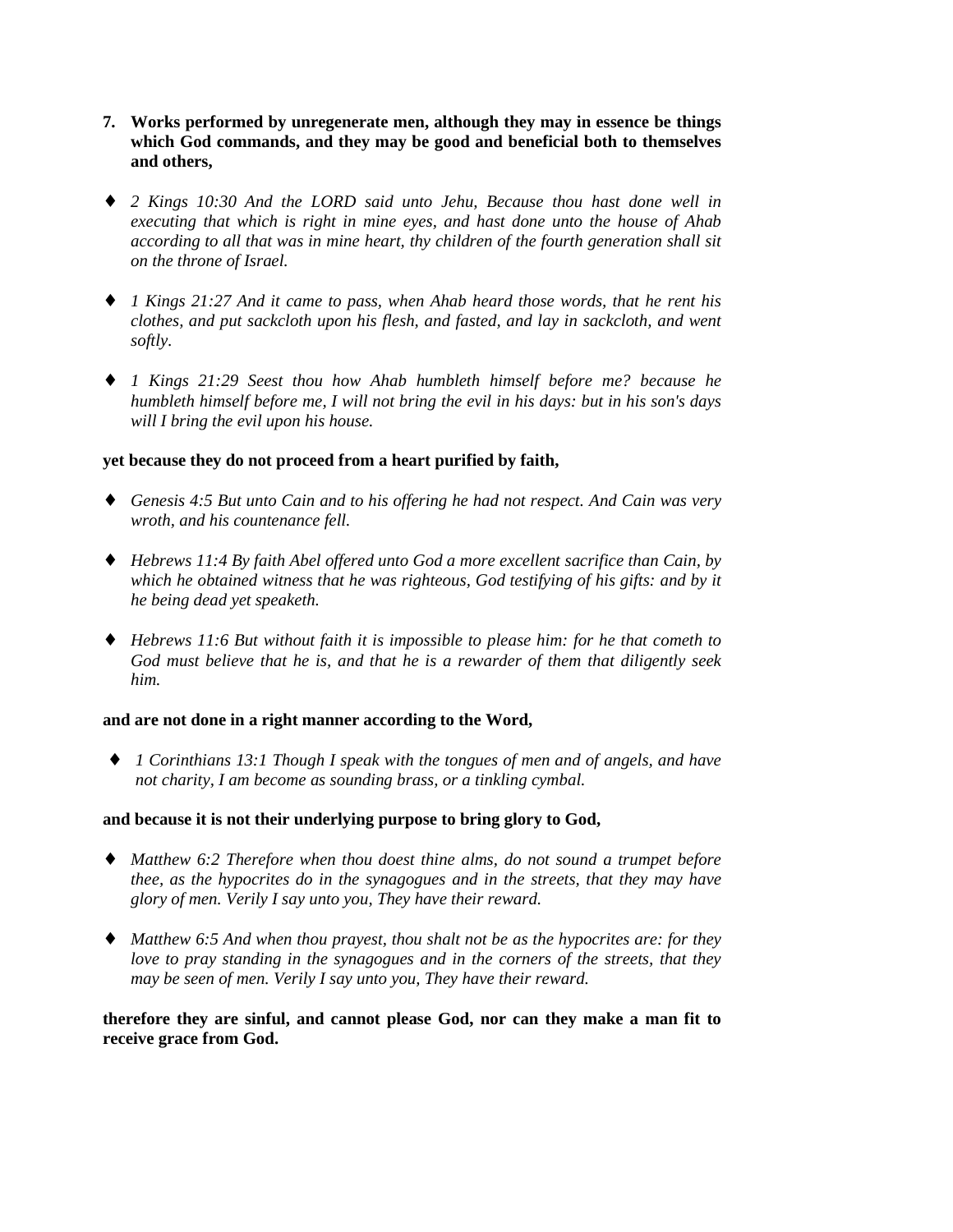- ♦ *Amos 5:21-22 I hate, I despise your feast days, and I will not smell in your solemn assemblies. 22 Though ye offer me burnt offerings and your meat offerings, I will not accept them: neither will I regard the peace offerings of your fat beasts.*
- ♦ *Romans 9:16 So then it is not of him that willeth, nor of him that runneth, but of God that sheweth mercy.*

### **And yet, for unregenerate men to neglect such works is even more sinful and displeasing to God.**

- ♦ *Job 21:14-15 Therefore they say unto God, Depart from us; for we desire not the knowledge of thy ways. 15 What is the Almighty, that we should serve him? and what profit should we have, if we pray unto him?*
- ♦ *Matthew 25:41-43 Then shall he say also unto them on the left hand, Depart from me, ye cursed, into everlasting fire, prepared for the devil and his angels: 42 For I was an hungred, and ye gave me no meat: I was thirsty, and ye gave me no drink: 43 I was a stranger, and ye took me not in: naked, and ye clothed me not: sick, and in prison, and ye visited me not.*

# **Chapter 17 The Perseverance of the Saints**

- **1. Those whom God has accepted in the beloved, and has effectually called and sanctified by His Spirit, and given the precious faith of His elect, can neither totally nor finally fall from the state of grace, but they will certainly persevere in that state to the end and be eternally saved. This is because the gifts and calling of God are without repentance, and therefore He continues to beget and nourish in them faith, repentance, love, joy, hope, and all the graces of the spirit which lead to immortality.**
- ♦ *John 10:28-29 And I give unto them eternal life; and they shall never perish, neither shall any man pluck them out of my hand. 29 My Father, which gave them me, is greater than all; and no man is able to pluck them out of my Father's hand.*
- ♦ *Philippians 1:6 Being confident of this very thing, that he which hath begun a good work in you will perform it until the day of Jesus Christ:*
- ♦ *2 Timothy 2:19 Nevertheless the foundation of God standeth sure, having this seal, The Lord knoweth them that are his. And, Let every one that nameth the name of Christ depart from iniquity.*
- ♦ *1 John 2:19 They went out from us, but they were not of us; for if they had been of us, they would no doubt have continued with us: but they went out, that they might be made manifest that they were not all of us.*

**And though many storms and floods arise and beat against the saints, yet these things shall never be able to sweep them off the foundation and rock which they are fastened upon by faith. Even though, through unbelief and the temptations of Satan,**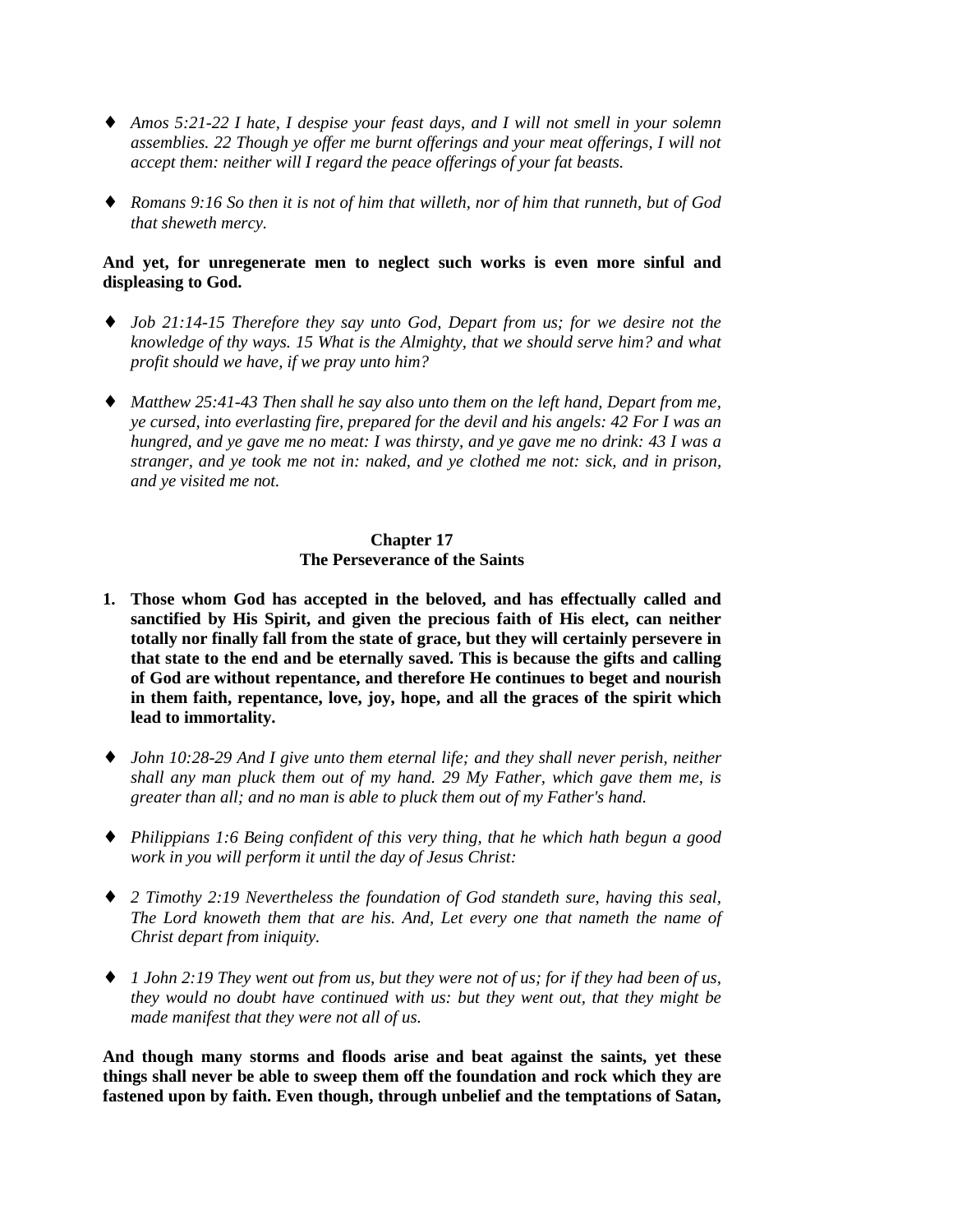**the sight and feeling of the light and love of God may for a time be clouded and obscured from them,**

- ♦ *Psalm 89:31-32 If they break my statutes, and keep not my commandments; 32 Then will I visit their transgression with the rod, and their iniquity with stripes.*
- ♦ *1 Corinthians 11:32 But when we are judged, we are chastened of the Lord, that we should not be condemned with the world.*

**yet God is still the same, and they are sure to be kept by His power until their salvation is complete, when they shall enjoy the purchased possession which is theirs, for they are engraved upon the palm of His hands, and their names have been written in His Book of Life from all eternity.**

- ♦ *Mal 3:6 For I am the LORD, I change not; therefore ye sons of Jacob are not consumed.*
- **2. This perseverance of the saints does not depend on them that is, on their own free will. It rests upon the immutability of the decree of election,**
- ♦ *Romans 8:30 Moreover, whom he did predestinate, them he also called: and whom he called, them he also justified: and whom he justified, them he also glorified.*
- ♦ *Romans 9:11, 16 (For the children being not yet born, neither having done any good or evil, that the purpose of God according to election might stand, not of works, but of him that calleth;) 16 So then it is not of him that willeth, nor of him that runneth, but of God that sheweth mercy.*

**which flows from the free and unchangeable love of God the Father. It also rests upon the efficacy of the merit and intercession of Jesus Christ, and upon the union which true saints have with Him.**

- ♦ *Romans 5:9-10 Much more then, being now justified by his blood, we shall be saved from wrath through him. 10 For if, when we were enemies, we were reconciled to God by the death of his Son, much more, being reconciled, we shall be saved by his life.*
- ♦ *John 14:19 Yet a little while, and the world seeth me no more; but ye see me: because I live, ye shall live also.*

#### **It rests upon the oath of God,**

♦ *Hebrews 6:17-18 Wherein God, willing more abundantly to shew unto the heirs of promise the immutability of his counsel, confirmed it by an oath: 18 That by two immutable things, in which it was impossible for God to lie, we might have a strong consolation, who have fled for refuge to lay hold upon the hope set before us:*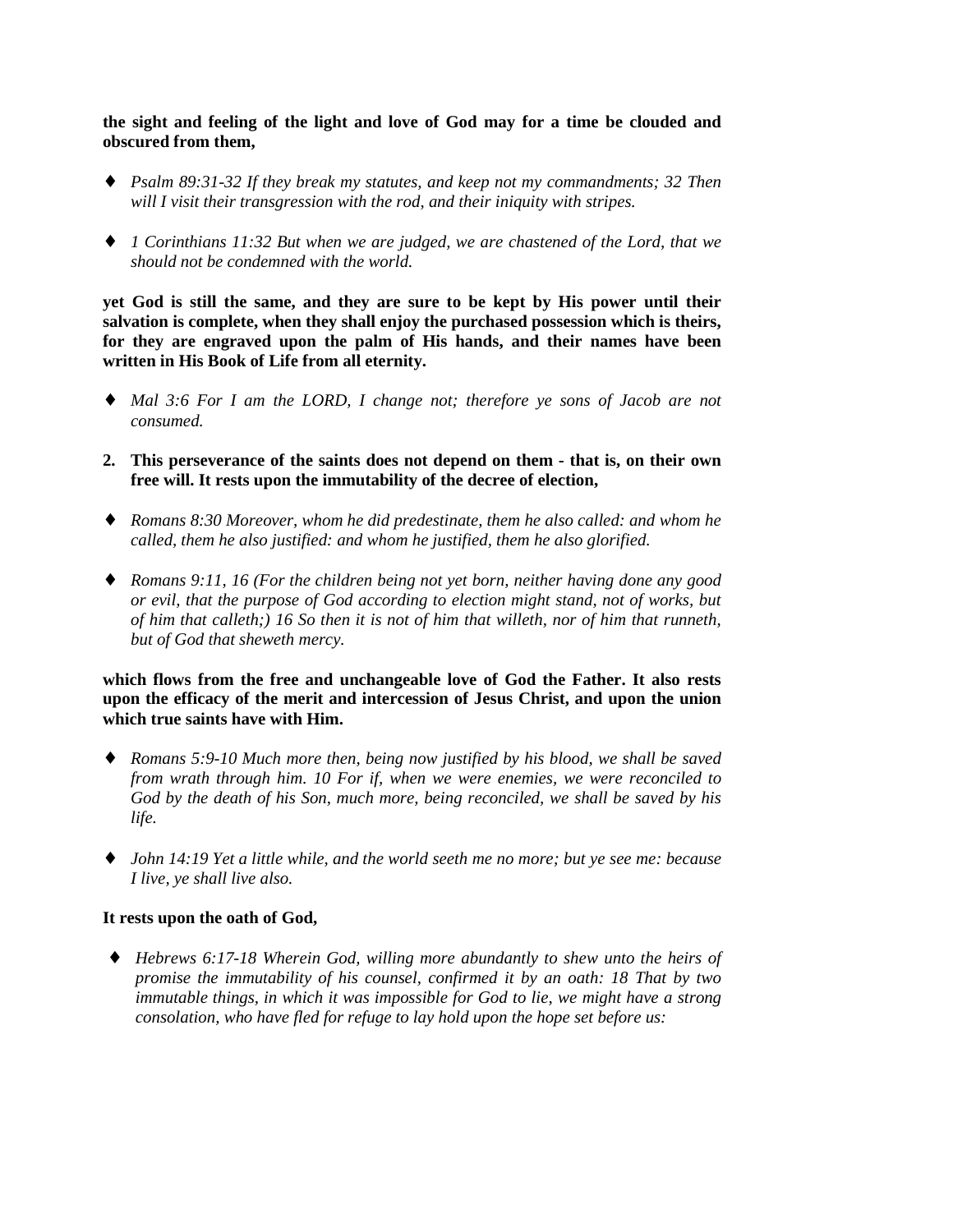#### **and upon the abiding of His Spirit.**

♦ *1 John 3:9 Whosoever is born of God doth not commit sin; for his seed remaineth in him: and he cannot sin, because he is born of God.*

# **It depends upon the seed of God being within them and upon the very nature of the covenant of grace.**

♦ *Jeremiah 32:40 And I will make an everlasting covenant with them, that I will not turn away from them, to do them good; but I will put my fear in their hearts, that they shall not depart from me.*

**All these factors give rise to the certainty and infallibility of the security and perseverance of the saints.**

- **3. The saints may, through the temptation of Satan and the world, and because their remaining sinful tendencies prevail over them, and through their neglect of the means which God has provided to keep them, fall into grievous sins. They may continue in this state for some time,**
- ♦ *Matthew 26:70 But he denied before them all, saying, I know not what thou sayest. 72 And again he denied with an oath, I do not know the man. 74 Then began he to curse and to swear, saying, I know not the man. And immediately the cock crew.*

### **so that they incur God's displeasure, grieve His Holy Spirit,**

- ♦ *Isaiah 64:5, 9 Thou meetest him that rejoiceth and worketh righteousness, those that remember thee in thy ways: behold, thou art wroth; for we have sinned: in those is continuance, and we shall be saved. 9 Be not wroth very sore, O LORD, neither remember iniquity for ever: behold, see, we beseech thee, we are all thy people. 9 Be not wroth very sore, O LORD, neither remember iniquity for ever: behold, see, we beseech thee, we are all thy people.*
- ♦ *Ephesians 4:30 And grieve not the holy Spirit of God, whereby ye are sealed unto the day of redemption.*

#### **suffer the impairment of their graces and comforts,**

♦ *Psalm 51:10, 12 Create in me a clean heart, O God; and renew a right spirit within me. 12 Restore unto me the joy of thy salvation; and uphold me with thy free spirit.*

#### **have their hearts hardened and their conscience wounded,**

♦ *Psalm 32:3-4 When I kept silence, my bones waxed old through my roaring all the day long. 4 For day and night thy hand was heavy upon me: my moisture is turned into the drought of summer. Selah.*

**and hurt and scandalize others. By this they will bring temporal judgments upon themselves.**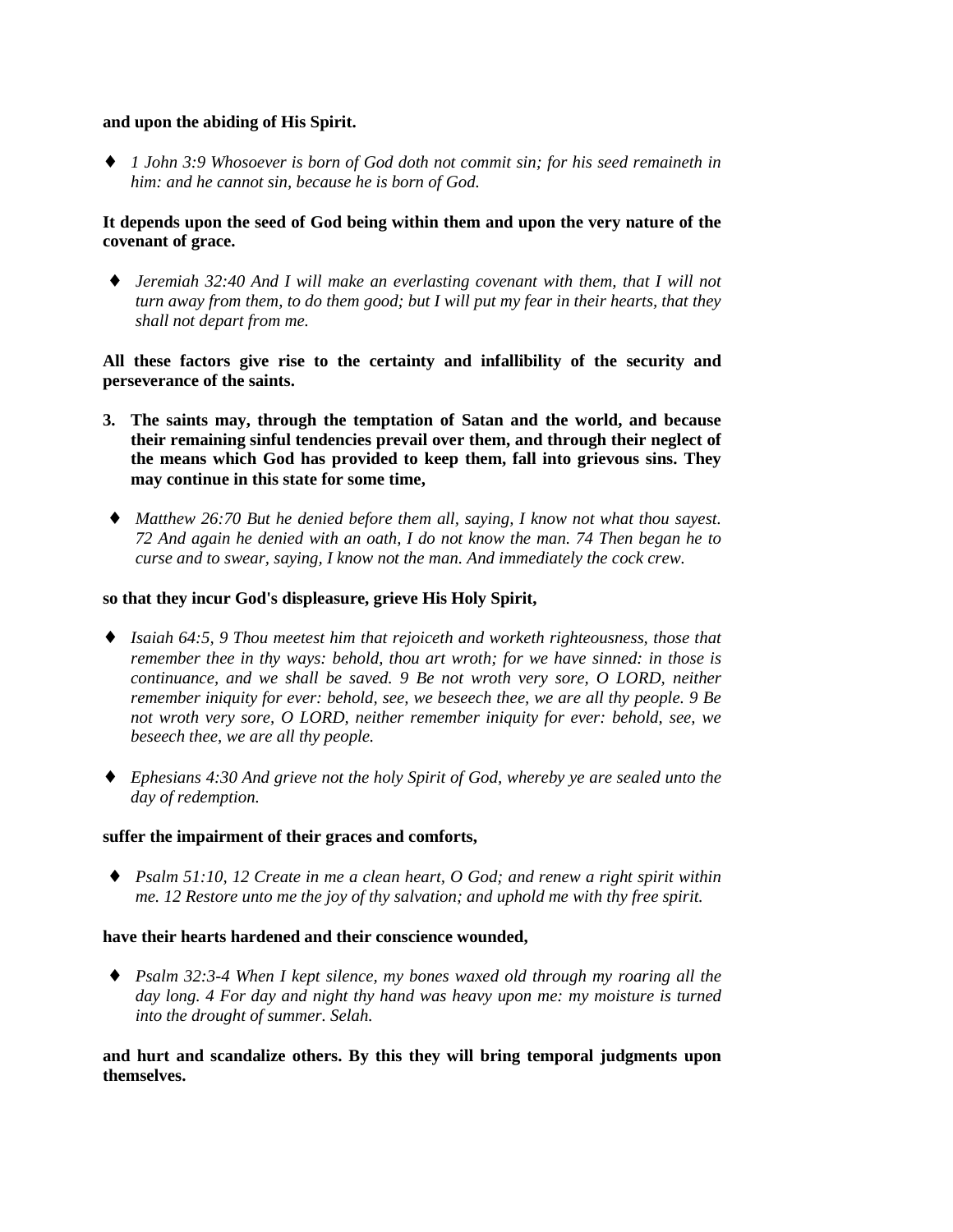♦ *2 Samuel 12:14 Howbeit, because by this deed thou hast given great occasion to the enemies of the LORD to blaspheme, the child also that is born unto thee shall surely die.*

# **Yet they shall renew their repentance and be preserved, through faith in Christ Jesus, to the end.**

♦ *Luke 22:32, 61, 62 But I have prayed for thee, that thy faith fail not: and when thou art converted, strengthen thy brethren. 61 And the Lord turned, and looked upon Peter. And Peter remembered the word of the Lord, how he had said unto him, Before the cock crow, thou shalt deny me thrice. 62 And Peter went out, and wept bitterly.*

# **Chapter 18 Assurance of Salvation**

- **1. Although temporary believers, and other unregenerate men, may vainly deceive themselves with false hopes and carnal presumptions that they are in the favour of God and in a state of salvation, such a hope on their part will perish.**
- ♦ *Job 8:13-14 So are the paths of all that forget God; and the hypocrite's hope shall perish: 14 Whose hope shall be cut off, and whose trust shall be a spider's web.*
- ♦ *Matthew 7:22-23 Many will say to me in that day, Lord, Lord, have we not prophesied in thy name? And in thy name have cast out devils? and in thy name done many wonderful works? 23 And then will I profess unto them, I never knew you: depart from me, ye that work iniquity.*

**Yet those who truly believe in the Lord Jesus, and love Him in sincerity, and who endeavor to walk in all good conscience before Him, may be certainly assured in this life that they are in the state of grace, and may rejoice in the hope of the glory of God.**

- ♦ *1 John 2:3 And hereby we do know that we know him, if we keep his commandments.*
- ♦ *1 John 3:14 We know that we have passed from death unto life, because we love the brethren. He that loveth not his brother abideth in death. 18 My little children, let us not love in word, neither in tongue; but in deed and in truth. 19 And hereby we know that we are of the truth, and shall assure our hearts before him. 21 Beloved, if our heart condemn us not, then have we confidence toward God. 24 And he that keepeth his commandments dwelleth in him, and he in him. And hereby we know that he abideth in us, by the Spirit which he hath given us.*
- ♦ *1 John 5:13 These things have I written unto you that believe on the name of the Son of God; that ye may know that ye have eternal life, and that ye may believe on the name of the Son of God.*

#### **And such a hope shall never make them ashamed.**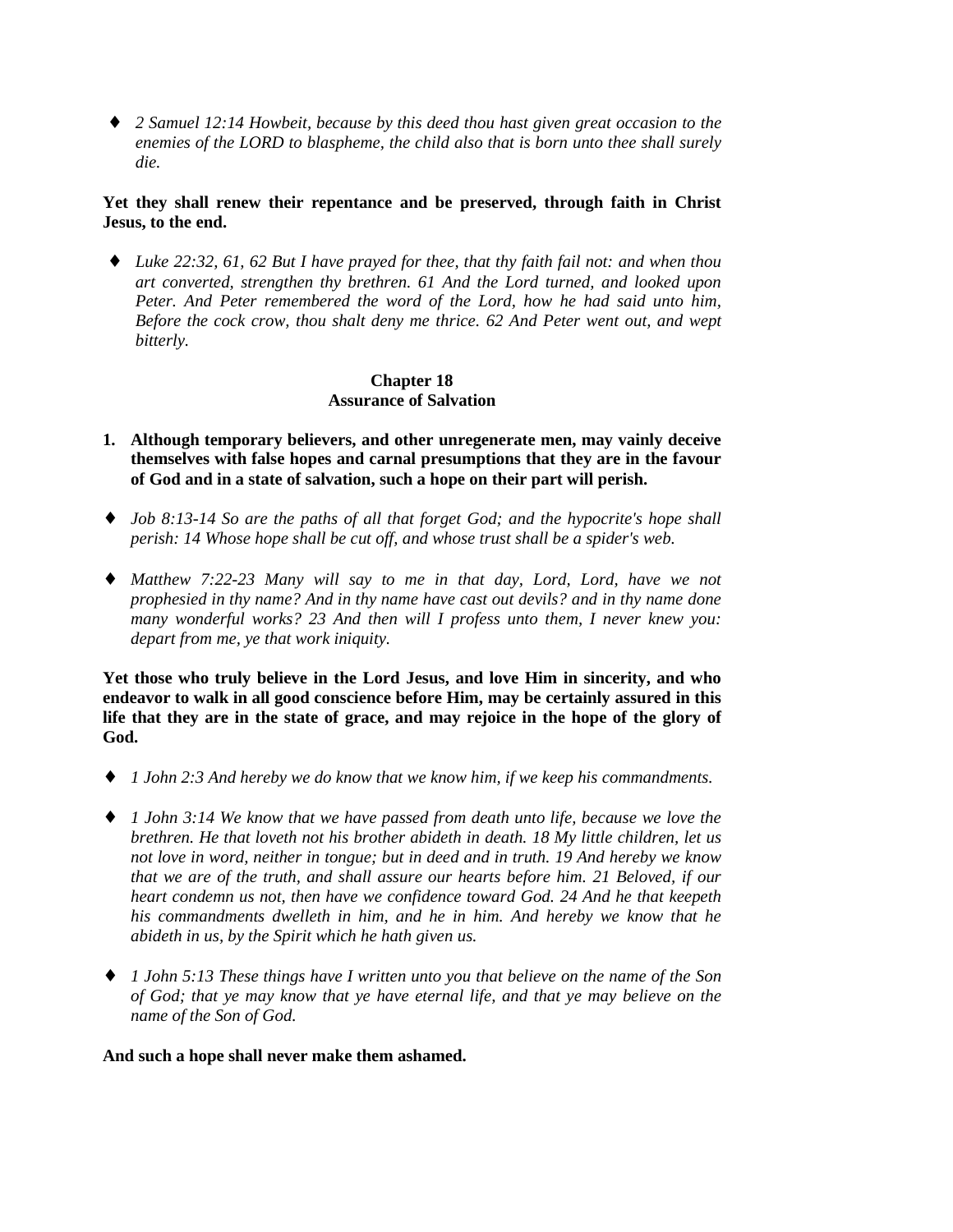- ♦ *Romans 5:2, 5 By whom also we have access by faith into this grace wherein we stand, and rejoice in hope of the glory of God. 5 And hope maketh not ashamed; because the love of God is shed abroad in our hearts by the Holy Ghost which is given unto us.*
- **2. This assurance is not merely a conjectural persuasion nor even a probable persuasion based upon a fallible hope. It is an infallible assurance of faith**
- ♦ *Hebrews 6:11 And we desire that every one of you do shew the same diligence to the full assurance of hope unto the end: 19 Which hope we have as an anchor of the soul, both sure and steadfast, and which entereth into that within the veil;*

### **founded on the blood and righteousness of Christ revealed in the Gospel.**

♦ *Hebrews 6:17-18 Wherein God, willing more abundantly to shew unto the heirs of promise the immutability of his counsel, confirmed it by an oath: 18 That by two immutable things, in which it was impossible for God to lie, we might have a strong consolation, who have fled for refuge to lay hold upon the hope set before us:*

## **It is also founded upon the inward evidence of those graces of the Spirit in connection with definite promises made in the Scriptures**,

- ♦ *2 Peter 1:4-5 Whereby are given unto us exceeding great and precious promises: that by these ye might be partakers of the divine nature, having escaped the corruption that is in the world through lust. 5 And beside this, giving all diligence, add to your faith virtue; and to virtue knowledge;*
- ♦ *2 Peter 1:10-11 Wherefore the rather, brethren, give diligence to make your calling and election sure: for if ye do these things, ye shall never fall: 11 For so an entrance shall be ministered unto you abundantly into the everlasting kingdom of our Lord and Saviour Jesus Christ.*

# **and also on the testimony of the Spirit of adoption who witnesses with our spirits that we are the children of God,**

♦ *Romans 8:15-16 For ye have not received the spirit of bondage again to fear; but ye have received the Spirit of adoption, whereby we cry, Abba, Father. 16 The Spirit itself beareth witness with our spirit, that we are the children of God:*

#### **and who uses the experience of assurance to keep our hearts both humble and holy.**

♦ *1 John 3:1-3 Behold, what manner of love the Father hath bestowed upon us, that we should be called the sons of God: therefore the world knoweth us not, because it knew him not. 2 Beloved, now are we the sons of God, and it doth not yet appear what we shall be: but we know that, when he shall appear, we shall be like him; for we shall see him as he is. 3 And every man that hath this hope in him purifieth himself, even as he is pure.*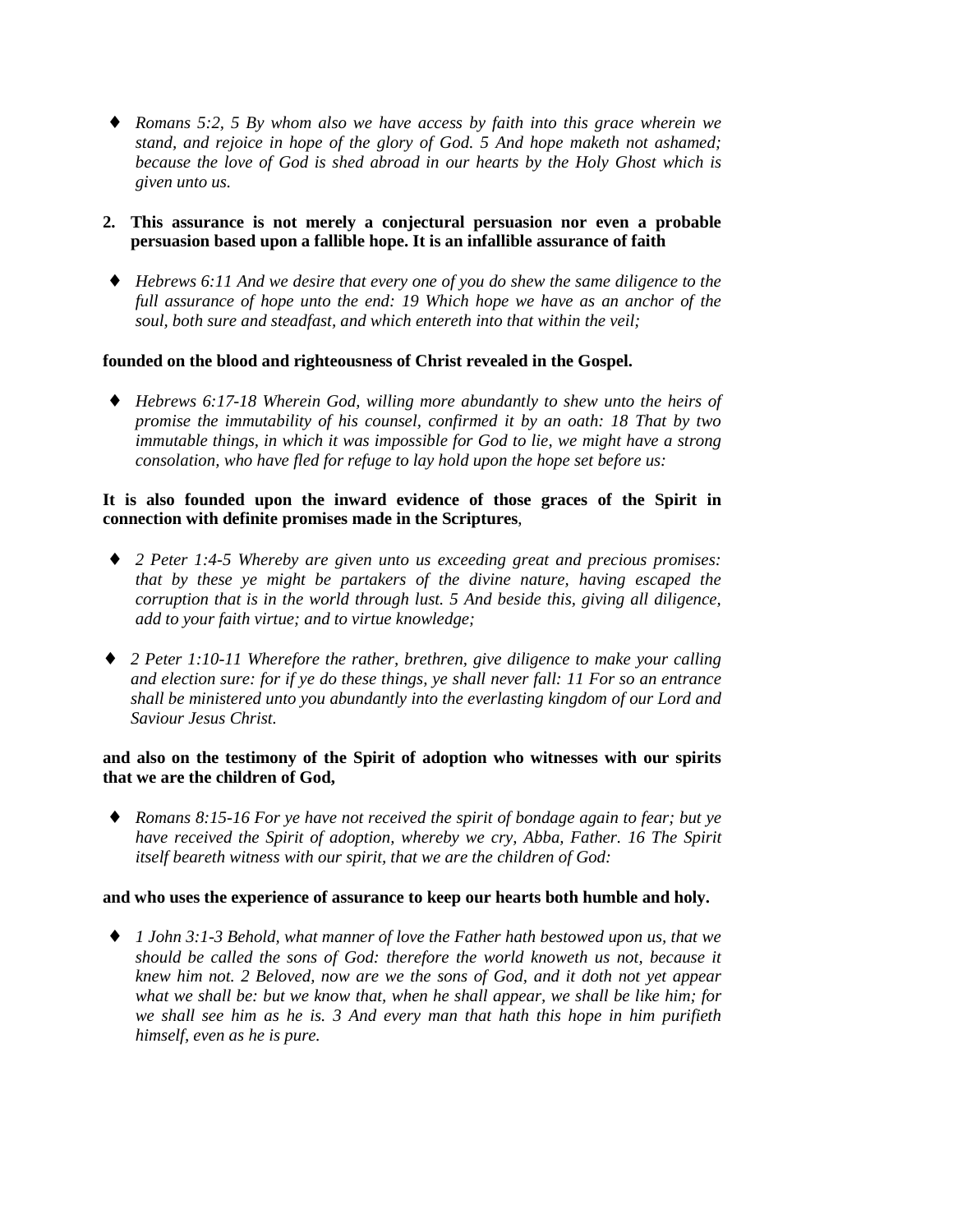- **3. This infallible assurance is not so joined to the essence of faith that it is an automatic and inevitable experience. A true believer may wait long and fight with many difficulties before he becomes a partaker of it.**
- ♦ *Isaiah 50:10 Who is among you that feareth the LORD, that obeyeth the voice of his servant, that walketh in darkness, and hath no light? let him trust in the name of the LORD, and stay upon his God.*
- ♦ *Psalm 88:1-18 O LORD God of my salvation, I have cried day and night before thee: 2 Let my prayer come before thee: incline thine ear unto my cry; 3 For my soul is full of troubles: and my life draweth nigh unto the grave. 4 I am counted with them that go down into the pit: I am as a man that hath no strength: 5 Free among the dead, like the slain that lie in the grave, whom thou rememberest no more: and they are cut off from thy hand. 6 Thou hast laid me in the lowest pit, in darkness, in the deeps.7 Thy wrath lieth hard upon me, and thou hast afflicted me with all thy waves. Selah. 8 Thou hast put away mine acquaintance far from me; thou hast made me an abomination unto them: I am shut up, and I cannot come forth. 9 Mine eye mourneth by reason of affliction: LORD, I have called daily upon thee, I have stretched out my hands unto thee. 10 Wilt thou shew wonders to the dead? shall the dead arise and praise thee? Selah. 11 Shall thy lovingkindness be declared in the grave? or thy faithfulness in destruction? 12 Shall thy wonders be known in the dark? and thy righteousness in the land of forgetfulness? 13 But unto thee have I cried, O LORD; and in the morning shall my prayer prevent thee. 14 LORD, why castest thou off my soul? why hidest thou thy face from me? 15 I am afflicted and ready to die from my youth up: while I suffer thy terrors I am distracted. 16 Thy fierce wrath goeth over me; thy terrors have cut me off. 17 They came round about me daily like water; they compassed me about together. 18 Lover and friend hast thou put far from me, and mine acquaintance into darkness.*
- ♦ *Psalm 77:1-12 I cried unto God with my voice, even unto God with my voice; and he gave ear unto me. 2 In the day of my trouble I sought the Lord: my sore ran in the night, and ceased not: my soul refused to be comforted. 3 I remembered God, and was troubled: I complained, and my spirit was overwhelmed. Selah. 4Thou holdest mine eyes waking: I am so troubled that I cannot speak. 5 I have considered the days of old, the years of ancient times. 6 I call to remembrance my song in the night: I commune with mine own heart: and my spirit made diligent search. 7 Will the Lord cast off for ever? and will he be favourable no more? 8 Is his mercy clean gone for ever? doth his promise fail for evermore? 9 Hath God forgotten to be gracious? hath he in anger shut up his tender mercies? Selah. 10 And I said, This is my infirmity: but I will remember the years of the right hand of the most High. 11 I will remember the works of the LORD: surely I will remember thy wonders of old. 12 I will meditate also of all thy work, and talk of thy doings.*

**Yet, being enabled by the spirit to know the things which are freely given to him by God, he may, without any extraordinary revelation attain this assurance by using the means of grace in the right way.**

♦ *1 John 4:13 Hereby know we that we dwell in him, and he in us, because he hath given us of his Spirit.*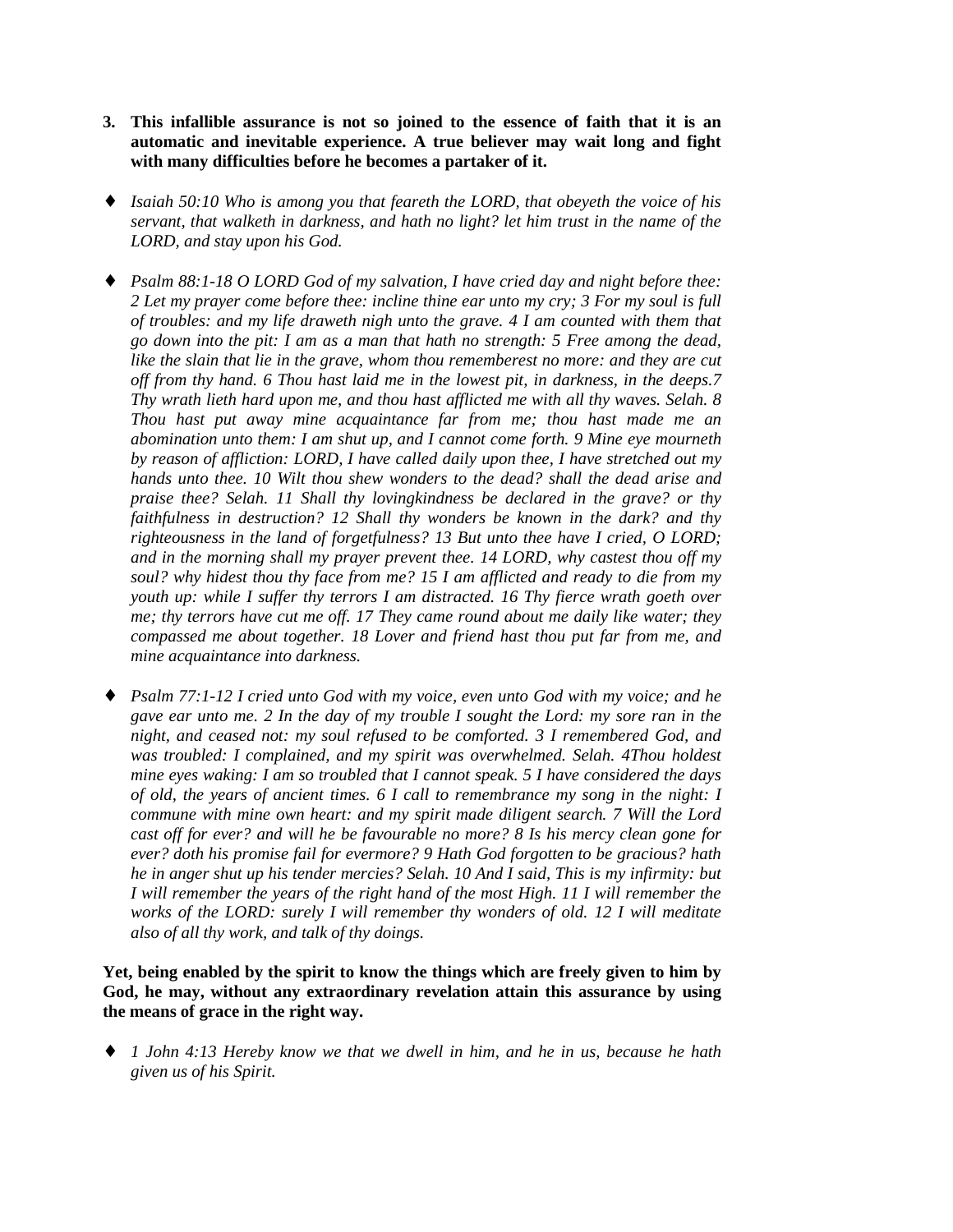♦ *Hebrews 6:11-12 And we desire that every one of you do shew the same diligence to the full assurance of hope unto the end: 12 That ye be not slothful, but followers of them who through faith and patience inherit the promises.*

**Therefore it is the duty of every one to give the utmost diligence to make his calling and election sure, so that his heart may be enlarged in peace and joy in the Holy Spirit, in love and thankfulness to God, and in strength and cheerfulness for carrying out the duties of obedience.**

- ♦ *Romans 5:1-2, 5 Therefore being justified by faith, we have peace with God through our Lord Jesus Christ: 2 By whom also we have access by faith into this grace wherein we stand, and rejoice in hope of the glory of God.5 And hope maketh not ashamed; because the love of God is shed abroad in our hearts by the Holy Ghost which is given unto us.*
- ♦ *Romans 14:17 For the kingdom of God is not meat and drink; but righteousness, and peace, and joy in the Holy Ghost.*
- ♦ *Psalm 119:32 I will run the way of thy commandments, when thou shalt enlarge my heart.*

# **These duties are the natural fruits of assurance, for it is far from inclining men to slackness.**

- ♦ *Romans 6:1-2 What shall we say then? Shall we continue in sin, that grace may abound? 2 God forbid. How shall we, that are dead to sin, live any longer therein?*
- ♦ *Titus 2:11-12 For the grace of God that bringeth salvation hath appeared to all men, 12 Teaching us that, denying ungodliness and worldly lusts, we should live soberly, righteously, and godly, in this present world;*
- ♦ *Titus 2:14 Who gave himself for us, that he might redeem us from all iniquity, and purify unto himself a peculiar people, zealous of good works.*
- **4. True believers may have the assurance of their salvation in various ways shaken, diminished, or intermitted. This may be because of their negligence in preserving it,**
- ♦ *Song 5:2-3 I sleep, but my heart waketh: it is the voice of my beloved that knocketh, saying, Open to me, my sister, my love, my dove, my undefiled: for my head is filled with dew, and my locks with the drops of the night. 3 I have put off my coat; how shall I put it on? I have washed my feet; how shall I defile them?*
- ♦ *Song 5:6 I opened to my beloved; but my beloved had withdrawn himself, and was gone: my soul failed when he spake: I sought him, but I could not find him; I called him, but he gave me no Answer.*

**or by their falling into some special sin which wounds the conscience and grieves the Spirit,**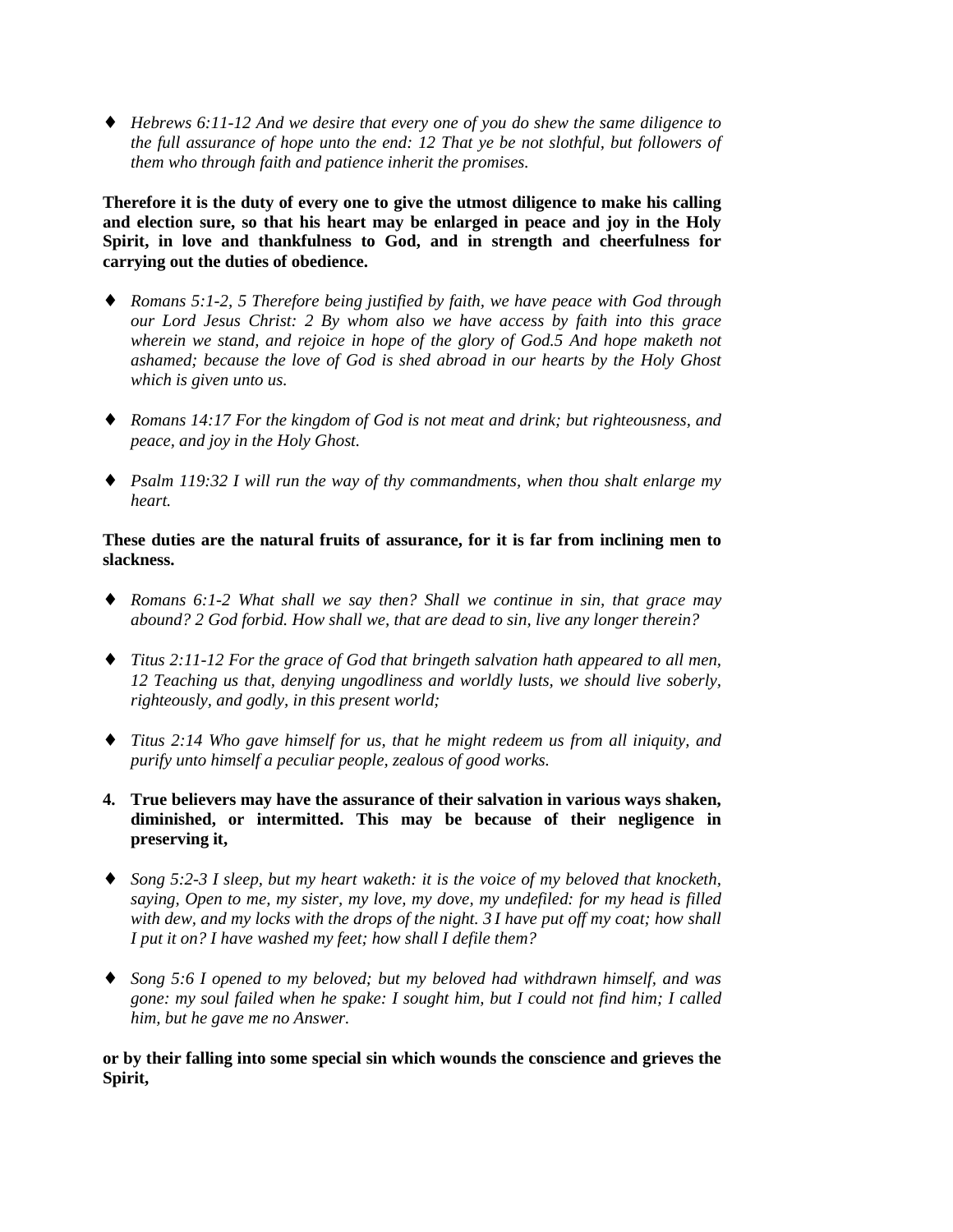- ♦ *Psalm 51:8 Make me to hear joy and gladness; that the bones which thou hast broken may rejoice.*
- ♦ *Psalm 51:12 Restore unto me the joy of thy salvation; and uphold me with thy free spirit.*
- ♦ *Psalm 51:14 Deliver me from bloodguiltiness, O God, thou God of my salvation: and my tongue shall sing aloud of thy righteousness.*

#### **or by some sudden or forceful temptation,**

- ♦ *Psalm 116:11 I said in my haste, All men are liars.*
- ♦ *Psalm 77:7-8 Will the Lord cast off for ever? and will he be favourable no more? 8 Is his mercy clean gone forever? Doth his promise fail for evermore?*
- ♦ *Psalm 31:22 For I said in my haste, I am cut off from before thine eyes: nevertheless thou heardest the voice of my supplications when I cried unto thee.*

## **or by God's withdrawing the light of His countenance, and causing even those who fear Him to walk in darkness and to have no light.**

♦ *Psalm 30:7 LORD, by thy favour thou hast made my mountain to stand strong: thou didst hide thy face, and I was troubled.*

#### **Yet, believers are never left without the seed of God**

♦ *1 John 3:9 Whosoever is born of God doth not commit sin; for his seed remaineth in him: and he cannot sin, because he is born of God.*

#### **and life of faith,**

♦ *Luke 22:32 But I have prayed for thee, that thy faith fail not: and when thou art converted, strengthen thy brethren.*

# **that love of Christ and the brethren that sincerity of heart and that conscience about their spiritual duty. Out of these things, by the operation of the Spirit, their assurance can in due time be revived,**

- ♦ *Psalm 42:5 Why art thou cast down, O my soul? and why art thou disquieted in me? hope thou in God: for I shall yet praise him for the help of his countenance.*
- ♦ *Psalm 42:11 Why art thou cast down, O my soul? and why art thou disquieted within me? hope thou in God: for I shall yet praise him, who is the health of my countenance, and my God.*

#### **and in the meantime the presence of these graces preserves them from utter despair.**

♦ *Lamentations 3:26-31 It is good that a man should both hope and quietly wait for the salvation of the LORD. 27 It is good for a man that he bear the yoke in his youth. 28*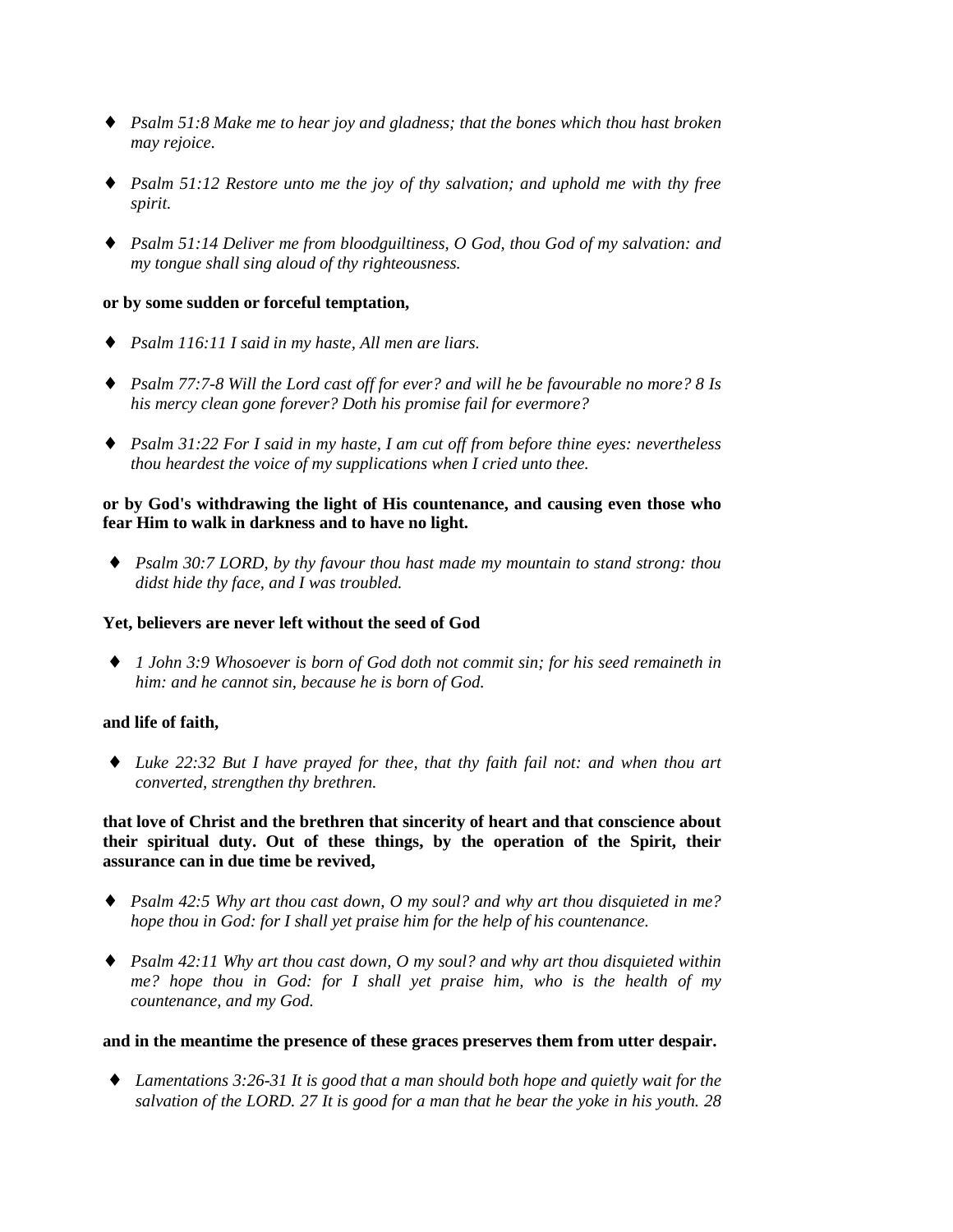*He sitteth alone and keepeth silence, because he hath borne it upon him. 29 He putteth his mouth in the dust; if so be there may be hope. 30 He giveth his cheek to him that smiteth him: he is filled full with reproach. 31 For the Lord will not cast off for ever:*

## **Chapter 19 The Law of God**

- **1. God gave to Adam a law of universal obedience which was written in his heart, and He gave him very specific instruction about not eating the fruit of the tree of knowledge of good and evil.**
- ♦ *Genesis 1:27 So God created man in his own image, in the image of God created he him; male and female created he them.*
- ♦ *Eccles 7:29 Lo, this only have I found, that God hath made man upright; but they have sought out many inventions.*

## **By this Adam and all his descendants were bound to personal, total, exact, and perpetual obedience,**

♦ *Romans 10:5 For Moses describeth the righteousness which is of the law, That the man which doeth those things shall live by them.*

**being promised life upon the fulfilling of the law, and threatened with death upon the breach of it. At the same time Adam was endued with power and ability to keep it.**

- ♦ *Galatians 3:10 For as many as are of the works of the law are under the curse: for it is written, Cursed is every one that continueth not in all things which are written in the book of the law to do them.*
- ♦ *Galatians 3:12 And the law is not of faith: but, The man that doeth them shall live in them.*
- **2. The same law that was first written in the heart of man continued to be a perfect rule of righteousness after the Fall,**
- ♦ *Romans 2:14-15 For when the Gentiles, which have not the law, do by nature the things contained in the law, these, having not the law, are a law unto themselves: 15Which shew the work of the law written in their hearts, their conscience also bearing witness, and their thoughts the mean while accusing or else excusing one another;)*

**and was delivered by God upon Mount Sinai in the ten commandments, and written in two tables, the first four containing our duty towards God, and the other six, our duty to man.**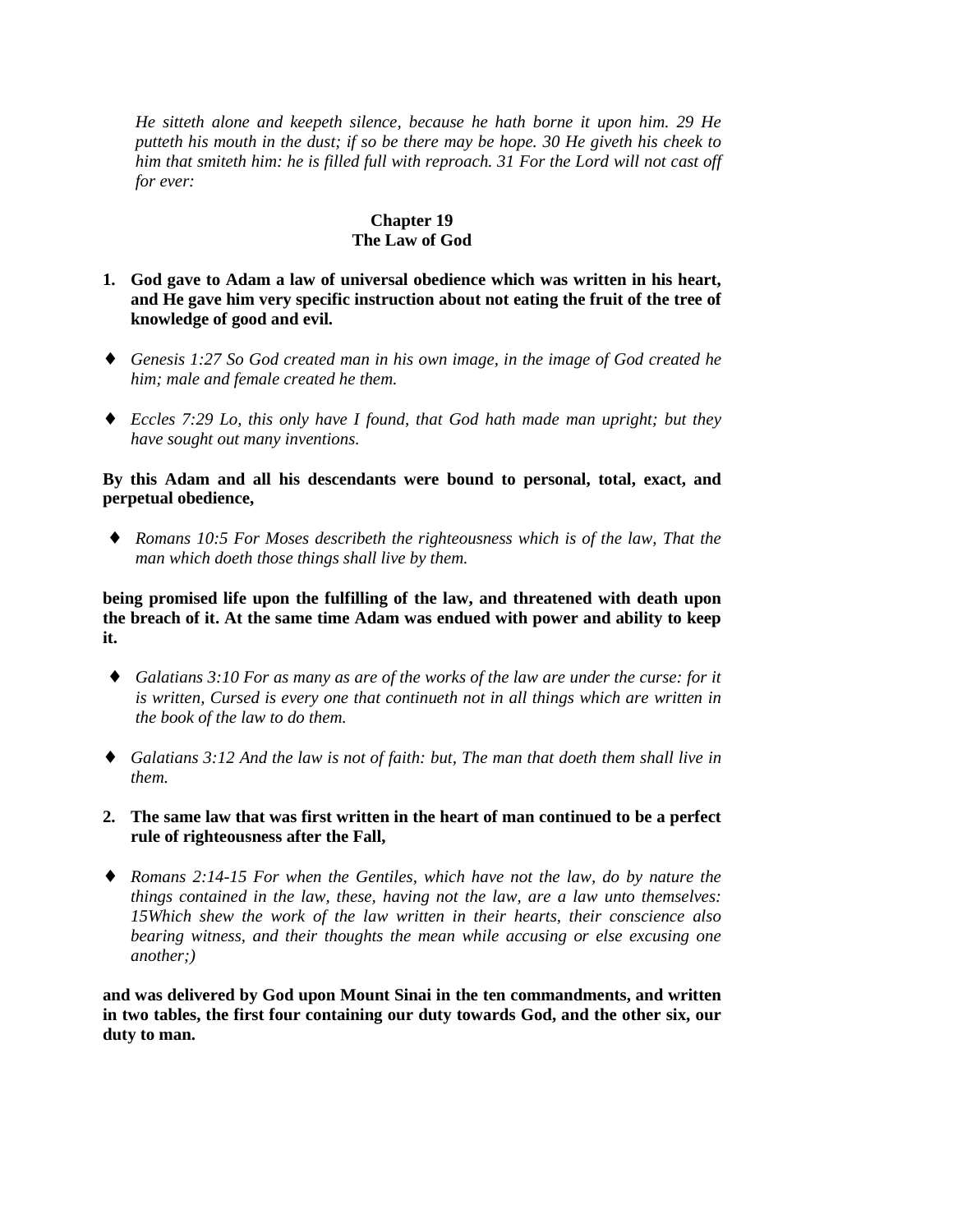- ♦ *Deuteronomy 10:4 And he wrote on the tables, according to the first writing, the ten commandments, which the LORD spake unto you in the mount out of the midst of the fire in the day of the assembly: and the LORD gave them unto me.*
- **3 Besides this law, commonly called the moral law, God was pleased do give the people of Israel ceremonial laws containing several typical ordinances. These ordinances were partly about their worship, and in them Christ was prefigured along with His attributes and qualities, His actions, His sufferings and His benefits.**
- ♦ *Hebrews 10:1 For the law having a shadow of good things to come, and not the very image of the things, can never with those sacrifices which they offered year by year continually make the comers thereunto perfect.*
- ♦ *Colossians 2:17 Which are a shadow of things to come; but the body is of Christ.*

#### **These ordinances also gave instructions about different moral duties.**

♦ *1 Corinthians 5:7 Purge out therefore the old leaven, that ye may be a new lump, as ye are unleavened. For even Christ our Passover is sacrificed for us:*

**All of these ceremonial laws were appointed only until the time of reformation, when Jesus Christ the true Messiah and the only lawgiver, Who was furnished with power from the Father for this end, cancelled them and took them away.**

- ♦ *Colossians 2:14 Blotting out the handwriting of ordinances that was against us, which was contrary to us, and took it out of the way, nailing it to his cross;*
- ♦ *Colossians 2:16-17 Let no man therefore judge you in meat, or in drink, or in respect of an holyday, or of the new moon, or of the Sabbath days: 17 Which are a shadow of things to come; but the body is of Christ.*
- **4. To the people of Israel He also gave sundry judicial laws which expired when they ceased to be a nation. These are not binding on anyone now by virtue of their being part of the laws of that nation, but their general equity continue to be applicable in modern times.**
- ♦ *1 Corinthians 9:8-10 Say I these things as a man? or saith not the law the same also? 9 For it is written in the law of Moses, Thou shalt not muzzle the mouth of the ox that treadeth out the corn. Doth God take care for oxen? 10 Or saith he it altogether for our sakes? For our sakes, no doubt, this is written: that he that ploweth should plow in hope; and that he that thresheth in hope should be partaker of his hope.*
- **5. The moral law ever binds to obedience everyone,**
- ♦ *Romans 13:8-10 Owe no man any thing, but to love one another: for he that loveth another hath fulfilled the law. 9 For this, Thou shalt not commit adultery, Thou shalt not kill, Thou shalt not steal, Thou shalt not bear false witness, Thou shalt not covet; and if there be any other commandment, it is briefly comprehended in this saying,*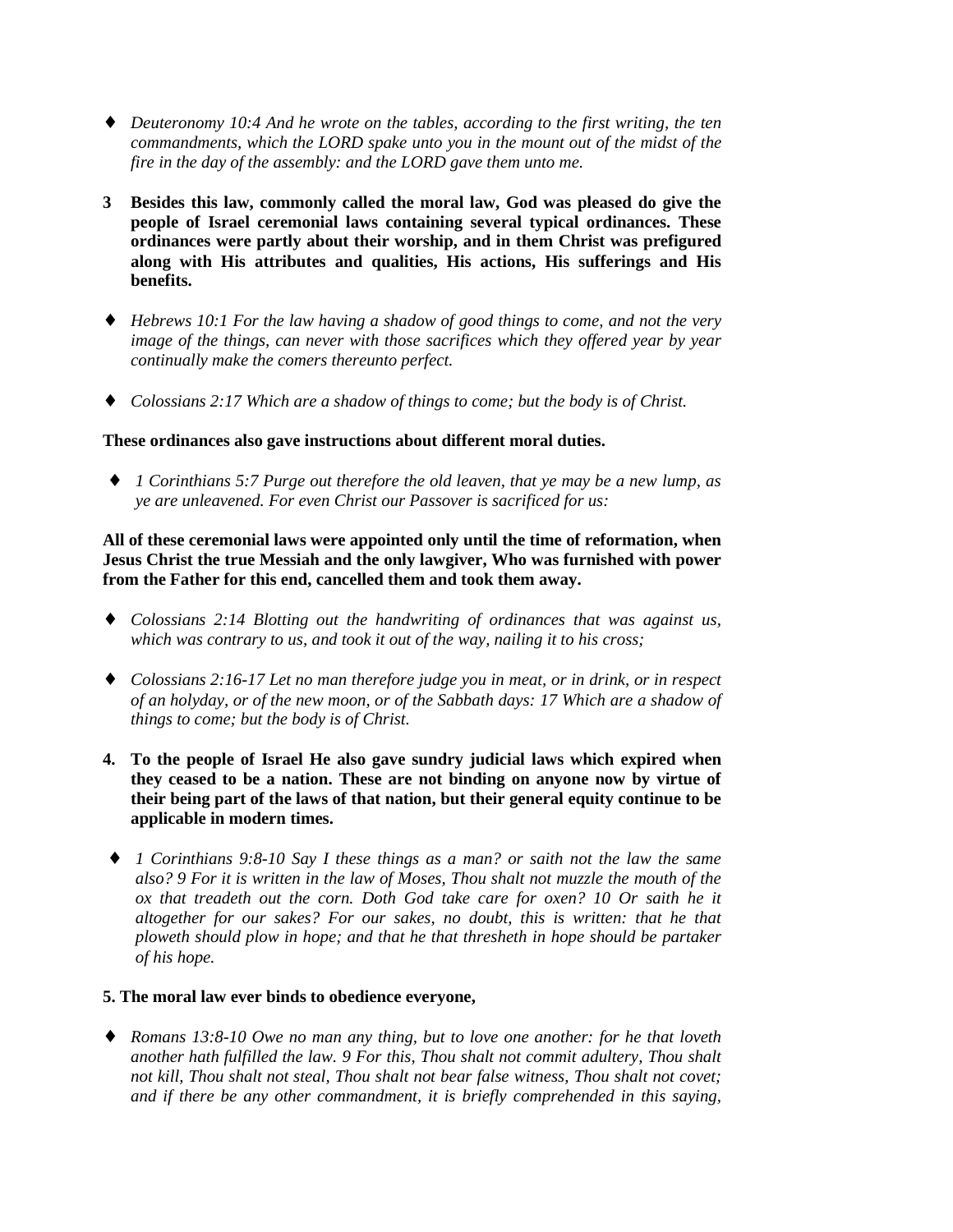*namely, Thou shalt love thy neighbour as thyself. 10 Love worketh no ill to his neighbour: therefore love is the fulfilling of the law.*

- ♦ *James 2:8 If ye fulfil the royal law according to the scripture, Thou shalt love thy neighbour as thyself, ye do well:*
- ♦ *James 2:10-12 For whosoever shall keep the whole law, and yet offend in one point, he is guilty of all. 11 For he that said, Do not commit adultery, said also, Do not kill. Now if thou commit no adultery, yet if thou kill, thou art become a transgressor of the law. 12 So speak ye, and so do, as they that shall be judged by the law of liberty.*

#### **justified people as well as others, and not only out of regard for the matter contained in it, but also out of respect for the authority of God the Creator, Who gave the law.**

♦ *James 2:10-11 For whosoever shall keep the whole law, and yet offend in one point, he is guilty of all. 11 For he that said, Do not commit adultery, said also, Do not kill. Now if thou commit no adultery, yet if thou kill, thou art become a transgressor of the law.*

## **Nor does Christ in the Gospel dissolve this law in any way, but He considerably strengthens our obligation to obey it.**

- ♦ *Matthew 5:17-19 Think not that I am come to destroy the law, or the prophets: I am not come to destroy, but to fulfil. 18 For verily I say unto you, Till heaven and earth pass, one jot or one tittle shall in no wise pass from the law, till all be fulfilled. 19 Whosoever therefore shall break one of these least commandments, and shall teach men so, he shall be called the least in the kingdom of heaven: but whosoever shall do and teach them, the same shall be called great in the kingdom of heaven.*
- ♦ *Romans 3:31 Do we then make void the law through faith? God forbid: yea, we establish the law.*
- **6. Although true believers are not under the law as a covenant of works, to be justified or condemned by it,**
- ♦ *Romans 6:14 For sin shall not have dominion over you: for ye are not under the law, but under grace.*
- ♦ *Galatians 2:16 Knowing that a man is not justified by the works of the law, but by the faith of Jesus Christ, even we have believed in Jesus Christ, that we might be justified by the faith of Christ, and not by the works of the law: for by the works of the law shall no flesh be justified.*
- ♦ *Romans 8:1 There is therefore now no condemnation to them which are in Christ Jesus, who walk not after the flesh, but after the Spirit.*
- ♦ *Romans 10:4 For Christ is the end of the law for righteousness to every one that believeth.*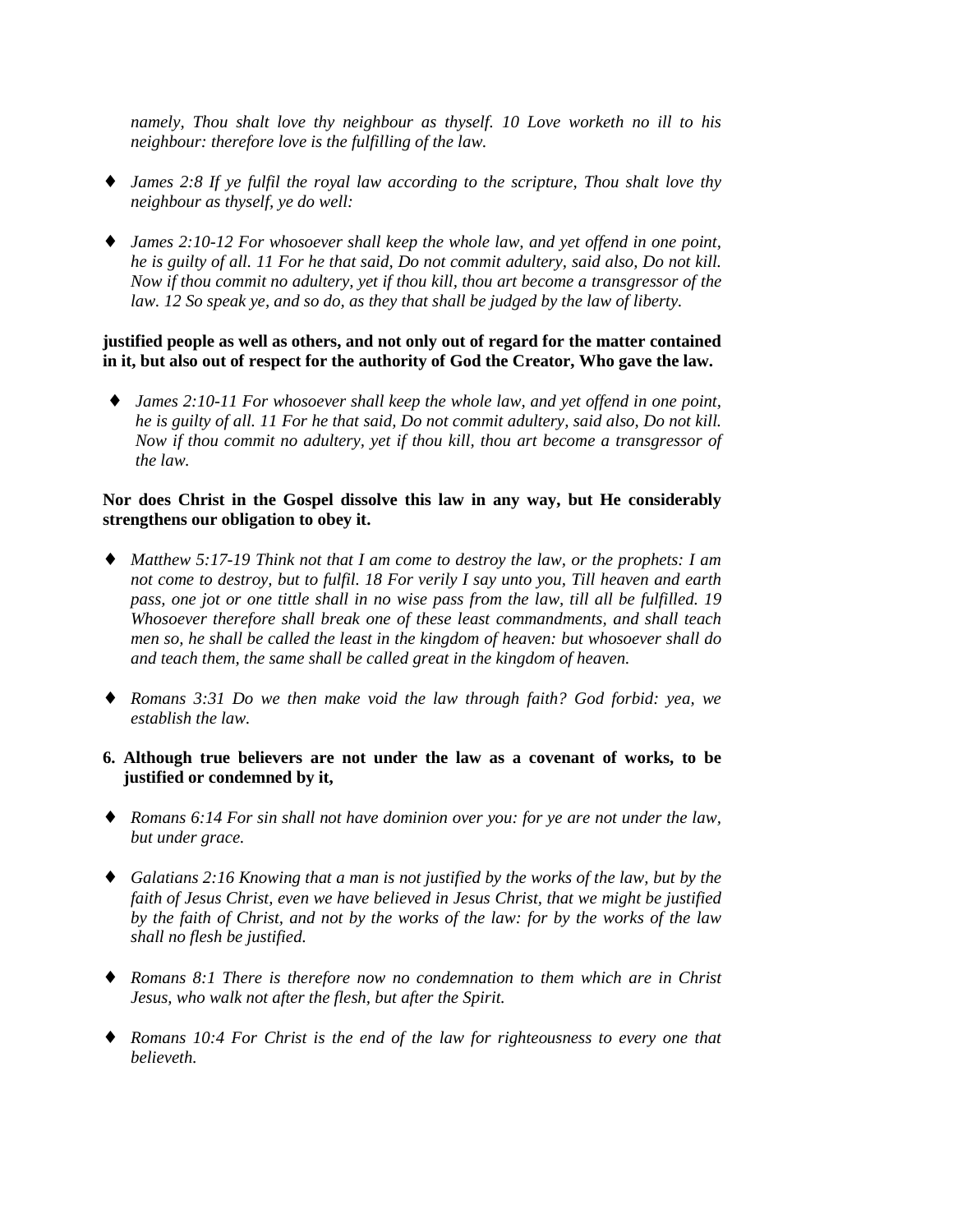**yet it is of great use to them as well as to others, because as a rule of life it informs them of the will of God and their duty and directs and binds them to walk accordingly. It also reveals and exposes the sinful pollutions of their natures, hearts and lives, and using it for self-examination they may come to greater conviction of sin, greater humility and greater hatred of their sin.**

- ♦ *Romans 3:20 Therefore by the deeds of the law there shall no flesh be justified in his sight: for by the law is the knowledge of sin.*
- ♦ *Romans 7:7 What shall we say then? Is the law sin? God forbid. Nay, I had not known sin, but by the law: for I had not known lust, except the law had said, Thou shalt not covet.*

**They will also gain a clearer sight of their need of Christ and the perfection of His own obedience. It is of further use to regenerate people to restrain their corruptions, because of the way in which it forbids sin. The threatenings of the law serve to show what their sins actually deserve, and what troubles may be expected in this life because of these sins even by regenerate people who are freed from the curse and undiminished rigors of the law. The promises connected with the law also show believers God's approval of obedience, and what blessings they may expect when the law is kept and obeyed, though blessing will not come to them because they have satisfied the law as a covenant of works. If a man does good and refrains from evil simply because the law encourages to the good and deters him from the evil, that is no evidence that he is under the law rather than under grace.**

- ♦ *Romans 6:12-14 Let not sin therefore reign in your mortal body, that ye should obey it in the lusts thereof. 13 Neither yield ye your members as instruments of unrighteousness unto sin: but yield yourselves unto God, as those that are alive from the dead, and your members as instruments of righteousness unto God. 14 For sin shall not have dominion over you: for ye are not under the law, but under grace.*
- ♦ *1 Peter 3:8-13 Finally, be ye all of one mind, having compassion one of another, love as brethren, be pitiful, be courteous: 9 Not rendering evil for evil, or railing for railing: but contrariwise blessing; knowing that ye are thereunto called, that ye should inherit a blessing. 10 For he that will love life, and see good days, let him refrain his tongue from evil, and his lips that they speak no guile: 11 Let him eschew evil, and do good; let him seek peace, and ensue it. 12 For the eyes of the Lord are over the righteous, and his ears are open unto their prayers: but the face of the Lord is against them that do evil. 13 And who is he that will harm you, if ye be followers of that which is good?*
- *7.* **The aforementioned uses of the law are not contrary to the grace of the Gospel, but they sweetly comply with it, as the Spirit of Christ subdues and enables the will of man to do freely and cheerfully those things which the will of God, which is revealed in the law, requires to be done.**
- ♦ *Galatians 3:21 Is the law then against the promises of God? God forbid: for if there had been a law given which could have given life, verily righteousness should have been by the law.*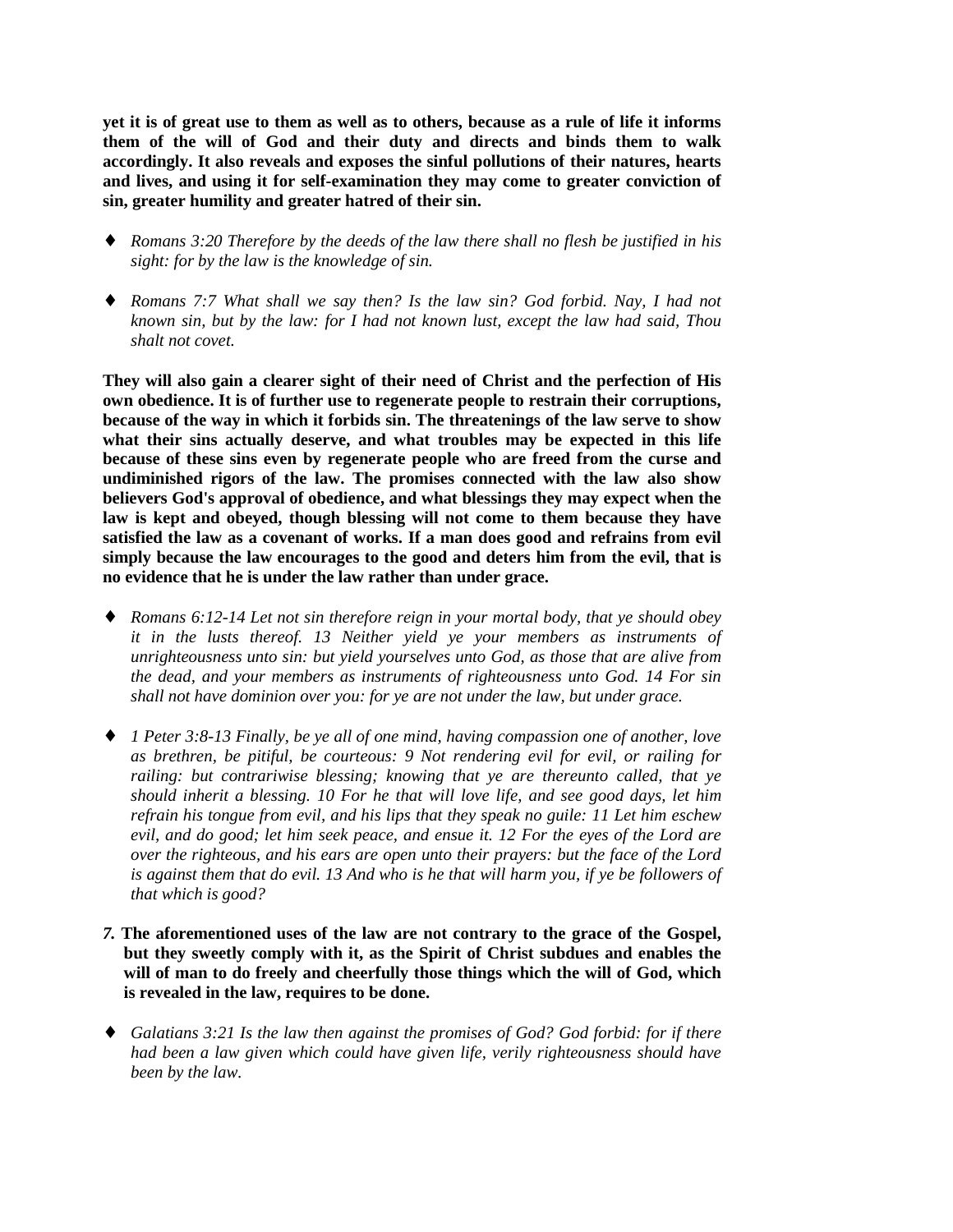♦ *Ezekiel 36:27 And I will put my spirit within you, and cause you to walk in my statutes, and ye shall keep my judgments, and do them.*

# **Chapter 20 The Gospel and its Influence**

- **1. The covenant of works being broken by sin, and made unprofitable for life, God was pleased to promise Christ, the seed of the woman, as the means of calling the elect and bringing to life within them faith and repentance.**
- ♦ *Genesis 3:15 And I will put enmity between thee and the woman, and between thy seed and her seed; it shall bruise thy head, and thou shalt bruise his heel.*

**In this promise the substance of the Gospel was revealed and shown to be the effectual for the conversion and salvation of sinners.**

- ♦ *Revelation 13:8 And all that dwell upon the earth shall worship him, whose names are not written in the book of life of the Lamb slain from the foundation of the world.*
- **2. This promise of Christ and the salvation which comes by Him, is revealed only by the Word of God.**
- ♦ *Romans 1:17 For therein is the righteousness of God revealed from faith to faith: as it is written, The just shall live by faith.*

**The works of creation and providence with the light of nature do not reveal Christ or His grace even in a general or obscure way.**

- ♦ *Romans 10:14-15 How then shall they call on him in whom they have not believed? and how shall they believe in him of whom they have not heard? and how shall they hear without a preacher? 15 And how shall they preach, except they be sent? as it is written, How beautiful are the feet of them that preach the gospel of peace, and bring glad tidings of good things!*
- ♦ *Romans 10:17 So then faith cometh by hearing, and hearing by the word of God.*

**How much less, therefore, can those who are devoid of the revelation of Christ by the promise (or the Gospel) be enabled by the light of nature to arrive at saving faith or repentance.**

- ♦ *Proverbs 29:18 Where there is no vision, the people perish: but he that keepeth the law, happy is he.*
- ♦ *Isaiah 25:7 And he will destroy in this mountain the face of the covering cast over all people, and the vail that is spread over all nations.*
- ♦ *Isaiah 60:2-3 For, behold, the darkness shall cover the earth, and gross darkness the people: but the LORD shall arise upon thee, and his glory shall be seen upon thee. 3 And the Gentiles shall come to thy light, and kings to the brightness of thy rising.*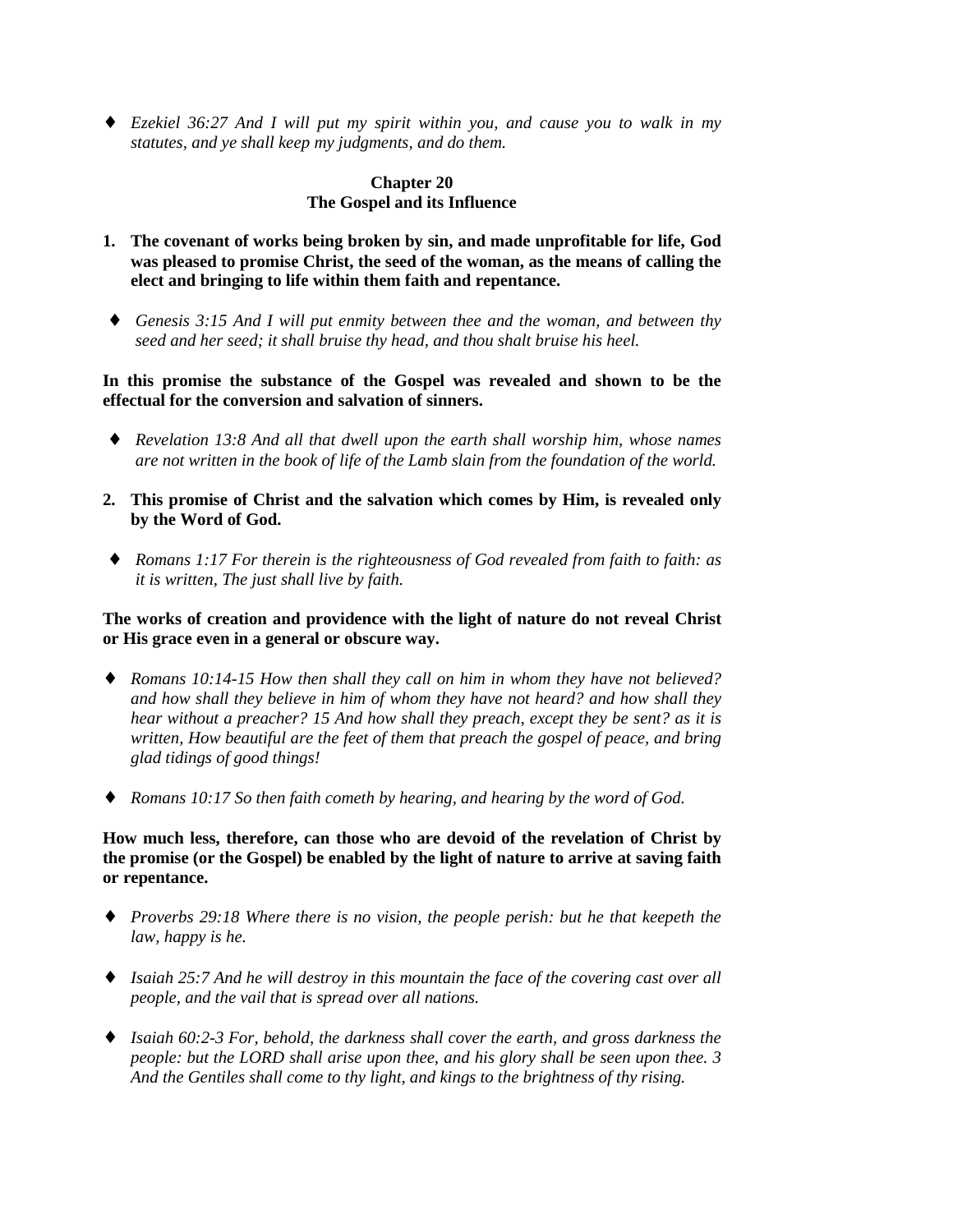- **3. The revelation of the Gospel unto sinners, made in divers times and by sundry parts, with the addition of promises and precepts for the obedience required therein, as to the nations and persons to whom it is granted, is merely of the sovereign will and good pleasure of God,**
- ♦ *Psalm 147:20 He hath not dealt so with any nation: and as for his judgments, they have not known them. Praise ye the LORD.*
- ♦ *Acts 16:7 After they were come to Mysia, they assayed to go into Bithynia: but the Spirit suffered them not.*

## **not being annexed by virtue of any promise to the due improvement of men's natural abilities, by virtue of common light received without it, which none ever did make, or can do so;**

Romans 1:18-32 For the wrath of God is revealed from heaven against all *ungodliness and unrighteousness of men, who hold the truth in unrighteousness; 19 Because that which may be known of God is manifest in them; for God hath shewed it unto them. 20 For the invisible things of him from the creation of the world are clearly seen, being understood by the things that are made, even his eternal power and Godhead; so that they are without excuse: 21 Because that, when they knew God, they glorified him not as God, neither were thankful; but became vain in their imaginations, and their foolish heart was darkened. 22 Professing themselves to be wise, they became fools, 23 And changed the glory of the uncorruptible God into an image made like to corruptible man, and to birds, and fourfooted beasts, and creeping things. 24 Wherefore God also gave them up to uncleanness through the lusts of their own hearts, to dishonour their own bodies between themselves: 25 Who changed the truth of God into a lie, and worshipped and served the creature more than the Creator, who is blessed for ever. Amen. 26 For this cause God gave them up unto vile affections: for even their women did change the natural use into that which is against nature: 27 And likewise also the men, leaving the natural use of the woman, burned in their lust one toward another; men with men working that which is unseemly, and receiving in themselves that recompence of their error which was meet. 28 And even as they did not like to retain God in their knowledge, God gave them over to a reprobate mind, to do those things which are not convenient; 29 Being filled with all unrighteousness, fornication, wickedness, covetousness, maliciousness; full of envy, murder, debate, deceit, malignity; whisperers, 30 Backbiters, haters of God, despiteful, proud, boasters, inventors of evil things, disobedient to parents, 31 Without understanding, covenantbreakers, without natural affection, implacable, unmerciful: 32 Who knowing the judgment of God, that they which commit such things are worthy of death, not only do the same, but have pleasure in them that do them.*

**and therefore in all ages, the preaching of the Gospel has been granted unto persons and nations, as to the extent or straitening of it, in great variety, according to the counsel of the will of God.**

**4. Although the Gospel is the only outward means of revealing Christ and saving grace, and as such is totally sufficient to accomplish this, yet more is necessary if men who are dead in trespasses are to be born again, brought to life or regenerated.**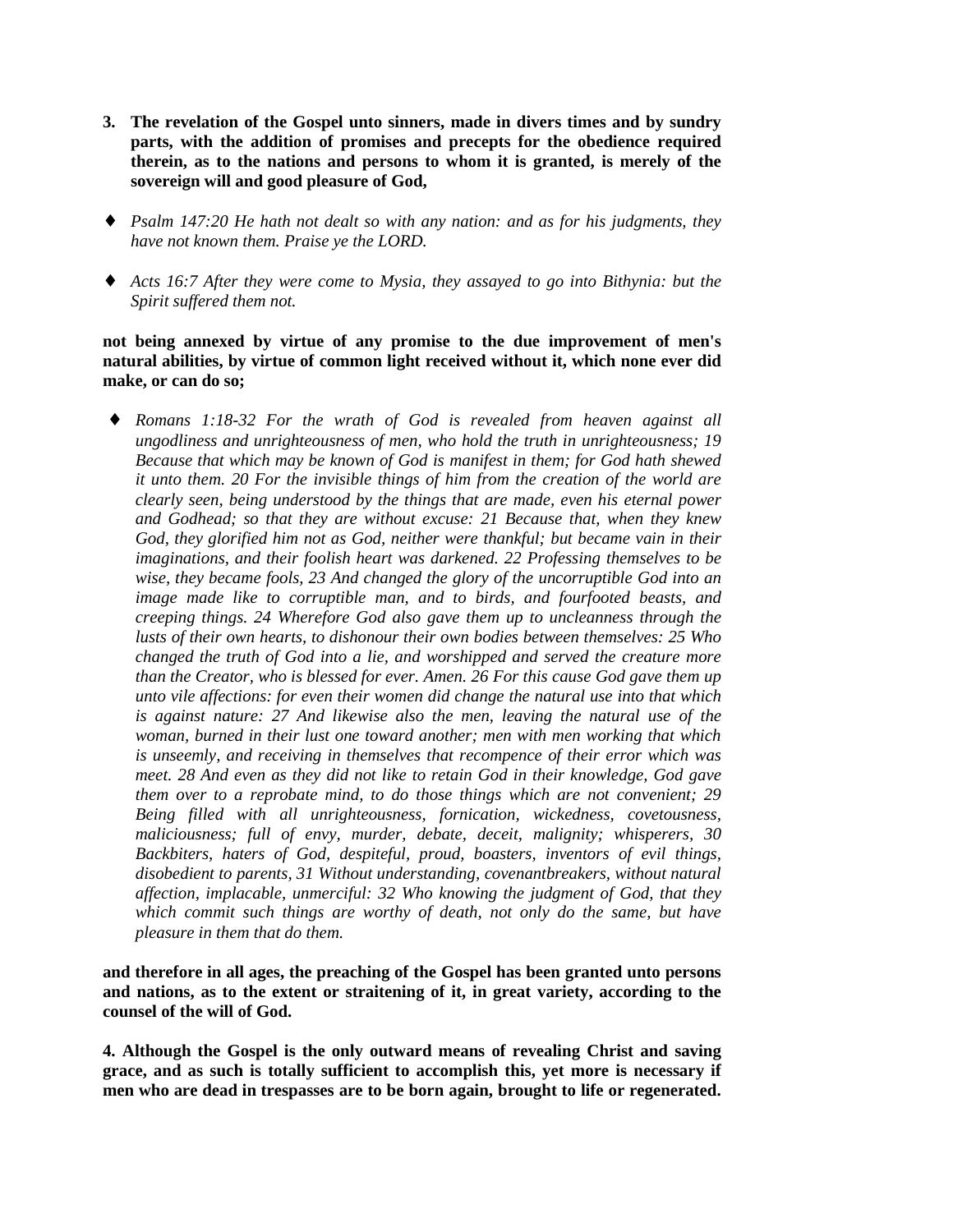**It is necessary for there to be an effectual, insuperable work of the Holy Spirit upon the whole soul to produce in them a new spiritual life.**

- ♦ *Psalm 110:3 Thy people shall be willing in the day of thy power, in the beauties of holiness from the womb of the morning: thou hast the dew of thy youth.*
- ♦ *1 Corinthians 2:14 But the natural man receiveth not the things of the Spirit of God: for they are foolishness unto him: neither can he know them, because they are spiritually discerned.*
- ♦ *Ephesians 1:19-20 And what is the exceeding greatness of his power to us-ward who believe, according to the working of his mighty power, 20 Which he wrought in Christ, when he raised him from the dead, and set him at his own right hand in the heavenly places,*

#### **Without this no other means will bring about their conversion to God.**

- ♦ *John 6:44 No man can come to me, except the Father which hath sent me draw him: and I will raise him up at the last day.*
- ♦ *2 Corinthians 4:4 In whom the god of this world hath blinded the minds of them which believe not, lest the light of the glorious gospel of Christ, who is the image of God, should shine unto them.*
- ♦ *2 Corinthians 4:6 For God, who commanded the light to shine out of darkness, hath shined in our hearts, to give the light of the knowledge of the glory of God in the face of Jesus Christ.*

# **Chapter 21 Christian Liberty and Liberty of Conscience**

- **1. The liberty which Christ has purchased for believers under the Gospel, lies in their freedom from the guilt of sin and the condemning wrath of God, from the rigours and curse of the law,**
- ♦ *Galatians 3:13 Christ hath redeemed us from the curse of the law, being made a curse for us: for it is written, Cursed is every one that hangeth on a tree:*

## **and in their deliverance from this present evil world,**

♦ *Galatians 1:4 Who gave himself for our sins, that he might deliver us from this present evil world, according to the will of God and our Father:*

## **from bondage to Satan,**

♦ *Acts 26:18 To open their eyes, and to turn them from darkness to light, and from the power of Satan unto God, that they may receive forgiveness of sins, and inheritance among them which are sanctified by faith that is in me.*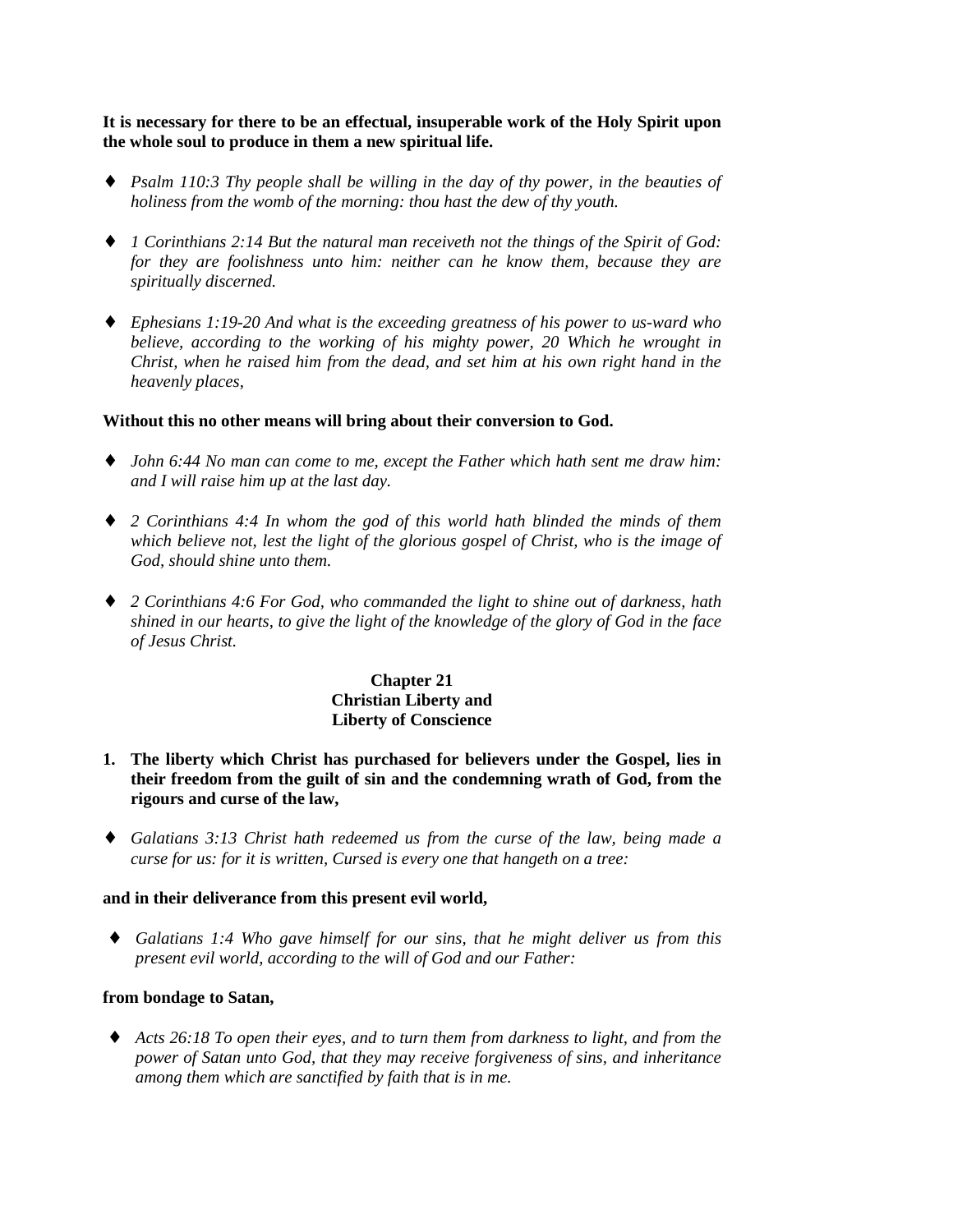#### **from dominion of sin,**

♦ *Romans 8:3 For what the law could not do, in that it was weak through the flesh, God sending his own Son in the likeness of sinful flesh, and for sin, condemned sin in the flesh:*

## **from the harm of afflictions,**

♦ *Romans 8:28 And we know that all things work together for good to them that love God, to them who are the called according to his purpose.*

## **from the fear and sting of death, from the victory of the grave,**

♦ *1 Corinthians 15:54-57 So when this corruptible shall have put on incorruption, and this mortal shall have put on immortality, then shall be brought to pass the saying that is written, Death is swallowed up in victory. 55 O death, where is thy sting? O grave, where is thy victory? 56 The sting of death is sin; and the strength of sin is the law. 57 But thanks be to God, which giveth us the victory through our Lord Jesus Christ.*

#### **and from everlasting damnation.**

♦ *2 Thessalonians 1:10 When he shall come to be glorified in his saints, and to be admired in all them that believe (because our testimony among you was believed) in that day.*

## **This liberty is also seen in their free access to God, and their ability to yield obedience to Him not out of slavish fear,**

♦ *Romans 8:15 For ye have not received the spirit of bondage again to fear; but ye have received the Spirit of adoption, whereby we cry, Abba, Father.*

## **but with childlike love and willing minds.**

- ♦ *Luke 1:73-75 The oath which he sware to our father Abraham, 74 That he would grant unto us, that we being delivered out of the hand of our enemies might serve him without fear, 75 In holiness and righteousness before him, all the days of our life.*
- ♦ *1 John 4:18 There is no fear in love; but perfect love casteth out fear: because fear hath torment. He that feareth is not made perfect in love.*

# **All these freedoms were also experienced in substance by true believers under the Old Testament law,**

- ♦ *Galatians 3:19 Wherefore then serveth the law? It was added because of transgressions, till the seed should come to whom the promise was made; and it was ordained by angels in the hand of a mediator.*
- ♦ *Galatians 3:14 That the blessing of Abraham might come on the Gentiles through Jesus Christ; that we might receive the promise of the Spirit through faith.*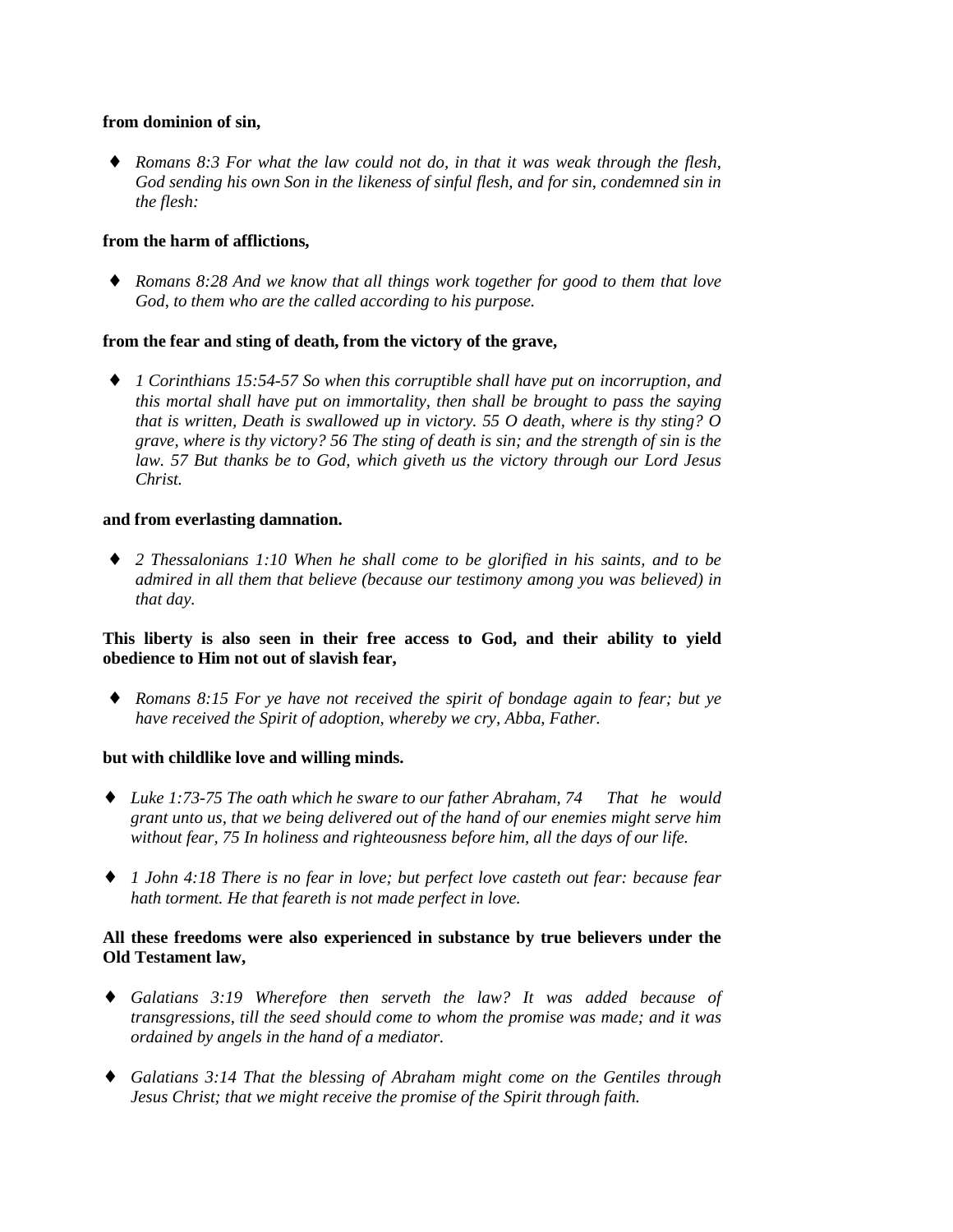**but for New Testament Christians this liberty is further enlarged, for they have freedom from the yoke of the ceremonial law to which the Jewish church was subjected. They also have greater boldness of access to the throne of grace and fuller communications of the free Spirit of God than believers under the law normally experienced.**

- ♦ *John 7:38-39 He that believeth on me, as the scripture hath said, out of his belly shall flow rivers of living water. 39 (But this spake he of the Spirit, which they that believe on him should receive: for the Holy Ghost was not yet given; because that Jesus was not yet glorified.)*
- ♦ *Hebrews 10:19-21 Having therefore, brethren, boldness to enter into the holiest by the blood of Jesus, 20 By a new and living way, which he hath consecrated for us, through the veil, that is to say, his flesh; 21 And having an high priest over the house of God;*

#### **2. God alone is Lord of the conscience,**

- ♦ *James 4:12 There is one lawgiver, who is able to save and to destroy: who art thou that judgest another?*
- ♦ *Romans 14:4 Who art thou that judgest another man's servant? to his own master he standeth or falleth. Yea, he shall be holden up: for God is able to make him stand.*

#### **and has left it free from all doctrines and commandments of men which are in any respect contrary to His Word, or not contained in it.**

- ♦ *Acts 4:19 But Peter and John answered and said unto them, Whether it be right in the sight of God to hearken unto you more than unto God, judge ye.*
- ♦ *Acts 4:29 And now, Lord, behold their threatenings: and grant unto thy servants, that with all boldness they may speak thy word,*
- ♦ *1 Corinthians 7:23 Ye are bought with a price; be not ye the servants of men.*
- ♦ *Matthew 15:9 But in vain they do worship me, teaching for doctrines the commandments of men.*

#### **Thus to believe such doctrines or to obey such commands out of conscience, is to betray true liberty of conscience.**

- ♦ *Colossians 2:20 Wherefore if ye be dead with Christ from the rudiments of the world, why, as though living in the world, are ye subject to ordinances,*
- ♦ *Colossians 2:22-23 Which all are to perish with the using;) after the commandments and doctrines of men? 23 Which things have indeed a shew of wisdom in will worship, and humility, and neglecting of the body; not in any honour to the satisfying of the flesh.*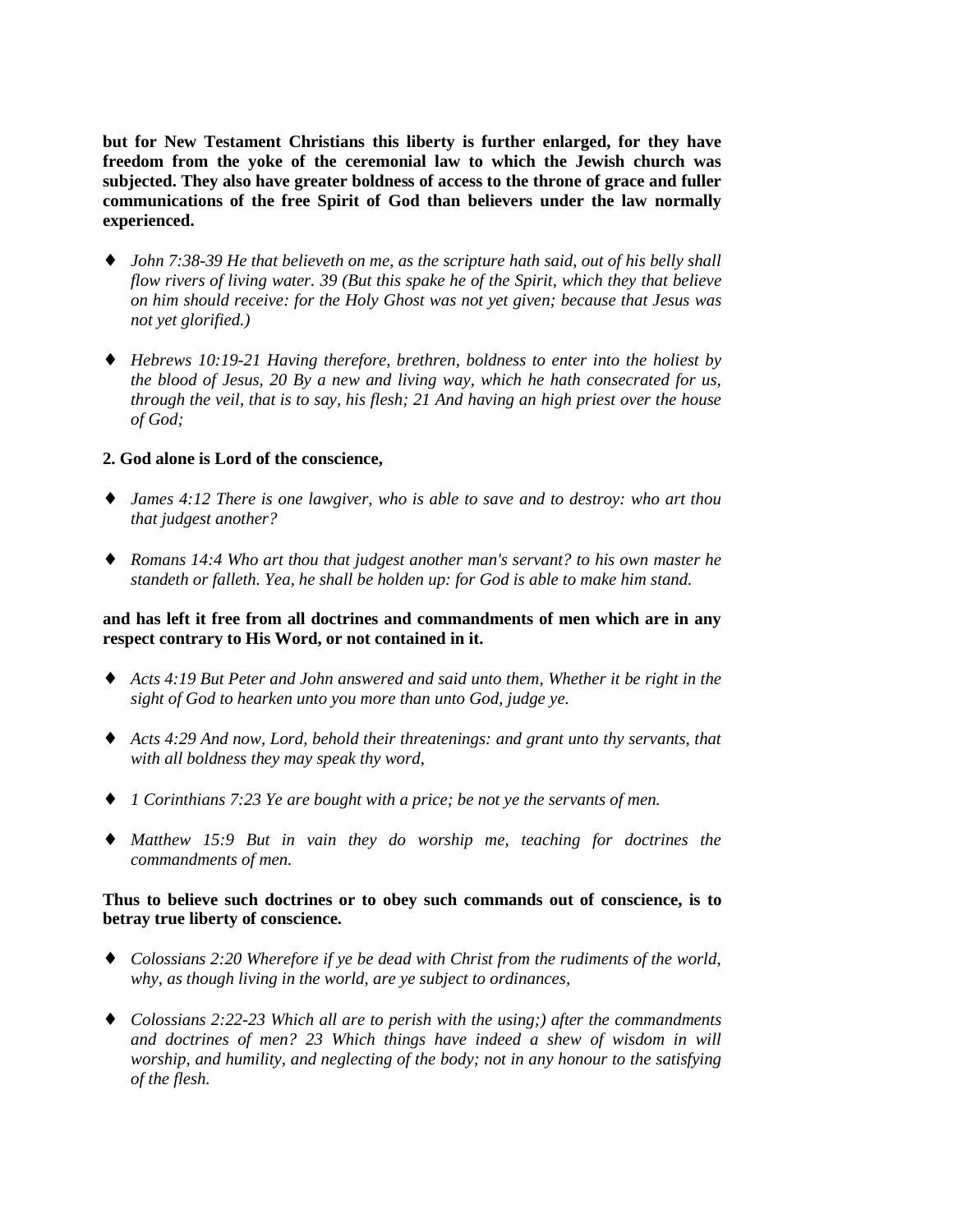**The requiring of an implicit faith, an absolute and blind obedience, is to destroy liberty of conscience and reason also.**

- ♦ *1 Corinthians 3:5 Who then is Paul, and who is Apollos, but ministers by whom ye believed, even as the Lord gave to every man?*
- ♦ *2 Corinthians 1:24 Not for that we have dominion over your faith, but are helpers of your joy: for by faith ye stand.*
- **3 They who on pretence of Christian liberty practice any sin, or cherish any sinful lust, pervert the main purpose of the grace of the Gospel to their own destruction.**
- ♦ *Romans 6:1-2 What shall we say then? Shall we continue in sin, that grace may abound? 2 God forbid. How shall we, that are dead to sin, live any longer therein?*

**They completely destroy the object of Christian liberty, which is that we, being delivered out of the hands of all our enemies, might serve the Lord without fear, in holiness and righteousness before Him, all the days of our lives.**

- ♦ *Galatians 5:13 For, brethren, ye have been called unto liberty; only use not liberty for an occasion to the flesh, but by love serve one another.*
- ♦ *2 Peter 2:18 For when they speak great swelling words of vanity, they allure through the lusts of the flesh, through much wantonness, those that were clean escaped from them who live in error.*
- ♦ *2 Peter 2:21 For it had been better for them not to have known the way of righteousness, than, after they have known it, to turn from the holy commandment delivered unto them.*

#### **Chapter 22 Worship and the Sabbath Day**

- **1. The light of nature shows that there is a God Who has lordship and sovereignty over all, is just and good, and Who does good to all. Therefore He is to be feared, loved, praised, called upon, trusted in, and served, with all the heart and all the soul, and with all the might.**
- ♦ *Jeremiah 10:7 Who would not fear thee, O King of nations? for to thee doth it appertain: forasmuch as among all the wise men of the nations, and in all their kingdoms, there is none like unto thee.*
- ♦ *Mark 12:33 And to love him with all the heart, and with all the understanding, and with all the soul, and with all the strength, and to love his neighbour as himself, is more than all whole burnt offerings and sacrifices.*

**But the acceptable way of worshipping the true God has been instituted by Himself,**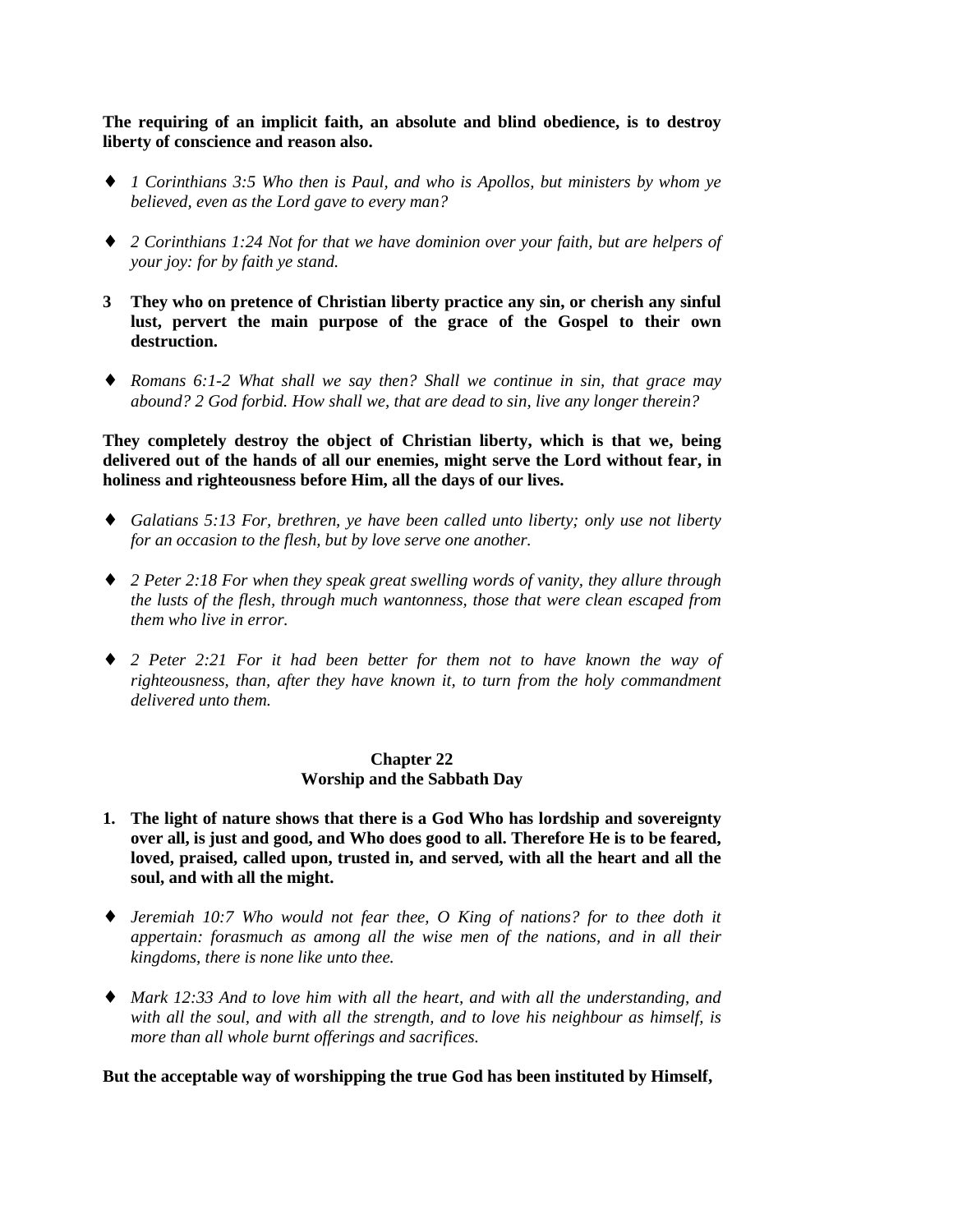♦ *Deuteronomy 12:32 What thing soever I command you, observe to do it: thou shalt not add thereto, nor diminish from it.*

**and therefore our method of worship is limited by His own revealed will. He may not be worshipped according to the imagination and devices of men, nor the suggestions of Satan. He may not be worshipped by way of visible representations, or by any other way not prescribed in the Holy Scriptures.**

♦ *Exodus 20:4-6 Thou shalt not make unto thee any graven image, or any likeness of any thing that is in heaven above, or that is in the earth beneath, or that is in the water under the earth: 5 Thou shalt not bow down thyself to them, nor serve them: for I the LORD thy God am a jealous God, visiting the iniquity of the fathers upon the children unto the third and fourth generation of them that hate me; 6 And shewing mercy unto thousands of them that love me, and keep my commandments.*

## **2. Worship is to be given to God the Father, Son, and Holy Spirit, and to Him alone;**

- ♦ *Matthew 4:9-10 And saith unto him, All these things will I give thee, if thou wilt fall down and worship me. 10 Then saith Jesus unto him, Get thee hence, Satan: for it is written, Thou shalt worship the Lord thy God, and him only shalt thou serve.*
- ♦ *John 4:23 But the hour cometh, and now is, when the true worshippers shall worship the Father in spirit and in truth: for the Father seeketh such to worship him.*
- ♦ *Matthew 28:19 Go ye therefore, and teach all nations, baptizing them in the name of the Father, and of the Son, and of the Holy Ghost:*

## **not to angels, saints, or any other creatures.**

- ♦ *Romans 1:25 Who changed the truth of God into a lie, and worshipped and served the creature more than the Creator, who is blessed for ever. Amen.*
- ♦ *Colossians 2:18 Let no man beguile you of your reward in a voluntary humility and worshipping of angels, intruding into those things which he hath not seen, vainly puffed up by his fleshly mind,*
- ♦ *Revelation 19:10 And I fell at his feet to worship him. And he said unto me, See thou do it not: I am thy fellowservant, and of thy brethren that have the testimony of Jesus: worship God: for the testimony of Jesus is the spirit of prophecy.*

## **And since the Fall, worship is not to be given without a mediator,**

♦ *John 14:6 Jesus saith unto him, I am the way, the truth, and the life: no man cometh unto the Father, but by me.*

## **nor by any other mediation than that of Christ.**

♦ *1 Timothy 2:5 For there is one God, and one mediator between God and men, the man Christ Jesus;*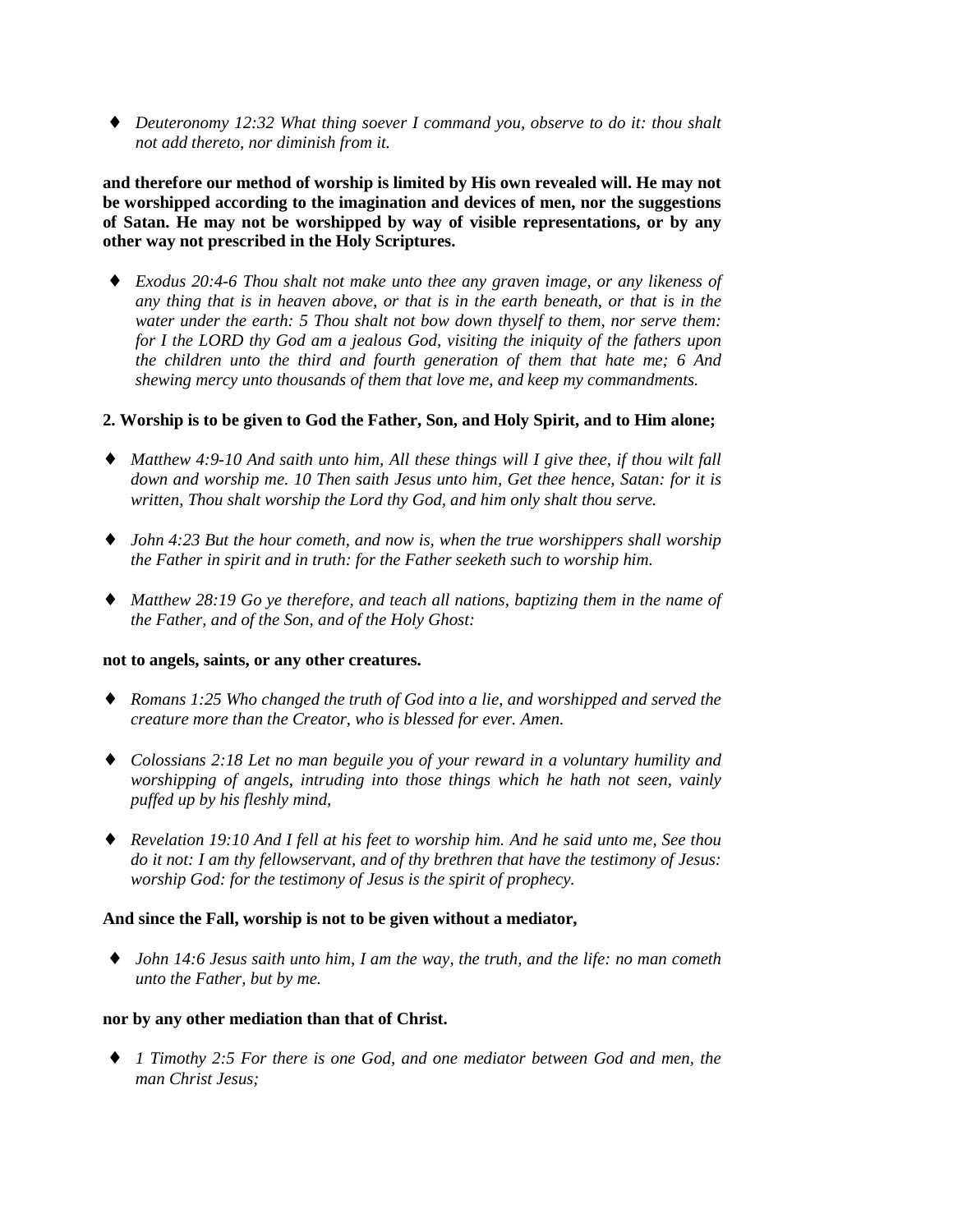# **3. Prayer, with thanksgiving, is one part of natural worship, and this God requires of all men.**

- ♦ *Psalm 95:1-7 O come, let us sing unto the LORD: let us make a joyful noise to the rock of our salvation. 2 Let us come before his presence with thanksgiving, and make a joyful noise unto him with psalms. 3 For the LORD is a great God, and a great King above all gods. 4 In his hand are the deep places of the earth: the strength of the hills is his also. 5 The sea is his, and he made it: and his hands formed the dry land. 6 O come, let us worship and bow down: let us kneel before the LORD our maker. 7 For he is our God; and we are the people of his pasture, and the sheep of his hand. To day if ye will hear his voice,*
- ♦ *Psalm 65:2 O thou that hearest prayer, unto thee shall all flesh come.*

## **But to be accepted it must be made in the name of the Son,**

♦ *John 14:13-14 And whatsoever ye shall ask in my name, that will I do, that the Father may be glorified in the Son. 14 If ye shall ask any thing in my name, I will do it.*

## **by the help of the Spirit,**

♦ *Romans 8:26 Likewise the Spirit also helpeth our infirmities: for we know not what we should pray for as we ought: but the Spirit itself maketh intercession for us with groanings which cannot be uttered.*

#### **and according to His will.**

♦ *1 John 5:14 And this is the confidence that we have in him, that, if we ask any thing according to his will, he heareth us:*

# **It must be made with understanding, reverence, humility, fervency, faith, love, and perseverance; and corporate prayer must be made in a known language.**

♦ *1 Corinthians 14:16-17 Else when thou shalt bless with the spirit, how shall he that occupieth the room of the unlearned say Amen at thy giving of thanks, seeing he understandeth not what thou sayest? 17 For thou verily givest thanks well, but the other is not edified.*

#### **4. Prayer is to be made for lawful things, and for all kinds of people who are alive now or who shall live in the future,**

- ♦ *1 Timothy 2:1-2 I exhort therefore, that, first of all, supplications, prayers, intercessions, and giving of thanks, be made for all men; 2 For kings, and for all that are in authority; that we may lead a quiet and peaceable life in all godliness and honesty.*
- ♦ *2 Samuel 7:29 Therefore now let it please thee to bless the house of thy servant, that it may continue for ever before thee: for thou, O Lord GOD, hast spoken it: and with thy blessing let the house of thy servant be blessed for ever.*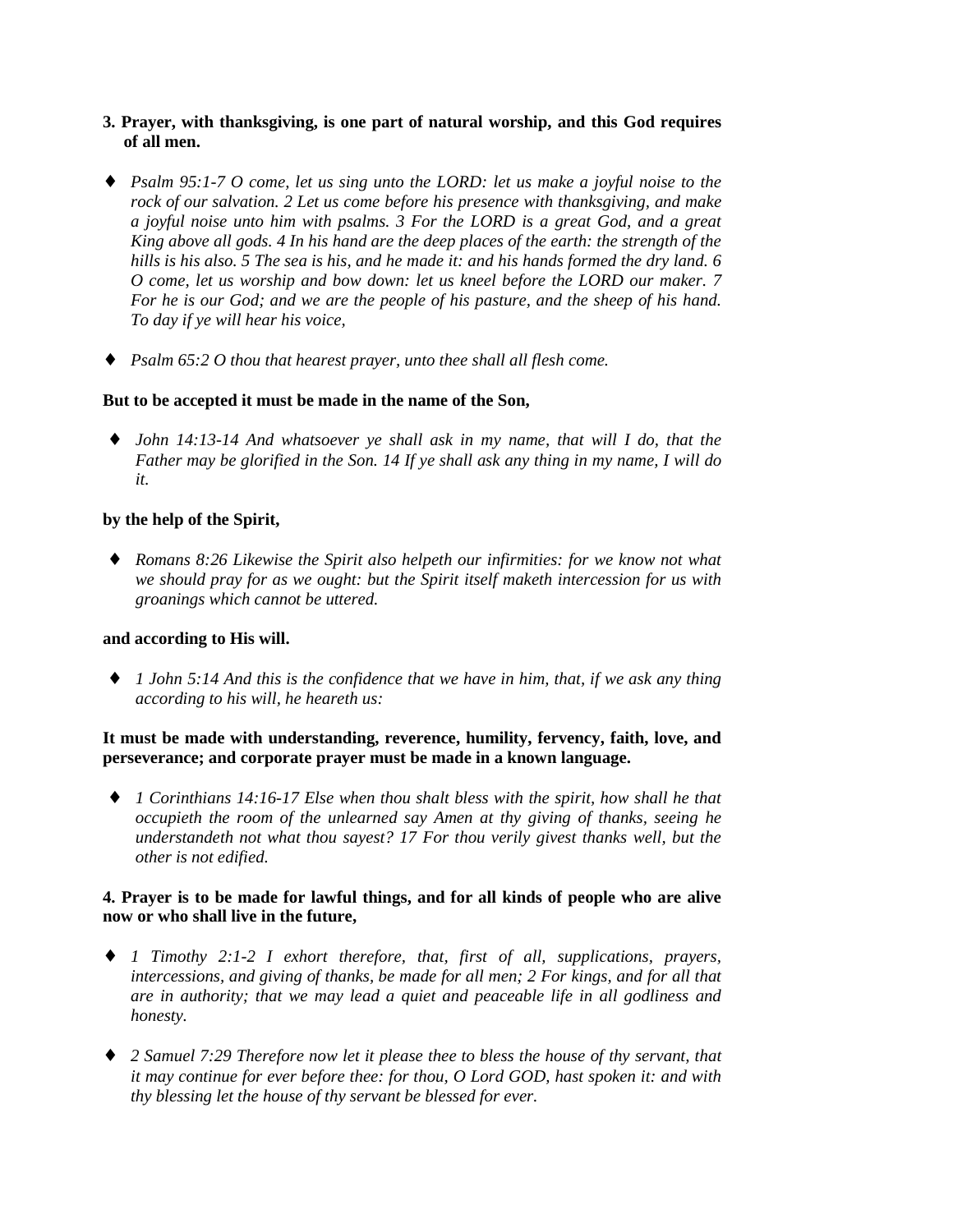#### **but not for the dead,**

♦ *2 Samuel 12:21-23 Then said his servants unto him, What thing is this that thou hast done? thou didst fast and weep for the child, while it was alive; but when the child was dead, thou didst rise and eat bread. 22 And he said, While the child was yet alive, I fasted and wept: for I said, Who can tell whether GOD will be gracious to me, that the child may live? 23 But now he is dead, wherefore should I fast? can I bring him back again? I shall go to him, but he shall not return to me.*

## **nor for those who are known to have sinned the 'sin leading to death'.**

♦ *1 John 5:16 If any man see his brother sin a sin which is not unto death, he shall ask, and he shall give him life for them that sin not unto death. There is a sin unto death: I do not say that he shall pray for it.*

## **5. The reading of the Scriptures,**

♦ *1 Timothy 4:13 Till I come, give attendance to reading, to exhortation, to doctrine.*

# **preaching and hearing the Word of God,**

- ♦ *2 Timothy 4:2 Preach the word; be instant in season, out of season; reprove, rebuke, exhort with all long-suffering and doctrine.*
- ♦ *Luke 8:18 Take heed therefore how ye hear: for whosoever hath, to him shall be given; and whosoever hath not, from him shall be taken even that which he seemeth to have.*

## **the teaching and admonishing of one another in psalms, hymns, and spiritual songs, singing with grace in our hearts to the Lord;**

- ♦ *Colossians 3:16 Let the word of Christ dwell in you richly in all wisdom; teaching and admonishing one another in psalms and hymns and spiritual songs, singing with grace in your hearts to the Lord.*
- ♦ *Ephesians 5:19 Speaking to yourselves in psalms and hymns and spiritual songs, singing and making melody in your heart to the Lord; as well as the administration of baptism*
- ♦ *Matthew 28:19-20 Go ye therefore, and teach all nations, baptizing them in the name of the Father, and of the Son, and of the Holy Ghost: 20 Teaching them to observe all things whatsoever I have commanded you: and, lo, I am with you alway, even unto the end of the world. Amen.*

## **and the Lord's Supper,**

♦ *1 Corinthians 11:26 For as often as ye eat this bread, and drink this cup, ye do shew the Lord's death till he come.*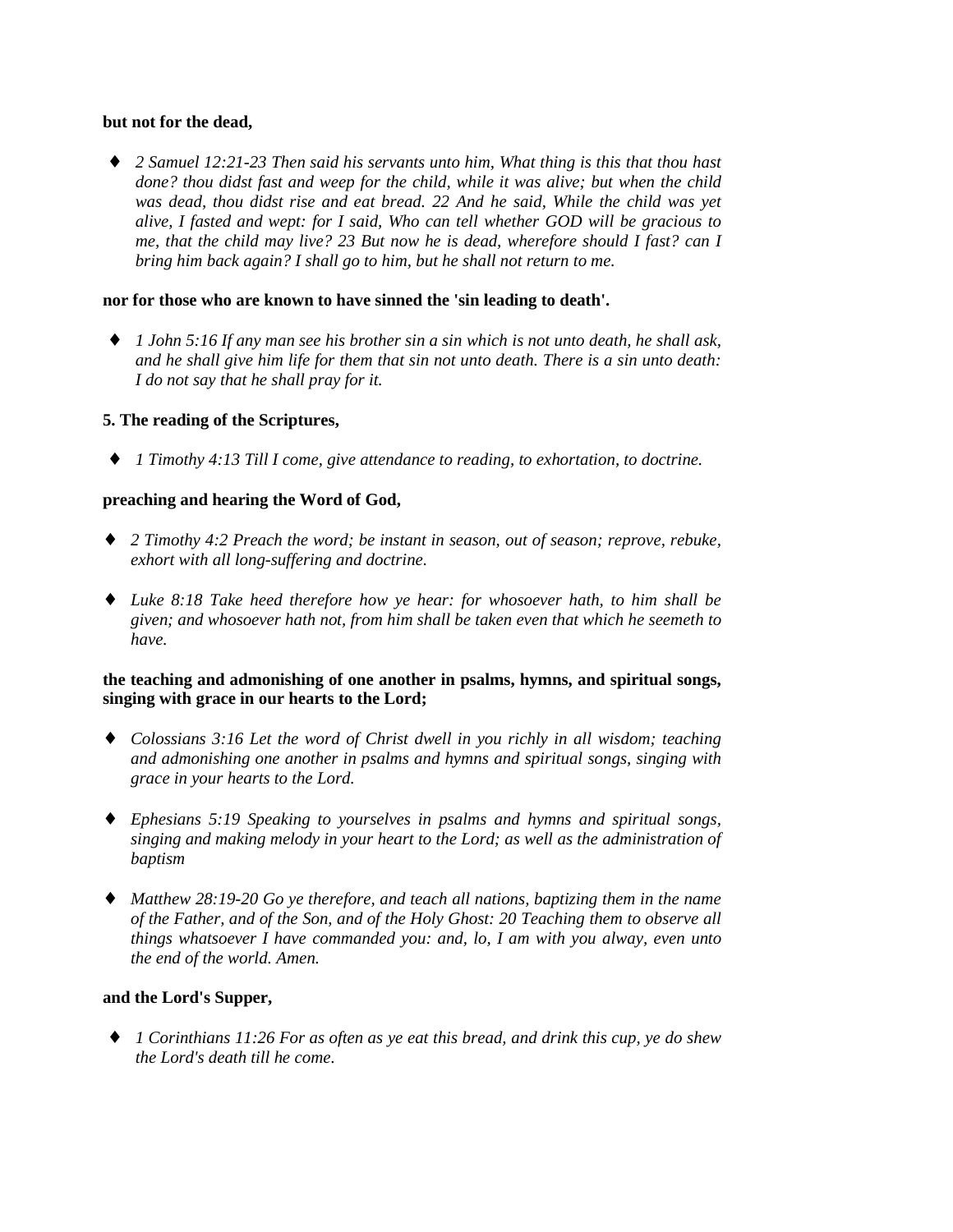**are all parts of the worship of God. These are to be performed in obedience to Him, with understanding, faith, reverence and godly fear. Also to be used in a holy and reverent manner on special occasions are times of solemn humiliation, fastings,**

- ♦ *Esther 4:16 Go, gather together all the Jews that are present in Shushan, and fast ye for me, and neither eat nor drink three days, night or day: I also and my maidens will fast likewise; and so will I go in unto the king, which is not according to the law: and if I perish, I perish.*
- ♦ *Joel 2:12 Therefore also now, saith the LORD, turn ye even to me with all your heart, and with fasting, and with weeping, and with mourning:*

#### **and thanksgivings.**

♦ *Exodus 15:1-19 Then sang Moses and the children of Israel this song unto the LORD, and spake, saying, I will sing unto the LORD, for he hath triumphed gloriously: the horse and his rider hath he thrown into the sea. 2 The LORD is my strength and song, and he is become my salvation: he is my God, and I will prepare him an habitation; my father's God, and I will exalt him. 3 The LORD is a man of war: the LORD is his name. 4 Pharaoh's chariots and his host hath he cast into the sea: his chosen captains also are drowned in the Red sea. 5 The depths have covered them: they sank into the bottom as a stone. 6 Thy right hand, O LORD, is become glorious in power: thy right hand, O LORD, hath dashed in pieces the enemy. 7 And in the greatness of thine excellency thou hast overthrown them that rose up against thee: thou sentest forth thy wrath, which consumed them as stubble. 8 And with the blast of thy nostrils the waters were gathered together, the floods stood upright as an heap, and the depths were congealed in the heart of the sea. 9 The enemy said, I will pursue, I will overtake, I will divide the spoil; my lust shall be satisfied upon them; I will draw my sword, my hand shall destroy them. 10 Thou didst blow with thy wind, the sea covered them: they sank as lead in the mighty waters. 11 Who is like unto thee, O LORD, among the gods? who is like thee, glorious in holiness, fearful in praises, doing wonders? 12 Thou stretchedst out thy right hand, the earth swallowed them. 13 Thou in thy mercy hast led forth the people which thou hast redeemed: thou hast guided them in thy strength unto thy holy habitation. 14 The people shall hear, and be afraid: sorrow shall take hold on the inhabitants of Palestina. 15 Then the dukes of Edom shall be amazed; the mighty men of Moab, trembling shall take hold upon them; all the inhabitants of Canaan shall melt away. 16 Fear And dread shall fall upon them; by the greatness of thine arm they shall be as still as a stone; till thy people pass over, O LORD, till the people pass over, which thou hast purchased. 17 Thou shalt bring them in, and plant them in the mountain of thine inheritance, in the place, O LORD, which thou hast made for thee to dwell in, in the Sanctuary, O Lord, which thy hands have established. 18 The LORD shall reign for ever and ever. 19*

*For the horse of Pharaoh went in with his chariots and with his horsemen into the sea, and the LORD brought again the waters of the sea upon them; but the children of Israel went on dry land in the midst of the sea.*

*Psalm 107:1 O give thanks unto the LORD, for he is good: for his mercy endureth for ever. 2 Let the redeemed of the LORD say so, whom he hath redeemed from the hand of the enemy; 3 And gathered them out of the lands, from the east, and from the west, from the north, and from the south. 4 They wandered in the wilderness in a*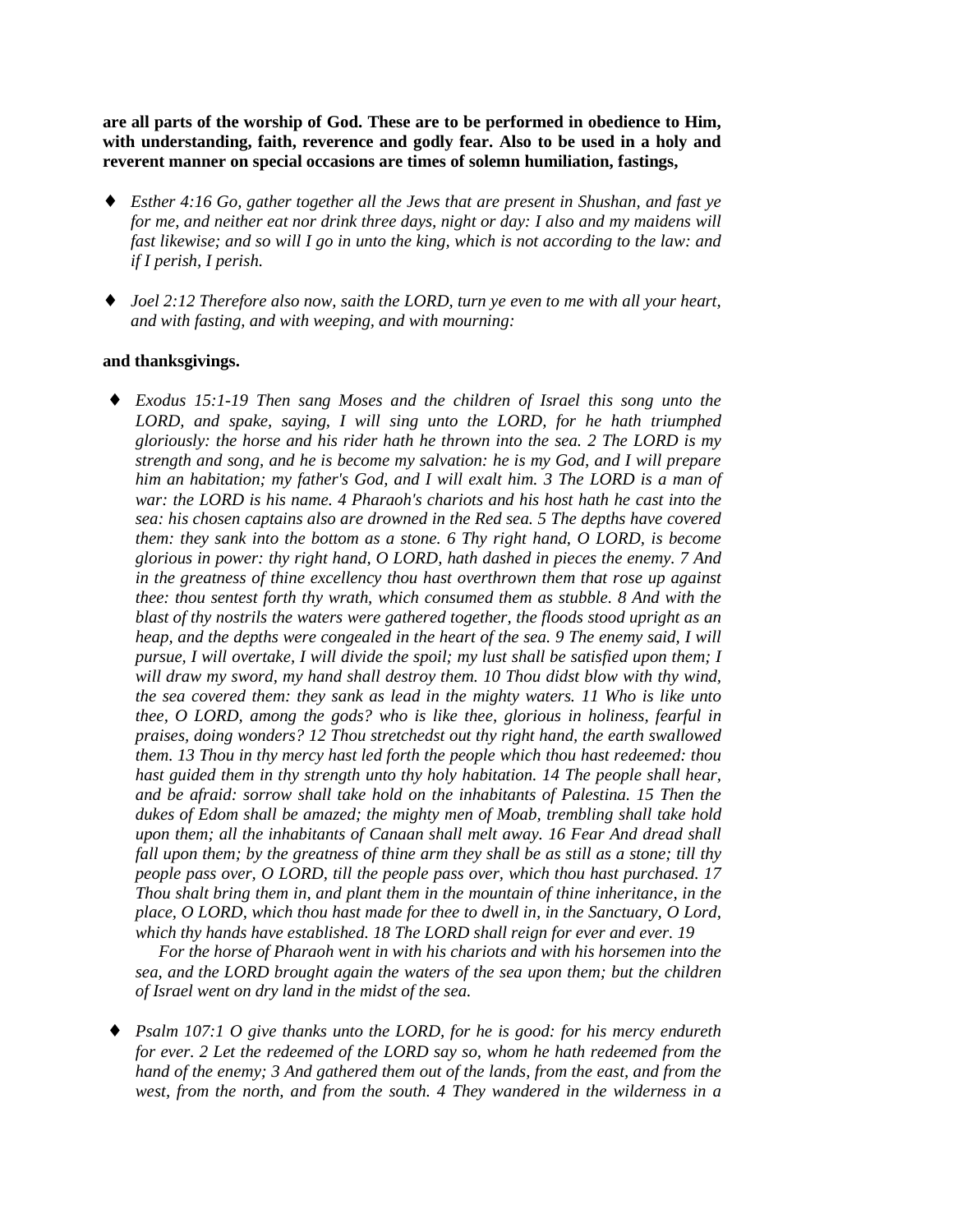*solitary way; they found no city to dwell in. 5 Hungry and thirsty, their soul fainted in them. 6 Then they cried unto the LORD in their trouble, and he delivered them out of their distresses. 7 And he led them forth by the right way, that they might go to a city of habitation. 8 Oh that men would praise the LORD for his goodness, and for his wonderful works to the children of men! 9 For he satisfieth the longing soul, and filleth the hungry soul with goodness. 10 Such as sit in darkness and in the shadow of death, being bound in affliction and iron; 11Because they rebelled against the words of God, and contemned the counsel of the most High: 12 Therefore he brought down their heart with labour; they fell down, and there was none to help. 13 Then they cried unto the LORD in their trouble, and he saved them out of their distresses. 14 He brought them out of darkness and the shadow of death, and brake their bands in sunder. 15 Oh that men would praise the LORD for his goodness, and for his wonderful works to the children of men! 16 For he hath broken the gates of brass, and cut the bars of iron in sunder. 17 Fools because of their transgression, and because of their iniquities, are afflicted. 18 Their soul abhorreth all manner of meat; and they draw near unto the gates of death. 19 Then they cry unto the LORD in their trouble, and he saveth them out of their distresses. 20 He sent his word, and healed them, and delivered them from their destructions. 21 Oh that men would praise the LORD for his goodness, and for his wonderful works to the children of men! 22And let them sacrifice the sacrifices of thanksgiving, and declare his works with rejoicing. 23 They that go down to the sea in ships, that do business in great waters; 24 These see the works of the LORD, and his wonders in the deep. 25 For he commandeth, and raiseth the stormy wind, which lifteth up the waves thereof. 26 They mount up to the heaven, they go down again to the depths: their soul is melted because of trouble. 27They reel to and fro, and stagger like a drunken man, and are at their wit's end. 28 Then they cry unto the LORD in their trouble, and he bringeth them out of their distresses. 29 He maketh the storm a calm, so that the waves thereof are still. 30 Then are they glad because they be quiet; so he bringeth them unto their desired haven. 31 Oh that men would praise the LORD for his goodness, and for his wonderful works to the children of men! 32 Let them exalt him also in the congregation of the people, and praise him in the assembly of the elders. 33 He turneth rivers into a wilderness, and the watersprings into dry ground; 34 A fruitful land into barrenness, for the wickedness of them that dwell therein. 35 He turneth the wilderness into a standing water, and dry ground into watersprings. 36 And there he maketh the hungry to dwell, that they may prepare a city for habitation; 37 And sow the fields, and plant vineyards, which may yield fruits of increase. 38 He blesseth them also, so that they are multiplied greatly; and suffereth not their cattle to decrease. 39 Again, they are minished and brought low through oppression, affliction, and sorrow. 40 He poureth contempt upon princes, and causeth them to wander in the wilderness, where there is no way. 41 Yet setteth he the poor on high from affliction, and maketh him families like a flock. 42 The righteous shall see it, and rejoice: and all iniquity shall stop her mouth. 43 Whoso is wise, and will observe these things, even they shall understand the lovingkindness of the LORD.*

- **6. Under the Gospel neither prayer nor any other part of religious worship is tied to, or made more acceptable by, any place in which it is performed or towards which it is directed. God is to be worshipped everywhere in spirit and in truth,**
- ♦ *John 4:21 Jesus saith unto her, Woman, believe me, the hour cometh, when ye shall neither in this mountain, nor yet at Jerusalem, worship the Father.*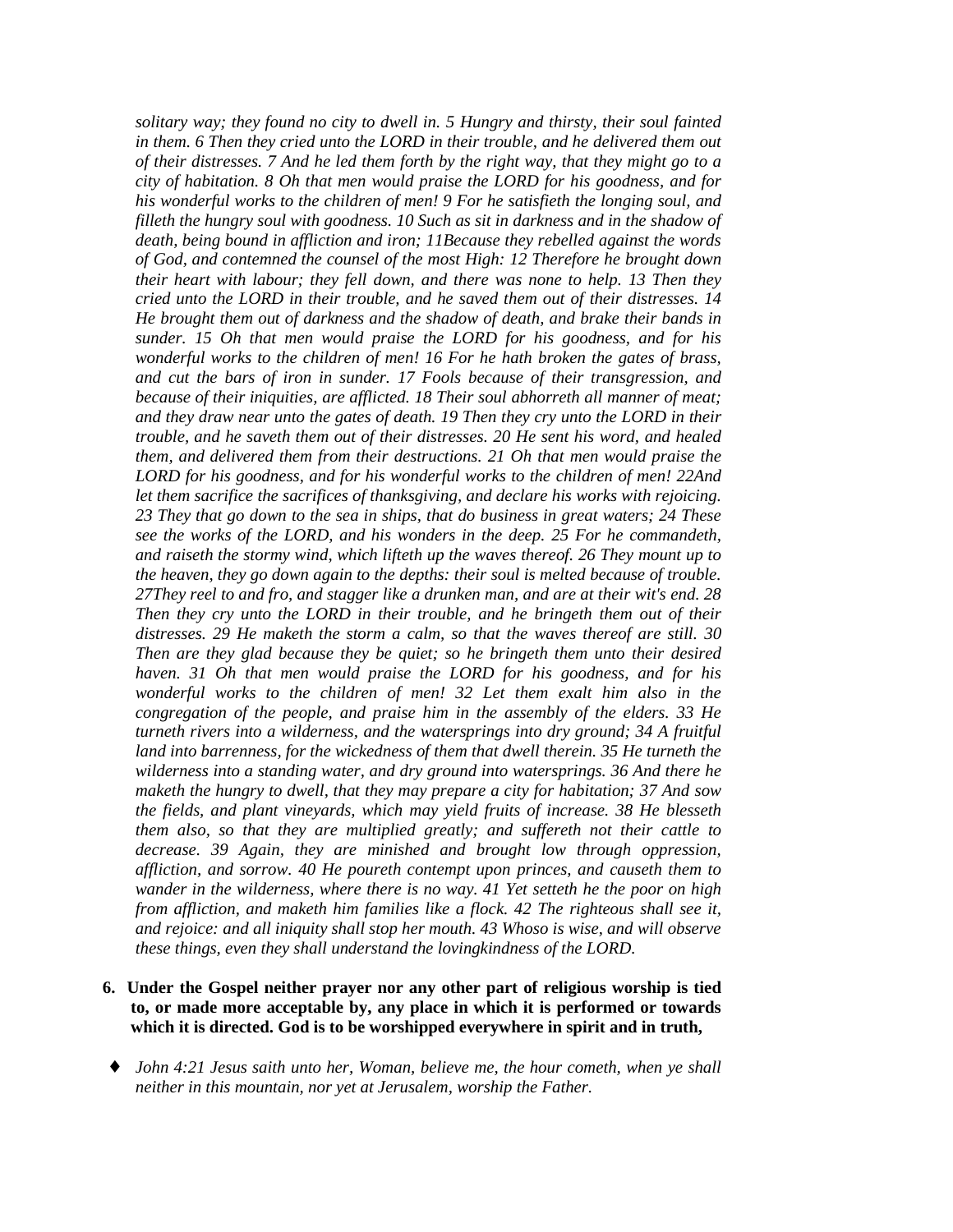- ♦ *Mal 1:11 For from the rising of the sun even unto the going down of the same my name shall be great among the Gentiles; and in every place incense shall be offered unto my name, and a pure offering: for my name shall be great among the heathen, saith the LORD of hosts.*
- ♦ *1 Timothy 2:8 I will therefore that men pray every where, lifting up holy hands, without wrath and doubting.*

## **whether in private families**

♦ *Acts 10:2 A devout man, and one that feared God with all his house, which gave much alms to the people, and prayed to God alway.*

## **daily,**

- ♦ *Matthew 6:11 Give us this day our daily bread.*
- ♦ *Psalm 55:17 Evening, and morning, and at noon, will I pray, and cry aloud: and he shall hear my voice.*

## **in secret by each individual,**

♦ *Matthew 6:6 But thou, when thou prayest, enter into thy closet, and when thou hast shut thy door, pray to thy Father which is in secret; and thy Father which seeth in secret shall reward thee openly.*

## **or solemnly in the public assemblies. These are not to be carelessly or willfully neglected or forsaken, when God by His Word and providence calls us to them.**

- ♦ *Hebrews 10:25 Not forsaking the assembling of ourselves together, as the manner of some is; but exhorting one another: and so much the more, as ye see the day approaching.*
- ♦ *Acts 2:42 And they continued stedfastly in the apostles' doctrine and fellowship, and in breaking of bread, and in prayers.*
- **7. As it is the law of nature that in general a proportion of time, by God's appointment, should be set apart for the worship of God, so He has given in His Word a positive, moral and perpetual commandment, binding upon all men, in all ages to this effect. He has particularly appointed one day in seven for a Sabbath to be kept holy for Him.**
- ♦ *Exodus 20:8 Remember the Sabbath day, to keep it holy.*

**From the beginning of the world to the resurrection of Christ this was the last day of the week, and from the resurrection of Christ it was changed to the first day of the week and called the Lord's Day.**

♦ *1 Corinthians 16:1-2 Now concerning the collection for the saints, as I have given order to the churches of Galatia, even so do ye. 2 Upon the first day of the week let*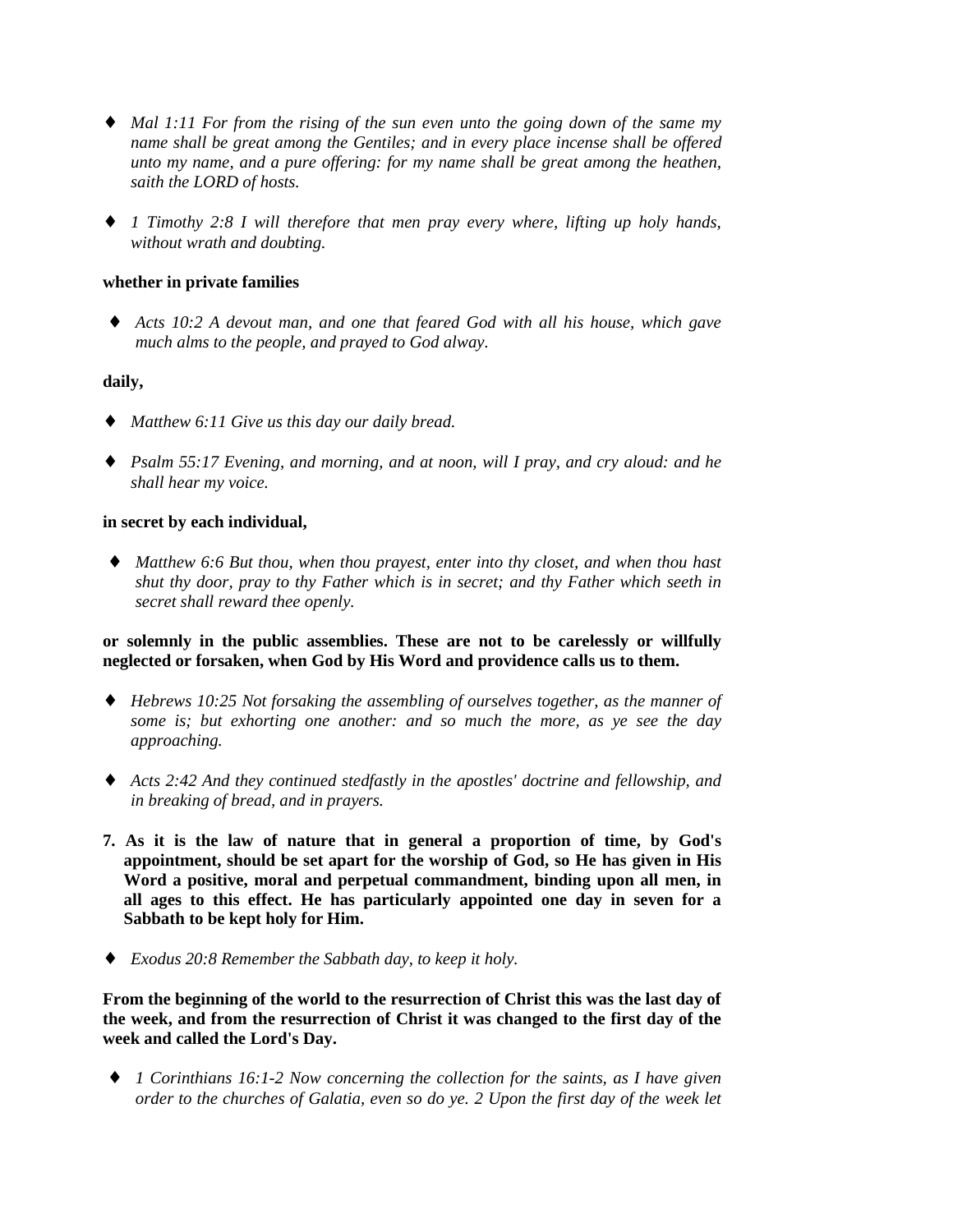*every one of you lay by him in store, as God hath prospered him, that there be no gatherings when I come.*

Acts 20:7 And upon the first day of the week, when the disciples came together to *break bread, Paul preached unto them, ready to depart on the morrow; and continued his speech until midnight.*

## **This is to be continued until the end of the world as the Christian Sabbath, the observation of the last day of the week having been abolished.**

- ♦ *Revelation 1:10 I was in the Spirit on the Lord's day, and heard behind me a great voice, as of a trumpet,*
- **8. The Sabbath is kept holy to the Lord by those who, after the necessary preparation of their hearts and prior arranging of their common affairs, observe all day a holy rest from their own works, words and thoughts about their worldly employment and recreations,**
- ♦ *Isaiah 58:13 If thou turn away thy foot from the Sabbath, from doing thy pleasure on my holy day; and call the Sabbath a delight, the holy of the LORD, honourable; and shalt honour him, not doing thine own ways, nor finding thine own pleasure, nor speaking thine own words:*
- ♦ *Nehemiah 13:15-22 In those days saw I in Judah some treading wine presses on the Sabbath, and bringing in sheaves, and lading asses; as also wine, grapes, and figs, and all manner of burdens, which they brought into Jerusalem on the Sabbath day: and I testified against them in the day wherein they sold victuals. 16 There dwelt men of Tyre also therein, which brought fish, and all manner of ware, and sold on the Sabbath unto the children of Judah, and in Jerusalem. 17 Then I contended with the nobles of Judah, and said unto them, What evil thing is this that ye do, and profane the Sabbath day? 18 Did not your fathers thus, and did not our God bring all this evil upon us, and upon this city? yet ye bring more wrath upon Israel by profaning the Sabbath. 19 And it came to pass, that when the gates of Jerusalem began to be dark before the Sabbath, I commanded that the gates should be shut, and charged that they should not be opened till after the Sabbath: and some of my servants set I at the gates, that there should no burden be brought in on the Sabbath day. 20 So the merchants and sellers of all kind of ware lodged without Jerusalem once or twice. 21 Then I testified against them, and said unto them, Why lodge ye about the wall? if ye do so again, I will lay hands on you. From that time forth came they no more on the Sabbath. 22 And I commanded the Levites that they should cleanse themselves, and that they should come and keep the gates, to sanctify the Sabbath day. Remember me, O my God, concerning this also, and spare me according to the greatness of thy mercy.*

## **and give themselves over to the public and private acts of worship for the whole time, and to carrying out duties of necessity and mercy.**

♦ *Matthew 12:1-13 At that time Jesus went on the Sabbath day through the corn; and his disciples were an hungered, and began to pluck the ears of corn, and to eat. 2 But when the Pharisees saw it, they said unto him, Behold, thy disciples do that which is*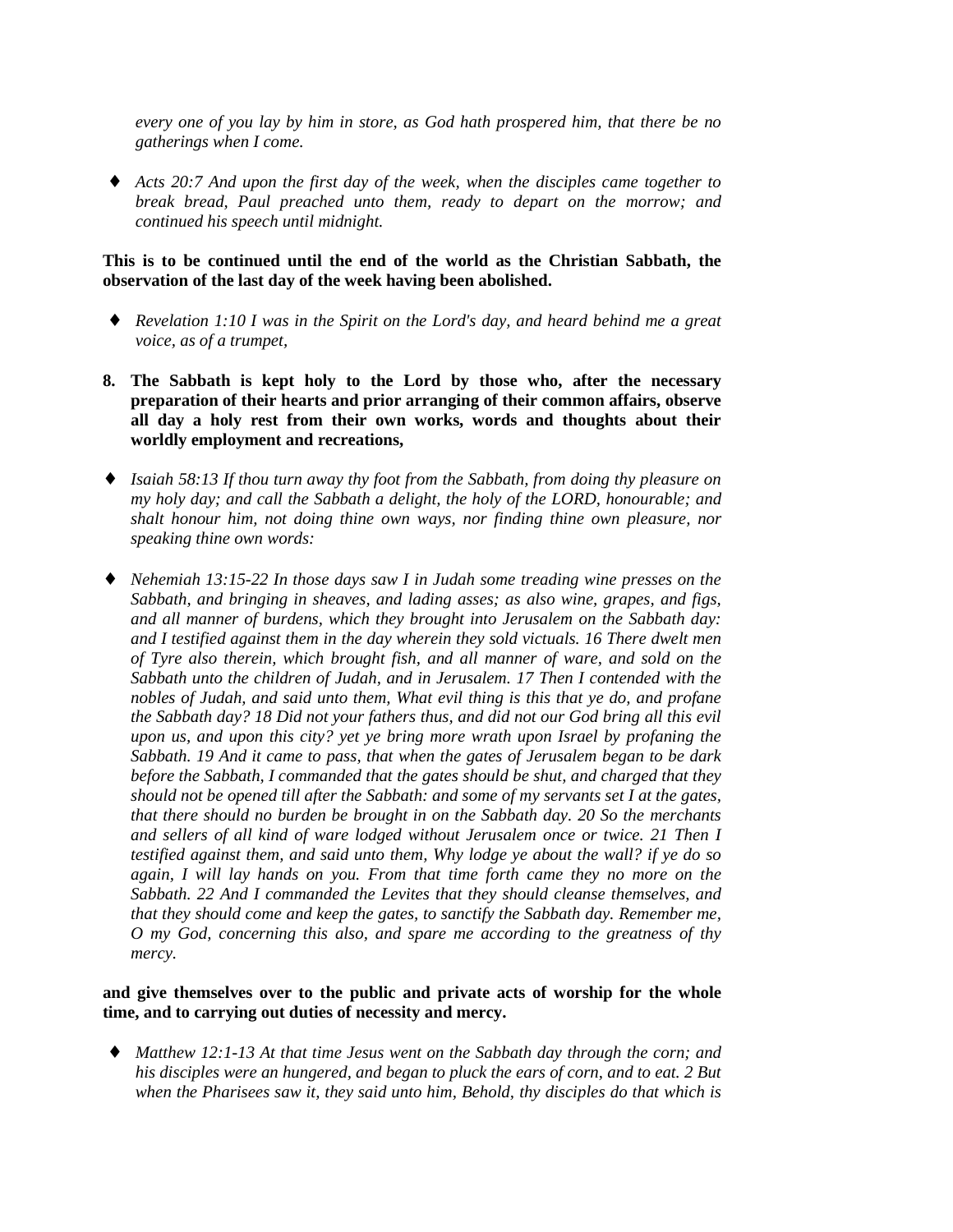*not lawful to do upon the Sabbath day. 3 But he said unto them, Have ye not read what David did, when he was an hundred, and they that were with him; 4 How he entered into the house of God, and did eat the shewbread, which was not lawful for him to eat, neither for them which were with him, but only for the priests? 5 Or have ye not read in the law, how that on the Sabbath days the priests in the temple profane the Sabbath, and are blameless? 6 But I say unto you, That in this place is one greater than the temple. 7 But if ye had known what this meaneth, I will have mercy, and not sacrifice, ye would not have condemned the guiltless. 8 For the Son of man is Lord even of the Sabbath day. 9 And when he was departed thence, he went into their synagogue: 10 And, behold, there was a man which had his hand withered. And they asked him, saying, Is it lawful to heal on the Sabbath days? that they might accuse him. 11 And he said unto them, What man shall there be among you, that shall have one sheep, and if it fall into a pit on the Sabbath day, will he not lay hold on it, and lift it out? 12 How much then is a man better than a sheep? Wherefore it is lawful to do well on the Sabbath days. 13 Then saith he to the man, Stretch forth thine hand. And he stretched it forth; and it was restored whole, like as the other.*

## **Chapter 23 Lawful Oaths and Vows**

- **1. A lawful oath is an act of religious worship, in which the person swearing in truth, righteousness, and judgment, solemnly calls God to witness what he swears,**
- ♦ *Exodus 20:7 Thou shalt not take the name of the LORD thy God in vain; for the LORD will not hold him guiltless that taketh his name in vain.*
- ♦ *Deuteronomy 10:20 Thou shalt fear the LORD thy God; him shalt thou serve, and to him shalt thou cleave, and swear by his name.*
- ♦ *Jeremiah 4:2 And thou shalt swear, The LORD liveth, in truth, in judgment, and in righteousness; and the nations shall bless themselves in him, and in him shall they glory.*

#### **and to judge him according to the truth or falsity of it.**

- ♦ *2 Chronicles 6:22-23 If a man sin against his neighbour, and an oath be laid upon him to make him swear, and the oath come before thine altar in this house; 23 Then hear thou from heaven, and do, and judge thy servants, by requiting the wicked, by recompensing his way upon his own head; and by justifying the righteous, by giving him according to his righteousness.*
- **2. Only by the name of God can a righteous oath be sworn, and only if it is used with the utmost fear of God and reverence. Therefore, to swear vainly or rashly by the glorious and awesome name of God, or to swear by any other name or thing, is sinful, and to be regarded with disgust and detestation.**
- ♦ *Matthew 5:34 But I say unto you, Swear not at all; neither by heaven; for it is God's throne:*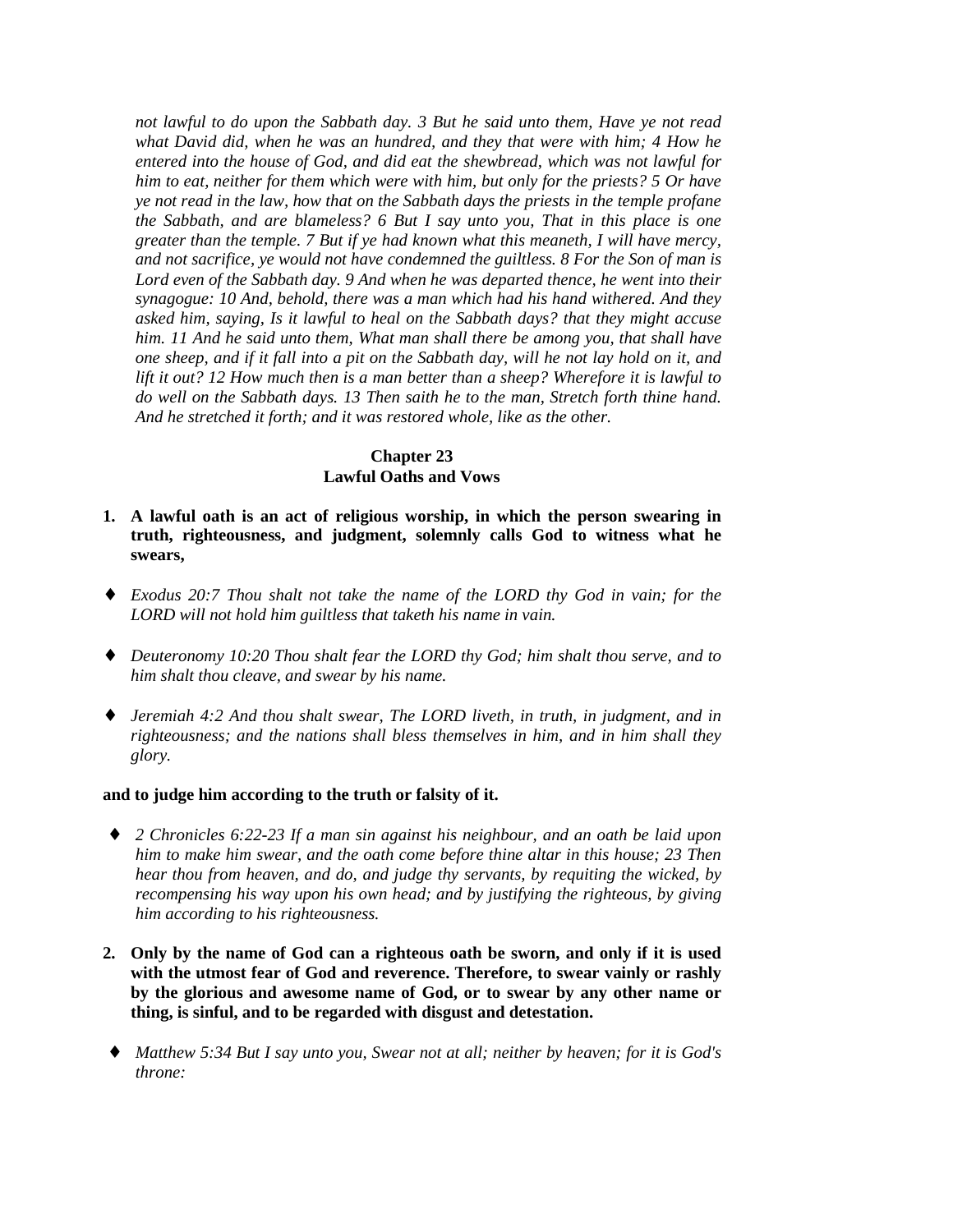- ♦ *Matthew 5:37 But let your communication be, Yea, yea; Nay, nay: for whatsoever is more than these cometh of evil.*
- ♦ *James 5:12 But above all things, my brethren, swear not, neither by heaven, neither by the earth, neither by any other oath: but let your yea be yea; and your nay, nay; lest ye fall into condemnation.*

#### **But in matters of weight and moment, for the confirmation of truth, and for the ending of strife, an oath is sanctioned by the Word of God.**

- ♦ *Hebrews 6:16 For men verily swear by the greater: and an oath for confirmation is to them an end of all strife.*
- ♦ *2 Corinthians 1:23 Moreover I call God for a record upon my soul, that to spare you I came not as yet unto Corinth.*

## **Therefore a lawful oath being imposed by a lawful authority can rightly be taken in such circumstances.**

- ♦ *Nehemiah 13:25 And I contended with them, and cursed them, and smote certain of them, and plucked off their hair, and made them swear by God, saying, Ye shall not give your daughters unto their sons, nor take their daughters unto your sons, or for yourselves.*
- **3. Whoever takes an oath sanctioned by the Word of God is bound to consider the weightiness of so solemn an act, and affirm or confess to nothing except that which he knows to be true. For by rash, false, and vain oaths, the Lord is provoked and because of them this land mourns.**
- ♦ *Lev 19:12 And ye shall not swear by my name falsely, neither shalt thou profane the name of thy God: I am the LORD.*
- ♦ *Jeremiah 23:10For the land is full of adulterers; for because of swearing the land mourneth; the pleasant places of the wilderness are dried up, and their course is evil, and their force is not right.*
- **4. An oath is to be taken in the plain and common sense of the words without equivocation or mental reservation.**
- ♦ *Psalm 24:4 He that hath clean hands, and a pure heart; who hath not lifted up his soul unto vanity, nor sworn deceitfully.*
- **5. A vow, which is not to be made to any creature but to God alone, is to be made and performed with all the utmost care and faithfulness.**
- ♦ *Psalm 76:11 Vow, and pay unto the LORD your God: let all that be round about him bring presents unto him that ought to be feared.*
- ♦ *Genesis 28:20-22And Jacob vowed a vow, saying, If God will be with me, and will keep me in this way that I go, and will give me bread to eat, and raiment to put on, 21*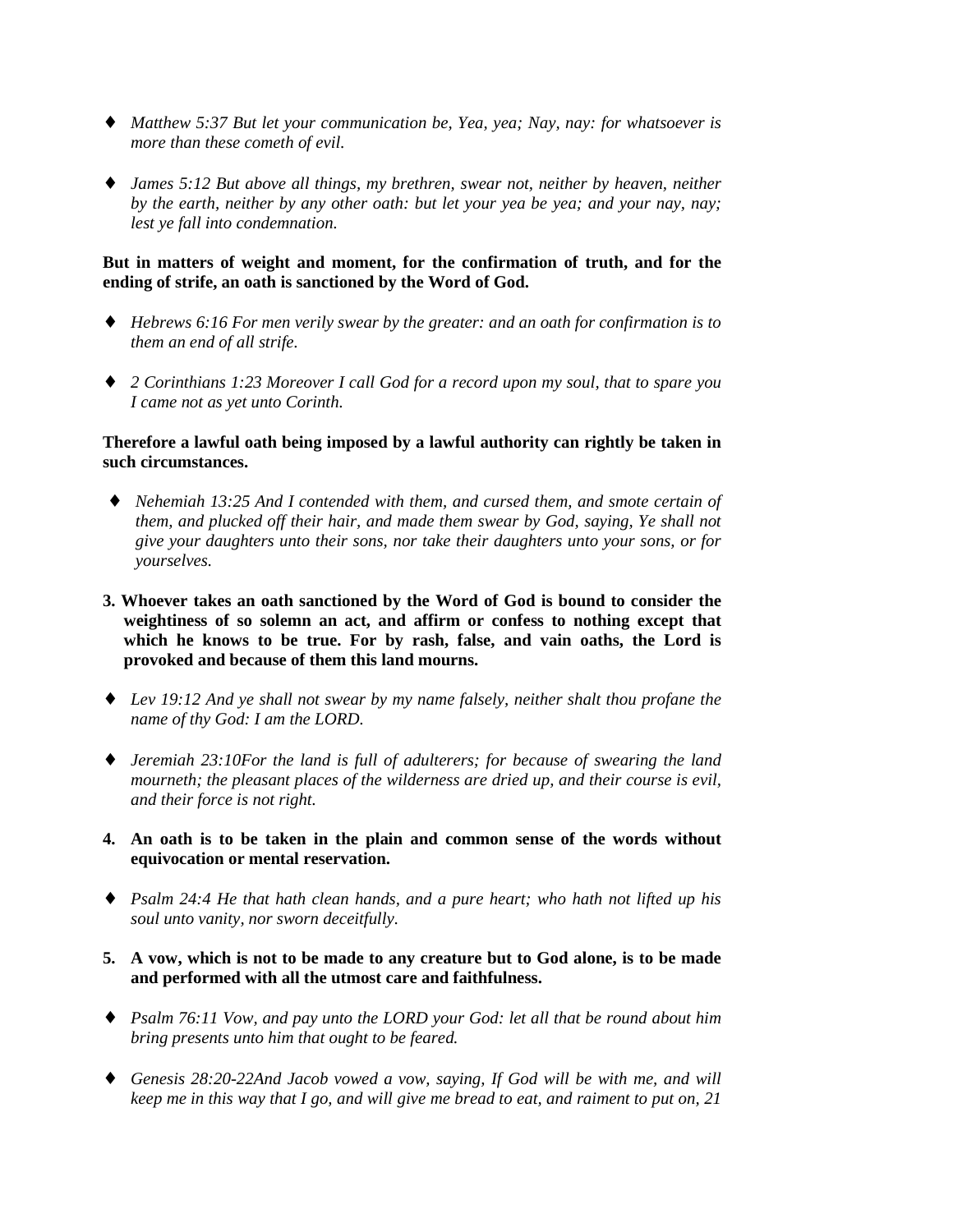*So that I come again to my father's house in peace; then shall the LORD be my God: 22 And this stone, which I have set for a pillar, shall be God's house: and of all that thou shalt give me I will surely give the tenth unto thee.*

## **But monastical vows (as in the Church of Rome) of a perpetual single life,**

- ♦ *1 Corinthians 7:2 Nevertheless, to avoid fornication, let every man have his own wife, and let every woman have her own husband.*
- ♦ *1 Corinthians 7:9 But if they cannot contain, let them marry: for it is better to marry than to burn.*

#### **professed poverty,**

♦ *Ephesians 4:28 Let him that stole steal no more: but rather let him labour, working with his hands the thing which is good, that he may have to give to him that needeth.*

#### **and regular obedience, so far from being degrees of higher perfection, are superstitious and sinful snares, in which no Christian may entangle himself.**

♦ *Matthew 19:11 But he said unto them, All men cannot receive this saying, save they to whom it is given.*

# **Chapter 24 The Civil Magistrate**

- **1. God, the supreme Lord and King of all the world, has ordained civil magistrates to be under Him, over the people, for His own glory and the public good. For this purpose He has armed them with the power of the sword, agement of those that do good, and for the punishment of evil-doers.**
- ♦ *Romans 13:1-4 Let every soul be subject unto the higher powers. For there is no power but of God: the powers that be are ordained of God. 2 Whosoever therefore resisteth the power, resisteth the ordinance of God: and they that resist shall receive to themselves damnation. 3 For rulers are not a terror to good works, but to the evil. Wilt thou then not be afraid of the power? do that which is good, and thou shalt have praise of the same: 4 For he is the minister of God to thee for good. But if thou do that which is evil, be afraid; for he beareth not the sword in vain: for he is the minister of God, a revenger to execute wrath upon him that doeth evil.*
- **2. It is lawful for Christians to accept and carry out the duties of a magistrate when called upon. In the performance of such office they are particularly responsible for maintaining justice and peace**
- ♦ *2 Samuel 23:3 The God of Israel said, the Rock of Israel spake to me, He that ruleth over men must be just, ruling in the fear of God.*
- ♦ *Psalm 82:3-4 Defend the poor and fatherless: do justice to the afflicted and needy. 4 Deliver the poor and needy: rid them out of the hand of the wicked.*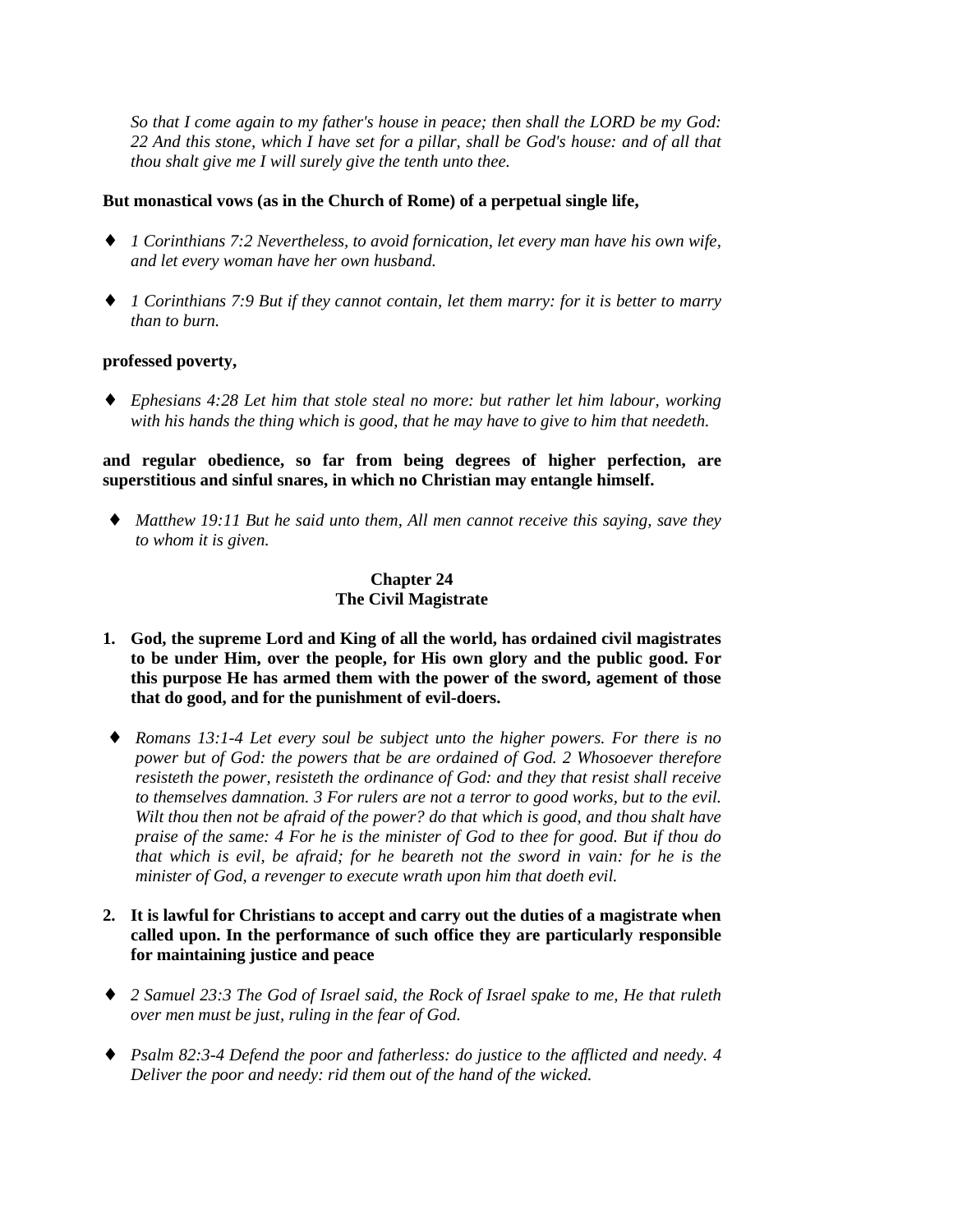**by application of the right and beneficial laws of the nation. Also, to maintain justice and peace, they may lawfully (under the New Testament) engage in war if it is just and essential.**

- ♦ *Luke 3:14 And the soldiers likewise demanded of him, saying, And what shall we do? And he said unto them, Do violence to no man, neither accuse any falsely; and be content with your wages.*
- **3. Because civil magistrates are established by God for the purposes previously defined, we ought to be subject to all their lawful commands as part of our obedience to God, not only to avoid punishment, but for conscience sake.**
- ♦ *Romans 13:5-7 Wherefore ye must needs be subject, not only for wrath, but also for conscience sake. 6 For this cause pay ye tribute also: for they are God's ministers, attending continually upon this very thing. 7 Render therefore to all their dues: tribute to whom tribute is due; custom to whom custom; fear to whom fear; honour to whom honour.*
- ♦ *1 Peter 2:17 Honour all men. Love the brotherhood. Fear God. Honour the king.*

**We ought also to make supplications and prayers for rulers and all that are in authority, that under them we may live a quiet and peaceable life, in all godliness and honesty.**

♦ *1 Timothy 2:1-2 I exhort therefore, that, first of all, supplications, prayers, intercessions, and giving of thanks, be made for all men; 2 For kings, and for all that are in authority; that we may lead a quiet and peaceable life in all godliness and honesty.*

#### **Chapter 25 Marriage**

- **1. Marriage is to be between one man and one woman. It is not lawful for any man to have more than one wife, nor for any woman to have more than one husband, at the same time.**
- ♦ *Genesis 2:24 Therefore shall a man leave his father and his mother, and shall cleave unto his wife: and they shall be one flesh.*
- ♦ *Matthew 2:15 And was there until the death of Herod: that it might be fulfilled which was spoken of the Lord by the prophet, saying, Out of Egypt have I called my son.*
- ♦ *Matthew 19:5-6 And said, For this cause shall a man leave father and mother, and shall cleave to his wife: and they twain shall be one flesh? 6 Wherefore they are no more twain, but one flesh. What therefore God hath joined together, let not man put asunder.*
- **2. Marriage was ordained for the mutual help of husband and wife, for the increase of mankind with a legitimate issue, and for preventing uncleanness.**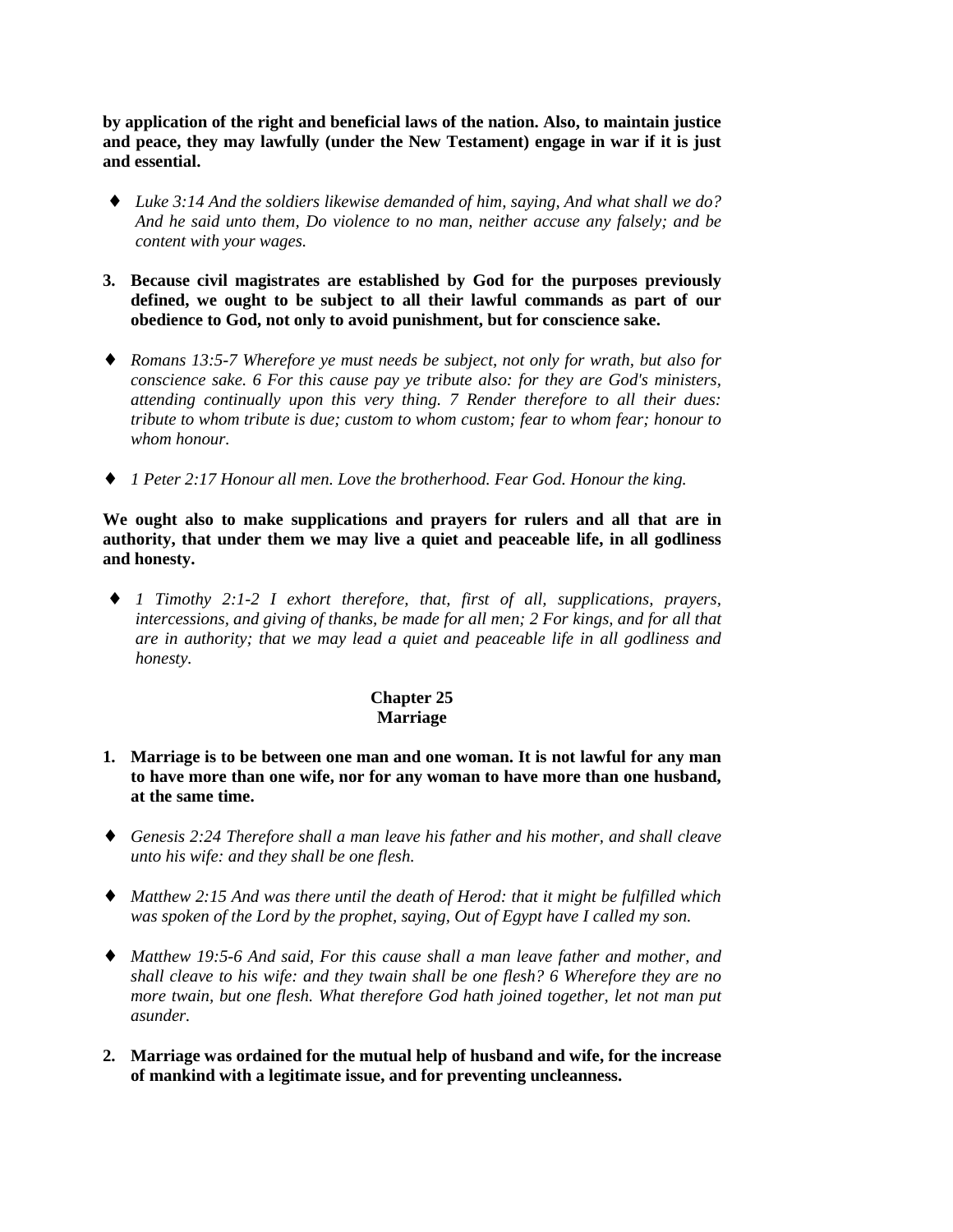- ♦ *Genesis 2:18 And the LORD God said, It is not good that the man should be alone; I will make him an help meet for him.*
- ♦ *Genesis 1:28 And God blessed them, and God said unto them, Be fruitful, and multiply, and replenish the earth, and subdue it: and have dominion over the fish of the sea, and over the fowl of the air, and over every living thing that moveth upon the earth.*
- ♦ *1 Corinthians 7:2,9 Nevertheless, to avoid fornication, let every man have his own wife, and let every woman have her own husband. 9 But if they cannot contain, let them marry: for it is better to marry than to burn.*
- **3. It is lawful for all sorts of people to marry if they are able with judgment to give their consent.**
- ♦ *Hebrews 13:4 Marriage is honourable in all, and the bed undefiled: but whoremongers and adulterers God will judge.*
- ♦ *1 Timothy 4:3 Forbidding to marry, and commanding to abstain from meats, which God hath created to be received with thanksgiving of them which believe and know the truth.*

## **But it is the duty of Christians to marry in the Lord,**

♦ *1 Corinthians 7:39 The wife is bound by the law as long as her husband liveth; but if her husband be dead, she is at liberty to be married to whom she will; only in the Lord.*

**and therefore those who profess the true religion should not marry with infidels or idolaters. Nor should those who are godly be unequally yoked by marrying with those who are wicked in their life or who maintain heretical teaching condemned to judgment.**

♦ *Nehemiah 13:25-27 And I contended with them, and cursed them, and smote certain of them, and plucked off their hair, and made them swear by God, saying, Ye shall not give your daughters unto their sons, nor take their daughters unto your sons, or for yourselves. 26 Did not Solomon king of Israel sin by these things? yet among many nations was there no king like him, who was beloved of his God, and God made him king over all Israel: nevertheless even him did outlandish women cause to sin. 27 Shall we then hearken unto you to do all this great evil, to transgress against our God in marrying strange wives?*

#### **4. Marriage ought not to be within the degrees of consanguinity or affinity [i.e. a relationship by blood or by a common ancestor] forbidden in the Word,**

♦ *Leviticus 18:1-30 And the LORD spake unto Moses, saying, 2 Speak unto the children of Israel, and say unto them, I am the LORD your God. 3 After the doings of the land of Egypt, wherein ye dwelt, shall ye not do: and after the doings of the land of Canaan, whither I bring you, shall ye not do: neither shall ye walk in their ordinances. 4 Ye shall do my judgments, and keep mine ordinances, to walk therein:*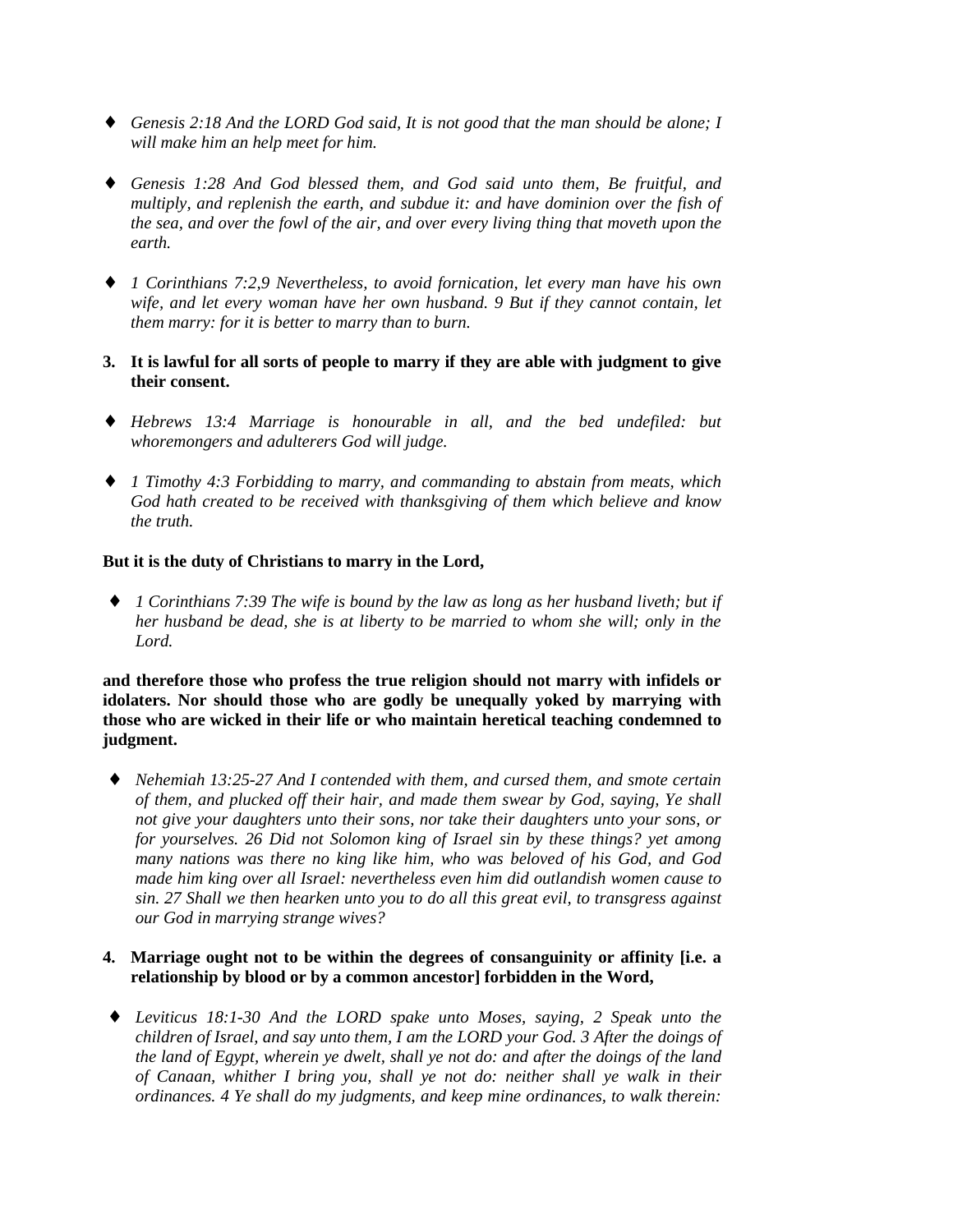*I am the LORD your God. 5 Ye shall therefore keep my statutes, and my judgments: which if a man do, he shall live in them: I am the LORD. 6 None of you shall approach to any that is near of kin to him, to uncover their nakedness: I am the LORD. 7 The nakedness of thy father, or the nakedness of thy mother, shalt thou not uncover: she is thy mother; thou shalt not uncover her nakedness. 8 The nakedness of thy father's wife shalt thou not uncover: it is thy father's nakedness. 9 The nakedness of thy sister, the daughter of thy father, or daughter of thy mother, whether she be born at home, or born abroad, even their nakedness thou shalt not uncover. 10 The nakedness of thy son's daughter, or of thy daughter's daughter, even their nakedness thou shalt not uncover: for theirs is thine own nakedness. 11 The nakedness of thy father's wife's daughter, begotten of thy father, she is thy sister, thou shalt not uncover her nakedness. 12 Thou shalt not uncover the nakedness of thy father's sister: she is thy father's near kinswoman. 13 Thou shalt not uncover the nakedness of thy mother's sister: for she is thy mother's near kinswoman. 14 Thou shalt not uncover the nakedness of thy father's brother, thou shalt not approach to his wife: she is thine aunt. 15 Thou shalt not uncover the nakedness of thy daughter in law: she is thy son's wife; thou shalt not uncover her nakedness. 16 Thou shalt not uncover the nakedness of thy brother's wife: it is thy brother's nakedness. 17 Thou shalt not uncover the nakedness of a woman and her daughter, neither shalt thou take her son's daughter, or her daughter's daughter, to uncover her nakedness; for they are her near kinswomen: it is wickedness. 18 Neither shalt thou take a wife to her sister, to vex her, to uncover her nakedness, beside the other in her life time. 19 Also thou shalt not approach unto a woman to uncover her nakedness, as long as she is put apart for her uncleanness. 20 Moreover thou shalt not lie carnally with thy neighbour's wife, to defile thyself with her. 21 And thou shalt not let any of thy seed pass through the fire to Molech, neither shalt thou profane the name of thy God: I am the LORD. 22 Thou shalt not lie with mankind, as with womankind: it is abomination. 23 Neither shalt thou lie with any beast to defile thyself therewith: neither shall any woman stand before a beast to lie down thereto: it is confusion. 24 Defile not ye yourselves in any of these things: for in all these the nations are defiled which I cast out before you: 25 And the land is defiled: therefore I do visit the iniquity thereof upon it, and the land itself vomiteth out her inhabitants. 26 Ye shall therefore keep my statutes and my judgments, and shall not commit any of these abominations; neither any of your own nation, nor any stranger that sojourneth among you: 27 (For all these abominations have the men of the land done, which were before you, and the land is defiled;) 28 That the land spue not you out also, when ye defile it, as it spued out the nations that were before you. 29 For whosoever shall commit any of these abominations, even the souls that commit them shall be cut off from among their people. 30 Therefore shall ye keep mine ordinance, that ye commit not any one of these abominable customs, which were committed before you, and that ye defile not yourselves therein: I am the LORD your God.*

**nor can such incestuous marriages ever be made lawful by any law of man or consent of parties so that such persons may live together as man and wife.**

- ♦ *Mark 6:18 For John had said unto Herod, It is not lawful for thee to have thy brother's wife.*
- ♦ *1 Corinthians 5:1 It is reported commonly that there is fornication among you, and such fornication as is not so much as named among the Gentiles, that one should have his father's wife.*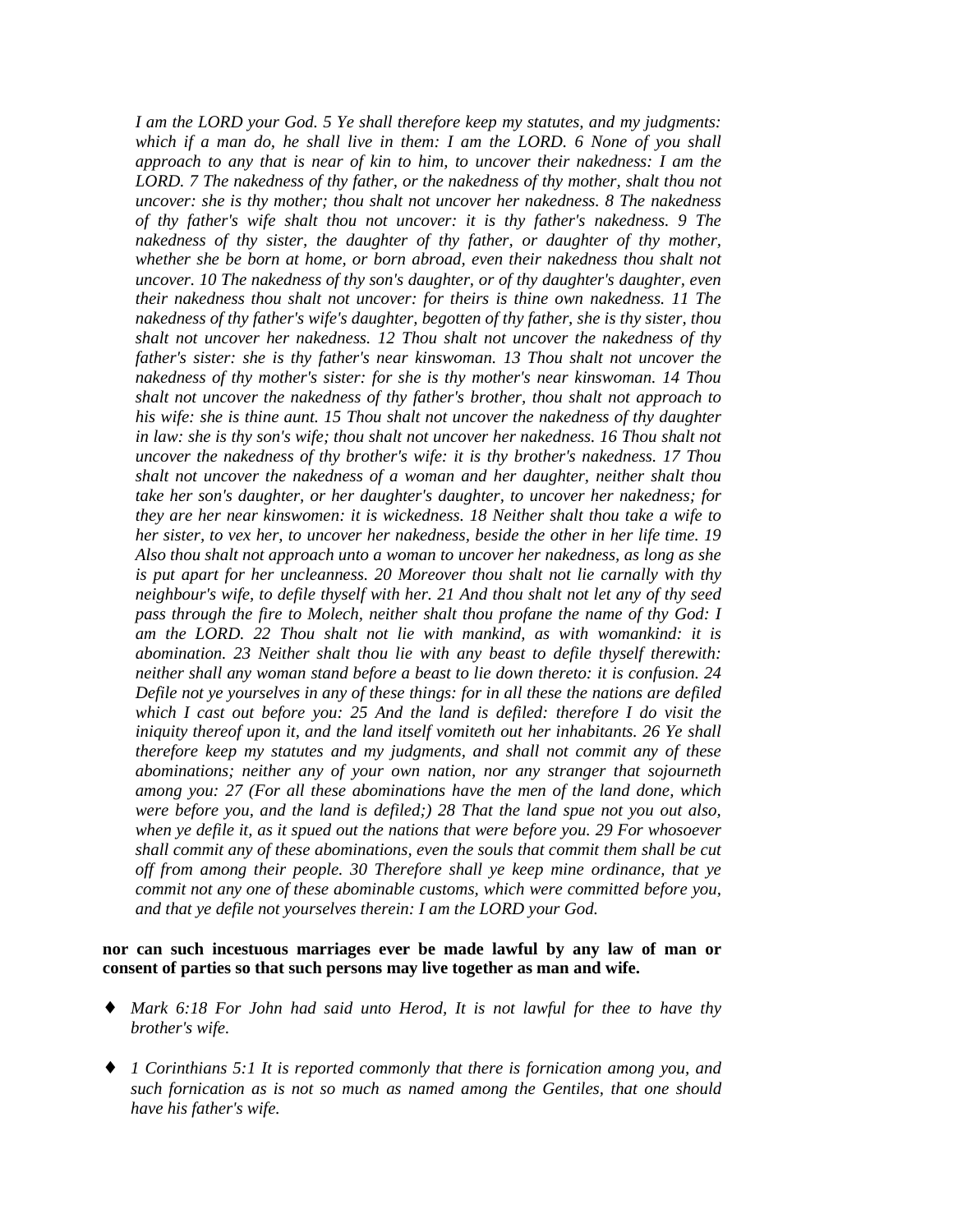# **Chapter 26 The Church**

- **1. The catholic or universal Church, which may be called invisible (in respect of the internal work of the Spirit and truth of grace) consists of the entire number of the elect, all those who have been, who are, or who shall be gathered into one under Christ, Who is the Head. This universal Church is the wife, the body, the fullness of Him Who fills all in all.**
- ♦ *Hebrews 12:23 To the general assembly and church of the firstborn, which are written in heaven, and to God the Judge of all, and to the spirits of just men made perfect,*
- ♦ *Colossians 1:18 And he is the head of the body, the church: who is the beginning, the firstborn from the dead; that in all things he might have the preeminence.*
- ♦ *Ephesians 1:10 That in the dispensation of the fullness of times he might gather together in one all things in Christ, both which are in heaven, and which are on earth; even in him:*
- ♦ *Ephesians 1:22-23 And hath put all things under his feet, and gave him to be the head over all things to the church, 23 Which is his body, the fullness of him that filleth all in all.*
- ♦ *Ephesians 5:23 For the husband is the head of the wife, even as Christ is the head of the church: and he is the Saviour of the body.*
- ♦ *Ephesians 5:27 That he might present it to himself a glorious church, not having spot, or wrinkle, or any such thing; but that it should be holy and without blemish.*
- ♦ *Ephesians 5:32 This is a great mystery: but I speak concerning Christ and the church.*
- **2. All people throughout the world who profess the faith of the Gospel and obedience to Christ on its terms, and who do not destroy their profession by any errors which contradict or overthrow Gospel fundamentals, or by unholy behavior, are visible saints**
- ♦ *1 Corinthians 1:2 Unto the church of God which is at Corinth, to them that are sanctified in Christ Jesus, called to be saints, with all that in every place call upon the name of Jesus Christ our Lord, both theirs and ours:*
- ♦ *Acts 11:26 And when he had found him, he brought him unto Antioch. And it came to pass, that a whole year they assembled themselves with the church, and taught much people. And the disciples were called Christians first in Antioch.*

**and may be regarded as such. All individual congregations ought to be constituted of such people.**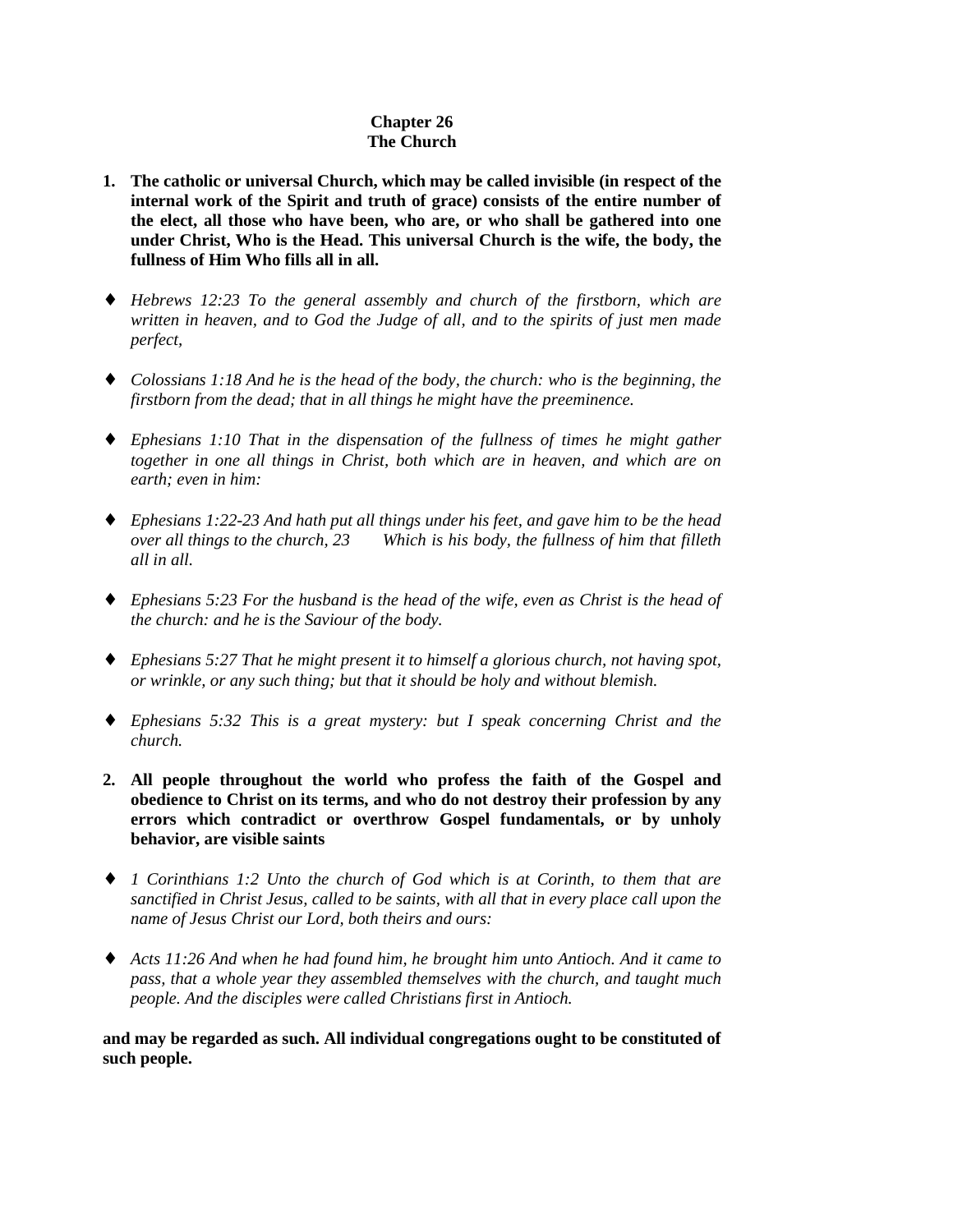- ♦ *Romans 1:7 To all that be in Rome, beloved of God, called to be saints: Grace to you and peace from God our Father, and the Lord Jesus Christ.*
- ♦ *Ephesians 1:20-22 Which he wrought in Christ, when he raised him from the dead, and set him at his own right hand in the heavenly places, 21 Far above all principality, and power, and might, and dominion, and every name that is named, not only in this world, but also in that which is to come: 22 And hath put all things under his feet, and gave him to be the head over all things to the church,*

#### **3. The purest churches under Heaven are subject to mixture and error,**

- ♦ *1 Corinthians 5:1-13 It is reported commonly that there is fornication among you, and such fornication as is not so much as named among the Gentiles, that one should have his father's wife. 2 And ye are puffed up, and have not rather mourned, that he that hath done this deed might be taken away from among you. 3 For I verily, as absent in body, but present in spirit, have judged already, as though I were present, concerning him that hath so done this deed, 4 In the name of our Lord Jesus Christ, when ye are gathered together, and my spirit, with the power of our Lord Jesus Christ, 5 To deliver such an one unto Satan for the destruction of the flesh, that the spirit may be saved in the day of the Lord Jesus. 6 Your glorying is not good. Know ye not that a little leaven leaveneth the whole lump? 7 Purge out therefore the old leaven, that ye may be a new lump, as ye are unleavened. For even Christ our passover is sacrificed for us: 8 Therefore let us keep the feast, not with old leaven, neither with the leaven of malice and wickedness; but with the unleavened bread of sincerity and truth. 9 I wrote unto you in an epistle not to company with fornicators: 10 Yet not altogether with the fornicators of this world, or with the covetous, or extortioners, or with idolaters; for then must ye needs go out of the world. 11 But now I have written unto you not to keep company, if any man that is called a brother be a fornicator, or covetous, or an idolater, or a railer, or a drunkard, or an extortioner; with such an one no not to eat. 12 For what have I to do to judge them also that are without? do not ye judge them that are within? 13 But them that are without God judgeth. Therefore put away from among yourselves that wicked person.*
- ♦ *Revelation 2:1-29 Unto the angel of the church of Ephesus write; These things saith he that holdeth the seven stars in his right hand, who walketh in the midst of the seven golden candlesticks; 2 I know thy works, and thy labour, and thy patience, and how thou canst not bear them which are evil: and thou hast tried them which say they are apostles, and are not, and hast found them liars: 3 And hast borne, and hast patience, and for my name's sake hast laboured, and hast not fainted. 4 Nevertheless I have somewhat against thee, because thou hast left thy first love. 5 Remember therefore from whence thou art fallen, and repent, and do the first works; or else I will come unto thee quickly, and will remove thy candlestick out of his place, except thou repent. 6 But this thou hast, that thou hatest the deeds of the Nicolaitans, which I also hate. 7 He that hath an ear, let him hear what the Spirit saith unto the churches; To him that overcometh will I give to eat of the tree of life, which is in the midst of the paradise of God. 8 And unto the angel of the church in Smyrna write; These things saith the first and the last, which was dead, and is alive; 9 I know thy works, and tribulation, and poverty, (but thou art rich) and I know the blasphemy of them which say they are Jews, and are not, but are the synagogue of Satan. 10 Fear none of those things which thou shalt suffer: behold, the devil shall cast some of you into prison,*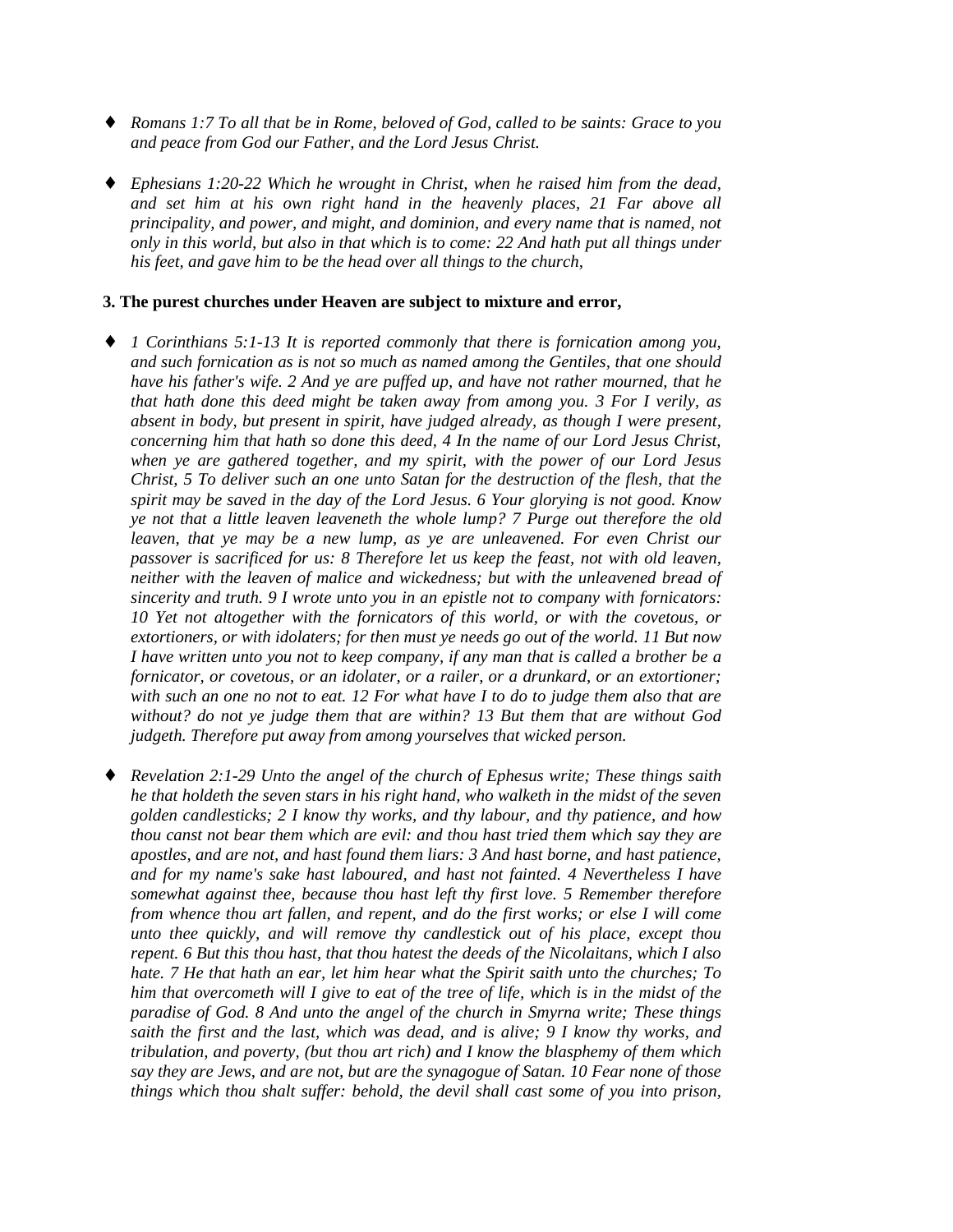*that ye may be tried; and ye shall have tribulation ten days: be thou faithful unto death, and I will give thee a crown of life. 11 He that hath an ear, let him hear what the Spirit saith unto the churches; He that overcometh shall not be hurt of the second death. 12 And to the angel of the church in Pergamos write; These things saith he which hath the sharp sword with two edges; 13 I know thy works, and where thou dwellest, even where Satan's seat is: and thou holdest fast my name, and hast not denied my faith, even in those days wherein Antipas was my faithful martyr, who was slain among you, where Satan dwelleth. 14 But I have a few things against thee, because thou hast there them that hold the doctrine of Balaam, who taught Balac to cast a stumblingblock before the children of Israel, to eat things sacrificed unto idols, and to commit fornication. 15 So hast thou also them that hold the doctrine of the Nicolaitans, which thing I hate. 16 Repent; or else I will come unto thee quickly, and will fight against them with the sword of my mouth. 17 He that hath an ear, let him hear what the Spirit saith unto the churches; To him that overcometh will I give to eat of the hidden manna, and will give him a white stone, and in the stone a new name written, which no man knoweth saving he that receiveth it. 18 And unto the angel of the church in Thyatira write; These things saith the Son of God, who hath his eyes like unto a flame of fire, and his feet are like fine brass; 19 I know thy works, and charity, and service, and faith, and thy patience, and thy works; and the last to be more than the first. 20 Notwithstanding I have a few things against thee, because thou sufferest that woman Jezebel, which calleth herself a prophetess, to teach and to seduce my servants to commit fornication, and to eat things sacrificed unto idols. 21 And I gave her space to repent of her fornication; and she repented not. 22 Behold, I will cast her into a bed, and them that commit adultery with her into great tribulation, except they repent of their deeds. 23 And I will kill her children with death; and all the churches shall know that I am he which searcheth the reins and hearts: and I will give unto every one of you according to your works. 24 But unto you I say, and unto the rest in Thyatira, as many as have not this doctrine, and which have not known the depths of Satan, as they speak; I will put upon you none other burden. 25 But that which ye have already hold fast till I come. 26 And he that overcometh, and keepeth my works unto the end, to him will I give power over the nations: 27 And he shall rule them with a rod of iron; as the vessels of a potter shall they be broken to shivers: even as I received of my Father. 28 And I will give him the morning star. 29 He that hath an ear, let him hear what the Spirit saith unto the churches.*

♦ *Revelation 3:1- And unto the angel of the church in Sardis write; These things saith he that hath the seven Spirits of God, and the seven stars; I know thy works, that thou hast a name that thou livest, and art dead. 2 Be watchful, and strengthen the things which remain, that are ready to die: for I have not found thy works perfect before God. 3 Remember therefore how thou hast received and heard, and hold fast, and repent. If therefore thou shalt not watch, I will come on thee as a thief, and thou shalt not know what hour I will come upon thee. 4 Thou hast a few names even in Sardis which have not defiled their garments; and they shall walk with me in white: for they are worthy. 5 He that overcometh, the same shall be clothed in white raiment; and I will not blot out his name out of the book of life, but I will confess his name before my Father, and before his angels. 6 He that hath an ear, let him hear what the Spirit saith unto the churches. 7 And to the angel of the church in Philadelphia write; These things saith he that is holy, he that is true, he that hath the key of David, he that openeth, and no man shutteth; and shutteth, and no man openeth; 8 I know thy works: behold, I have set before thee an open door, and no man can shut it: for thou hast a little strength, and hast kept my word, and hast not denied my name. 9 Behold, I will*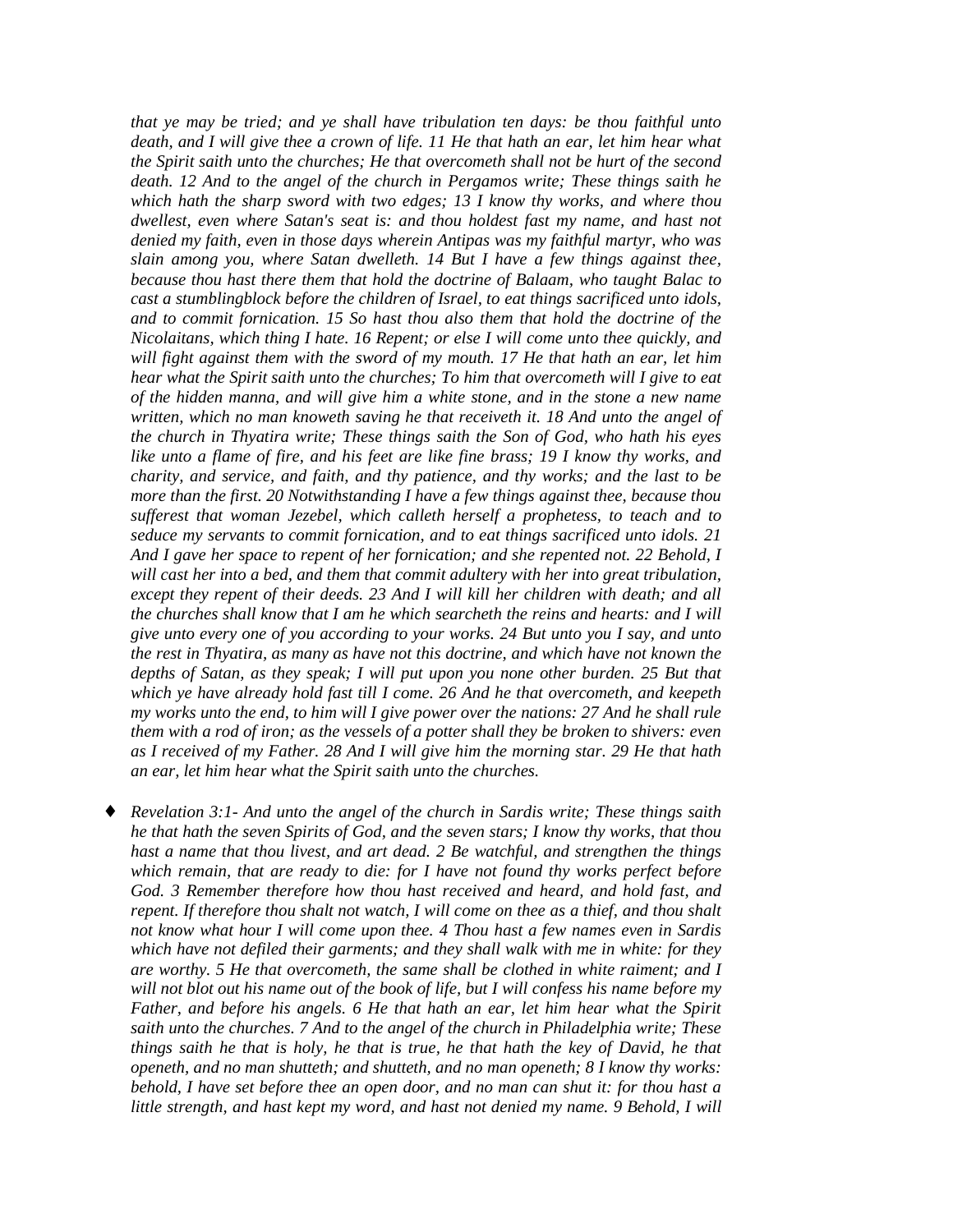*make them of the synagogue of Satan, which say they are Jews, and are not, but do lie; behold, I will make them to come and worship before thy feet, and to know that I have loved thee. 10 Because thou hast kept the word of my patience, I also will keep thee from the hour of temptation, which shall come upon all the world, to try them that dwell upon the earth. 11 Behold, I come quickly: hold that fast which thou hast, that no man take thy crown. 12 Him that overcometh will I make a pillar in the temple of my God, and he shall go no more out: and I will write upon him the name of my God, and the name of the city of my God, which is new Jerusalem, which cometh down out of heaven from my God: and I will write upon him my new name. 13 He that hath an ear, let him hear what the Spirit saith unto the churches. 14 And unto the angel of the church of the Laodiceans write; These things saith the Amen, the faithful and true witness, the beginning of the creation of God; 15 I know thy works, that thou art neither cold nor hot: I would thou wert cold or hot. 16 So then because thou art lukewarm, and neither cold nor hot, I will spue thee out of my mouth. 17 Because thou sayest, I am rich, and increased with goods, and have need of nothing; and knowest not that thou art wretched, and miserable, and poor, and blind, and naked: 18 I counsel thee to buy of me gold tried in the fire, that thou mayest be rich; and white raiment, that thou mayest be clothed, and that the shame of thy nakedness do not appear; and anoint thine eyes with eyesalve, that thou mayest see. 19 As many as I love, I rebuke and chasten: be zealous therefore, and repent. 20 Behold, I stand at the door, and knock: if any man hear my voice, and open the door, I will come in to him, and will sup with him, and he with me. 21 To him that overcometh will I grant to sit with me in my throne, even as I also overcame, and am set down with my Father in his throne. 22 He that hath an ear, let him hear what the Spirit saith unto the churches.*

## **and some have degenerated so much that they have ceased to be churches of Christ and have become synagogues of Satan.**

- ♦ *Revelation 18:2 And he cried mightily with a strong voice, saying, Babylon the great is fallen, is fallen, and is become the habitation of devils, and the hold of every foul spirit, and a cage of every unclean and hateful bird.*
- ♦ *2 Thessalonians 2:11-12 And for this cause God shall send them strong delusion, that they should believe a lie: 12 That they all might be damned who believed not the truth, but had pleasure in unrighteousness.*

#### **Nevertheless Christ always has had, and always will (to the end of time) have a kingdom in this world, made up of those who believe in Him, and make profession of His name.**

- ♦ *Matthew 16:18 And I say also unto thee, That thou art Peter, and upon this rock I will build my church; and the gates of hell shall not prevail against it.*
- ♦ *Psalm 72:17 His name shall endure for ever: his name shall be continued as long as the sun: and men shall be blessed in him: all nations shall call him blessed.*
- ♦ *Psalm 102:28 The children of thy servants shall continue, and their seed shall be established before thee.*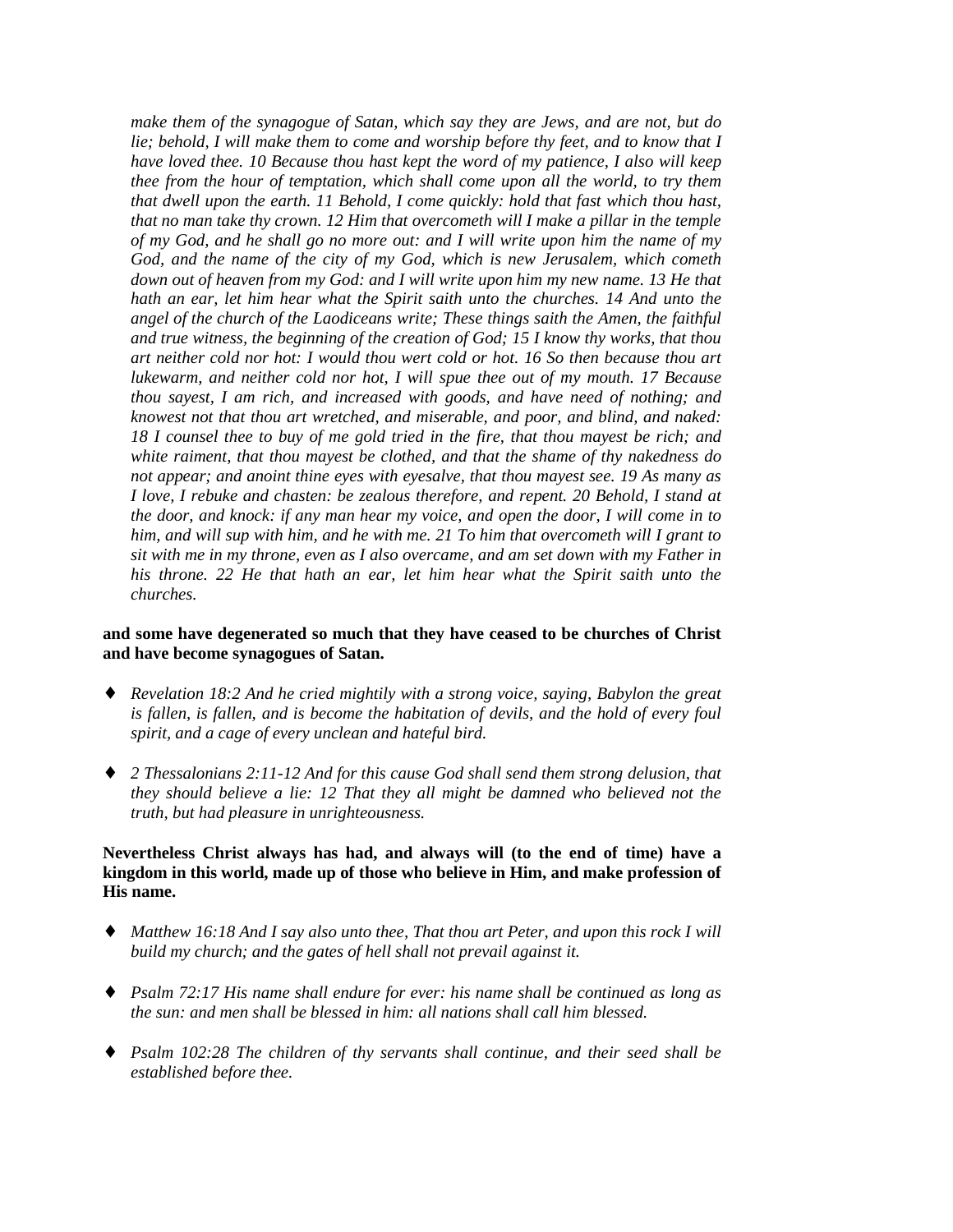- ♦ *Revelation 12:17 And the dragon was wroth with the woman, and went to make war with the remnant of her seed, which keep the commandments of God, and have the testimony of Jesus Christ.*
- **4. The Lord Jesus Christ is the Head of the Church. In Him, by the appointment of the Father, is vested in a supreme and sovereign manner all power for the calling, institution, order, or government of the Church.**
- ♦ *Colossians 1:18 And he is the head of the body, the church: who is the beginning, the firstborn from the dead; that in all things he might have the preeminence.*
- ♦ *Matthew 18:18-20 Verily I say unto you, Whatsoever ye shall bind on earth shall be bound in heaven: and whatsoever ye shall loose on earth shall be loosed in heaven. 19 Again I say unto you, That if two of you shall agree on earth as touching any thing that they shall ask, it shall be done for them of my Father which is in heaven. 20 For where two or three are gathered together in my name, there am I in the midst of them.*
- ♦ *Ephesians 4:11-12 And he gave some, apostles; and some, prophets; and some, evangelists; and some, pastors and teachers; 12 For the perfecting of the saints, for the work of the ministry, for the edifying of the body of Christ:*

**The Pope of Rome cannot in any sense be head of the Church, but he is that antichrist, that man of sin, and son of perdition, who exalts himself in the church against Christ and all that is called God, who the Lord shall destroy with the brightness of His coming.**

- ♦ *2 Thessalonians 2:2-9 That ye be not soon shaken in mind, or be troubled, neither by spirit, nor by word, nor by letter as from us, as that the day of Christ is at hand. 3 Let no man deceive you by any means: for that day shall not come, except there come a falling away first, and that man of sin be revealed, the son of perdition; 4 Who opposeth and exalteth himself above all that is called God, or that is worshipped; so that he as God sitteth in the temple of God, shewing himself that he is God. 5 Remember ye not, that, when I was yet with you, I told you these things? 6 And now ye know what withholdeth that he might be revealed in his time. 7 For the mystery of iniquity doth already work: only he who now letteth will let, until he be taken out of the way. 8 And then shall that Wicked be revealed, whom the Lord shall consume with the spirit of his mouth, and shall destroy with the brightness of his coming: 9 Even him, whose coming is after the working of Satan with all power and signs and lying wonders,*
- **5. In the exercise of the authority which has been entrusted to Him, the Lord Jesus calls to Himself from out of the world, through the ministry of His Word, by His Spirit, those who are given to Him by His Father,**
- ♦ *John 10:16 And other sheep I have, which are not of this fold: them also I must bring, and they shall hear my voice; and there shall be one fold, and one shepherd.*
- ♦ *John 12:32 And I, if I be lifted up from the earth, will draw all men unto me.*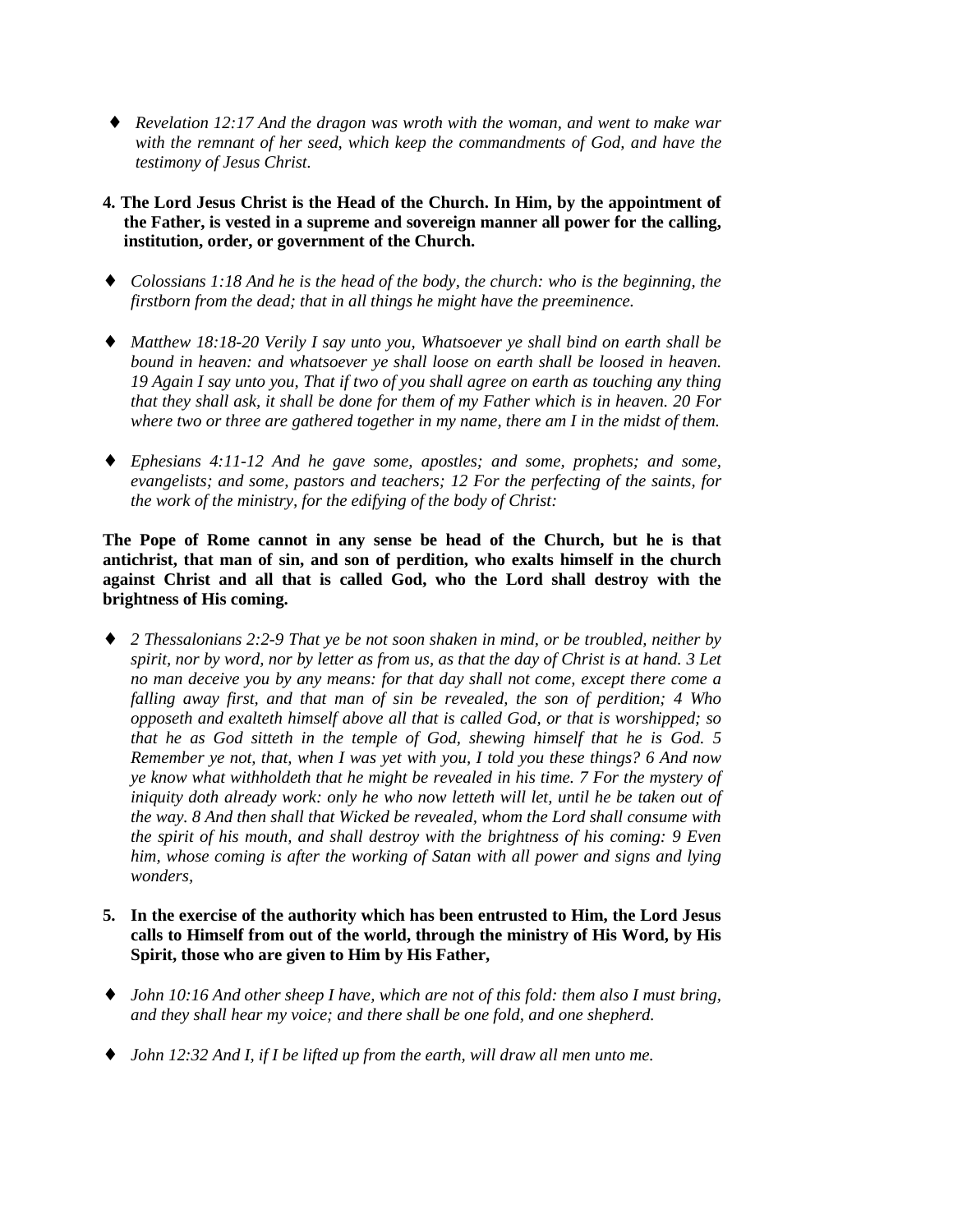**so that they may walk before Him in all the ways of obedience which He prescribes to them in His Word.**

♦ *Matthew 28:20 Teaching them to observe all things whatsoever I have commanded you: and, lo, I am with you alway, even unto the end of the world. Amen*.

## **Those who are thus called, He commands to walk together in particular societies or churches, for their mutual edification, and for the due performance of that public worship, which He requires of them in the world.**

- ♦ *Matthew 18:15-20 Moreover if thy brother shall trespass against thee, go and tell him his fault between thee and him alone: if he shall hear thee, thou hast gained thy brother. 16 But if he will not hear thee, then take with thee one or two more, that in the mouth of two or three witnesses every word may be established. 17 And if he shall neglect to hear them, tell it unto the church: but if he neglect to hear the church, let him be unto thee as an heathen man and a publican. 18 Verily I say unto you, Whatsoever ye shall bind on earth shall be bound in heaven: and whatsoever ye shall loose on earth shall be loosed in heaven. 19 Again I say unto you, That if two of you shall agree on earth as touching any thing that they shall ask, it shall be done for them of my Father which is in heaven. 20 For where two or three are gathered together in my name, there am I in the midst of them.*
- **6. The members of these churches are saints because they have been called by Christ,**
- ♦ *Romans 1:7 To all that be in Rome, beloved of God, called to be saints: Grace to you and peace from God our Father, and the Lord Jesus Christ.*
- ♦ *1 Corinthians 1:2 Unto the church of God which is at Corinth, to them that are sanctified in Christ Jesus, called to be saints, with all that in every place call upon the name of Jesus Christ our Lord, both theirs and ours:*

**and because they visibly manifest and give evidence of their obedience to that call by their profession and walk. Such saints willingly consent to walk together according to the appointment of Christ, giving themselves up to the Lord and to one another, according to God's will, in avowed subjection to the ordinances of the Gospel.**

- ♦ *Acts 2:41-42 Then they that gladly received his word were baptized: and the same day there were added unto them about three thousand souls. 42 And they continued stedfastly in the apostles' doctrine and fellowship, and in breaking of bread, and in prayers.*
- ♦ *Acts 5:13,14 And of the rest durst no man join himself to them: but the people magnified them. 14 And believers were the more added to the Lord, multitudes both of men and women.)*
- ♦ *2 Corinthians 9:13 Whiles by the experiment of this ministration they glorify God for your professed subjection unto the gospel of Christ, and for your liberal distribution unto them, and unto all men;*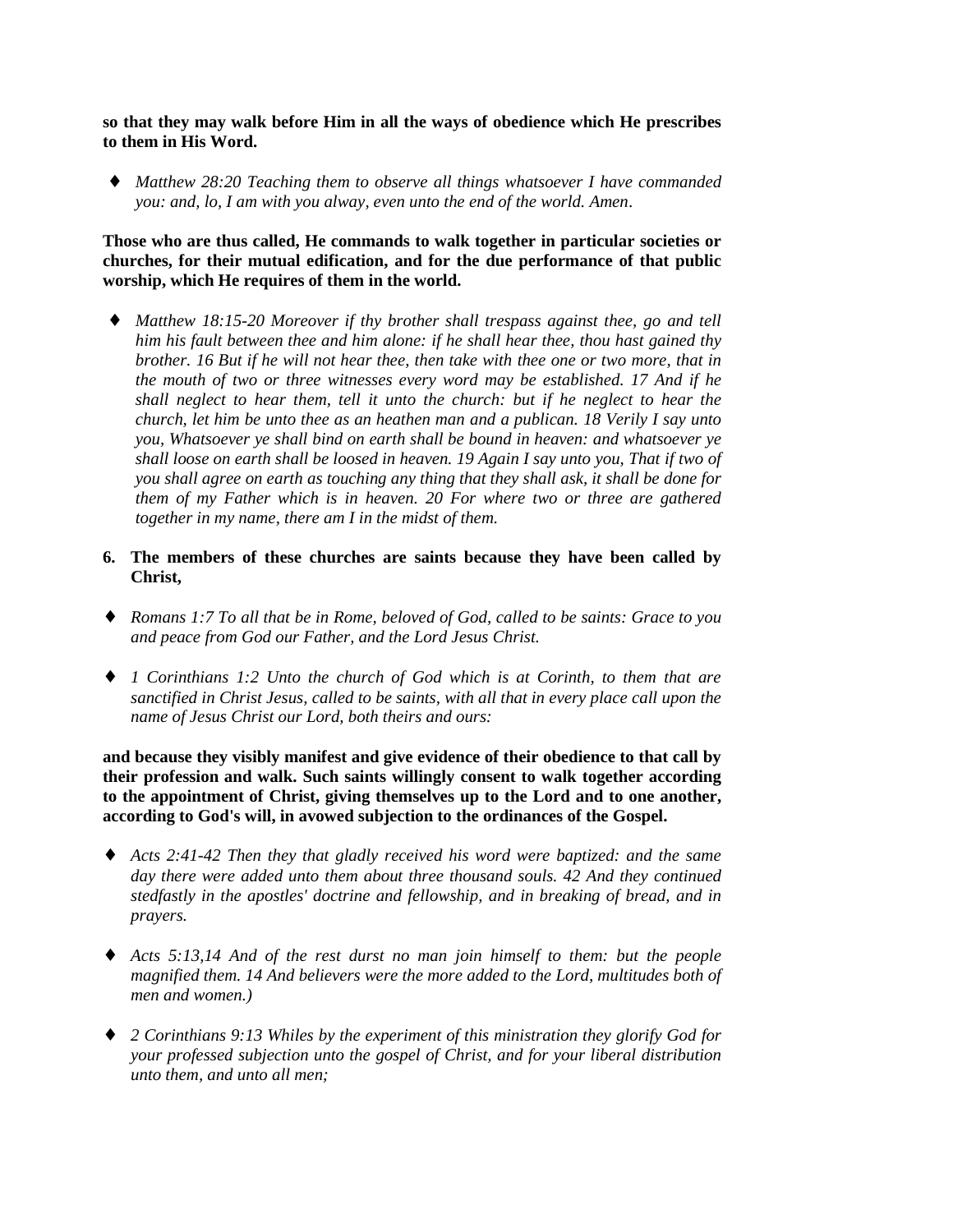- **7. To each of these churches thus gathered, according to the Lord's mind as declared in His Word, He has given all the power and authority which is in any way required for them to carry on the order of worship and discipline which He has instituted for them to observe. He has also given all the commands and rules for the due and right exercise of this power.**
- ♦ *Matthew 18:17-18 And if he shall neglect to hear them, tell it unto the church: but if he neglect to hear the church, let him be unto thee as an heathen man and a publican. 18 Verily I say unto you, Whatsoever ye shall bind on earth shall be bound in heaven: and whatsoever ye shall loose on earth shall be loosed in heaven.*
- ♦ *1 Corinthians 5:4, 5 In the name of our Lord Jesus Christ, when ye are gathered together, and my spirit, with the power of our Lord Jesus Christ, 5 To deliver such an one unto Satan for the destruction of the flesh, that the spirit may be saved in the day of the Lord Jesus.*
- ♦ *1 Corinthians 5:13 But them that are without God judgeth. Therefore put away from among yourselves that wicked person.*
- ♦ *2 Corinthians 2:6-8 Sufficient to such a man is this punishment, which was inflicted of many. 7 So that contrariwise ye ought rather to forgive him, and comfort him, lest perhaps such a one should be swallowed up with overmuch sorrow. 8 Wherefore I beseech you that ye would confirm your love toward him.*
- **8. A particular church gathered and completely organized according to the mind of Christ, consists of officers and members. The officers appointed by Christ to be chosen and set apart by the church are bishops or elders and deacons. These are to be appointed for the peculiar administration of ordinances and the execution of power or duty with which the Lord has entrusted them and to which He has called them. This pattern of church order is to be continued to the end of the world.**
- ♦ *Acts 20:17, 28 And from Miletus he sent to Ephesus, and called the elders of the church. 28 Take heed therefore unto yourselves, and to all the flock, over the which the Holy Ghost hath made you overseers, to feed the church of God, which he hath purchased with his own blood.*
- ♦ *Philippians 1:1 Paul and Timotheus, the servants of Jesus Christ, to all the saints in Christ Jesus which are at Philippi, with the bishops and deacons:*
- **9. The way appointed by Christ for the calling of any person fitted and gifted by the Holy Spirit for the office of bishop or elder in a church, is that he is to be chosen by the common consent and vote of the church itself.**
- ♦ *Acts 14:23 And when they had ordained them elders in every church, and had prayed with fasting, they commended them to the Lord, on whom they believed.*

**Such a person should be solemnly set apart by fasting and prayer, with the laying on of hands of the eldership of the church (if there be any previously appoint elder or elders).**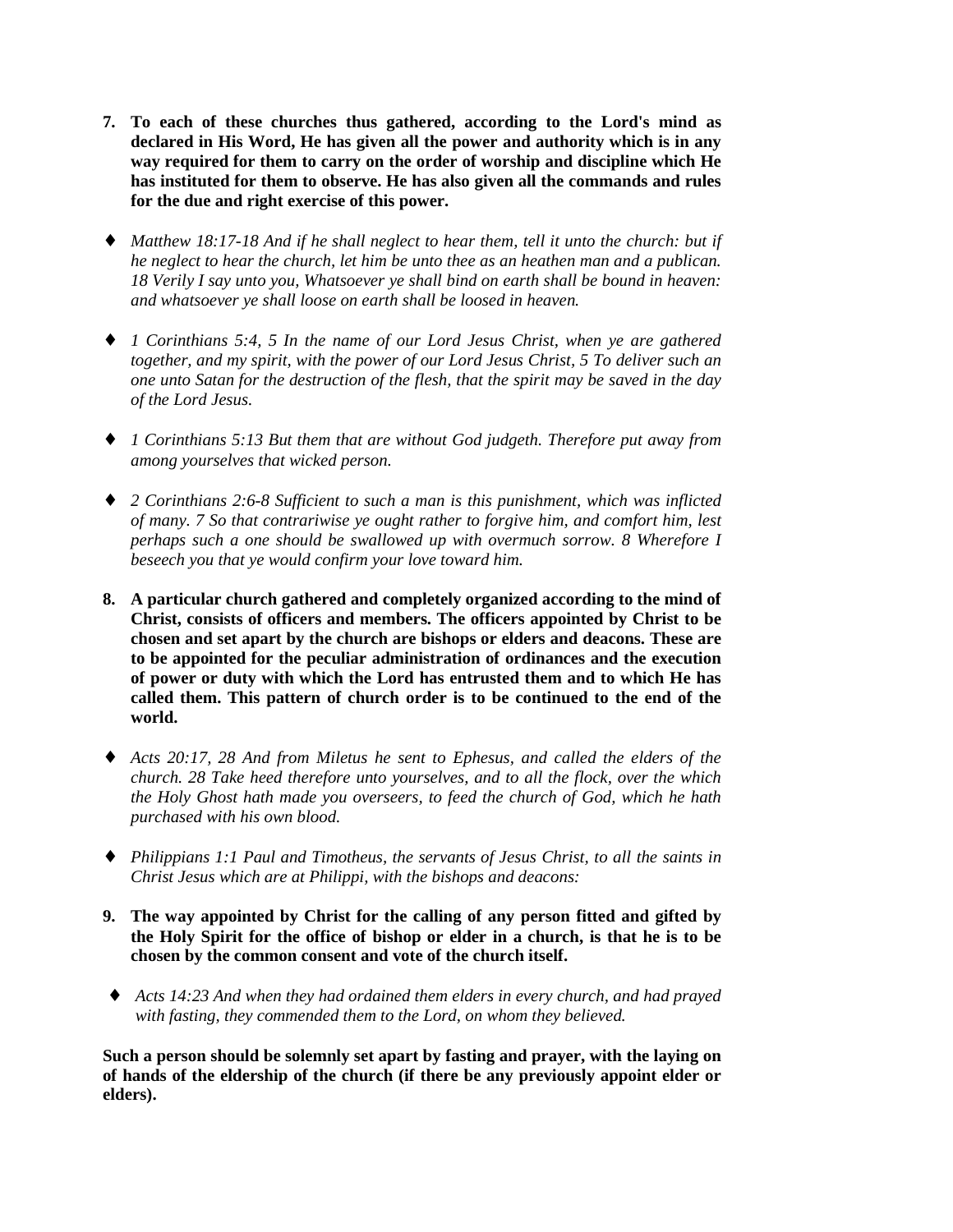♦ *1 Timothy 4:14 Neglect not the gift that is in thee, which was given thee by prophecy, with the laying on of the hands of the presbytery.*

**The way of Christ for the calling of a deacon is that he is also to be chosen by the common consent and vote of the church and set apart by prayer, with the laying on of hands.**

- Acts 6:3, 5,6 Wherefore, brethren, look ye out among you seven men of honest *report, full of the Holy Ghost and wisdom, whom we may appoint over this business. 5 And the saying pleased the whole multitude: and they chose Stephen, a man full of faith and of the Holy Ghost, and Philip, and Prochorus, and Nicanor, and Timon, and Parmenas, and Nicolas a proselyte of Antioch: 6 Whom they set before the apostles: and when they had prayed, they laid their hands on them.*
- **10. Because the work of pastors is to apply themselves constantly to the service of Christ in His churches by the ministry of the Word and prayer, and by watching for their souls as they that must give an account to Him,**
- ♦ *Acts 6:4 But we will give ourselves continually to prayer, and to the ministry of the word.*
- ♦ *Hebrews 13:17 Obey them that have the rule over you, and submit yourselves: for they watch for your souls, as they that must give account, that they may do it with joy, and not with grief: for that is unprofitable for you.*

**the churches to which they minister have a pressing obligation to give them not only all due respect, but also to impart to them a share of all their good things, according to their ability.**

- ♦ *1 Timothy 5:17-18 Let the elders that rule well be counted worthy of double honour, especially they who labor in the word and doctrine. 18 For the scripture saith, Thou shalt not muzzle the ox that treadeth out the corn. And, The laborer is worthy of his reward.*
- ♦ *Galatians 6:6-7 Let him that is taught in the word communicate unto him that teacheth in all good things. 7 Be not deceived; God is not mocked: for whatsoever a man soweth, that shall he also reap.*

#### **This must be so done that the pastors may have a comfortable supply and that they may not have to be entangled in secular affairs,**

♦ *2 Timothy 2:4 No man that warreth entangleth himself with the affairs of this life; that he may please him who hath chosen him to be a soldier.*

**and may also be able to exercise hospitality towards others. All this is required by the law of nature and by the express command of our Lord Jesus, Who has ordained that they that preach the Gospel should live by the Gospel.**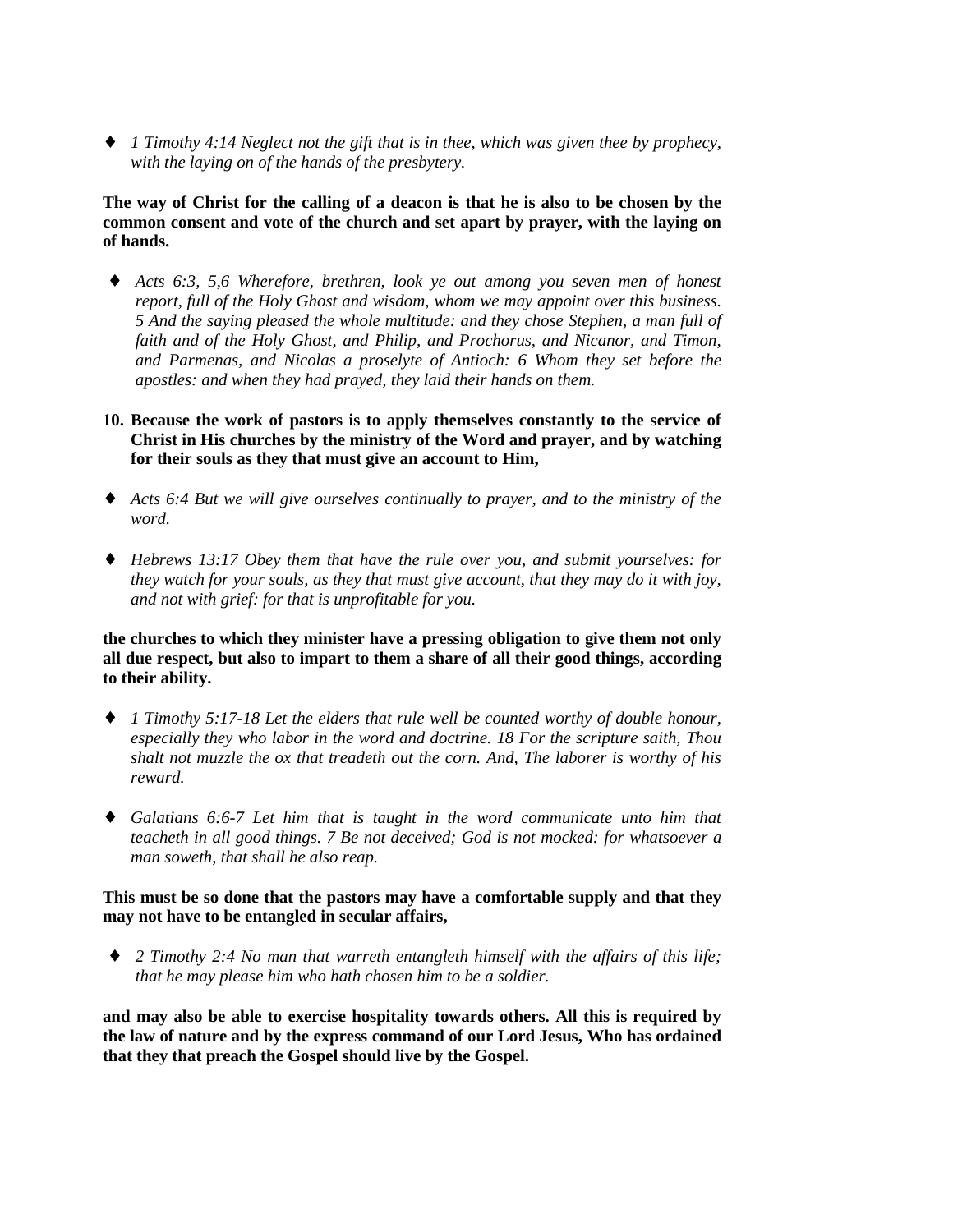- ♦ *1 Timothy 3:2 A bishop then must be blameless, the husband of one wife, vigilant, sober, of good behaviour, given to hospitality, apt to teach;*
- ♦ *1 Corinthians 9:6-14 Or I only and Barnabas, have not we power to forbear working? 7 Who goeth a warfare any time at his own charges? Who planteth a vineyard, and eateth not of the fruit thereof? or who feedeth a flock, and eateth not of the milk of the flock? 8 Say I these things as a man? or saith not the law the same also? 9 For it is written in the law of Moses, Thou shalt not muzzle the mouth of the ox that treadeth out the corn. Doth God take care for oxen? 10 Or saith he it altogether for our sakes? For our sakes, no doubt, this is written: that he that ploweth should plow in hope; and that he that thresheth in hope should be partaker of his hope. 11 If we have sown unto you spiritual things, is it a great thing if we shall reap your carnal things? 12 If others be partakers of this power over you, are not we rather? Nevertheless we have not used this power; but suffer all things, lest we should hinder the gospel of Christ. 13 Do ye not know that they which minister about holy things live of the things of the temple? and they which wait at the altar are partakers with the altar? 14 Even so hath the Lord ordained that they which preach the gospel should live of the gospel.*
- **11. Although an obligation lies on the elders or pastors of the churches to be urgently preaching the Word by virtue of their office, yet the work of preaching the Word is not exclusively confined to them. Therefore others who are also gifted and qualified by the Holy Spirit for the task, and who are approved and called by the church, may and ought to perform it.**
- ♦ *Acts 11:19-21 Now they which were scattered abroad upon the persecution that arose about Stephen travelled as far as Phenice, and Cyprus, and Antioch, preaching the word to none but unto the Jews only. 20 And some of them were men of Cyprus and Cyrene, which, when they were come to Antioch, spake unto the Grecians, preaching the Lord Jesus. 21 And the hand of the Lord was with them: and a great number believed, and turned unto the Lord.*
- ♦ *1 Peter 4:10-11 As every man hath received the gift, even so minister the same one to another, as good stewards of the manifold grace of God. 11 If any man speak, let him speak as the oracles of God; if any man minister, let him do it as of the ability which God giveth: that God in all things may be glorified through Jesus Christ, to whom be praise and dominion for ever and ever. Amen.*
- **12. All believers are bound to join themselves to particular churches when and where they have opportunity so to do, and all who are admitted into the privileges of a church, are also under the censures and government of that church, in accordance with the rule of Christ.**
- ♦ *1 Thessalonians 5:14 Now we exhort you, brethren, warn them that are unruly, comfort the feebleminded, support the weak, be patient toward all men.*
- ♦ *2 Thessalonians 3:6, 14-15 Now we command you, brethren, in the name of our Lord Jesus Christ, that ye withdraw yourselves from every brother that walketh disorderly, and not after the tradition which he received of us. 14 And if any man obey not our*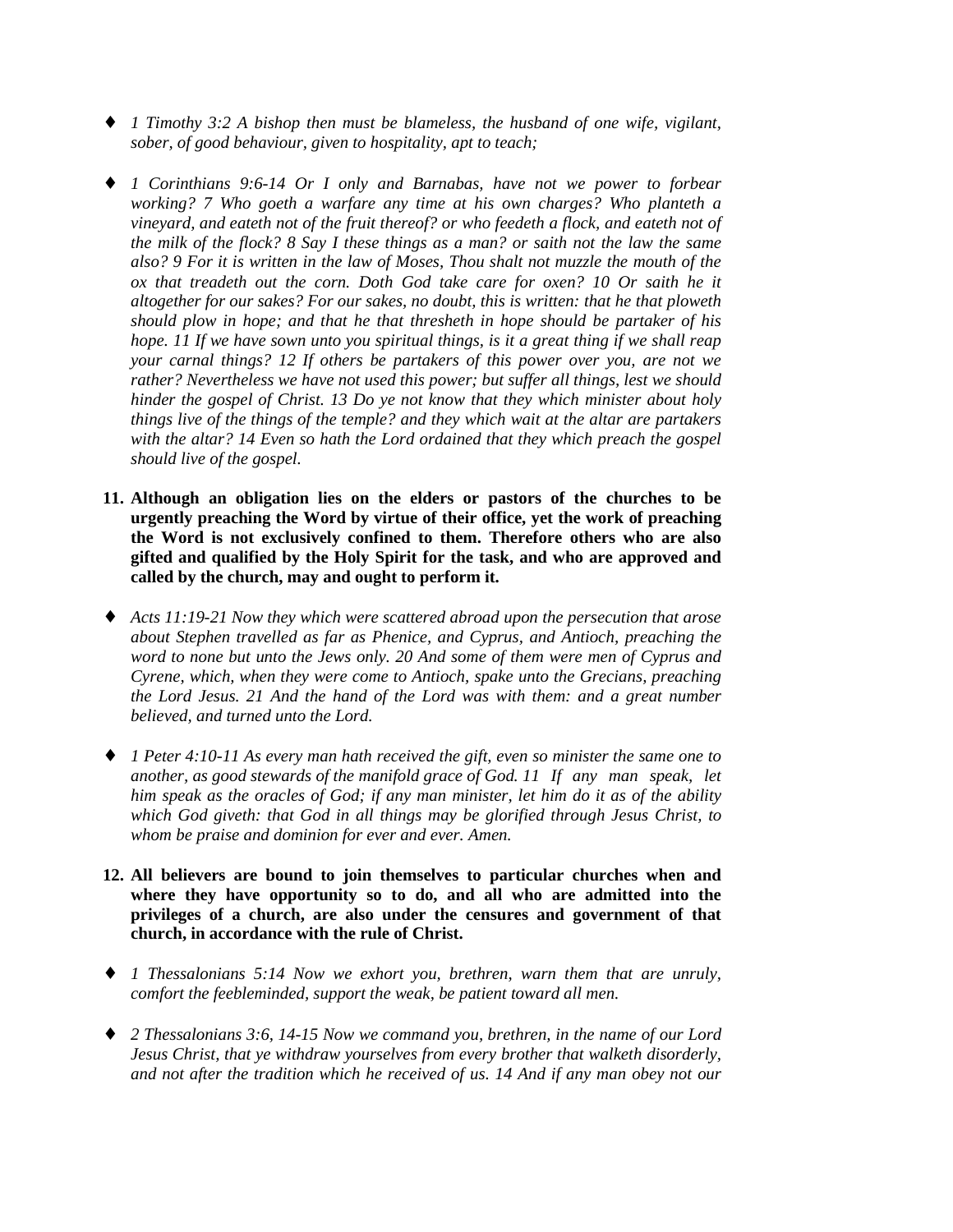*word by this epistle, note that man, and have no company with him, that he may be ashamed. 15 Yet count him not as an enemy, but admonish him as a brother.*

- **13. No church members, because of any offence which has been given them by a fellow member, once they have performed their prescribed duty towards the person who has caused the offence, may disturb church order in anyway, or be absent from the meetings of the church or the administration of any ordinances on account of any such offence. On the contrary, they are to wait upon Christ in the further proceedings of the church.**
- ♦ *Matthew 18:15-17 Moreover if thy brother shall trespass against thee, go and tell him his fault between thee and him alone: if he shall hear thee, thou hast gained thy brother. 16 But if he will not hear thee, then take with thee one or two more, that in the mouth of two or three witnesses every word may be established. 17 And if he shall neglect to hear them, tell it unto the church: but if he neglect to hear the church, let him be unto thee as an heathen man and a publican.*
- ♦ *Ephesians 4:2-3 With all lowliness and meekness, with long-suffering, forbearing one another in love; 3Endeavouring to keep the unity of the Spirit in the bond of peace.*
- **14. Each church and all its members are obligated to pray constantly for the good and prosperity of all Christ's churches everywhere, and to help forward everyone who comes into their district or calling, by the exercise of their gifts and graces.**
- ♦ *Ephesians 6:18 Praying always with all prayer and supplication in the Spirit, and watching thereunto with all perseverance and supplication for all saints;*
- ♦ *Psalm 122:6 Pray for the peace of Jerusalem: they shall prosper that love thee.*

**It clearly follows that when churches are planted by the goodness of God they ought also to hold fellowship among themselves to promote peace, increasing love and mutual edification as and when they enjoy an opportunity to do so to their advantage.**

- ♦ *John 1:8-10 We therefore ought to receive such, that we might be fellowhelpers to the truth. 9 I wrote unto the church: but Diotrephes, who loveth to have the preeminence among them, receiveth us not. 10 Wherefore, if I come, I will remember his deeds which he doeth, prating against us with malicious words: and not content therewith, neither doth he himself receive the brethren, and forbiddeth them that would, and casteth them out of the church.*
- ♦ *Romans 16:1-2 I commend unto you Phebe our sister, which is a servant of the church which is at Cenchre: 2 That ye receive her in the Lord, as becometh saints, and that ye assist her in whatsoever business she hath need of you: for she hath been a succourer of many, and of myself also.*

**15. In cases of difficulties or differences, either in matters of doctrine or administration, which concern the churches in general or any single church, and which affects their peace, union, and edification, or when any members of a church**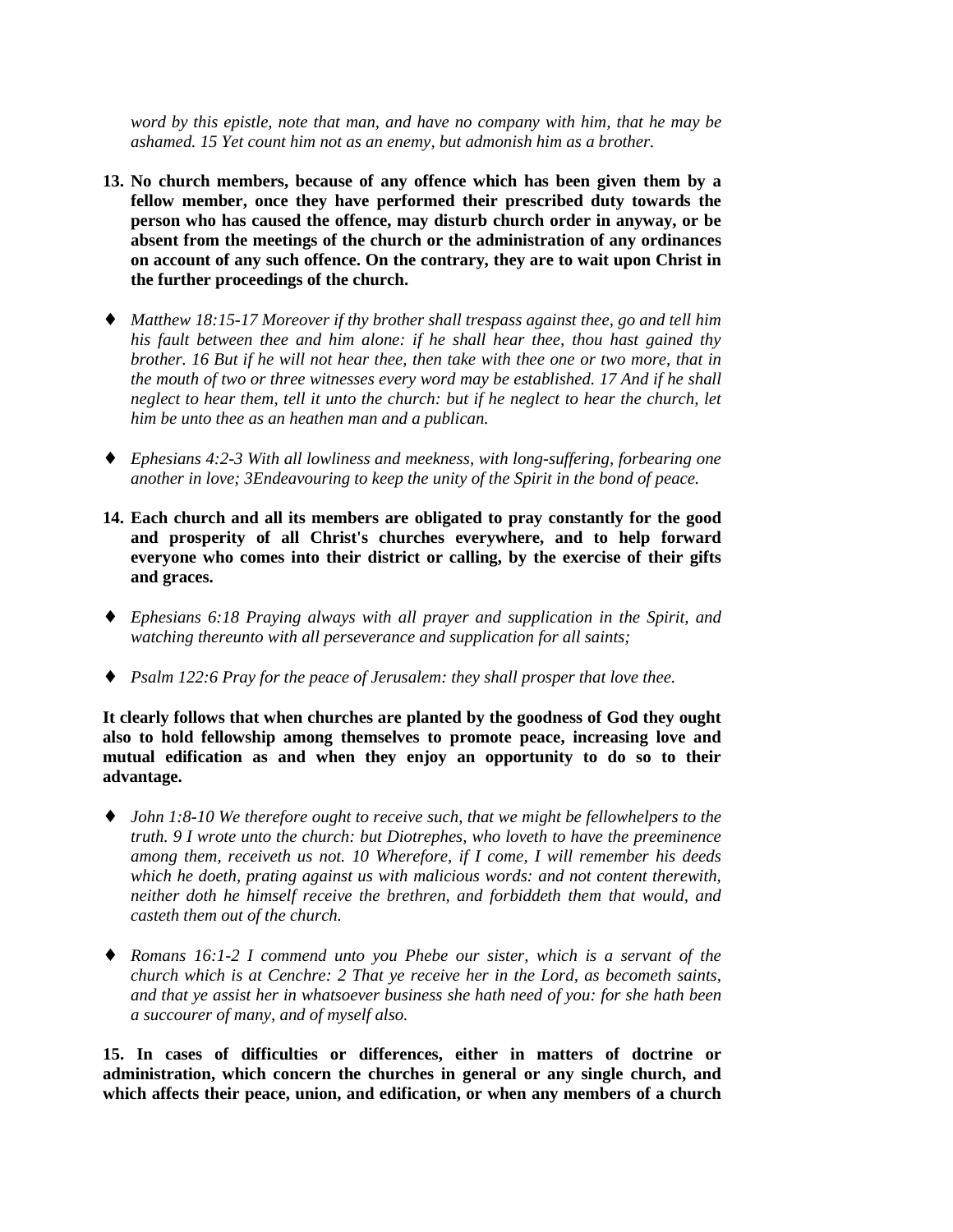**are injured because of any disciplinary proceedings not consistent with the Word and correct order, it is according to the mind of Christ, that many churches holding communion together do, through their appointed messengers meet to consider, and give their advice about the matter in dispute, and to report to all the churches concerned.**

- ♦ *Acts 15:2, 4, 6 When therefore Paul and Barnabas had no small dissension and disputation with them, they determined that Paul and Barnabas, and certain other of them, should go up to Jerusalem unto the apostles and elders about this question. 4 And when they were come to Jerusalem, they were received of the church, and of the apostles and elders, and they declared all things that God had done with them. 6 And the apostles and elders came together for to consider of this matter.*
- ♦ *Acts 15:22-23, 25 Then pleased it the apostles and elders, with the whole church, to send chosen men of their own company to Antioch with Paul and Barnabas; namely, Judas surnamed Barsabas, and Silas, chief men among the brethren: 23 And they wrote letters by them after this manner; The apostles and elders and brethren send greeting unto the brethren which are of the Gentiles in Antioch and Syria and Cilicia: 25 It seemed good unto us, being assembled with one accord, to send chosen men unto you with our beloved Barnabas and Paul,*

**However, when these messengers are assembled, they are not entrusted with any real church power, or with any jurisdiction over the churches involved in the problem. They cannot exercise any censure over any churches or persons, or impose their determination on the churches or their officers.**

- ♦ *2 Corinthians 1:24 Not for that we have dominion over your faith, but are helpers of your joy: for by faith ye stand.*
- ♦ *1 John 4:1 Beloved, believe not every spirit, but try the spirits whether they are of God: because many false prophets are gone out into the world.*

#### **Chapter 27 The Communion of Saints**

- **1. All saints who are united to Jesus Christ, their Head, by His Spirit, and by faith, although they are not by this made one person with Him, have fellowship in His graces, sufferings, death, resurrection, and glory.**
- ♦ *1 John 1:3 That which we have seen and heard declare we unto you, that ye also may have fellowship with us: and truly our fellowship is with the Father, and with his Son Jesus Christ.*
- ♦ *John 1:16 And of his fullness have all we received, and grace for grace.*
- ♦ *Philippians 3:10 That I may know him, and the power of his resurrection, and the fellowship of his sufferings, being made conformable unto his death;*
- ♦ *Romans 6:5-6 For if we have been planted together in the likeness of his death, we shall be also in the likeness of his resurrection: 6 Knowing this, that our old man is*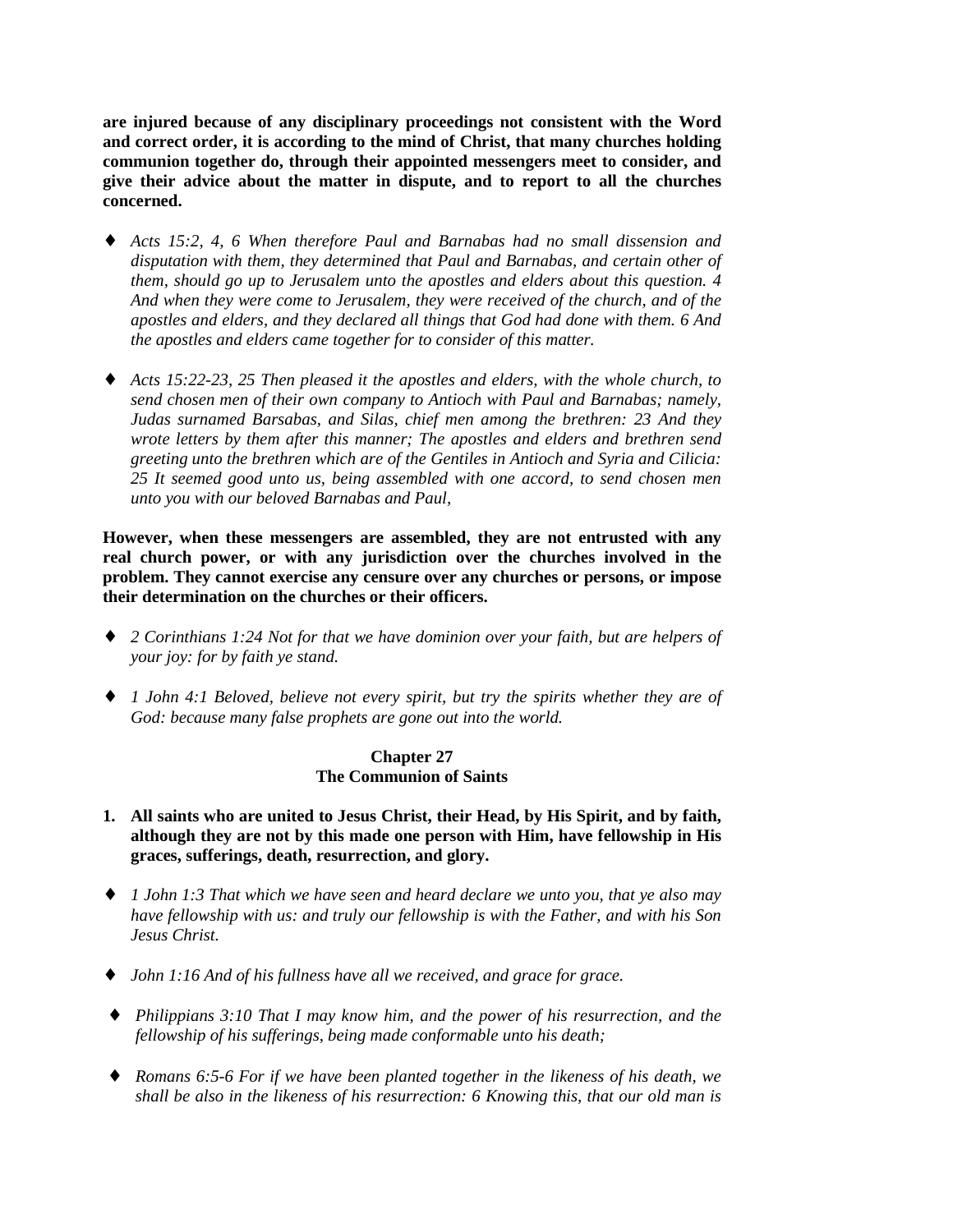*crucified with him, that the body of sin might be destroyed, that henceforth we should not serve sin.*

**Also, being united to one another in love, they have communion in each other's gifts and graces,**

- ♦ *Ephesians 4:15-16 But speaking the truth in love, may grow up into him in all things, which is the head, even Christ: 16 From whom the whole body fitly joined together and compacted by that which every joint supplieth, according to the effectual working in the measure of every part, maketh increase of the body unto the edifying of itself in love.*
- ♦ *1 Corinthians 12:7 But the manifestation of the Spirit is given to every man to profit withal.*
- ♦ *1 Corinthians 3:21-23 Therefore let no man glory in men. For all things are yours; 22 Whether Paul, or Apollos, or Cephas, or the world, or life, or death, or things present, or things to come; all are yours; 23 And ye are Christ's; and Christ is God's.*

## **and are obligated to the orderly performance of such public and private duties as lead to their mutual good, both in the inward and outward man.**

- ♦ *1 Thessalonians 5:11 Wherefore comfort yourselves together, and edify one another, even as also ye do.*
- ♦ *1 Thessalonians 5:14 Now we exhort you, brethren, warn them that are unruly, comfort the feebleminded, support the weak, be patient toward all men.*
- ♦ *Romans 1:12 That is, that I may be comforted together with you by the mutual faith both of you and me.*
- ♦ *1 John 3:17-18 But whoso hath this world's good, and seeth his brother have need, and shutteth up his bowels of compassion from him, how dwelleth the love of God in him? 18 My little children, let us not love in word, neither in tongue; but in deed and in truth.*
- ♦ *Galatians 6:10 As we have therefore opportunity, let us do good unto all men, especially unto them who are of the household of faith.*
- **2. Saints, by their profession are bound to maintain a holy fellowship and communion in the worship of God and in performing such other spiritual services as advance their mutual edification.**
- ♦ *Hebrews 10:24-25 And let us consider one another to provoke unto love and to good works: 25 Not forsaking the assembling of ourselves together, as the manner of some is; but exhorting one another: and so much the more, as ye see the day approaching.*
- ♦ *Hebrews 3:12-13 Take heed, brethren, lest there be in any of you an evil heart of unbelief, in departing from the living God. 13 But exhort one another daily, while it is called To day; lest any of you be hardened through the deceitfulness of sin.*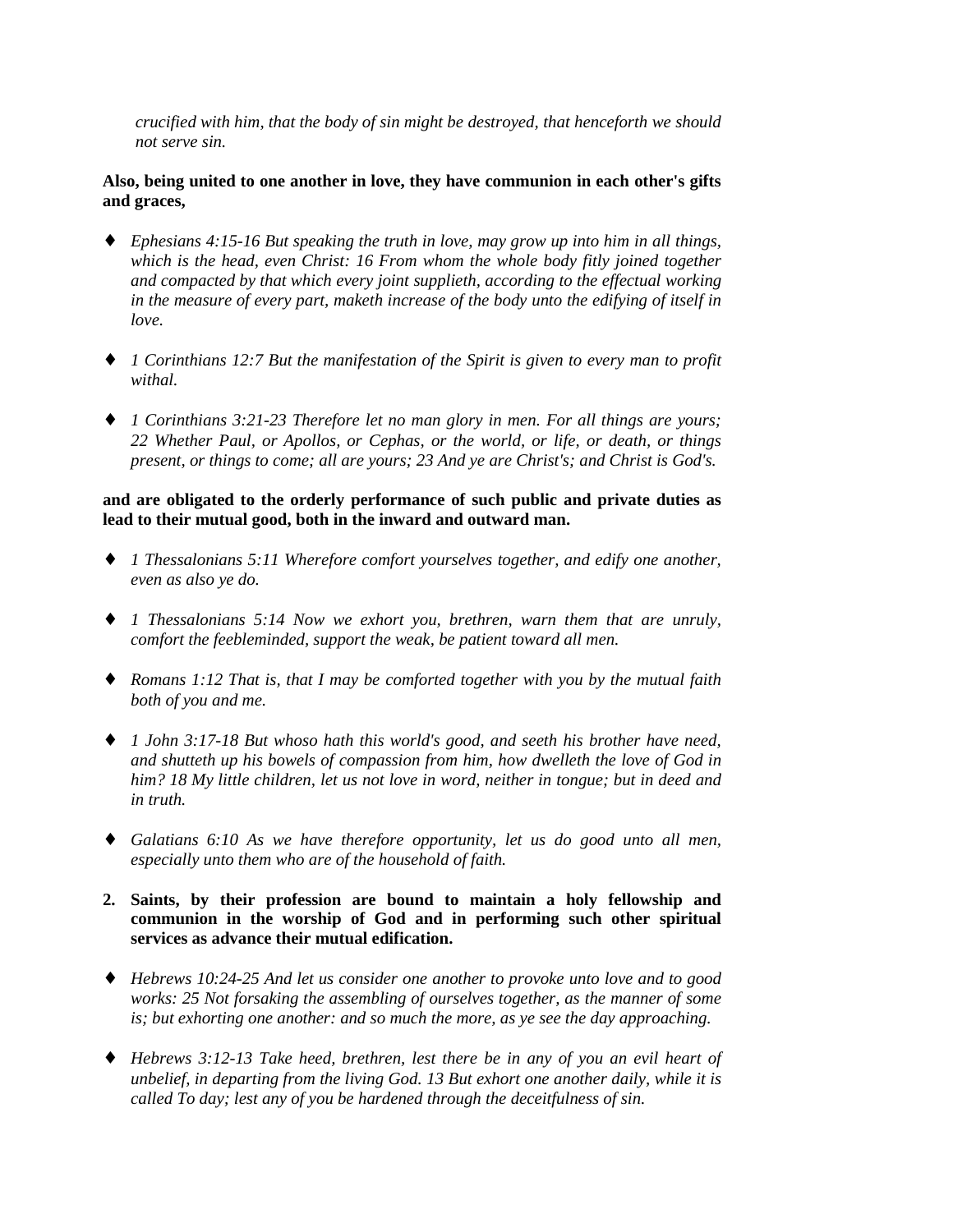## **They are also to give relief to each other in outward things according to their different needs and abilities to meet them.**

♦ *Acts 11:29-30 Then the disciples, every man according to his ability, determined to send relief unto the brethren which dwelt in Judaea: 30 Which also they did, and sent it to the elders by the hands of Barnabas and Saul.*

## **This communion or fellowship, though chiefly exercised by saints in their immediate circle of fellow believers such as families,**

♦ *Ephesians 6:4 And, ye fathers, provoke not your children to wrath: but bring them up in the nurture and admonition of the Lord.*

## **and churches,**

♦ *1 Corinthians 12:14-27 For the body is not one member, but many. 15 If the foot shall say, Because I am not the hand, I am not of the body; is it therefore not of the body? 16 And if the ear shall say, Because I am not the eye, I am not of the body; is it therefore not of the body? 17 If the whole body were an eye, where were the hearing? If the whole were hearing, where were the smelling? 18 But now hath God set the members every one of them in the body, as it hath pleased him. 19 And if they were all one member, where were the body? 20 But now are they many members, yet but one body. 21 And the eye cannot say unto the hand, I have no need of thee: nor again the head to the feet, I have no need of you. 22 Nay, much more those members of the body, which seem to be more feeble, are necessary: 23 And those members of the body, which we think to be less honourable, upon these we bestow more abundant honour; and our uncomely parts have more abundant comeliness. 24 For our comely parts have no need: but God hath tempered the body together, having given more abundant honour to that part which lacked: 25 That there should be no schism in the body; but that the members should have the same care one for another. 26 And whether one member suffer, all the members suffer with it; or one member be honoured, all the members rejoice with it. 27 Now ye are the body of Christ, and members in particular.*

**is also to be extended (according to the rule of the Gospel) to all the household of faith, as God gives the opportunity. This means all those who in every place call upon the name of the Lord Jesus, However, their communion with one another as saints does not take away or infringe the personal ownership which each man has of his goods and possessions.**

- ♦ *Acts 5:4 Whiles it remained, was it not thine own? and after it was sold, was it not in thine own power? why hast thou conceived this thing in thine heart? thou hast not lied unto men, but unto God.*
- ♦ *Ephesians 4:28 Let him that stole steal no more: but rather let him labour, working with his hands the thing which is good, that he may have to give to him that needeth.*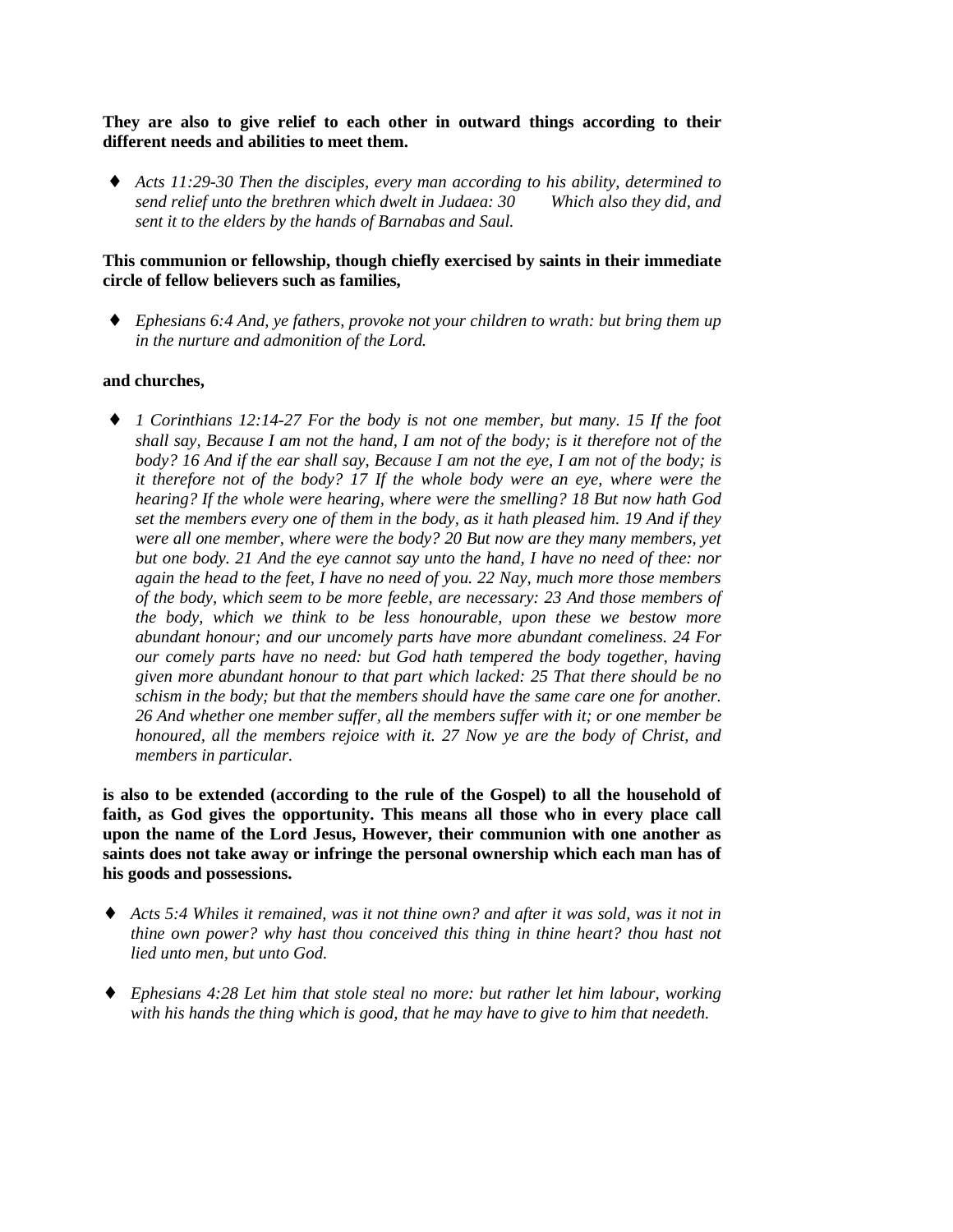## **Chapter 28 Baptism and the Lord's Supper**

- **1. Baptism and the Lord's Supper are ordinances of positive and sovereign institution, appointed by the Lord Jesus, the only lawgiver, to be continued in His Church to the end of the world.**
- ♦ *Matthew 28:19-20 Go ye therefore, and teach all nations, baptizing them in the name of the Father, and of the Son, and of the Holy Ghost: 20 Teaching them to observe all things whatsoever I have commanded you: and, lo, I am with you alway, even unto the end of the world. Amen.*
- ♦ *1 Corinthians 11:26 For as often as ye eat this bread, and drink this cup, ye do shew the Lord's death till he come.*
- ♦ *These holy appointments are to be administered only by those who are qualified and called to administer them, according to the commission of Christ.*
- ♦ *Matthew 28:19 Go ye therefore, and teach all nations, baptizing them in the name of the Father, and of the Son, and of the Holy Ghost:*
- ♦ *1 Corinthians 4:1 Let a man so account of us, as of the ministers of Christ, and stewards of the mysteries of God.*

# **Chapter 29 Baptism**

- **1. Baptism is an ordinance of the New Testament, ordained by Jesus Christ, to be to the person who is baptized - a sign of his fellowship with Christ in His death and resurrection; of his being engrafted into Christ;**
- ♦ *Romans 6:3-5 Know ye not, that so many of us as were baptized into Jesus Christ were baptized into his death? 4 Therefore we are buried with him by baptism into death: that like as Christ was raised up from the dead by the glory of the Father, even so we also should walk in newness of life. 5 For if we have been planted together in the likeness of his death, we shall be also in the likeness of his resurrection:*
- ♦ *Colossians 2:12 Buried with him in baptism, wherein also ye are risen with him through the faith of the operation of God, who hath raised him from the dead.*
- ♦ *Galatians 3:27 For as many of you as have been baptized into Christ have put on Christ.*

## **of remission of sins;**

- ♦ *Mark 1:4 John did baptize in the wilderness, and preach the baptism of repentance for the remission of sins.*
- ♦ *Acts 22:16 And now why tarriest thou? arise, and be baptized, and wash away thy sins, calling on the name of the Lord.*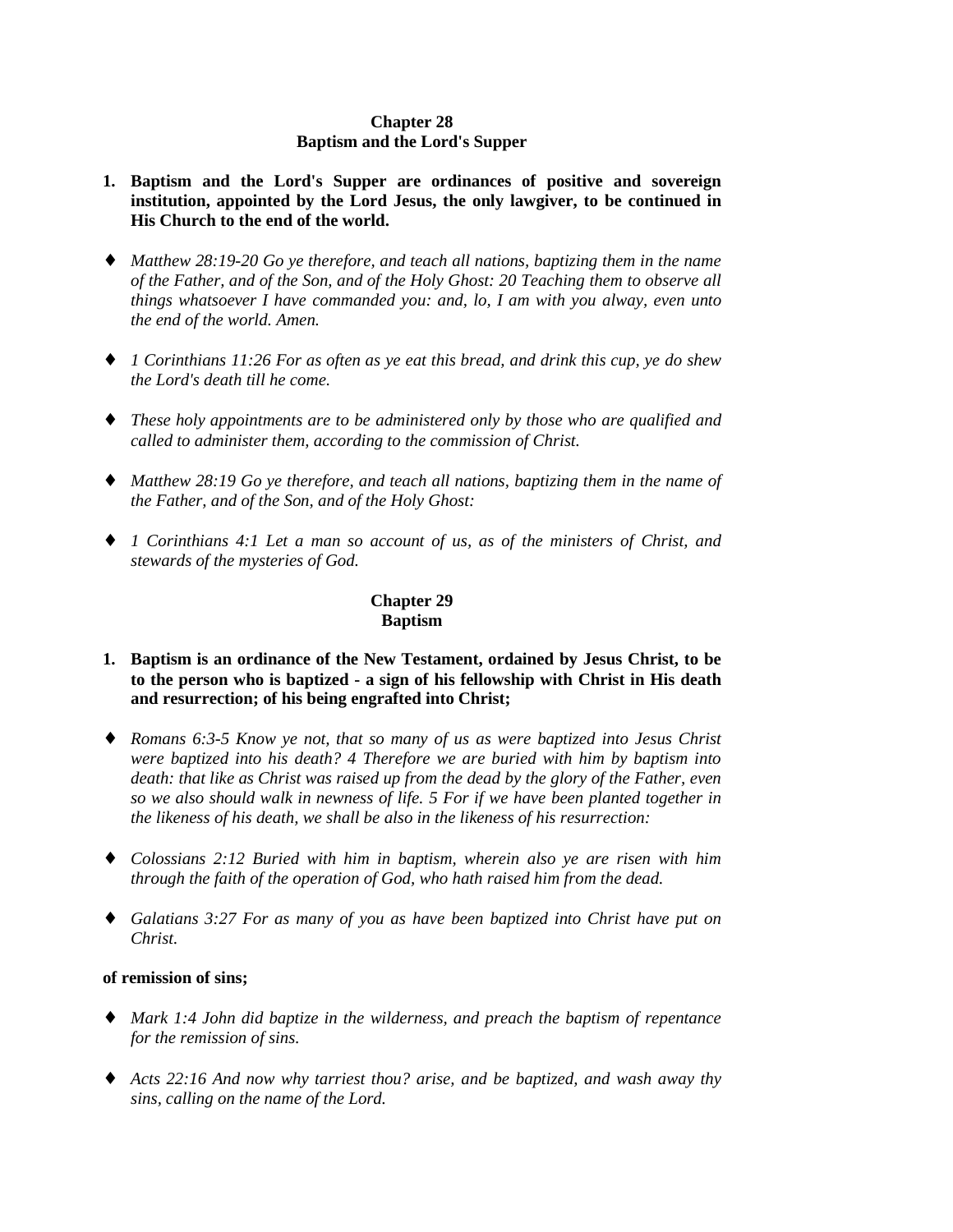**and of that person's giving up of himself to God, through Jesus Christ, to live and walk in newness of life.**

- ♦ *Romans 6:4 Therefore we are buried with him by baptism into death: that like as Christ was raised up from the dead by the glory of the Father, even so we also should walk in newness of life.*
- 2. **Those who actually profess repentance towards God, faith in, and obedience to, our Lord Jesus Christ, are the only proper subjects for this ordinance**.
- ♦ *Mark 16:16 He that believeth and is baptized shall be saved; but he that believeth not shall be damned.*
- ♦ *Acts 8:36 And as they went on their way, they came unto a certain water: and the eunuch said, See, here is water; what doth hinder me to be baptized?*
- ♦ *Acts 8:37 And Philip said, If thou believest with all thine heart, thou mayest. And he answered and said, I believe that Jesus Christ is the Son of God.*
- ♦ *Acts 2:41Then they that gladly received his word were baptized: and the same day there were added unto them about three thousand souls.*
- ♦ *Acts 8:12 But when they believed Philip preaching the things concerning the kingdom of God, and the name of Jesus Christ, they were baptized, both men and women.*
- ♦ *Acts 18:8 And Crispus, the chief ruler of the synagogue, believed on the Lord with all his house; and many of the Corinthians hearing believed, and were baptized.*
- **3. The outward element to be used in this ordinance is water, in which the person is to be baptized in the name of the Father, and of the Son, and of the Holy Spirit.**
- ♦ *Matthew 28:19-20 Go ye therefore, and teach all nations, baptizing them in the name of the Father, and of the Son, and of the Holy Ghost: 20 Teaching them to observe all things whatsoever I have commanded you: and, lo, I am with you alway, even unto the end of the world. Amen.*
- ♦ *Acts 8:38 And he commanded the chariot to stand still: and they went down both into the water, both Philip and the eunuch; and he baptized him.*

### **4. Immersion - the dipping of the person in water - is necessary for the due administration of this ordinance.**

- ♦ *Matthew 3:16 And Jesus, when he was baptized, went up straightway out of the water: and, lo, the heavens were opened unto him, and he saw the Spirit of God descending like a dove, and lighting upon him:*
- ♦ *John 3:23 And John also was baptizing in Aenon near to Salim, because there was much water there: and they came, and were baptized.*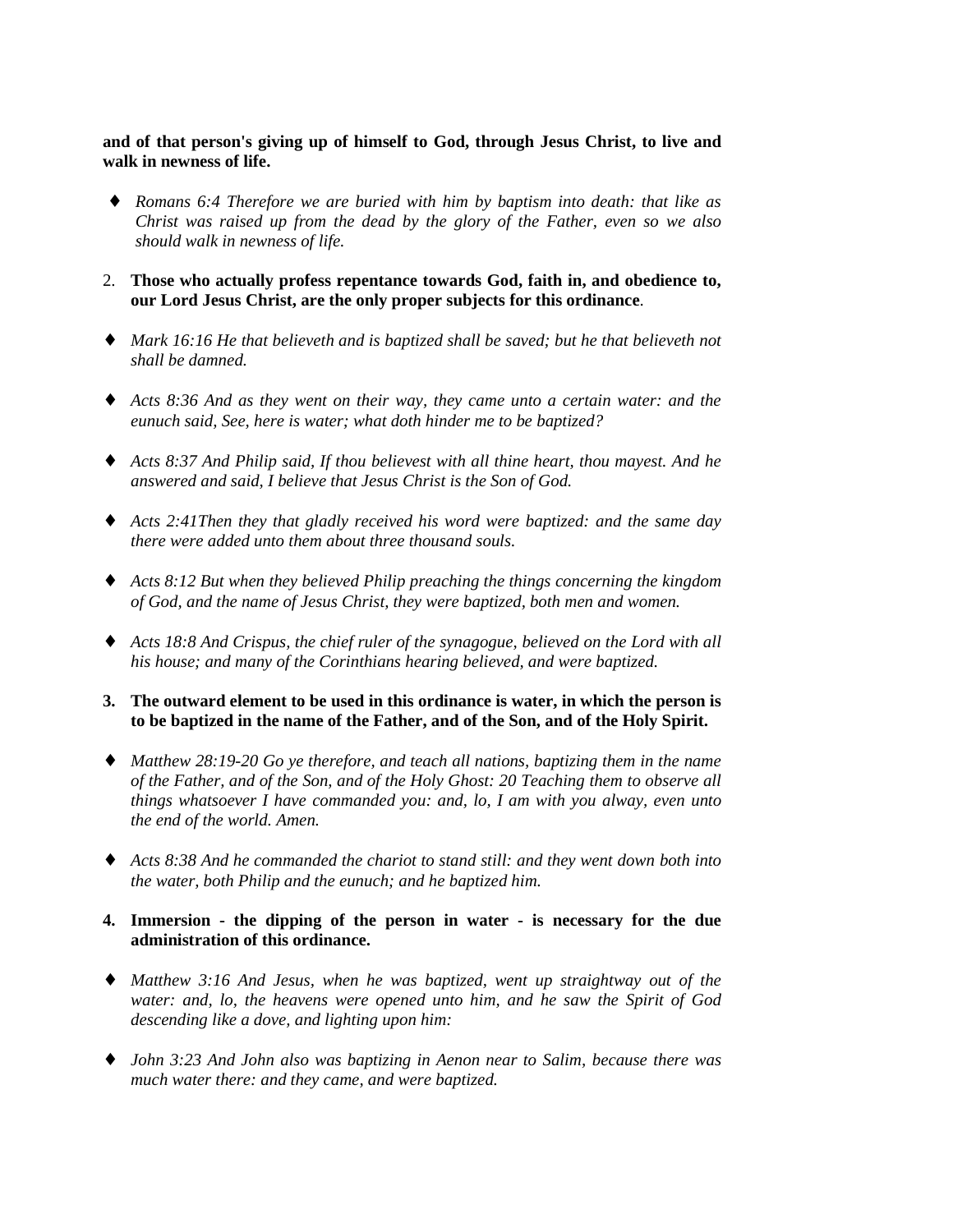# **Chapter 30 The Lord's Supper**

- **1. The Supper of the Lord Jesus was instituted by Him the same night on which He was betrayed to be observed in His churches until the end of the world for the perpetual remembrance, and showing forth of the sacrifice of Himself in His death. It was also instituted by Christ to confirm believers in all the benefits of His death;**
- ♦ *1 Corinthians 11:23-26 For I have received of the Lord that which also I delivered unto you, That the Lord Jesus the same night in which he was betrayed took bread: 24 And when he had given thanks, he brake it, and said, Take, eat: this is my body, which is broken for you: this do in remembrance of me. 25 After the same manner also he took the cup, when he had supped, saying, This cup is the new testament in my blood: this do ye, as oft as ye drink it, in remembrance of me. 26 For as often as ye eat this bread, and drink this cup, ye do shew the Lord's death till he come.*

**for their spiritual nourishment and growth in Him; - for their further engagement in and commitment to all the duties which they owe to Him; - and to be a bond and pledge of their communion with Him and with their fellow believers.**

- ♦ *Matthew 26:26-27 And as they were eating, Jesus took bread, and blessed it, and brake it, and gave it to the disciples, and said, Take, eat; this is my body. 27 And he took the cup, and gave thanks, and gave it to them, saying, Drink ye all of it;*
- **2. In this ordinance Christ is not offered up to His Father, nor is there any real sacrifice made at all for remission of sin (of the living or the dead). There is only a memorial of that one offering up of Christ by Himself upon the cross once for all,**
- ♦ *Hebrews 9:25-26 Nor yet that he should offer himself often, as the high priest entereth into the holy place every year with blood of others; 26 For then must he often have suffered since the foundation of the world: but now once in the end of the world hath he appeared to put away sin by the sacrifice of himself.*
- ♦ *Hebrews 9:28 So Christ was once offered to bear the sins of many; and unto them that look for him shall he appear the second time without sin unto salvation.*

# **the memorial being accompanied by a spiritual oblation of all possible praise to God for Calvary.**

- ♦ *1 Corinthians 11:24 And when he had given thanks, he brake it, and said, Take, eat: this is my body, which is broken for you: this do in remembrance of me.*
- ♦ *Matthew 26:26-27 And as they were eating, Jesus took bread, and blessed it, and brake it, and gave it to the disciples, and said, Take, eat; this is my body. 27 And he took the cup, and gave thanks, and gave it to them, saying, Drink ye all of it;*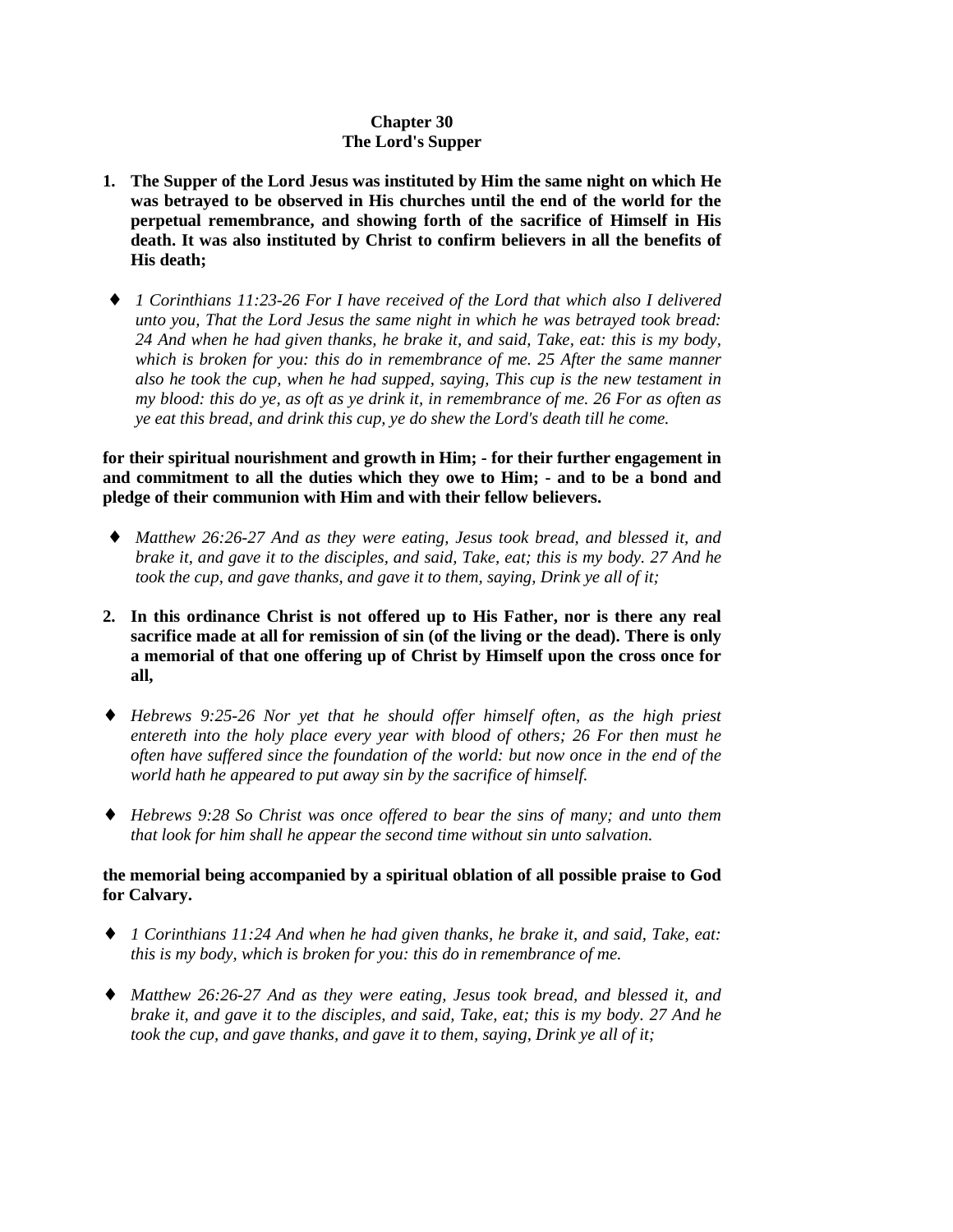**Therefore, the popish sacrifice of the mass, as they call it, is most abominable, being injurious to Christ's own sacrifice, which is the only propitiation for all the sins of the elect.**

- **3. The Lord Jesus has, in this ordinance, appointed His ministers to pray and bless the elements of bread and wine (so setting them apart from a common to a holy use) and to take and break the bread, then to take the cup, and to give both to the communicants, also communicating themselves.**
- ♦ *1 Corinthians 11:23-26 For I have received of the Lord that which also I delivered unto you, That the Lord Jesus the same night in which he was betrayed took bread: 24 And when he had given thanks, he brake it, and said, Take, eat: this is my body, which is broken for you: this do in remembrance of me. 25 After the same manner also he took the cup, when he had supped, saying, This cup is the new testament in my blood: this do ye, as oft as ye drink it, in remembrance of me. 26 For as often as ye eat this bread, and drink this cup, ye do shew the Lord's death till he come.*
- **4. The denial of the cup to the people, the practices of worshipping the elements, lifting them up or carrying them about for adoration, or reserving them for any pretended religious use, are all contrary to the nature of this ordinance, and to the institution of Christ.**
- ♦ *Matthew 26:26-28 And as they were eating, Jesus took bread, and blessed it, and brake it, and gave it to the disciples, and said, Take, eat; this is my body. 27 And he took the cup, and gave thanks, and gave it to them, saying, Drink ye all of it; 28 For this is my blood of the new testament, which is shed for many for the remission of sins.*
- ♦ *Matthew 15:9 But in vain they do worship me, teaching for doctrines the commandments of men.*
- ♦ *Exodus 20:4-5 Thou shalt not make unto thee any graven image, or any likeness of any thing that is in heaven above, or that is in the earth beneath, or that is in the water under the earth: 5 Thou shalt not bow down thyself to them, nor serve them: for I the LORD thy God am a jealous God, visiting the iniquity of the fathers upon the children unto the third and fourth generation of them that hate me;*
- **5. The outward elements in this ordinance which are correctly set apart and used as Christ ordained, so closely portray Him as crucified, that they are sometimes truly (but figuratively) referred to in terms of the things they represent, such as the body and blood of Christ.**
- ♦ *1 Corinthians 11:27 Wherefore whosoever shall eat this bread, and drink this cup of the Lord, unworthily, shall be guilty of the body and blood of the Lord.*

# **However in substance and nature they still remain truly and only bread and wine as they were before.**

♦ *1 Corinthians 11:26-28 For as often as ye eat this bread, and drink this cup, ye do shew the Lord's death till he come. 27 Wherefore whosoever shall eat this bread, and*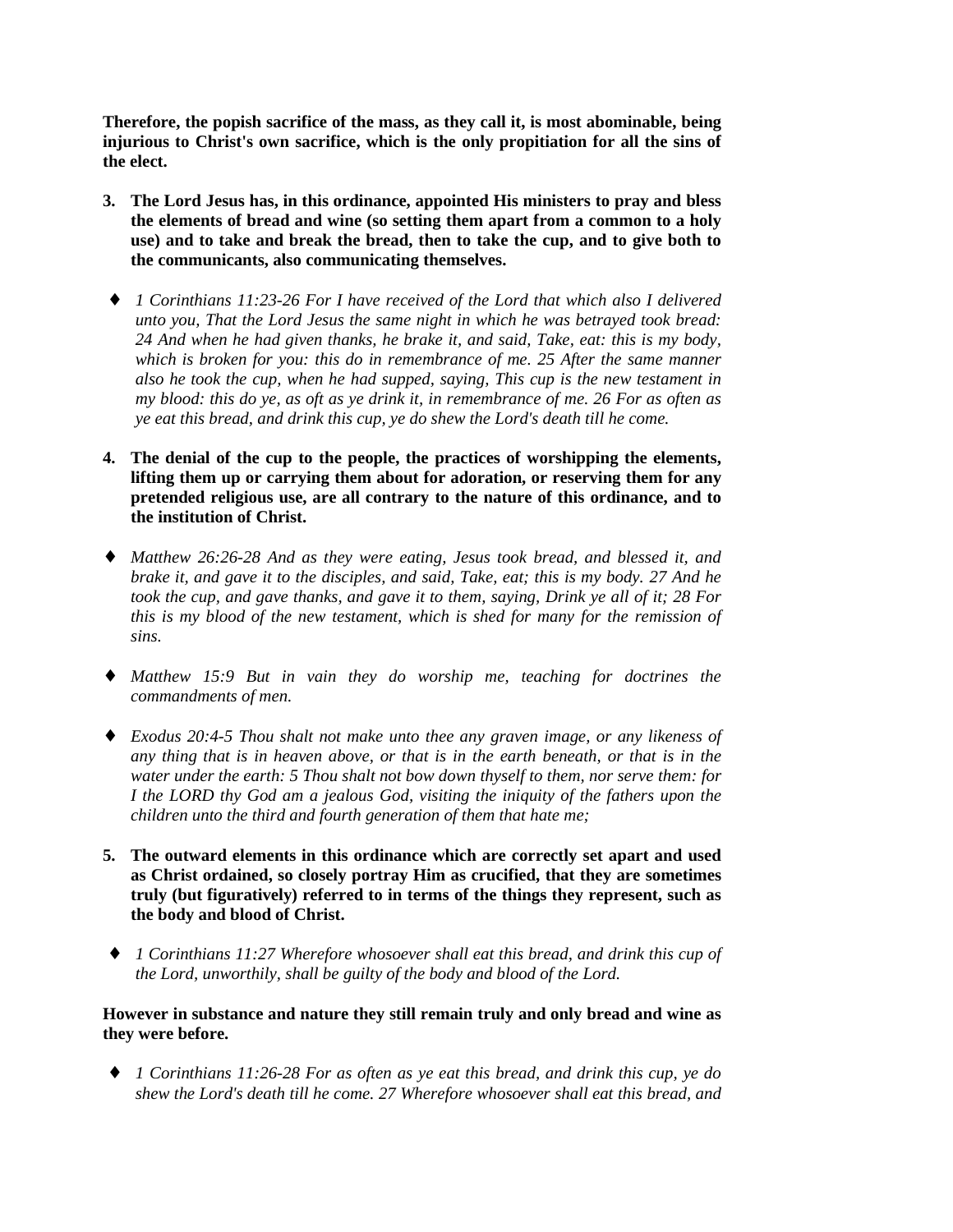*drink this cup of the Lord, unworthily, shall be guilty of the body and blood of the Lord. 28 But let a man examine himself, and so let him eat of that bread, and drink of that cup.*

- **6. The doctrine commonly called transubstantiation, which maintains that a change occurs in the substance of the bread and wine into the substance of Christ's body and blood, when consecrated by a priest or by any other way, is repugnant not only to Scripture**
- ♦ *Acts 3:21 Whom the heaven must receive until the times of restitution of all things, which God hath spoken by the mouth of all his holy prophets since the world began.*
- ♦ *Luke 24:6 He is not here, but is risen: remember how he spake unto you when he was yet in Galilee,*
- ♦ *Luke 24:39 Behold my hands and my feet, that it is I myself: handle me, and see; for a spirit hath not flesh and bones, as ye see me have.*

## **but even to common sense and reason. It overthrows the nature of the ordinance, and both has been and is the cause of a host of superstitions and of gross idolatries.**

- ♦ *1 Corinthians 11:24-25 And when he had given thanks, he brake it, and said, Take, eat: this is my body, which is broken for you: this do in remembrance of me. 25 After the same manner also he took the cup, when he had supped, saying, This cup is the new testament in my blood: this do ye, as oft as ye drink it, in remembrance of me.*
- **7. Worthy receivers, outwardly taking the visible elements in this ordinance, also receive them inwardly and spiritually by faith, truly and in fact, but not carnally and corporally, and feed upon Christ crucified, and all the benefits of His death. The body and blood of Christ is not present corporally or carnally but it is spiritually present to the faith of believers in the ordinance, just as the elements are present to their outward senses.**
- ♦ *1 Corinthians 10:16 The cup of blessing which we bless, is it not the communion of the blood of Christ? The bread which we break, is it not the communion of the body of Christ?*
- ♦ *1 Corinthians 11:23-26 For I have received of the Lord that which also I delivered unto you, That the Lord Jesus the same night in which he was betrayed took bread: 24 And when he had given thanks, he brake it, and said, Take, eat: this is my body, which is broken for you: this do in remembrance of me. 25 After the same manner also he took the cup, when he had supped, saying, This cup is the new testament in my blood: this do ye, as oft as ye drink it, in remembrance of me. 26 For as often as ye eat this bread, and drink this cup, ye do shew the Lord's death till he come.*
- **8. All ignorant and ungodly persons who are unfit to enjoy communion with Christ are equally unworthy of the Lord's Table, and therefore cannot without great sin against Him, take a share in these holy mysteries or be admitted to the Supper while they remain in that condition.**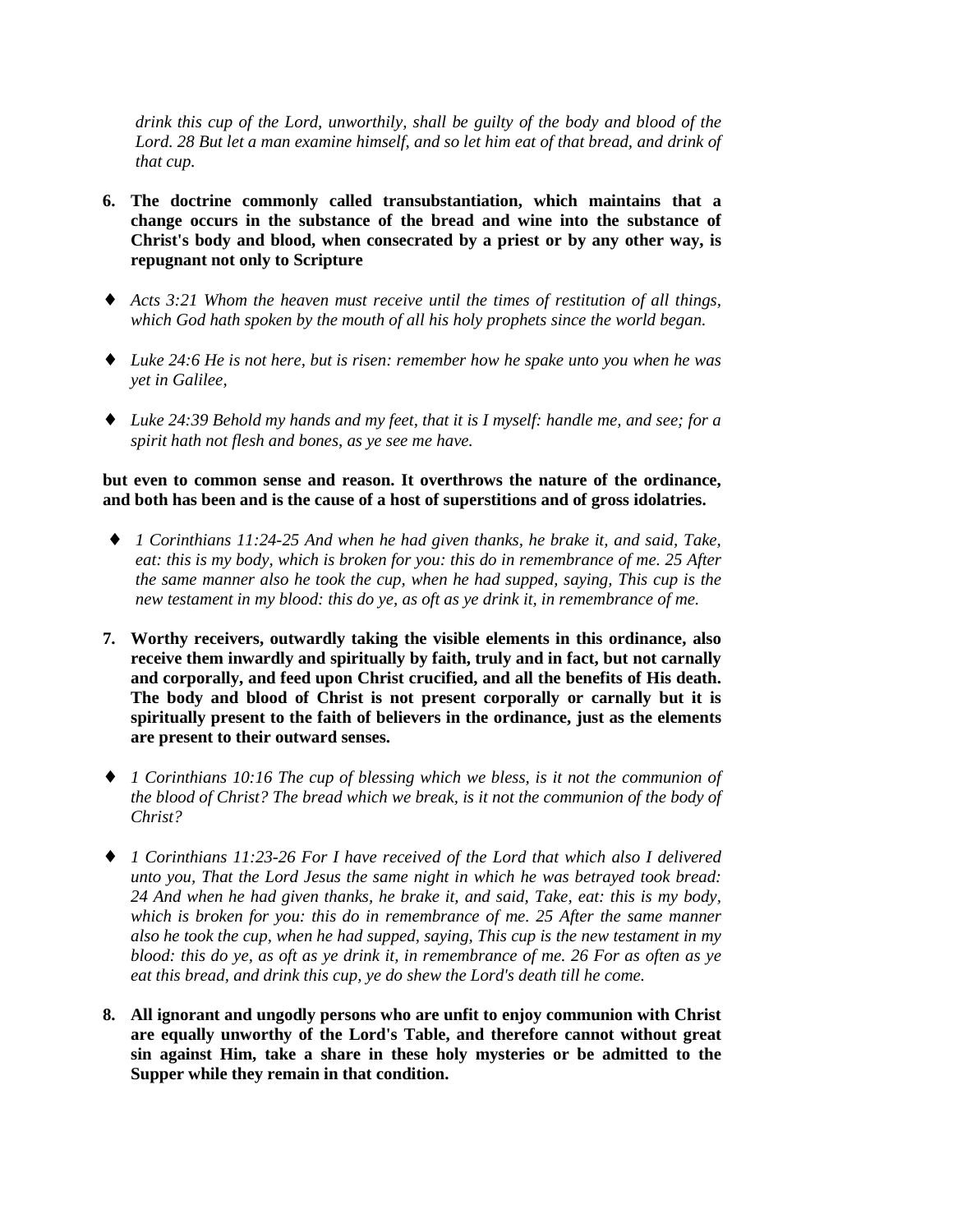♦ *2 Corinthians 6:14-15 Be ye not unequally yoked together with unbelievers: for what fellowship hath righteousness with unrighteousness? and what communion hath light with darkness? 15 And what concord hath Christ with Belial? or what part hath he that believeth with an infidel?*

## **Indeed those who receive (the elements) unworthily, are guilty of the body and blood of the Lord, eating and drinking judgement to themselves.**

- ♦ *1 Corinthians 11:29 For he that eateth and drinketh unworthily, eateth and drinketh damnation to himself, not discerning the Lord's body.*
- ♦ *Matthew 7:6 Give not that which is holy unto the dogs, neither cast ye your pearls before swine, lest they trample them under their feet, and turn again and rend you.*

#### **Chapter 31 Man's State after Death and the Resurrection**

#### **1. The bodies of men after death return to dust, and undergo corruption,**

- ♦ *Genesis 3:19 In the sweat of thy face shalt thou eat bread, till thou return unto the ground; for out of it wast thou taken: for dust thou art, and unto dust shalt thou return.*
- ♦ *Acts 13:36 For David, after he had served his own generation by the will of God, fell on sleep, and was laid unto his fathers, and saw corruption:*

**but their souls, which neither die nor sleep, having an immortal subsistence, immediately return to God Who gave them.**

♦ *Eccles 12:7 Then shall the dust return to the earth as it was: and the spirit shall return unto God who gave it.*

**The souls of the righteous are then made perfect in holiness, are received into paradise where they are with Christ, and look upon the face of God in light and glory, waiting for the full redemption of their bodies.**

- ♦ *Luke 23:43 And Jesus said unto him, Verily I say unto thee, To day shalt thou be with me in paradise.*
- ♦ *2 Corinthians 5:1 For we know that if our earthly house of this tabernacle were dissolved, we have a building of God, an house not made with hands, eternal in the heavens.*
- ♦ *2 Corinthians 5:6 Therefore we are always confident, knowing that, whilst we are at home in the body, we are absent from the Lord:*
- ♦ *2 Corinthians 5:8 We are confident, I say, and willing rather to be absent from the body, and to be present with the Lord.*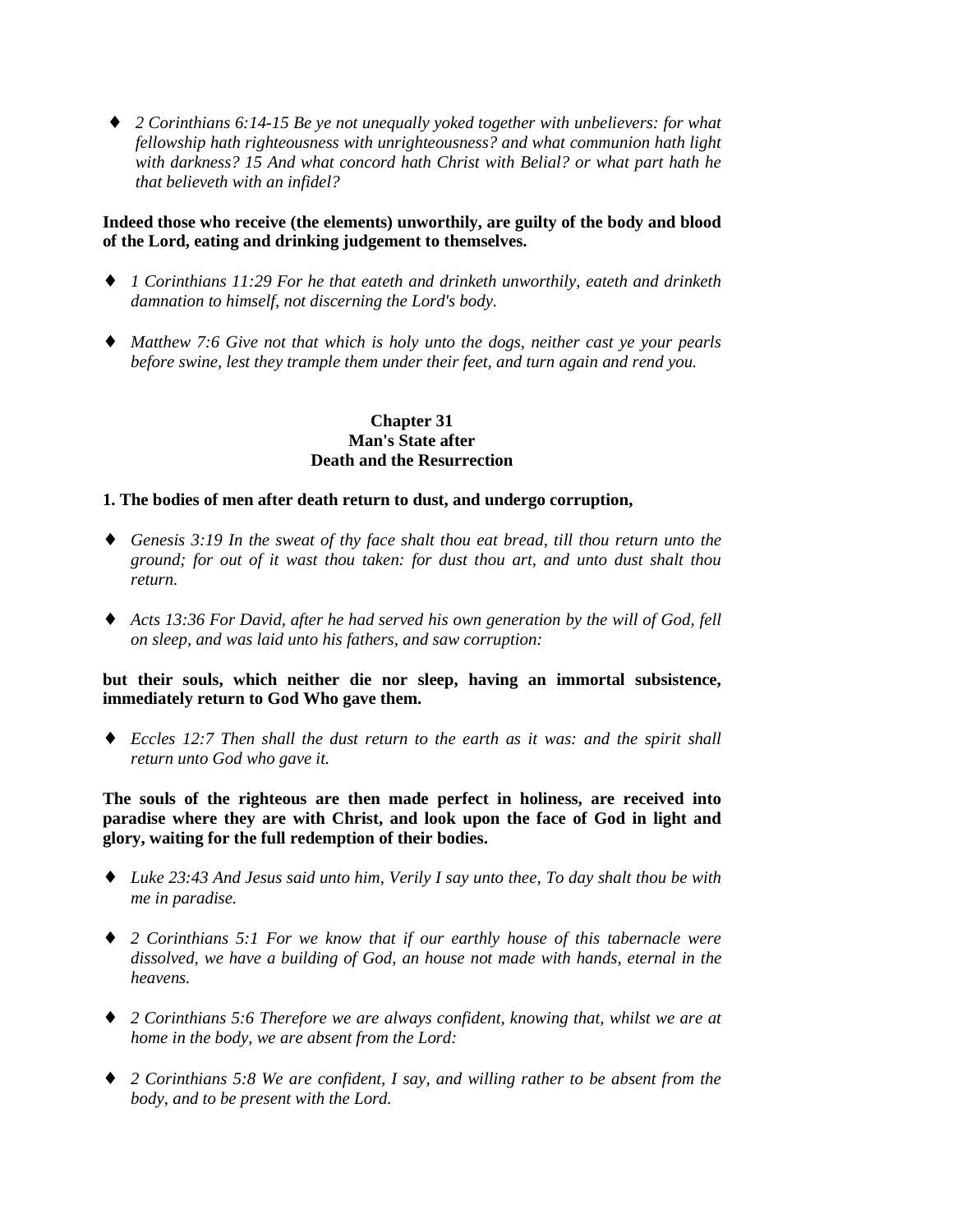- ♦ *Philippians 1:23 For I am in a strait betwixt two, having a desire to depart, and to be with Christ; which is far better:*
- ♦ *Hebrews 12:23 To the general assembly and church of the firstborn, which are written in heaven, and to God the Judge of all, and to the spirits of just men made perfect,*

## **The souls of the wicked are cast into hell, where they remain in torment and under darkness, reserved to the judgment of the great day.**

- ♦ *Jude 1:6-7 And the angels which kept not their first estate, but left their own habitation, he hath reserved in everlasting chains under darkness unto the judgment of the great day. 7 Even as Sodom and Gomorrha, and the cities about them in like manner, giving themselves over to fornication, and going after strange flesh, are set forth for an example, suffering the vengeance of eternal fire.*
- ♦ *1 Peter 3:19 By which also he went and preached unto the spirits in prison;*
- ♦ *Luke 16:23-24 And in hell he lift up his eyes, being in torments, and seeth Abraham afar off, and Lazarus in his bosom. 24 And he cried and said, Father Abraham, have mercy on me, and send Lazarus, that he may dip the tip of his finger in water, and cool my tongue; for I am tormented in this flame.*

### **The Scripture acknowledges no other place than these two for souls separated from their bodies.**

- **2. At the last day, those of the saints who are still alive shall not sleep but shall be changed.**
- ♦ *1 Corinthians 15:51-52 Behold, I shew you a mystery; We shall not all sleep, but we shall all be changed, 52 In a moment, in the twinkling of an eye, at the last trump: for the trumpet shall sound, and the dead shall be raised incorruptible, and we shall be changed.*
- ♦ *1 Thessalonians 4:17 Then we which are alive and remain shall be caught up together with them in the clouds, to meet the Lord in the air: and so shall we ever be with the Lord.*

## **And all the dead shall be raised up with their own, same bodies, and none other,**

♦ *Job 19:26-27 And though after my skin worms destroy this body, yet in my flesh shall I see God: 27 Whom I shall see for myself, and mine eyes shall behold, and not another; though my reins be consumed within me.*

**although with different qualities, and these bodies shall be united again to their souls for ever.**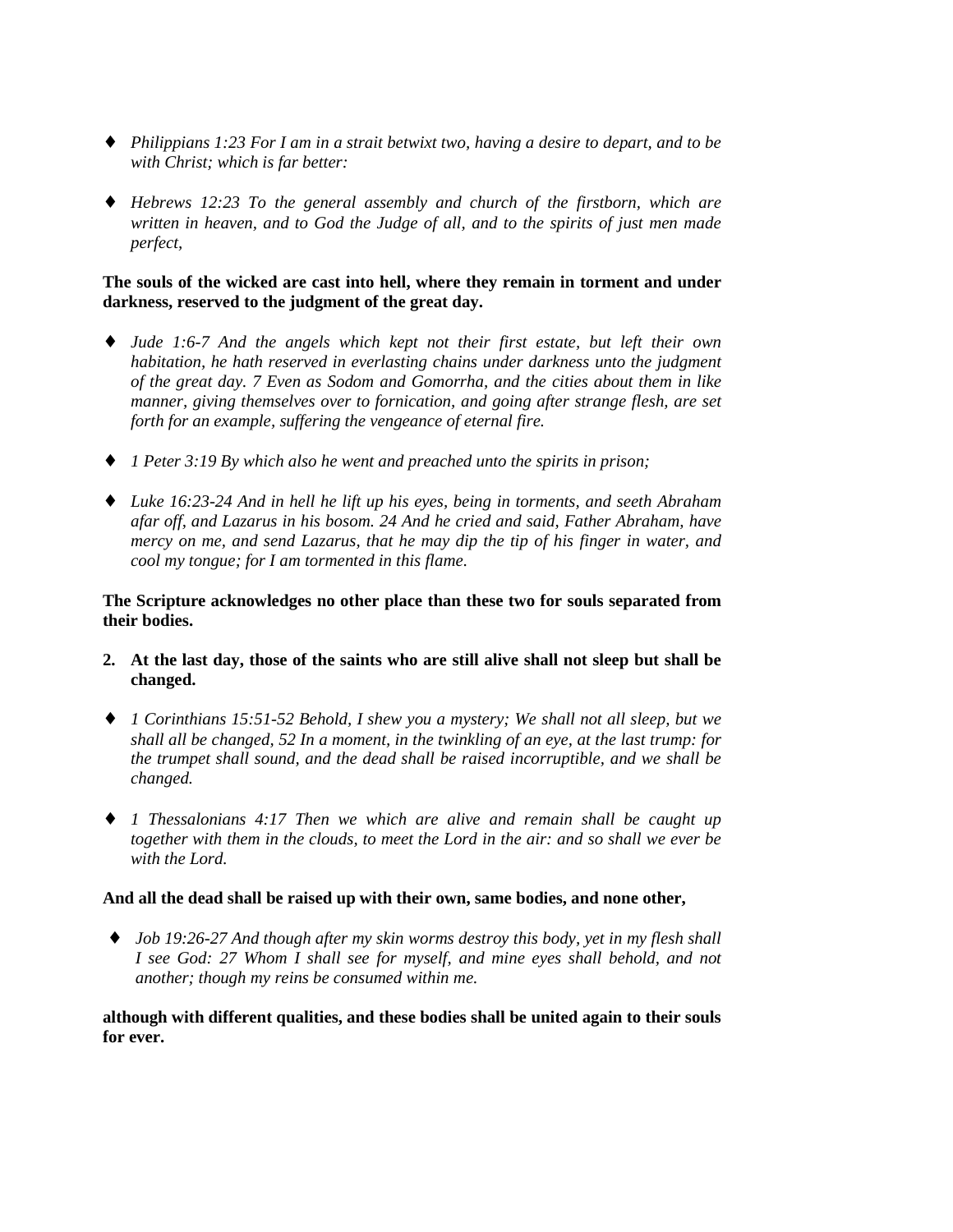♦ *1 Corinthians 15:42-43 So also is the resurrection of the dead. It is sown in corruption; it is raised in incorruption: 43 It is sown in dishonour; it is raised in glory: it is sown in weakness; it is raised in power:*

**3. The bodies of the unjust shall, by the power of Christ, be raised to dishonour. The bodies of the just shall, by His Spirit be raised to honour, and made conformable to His own glorious body.**

- ♦ *Acts 24:15 And have hope toward God, which they themselves also allow, that there shall be a resurrection of the dead, both of the just and unjust.*
- ♦ *John 5:28-29 Marvel not at this: for the hour is coming, in the which all that are in the graves shall hear his voice, 29 And shall come forth; they that have done good, unto the resurrection of life; and they that have done evil, unto the resurrection of damnation.*
- ♦ *Philippians 3:21 Who shall change our vile body, that it may be fashioned like unto his glorious body, according to the working whereby he is able even to subdue all things unto himself.*

## **Chapter 32 The Last Judgment**

## **1. God has appointed a day in which He will judge the world in righteousness, by Jesus Christ,**

- ♦ *Acts 17:31 Because he hath appointed a day, in the which he will judge the world in righteousness by that man whom he hath ordained; whereof he hath given assurance unto all men, in that he hath raised him from the dead.*
- ♦ *John 5:22 For the Father judgeth no man, but hath committed all judgment unto the Son:*
- ♦ *John 5:27 And hath given him authority to execute judgment also, because he is the Son of man.*

## **to Whom all power and judgment is given by the Father. In this day not only the apostate angels shall be judged,**

- ♦ *1 Corinthians 6:3 Know ye not that we shall judge angels? how much more things that pertain to this life?*
- ♦ *Jude 1:6 And the angels which kept not their first estate, but left their own habitation, he hath reserved in everlasting chains under darkness unto the judgment of the great day.*

**but also all people who have lived upon the earth. They shall appear before the tribunal of Christ to give an account of their thoughts, words, and deeds, and to receive according to what they have done when in the body, whether good or evil.**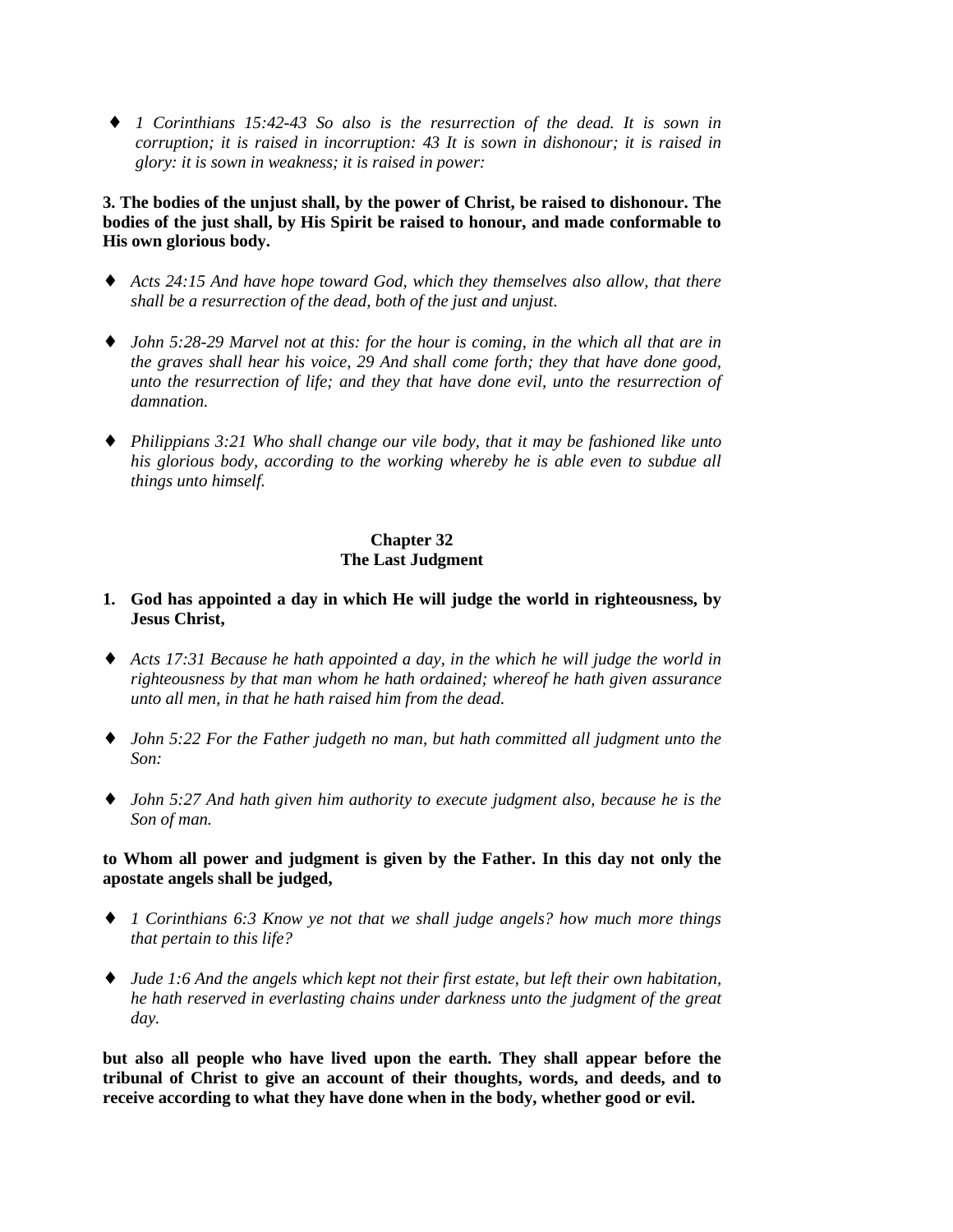- ♦ *2 Corinthians 5:10 For we must all appear before the judgment seat of Christ; that every one may receive the things done in his body, according to that he hath done, whether it be good or bad.*
- ♦ *Eccles 12:14 For God shall bring every work into judgment, with every secret thing, whether it be good, or whether it be evil.*
- ♦ *Matthew 12:36 But I say unto you, That every idle word that men shall speak, they shall give account thereof in the day of judgment.*
- ♦ *Romans 14:10 But why dost thou judge thy brother? or why dost thou set at nought thy brother? for we shall all stand before the judgment seat of Christ.*
- ♦ *Romans 14:12 So then every one of us shall give account of himself to God.*
- ♦ *Matthew 25:32-46 And before him shall be gathered all nations: and he shall separate them one from another, as a shepherd divideth his sheep from the goats: 33 And he shall set the sheep on his right hand, but the goats on the left. 34 Then shall the King say unto them on his right hand, Come, ye blessed of my Father, inherit the kingdom prepared for you from the foundation of the world: 35 For I was an hungred, and ye gave me meat: I was thirsty, and ye gave me drink: I was a stranger, and ye took me in: 36 Naked, and ye clothed me: I was sick, and ye visited me: I was in prison, and ye came unto me. 37 Then shall the righteous answer him, saying, Lord, when saw we thee an hungred, and fed thee? or thirsty, and gave thee drink? 38 When saw we thee a stranger, and took thee in? or naked, and clothed thee? 39 Or when saw we thee sick, or in prison, and came unto thee? 40 And the King shall answer and say unto them, Verily I say unto you, Inasmuch as ye have done it unto one of the least of these my brethren, ye have done it unto me. 41 Then shall he say also unto them on the left hand, Depart from me, ye cursed, into everlasting fire, prepared for the devil and his angels: 42 For I was an hungred, and ye gave me no meat: I was thirsty, and ye gave me no drink: 43 I was a stranger, and ye took me not in: naked, and ye clothed me not: sick, and in prison, and ye visited me not. 44 Then shall they also answer him, saying, Lord, when saw we thee an hungred, or athirst, or a stranger, or naked, or sick, or in prison, and did not minister unto thee? 45 Then shall he answer them, saying, Verily I say unto you, Inasmuch as ye did it not to one of the least of these, ye did it not to me. 46 And these shall go away into everlasting punishment: but the righteous into life eternal.*
- **2. The end of God's appointing this day is for the manifestation of the glory of His mercy in the eternal salvation of the elect, and also His justice, in the eternal damnation of the reprobate, who are wicked and disobedient.**
- ♦ *Romans 9:22-23 What if God, willing to shew his wrath, and to make his power known, endured with much longsuffering the vessels of wrath fitted to destruction: 23 And that he might make known the riches of his glory on the vessels of mercy, which he had afore prepared unto glory*,

**Then shall the righteous go into everlasting life and receive that fullness of joy and glory with everlasting reward in the presence of the Lord. But the wicked, who know**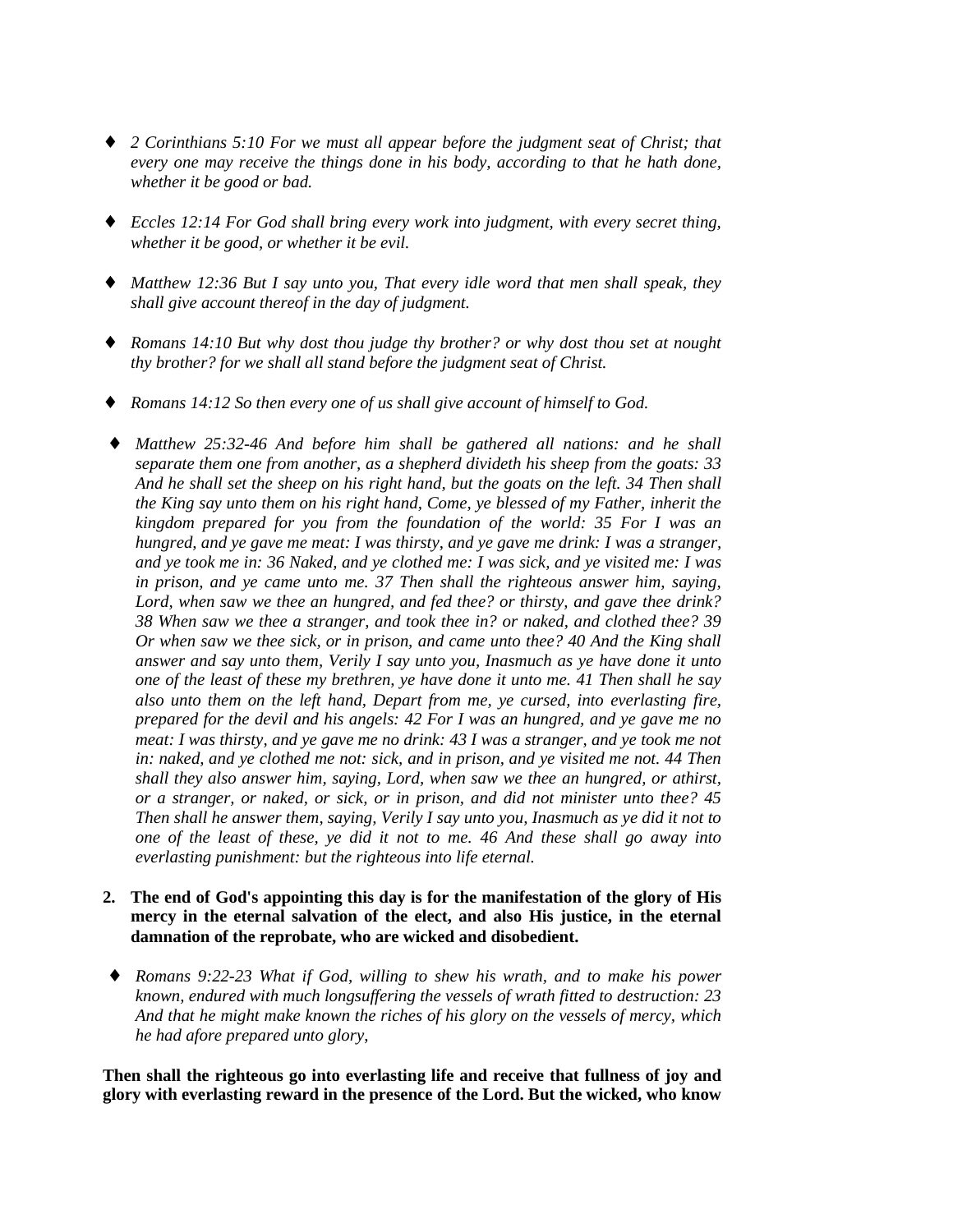**not God and obey not the Gospel of Jesus Christ, shall be cast aside into everlasting torments,**

- ♦ *Matthew 5:21, 34 Ye have heard that it was said by them of old time, Thou shalt not kill; and whosoever shall kill shall be in danger of the judgment: 34 But I say unto you, Swear not at all; neither by heaven; for it is God's throne:*
- ♦ *2 Timothy 4:8 Henceforth there is laid up for me a crown of righteousness, which the Lord, the righteous judge, shall give me at that day: and not to me only, but unto all them also that love his appearing.*

#### **and punished with everlasting destruction from the presence of the Lord and from the glory of His power.**

- ♦ *Matthew 25:46 And these shall go away into everlasting punishment: but the righteous into life eternal.*
- ♦ *Mark 9:48 Where their worm dieth not, and the fire is not quenched.*
- ♦ *2 Thessalonians 1:7-10 And to you who are troubled rest with us, when the Lord Jesus shall be revealed from heaven with his mighty angels, 8 In flaming fire taking vengeance on them that know not God, and that obey not the gospel of our Lord Jesus Christ: 9 Who shall be punished with everlasting destruction from the presence of the Lord, and from the glory of his power; 10 When he shall come to be glorified in his saints, and to be admired in all them that believe (because our testimony among you was believed) in that day.*

## **3. As Christ would have us to be certainly persuaded that there will be a day of judgment, both to deter all men from sin**

♦ *2 Corinthians 5:10-11 For we must all appear before the judgment seat of Christ; that every one may receive the things done in his body, according to that he hath done, whether it be good or bad. 11 Knowing therefore the terror of the Lord, we persuade men; but we are made manifest unto God; and I trust also are made manifest in your consciences.*

#### **and to give greater consolation to the godly in their adversity,**

*2 Thessalonians 1:5-7Which is a manifest token of the righteous judgment of God, that ye may be counted worthy of the kingdom of God, for which ye also suffer: 6 Seeing it is a righteous thing with God to recompense tribulation to them that trouble you; 7 And to you who are troubled rest with us, when the Lord Jesus shall be revealed from heaven with his mighty angels,*

**so also He will have the date of that day kept unknown to men, that they may shake off all carnal security, and always be watchful, because they know not at what hour the Lord will come.**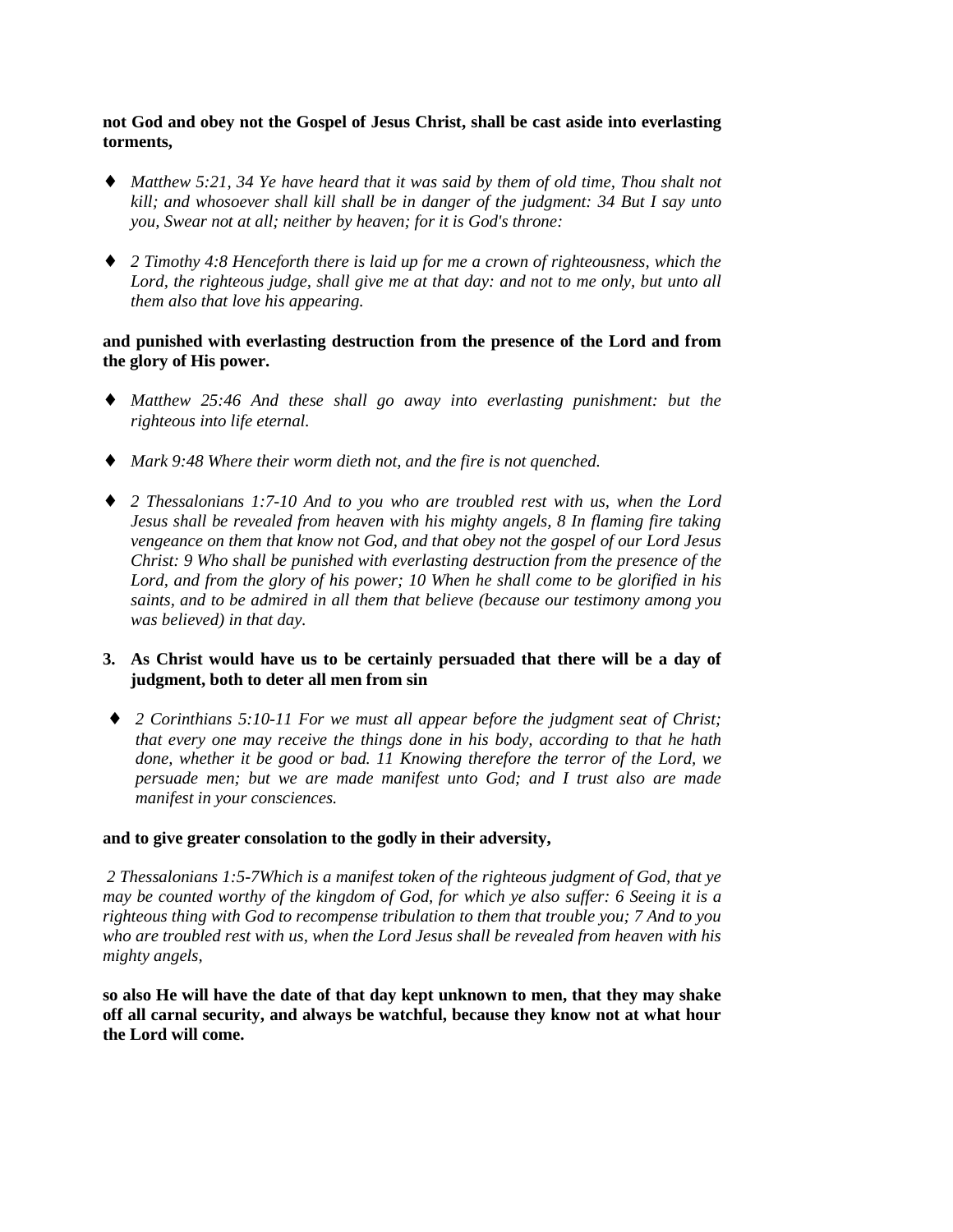- ♦ *Mark 13:35-37 Watch ye therefore: for ye know not when the master of the house cometh, at even, or at midnight, or at the cockcrowing, or in the morning: 36 Lest coming suddenly he find you sleeping. 37 And what I say unto you I say unto all, Watch.*
- ♦ *Luke 12:35-40 Let your loins be girded about, and your lights burning; 36 And ye yourselves like unto men that wait for their lord, when he will return from the wedding; that when he cometh and knocketh, they may open unto him immediately. 37 Blessed are those servants, whom the lord when he cometh shall find watching: verily I say unto you, that he shall gird himself, and make them to sit down to meat, and will come forth and serve them. 38 And if he shall come in the second watch, or come in the third watch, and find them so, blessed are those servants. 39 And this know, that if the goodman of the house had known what hour the thief would come, he would have watched, and not have suffered his house to be broken through. 40 Be ye therefore ready also: for the Son of man cometh at an hour when ye think not.*

#### **Also, so that men may be affected in such a way that they ever say, 'Come Lord Jesus, come quickly!' Amen.**

♦ *Revelation 22:20 He which testifieth these things saith, Surely I come quickly. Amen. Even so, come, Lord Jesus.*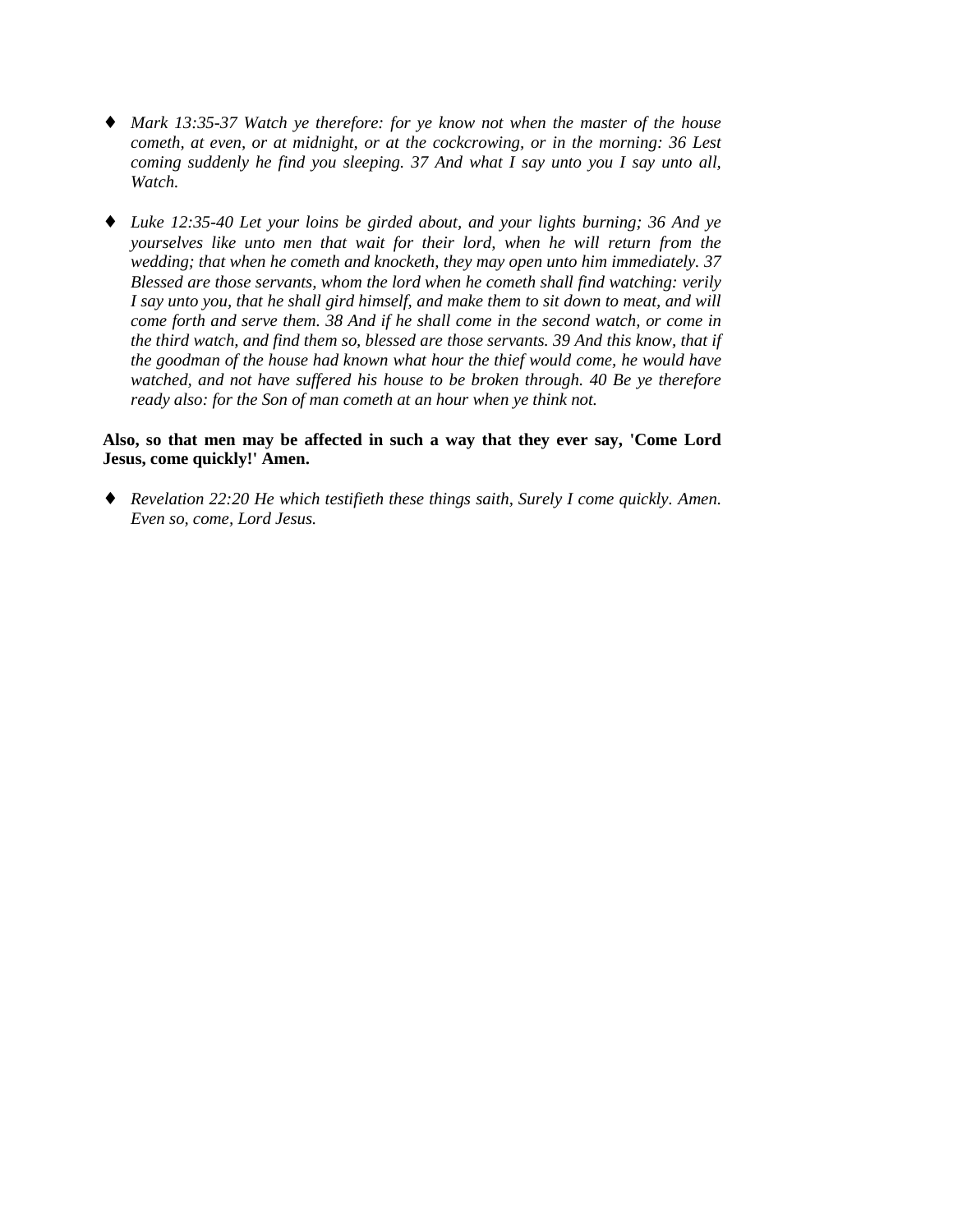## **The Baptist Confession of Faith of 1689**

## **Study Guide**

**by**

# **Dr. Stanford E. Murrell**

#### **Chapters**

- 1. The Holy Scriptures
- 2. God and the Holy Trinity
- 3. God's Decree
- 4. Creation
- 5. Divine Providence
- 6. The Fall of Man, Sin and Punishment
- 7. God's Covenant
- 8. Christ the Mediator
- 9. Free Will
- 10. Effectual Calling
- 11. Justification
- 12. Adoption
- 13. Sanctification
- 14. Saving Faith
- 15. Repentance and Salvation
- 16. Good Works
- 17. The Perseverance of the Saints
- 18. Assurance of Salvation
- 19. The Law of God
- 20. The Gospel and its Influence
- 21. Christian Liberty and Liberty of Conscience
- 22. Worship and the Sabbath Day
- 23. Lawful Oaths and Vows
- 24. The Civil Magistrate
- 25. Marriage
- 26. The Church
- 27. The Communion of Saints
- 28. Baptism and the Lord's Supper
- 29. Baptism
- 30. The Lord's Supper
- 31. Man's State after Death and the Resurrection
- 32. The Last Judgment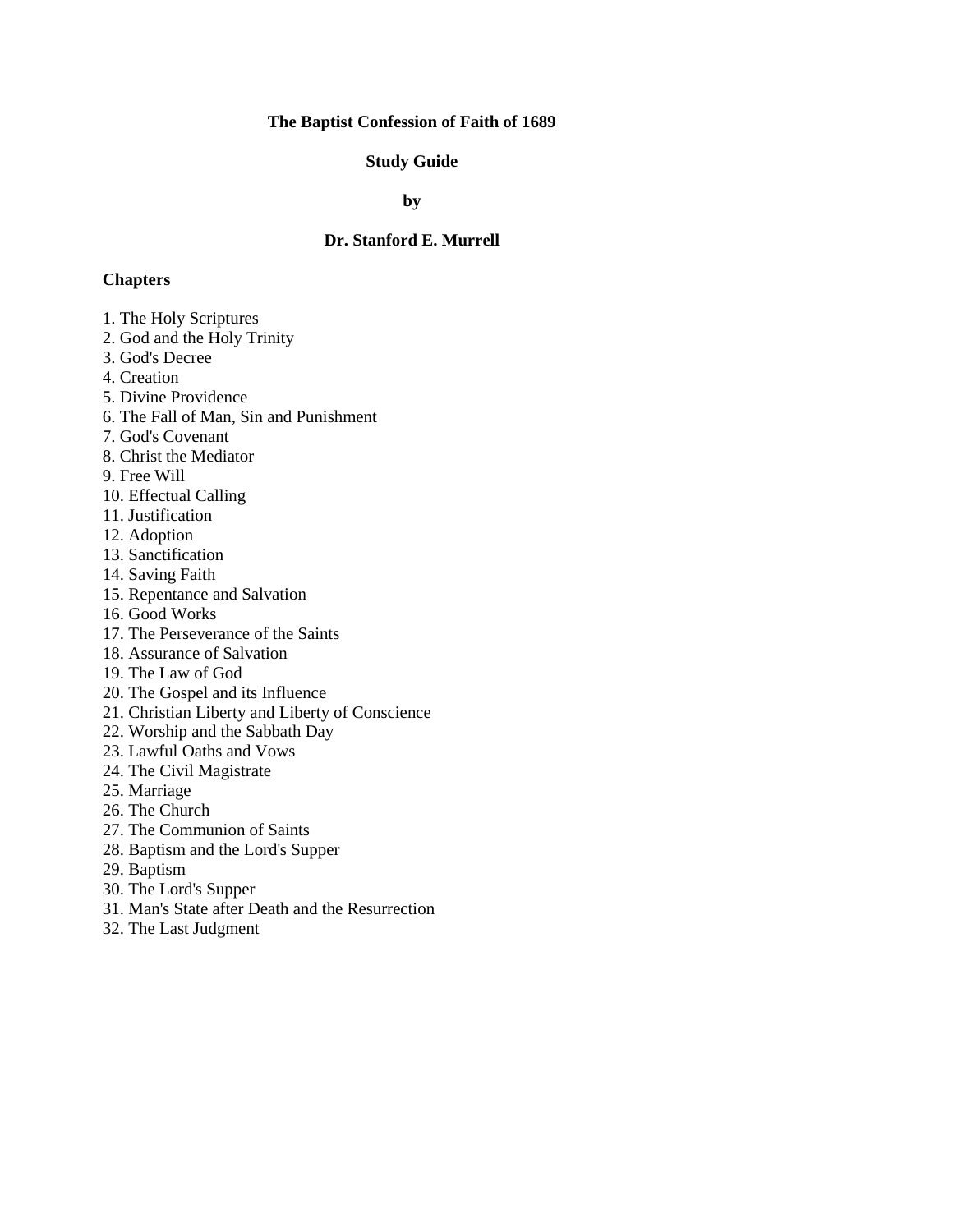## **Chapter 1 The Holy Scriptures**

1. In what three areas do the Scriptures serve as a sufficient, certain, and infallible rule? Also, list three ways the goodness, wisdom, and power of God are manifested. **Answer** 

2. How many books are in the Old Testament canon of Scripture? **Answer** 

3. How many books are in the New Testament canon of Scripture? **Answer** 

4. Who is the true Author of the Bible? **Answer** 

5. Why should the Apocrypha not be part of the canon of Scriptures? **Answer** 

6. What is the basis for believing and receiving the Scriptures as authoritative? **Answer** 

7. List eight reasons why the Bible can be trusted to be the Word of God. **Answer**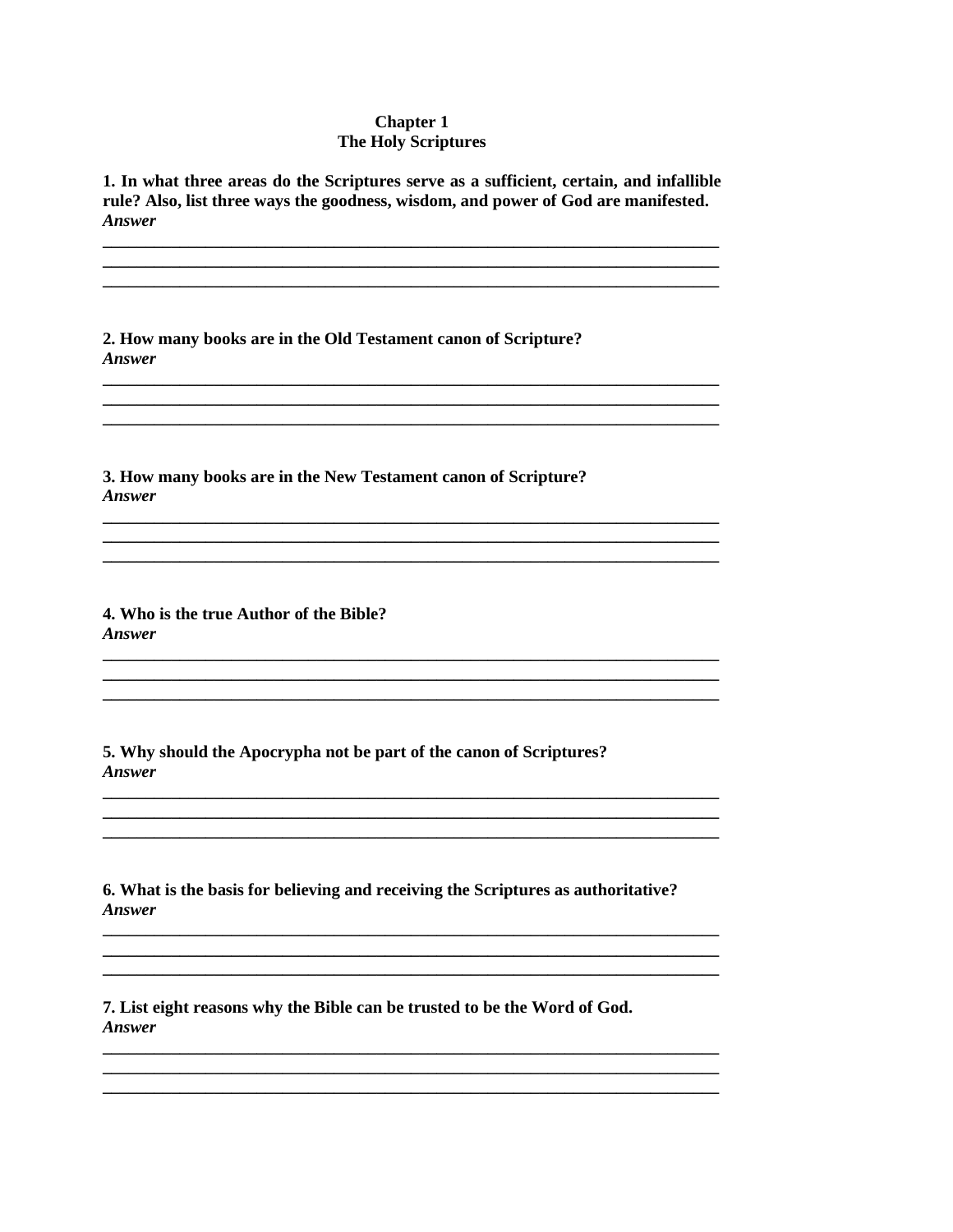8. List four areas in which the whole counsel of God is revealed. **Answer** 

9. What new revelation of the Spirit or traditions of men can be added to the **Scriptures?** Answer

10. What is the role of the Holy Spirit associated with understanding the Scriptures? Answer

11. What is the one subject crystal clear in Scriptures? **Answer** 

12. List two original languages of the Scriptures. Answer

13. What is the one infallible rule that must guide Scriptural interpretation? **Answer** 

14. When the Word of God is proven to be in conflict with historic writings of great men and church councils, which writings should prevail? Answer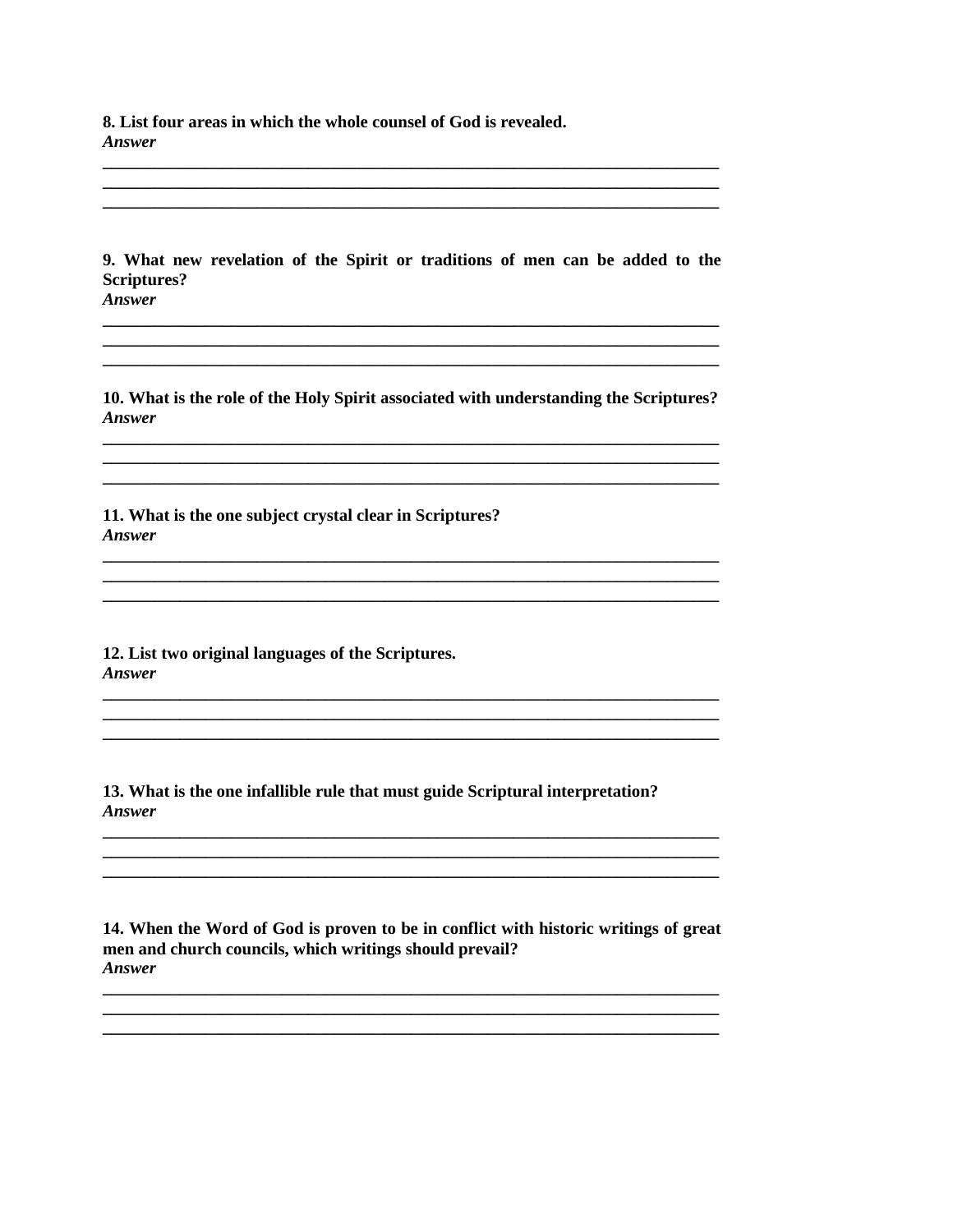## **Chapter 2 God and the Holy Trinity**

1. List at least ten attributes of God.

**Answer** 

2. How does God derive glory? **Answer** 

3. How does God subsist in His divine Being? Answer

# **Chapter 3 God's Decree**

1. When and what has God decreed what shall come to pass? Answer

2. Are the decrees of God based upon events being foreseen? Answer

3. For what purpose are some men and angels foreordained to eternal life while others are left in their sins? Answer

4. What is the number and state of those who have been predestinated? Answer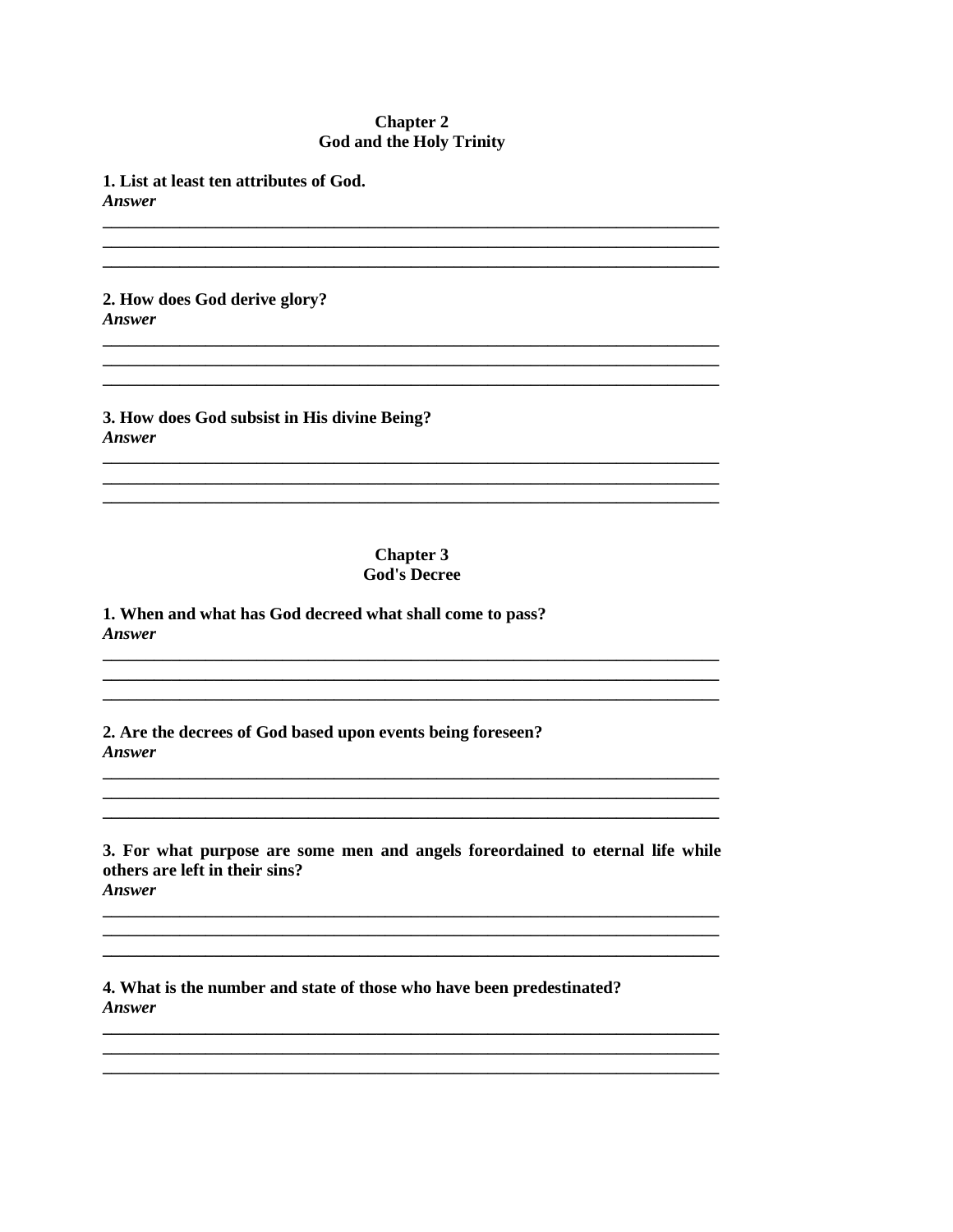5. State the divine motive for the decrees. Answer

6. Who are the elect of God? Answer

7. Of what value is the doctrine of election? **Answer** 

#### **Chapter 4 Creation**

1. According to Scripture how many days did it take the Lord to creation create or make the world? **Answer** 

2. Describe the creation of man in his original state. **Answer** 

3. What prohibition was placed on man. Answer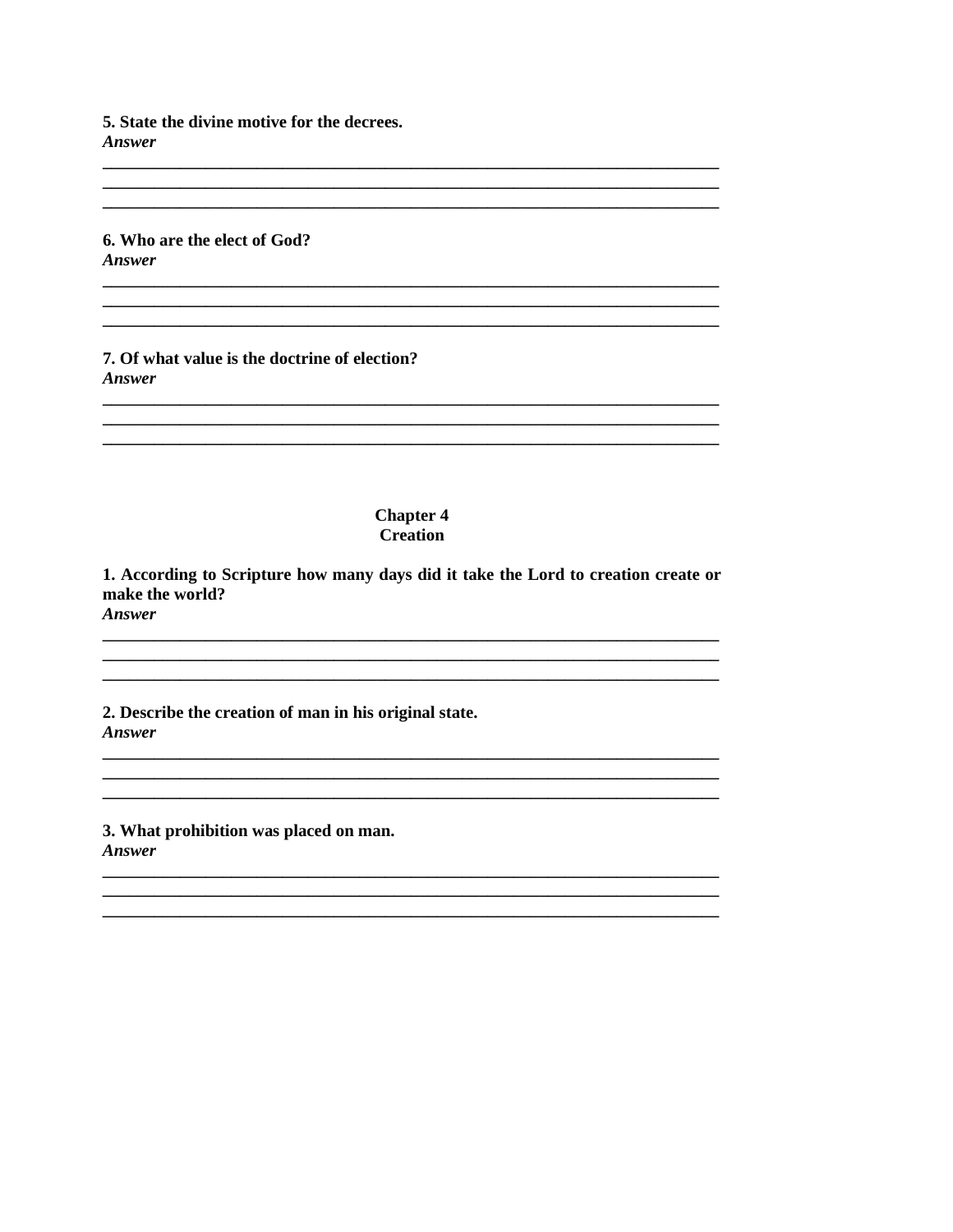## **Chapter 5 Divine Providence**

1. To what extent is God involved in the affairs of the world He has created? Answer

2. Explain the relationship between first and second causes. **Answer** 

3. Is the sovereignty of God restricted by the laws of nature? Answer

4. Is God sovereign over sin? **Answer** 

5. Why does God permit sin in the saint? Answer

6. How does God harden the heart of individuals? **Answer** 

7. What comfort can the Christian derive from the doctrine of divine providence? Answer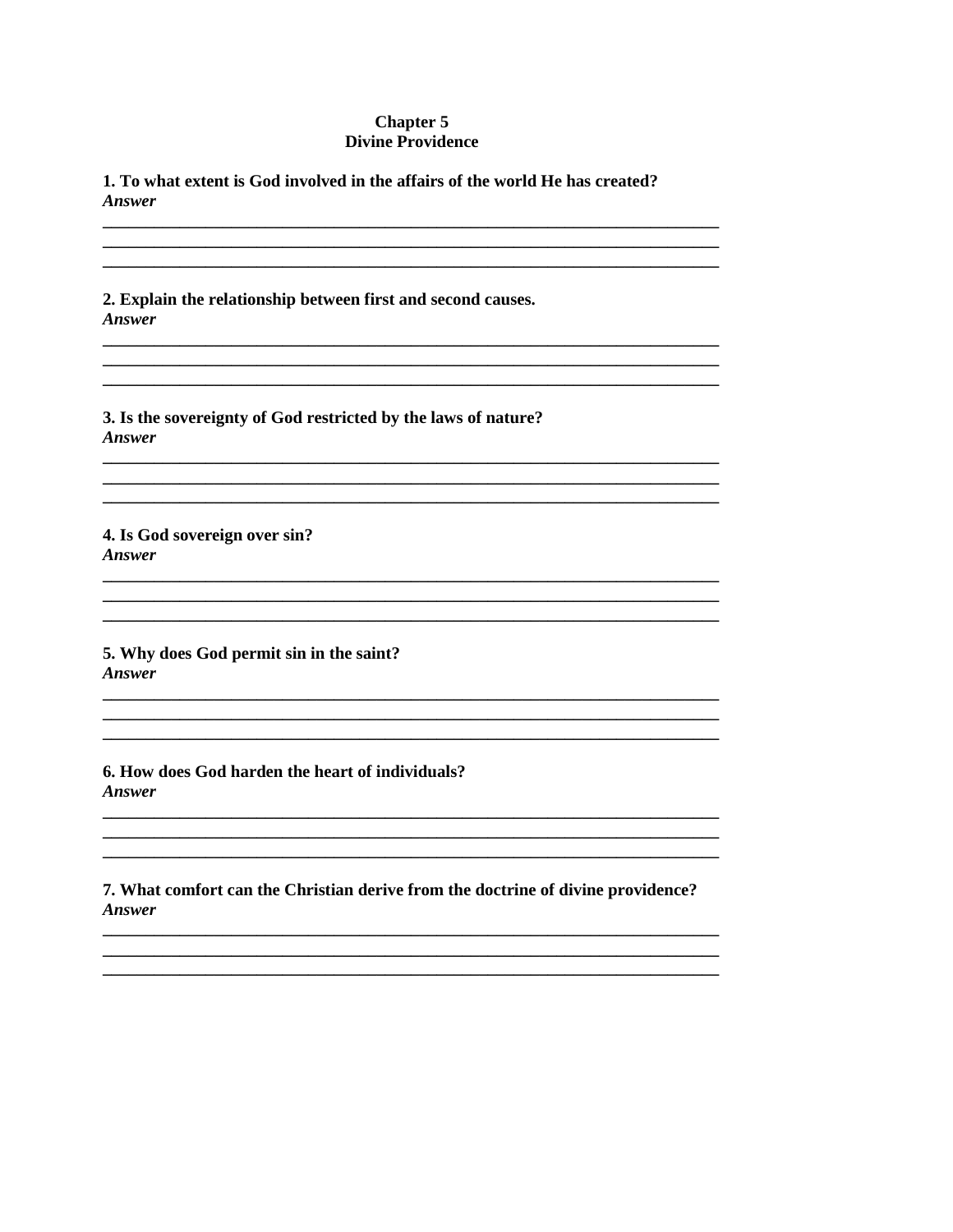# **Chapter 6** The Fall of Man, of Sin, and of the Punishment Thereof

1. How did man fall from a state of Innocency? **Answer** 

2. What happened to all of Adam's posterity when he transgressed the law of God? **Answer** 

3. What evidence exists to show that Adam acted as a Federal Representative for all men so that his transgression becomes the transgression of all? Answer

4. How do people act according to nature? Answer

5. Does salvation remove the propensity to sin? Answer

> **Chapter 7 God's Covenant**

1. Can man do anything to earn or merit salvation and the favor of God? **Answer** 

2. What are the terms of the Covenant of Grace? **Answer**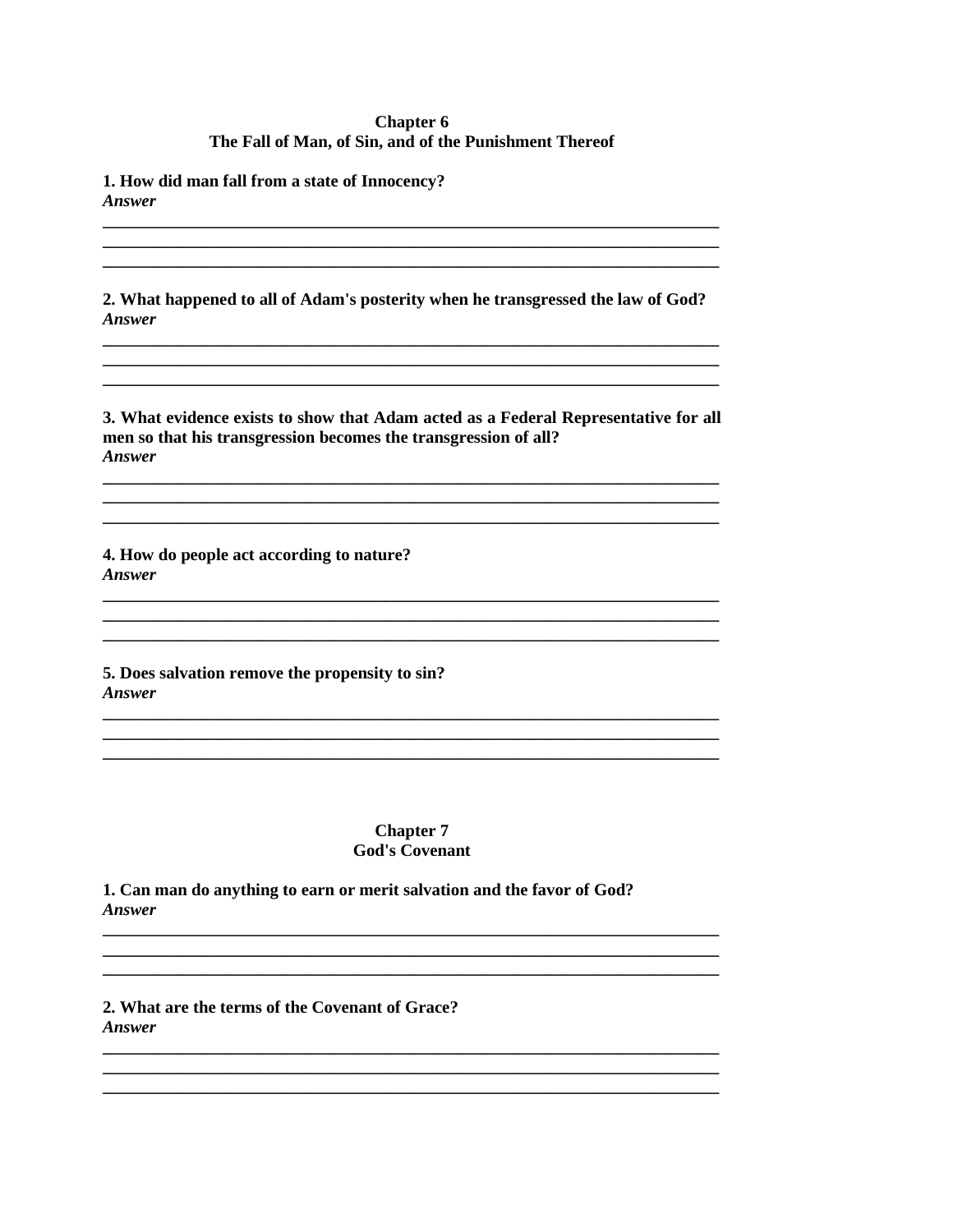# 3. How is the Covenant of Grace revealed? Answer

#### **Chapter 8 Christ the Mediator**

1. List seven roles associated with the Lord Jesus Christ. Answer

2. Is Jesus God? **Answer** 

3. How is Jesus unique? **Answer** 

4. What office did Jesus most willing undertake on behalf of the elect? Answer

5. List three accomplishments of Christ following His perfect obedience and sacrifice at Calvary.

Answer

6. How are believers saved in the Old Testament and New Testament era? Answer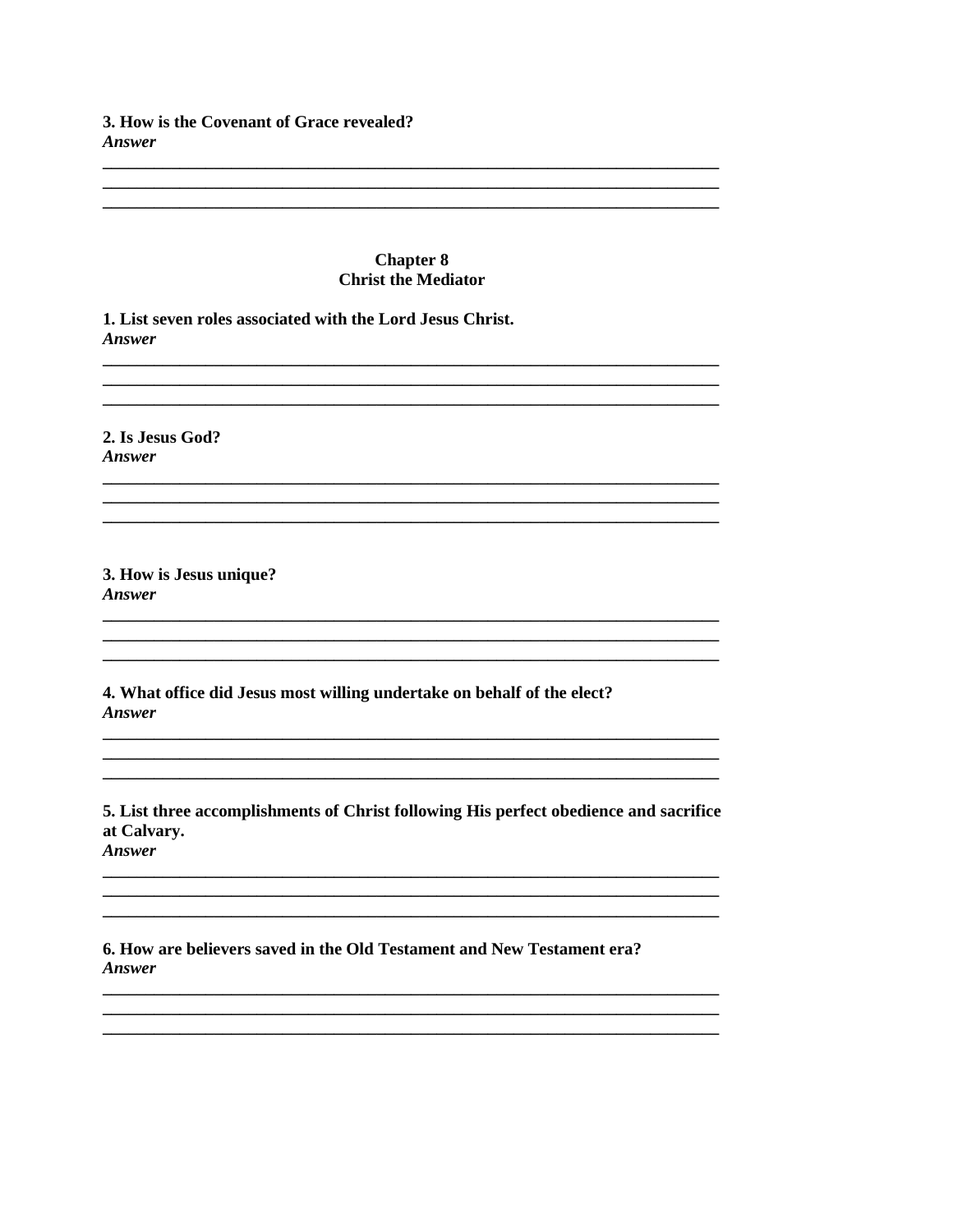7. Are the two natures of Christ ever confused or co-mingled? Answer

8. List seven gracious works Christ does on behalf of the elect. Answer

9. Can Mary or any of the saints be considered a proper mediator between God and man? **Answer** 

10. Give three reasons why men need Jesus. Answer

> **Chapter 9 Free Will**

1. Describe the will of man. Answer

2. Was the will of Adam confirmed in righteousness when he was created? **Answer** 

3. What ability did man, by his fall in Adam lose? **Answer**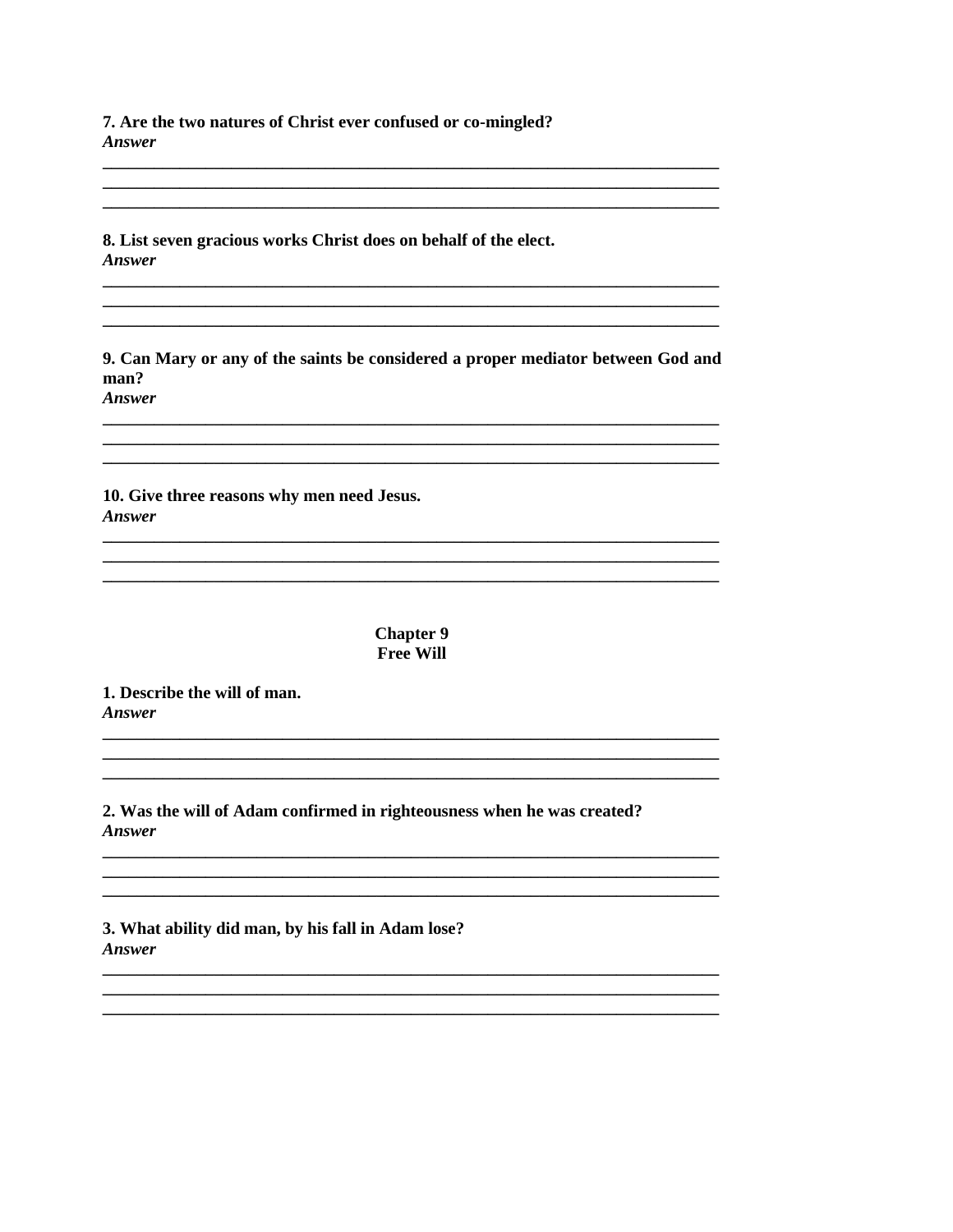4. Explain what having a "freed" will means. Answer

5. When shall the will of man be perfectly good? **Answer** 

### **Chapter 10 Effectual Calling**

1. What four specific factors are associated with the divine summons to salvation? **Answer** 

2. Are souls effectually called to salvation based upon foreseen faith? Is the soul active or passive in the act of salvation? **Answer** 

3. Are children who die in infancy saved? Do babies go to heaven? Answer

4. Are the heathen or those who have never heard the gospel saved? **Answer**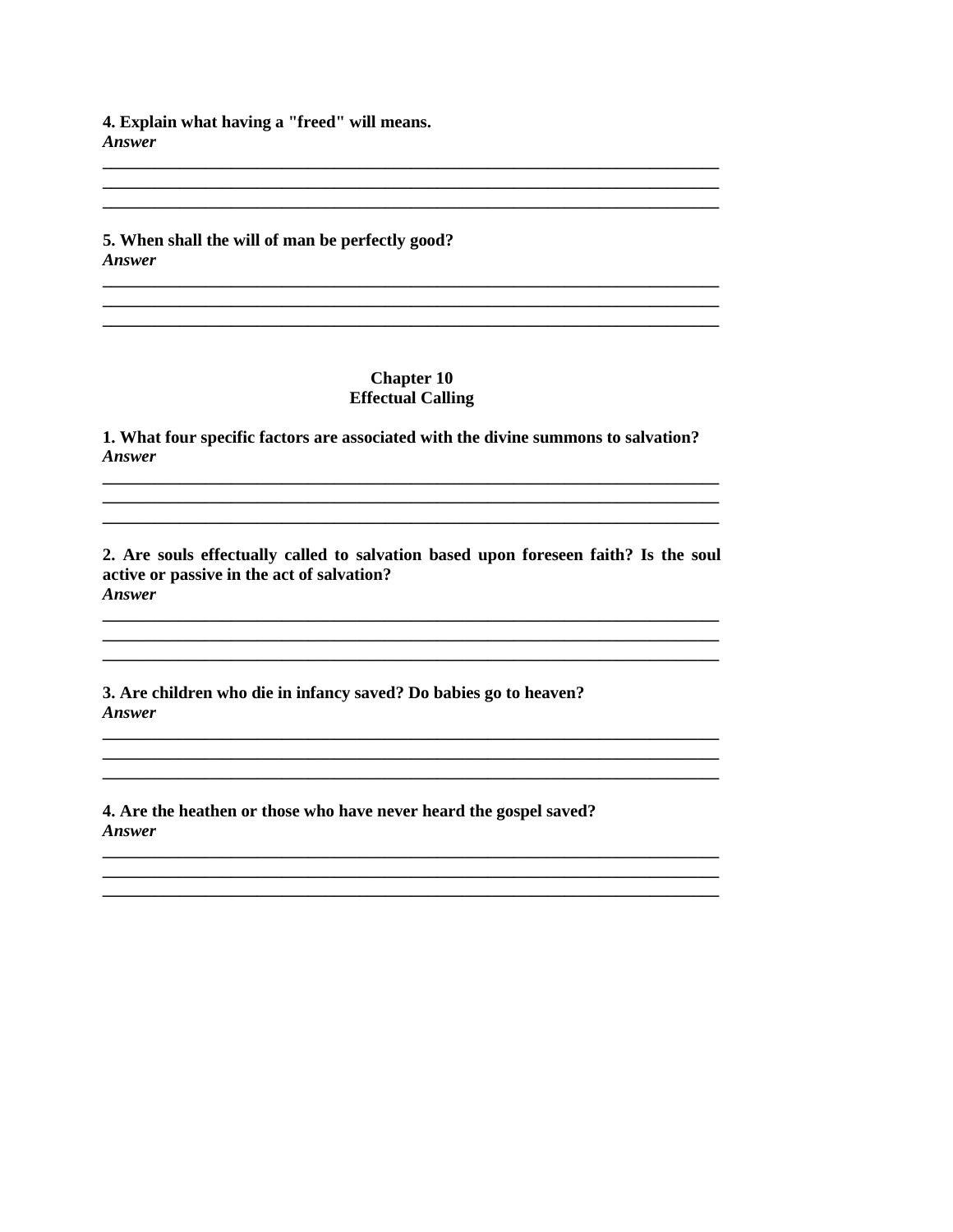## **Chapter 11 Justification**

1. State what God does and does not do with sinners in the act of justification. Answer

2. What is the instrument God uses to justify the soul? Answer

3. For whom did Christ die? Answer

4. Does election save? **Answer** 

5. Once a person has entered into a state of justification is it possible to leave that state?

<u> 1980 - John Stone, Amerikaansk politiker († 1980)</u>

Answer

6. Are believers in the Old Testament and New Testament era justified in the same manner? Answer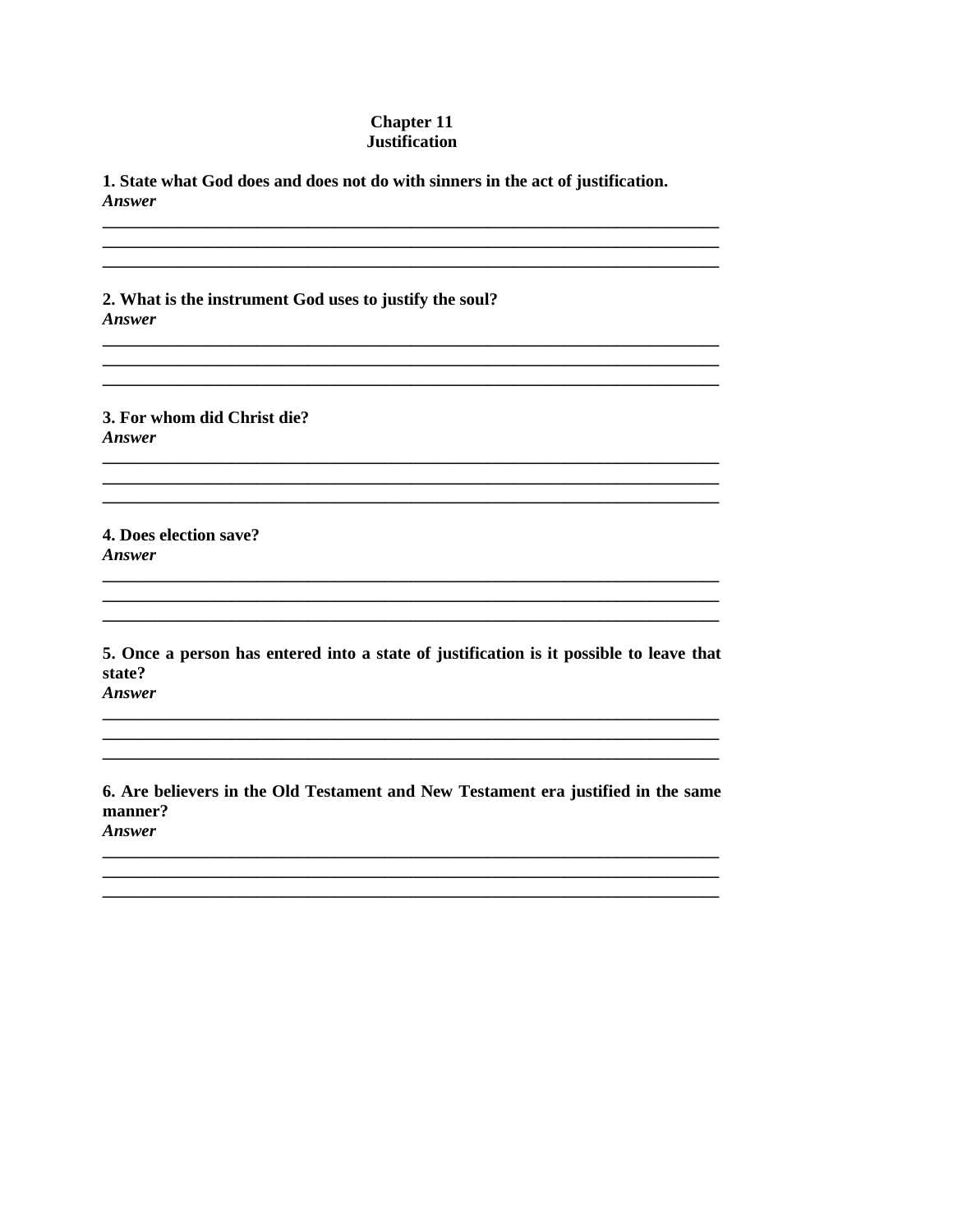## **Chapter 12 Adoption**

1. What has God promised to do for His justified ones? **Answer** 

## **Chapter 13 Sanctification**

1. Explain what happens in the process of sanctification. **Answer** 

2. Describe the spiritual warfare that rages in the soul of the saint. **Answer** 

3. Is there hope for the believer's sanctification in the struggle for holiness? Answer

> **Chapter 14 Saving Faith**

1. How is faith imparted into the soul and how does it grow? Answer

2. List eight expressions of a vital faith. Answer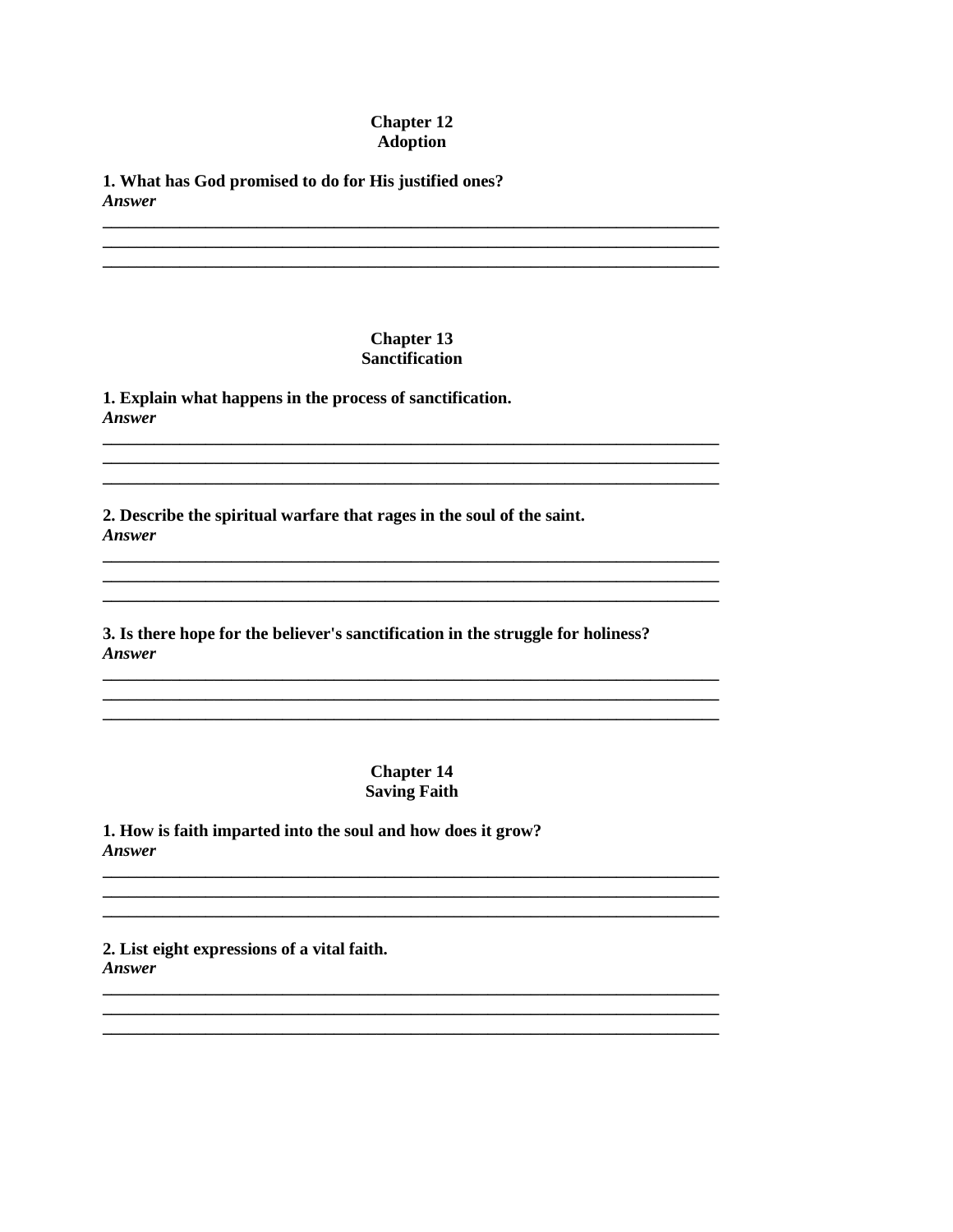3. Distinguish between the various kinds of faith. Answer

#### **Chapter 15 Repentance unto Life and Salvation**

1. Can a person who has sinned grievously and lived long in sin still be saved? **Answer** 

2. What has God provided for in the covenant of grace? **Answer** 

3. List the various components of evangelical grace? Answer

4. How long does repentance last? Answer

5. Is there any sin too great for the grace of God? **Answer** 

> **Chapter 16 Good Works**

1. What constitutes a good work in the sight of God? Answer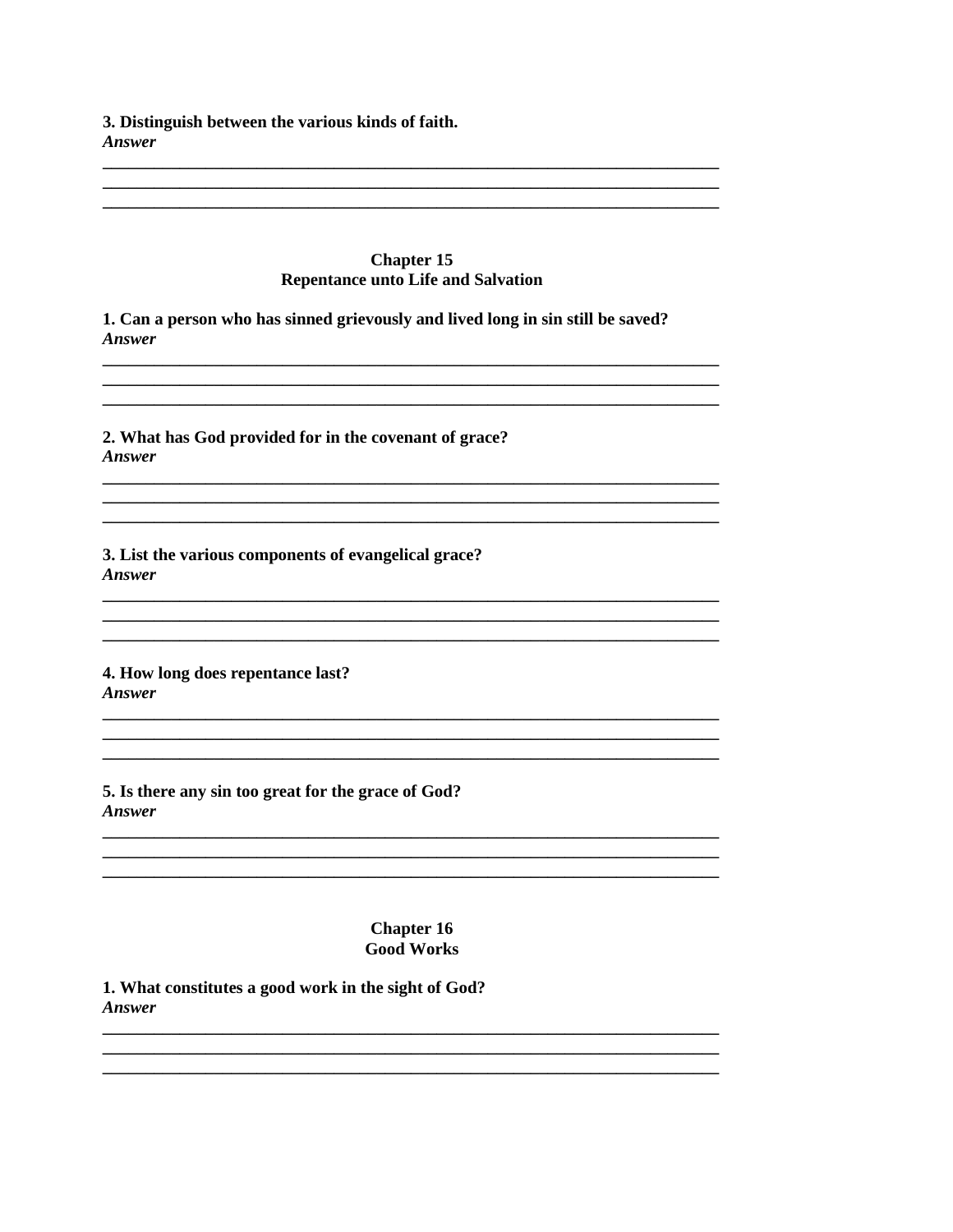2. List seven manifestations of good works. **Answer** 

3. What is the relationship between human responsibility and divine enablement? Answer

4. Can Christians gather up so many good works that they can be distributed to others in the divine economy? **Answer** 

5. Why can men not merit the merits of Christ for salvation? Answer

6. In what manner and on what basis are the good works of the elect acceptable to God? Answer

7. Give three reasons why the works of the unregenerate are unacceptable to God. Answer

#### **Chapter 17** The Perseverance of the Saints

1. Provide four arguments for the certain perseverance of the saints teaching they shall surely and finally be saved. **Answer**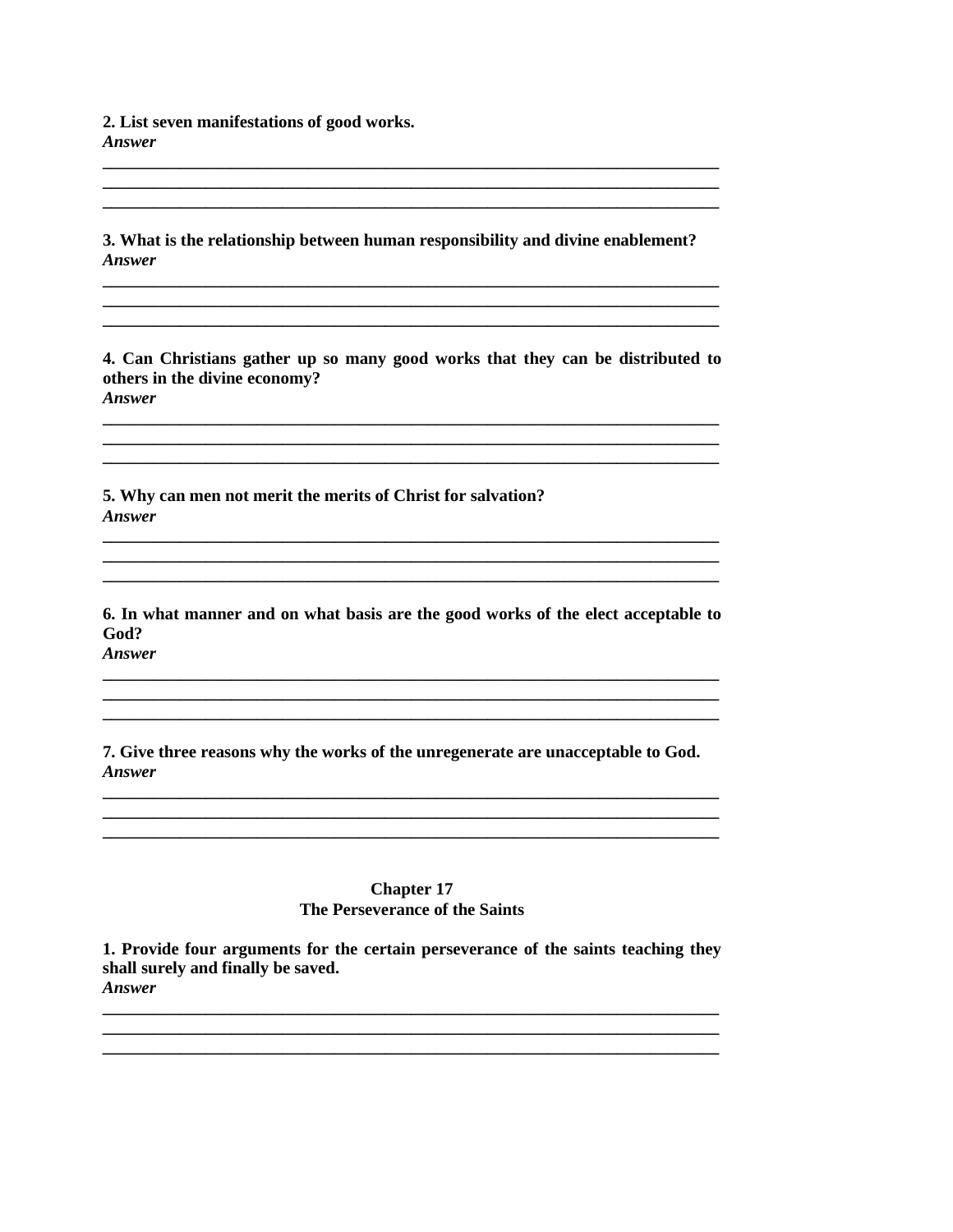2. Is the ground or root for the security of the believer in his free will? **Answer** 

3. List eight tragic results when a saint sins. Answer

### **Chapter 18** The Assurance of Grace and Salvation

1. Distinguish between a true and false salvation. **Answer** 

2. List three foundations of faith giving assurance of salvation. Answer

3. Is it possible for a person to know if they are truly born of God? Answer

4. In what ways may the believer have assurance of salvation undermined? **Answer** 

> **Chapter 19** The Law of God

1. What agreement did God make with Adam and his posterity? **Answer**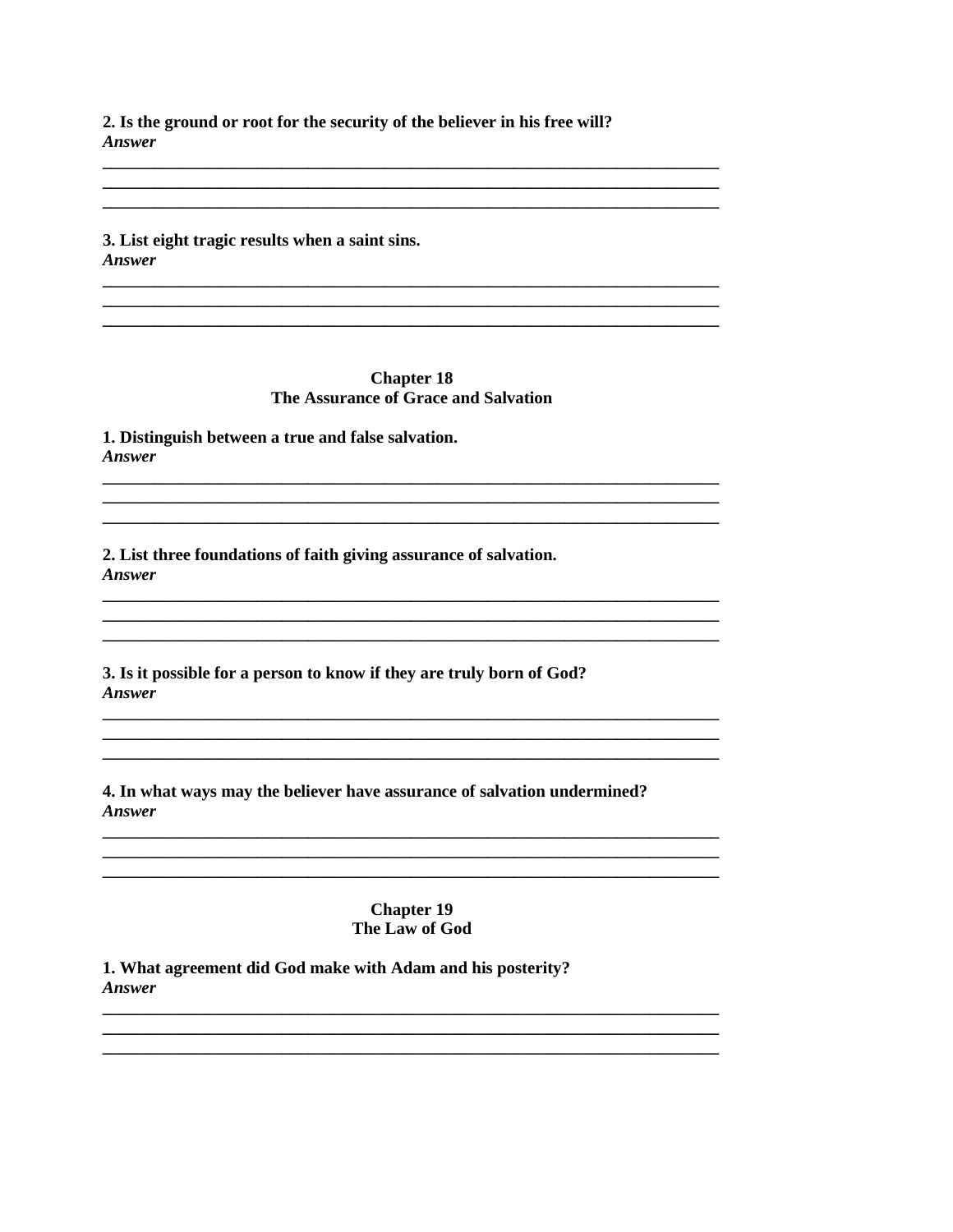2. Is the agreement that God made with Adam still binding upon men? **Answer** 

3. In addition to the Moral Law what was God pleased to give to Israel? Answer

4. Are the ceremonial and judicial laws of the Mosaic Law still binding upon believers today? **Answer** 

5. What is the purpose and usage of the moral law within the church. Answer

6. Are true believers under the moral law as a covenant of works? **Answer** 

7. Are the provisions of the moral law incompatible with the grace of the gospel? Answer

> **Chapter 20** The Gospel and its Influence

1. Once the covenant of works was broken by sin and made unprofitable for life, what did God do? Answer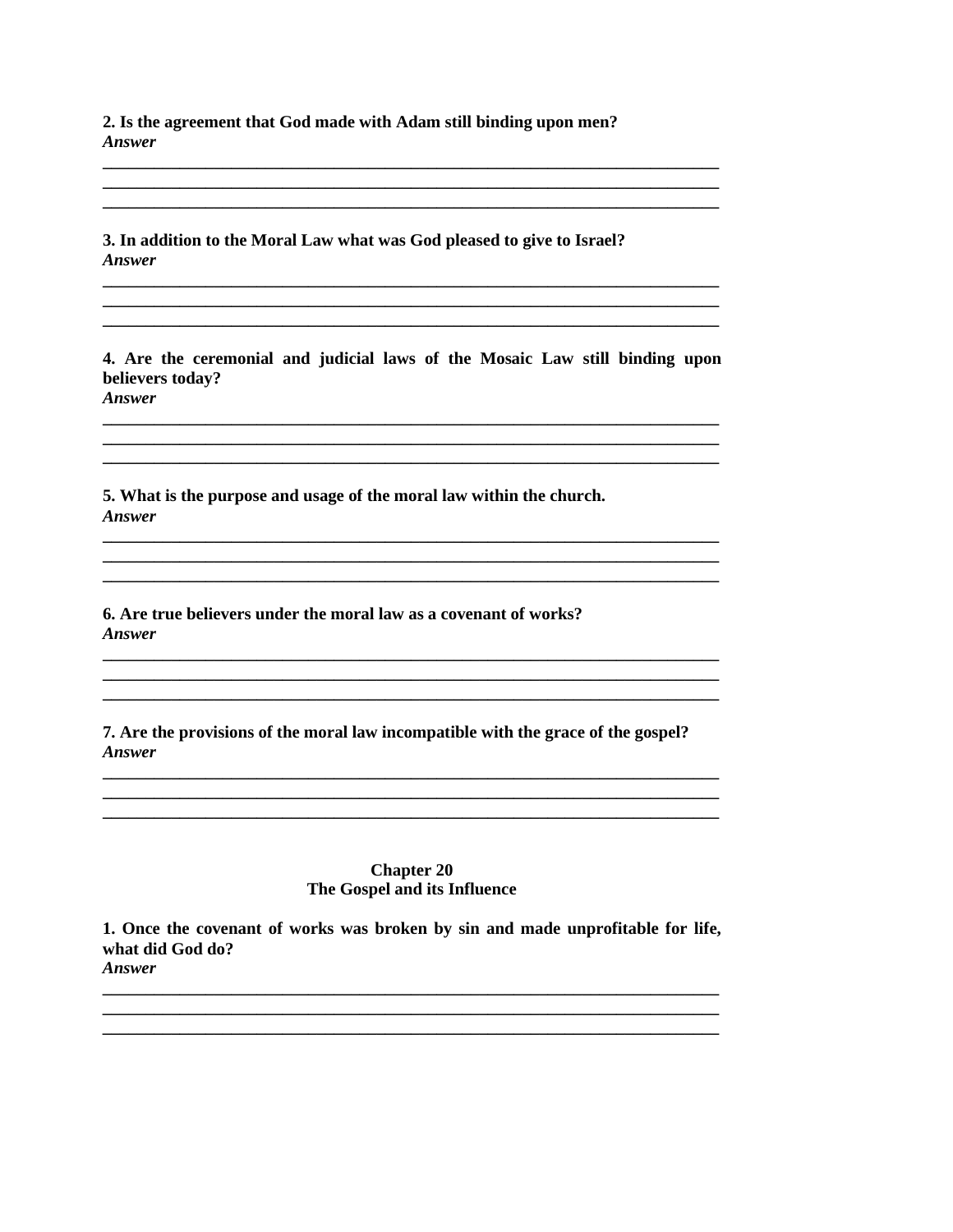2. Can men come to knowledge of salvation by the works of creation or acts of divine providence?

**Answer** 

3. Can the good works of men be united with gospel promises to form a basis for the salvation of the soul? Answer

4. What work of the Holy Spirit is essential to salvation in the soul of a person? Answer

#### **Chapter 21 Christian Liberty and Liberty of Conscience**

1. List ten freedoms that belong to the believer. **Answer** 

2. How is the conscience set free and how may it be enslaved? Answer

3. How may the conscience be violated and the gospel perverted? Answer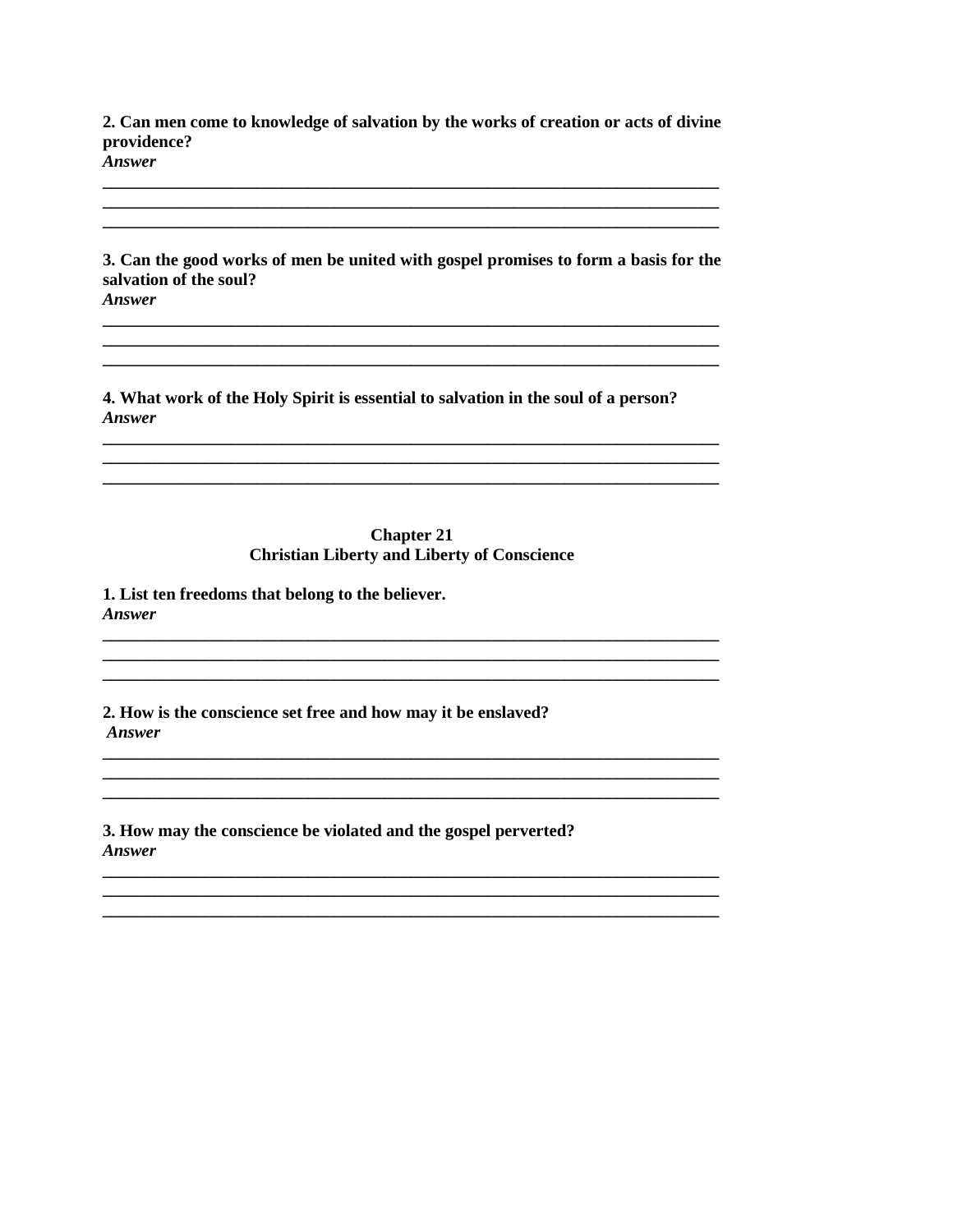## **Chapter 22 Worship and the Sabbath Day**

1. Describe what the light of nature reveals about God and what man's responsibility towards Him is.

**Answer** 

2. Who alone is to be worshipped? **Answer** 

3. Describe that form of praying which is acceptable to God. Answer

4. While much freedom is allowed in praying what two divine prohibitions have been placed upon this spiritual activity? **Answer** 

5. List various acts associated with religious worship of God. Answer

6. How often and where is God to be worshipped? **Answer** 

7. Describe what the Christian Sabbath means. **Answer**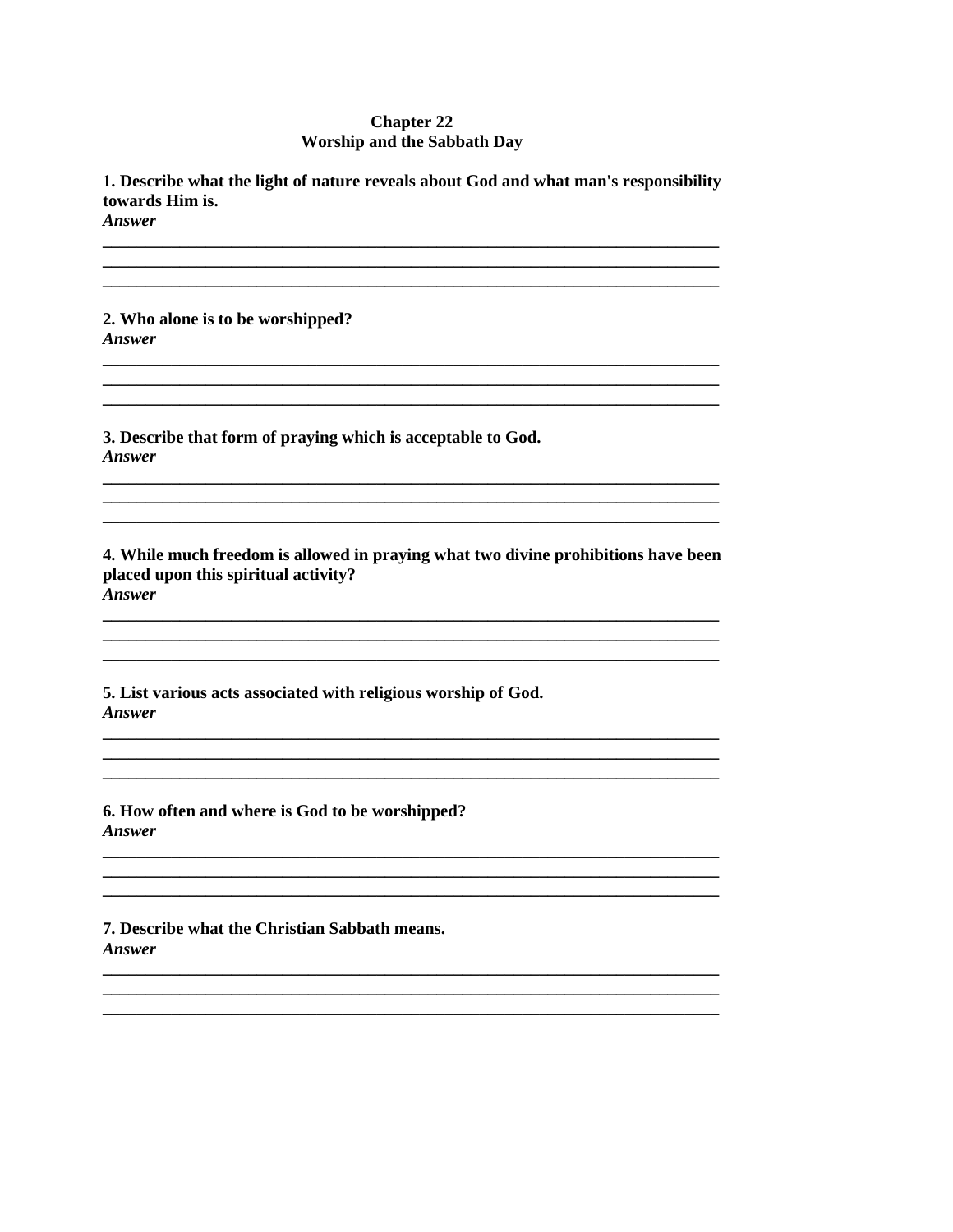8. How can the Christian Sabbath be kept holy? Answer

#### **Chapter 23 Lawful Oaths and Vows**

#### 1. What is a lawful oath?

**Answer** 

2. Is it wrong to invoke the name of God when taking an oath? Answer

3. Describe the proper attitude of the one taking a religious oath. **Answer** 

4. What three factors should characterize an oath? Answer

5. Provide examples of vows that Christians should not take. Answer

## **Chapter 24 The Civil Magistrate**

1. Has God ordained civil magistrates and if so, what role has He provided them? **Answer**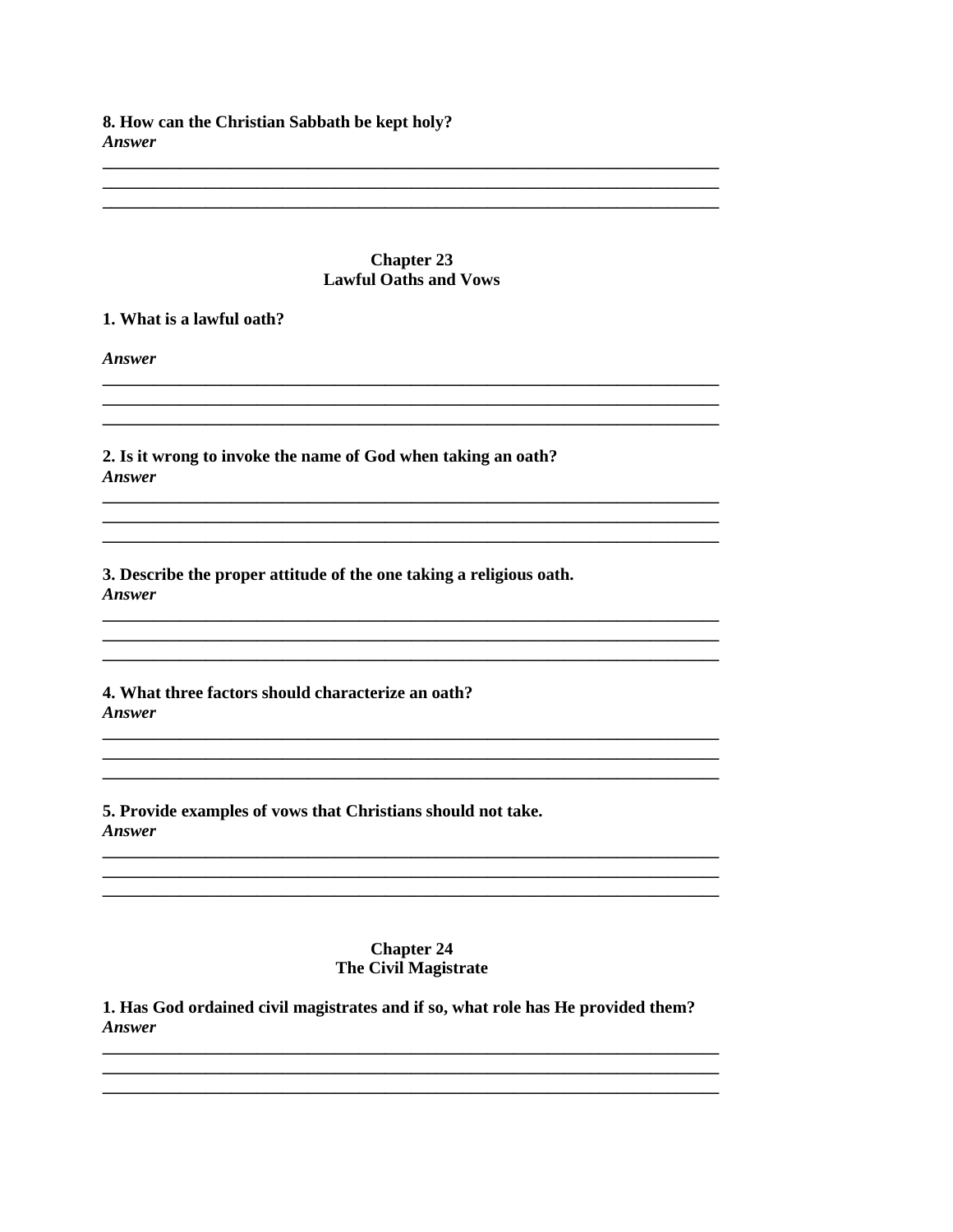2. Should Christians be directly involved in the political affairs of a nation? Answer

3. List two responsibilities Christians have towards magistrates. Answer

# **Chapter 25 Marriage**

1. What boundaries has God placed on the institution of marriage? **Answer** 

2. List three reasons why God has ordained marriage. Answer

3. Whom may a Christian not marry? Answer

4. What does God have to say about incestuous relationships? **Answer** 

> **Chapter 26 The Church**

1. Describe the invisible church. Answer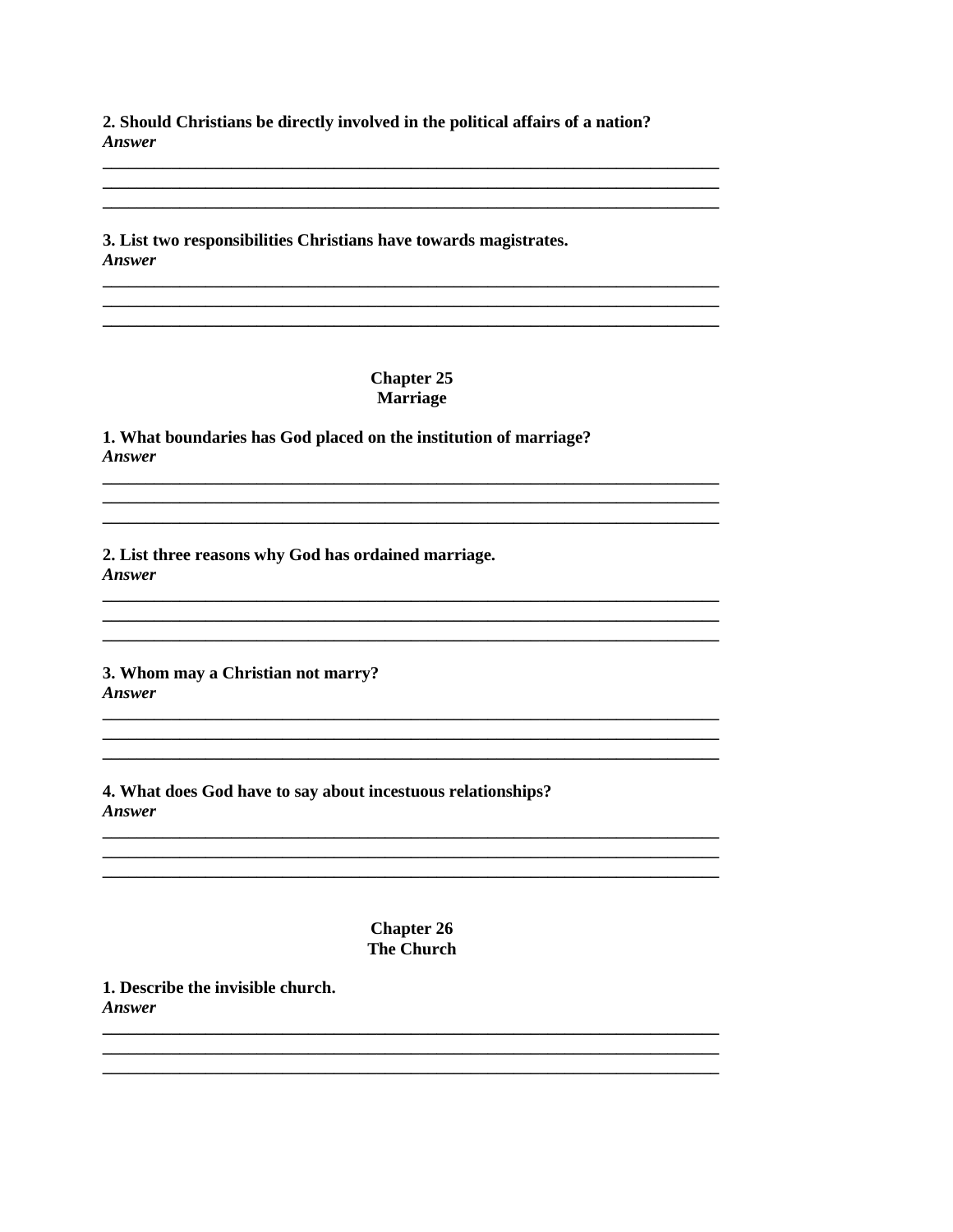2. Who may be called visible saints? Answer

3. Will the true church ever become apostate? **Answer** 

4. Why is the Pope of Rome believed by many to be an expression of antichrist? **Answer** 

5. Is church membership in a local assembly important? Answer

6. What obligation to one another do church members have? **Answer** 

7. List two functions that characterize the local assembly. Answer

8. What are the proper church leaders and how are they to be placed in positions of authority?

Answer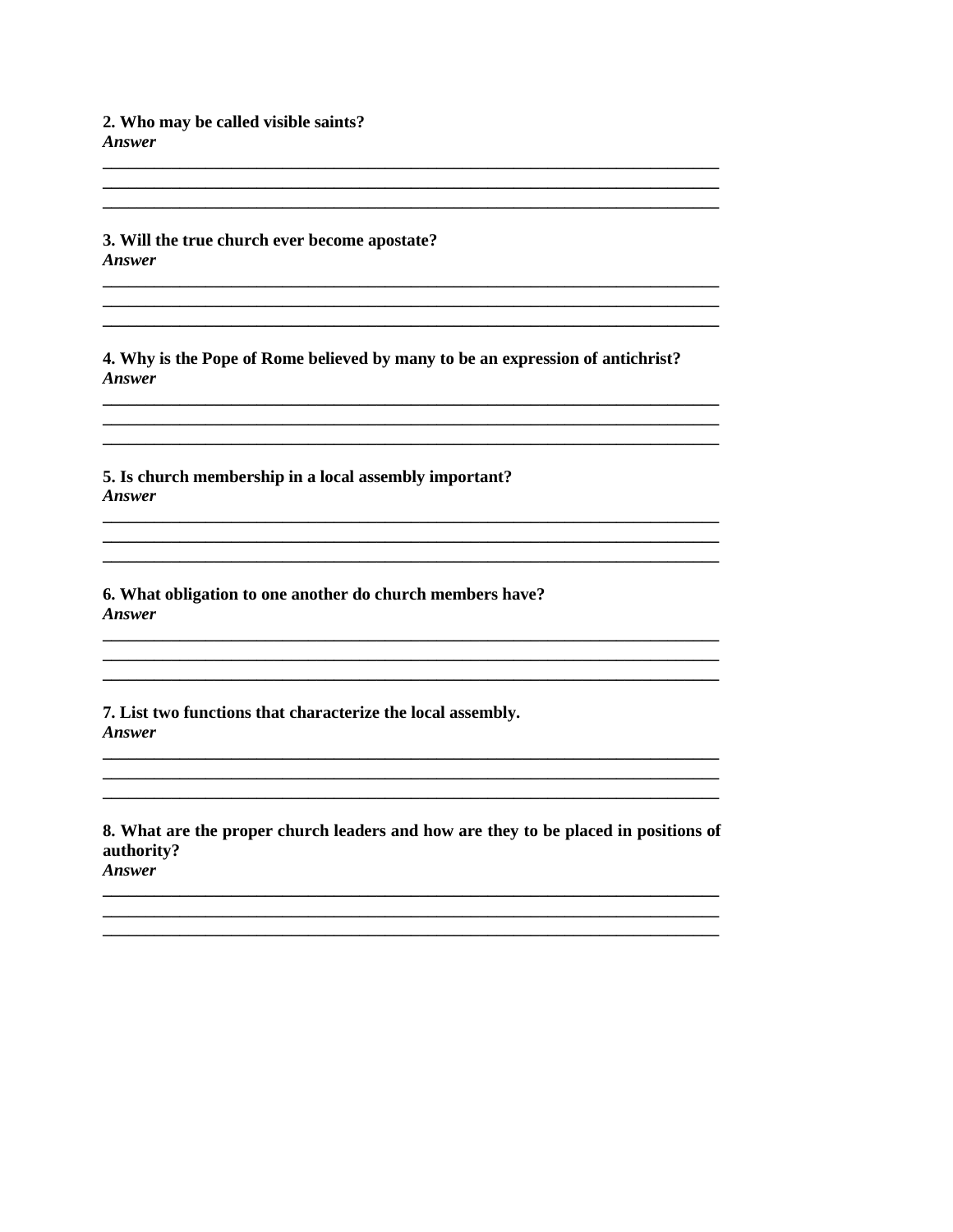9. Describe the manner in which church leaders are to be set aside for spiritual leadership.

**Answer** 

10. What pastoral duties are to be performed and what is to be the relationship of a pastor with his people? **Answer** 

11. Who may preach the Word? **Answer** 

12. Is membership in a local assembly optional? **Answer** 

13. Is it right for a person to withdraw themselves from the local assembly because of a personal offense?

**Answer** 

14. Should local churches enter into fellowships with one another? **Answer** 

15. When local churches of like mind and faith converse with one another what is to be the nature of their fellowship? **Answer**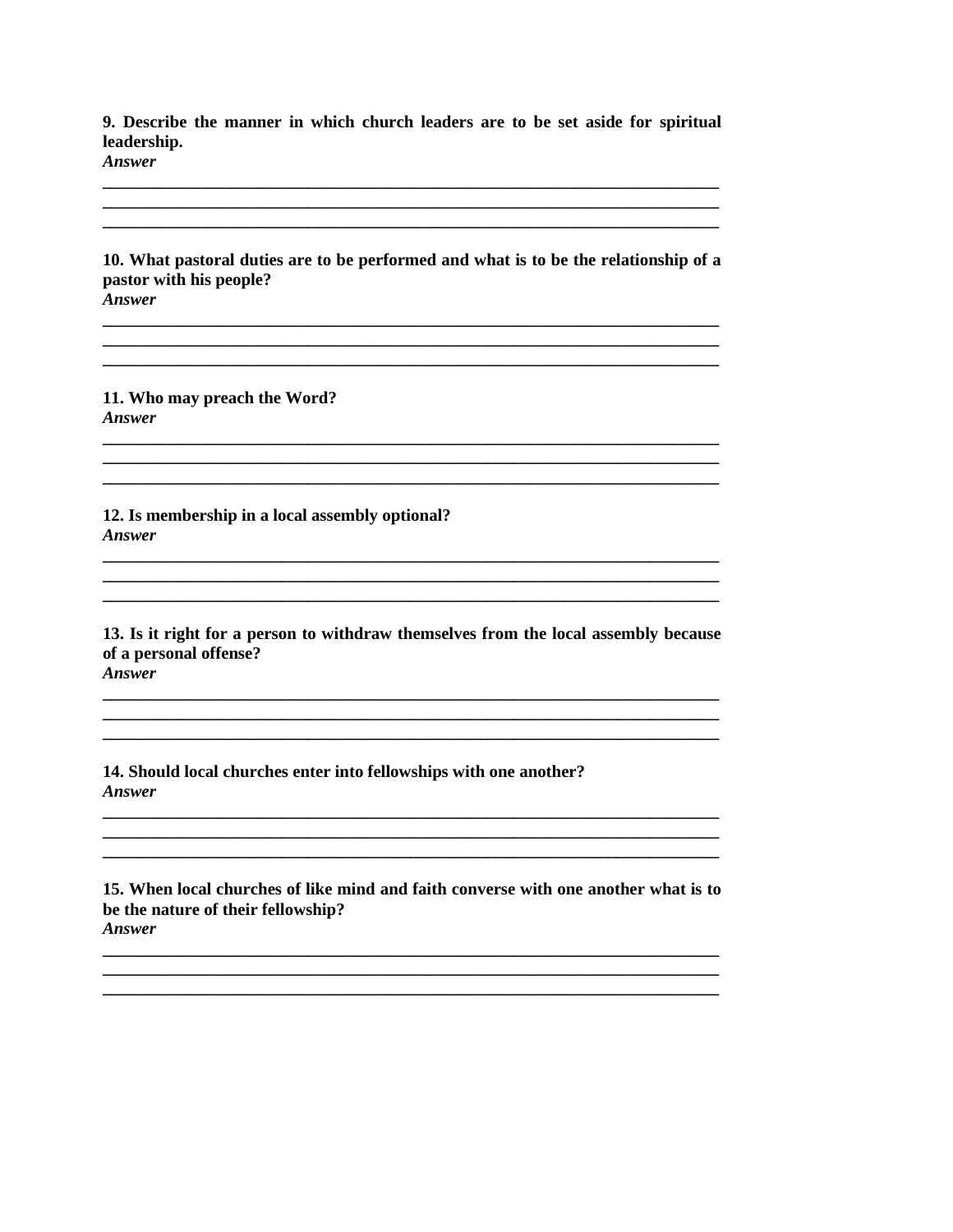## **Chapter 27 The Communion of Saints**

1. As a general principle do believers have an obligation to other believers? **Answer** 

2. Specifically what are some obligations believers have toward one another? **Answer** 

> **Chapter 28 Baptist and of the Lord's Supper**

1. What are two biblical ordinances appointed by Christ? **Answer** 

2. Who should administer the holy ordinances? **Answer** 

> **Chapter 29** Of Baptism

1. What does baptism signify? Answer

2. Who should be allowed to partake of the biblical ordinances? **Answer**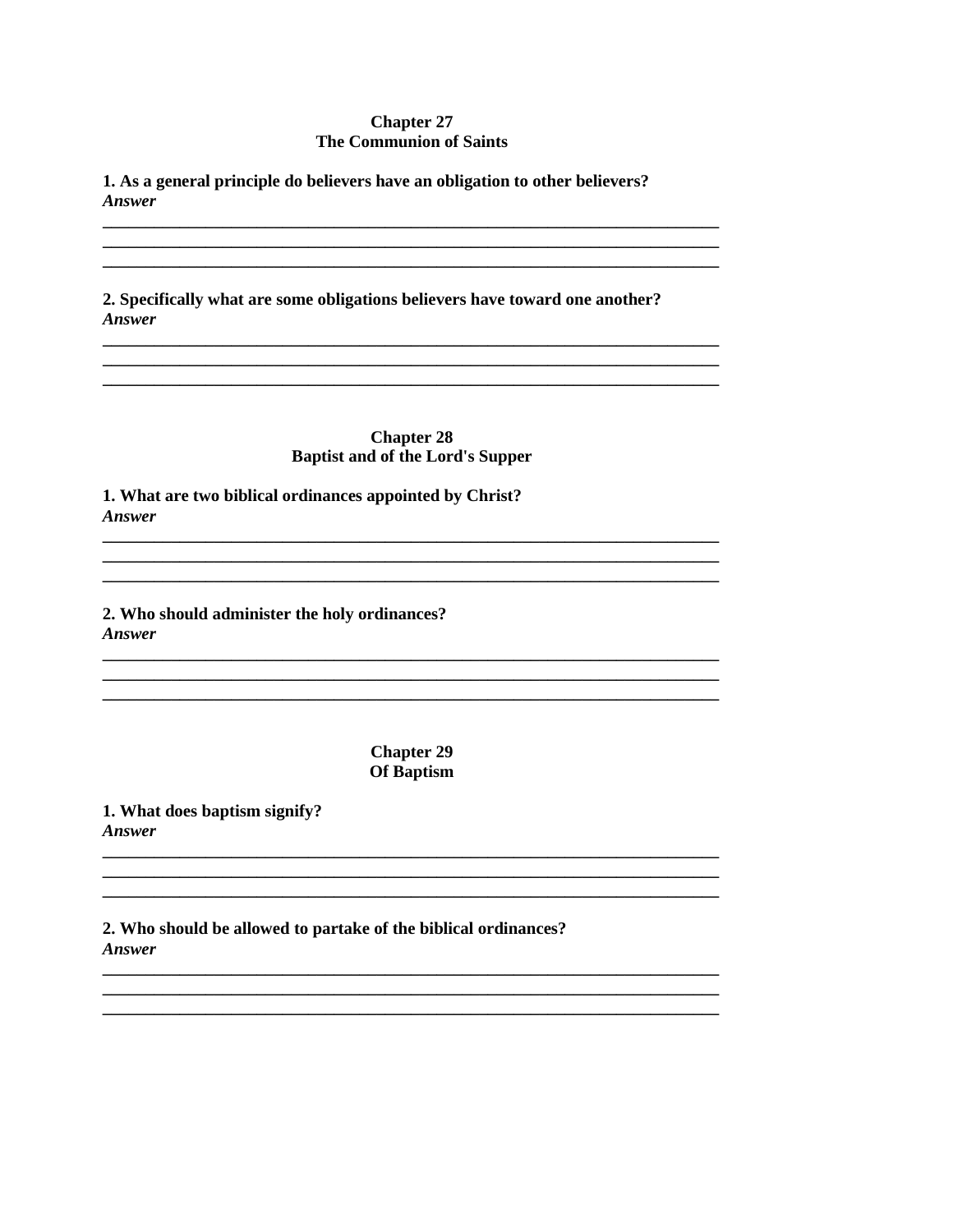3. Give the proper baptismal formula. **Answer** 

4. Identify the proper mode of baptism. **Answer** 

> **Chapter 30** The Lord's Supper

1. List five reasons why did Christ institute the Last Supper. **Answer** 

2. Is Christ sacrificed afresh when the Communion meal is observed? **Answer** 

3. How is the Lord's Supper to be administered and to whom? Answer

4. Should one or both of the elements be denied to God's people? **Answer** 

5. Are the elements of the Lord's Supper literally transformed into His body and blood? Answer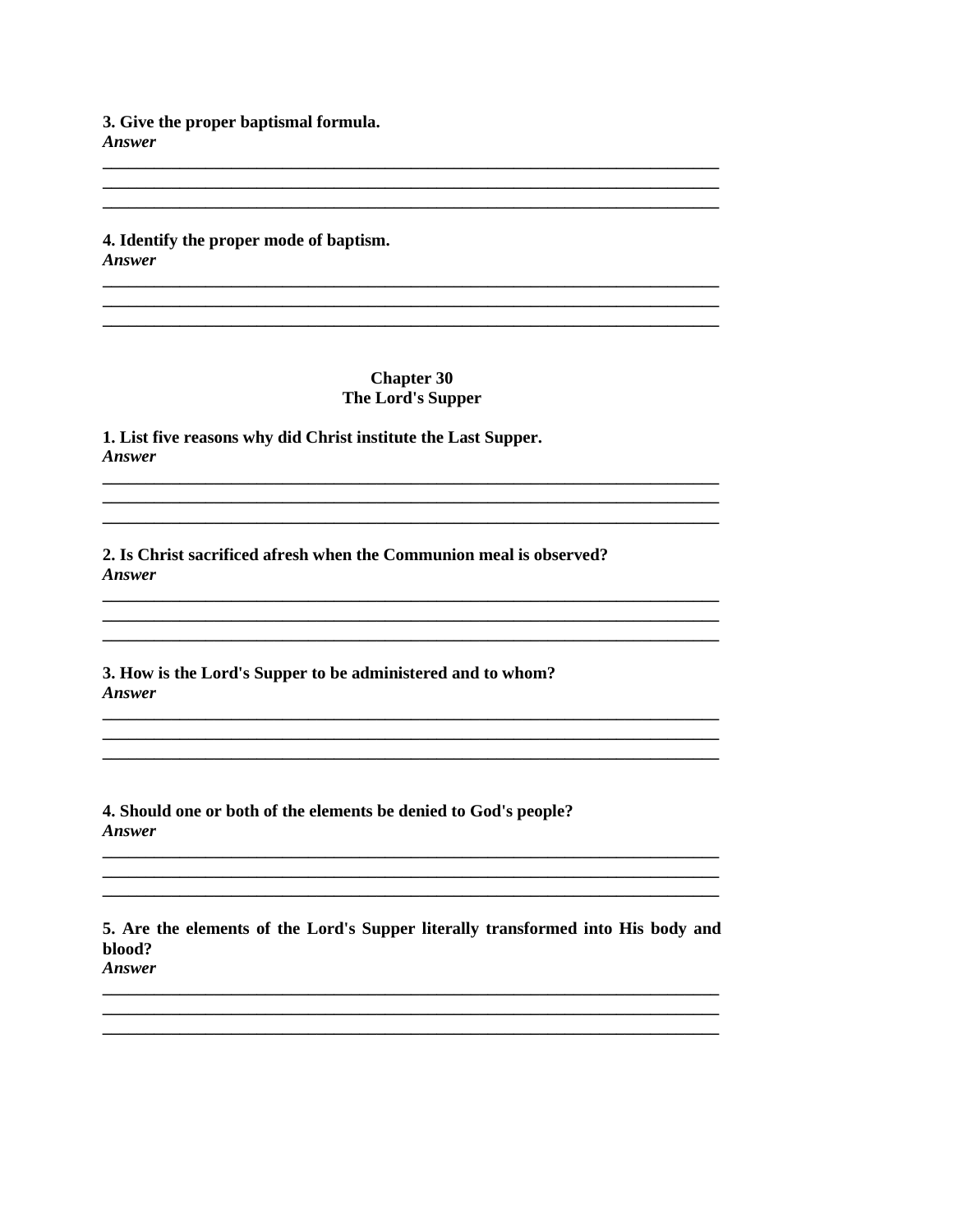6. Why is the doctrine of transubstantiation unacceptable? Answer

7. How is Christ remembered and received through observance of the Last Supper? Answer

8. Should some people not partake of the Lord's Supper? Answer

## **Chapter 31** The State of Man after Death, and of the Resurrection of the Dead

1. Where does the soul of the righteous and the soul of the wicked go after death? Answer

2. Can the Christian look forward to a bodily resurrection from the dead? Answer

3. In the resurrection from the dead what happens to the bodies of the just and the unjust? Answer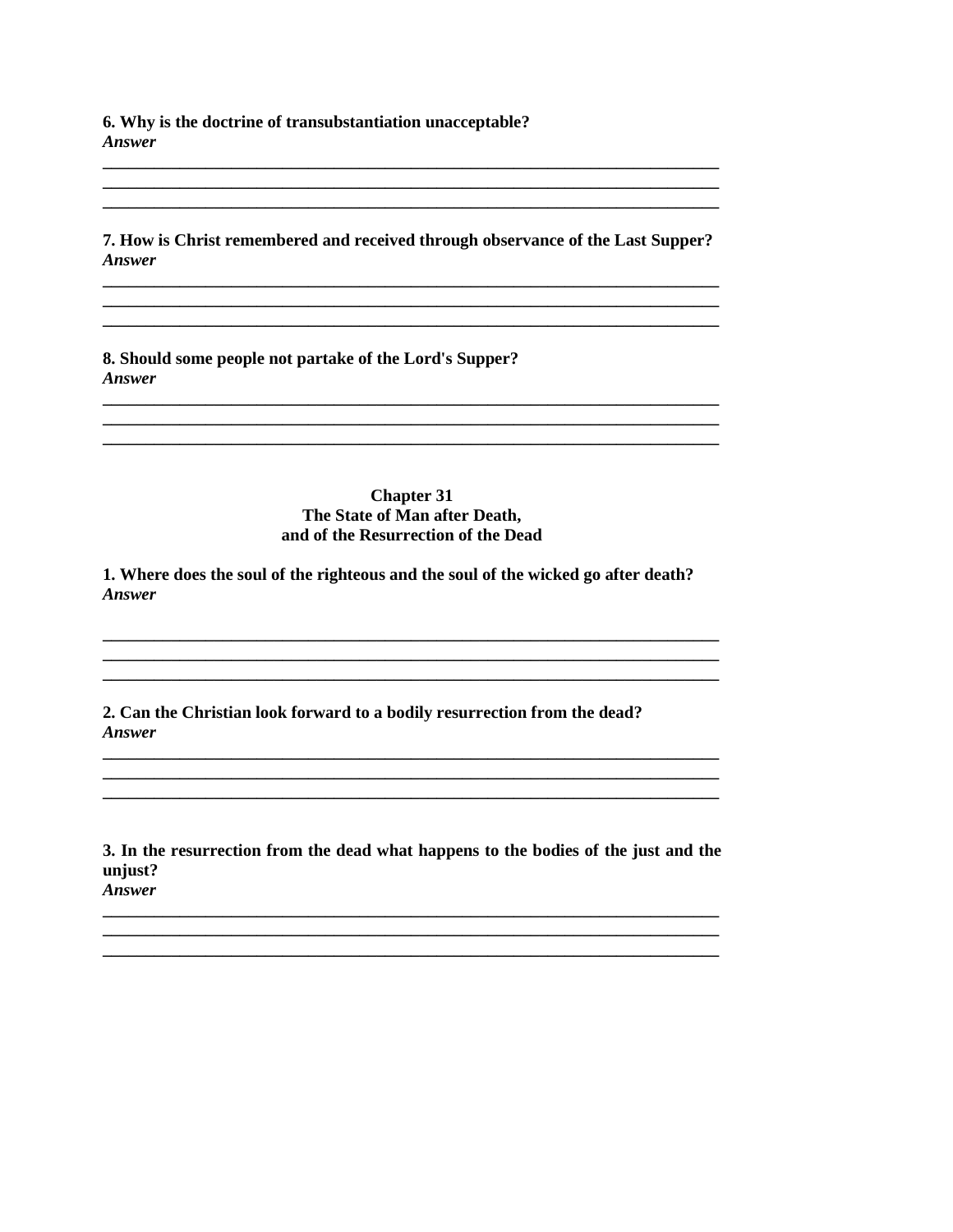## **Chapter 32** The Last Judgment

1. Describe what will happen at the last judgment. **Answer** 

2. Following the Last Judgment what shall happen to the righteous and to the wicked? Answer

3. Contrast the attitude of the righteous with the unrighteous in regard to the Last Judgment.

<u> 1989 - Jan Stein Stein, syn y Sammer ar y de gweledydd a gan y ganrif yn y ganrif y ganrif y ganrif y ganrif</u>

Answer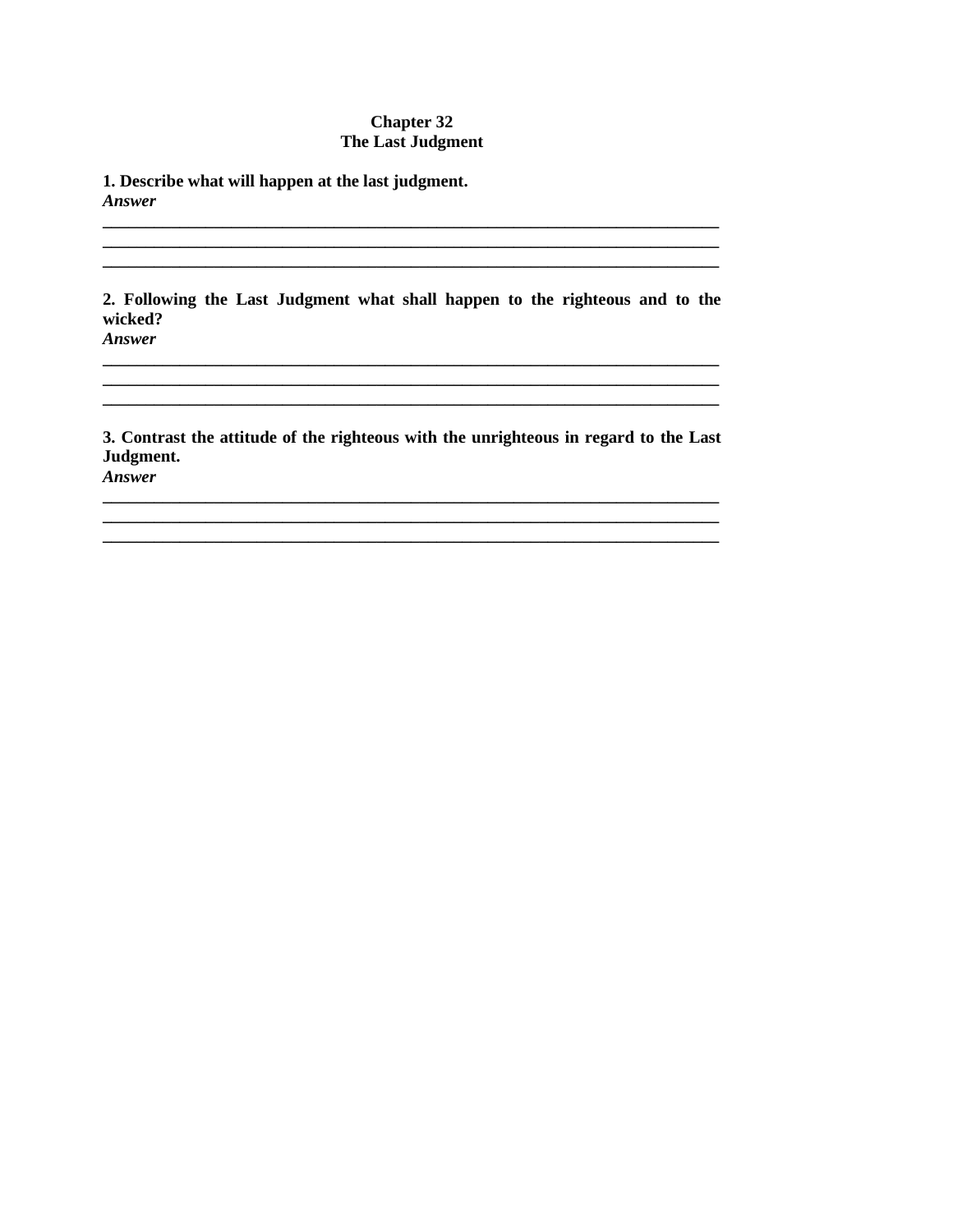## **The Baptist Confession of Faith of 1689**

#### **Leader's Guide**

#### **Answers to the Study Material**

## **With**

### **Questions for Group Discussion**

## **By**

## **Dr. Stanford E. Murrell**

- 1. The Holy Scriptures
- 2. God and the Holy Trinity
- 3. God's Decree
- 4. Creation
- 5. Divine Providence
- 6. The Fall of Man, Sin and Punishment
- 7. God's Covenant
- 8. Christ the Mediator
- 9. Free Will
- 10. Effectual Calling
- 11. Justification
- 12. Adoption
- 13. Sanctification
- 14. Saving Faith
- 15. Repentance and Salvation
- 16. Good Works
- 17. The Perseverance of the Saints
- 18. Assurance of Salvation
- 19. The Law of God
- 20. The Gospel and its Influence
- 21. Christian Liberty and Liberty of Conscience
- 22. Worship and the Sabbath Day
- 23. Lawful Oaths and Vows
- 24. The Civil Magistrate
- 25. Marriage
- 26. The Church
- 27. The Communion of Saints
- 28. Baptism and the Lord's Supper
- 29. Baptism
- 30. The Lord's Supper
- 31. Man's State after Death and the Resurrection
- 32. The Last Judgment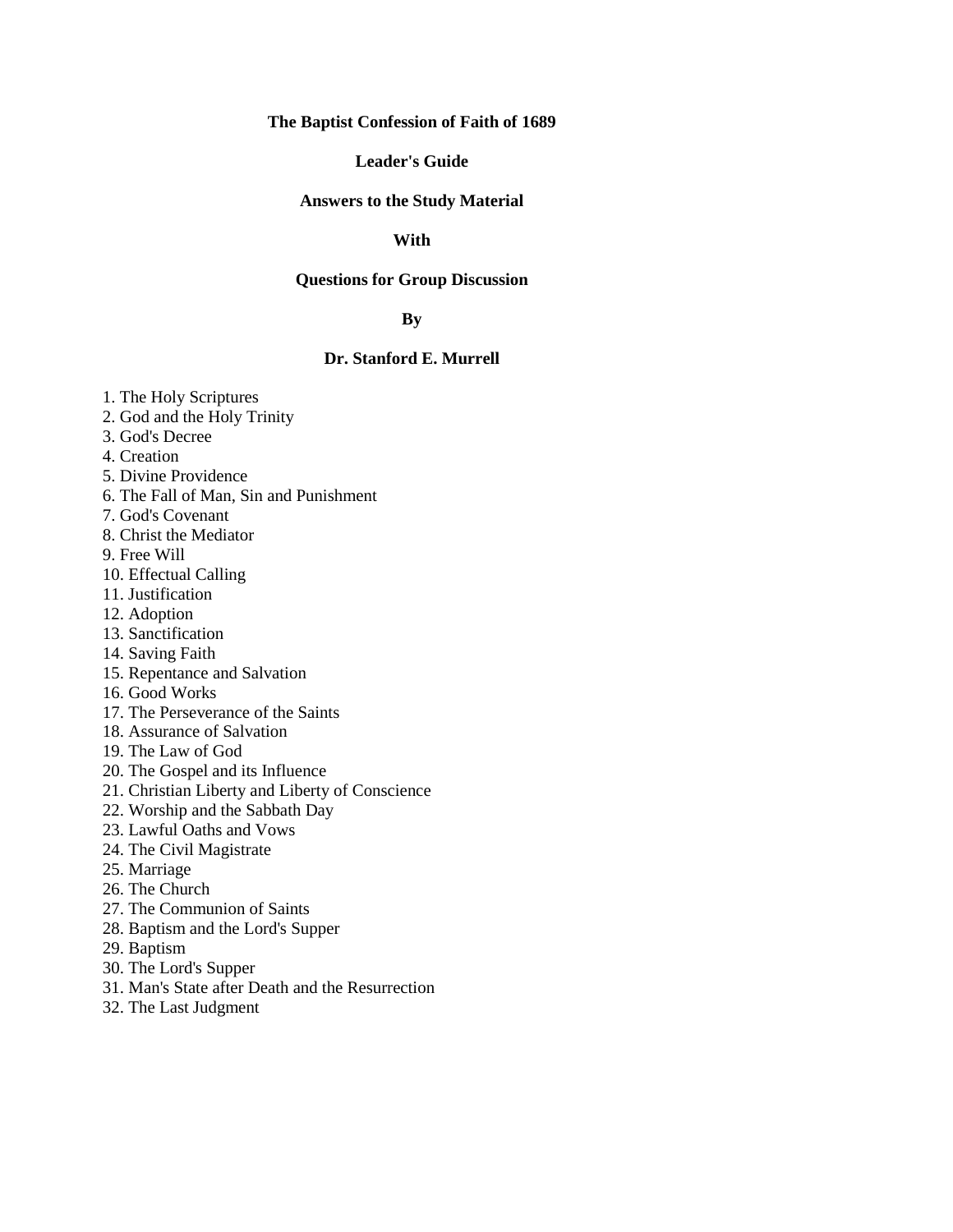## **Chapter 1 The Holy Scriptures**

**1. In what three areas do the Scriptures serve as a sufficient, certain, and infallible rule? Also, list three ways the goodness, wisdom, and power of God are manifested.** *Answer*

- ! *Saving faith*
- ! *Faith*
- ! *Obedience*

## *Answer*

- ! *The light of nature*
- ! *The works of creation*
- ! *The providence of God*

#### **2. How many books are in the Old Testament canon of Scripture?** *Answer 39*

**How many books are in the New Testament canon of Scripture?** *Answer 27*

## **Who is the true Author of the Bible?**

*Answer God the Hold Spirit*

## **3. Why should the Apocrypha not be part of the canon of Scriptures?**

*Answer The books in the Apocrypha are not of divine inspiration and so are of no authority to the Church.*

## **4. What is the basis for believing and receiving the Scriptures as authoritative***?*

*Answer The authority of the Holy Scripture depends wholly upon God its Author (Who is Truth itself). Therefore it is to be received because it is the Word of God.*

#### **5. List eight reasons why the Bible can be trusted to be the Word of God.** *Answer*

- ! *The testimony of the Church*
- ! *The ultimate origin of the Scriptures*
- ! *The power of biblical doctrines to change lives*
- ! *The loveliness of the style of writing*
- ! *The essential unity of the Scriptures from Genesis to Revelation*
- ! *The expressed purpose-the glory of God*
- ! *The revelation of the way of salvation*
- ! *The fact that the Scriptures are without error*

## **6. List four areas in which the whole counsel of God is revealed.**

## *Answer*

- ! *What is necessary for the Lord's glory*
- ! *What is essential for man's salvation*
- ! *The way of faith*
- ! *The way of temporal and eternal life*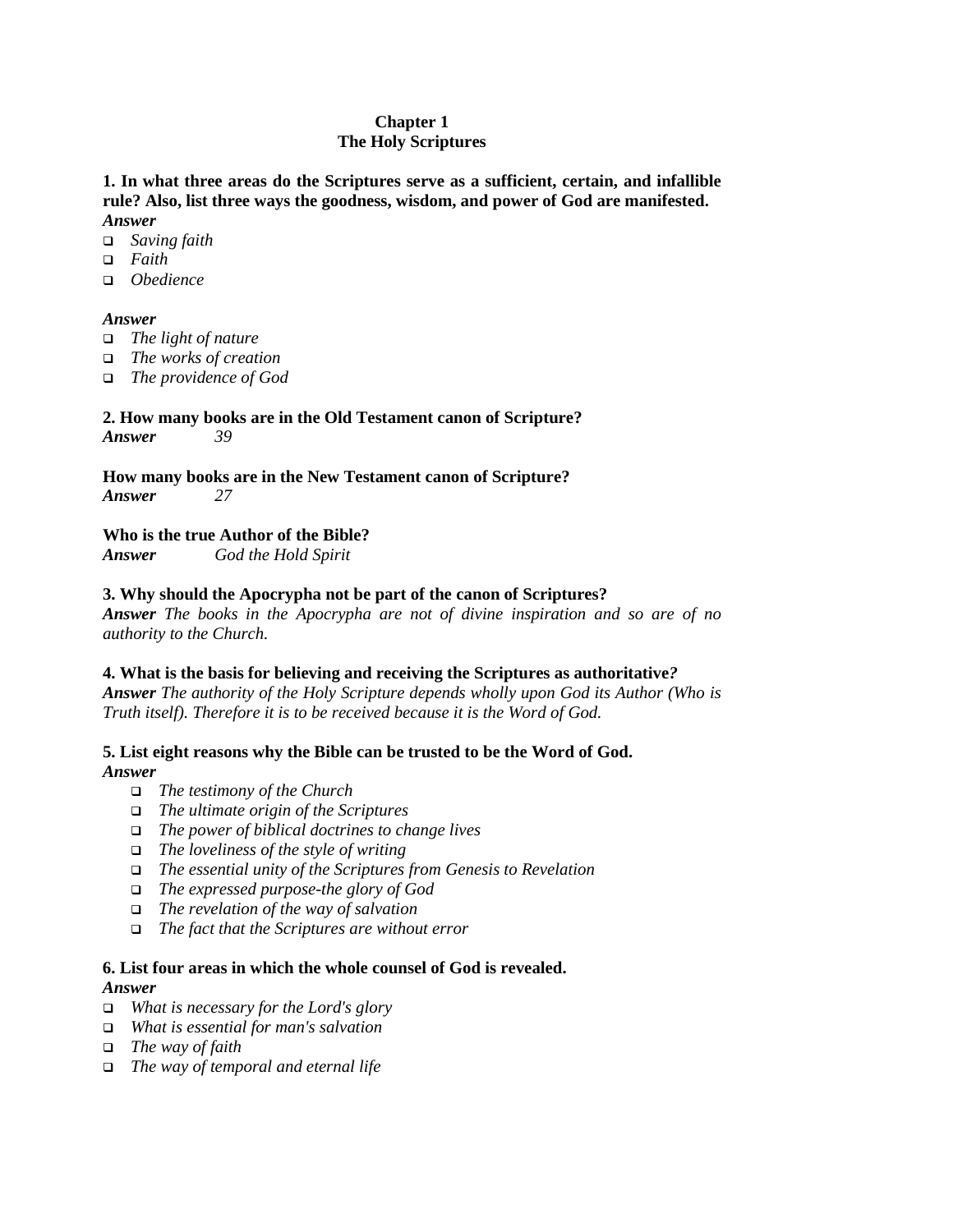## **7. What new revelation of the Spirit or traditions of men can be added to the Scriptures?**

*Answer Nothing.*

## **What is the role of the Holy Spirit associated with understanding the Scriptures?** *Answer The Holy Spirit illuminates the mind to comprehend spiritual truth.*

## **8. What is the one subject crystal clear in Scriptures?**

*Answer. Those things that are necessary to be known, believed and observed for salvation.*

## **9. List two original languages of the Scriptures.**

*Answer Hebrew and Greek.*

**10. What is the one infallible rule that must guide Scriptural interpretation?** *Answer. Scripture* must be allowed to interpret itself.

## **11. When the Word of God is proven to be in conflict with historic writings of great men and church councils, which writings should prevail?**

*Answer It is in the sentence of Scripture we are to rest, for it is in Scripture, delivered by the Spirit, that our faith is finally resolved.*

## **Questions for Group Discussion**

- 1. Is the Bible without error in all matters or just when it addresses spiritual issues?
- 2. Is it important to believe that the Scriptures contain a completed revelation of God's words to men? Explain.
- 3. How does a historic belief in progressive revelation factor into the concept of a completed canon of Scripture?
- 4. What should the response of the church be to those who believe in continual revelation through dreams, visions, and voices?
- 5. Which position best reflects your thoughts in matters of faith and practice.
	- ♦ The Elastic View: What Scripture does not specifically prohibit is permissible.
	- ♦ The Strict View: Only what is commanded in the Scriptures is permissible.
- 6. Does the temptation come to some churches to exalt a confession of faith over the Scriptures? How is this temptation to be handled?

## **Chapter 2 God and the Holy Trinity**

#### **1. List at least ten attributes of God.** *Answer*

- ! *Infinite in being and perfections*
- ! *Incomprehensible*
- ! *A most pure spirit*
- ! *Invisible*
- ! *Spiritual (without bodily parts or passion)*
- ! *Immortal*
- ! *Immutable*
- ! *Immense*
- ! *Eternal*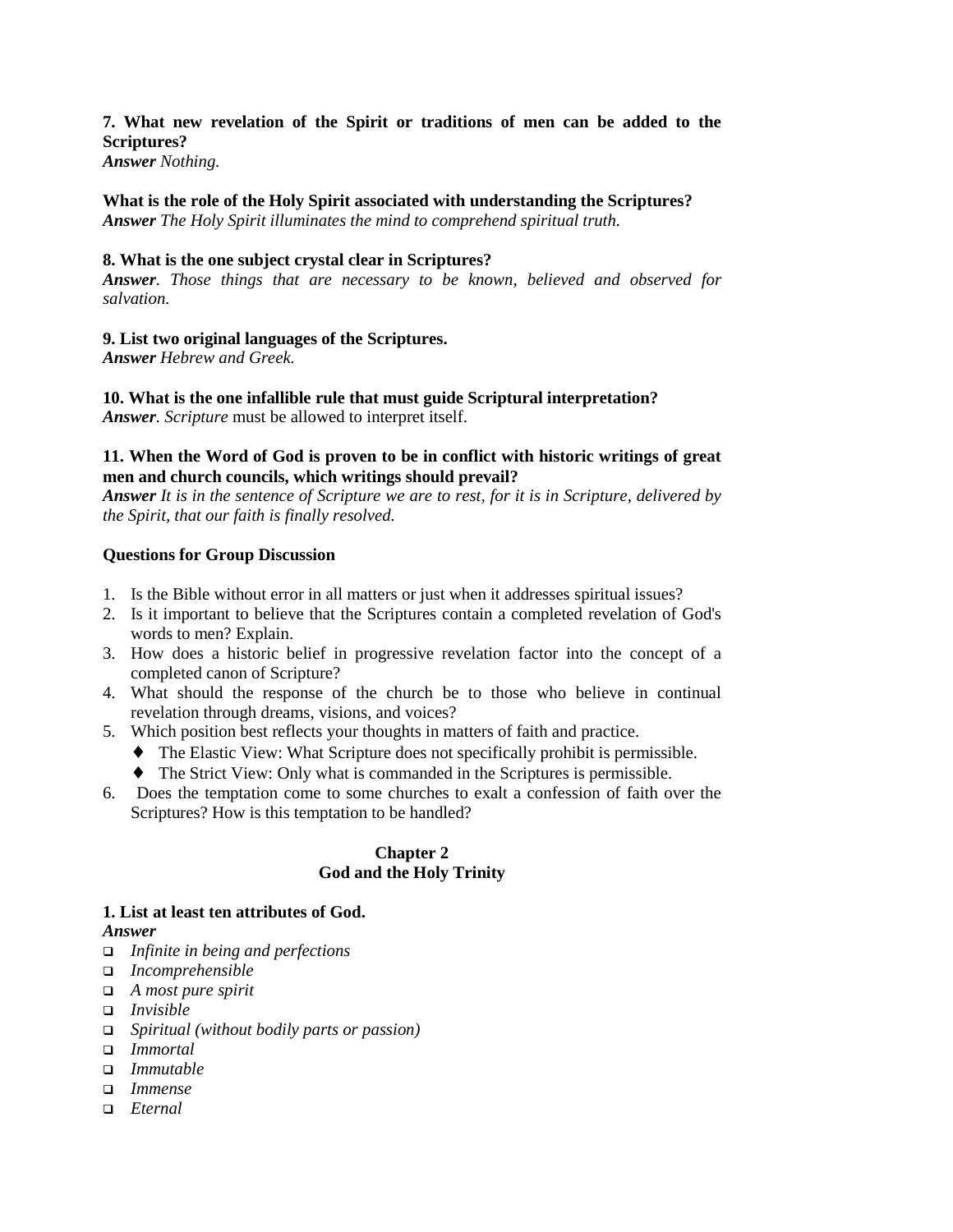- ! *Almighty*
- ! *Holy*
- ! *Wise*
- ! *Fee*
- ! *Loving*
- ! *Gracious*
- □ *Merciful*
- ! *Righteous*
- ! *Forgiving*
- ! *Harsh* in judgment

## **2. How does God derive glory?**

*Answer God manifests His own glory for He alone is the fountain of all being; from Whom, through Whom, and to Whom all things exist and move.*

## **3. How does God subsist in His divine Being?**

*Answer. God subsistence as Father, the Word (or Son), and the Holy Spirit.*

### **Questions for Group Discussion**

1. What is meant by the word 'attribute'?

2. Does the concept of the Trinity make sense? Is it logical?

3. Did God create man from some sort of Divine necessity? If so what was that necessity?

#### **Chapter 3 God's Decree**

## **1. When and what has God decreed what shall come to pass?**

*Answer. God has decreed in Himself from all eternity, by the most wise and holy counsel of His own will, freely and unchangeably, all things which shall ever come to pass*.

## **2. Are the decrees of God based upon events being foreseen?**

*Answer. Although God knows everything that may or can come to pass under all imaginable conditions, yet He has not decreed anything because He foresaw it in the future, or because it would come to pass under certain conditions.*

## **3. For what purpose are some men and angels foreordained to eternal life while others are left in their sins?**

*Answer God will be praised for His mercy or for His justice.*

#### **4. What is the number and state of those who have been predestinated?**

*Answer The number of those foreordained is certain and definite; it cannot be either increased or diminished.*

#### **4. State the divine motive for the decrees.**

*Answer. God does all things according to His own eternal and immutable purpose and the secret counsel and good pleasure of His will.*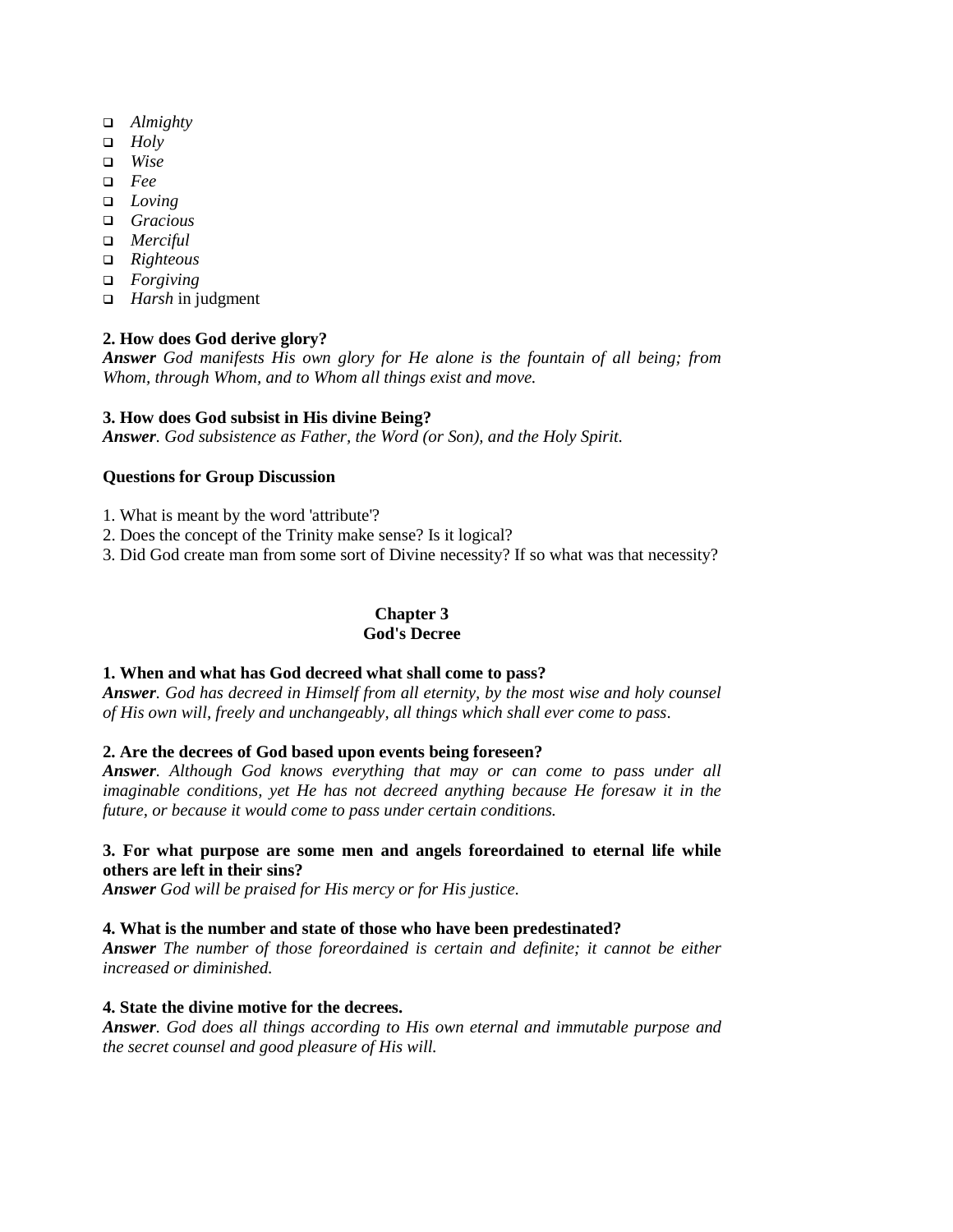## **5. Who are the elect of God?**

*Answer. The elect are those who have been redeemed by Christ, effectually called, justified, adopted, sanctified, and saved.*

#### **6. Of what value is the doctrine of election?**

*Answer This doctrine provides a basis for praise, reverence, and admiration of God, while producing holy humility.*

#### **Questions for Group Discussion**

- 1. How can God be the creator of all things and not be the author of or responsible for sin?
- 2. How does God know what is to be known?
- 3. Why is man held responsible for anything if all things have been decreed?

#### **Chapter 4 Creation**

## **1. According to Scripture how many days did it take the Lord to creation create or make the world?**

*Answer In the space of six days God the Father, Son, and Holy Spirit created all things, and all very good.*

### **2. Describe the creation of man in his original state.**

*Answer. God created both Adam and Eve with reason and immortal souls rendering them fit to live that life for Him for which they were created; being made in His image in knowledge, righteousness, and true holiness.*

#### **3. What prohibition was placed on man.**

*Answer. With the law of God being written on their hearts, Adam and Eve were commanded not to eat of the tree of knowledge of good and evil.*

#### **Questions for Group Discussion**

- 1. Can a person be a Christian and not believe in creationism?
- 2. What should the Christian do when science and the Bible come into conflict?
- 3. Is it wrong to try to harmonize science and Scripture reflected in the concept of theistic evolution (the belief that God used evolution to bring man into existence)?
- 4. Was Adam and Eve created with the capacity to sin? If so, "Why"? If not, "How were they able to sin"?

### **Chapter 5 Divine Providence**

## **1. To what extent is God involved in the affairs of the world He has created?**

*Answer God the good Creator of all things, in His infinite power and wisdom, upholds, directs, disposes and governs all creatures and things, from the greatest to the least.*

#### **2. Explain the relationship between first and second causes.**

*Answer God is the first cause of all things that come to pass; nevertheless, through acts of providence works through secondary causes such as the laws of nature and the will of man.*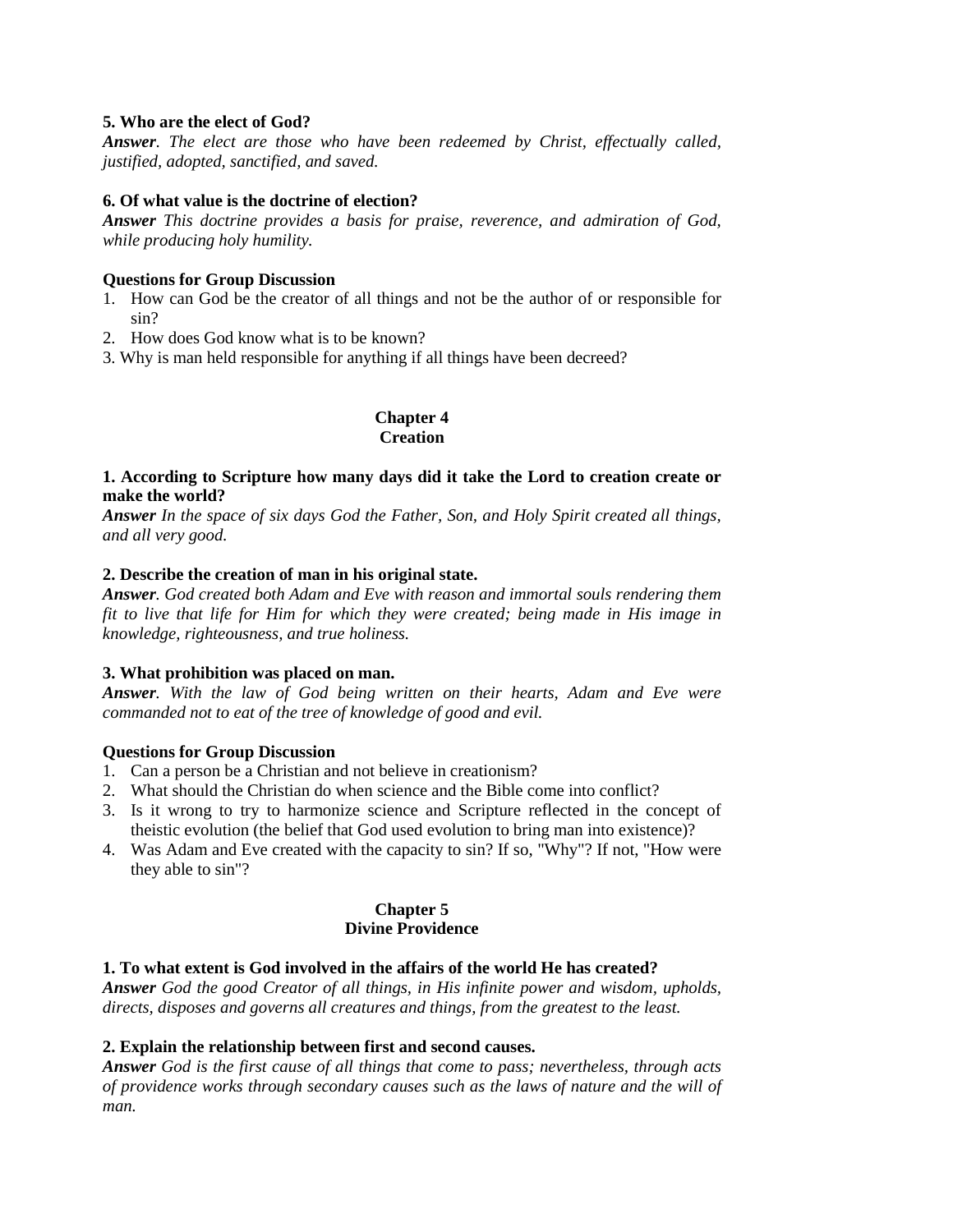## **3. Is the sovereignty of God restricted by the laws of nature?**

*Answer No. While God, in His ordinary providence makes use of means, He is free to work apart from them.*

## **4. Is God sovereign over sin?**

*Answer. God accepts ultimate responsibility for sin. Sin did not come into existence by a bare permission but was ordered and is governed. Nevertheless, sinful acts proceed from the creature and not from God.*

## **5. Why does God permit sin in the saint?**

*Answer. Sometimes God permits sin to be present in the saint in order to chastise them for the sins which they have committed, or to show them the hidden strength of corruption and deceitfulness still in their hearts, so that they may be humbled and aroused to a more close and constant dependence upon Himself for their support, and that they may be made more watchful against future occasions of sin*

### **6. How does God harden the heart of individuals?**

*Answer God is free to withhold His grace from men by which they might have been enlightened in their understanding and affected in their hearts,*

### **7. What comfort can the Christian derive from the doctrine of divine providence?**

*Answer. In a very special way God governs all things to the good of His church*.

### **Questions for Group Discussion**

- 1. If God does "uphold, direct, dispose, and govern all creatures and things" how a person be responsible for anything that is done?
- 2. How does the biblical doctrine of God's divine providence differ from fatalism?
- 3. How can good come out of evil?
- 4. Can you think of some examples of God's divine providence in your own life?

#### **Chapter 6 The Fall of Man, of Sin, and of the Punishment Thereof**

#### **1. How did man fall from a state of Innocency?**

*Answer. Satan using the subtlety of the serpent to subdue Eve, seduced Adam by her, and he, without any compulsion, willfully transgressed the law of their creation and the command given to them by eating the forbidden fruit.*

#### **2. What happened to all of Adam's posterity when he transgressed the law of God?**

*Answer. By the sin of Adam death came upon all. All men are now wholly defiled in all the faculties and parts of soul and body.*

### **3. What evidence exists to show that Adam acted as a Federal Representative for all men so that his transgression becomes the transgression of all?**

*Answer. By God's appointment, Adam did stand in the stead of all mankind, the guilt of this sin was imputed, and their corrupted nature conveyed, to all their posterity descending from them by ordinary generation as per Romans 5:12: "Wherefore, as by one*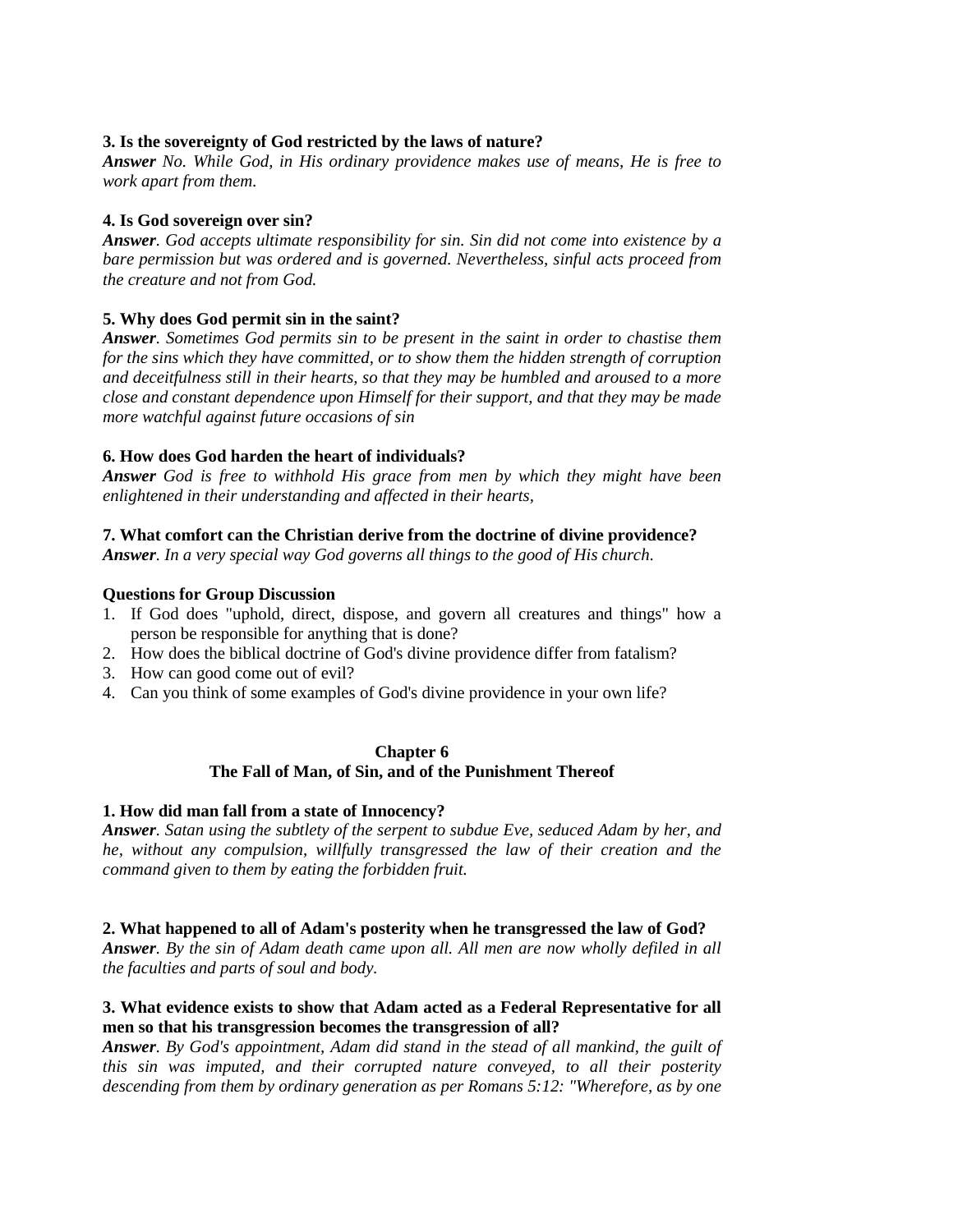*man sin entered into the world, and death by sin; and so death passed upon all men, for that all have sinned".*

## **4. How do people act according to nature?**

*Answer While it is not a flattering view of man's nature the truth is that individuals are utterly indisposed, disabled, and made opposite to all good, and wholly inclined to all evil from birth.*

## **5. Does salvation remove the propensity to sin?**

*Answer. Although the soul is pardoned and sin as a ruling principle is mortified or put to death through Christ, yet the corrupt nature and all its motions are still present until the heart is glorified.*

## **Questions for Group Discussion**

- 1. What are some ways that Satan tempts people to sin?
- 2. Is the concept of Adam being a Federal Representative of the human race valid?
- 3. Is the doctrine of original sin true? Are people born sinners and so they sin or, do people sin and become sinners?
- 4. Should horrible sins found in professing Christians be a surprise? Explain.

## **Chapter 7 God's Covenant**

## **1. Can man do anything to earn or merit salvation and the favor of God?**

*Answer. Because the distance between God and man is so great there is nothing which man can do to attain the reward of life.*

## **2. What are the terms of the Covenant of Grace?**

*Answer. In this covenant He freely offers to sinners life and salvation by Jesus Christ, requiring from them faith in Him that they may be saved, and promising to give to all who are appointed to eternal life His Holy Spirit to make them willing and able to believe*.

## **3. How is the Covenant of Grace revealed?**

*Answer This covenant is revealed through the Gospel; first of all to Adam in the promise of salvation by the seed of the woman, and afterwards by further steps until the full revelation of it became complete in the New Testament.*

## **Questions for Group Discussion**

1. Is there a Covenant of Grace? If so, when was it made.

2. Do you understand the basic provisions of the covenants of the Scriptures?

## **Chapter 8 Christ the Mediator**

## **1. List seven roles associated with the Lord Jesus Christ.**

- *Answer*
- ! *Prophet*
- ! *Priest*
- ! *King*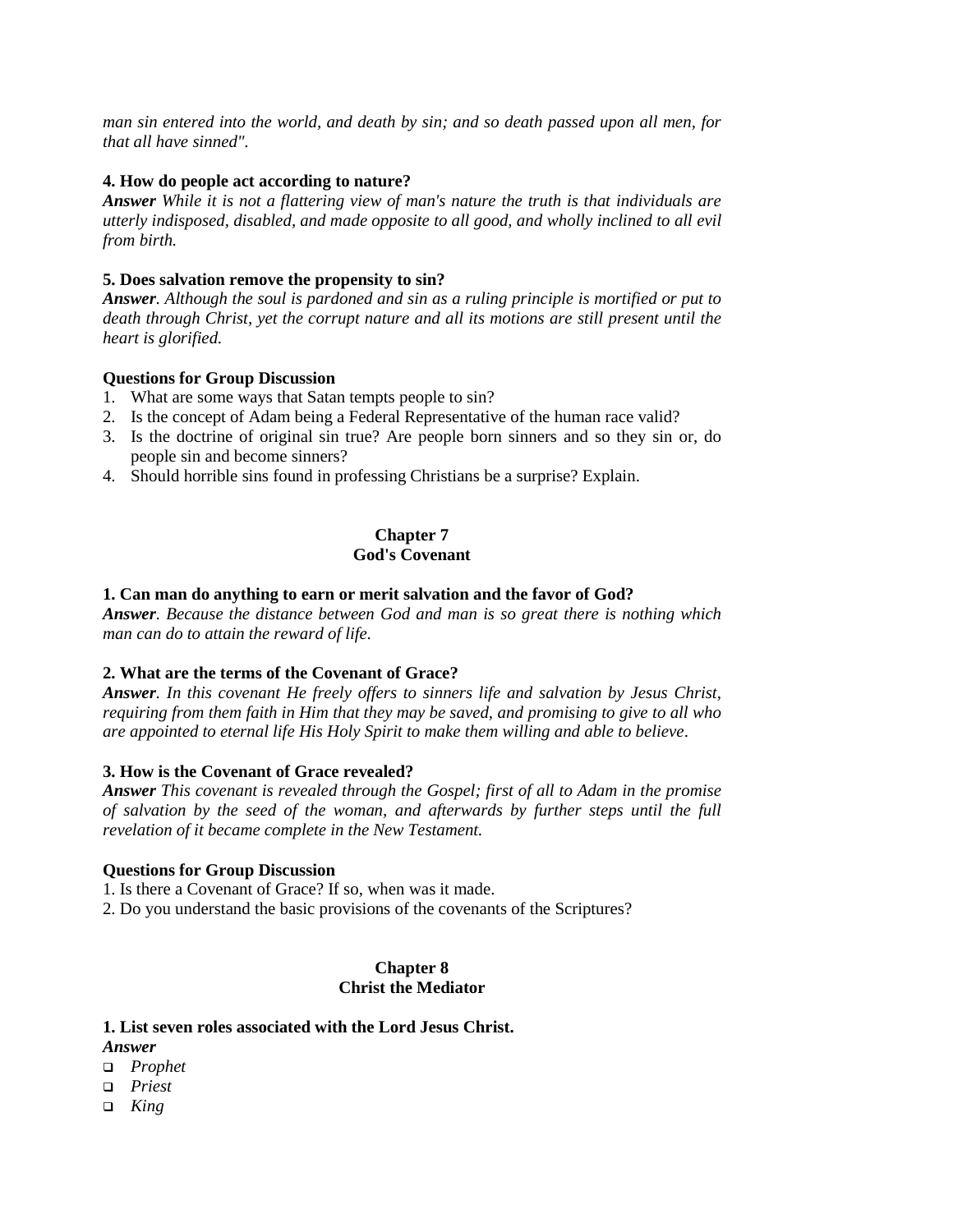- ! *Head of Church*
- ! *Saviour of the Church*
- ! *Heir of all things*
- □ *Judge* of the world

## **2. Is Jesus God?**

*Answer. Jesus is very God of very God-or else men are idolaters. Faith affirms what the Scriptures reveal: Jesus is the Son the second person in the Holy Trinity, being true and eternal God, the brightness of the Father's glory, of the same substance and equal with Him; Who made the world, and Who upholds and governs all things which He has made,*

## **3. How is Jesus unique?**

*Answer. Jesus is unique in that He is both God and man. His human nature, being united to the divine, was sanctified and anointed with the Holy Spirit above measure,*

## **4. What office did Jesus most willing undertake on behalf of the elect?**

*Answer. Being made under the law, Jesus did perfectly fulfill it, and underwent the punishment due to others so that He might be raised from the dead to be seated in a heavenly place where he acts as a Mediator making intercession for His own.*

## **5. List three accomplishments of Christ following His perfect obedience and sacrifice at Calvary.**

## *Answer.*

- ! *Christ has satisfied the justice of God*
- ! *Christ has procured reconciliation for His people*
- ! *Christ has purchased an everlasting inheritance in the kingdom for all whom the Father has given to Him*

## **6. How are believers saved in the Old Testament and New Testament era?**

*Answer All who shall ever be saved will be saved through faith in Christ. Although the price of redemption was not actually paid by Christ until after His incarnation yet the virtue, efficacy, and benefit arising from His payment were communicated to the elect in all ages from the beginning of the world through those promises, types, and sacrifices in which He was revealed and signified as the seed which should bruise the serpent's head,*

## **7. Are the two natures of Christ ever confused or co-mingled?**

*Answer No. Christ always acts in an appropriate and consistent manner, each nature doing that which is proper to itself.*

## **8. List seven gracious works Christ does on behalf of the elect.**

*Answer. He certainly and effectually applies and communicates the work of redemption to the souls of those who are the heirs of salvation He makes intercession for the elect He unites the elect to Himself by His Spirit,*

- ! *He reveals to the in the Word and by the Word the mystery of salvation*
- ! *He persuades the elect to believe and obey the gospel*
- ! *He governs the hearts of the elect by His Word and Spirit*
- ! *He overcome* all their enemies by His almighty power and wisdom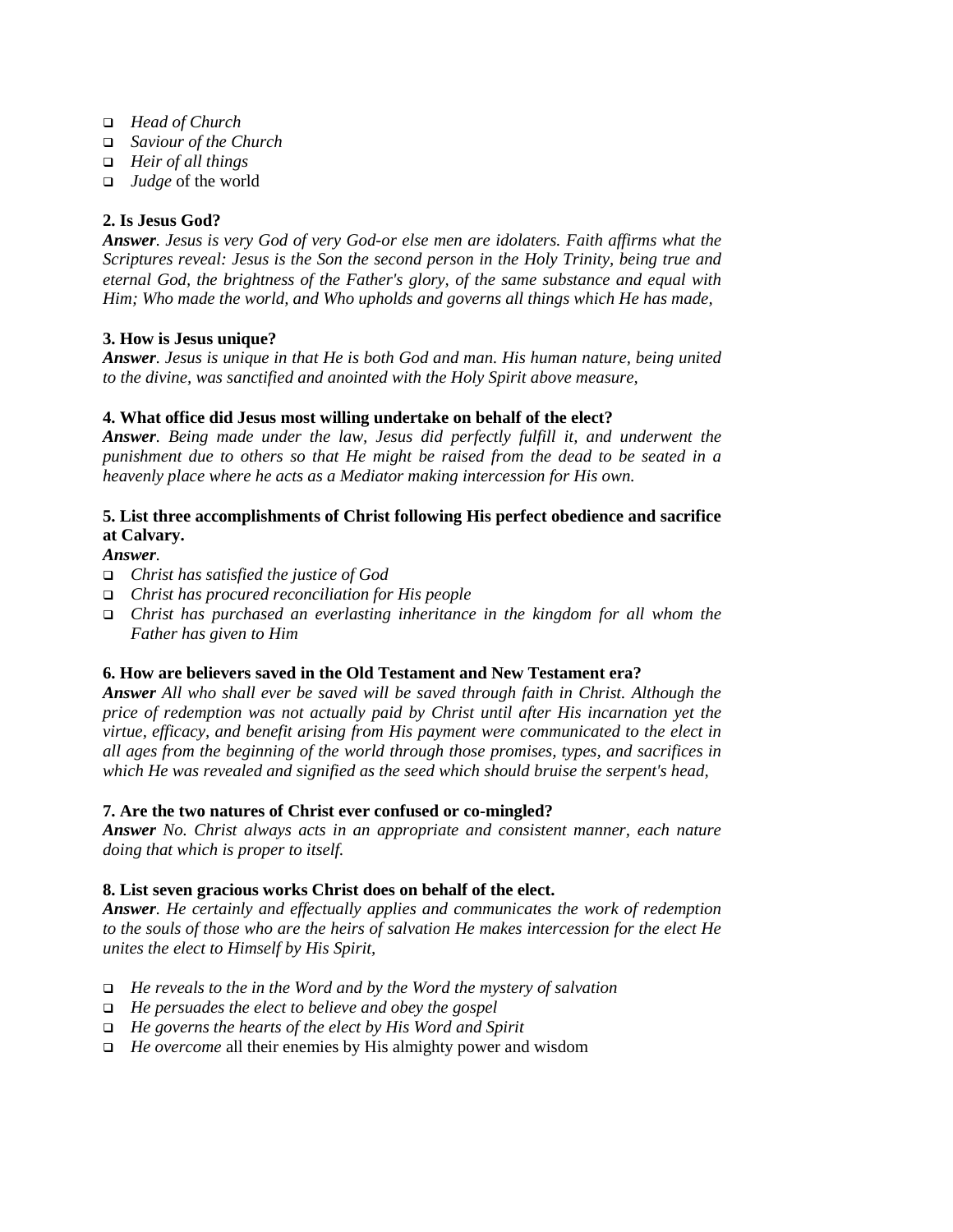## **9. Can Mary or any of the saints be considered a proper mediator between God and man?**

*Answer No. The office of Mediator between God and man is proper only to Christ 1 Timothy 2:5 "For there is one God, and one mediator between God and men, the man Christ Jesus."*

## **10, Give three reasons why men need Jesus.**

## *Answer*

- ! *Because of ignorance men need the Lord's prophetic office to reveal the way of truth and life.*
- ! *Because of alienation from God men need the priestly office of Christ to reconcile and present them to God as acceptable.*
- ! *Because of an utter inability to return to God men need the Lord's kingly office to convince, subdue, draw, uphold, deliver, and preserve until the heavenly kingdom is reached.*

## **Questions for Group Discussion**

## **1. How many of the following words do you recognize and can define?**

- ! *Redemption*
- ! *Called*
- □ *Glorification*
- □ *Sanctification*
- □ *Intercession*
- ! *Reconciliation*
- **2 Does it matter whether or not Jesus Christ is very God of very God? What is to be said to those who believe that Christ was only a good man or a great moral teacher?**
- **3. How can Jesus be both God and man?**
- **4. What methods of salvation do individuals seek today in order to please God and arrive in heaven?**
- **5. Is it fair and just to teach that Christ died to redeem the elect?**

## **Chapter 9 Free Will**

## **1. Describe the will of man.**

*Answer. God has endowed the will of man with the power to choose and to act upon his choice. This free will is neither forced nor destined by any necessity of nature to do good or evil.*

## **2. Was the will of Adam confirmed in righteousness when he was created?**

*Answer. No. Though Adam was created in a state of innocency with freedom and power to will and to do that which was good and well pleasing to God, he was able to change by choice and so fall from grace to groaning.*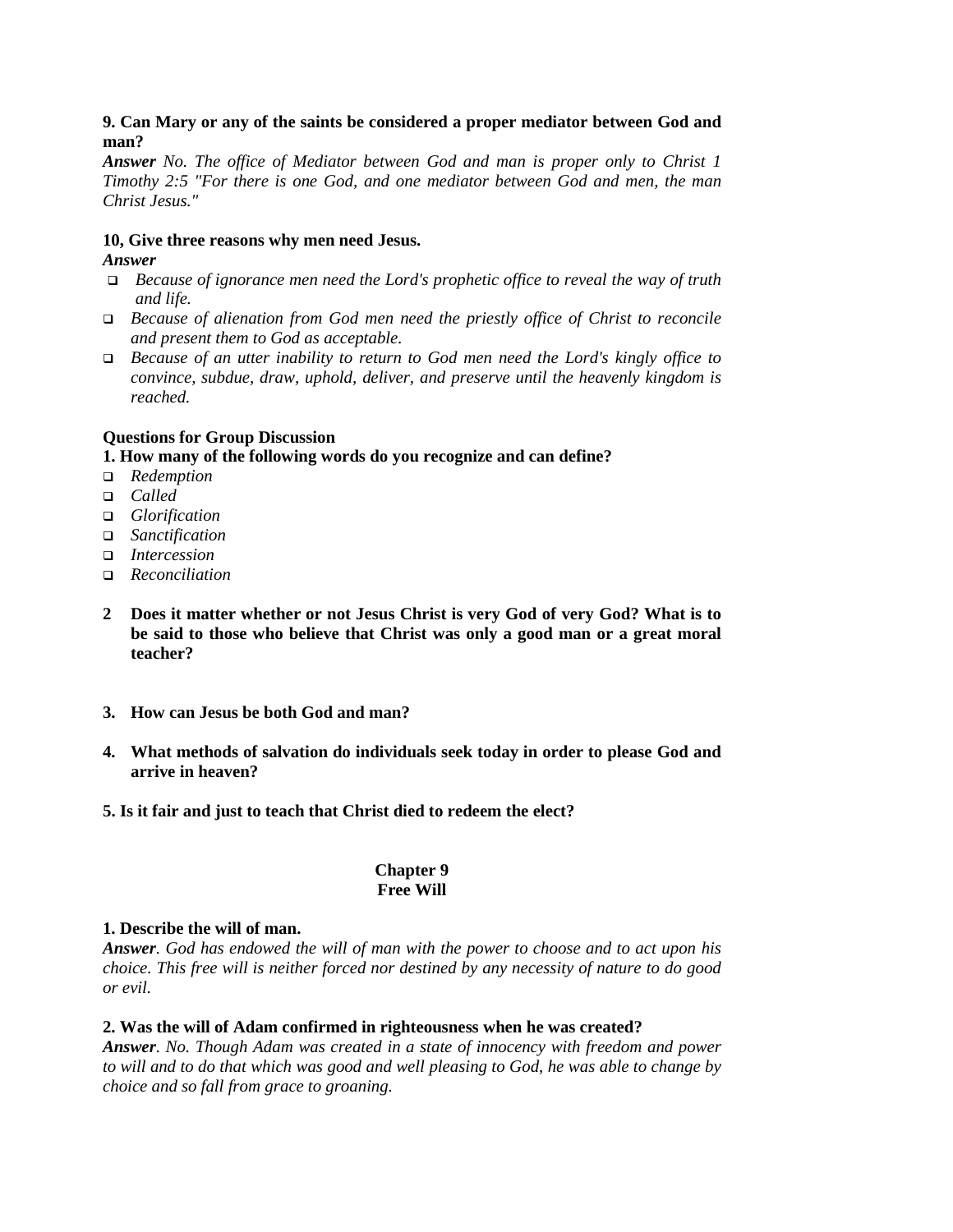## **3. What ability did man, by his fall in Adam lose?**

*Answer Man, by his fall into a state of sin, completely lost all ability of will to perform any of the spiritual good which accompanies salvation.*

#### **4. Explain what having a "freed" will means.**

*Answer When God converts a sinner, and translates him into a state of grace, He frees him from his natural bondage to sin, and by grace alone enables him freely to will and to do that which is spiritually good.*

### **5. When shall the will of man be perfectly good?**

*Answer. The will of man will only be made perfectly and immutable [unchangeable] free to will good alone in the state of glory.*

#### **Questions for Group Discussion**

- 1. Does man have a free will? What is the evidence?
- 2. Are individuals saved against their wills?
- 3. Are individuals lost contrary to their wills?

#### **Chapter 10 Effectual Calling**

### **1. What four specific factors are associated with the divine summons to salvation?** *Answer*

- ! *God enlightens the mind spiritually and savingly to understand the doctrines of grace.*
- ! *God takes away the natural heart of stone and gives a heart of flesh.*
- ! *God renews the will and by His almighty power implants a desire to pursue that which is good.*
- □ *God* effectually draws the soul to His Son, the Saviour, Jesus Christ,

## **3. Are souls effectually called to salvation based upon foreseen faith? Is the soul active or passive in the act of salvation?**

*Answer The effectual call to salvation is of God's free and special grace alone and is not dependent upon foreseen in man. Ephesians 2:8 "For by grace are ye saved through faith; and that not of yourselves: it is the gift of God."*

*Answer Because man is without spiritual power and is by nature dead in sins and trespasses until quickened and renewed by the Holy Spirit the soul is wholly passive in the matter of effectual calling.*

#### **3. Are children who die in infancy saved? Do babies go to heaven?**

*Answer Infants dying in infancy are regenerated and saved by Christ through the Spirit. Mark 10:14 "But when Jesus saw it, he was much displeased, and said unto them, Suffer the little children to come unto me, and forbid them not: for of such is the kingdom of God."*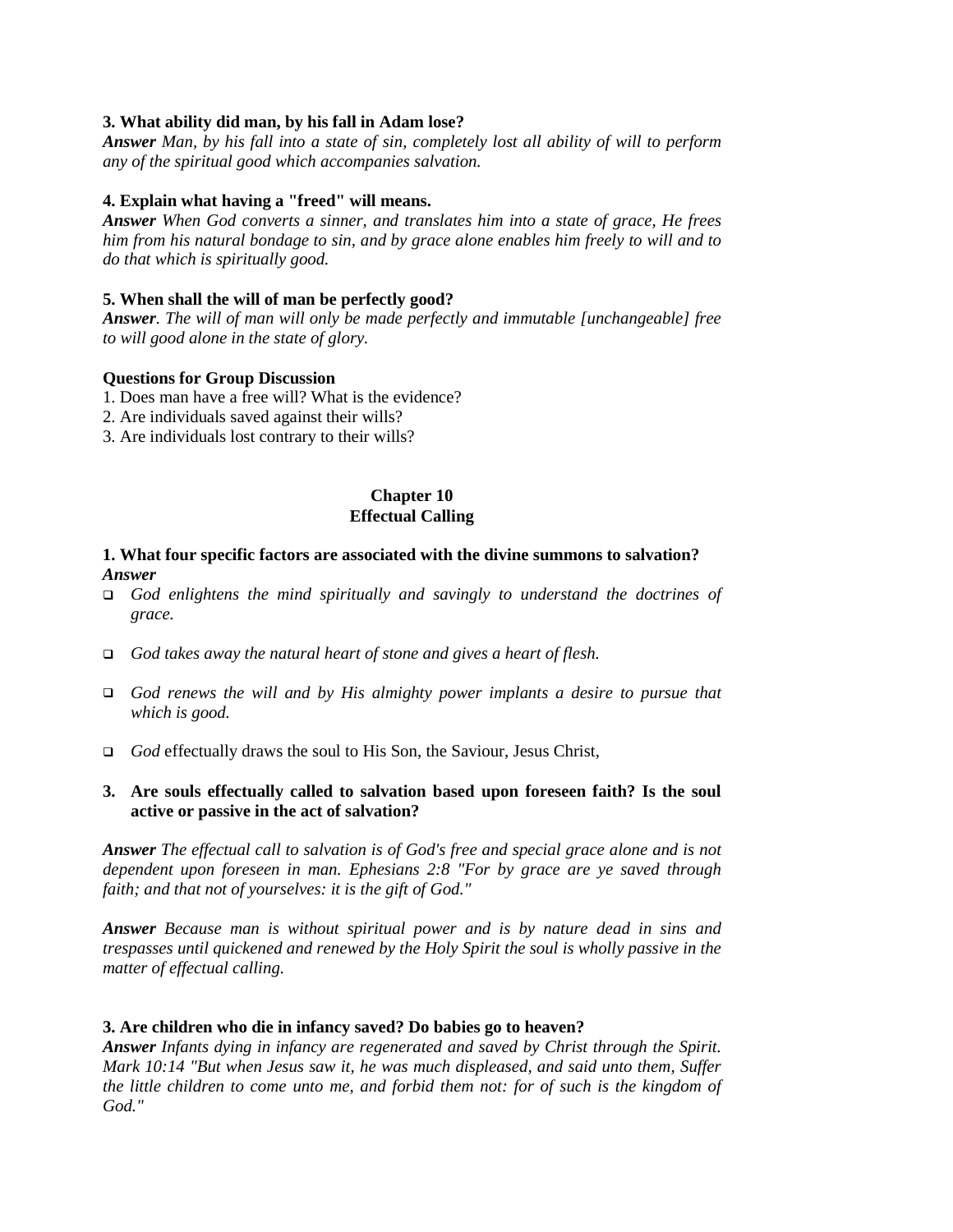### **4. Are the heathen or those who have never heard the gospel saved?**

*Answer Unless the Father effectually draws a person, they will not and cannot truly come to Christ and therefore cannot be saved.*

### **Questions for Group Discussion**

- 1. How did you react to the biblical doctrine of predestination when you first heard and understood this biblical teaching?
- 2. What concerns, if any, linger in your mind about the doctrine of predestination and election?

## **Chapter 11 Justification**

### **1. State what God does and does not do with sinners in the act of justification.**

*Answer. What God does not do in the justification of the soul?*

- ! *God does not infuse righteousness into the ungodly.*
- ! *God does not recognize any form of human righteousness-be it faith, believing, or any other act of evangelical obedience*.

### *Answer What God does do in the justification of the soul.*

- ! *God pardons the sins of the ungodly, not for anything wrought in them, or done by them, but for Christ's sake alone.*
- ! *God imputes to the ungodly Christ's active obedience to the whole law and His passive obedience in death.*
- ! *God graciously provides the gift of faith at the point of gospel hearing so that the soul can be saved and justified or declared righteous in His sight.*

## **3. What is the instrument God uses to justify the soul?**

*Answer Faith receiving and resting on Christ and His righteousness is the sole instrument of justification.*

## **4. For whom did Christ die?**

*Answer Christ, by His obedience and death, fully discharged the debt of all those who are to be the heirs of salvation. He died for the elect.*

## **5. Does election save?**

*Answer. No. Election is unto salvation. The elect are not justified personally until the Holy Spirit actually applies the redemptive work of Christ to the heart.*

## **6. Once a person has entered into a state of justification is it possible to leave that state?**

*Answer No. However, the Christian may sin and be placed under the Father's displeasure. Fellowship can only be restored by humility, confession of sins, repentance, and renewal of faith.*

## **7. Are believers in the Old Testament and New Testament era justified in the same manner?**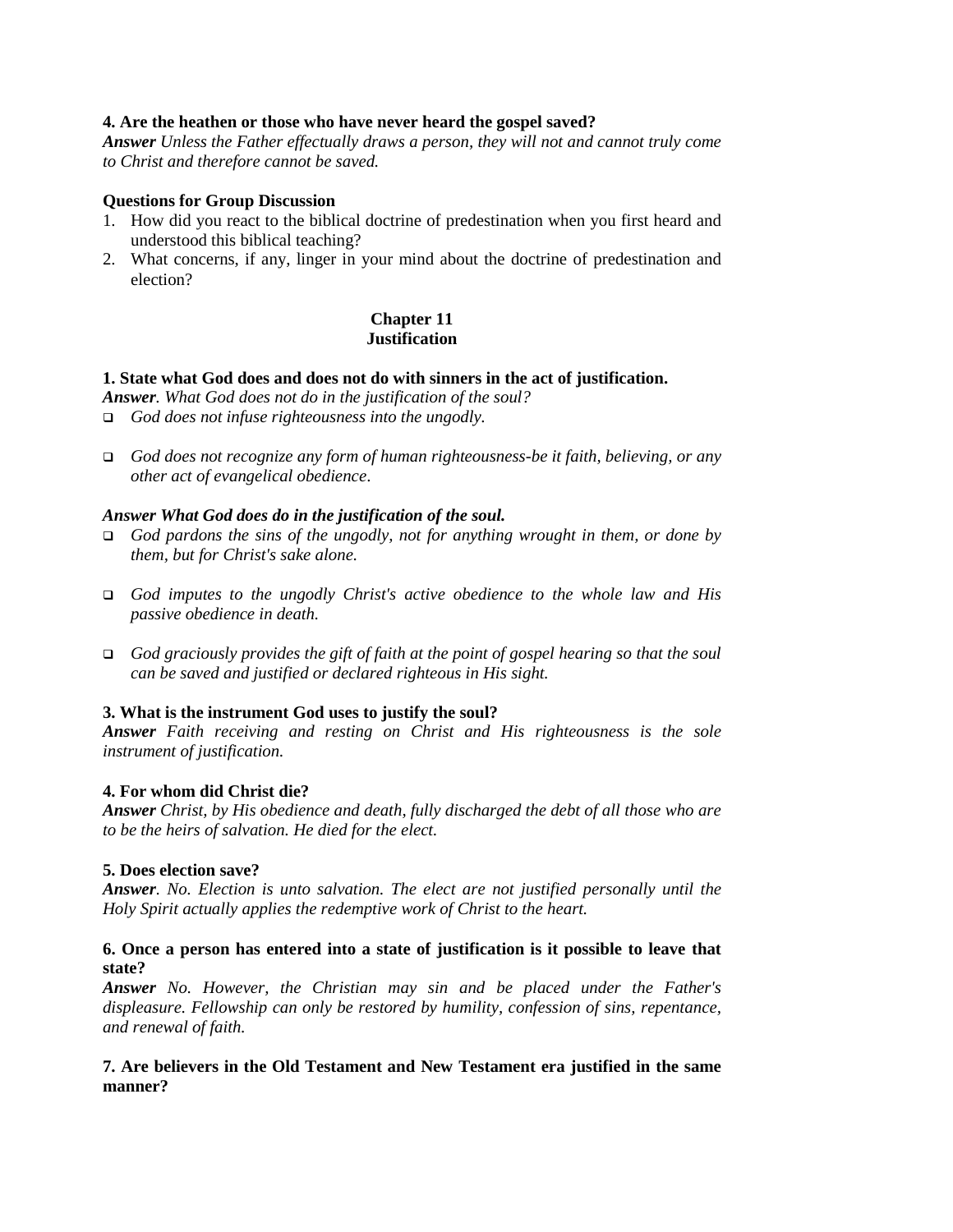*Answer Believers in the Old Testament economy and the New Testament economy are justified in the same way-by grace through faith alone. "So then they which be of faith are blessed with faithful Abraham" (Gal. 3:9).*

## **Questions for Group Discussion**

- 1. Can you explain how a person is justified before God?
- 2. What place do good works have in the life of a Christian?

## **Chapter 12 Adoption**

## **1. What has God promised to do for His justified ones?**

### *Answer*

- ! *God will make the elect partakers of the grace of adoption.*
- ! *God will recognize the elect as children with specific liberties and privileges*
- ! *God will give the elect His name.*
- ! *God will give the elect the Spirit of adoption.*
- ! *God will welcome the elect before the throne of grace with boldness and enjoy hearing them cry, 'Abba, Father!'.*
- ! *God will pity or love the elect.*
- ! *God will protect the elect from harm.*
- ! *God will provided for the elect according to His sovereign power and mercy.*
- ! *God will chasten the elect in love.*
- ! *God will never forsake or cast off the elect.*
- ! *God will seal the elect until the day of redemption.*
- ! *God will give the elect a spiritual in heritance and the promise of an everlasting salvation.*

#### **Questions for Group Discussion**

- 1. Understanding the biblical doctrine of adoption, what is your reaction?
- 2. The believer is able to cry "Abba, Father". Share how this makes you feel.
- 3. Is it wrong to appeal to the religious affections of people when presenting the gospel or the doctrines of grace?

#### **Chapter 13 Sanctification**

#### **1. Explain what happens in the process of sanctification.**

*Answer Through the ministry of the Word and the indwelling presence of the Holy Spirit the dominion of sin is destroyed as the believer is conformed more and more into the image of Christ.*

#### **2. Describe the spiritual warfare that rages in the soul of the saint.**

*Answer. Because of the lingering presence of sinful corruption in the will, emotions, and intellect of the saint there arises a continual and irreconcilable warfare whereby the flesh is hostile to the things of the Spirit and the Spirit is against the flesh.*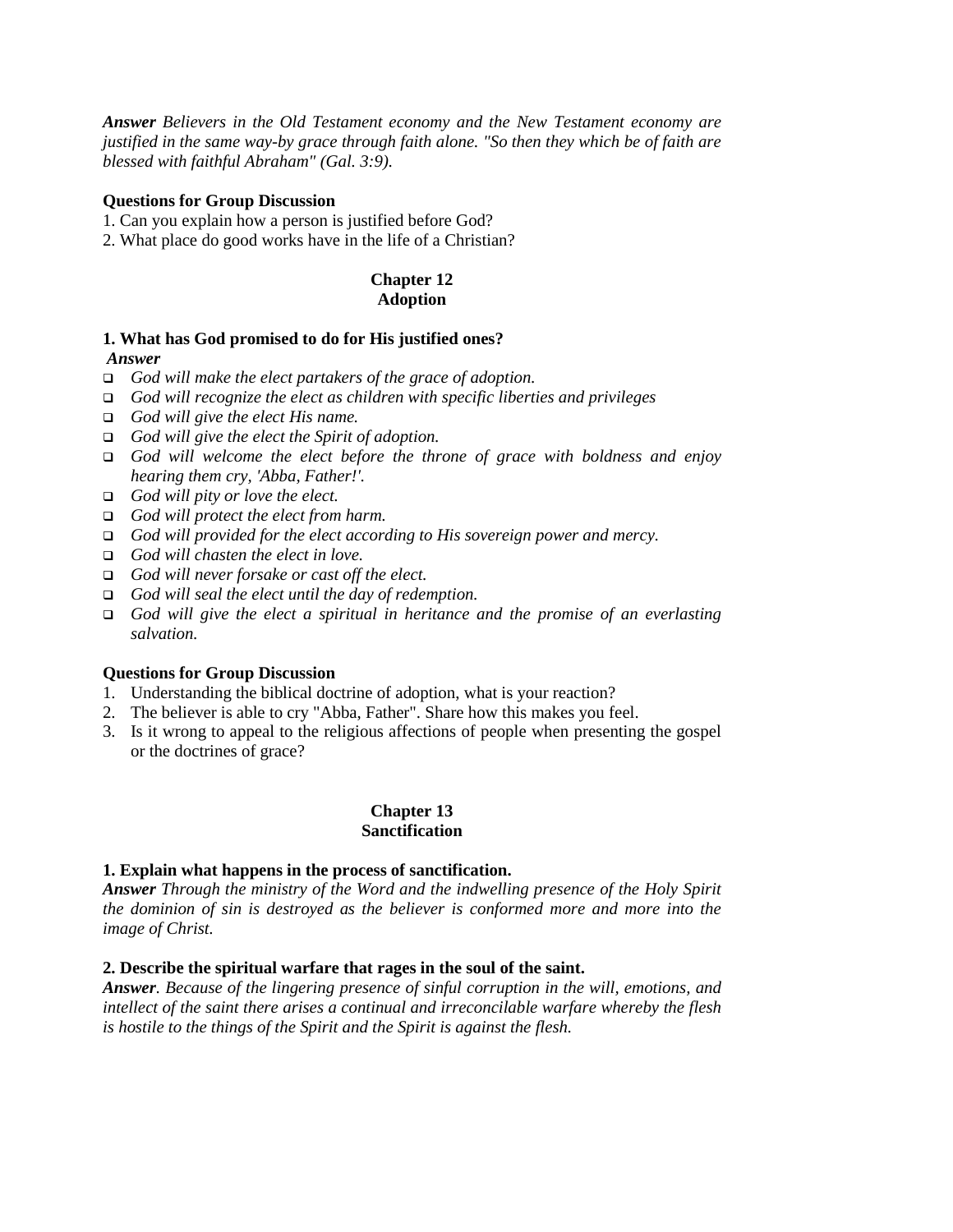## **3. Is there hope for the believer's sanctification in the struggle for holiness?**

*Answer Though the spiritual warfare between the flesh and the Holy Spirit in the life of the believer is real and intense, the Christian has great confidence that there will be grow in grace and a perfecting of holiness in the fear of God.*

#### **Questions for Group Discussion**

- 1. Discuss the following observation. Once people asked, "How close can I get to heaven and still
- 2. How can a person be holy without becoming legalistic?
- 3. Some Christians believe in the concept of being entirely sanctified so that they no longer sin. is that possible?

**Chapter 14 Saving Faith**

## **1. How is faith imparted into the soul and how does it grow?**

*Answer. Faith is a gift of God's grace imparted by the Holy Spirit. Faith grows by means of gospel obedience in the act of baptism, partaking of the Lord's supper, and exercising the privilege of prayer.*

## **2. List eight expressions of a vital faith.**

*Answer*

- ! *Faith believes the Word of God*
- ! *Faith believes in God*
- ! *Faith embraces the person and work of Jesus Christ*
- ! *Faith leads to gospel obedience*
- ! *Faith trembles at Scriptural warnings of judgment to come*
- ! *Faith accepts Christ as Saviour*
- ! *Faith rests upon Christ alone as the only means of salvation*
- □ *Faith relies* upon Christ for justification, sanctification, and eternal life.

#### **3. Distinguish between the various kinds of faith.**

#### *Answer*

- ! *Common grace is extended to believers and non believers alike and is reflected in the mercies of God in providing sunshine and rain, food and clothing etc*
- ! *Spurious or temporary faith is that which embraces the gospel but turns away from the Lord*
- ! *Saving grace trusts in Christ for salvation*
- ! *Sustaining grace may be weak or strong as it moves the believer by degrees towards Christian maturity*

#### **Questions for Group Discussion**

1. In light of the Health and Wealth Gospel are there any limits to faith?

2. How can faith be abused?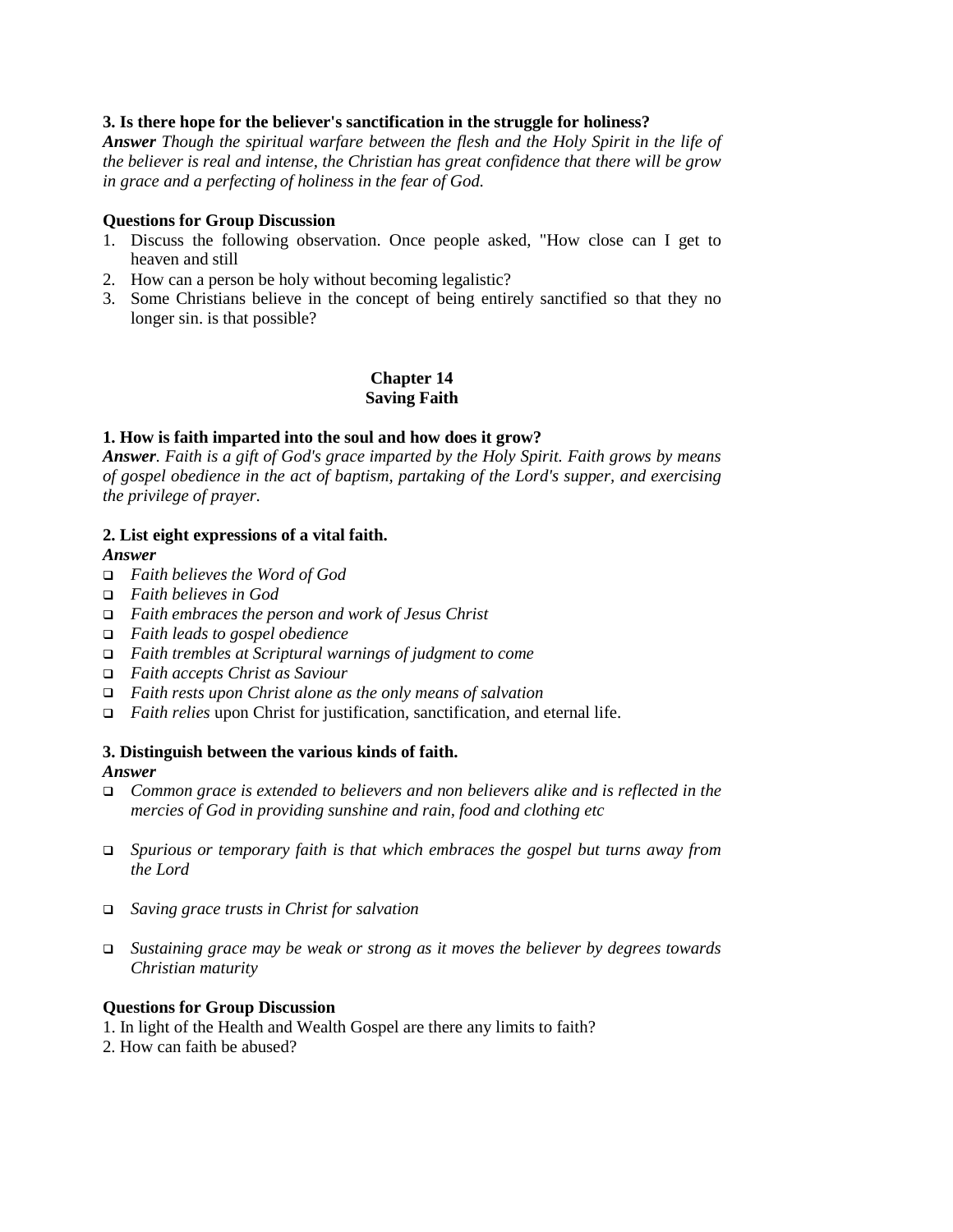## **Chapter 15 Repentance unto Life and Salvation**

## **1. Can a person who has sinned grievously and lived long in sin still be saved?**

*Answer Yes. Though a person may have lived in sin having served various lusts and pleasures, God can still gives repentance which leads to life, through an effectual call.*

## **2. What has God provided for in the covenant of grace?**

*Answer. In the covenant of grace God has provided that believers who have previously grievously sinned may yet be saved.*

## **3. List the various components of evangelical grace?**

## *Answer*

- ! *The soul is made sensible of the manifold evils of sin*
- ! *The soul is filled with godly sorrow*
- ! *Sin is detested*
- ! *There is a measure of self-abhorrence for sins committed*
- ! *Prayer is offered for forgiveness and grace*
- ! *There* is a renewed endeavor by the Spirit in gospel obedience

## **4. How long does repentance last?**

*Answer. Repentance is to be continued through the course of our lives.*

## **5. Is there any sin too great for the grace of God?**

*Answer. Such is the provision that God has made through Christ in the covenant of grace there is no sin so great that it shall bring judgment on them that repent.*

## **Questions for Group Discussion**

- 1. It has been said that most people live lives of quiet desperation. What can be said to Christians who struggle with sin?
- 2. How would you counsel a believer with an addiction?

## **Chapter 16 Good Works**

## **1. What constitutes a good work in the sight of God?**

*Answer. Good works are only those works that God has commanded in His Holy Word.*

## **2. List seven manifestations of good works.**

## *Answer*

- ! *By good works believers display faith*
- ! *By good works believers express thankfulness*
- ! *By good works assurance of salvation is enhanced*
- ! *By good works believers edify other saints*
- ! *By good works believers gain a godly reputation*
- ! *By good works believes Silence critics*
- ! *By good works believers glorify God*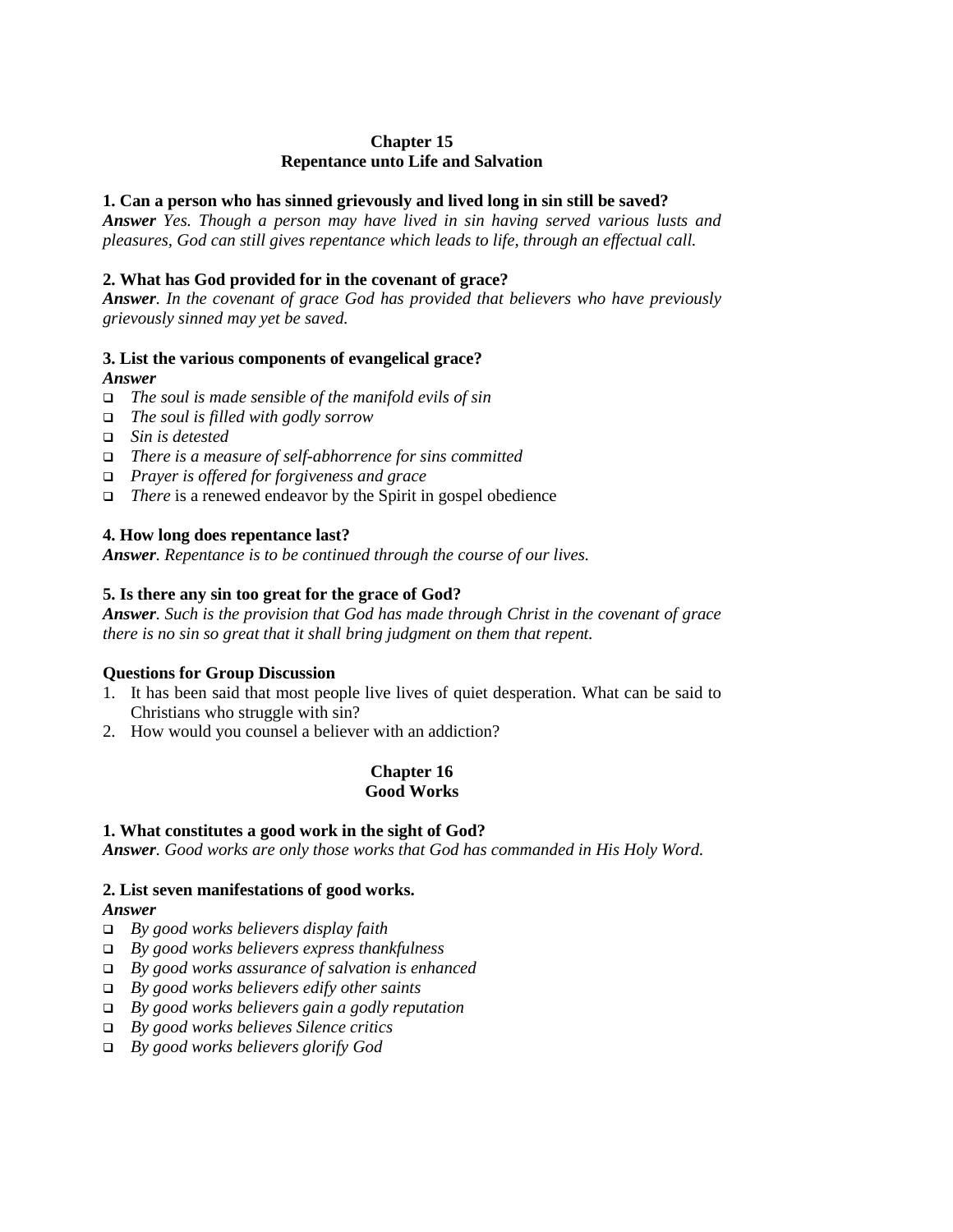## 3. **What is the relationship between human responsibility and divine enablement?**

*Answer. The ability to perform good works acceptable to God is given by the Holy Spirit. Nevertheless, the believer must be diligent in stirring up the grace of God that is in them*.

## **4. Can Christians gather up so many good works that they can be distributed to others in the divine economy?**

*Answer The unbiblical doctrine of supererogation whereby good works can be produced for distribution finds no basis in Scripture.*

### **5. Why can men not merit the merits of Christ for salvation?**

*Answer. Because of the great disproportion between the good works of men and the glory to come, and because of the infinite distance which is between men and God the merits of Christ cannot be earned or deserved.*

## **6. In what manner and on what basis are the good works of the elect acceptable to God?**

*Answer. As a basis for salvation the good works of men are never accepted. However, as an expression of gospel obedience and on the basis of the finished work of Christ, good works are pleasing to the Father.*

### **7. Give three reasons why the works of the unregenerate are unacceptable to God.** *Answer*

- ! *The works of the unregenerate proceed from a heart not purified by faith*
- ! *The works of the unregenerate are not performed in accordance with the Scriptures*
- ! *The* works of the unregenerate do not have the glory of God as their proper end

#### **Questions for Group Discussion**

- 1. Why is it so difficult for people to accept the concept of a salvation of free grace apart from meritorious works?
- 2. Should believers unite with and financially support organizations that promote good works as a social action?

### **Chapter 17 The Perseverance of the Saints**

## **1. Provide four arguments for the certain perseverance of the saints teaching they shall surely and finally be saved.**

*Answer*

- ! *Because the gifts and calling of God are without repentance the Father will continue to beget and nourish in the elect faith, repentance, love, joy, hope, and all the graces of the spirit which lead to immortality.*
- ! *The elect are fastened by faith to a sure foundation and rock that cannot be moved, and that Rock is Jesus.*
- ! *The elect are a purchased possession. The precious blood of Christ shall not be shed in vain.*
- ! *The elect are engraved upon the palms of Christ hands, and their names have been written in His Book of Life from all eternity.*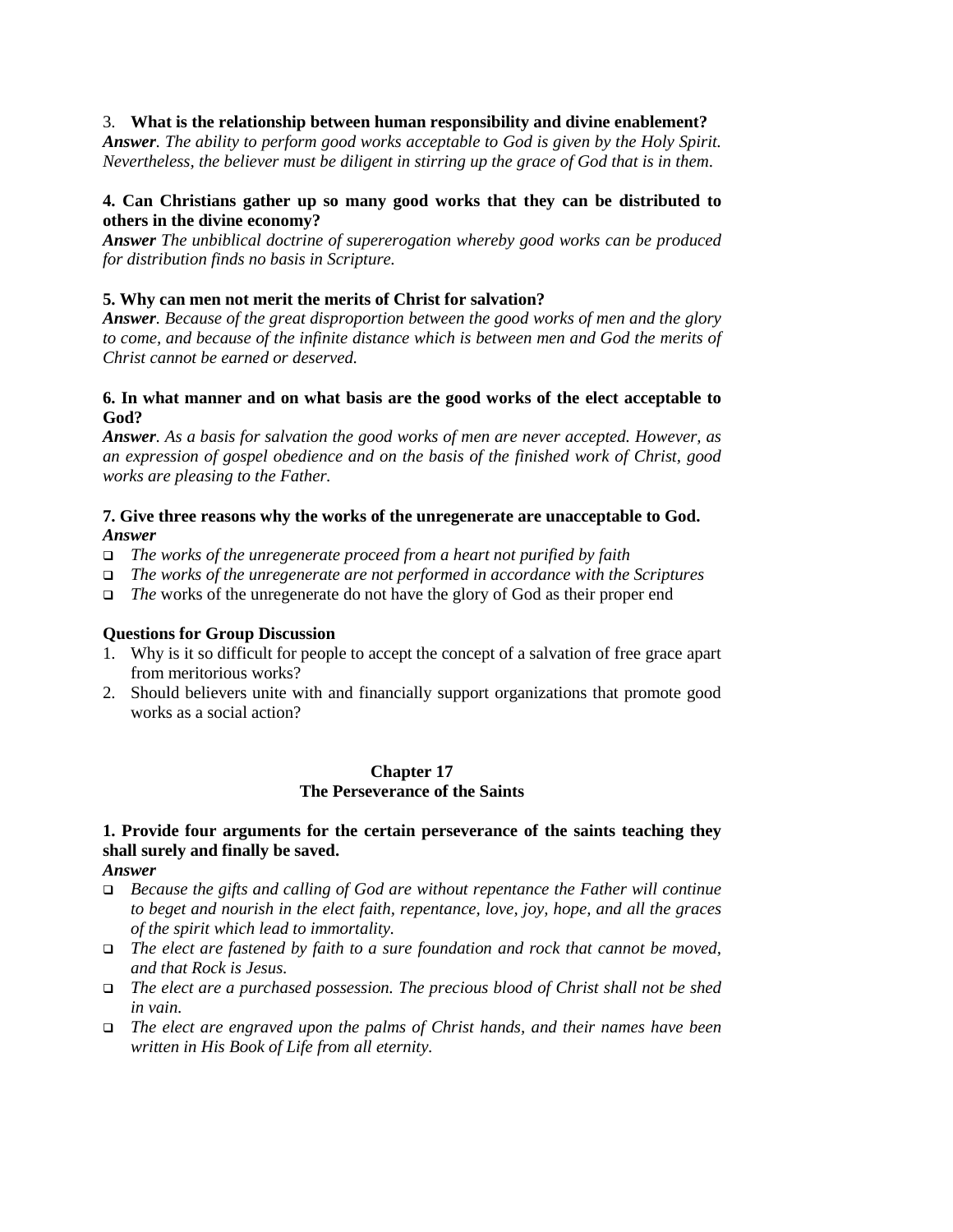### **2. Is the ground or root for the security of the believer in his free will?**

*Answer The certainty of the believer's final salvation is not rooted in man's free will but in the God's free grace confirmed in the covenant of grace.*

- ! *Because the decree of election is immutable [not subject to change] the believer's salvation is certain.*
- ! *Because the love of God the Father is unchangeable the believer's salvation is certain.*
- ! *Because the work of redemption by Christ is efficacious [effective] the believer's salvation is certain.*
- ! *Because there is a vital union between Christ and His people the believer's salvation is certain.*
- ! *Because God has swore with an oath to keep His own the believer's salvation is certain.*
- ! *Because of the abiding presence of the Holy Spirit the believer's salvation is certain.*
- ! *Because of the spiritual seed of God that resides in ever soul born from above the believer's* salvation is certain.

### **3. List eight tragic results when a saint sins.**

### *Answer.*

- ! *When a Christian sins they neglect the means of preservation*
- ! *When a Christian sins they incur God's displeasure*
- ! *When a Christian sins they grieve the Holy Spirit*
- ! *When a Christian sins they forfeit spiritual comfort*
- ! *When a Christian sins their hearts are hardened*
- ! *When a Christian sins their conscience is wounded*
- ! *When a Christian sins they hurt and scandalize others*
- ! *When a Christian sins they bring temporal judgment upon themselves*

#### **Questions for Group Discussion**

- 1. Is there better language to use "once saved, always saved' to communicate the doctrine of the security of the believer?
- 2. Does the doctrine of the security of the believer encourage sin or holiness?
- 3. What are the doctrinal and practical implication are there f the perseverance of the saints is set rejected?

#### **Chapter 18**

## **The Assurance of Grace and Salvation**

#### **1. Distinguish between a true and false salvation.**

*Answer It is possible for men to deceive themselves with false hopes and carnal presumptions of being in favor with God and in a state of salvation. However, true salvation believes in the Lord Jesus, loves Him in sincerity, and endeavors to walk in all good conscience before Him*.

### **2. List three foundations of faith giving assurance of salvation.** *Answer*

- ! *Salvation is founded on the blood and righteousness of Christ revealed in the Gospel.*
- ! *Salvation is founded upon the inward evidence of those graces of the Spirit in connection with definite promises made in the Scriptures.*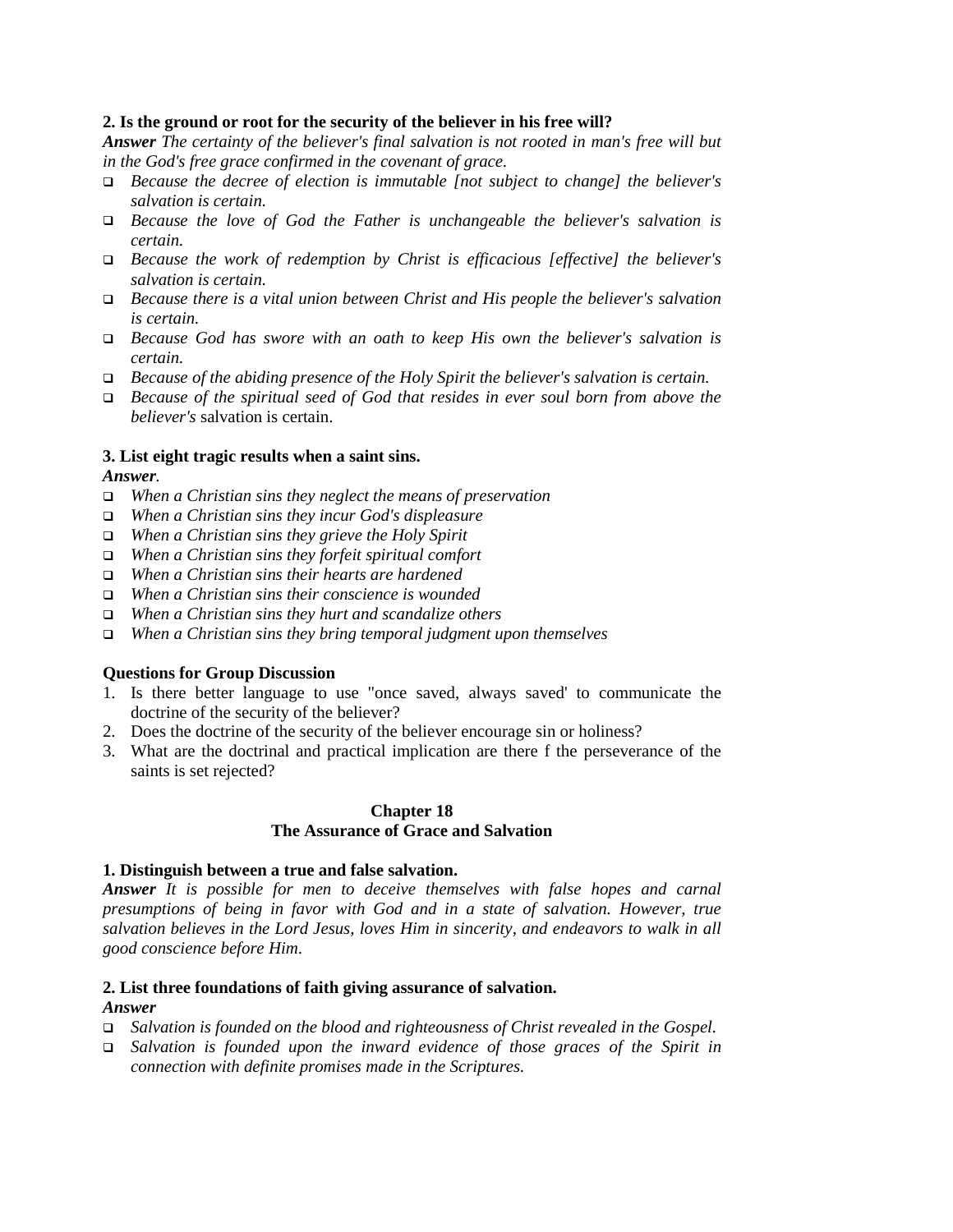! *Salvation is founded on the testimony of the Spirit of adoption who witnesses with our spirits that we are the children of God. God uses the experience of assurance to keep the heart of the believer both humble and holy.*

## **3. Is it possible for a person to know if they are truly born of God?**

*Answer. Enabled by the Spirit to know for certain if the soul has been converted the believer has a responsibility to make their calling and election sure.*

## **4. In what ways may the believer have assurance of salvation undermined?** *Answer*

- ! *Assurance of salvation may be undermined by negligence of spiritual graces*
- ! *Assurance of salvation may be undermined by serious sins, which wounds the conscience and grieves the Spirit*
- ! *Assurance of salvation may be undermined by succumbing to a sudden strong temptation*
- ! *Assurance of salvation maybe undermined by God withdrawing His presence so that the light of His countenance is gone leaving the soul to walk in darkness*

### **Questions for Group Discussion**

1. Do some people have false assurance of salvation? Why?

2. Does it speak of arrogance to articulate one's assurance of salvation?

## **Chapter 19 The Law of God**

#### **1. What agreement did God make with Adam and his posterity?**

*Answer While God gave Adam a law of universal obedience that was written in his heart, He also gave Adam very specific instruction about not eating the fruit of the tree of knowledge of good and evil. This bound Adam and all his descendants to personal, total, exact, and perpetual obedience. Adam was promised life upon the fulfilling of the law, and threatened with death upon the breach of it.*

#### **2. Is the agreement that God made with Adam still binding upon men?**

*Answer The same law that was first written in the heart of man continues to be a perfect rule of righteousness after the Fall.*

#### **3. In addition to the Moral Law what was God pleased to give to Israel?**

*Answer Besides the Moral Law embodied in the Ten Commandments, God was pleased to give the people of Israel ceremonial laws containing several typical ordinances anticipating the person and work of Christ.*

### **4. Are the ceremonial and judicial laws of the Mosaic Law still binding upon believers today?**

*Answer The ceremonial and judicial laws have expired and are no longer binding upon the people of God except as they are embodied in the commandment to love one another. Romans 13:8-9 "Owe no man any thing, but to love one another: for he that loveth another hath fulfilled the law. 9 For this, Thou shalt not commit adultery, Thou shalt not kill, Thou shalt not steal, Thou shalt not bear false witness, Thou shalt not covet; and if there be any other commandment, it is briefly comprehended in this saying, namely, Thou shalt love thy neighbor as thyself."*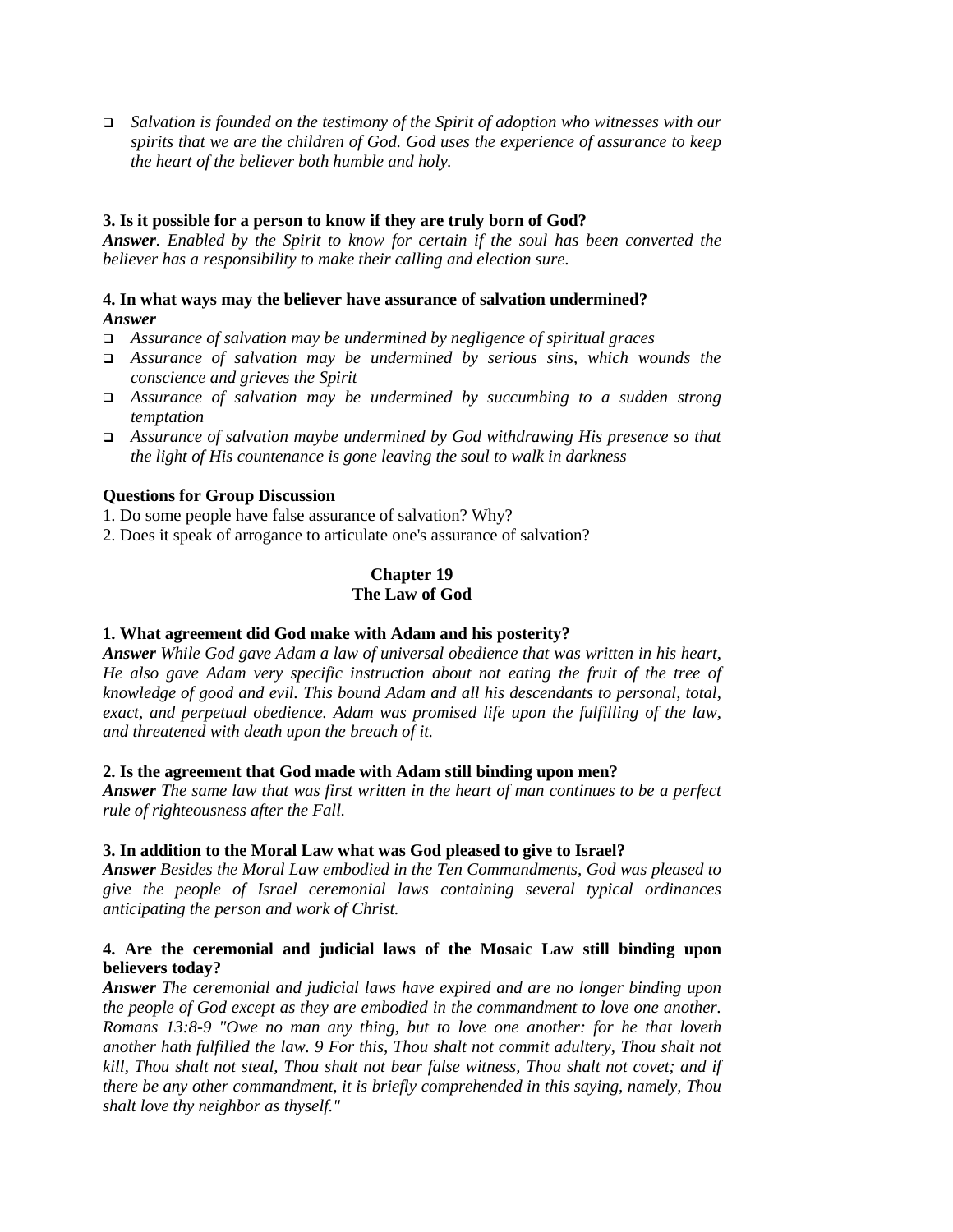### **5. What is the purpose and usage of the moral law within the church.**

*Answer The moral law is binding upon believers as an expression of gospel obedience. Christ did not dissolve the moral law but strengthened it.*

#### **6. Are true believers under the moral law as a covenant of works?**

*Answer Believers are not under the moral law as a covenant of works or else no one would ever be saved. However, the moral law does remain as a rule of life, informing the believer of the will of God, exposes sin, and is designed to lead to conviction and repentance.*

### **7. Are the provisions of the moral law incompatible with the grace of the gospel?**

*Answer The moral law is not contrary to the grace of the Gospel but complies with it. The Spirit of Christ subdues sin and then enables the will of the Christian to freely and cheerfully do that which is revealed and required by the law.*

### **Questions for Group Discussion**

- 1. Is there a better term than "moral law" for what was written in Adam's heart at creation? Is the term valid?
- 2. Many religious words and concepts have been introduced into the Christian vocabulary that are not derived from the Scriptures (i.e. "rapture", "trinity", "moral law", "covenant of works" etc.). What should be said about this practice?

## **Chapter 20 The Gospel and its Influence**

### **1. Once the covenant of works was broken by sin and made unprofitable for life, what did God do?**

*Answer. Once the covenant of works was violated God was pleased to give forth the promise of Christ as the means of calling the elect, and begetting in them faith and repentance.*

### **2. Can men come to knowledge of salvation by the works of creation or acts of divine providence?**

*Answer The gospel setting forth the promise of Christ and salvation by Him is revealed only in the Word of God.*

### **3. Can the good works of men be united with gospel promises to form a basis for the salvation of the soul?**

*Answer The gospel is not something added to the good works of men to form a synergism salvation, nor does the gospel improve men's natural abilities. Rather, the revelation of the gospel of salvation, given in different ways in different times, reflects the will of God that all men in all ages believe in Jesus Christ as He is revealed.*

## **4. What work of the Holy Spirit is essential to salvation in the soul of a person?**

*Answer Because men are dead in trespasses and sin they must be quickened or regenerated by the sovereign and effectual work of the Spirit upon the whole soul (will, emotions, intellect) so that a new spiritual life is produced. Without this special work of the Spirit there is no other means of salvation.*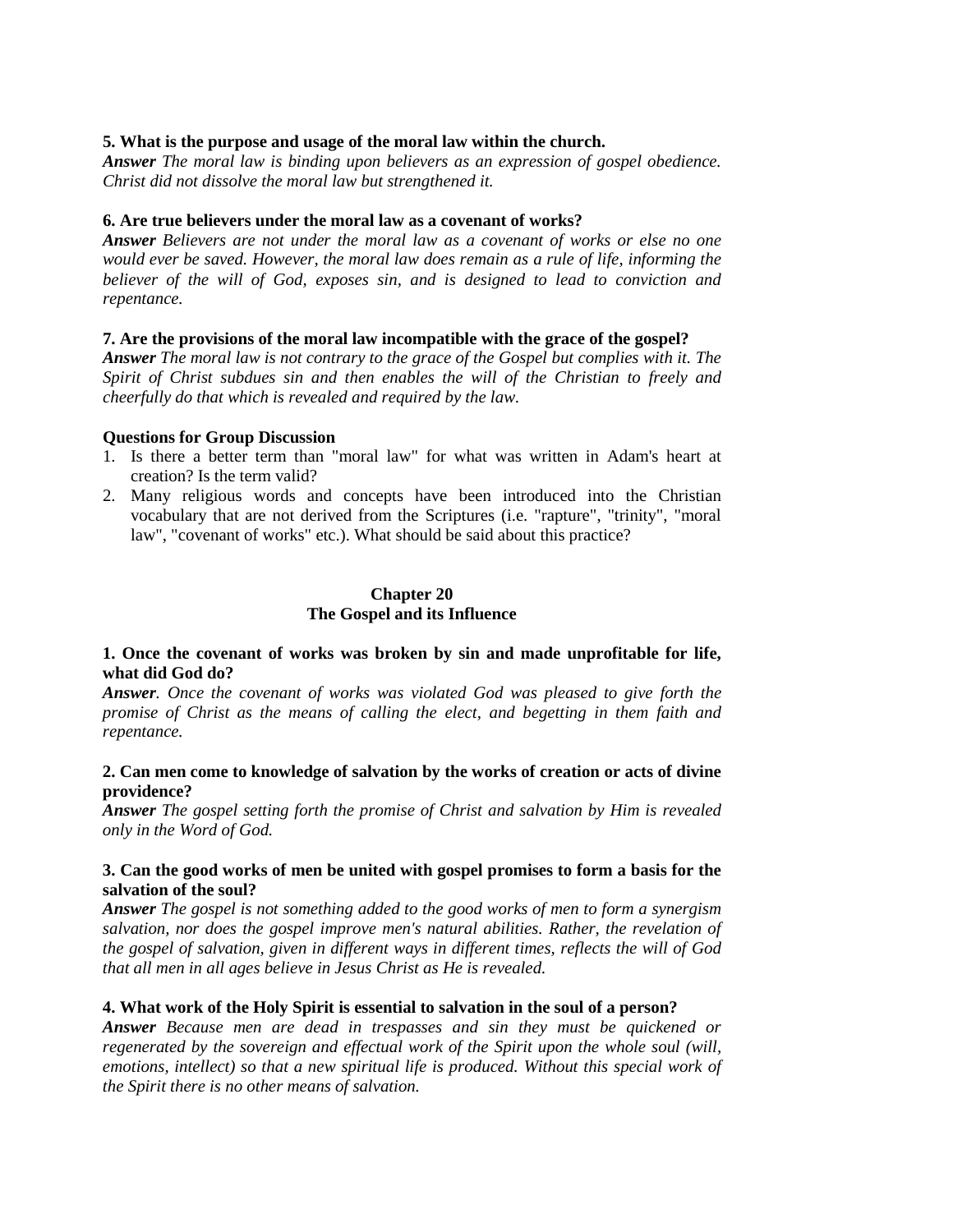## **Questions for Group Discussion**

- 1. If individuals are elected to salvation, predestined, and called, why send missionaries to foreign fields and why evangelize?
- 2. Is it wrong to tell people while engaged in soul winning activity that "God loves you and has a wonderful plan for your life?"
- 3. Does the gospel have power to transform lives and society? What is the evidence?

## **Chapter 21 Christian Liberty and Liberty of Conscience**

## **1. List ten freedoms that belong to the believer.**

## *Answer*

- ! *The Christian is free from the guilt of sin*
- ! *The Christian is free from the condemning wrath of God*
- ! *The Christian is free from the rigor and curse of the law*
- ! *The Christian is free form bondage to this present evil world*
- ! *The Christian is free from bondage to Satan*
- ! *The Christian is free from the dominion of sin*
- ! *The Christian is free from the evil of afflictions*
- ! *The Christian is free from the fear and sting of death*
- ! *The Christian is free from the power of the grave*
- ! *The Christian is free from fear of an everlasting damnation*

### **2. How is the conscience set free and how may it be enslaved?**

*Answer God alone is the Lord of the conscience. He sets it free from all doctrines and commandments of men that are in any respect contrary to His Word, or not contained in it. The conscience can be enslaved when organized religion requires implicit faith and an absolute and blind obedience.*

#### **3. How may the conscience be violated and the gospel perverted?**

*Answer The conscience is perverted when known sin is willingly practiced and specific lust patterns are cherished.*

## **Questions for Group Discussion**

- 1. In the quest to protect individual liberties how is the church to teach an essential unity of believers and corporate responsibilities?
- 2. How can a person be holy without becoming legalistic?
- 3. What should be some standards for believers?

#### **Chapter 22 Worship and the Sabbath Day**

## **1. Describe what the light of nature reveals about God and what man's responsibility towards Him is.**

### *Answer*

- ! *There is a God*
- ! *God is sovereign over all*
- ! *God is just and does good unto all*
- ! *God is to be feared, loved, and praised*
- ! *God is to be called upon*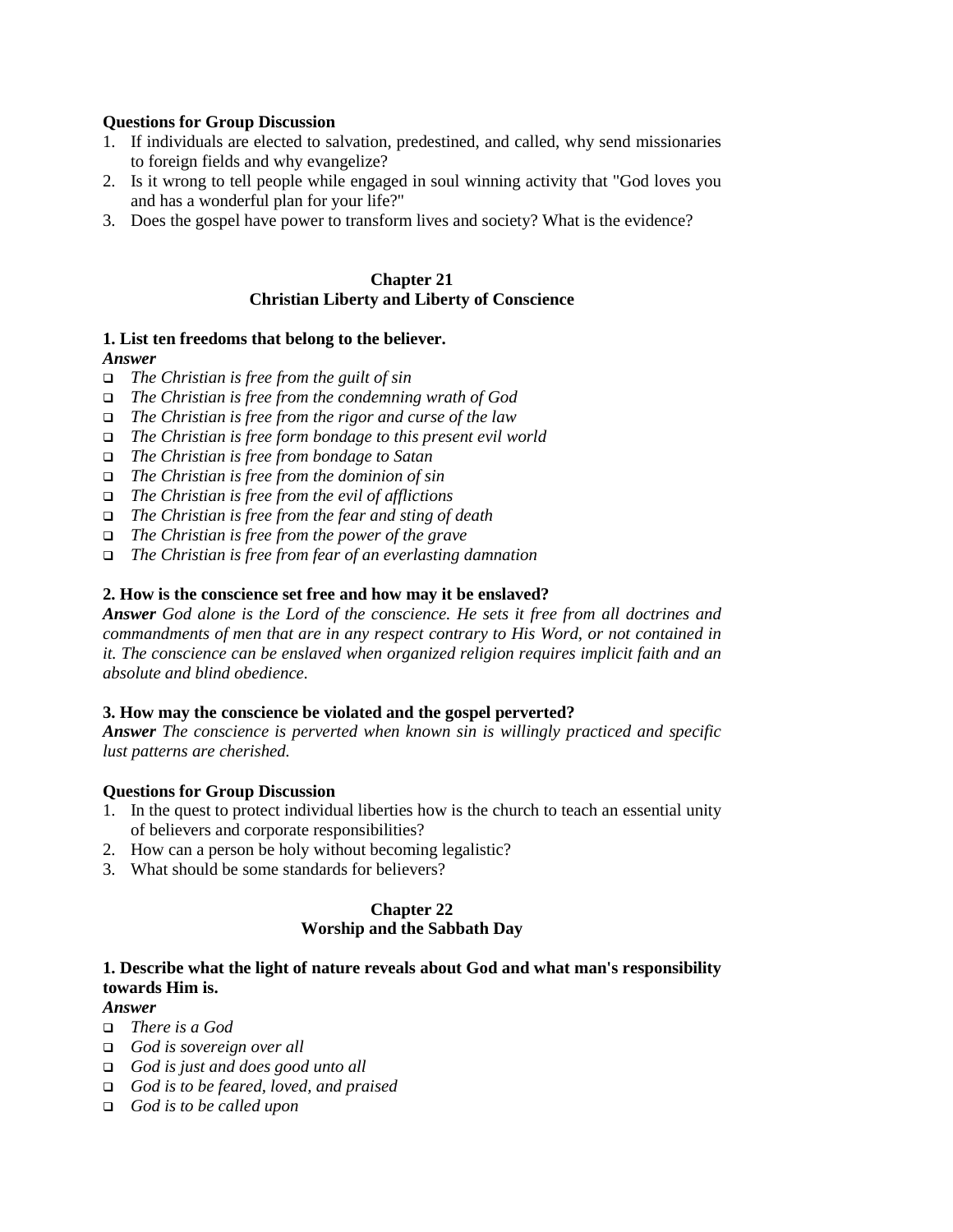- ! *God is to be trusted*
- ! *God is to be served with sincerity and in earnest*

## **2. Who alone is to be worshipped?**

*Answer. Worship is to be given to God the Father, Son, and Holy Spirit, and to Him alone.*

## **3. Describe that form of praying which is acceptable to God.**

*Answer. Acceptable prayer must be made in the name of the Son, by the help of the Spirit, and according to the Lord's will. It must be made with understanding, reverence, humility, fervency, faith, love, and perseverance. In like manner corporate prayer must be made in a known language.*

## **4. While much freedom is allowed in praying what two divine prohibitions have been placed upon this spiritual activity?**

*Answer Prayer is not to be offered for the dead or to the dead, nor may prayer be offered on behalf of those known to have sinned the sin unto death.*

## **5. List various acts associated with religious worship of God.**

## *Answer*

- ! *The reading of the Scriptures*
- ! *The preaching of the gospel*
- ! *The listening of the Word preached*
- ! *Teaching and admonishing one another in psalms, hymns, and spiritual songs*
- ! *The administration* of baptism and reception the Lord's supper

## **6. How often and where is God to be worshipped?**

## *Answer*

- ! *God is to be worshipped everywhere in spirit and in truth*
- ! *God is to be worshipped in personal devotions*
- ! *God is to be worshipped in private families daily*
- ! *God is to be worshipped in public assemblies*

## **7. Describe what the Christian Sabbath means.**

*Answer. From the beginning of the world to the resurrection of Christ God has appointed a proper time of worship. From the resurrection of Christ the day has been the first day of the week called the Lord's Day.*

## **8. How can the Christian Sabbath be kept holy?**

*Answer. The Sabbath is kept holy to the Lord by preparing the heart for worship, by resting from normal worldly employment and recreations, and by giving oneself to public and private acts of worship for the whole time while carrying out duties of necessity and mercy.*

## **Questions for Group Discussion**

- 1. Do you believe that there is a special "sacred time" binding upon all believers for worship?
- 2. Is the keeping of a "Sabbath" binding upon believers since the days of the apostles?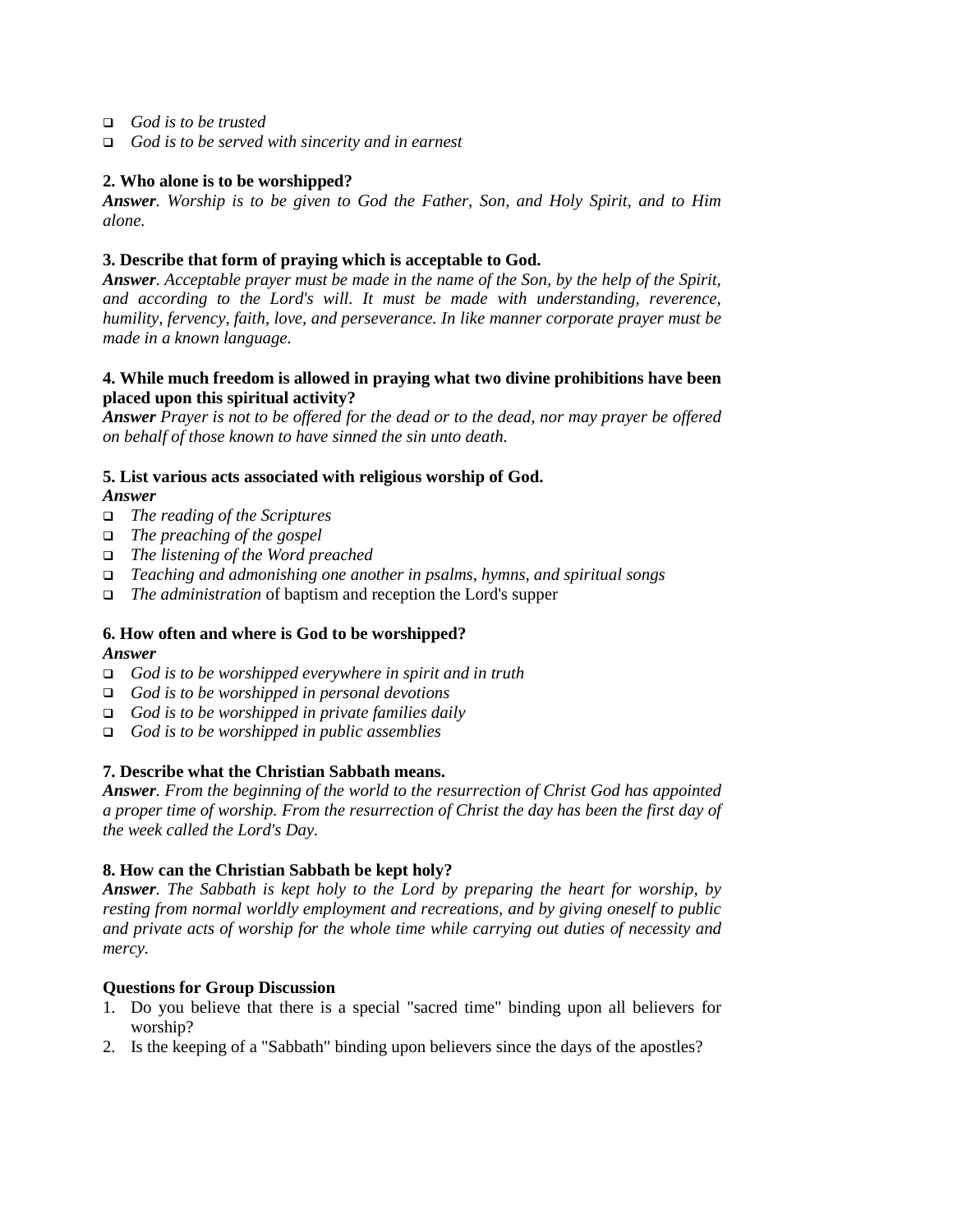## **Chapter 23 Lawful Oaths and Vows**

## **1. What is a lawful oath?**

*Answer A lawful oath is an act of religious worship in which the person swearing in truth, righteousness, and judgment, solemnly calls God to witness what he swears, and to judge him according to the truth or falsity of it.*

## **2. Is it wrong to invoke the name of God when taking an oath?**

*Answer The only Scripture prohibition on taking an oath invoking God's name is that the truth be told lest God involved in a lie and His name taken in vain*.

## **3. Describe the proper attitude of the one taking a religious oath.**

*Answer. Whoever takes an oath sanctioned by the Word of God is bound to consider the weightiness of so solemn an act, and affirm or confess to nothing except that which he knows to be true.*

### **4. What three factors should characterize an oath?**

### *Answer*

- ! *An oath is to be taken in the plain and common sense of the words*
- ! *An oath is to be taken without equivocation*
- ! *An oath is to be taken without mental reservation*

#### **5. Provide examples of vows that Christians should not take.** *Answer*

- ! *A Christian should not take a vow of perpetual chastity*
- ! *A Christian should not take a vow of poverty*
- ! *A Christian should not take a vow of blind obedience to superiors*

## **Questions for Group Discussion**

- 1. How is the name of the Lord being profaned in today's society? What can be done to protect the Lord's name from being used in vain?
- 2. Are those religious groups more right than wrong when they refuse to take oaths of any sort?

## **Chapter 24 The Civil Magistrate**

#### **1. Has God ordained civil magistrates and if so, what role has He provided them?**

*Answer. God has ordained civil magistrates to rule over society for the public good. He has entrusted them with the power of war and death in order to defend and encourage all that do well.*

#### **2. Should Christians be directly involved in the political affairs of a nation?**

*Answer. A Christian does not wrong to accept and carry out the duties of a magistrate when called upon.*

# **3. List two responsibilities Christians have towards magistrates.**

### *Answer*

*Christians are to obey all legitimate authorities. Christians are to pray for rulers and for all that are in authority*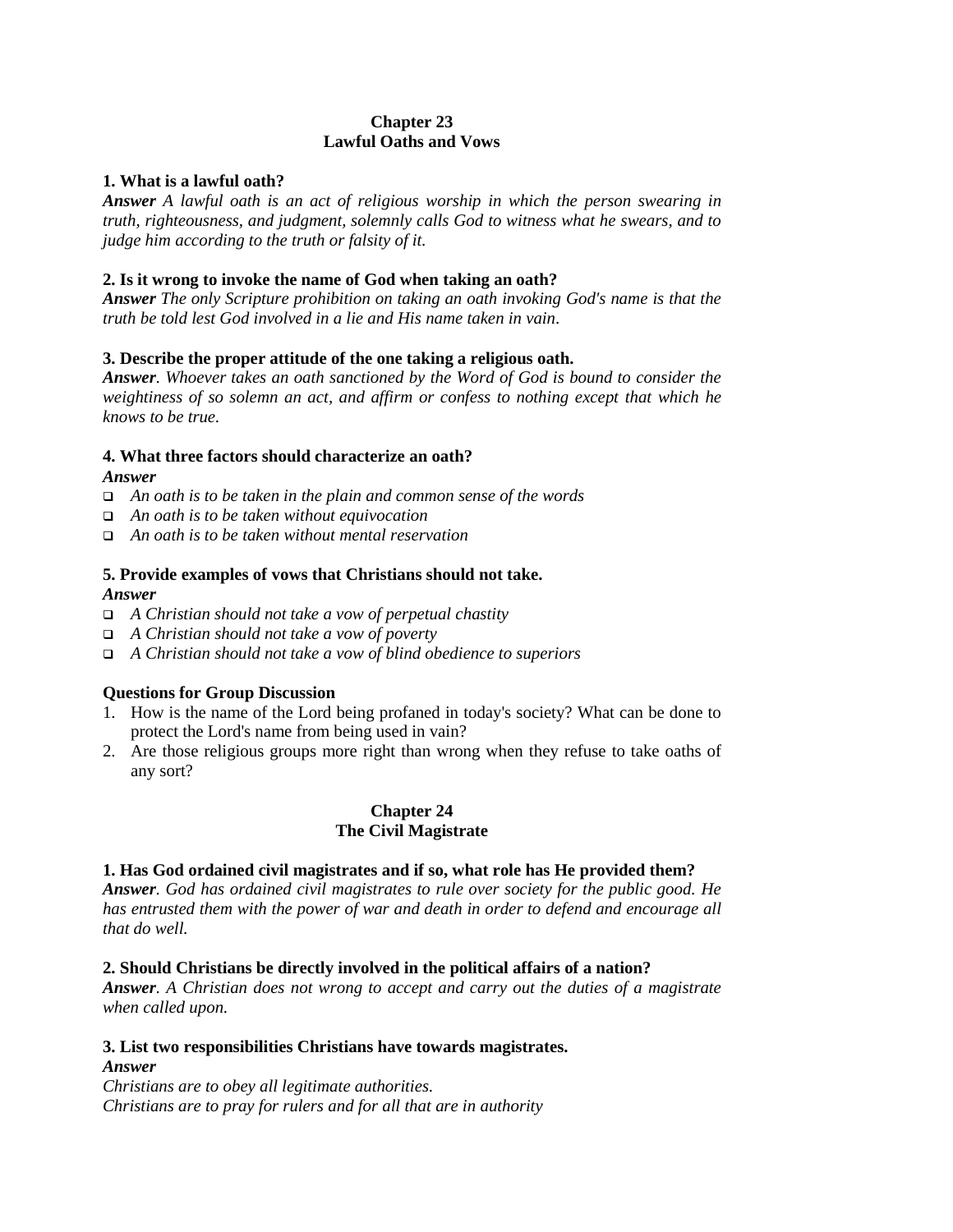### **Questions for Group Discussion**

1. Do you have any observation to make on various attempts to merge politics and Christianity in politics?

2. How can Christians be in the world but not of it?

## **Chapter 25 Marriage**

## **1. What boundaries has God placed on the institution of marriage?** *Answer*

*Marriage is to be between one man and one woman which means there is a divine prohibition on same sex intimate relationships Plural marriages are not to be entered into*

## **2. List three reasons why God has ordained marriage.**

### *Answer*

- ! *God has ordained marriage for the mutual help of husband and wife*
- ! *God has ordained marriage for the perpetuation of the human race*
- ! *God has ordained marriage for the prevention of illicit sexual activity*

### **3. Whom may a Christian not marry?**

#### *Answer*

- ! *A Christian is not to marry a non-devote professing believer*
- ! *A Christian is not to marry an infidel*
- ! *A Christian is not to marry an idolater*

## **4. What does God have to say about incestuous relationships?**

*Answer. The Word of God places strong prohibitions against intimate relationship involving blood or common ancestors.*

#### **Questions for Group Discussion**

- 1. What safeguards can parents take to protect children from illicit sexual activity?
- 2. What can be done to strengthen marriages?

### **Chapter 26 The Church**

#### **1. Describe the invisible church.**

*Answer. The invisible church consists of the entire number of the elect, all those who have been, who are, or who shall be gathered into one under Christ*

## **2. Who may be called visible saints?**

*Answer. All people throughout the world who professes the faith of the Gospel and obedience to Christ on its terms, and who do not destroy their profession by any errors which contradict or overthrow Gospel fundamentals, or by unholy behavior, are visible saints.*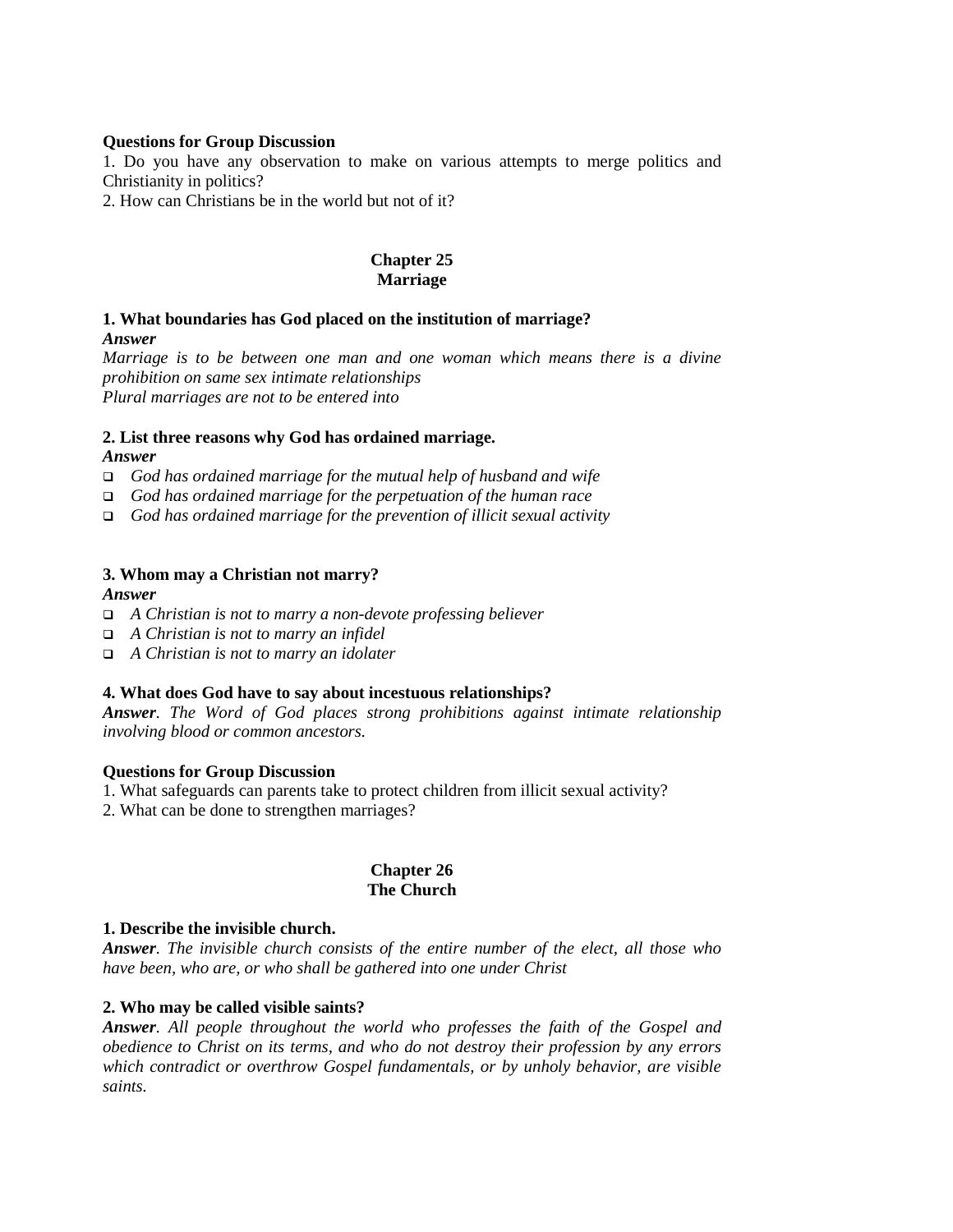## **3. Will the true church ever become apostate?**

*Answer Christ always has had, and always will (to the end of time) have a kingdom in this world, made up of those who believe in Him, and make profession of His name.*

#### **4. Why is the Pope of Rome believed by many to be an expression of antichrist?**

*Answer. Believing that the Lord Jesus Christ is the Head of the church over which*

### **5. Is church membership in a local assembly important?**

*Answer Those whom the Lord calls to salvation He commands to walk together in particular churches for mutual edification and worship. Therefore, being a part of a local assembly is essential for gospel obedience.*

#### **6. What obligation to one another do church members have?**

*Answer. Church members willingly consent to walk together in Christian harmony.*

### **7. List two functions that characterize the local assembly.**

*Answer*

- ! *Proper worship*
- ! *Proper discipline*

### **8. What are the proper church leaders and how are they to be placed in positions of authority?**

*Answer Each local assembly has the privilege of choosing and setting apart in leadership positions those individuals they feel are biblically qualified to be pastors (elders or bishops) and deacons.*

### **9. Describe the manner in which church leaders are to be set aside for spiritual leadership.**

*Answer. The church is to set aside qualified individuals by prayer and fasting followed by the laying on of hands.*

## **10. What pastoral duties are to be performed and what is to be the relationship of a pastor with his people?**

*Answer It is the duty of the pastor to minister the Word of God and to pray all the while watching over the souls of those entrusted to his care. It is the duty of the people to give proper respects to the pastor and to support him financially they he not is entangled in secular affairs.*

#### **11. Who may preach the Word?**

*Answer The Word of God may be preached by anyone who is gifted and qualified by the Holy Spirit for the task, and who has been approved and called by the church.*

#### **12. Is membership in a local assembly optional?**

*Answer. All believers are honor bound by gospel duty to unite with a particular church when and where they have opportunity to do so.*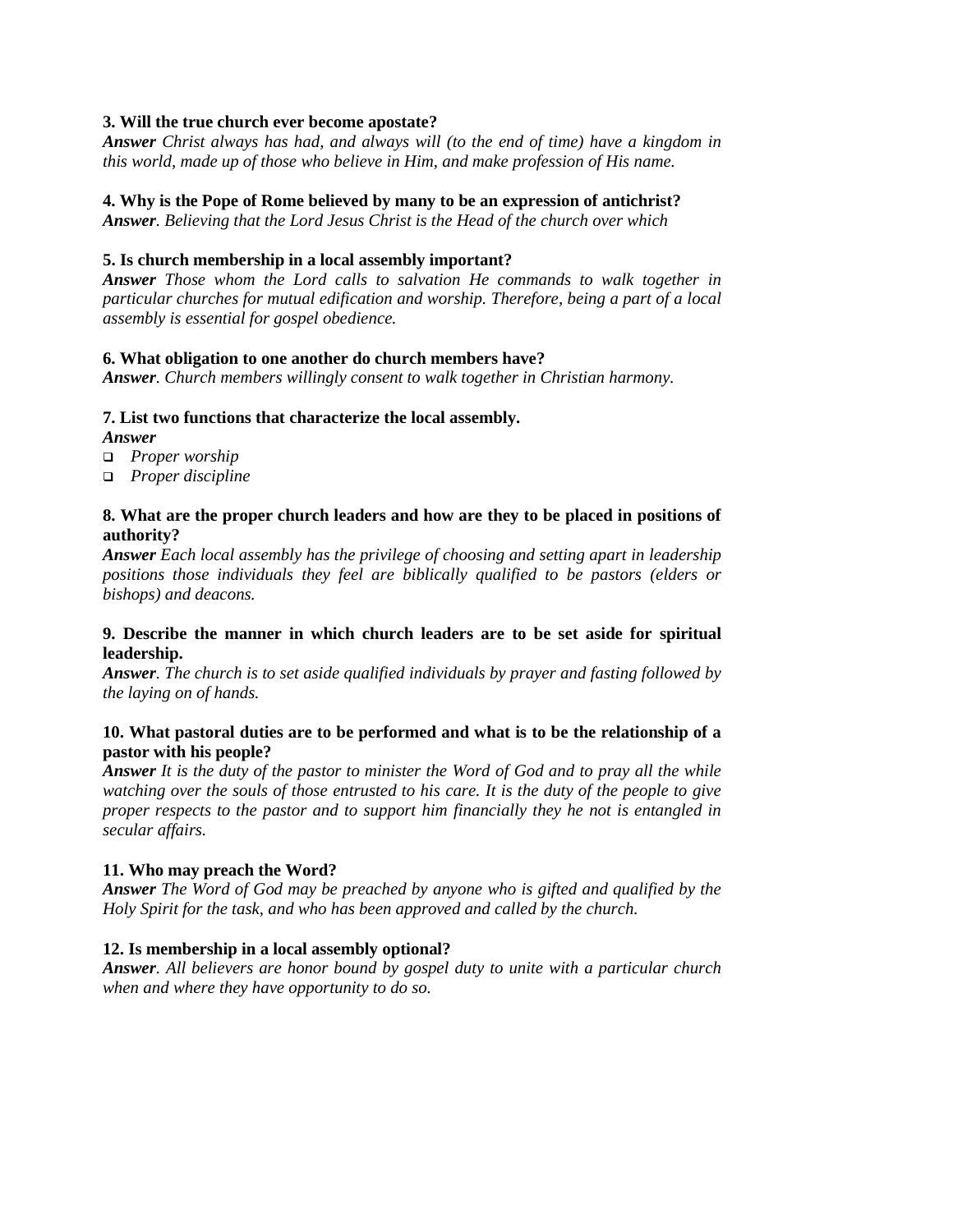## **13. Is it right for a person to withdraw themselves from the local assembly because of a personal offense?**

*Answer No church members, because of a perceived offence given to them by a fellow member has a right to disturb church order in anyway or be absent from the meetings of the church or the administration of any ordinances on account of any such offence. On the contrary, they are to wait upon Christ in the further proceedings of the church.*

## **14. Should local churches enter into fellowships with one another?**

*Answer. While local assemblies remain autonomous believers of like mind and faith ought to hold communion among themselves for peace, increase of love, and mutual edification.*

## **15. When local churches of like mind and faith converse with one another what is to be the nature of their fellowship?**

*Answer The nature of fellowship among local assemblies should be such that matters of difficulties or differences can be addressed but without the loss of the autonomy of the local assembly or the exercising of an ecclesiastical hierarchy.*

## **Questions for Group Discussion**

- 1. How has the "electronic church" media changed people's attitudes toward the local assembly?
- 2. What style of worship do you feel most comfortable with: traditional, contemporary, or liturgical?

## **Chapter 27 The Communion of Saints**

## **1. As a general principle do believers have an obligation to other believers?**

*Answer Every believer has an obligation to perform gospel duties in a manner that will be for the mutual good of other members in the body of Christ. There is to be Christian love and the exercising of spiritual gifts.*

## **2. Specifically, what are some obligations believers have toward one another?** *Answer*

- ! *Christians are to give relief to each other in outward things according to their different needs and abilities to meet them.*
- ! *Christians are to provide first for members of their own families and church.*
- ! *Christians may extend their generosity to all within the household of faith, as God gives the opportunity.*
- ! *In the matter of giving there is to be no compulsion or infringement upon the personal ownership which each man has of his goods and possessions*.

#### **Questions for Group Discussion**

1. To what degree should a local church be ecumenical?

2. What practical ways can a local assembly reach out to others of like faith and mind?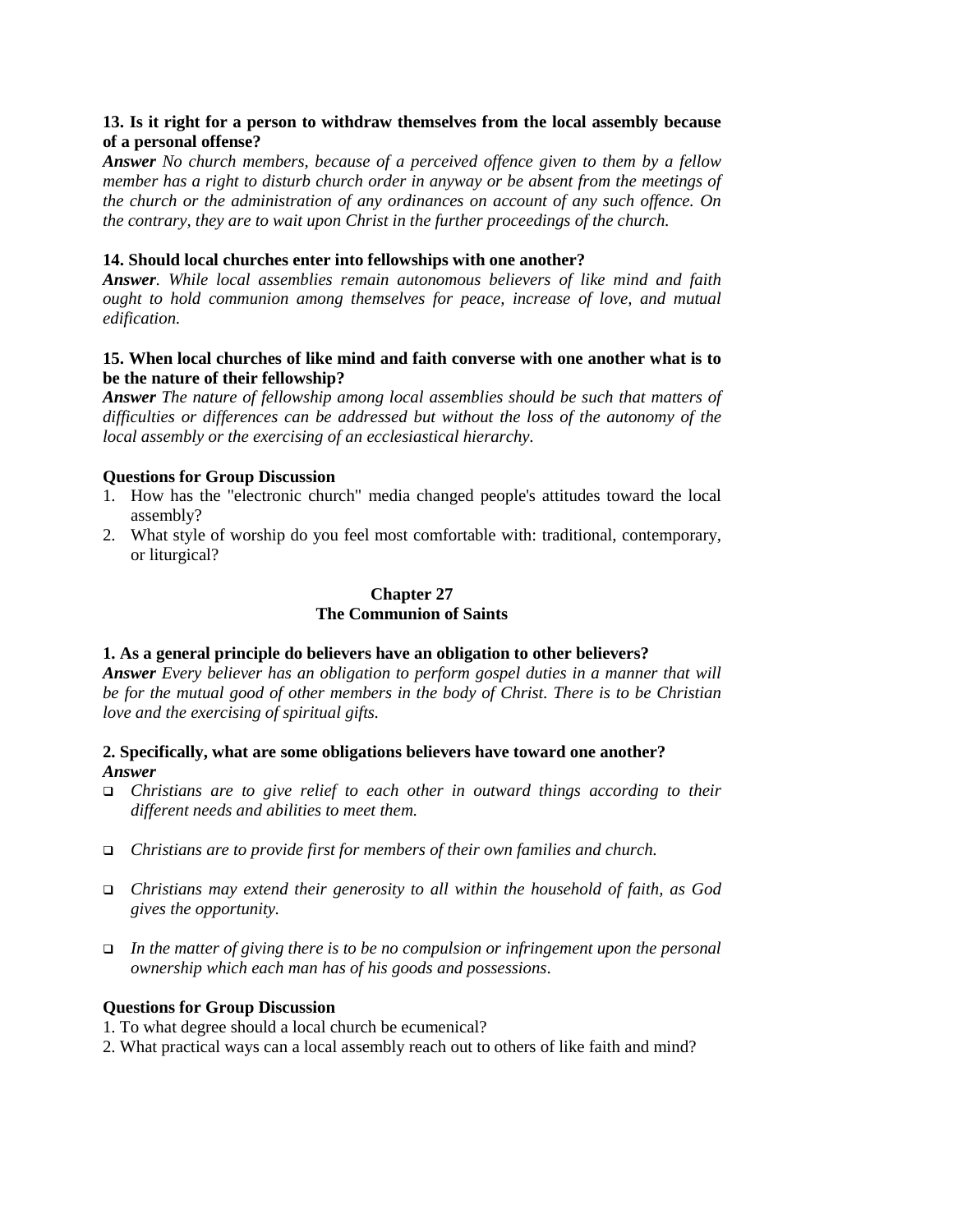## **Chapter 28 Baptist and of the Lord's Supper**

## **1. What are two biblical ordinances appointed by Christ?**

*Answer*

! *Christ appointed the ritual of baptism*

! *Christ appointed the observance of His last supper*

## **2. Who should administer the holy ordinances?**

*Answer These holy appointments are to be administered only by those who are qualified and called to administer them, according to the commission of Christ*.

## **Questions for Group Discussion**

- 1. Should communion be opened to all professing Christians regardless of church affiliation and doctrinal beliefs or closed to members of the local assembly?
- 2. Does it matter what form the elements ("bread" and "wine") in communion are?

## **Chapter 29 Of Baptism**

## **1. What does baptism signify?**

*Answer Baptism is designed to identify the believer with Christ in His death, burial, and resurrection. The person is buried in the waters of baptism with Christ in the likeness of His death only to be raised in the likeness of His resurrection to walk in the newness of life.*

## **2. Who should be allowed to partake of the biblical ordinances?**

*Answer Those who actually profess repentance towards God, faith in, and obedience to, our Lord Jesus Christ, are the only proper subjects for these ordinances.*

## **3. Give the proper baptismal formula.**

*Answer Every believer is to be baptized in the name of the Father, Son, and Holy Spirit.*

## **4. Identify the proper mode of baptism.**

*Answer. It is best to immerse, or dip the person in water.*

## **Questions for Group Discussion**

- 1. What should a Baptist say to a person who firmly believes that their baptism as an infant is valid?
- 2. Should Christian's be baptized forwards or backwards? Or does it matter?

## **Chapter 30 The Lord's Supper**

**1. List five reasons why did Christ institute the Last Supper.** *Answer*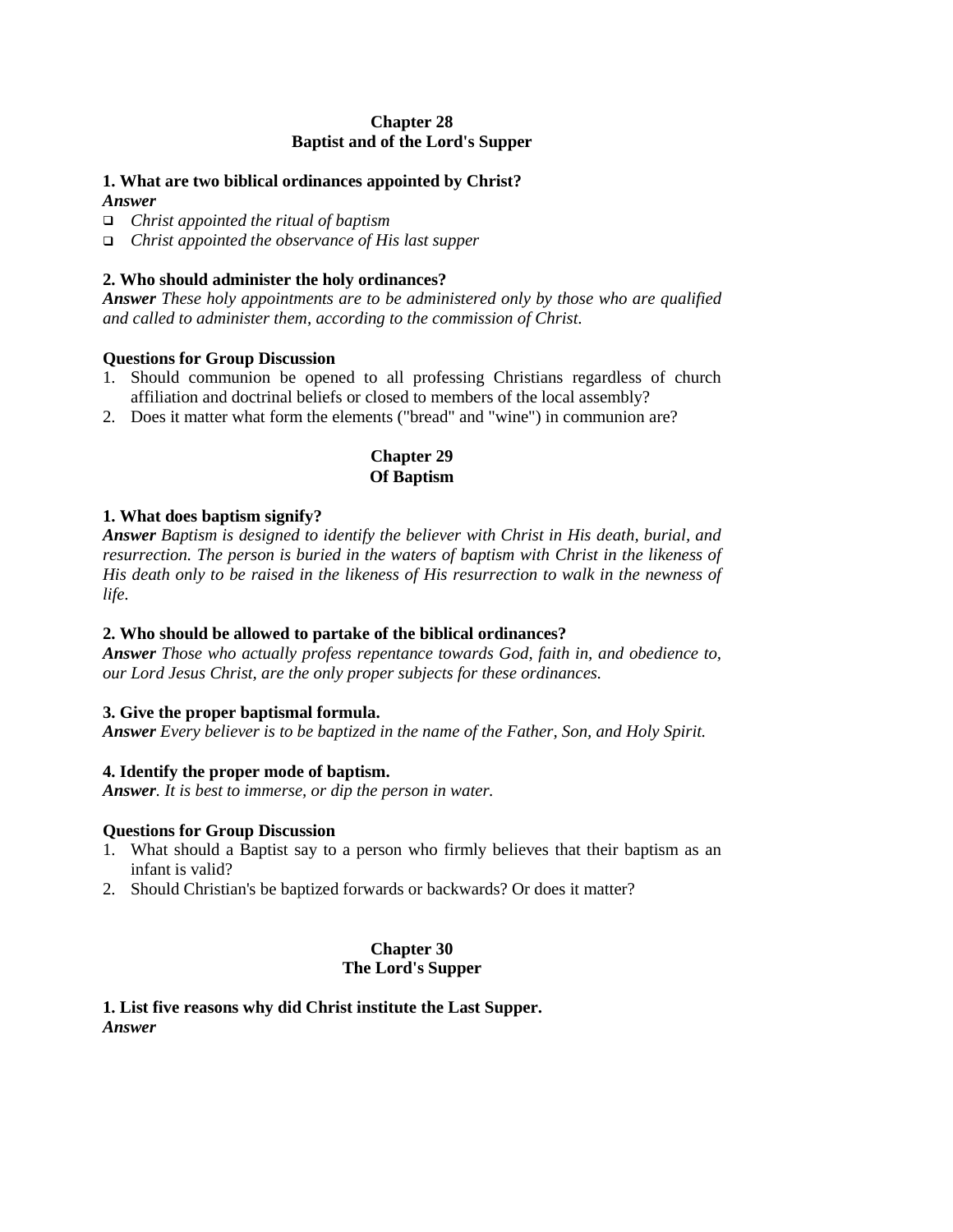- ! *Christ instituted observance of the Last Supper as a perpetual remembrance showing forth the sacrifice of Himself in His death.*
- ! *Christ instituted observance of the Last Supper to confirm believers in all the benefits of His death.*
- ! *Christ instituted observance of the Last Supper for the believer's spiritual nourishment and growth in Him.*
- ! *Christ instituted observance of the Last Supper for the believer's commitment to all gospel duties.*
- ! *Christ instituted observance of the Last Supper as a basis for the believer's communion with Him and with other believers.*

## **2. Is Christ sacrificed afresh when the Communion meal is observed?**

*Answer In the ordinance of the Last Supper, Christ is not offered up to His Father, nor is there any real sacrifice made at all for remission of sin (of the living or the dead). There is only a memorial of that one offering up of Christ by Himself upon the cross once for all,*

#### **3. How is the Lord's Supper to be administered and to whom?**

*Answer The appointed ministers of the church are to pray and bless the elements of bread and wine and offer both elements to the communicants.*

#### **4. Should one or both of the elements be denied to God's people?**

*Answer. The denial of either element to God's people is contrary to the nature of this ordinance, and to the institution of Christ.*

### **5. Are the elements of the Lord's Supper literally transformed into His body and blood?**

*Answer In substance and nature the elements always remain bread and wine. Only figuratively do the elements speak of the Lord's body and blood.*

## **6. Why is the doctrine of transubstantiation unacceptable?** *Answer*

- ! *The doctrine of transubstantiation is not found in Scripture.*
- ! *The doctrine of transubstantiation is contrary to common sense and reason*
- ! *The doctrine of transubstantiation dismisses the nature of the ordinances*
- ! *The doctrine of transubstantiation has been the cause of many superstitions*
- ! *The doctrine of transubstantiation encourages gross idolatries*

#### **7. How is Christ remembered and received through observance of the Last Supper?**

*Answer. Not corporally but spiritually do Christians feed upon Christ crucified when they receive the elements of the Lord's Supper.*

#### **8. Should some people not partake of the Lord's Supper?**

*Answer It is possible to receive the element of the Lord's Supper in such a manner that a person brings judgment upon himself.*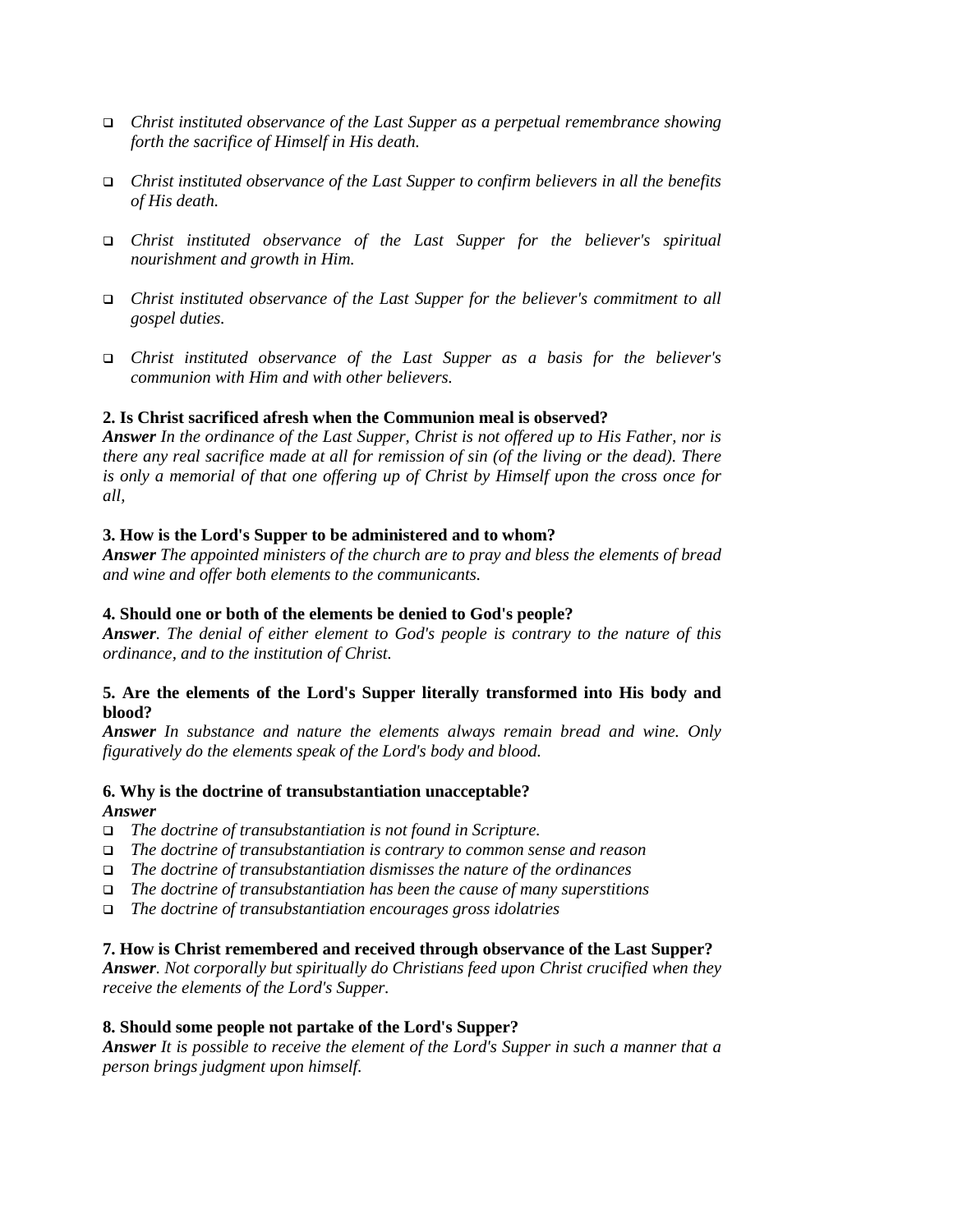#### **Questions for Group Discussion**

- 1. Was Judas Iscariot present at the Last Supper when Jesus instituted the Passover meal to be a memorial to remember His death until He returns? Is there any significance to his presence or absence?
- 2. How often should communion be taken: weekly, monthly, quarterly, once a year?

#### **Chapter 31 The State of Man after Death, and of the Resurrection of the Dead**

## **1. Where does the soul of the righteous and the soul of the wicked go after death?**

*Answer The souls of the righteous are made perfect in holiness, are received into paradise where they are with Christ, and look upon the face of God in light and glory, waiting for the full redemption of their bodies. The souls of the wicked are cast into hell, where they remain in torment and under darkness, reserved to the judgment of the great day.*

## **2. Can the Christian look forward to a bodily resurrection from the dead?**

*Answer. At the last day, those of the saints who are still alive shall not sleep but shall be changed. "Behold, I shew you a mystery; We shall not all sleep, but we shall all be changed, 52 In a moment, in the twinkling of an eye, at the last trump: for the trumpet shall sound, and the dead shall be raised incorruptible, and we shall be changed" (1 Cor. 15:51-52).*

### **3. In the resurrection from the dead what happens to the bodies of the just and the unjust?**

*Answer The bodies of the unjust shall, by the power of Christ, be raised to dishonor. The bodies of the just shall, by His Spirit be raised to honour, and made conformable to His own glorious body.*

#### **Questions for Group Discussion**

1. What should the Christian's response be to someone who believes in re-incarnation? 2. Should it be permissible, as a form of therapy, to write letters to a loved one who has died?

## **Chapter 32 The Last Judgment**

#### **1. Describe what will happen at the last judgment.**

*Answer At the Last Judgment every person shall appear before the tribunal of Christ to give an account of their thoughts, words, and deeds, and to receive according to what they have done when in the body, whether good or evil.*